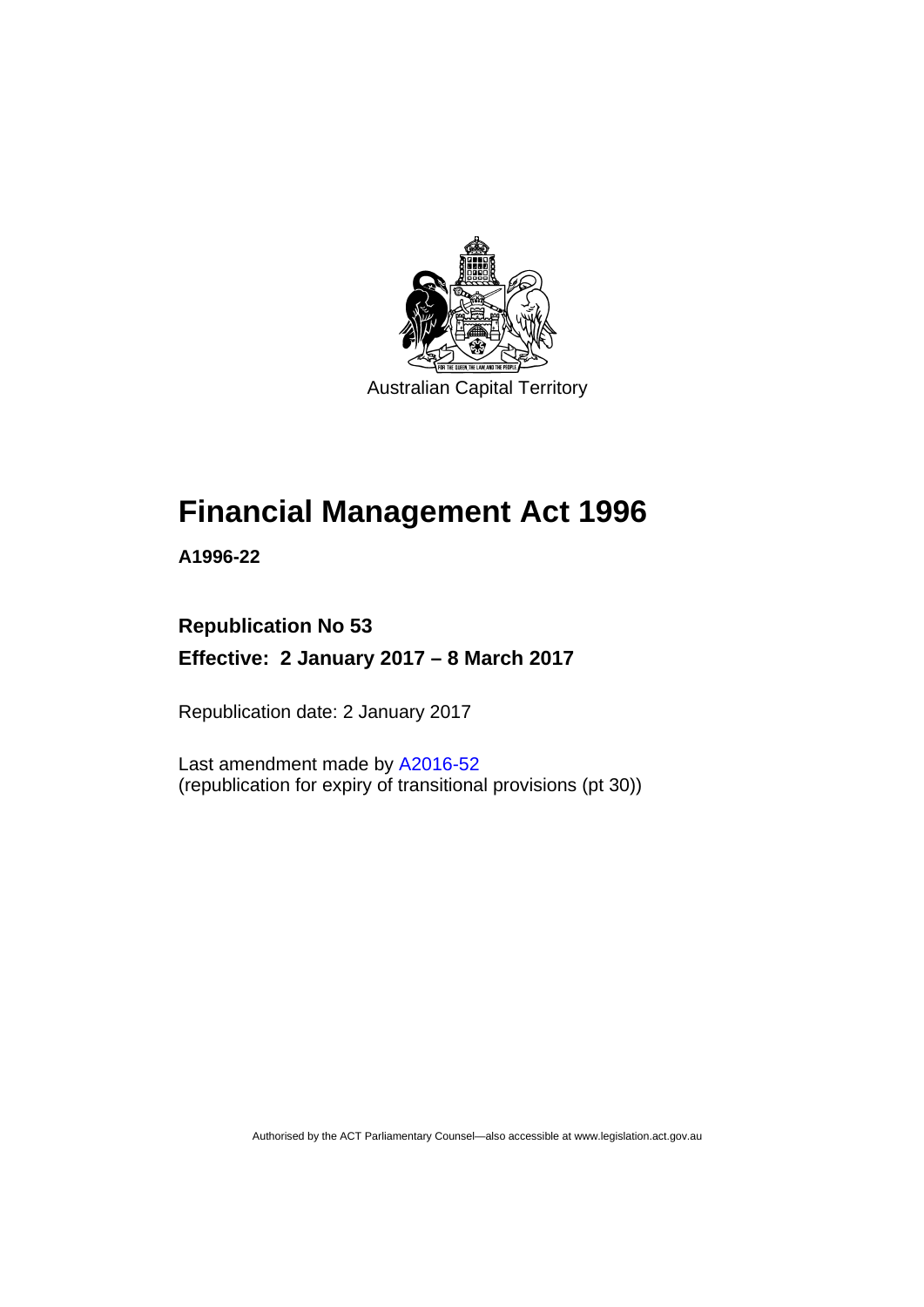#### **About this republication**

#### **The republished law**

This is a republication of the *Financial Management Act 1996* (including any amendment made under the *[Legislation Act 2001](http://www.legislation.act.gov.au/a/2001-14)*, part 11.3 (Editorial changes)) as in force on 2 January 2017*.* It also includes any commencement, amendment, repeal or expiry affecting this republished law to 2 January 2017.

The legislation history and amendment history of the republished law are set out in endnotes 3 and 4.

#### **Kinds of republications**

The Parliamentary Counsel's Office prepares 2 kinds of republications of ACT laws (see the ACT legislation register at [www.legislation.act.gov.au](http://www.legislation.act.gov.au/)):

- authorised republications to which the *[Legislation Act 2001](http://www.legislation.act.gov.au/a/2001-14)* applies
- unauthorised republications.

The status of this republication appears on the bottom of each page.

#### **Editorial changes**

The *[Legislation Act 2001](http://www.legislation.act.gov.au/a/2001-14)*, part 11.3 authorises the Parliamentary Counsel to make editorial amendments and other changes of a formal nature when preparing a law for republication. Editorial changes do not change the effect of the law, but have effect as if they had been made by an Act commencing on the republication date (see *[Legislation Act 2001](http://www.legislation.act.gov.au/a/2001-14)*, s 115 and s 117). The changes are made if the Parliamentary Counsel considers they are desirable to bring the law into line, or more closely into line, with current legislative drafting practice.

This republication does not include amendments made under part 11.3 (see endnote 1).

#### **Uncommenced provisions and amendments**

If a provision of the republished law has not commenced, the symbol  $\mathbf{U}$  appears immediately before the provision heading. Any uncommenced amendments that affect this republished law are accessible on the ACT legislation register [\(www.legislation.act.gov.au\)](http://www.legislation.act.gov.au/). For more information, see the home page for this law on the register.

#### **Modifications**

If a provision of the republished law is affected by a current modification, the symbol  $\mathbf{M}$ appears immediately before the provision heading. The text of the modifying provision appears in the endnotes. For the legal status of modifications, see the *[Legislation Act 2001](http://www.legislation.act.gov.au/a/2001-14)*, section 95.

#### **Penalties**

At the republication date, the value of a penalty unit for an offence against this law is \$150 for an individual and \$750 for a corporation (see *[Legislation Act 2001](http://www.legislation.act.gov.au/a/2001-14)*, s 133).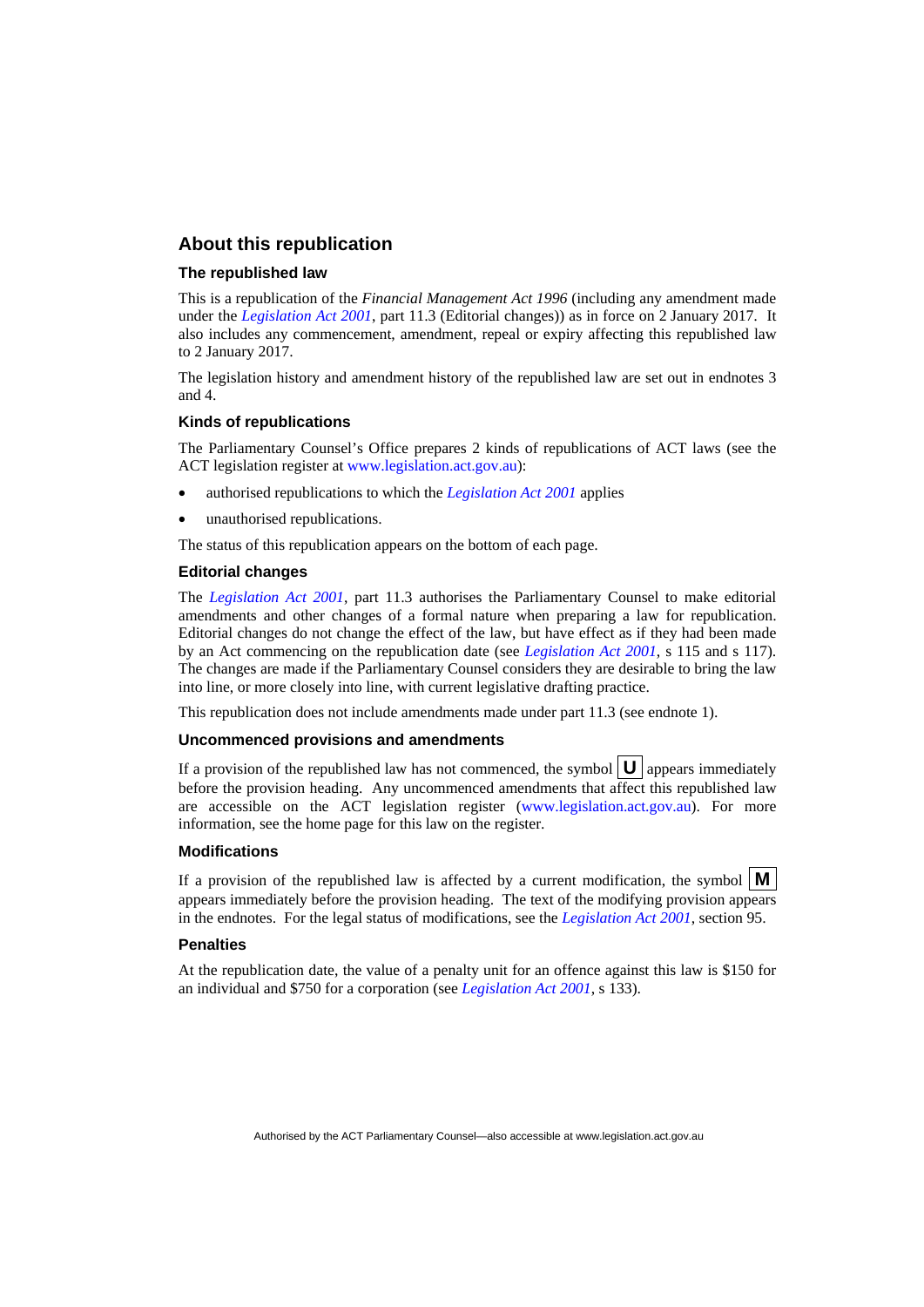

# **Financial Management Act 1996**

## **Contents**

l.

|                     |                                                                                              | Page       |
|---------------------|----------------------------------------------------------------------------------------------|------------|
| Part 1              | <b>Preliminary</b>                                                                           |            |
| 1                   | Name of Act                                                                                  | 2          |
| 2                   | Act subject to Territory Superannuation Provision Protection Act                             | 2          |
| 3                   | Dictionary                                                                                   | 2          |
| 3A                  | <b>Notes</b>                                                                                 | 2          |
| 3В                  | Declaration that certain bodies are not territory authorities for Act                        | 3          |
| 4                   | Application of pts 2 to 5—Office of the Legislative Assembly and<br>officers of the Assembly | 3          |
| Part 2              | <b>Budget management</b>                                                                     |            |
| <b>Division 2.1</b> | <b>Appropriations and budgets</b>                                                            |            |
| 5                   | Timing of first Appropriation Bill for financial year                                        | 5          |
| 6                   | Necessity for appropriation                                                                  | 5          |
| $\overline{7}$      | Payments authorised on lapse of appropriation                                                | 5          |
| 7A                  | Temporary advance for new purpose or new entity                                              | 6          |
| <b>R53</b>          | Financial Management Act 1996                                                                | contents 1 |
| 02/01/17            | Effective: 02/01/17-08/03/17                                                                 |            |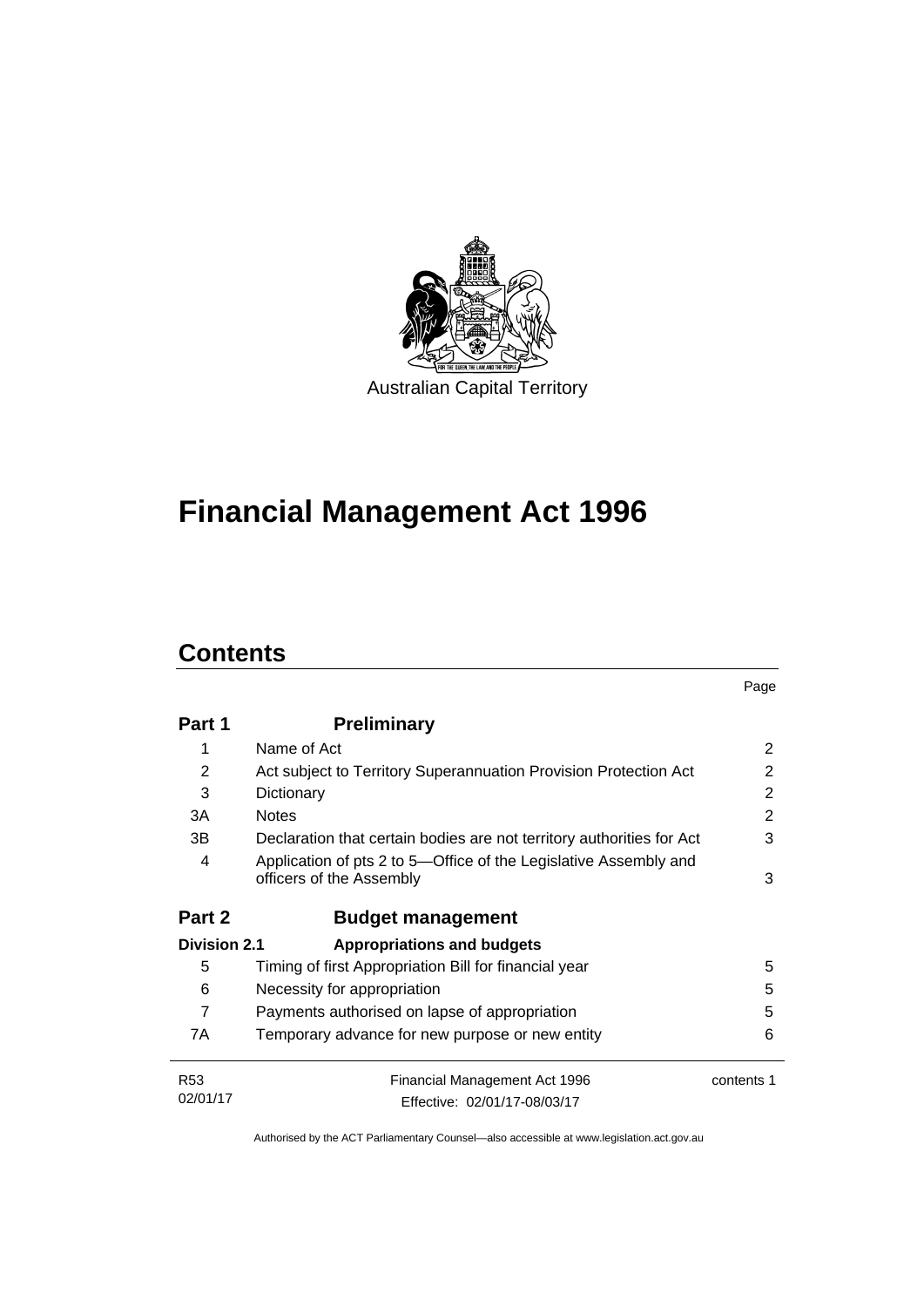#### **Contents**

| 8    | Form of appropriations                                                            | Page<br>7 |
|------|-----------------------------------------------------------------------------------|-----------|
| 9    | Net controlled recurrent payments                                                 | 8         |
| 9Α   | Net appropriations for capital injections                                         | 9         |
| 9Β   | Appropriations for payments on behalf of Territory to be net                      |           |
|      | appropriations                                                                    | 9         |
| 10   | <b>Budget papers</b>                                                              | 9         |
| 11   | <b>Territory budgets</b>                                                          | 10        |
| 11A  | Financial policy objectives and strategies statement                              | 13        |
| 12   | Directorate budgets                                                               | 14        |
| 12AA | Territory authority budgets                                                       | 15        |
| 12A  | Territory-owned corporation budgets                                               | 16        |
| 13   | Supplementary budget papers                                                       | 17        |
| 13A  | Amendment of budgets for supplementary appropriation                              | 18        |
| 14   | Transfer of funds between appropriations                                          | 19        |
| 14A  | Transfer of funds from capital injection appropriation to other<br>appropriations | 19        |
| 14B  | Transfer of funds from other appropriations to capital injection<br>appropriation | 20        |
| 15A  | Reclassification of certain appropriations                                        | 21        |
| 16   | Transfer of functions to another entity                                           | 22        |
| 16A  | Appropriation for accrued employee entitlements                                   | 22        |
| 16B  | Rollover of undisbursed appropriation                                             | 23        |
| 17   | Variation of appropriations for Commonwealth grants                               | 24        |
| 17A  | Variations of appropriations for certain payments to Commonwealth                 | 25        |
| 18   | Treasurer's advance                                                               | 26        |
| 18A  | Treasurer's advance-payment pending supplementary appropriation                   | 27        |
| 18B  | Treasurer's advance-reduction of amounts                                          | 28        |
| 18C  | Assembly to be told about Treasurer's advance                                     | 28        |
| 19   | Refunds of payments made without liability                                        | 29        |
| 19A  | Payments for Territory GST liabilities                                            | 30        |
| 19AA | Payments for Territory GST administration costs                                   | 30        |
| 19B  | Authorisation of appropriation for certain Commonwealth grants                    | 31        |
| 19C  | Amendment of capital injection conditions                                         | 32        |
| 19D  | Amendment of performance criteria                                                 | 32        |
| 20   | Recommended appropriation for Office of the Legislative Assembly                  | 34        |

contents 2 Financial Management Act 1996 Effective: 02/01/17-08/03/17

R53 02/01/17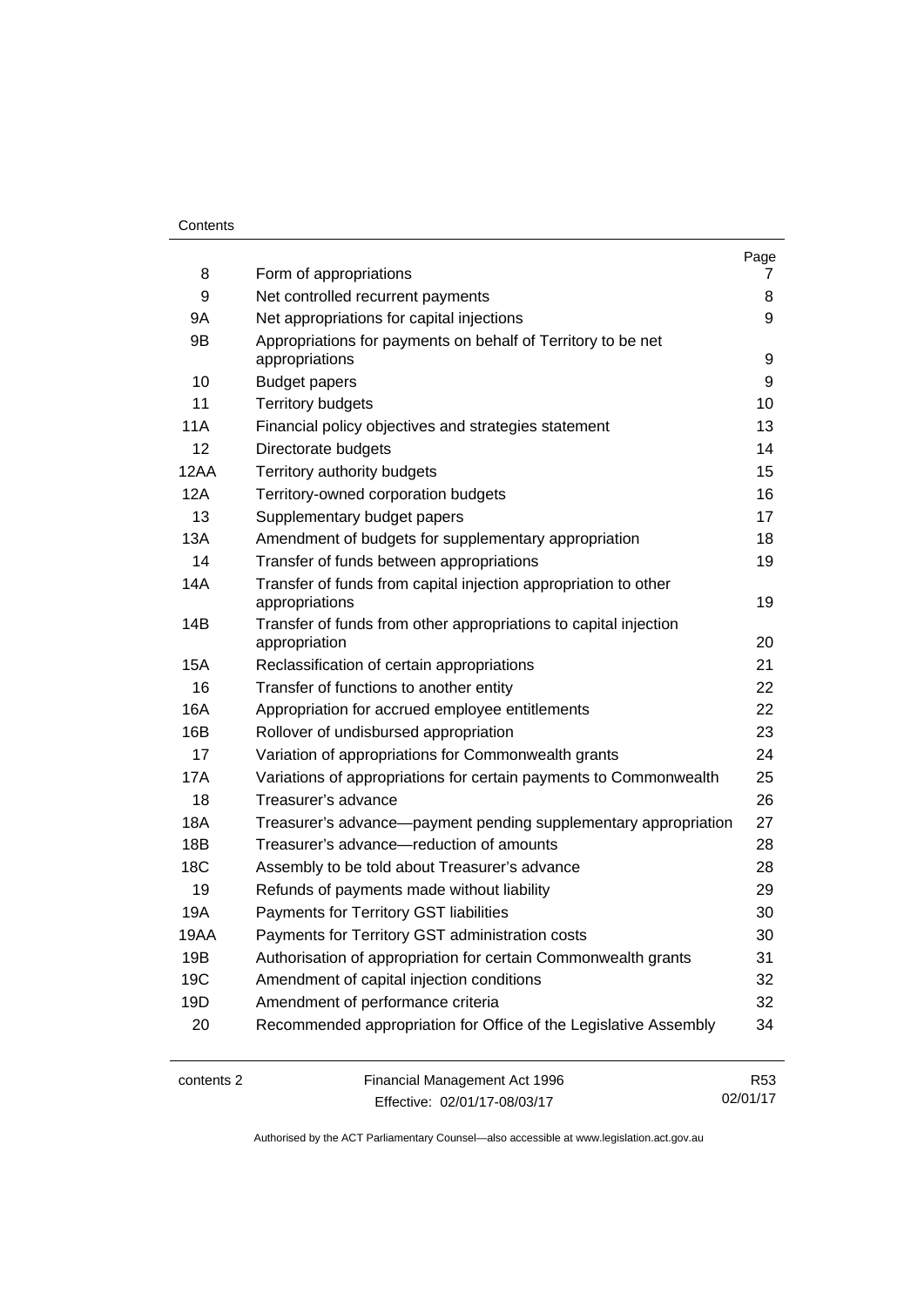| 20AA                | Appropriation for Office of the Legislative Assembly                            | Page<br>35 |
|---------------------|---------------------------------------------------------------------------------|------------|
| 20AB                | Recommended appropriation for officers of the Assembly                          | 35         |
| 20AC                | Appropriation for officers of the Assembly                                      | 36         |
| <b>Division 2.2</b> | <b>Budget reviews and pre-election updates</b>                                  |            |
| 20A                 | <b>Budget review</b>                                                            | 36         |
| 20B                 | Purpose and contents of budget review                                           | 37         |
| 20C                 | Pre-election budget update                                                      | 38         |
| 20D                 | Purpose and contents of pre-election budget update                              | 38         |
| Part <sub>3</sub>   | <b>Financial reports</b>                                                        |            |
| <b>Division 3.1</b> | <b>Financial reports of the Territory</b>                                       |            |
| 21                  | Meaning of the Territory in div 3.1                                             | 41         |
| 22                  | Annual financial statements of the Territory                                    | 41         |
| 23                  | Responsibility for annual financial statements                                  | 41         |
| 24                  | Audit of annual financial statements                                            | 42         |
| 25                  | Presentation of annual financial statements to Legislative Assembly             | 43         |
| 26                  | Periodic financial statements                                                   | 43         |
| <b>Division 3.2</b> | Financial reports and performance statements of<br>directorates                 |            |
| 27                  | Annual financial statements of directorates                                     | 44         |
| 28                  | Responsibility for annual financial statements of directorates                  | 45         |
| 29                  | Audit of financial statements of directorates                                   | 46         |
| 30                  | Directorate annual financial statements to be included in annual<br>reports etc | 46         |
| 30A                 | Statements of performance of directorates                                       | 46         |
| 30 <sub>B</sub>     | Responsibility for directorate statements of performance                        | 47         |
| 30C                 | Scrutiny of directorate statements of performance                               | 48         |
| 30D                 | Directorate statements of performance to be included in annual reports          |            |
|                     | etc                                                                             | 48         |
| 30E                 | Half-yearly directorate performance reports                                     | 48         |
| <b>Division 3.3</b> | <b>Capital works reports</b>                                                    |            |
| 30F                 | Capital works report of Territory                                               | 49         |

contents 3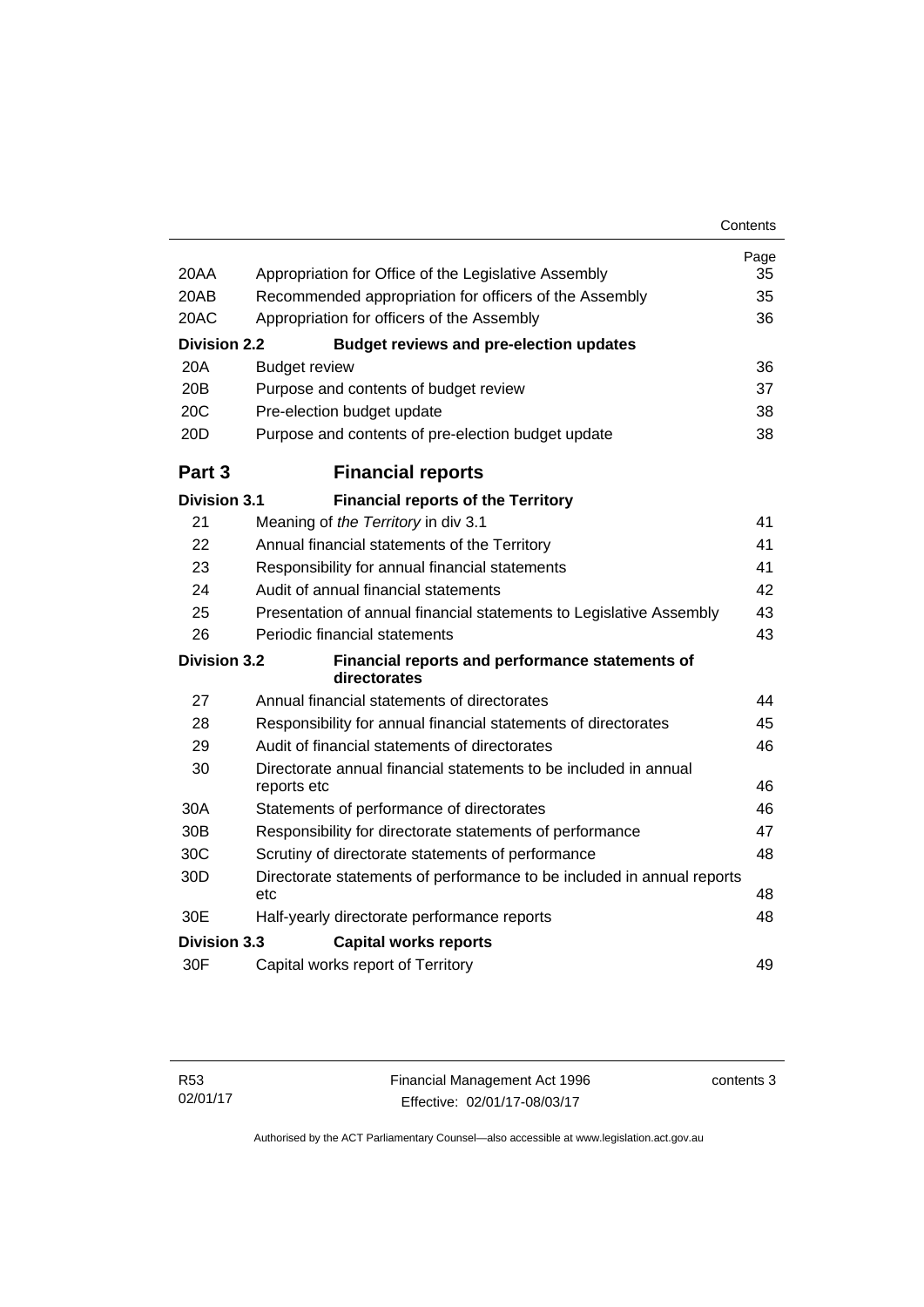|            |                                                                                      | Page       |
|------------|--------------------------------------------------------------------------------------|------------|
| Part 4     | <b>Financial management responsibilities of</b><br>directors-general of directorates |            |
| 31         | Responsibilities of directors-general of directorates                                | 51         |
| 31A        | Directors-general may enter into contracts etc                                       | 53         |
| Part 5     | <b>Banking and investment</b>                                                        |            |
| 32         | Agreement for the conduct of banking for Territory                                   | 54         |
| 33         | Territory banking account                                                            | 54         |
| 34         | Directorate banking accounts                                                         | 54         |
| 34A        | Transfer of directorate banking account                                              | 55         |
| 34B        | End of year balances of directorate banking accounts                                 | 56         |
| 35         | Payments into banking accounts                                                       | 56         |
| 36         | Transfer following change in directorate responsibilities                            | 57         |
| 36A        | Transfers from directorate banking accounts to territory banking<br>account          | 57         |
| 37         | Payments from territory banking account                                              | 57         |
| 37A        | Payments into territory banking account                                              | 58         |
| 38         | Investment of certain public money                                                   | 58         |
| Part 6     | <b>Borrowing and guarantees</b>                                                      |            |
| 39         | Power of Territory to borrow                                                         | 61         |
| 40         | Treasurer may borrow on behalf of Territory                                          | 61         |
| 41         | Power of territory authorities to borrow                                             | 61         |
| 42         | Borrowings by territory authorities to be approved                                   | 61         |
| 43         | Territory authorities may give security                                              | 62         |
| 44         | Power to approve borrowings not delegable                                            | 62         |
| 45         | Loans to be paid into territory banking account                                      | 62         |
| 46         | Payments by Treasurer                                                                | 62         |
| 47         | <b>Guarantees by Territory</b>                                                       | 62         |
| Part 7     | <b>Trust money</b>                                                                   |            |
| 49         | Identity of trust money                                                              | 64         |
| 50         | Administration of trust money                                                        | 64         |
| 51         | Directorate trust banking accounts                                                   | 64         |
| 51A        | Transfer of directorate trust banking accounts                                       | 65         |
| contents 4 | Financial Management Act 1996                                                        | <b>R53</b> |
|            | Effective: 02/01/17-08/03/17                                                         | 02/01/17   |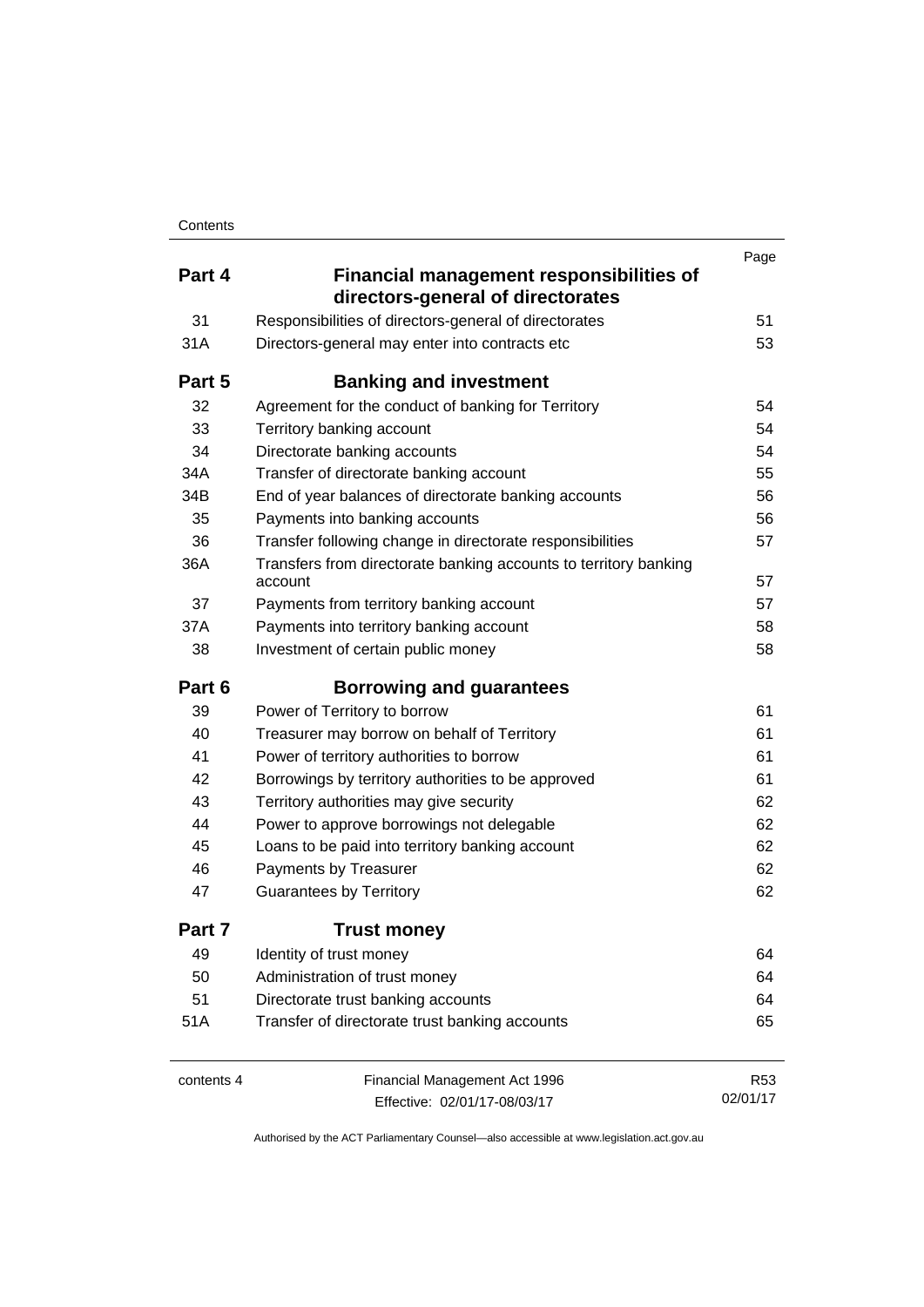| Contents |
|----------|
|----------|

|                     |                                                                                              | Page       |
|---------------------|----------------------------------------------------------------------------------------------|------------|
| 51 <sub>B</sub>     | Transfers between trust banking accounts-changes in directorate<br>responsibilities          | 65         |
| 51C                 | Transfers between trust banking accounts-investment                                          | 66         |
| 52                  | Transfers between trust banking account and territory banking account                        | 66         |
| 53                  | Investment of trust money                                                                    | 66         |
| 53A                 | Unclaimed trust money                                                                        | 66         |
| 53B                 | Reviewable decision notices                                                                  | 68         |
| 53C                 | Applications for review                                                                      | 68         |
| Part 8              | <b>Financial provisions for territory authorities</b>                                        |            |
| 54                  | Application-pt 8                                                                             | 69         |
| 55                  | Responsibilities of chief executive officers of territory authorities                        | 69         |
| 56                  | Responsibilities of governing boards of territory authorities                                | 71         |
| 57                  | Banking accounts of territory authorities                                                    | 72         |
| 58                  | Investment by territory authorities                                                          | 73         |
| 59                  | Borrowing by territory authorities                                                           | 74         |
| 60                  | Guarantees by territory authorities                                                          | 75         |
| 61                  | Territory authority statements of intent                                                     | 75         |
| 62                  | Presentation of statements of intent of territory authorities                                | 78         |
| 63                  | Annual financial statements of territory authorities                                         | 78         |
| 64                  | Responsibility for annual financial statements of territory authorities                      | 79         |
| 65                  | Audit of annual financial statements of territory authorities                                | 80         |
| 66                  | Annual financial statements of territory authorities to be included in<br>annual reports etc | 80         |
| 67                  | Treasurer may require interim financial statements etc for territory<br>authorities          | 81         |
| 68                  | Statements of performance of territory authorities                                           | 81         |
| 69                  | Responsibility for territory authority statements of performance                             | 82         |
| 70                  | Scrutiny of territory authority statements of performance                                    | 83         |
| 71                  | Territory authority statements of performance to be included in annual<br>reports etc        | 83         |
| Part 9              | <b>Governance of territory authorities</b>                                                   |            |
| <b>Division 9.1</b> | Definitions and important concepts                                                           |            |
| 72                  | Definitions-pt 9                                                                             | 84         |
| 73                  | Nature of relevant territory authorities                                                     | 85         |
| R <sub>53</sub>     | Financial Management Act 1996                                                                | contents 5 |
| 02/01/17            | Effective: 02/01/17-08/03/17                                                                 |            |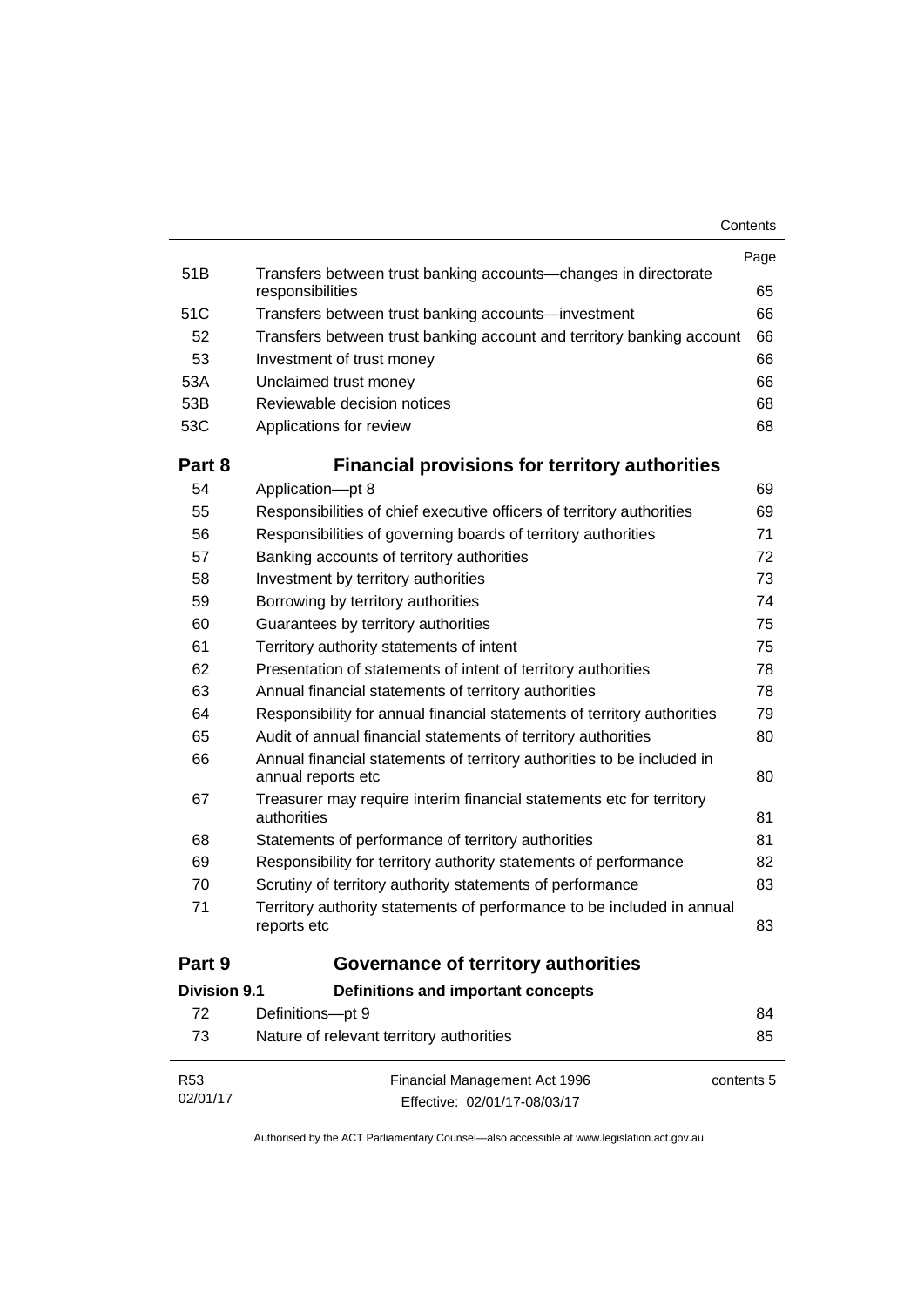| 74                  | Powers of territory authorities generally                               | Page<br>86      |
|---------------------|-------------------------------------------------------------------------|-----------------|
| 75                  | Execution of documents and assumptions people dealing with relevant     |                 |
|                     | territory authority may make                                            | 87              |
| 76                  | Governing board of territory authority                                  | 88              |
| 77                  | Role of governing board                                                 | 88              |
| <b>Division 9.2</b> | Governing board member appointments                                     |                 |
| 78                  | Appointment of governing board members generally                        | 89              |
| 79                  | Appointment of chair and deputy chair                                   | 90              |
| 80                  | Appointment of CEO of authority with governing board                    | 91              |
| 81                  | Ending board member appointments                                        | 92              |
| <b>Division 9.3</b> | <b>Functions of governing board members</b>                             |                 |
| 82                  | Chair's functions                                                       | 94              |
| 83                  | Deputy chair's functions                                                | 94              |
| 84                  | <b>CEO's functions</b>                                                  | 94              |
| 85                  | Honesty, care and diligence of governing board members                  | 95              |
| 86                  | Conflicts of interest by governing board members                        | 95              |
| 87                  | Agenda to require disclosure of interest item                           | 96              |
| 88                  | Disclosure of interests by governing board members                      | 96              |
| 89                  | Reporting of disclosed governing board interests to Minister            | 98              |
| 90                  | Protection of governing board members from liability                    | 99              |
| 91                  | Indemnification and exemption of governing board members                | 99              |
| 92                  | Compensation for exercise of functions etc                              | 100             |
| <b>Division 9.4</b> | <b>Governing board meetings</b>                                         |                 |
| 93                  | Time and place of governing board meetings                              | 101             |
| 94                  | Presiding member at governing board meetings                            | 101             |
| 95                  | Quorum at governing board meetings                                      | 101             |
| 96                  | Voting at governing board meetings                                      | 102             |
| 97                  | Conduct of governing board meetings etc                                 | 102             |
| <b>Division 9.5</b> | Requirements and obligations for territory authorities                  |                 |
| 98                  | Limitations on authorities forming corporations etc                     | 103             |
| 99                  | Limitations on authorities taking part in joint ventures and trusts     | 104             |
| 100                 | Corporations, joint ventures and trusts in which authority has interest | 105             |
| 101                 | Obligation of authorities to tell Minister about significant events     | 105             |
| 102                 | Ministerial directions to authorities about financial etc statements    | 106             |
| contents 6          | Financial Management Act 1996                                           | R <sub>53</sub> |

Effective: 02/01/17-08/03/17

02/01/17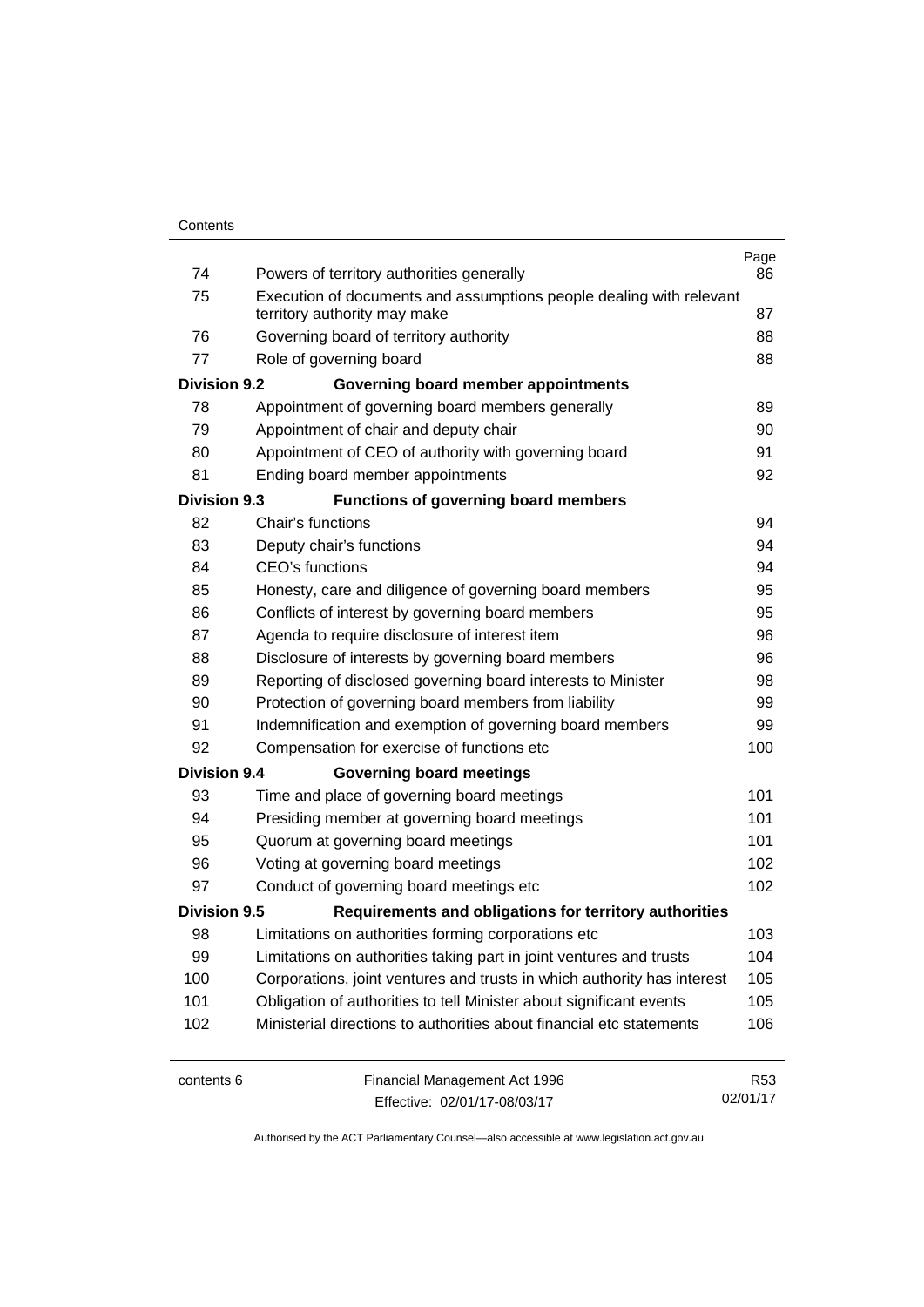|                     |                                                                                                   | Contents    |
|---------------------|---------------------------------------------------------------------------------------------------|-------------|
| 103                 |                                                                                                   | Page<br>107 |
|                     | Application of government policies to authorities                                                 |             |
| <b>Division 9.6</b> | <b>Restructuring of territory authorities</b>                                                     |             |
| 104                 | Purpose of div 9.6                                                                                | 108         |
| 105                 | What territory authorities does div 9.6 apply to?                                                 | 108         |
| 106                 | Responsible Minister may direct div 9.6 authority to sell or transfer<br>assets                   | 108         |
| 107                 | Transfer of assets by declaration-div 9.6 authorities                                             | 109         |
| 108                 | Transfer of contractual rights and liabilities by declaration-div 9.6<br>authorities              | 110         |
| 109                 | Transfer of liabilities by declaration-div 9.6 authorities                                        | 111         |
| 110                 | Assistance given by authorities for div 9.6                                                       | 112         |
| 111                 | Assistance given by governing board members for div 9.6                                           | 113         |
| 112                 | Use of information by Territory and div 9.6 authorities                                           | 114         |
| 113                 | Contracts relating to the protection of information-responsible<br>Minister for div 9.6 authority | 115         |
| 114                 | Contracts relating to the protection of information-div 9.6 authority                             | 115         |
| 115                 | Transfer of pending proceedings-div 9.6 authorities                                               | 116         |
| 116                 | Proceedings and evidence-div 9.6 authorities                                                      | 116         |
| 117                 | Operation of div 9.6 not breach of contract etc                                                   | 117         |
| 118                 | Transfer of assets etc not otherwise disposed of-div 9.6 authorities                              | 118         |
| 119                 | Annual reports etc for div 9.6 authorities                                                        | 119         |
| <b>Division 9.7</b> | Additional provisions for restructuring of certain<br>territory authorities                       |             |
| 120                 | What territory authorities does div 9.7 apply to?                                                 | 121         |
| 121                 | Definitions-div 9.7                                                                               | 121         |
| 122                 | Vesting of assets, rights and liabilities-div 9.7 authorities                                     | 122         |
| 123                 | Proceedings and evidence-div 9.7 authorities                                                      | 122         |
| 124                 | Annual reports and financial statements for div 9.7 authorities                                   | 123         |
| 125                 | References to div 9.7 authority                                                                   | 125         |
| Part 10             | <b>Miscellaneous</b>                                                                              |             |
| 130                 | Act of grace payments                                                                             | 126         |
| 131                 | Waiver of debts etc                                                                               | 127         |
| 132                 | Payments in relation to deceased estates                                                          | 128         |
| 133                 | Guideline-making power                                                                            | 129         |
| R <sub>53</sub>     | Financial Management Act 1996                                                                     | contents 7  |

Effective: 02/01/17-08/03/17

02/01/17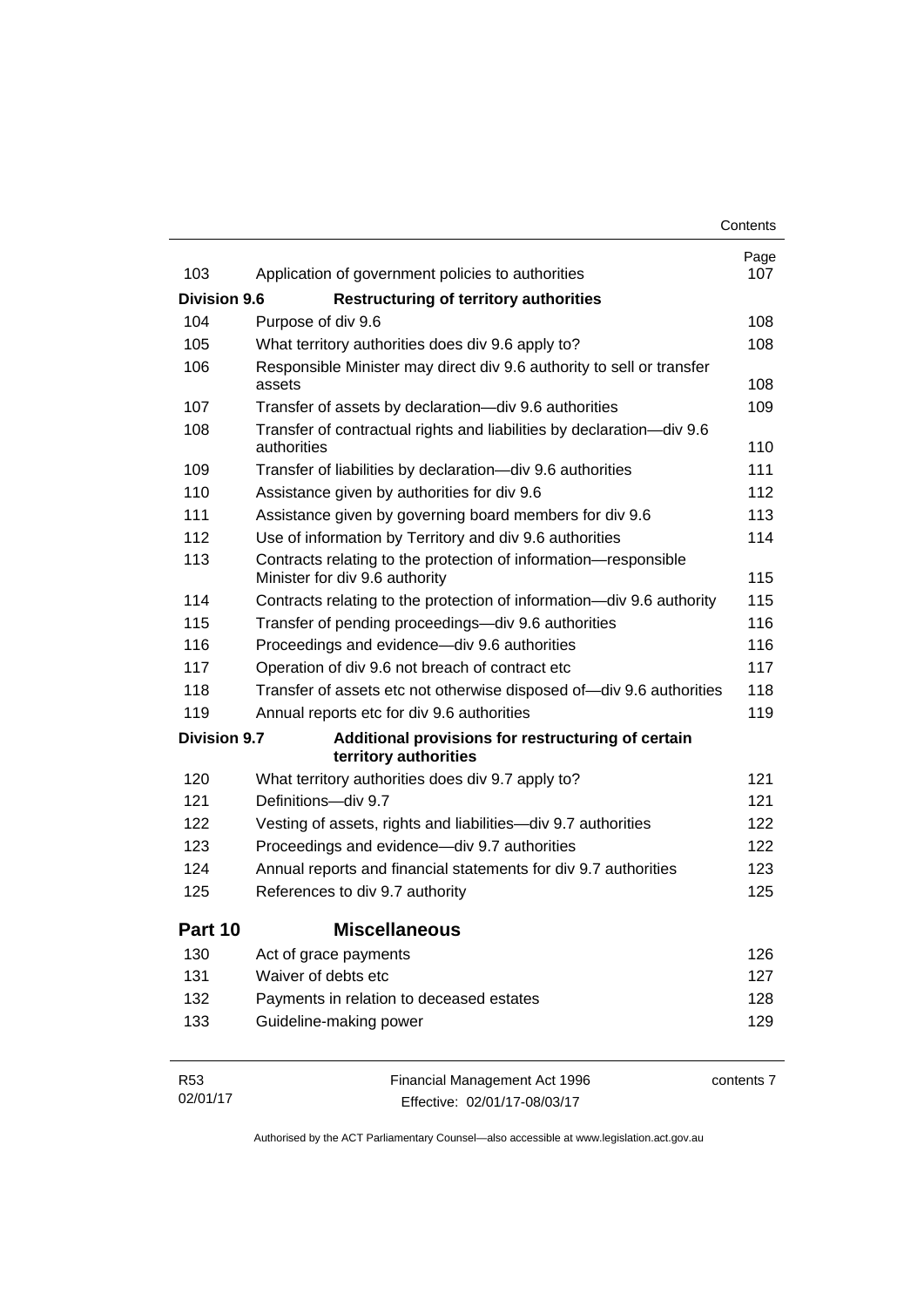| 134               | Regulation-making power                       | Page<br>129 |
|-------------------|-----------------------------------------------|-------------|
| <b>Dictionary</b> |                                               | 130         |
| <b>Endnotes</b>   |                                               |             |
| 1                 | About the endnotes                            | 138         |
| 2                 | Abbreviation key                              | 138         |
| 3                 | Legislation history                           | 139         |
| 4                 | Amendment history                             | 148         |
| 5                 | Earlier republications                        | 169         |
| 6                 | Expired transitional or validating provisions | 171         |

contents 8 Financial Management Act 1996 Effective: 02/01/17-08/03/17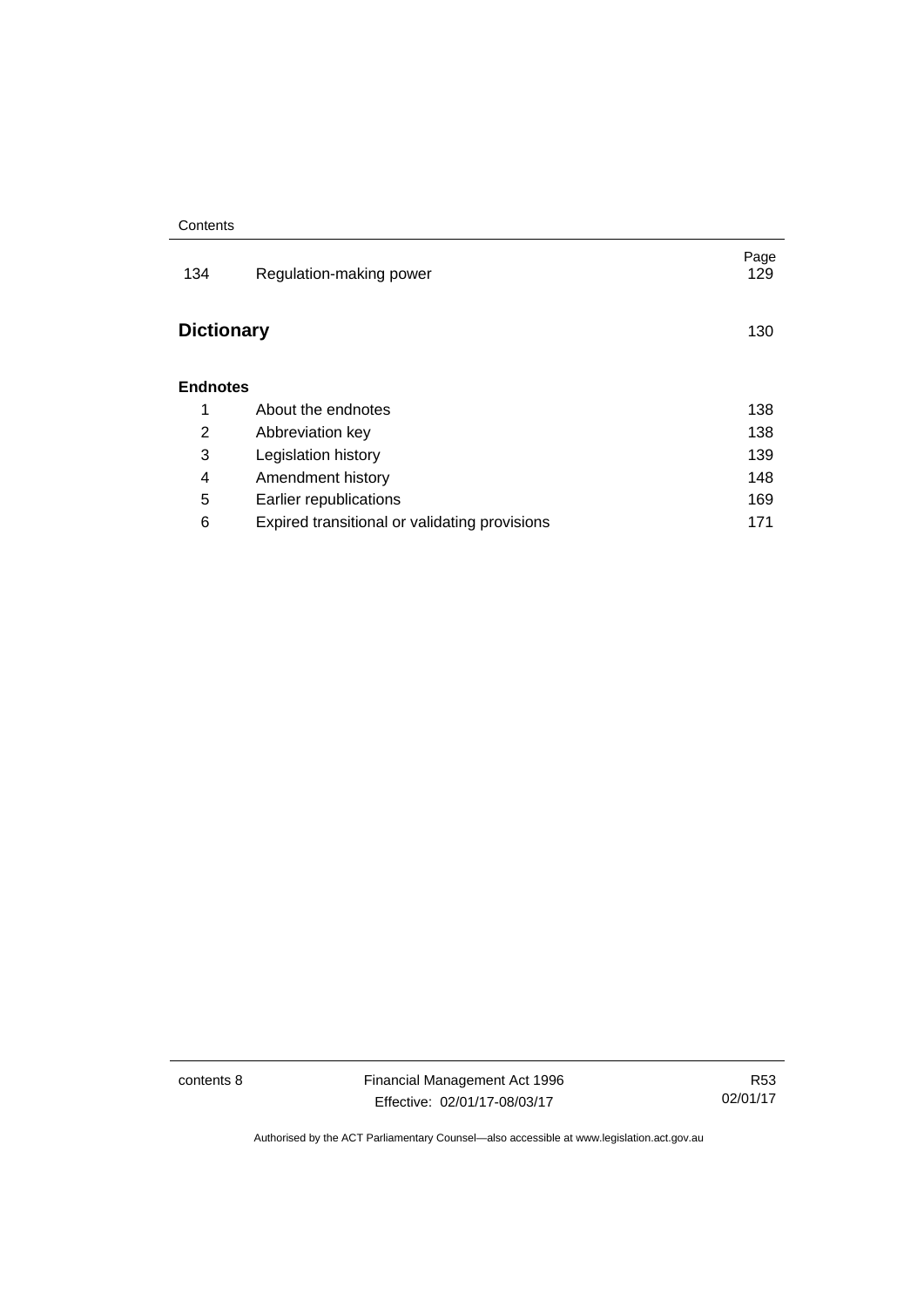

# **Financial Management Act 1996**

An Act to provide for the financial management of the government of the Territory, to provide for the scrutiny of that management by the Legislative Assembly, to specify financial reporting requirements for the government of the Territory, and for related purposes

R53 02/01/17

l

Financial Management Act 1996 Effective: 02/01/17-08/03/17

page 1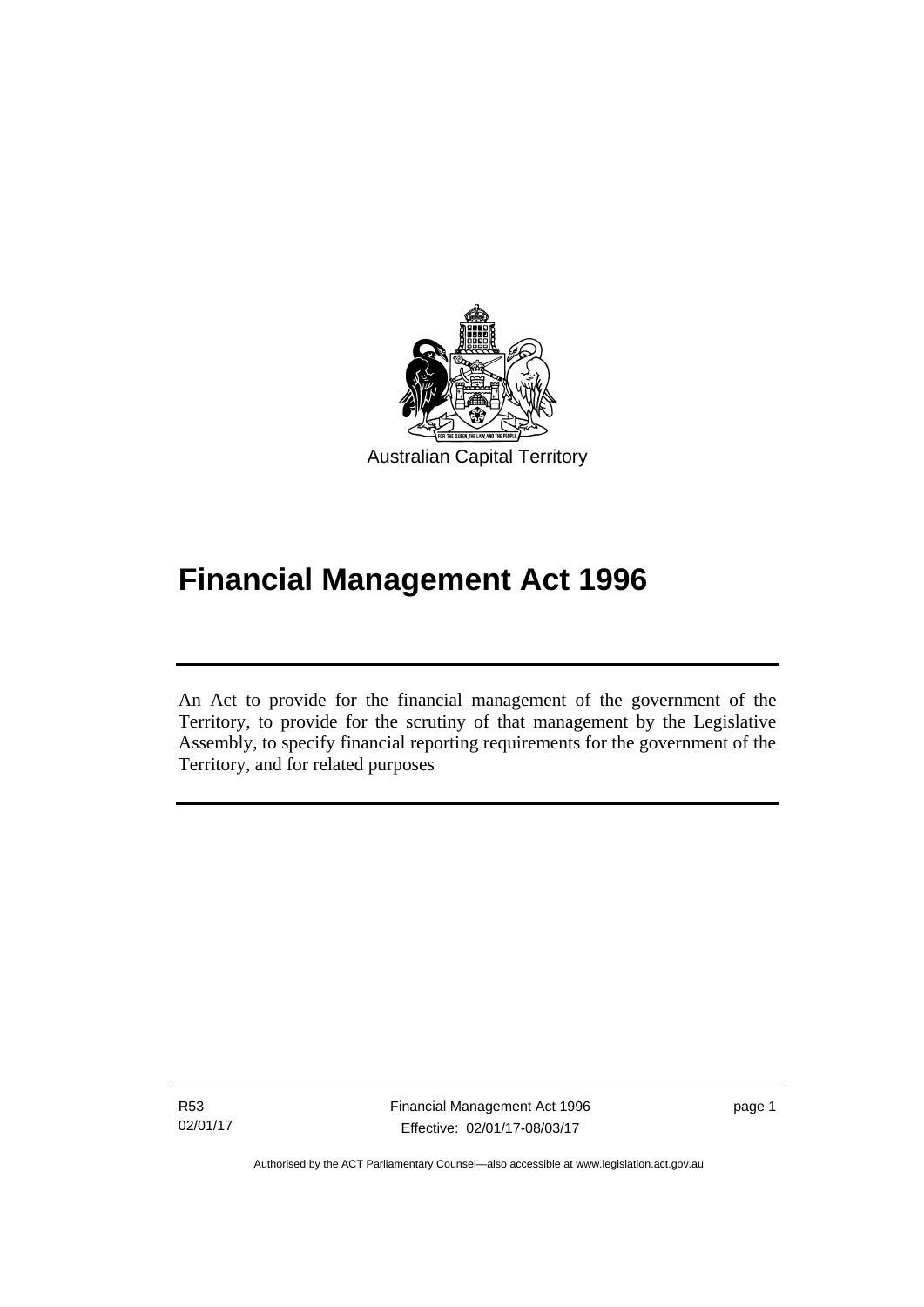#### Part 1 **Preliminary**

Section 1

## <span id="page-11-0"></span>**Part 1** Preliminary

#### <span id="page-11-1"></span>**1 Name of Act**

This Act is the *Financial Management Act 1996*.

#### <span id="page-11-2"></span>**2 Act subject to Territory Superannuation Provision Protection Act**

This Act is subject to the *[Territory Superannuation Provision](http://www.legislation.act.gov.au/a/2000-21)  [Protection Act 2000](http://www.legislation.act.gov.au/a/2000-21)*.

#### <span id="page-11-3"></span>**3 Dictionary**

The dictionary at the end of this Act is part of this Act.

*Note 1* The dictionary at the end of this Act defines certain terms used in the Act, and includes references (*signpost definitions*) to other terms defined elsewhere in this Act or in other legislation.

> For example, the signpost definition '*superannuation appropriation* see the *[Territory Superannuation Provision Protection Act 2000](http://www.legislation.act.gov.au/a/2000-21)*, dictionary.' means that the term 'superannuation appropriation' is defined in that dictionary and the definition applies to this Act.

*Note 2* A definition in the dictionary (including a signpost definition) applies to the entire Act unless the definition, or another provision of the Act, provides otherwise or the contrary intention otherwise appears (see [Legislation Act,](http://www.legislation.act.gov.au/a/2001-14) s 155 and s 156).

#### <span id="page-11-4"></span>**3A Notes**

A note included in this Act is explanatory and is not part of the Act.

*Note* See the [Legislation Act,](http://www.legislation.act.gov.au/a/2001-14) s 127 (1), (4) and (5) for the legal status of notes.

R53 02/01/17

Authorised by the ACT Parliamentary Counsel—also accessible at www.legislation.act.gov.au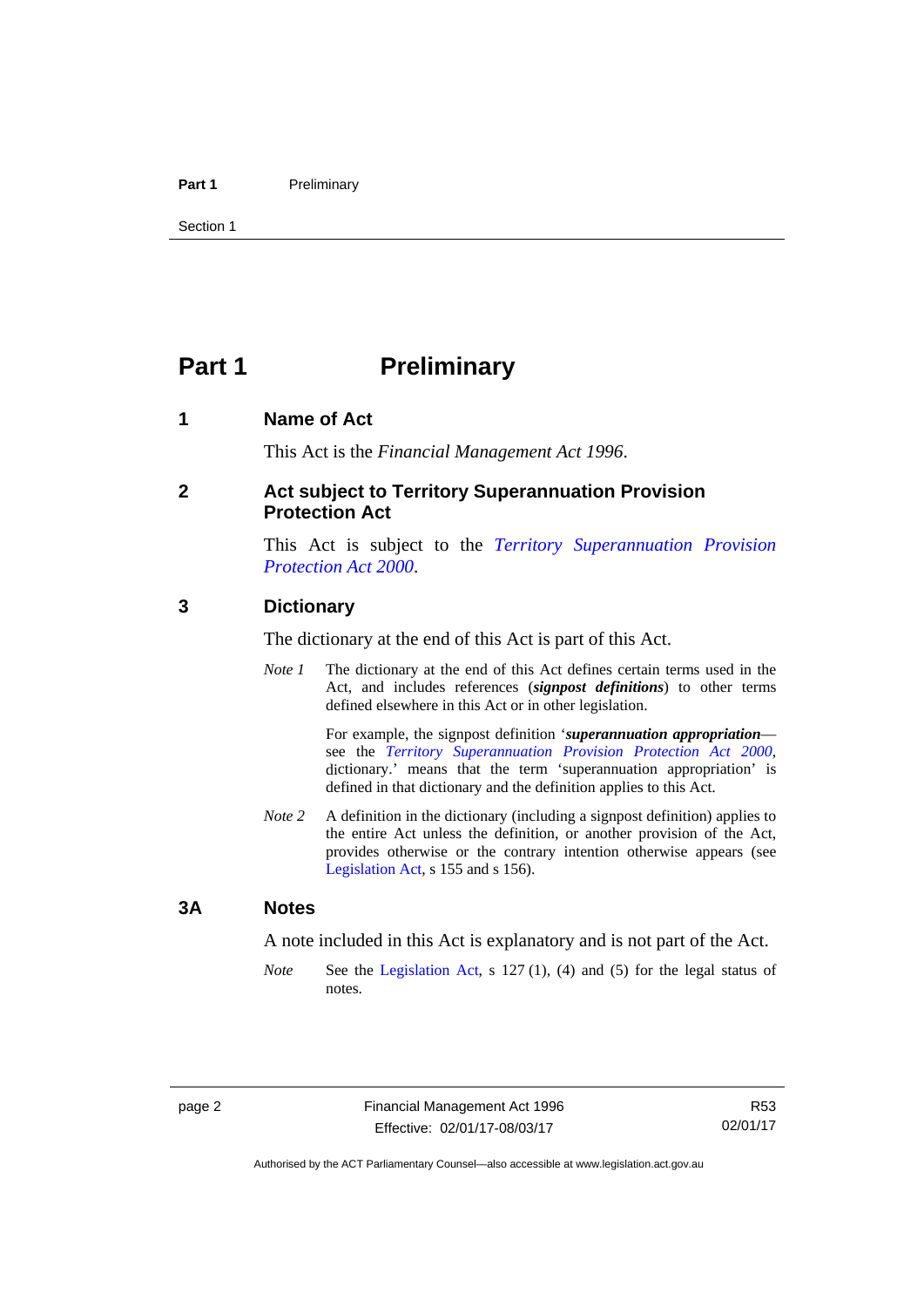### <span id="page-12-0"></span>**3B Declaration that certain bodies are not territory authorities for Act**

- (1) The Treasurer may declare that a stated body is not a territory authority for this Act or a stated provision of this Act.
- (2) A declaration is a notifiable instrument.

*Note* A notifiable instrument must be notified under the [Legislation Act](http://www.legislation.act.gov.au/a/2001-14).

### <span id="page-12-1"></span>**4 Application of pts 2 to 5—Office of the Legislative Assembly and officers of the Assembly**

- (1) Unless the contrary intention appears, the provisions of parts 2 to 5 apply to—
	- (a) the Office of the Legislative Assembly as if—
		- (i) a reference in those provisions to a directorate included a reference to the office; and
		- (ii) a reference in those provisions to the responsible Minister of a directorate were a reference to the Speaker; and
		- (iii) a reference in those provisions to the responsible director-general of a directorate included a reference to the clerk of the Legislative Assembly; and
	- (b) an officer of the Assembly as if—
		- (i) a reference in those provisions to a directorate included a reference to the officer; and
		- (ii) a reference in those provisions to the responsible Minister of a directorate were a reference to the Legislative Assembly; and
		- (iii) a reference in those provisions to the responsible director-general of a directorate included a reference to the officer.

page 3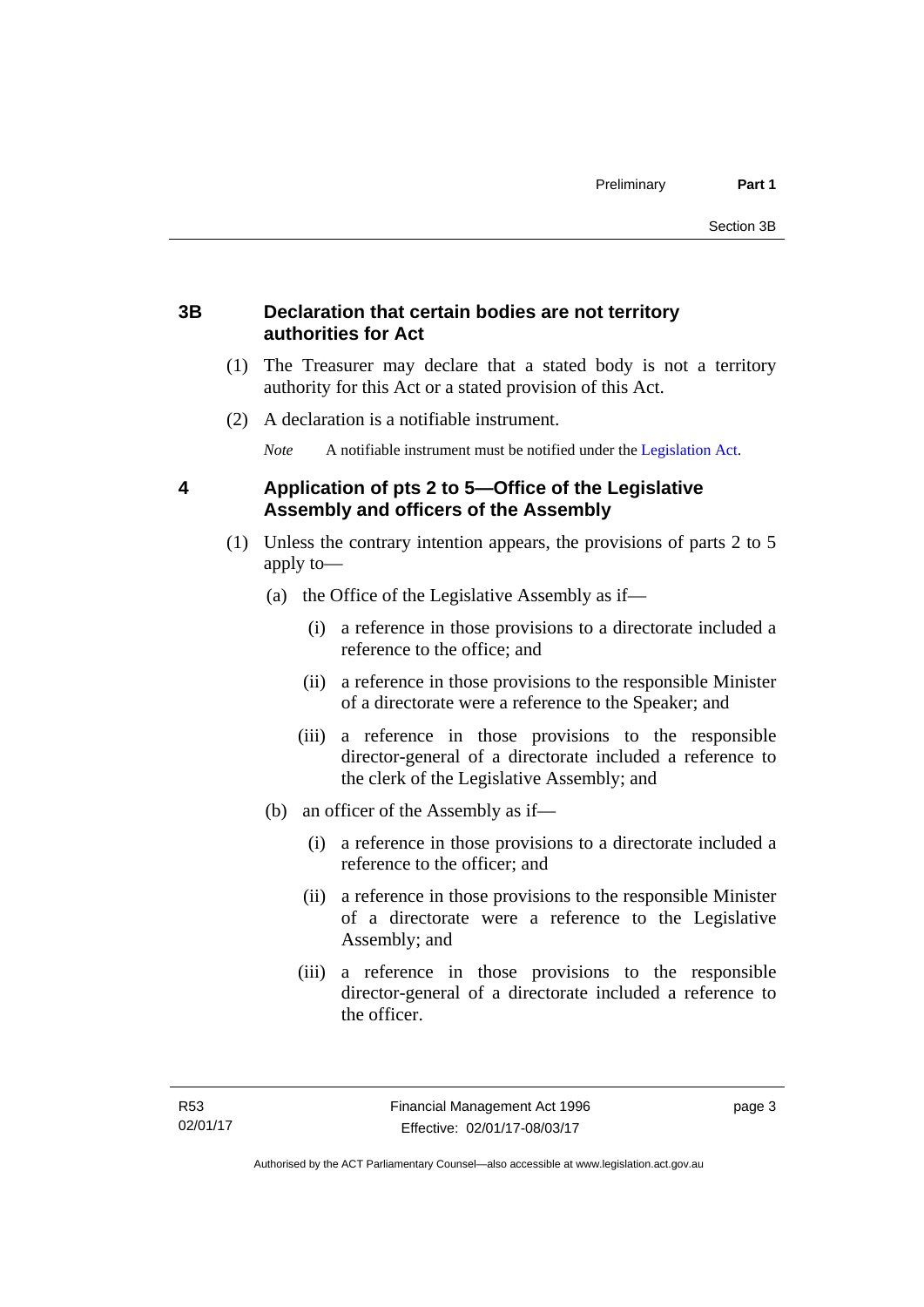- (2) Division 3.2 (Financial reports and performance statements of directorates) applies to the auditor-general as if a reference in that division to the auditor-general were a reference to the independent auditor engaged under the *[Auditor-General Act 1996](http://www.legislation.act.gov.au/a/1996-23)*, section 31 (Independent auditor).
	- *Note* Div 3.2, s 30A and s 30E do not apply to the auditor-general (see s 30A (3) and s 30E (4)).
- (3) For section 20AB and section 20AC, a reference to an *officer of the Assembly*, in relation to the electoral commissioner, includes the other members of the electoral commission.
	- *Note* The electoral commissioner is an *officer of the Assembly* (see [Legislation Act](http://www.legislation.act.gov.au/a/2001-14), dict, pt 1). All members of the electoral commission are independent officers of the Legislative Assembly (see *[Electoral](http://www.legislation.act.gov.au/a/1992-71)  [Act 1992](http://www.legislation.act.gov.au/a/1992-71)*, s 6A).

page 4 Financial Management Act 1996 Effective: 02/01/17-08/03/17

R53 02/01/17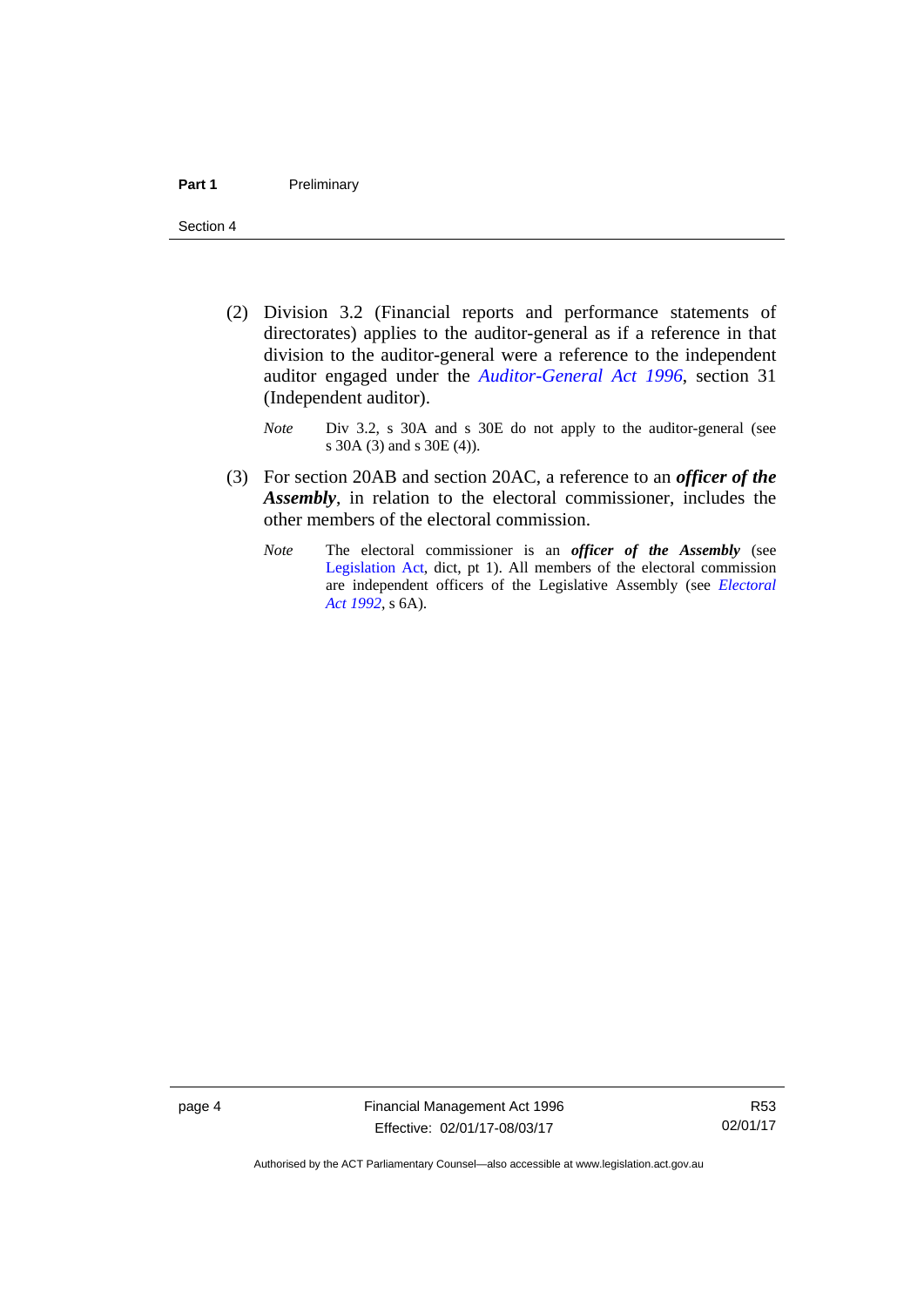## <span id="page-14-0"></span>**Part 2 Budget management**

## <span id="page-14-1"></span>**Division 2.1 Appropriations and budgets**

## <span id="page-14-2"></span>**5 Timing of first Appropriation Bill for financial year**

Except as otherwise provided by a resolution of the Legislative Assembly, the first Appropriation Bill relating to a financial year must be introduced into the Legislative Assembly not later than 3 months after the beginning of the financial year.

### <span id="page-14-3"></span> **6 Necessity for appropriation**

No payment of public money must be made otherwise than in accordance with an appropriation.

## <span id="page-14-4"></span>**7 Payments authorised on lapse of appropriation**

- (1) If, before the end of a financial year, no Act other than this Act has been passed appropriating public money to meet the requirements of the next financial year, the Treasurer may pay the amounts necessary to meet those requirements subject to the following provisions:
	- (a) the authority of the Treasurer under this section ceases on the commencement of the first Appropriation Act for the next financial year;
	- (b) on that commencement all payments made under this section for the next financial year are taken for all purposes to have been paid out of money appropriated by that Act;
	- (c) the payments made under this section for any purpose must not exceed, in total,  $\frac{1}{2}$  of the amount appropriated by Appropriation Acts for the immediately previous financial year for that purpose.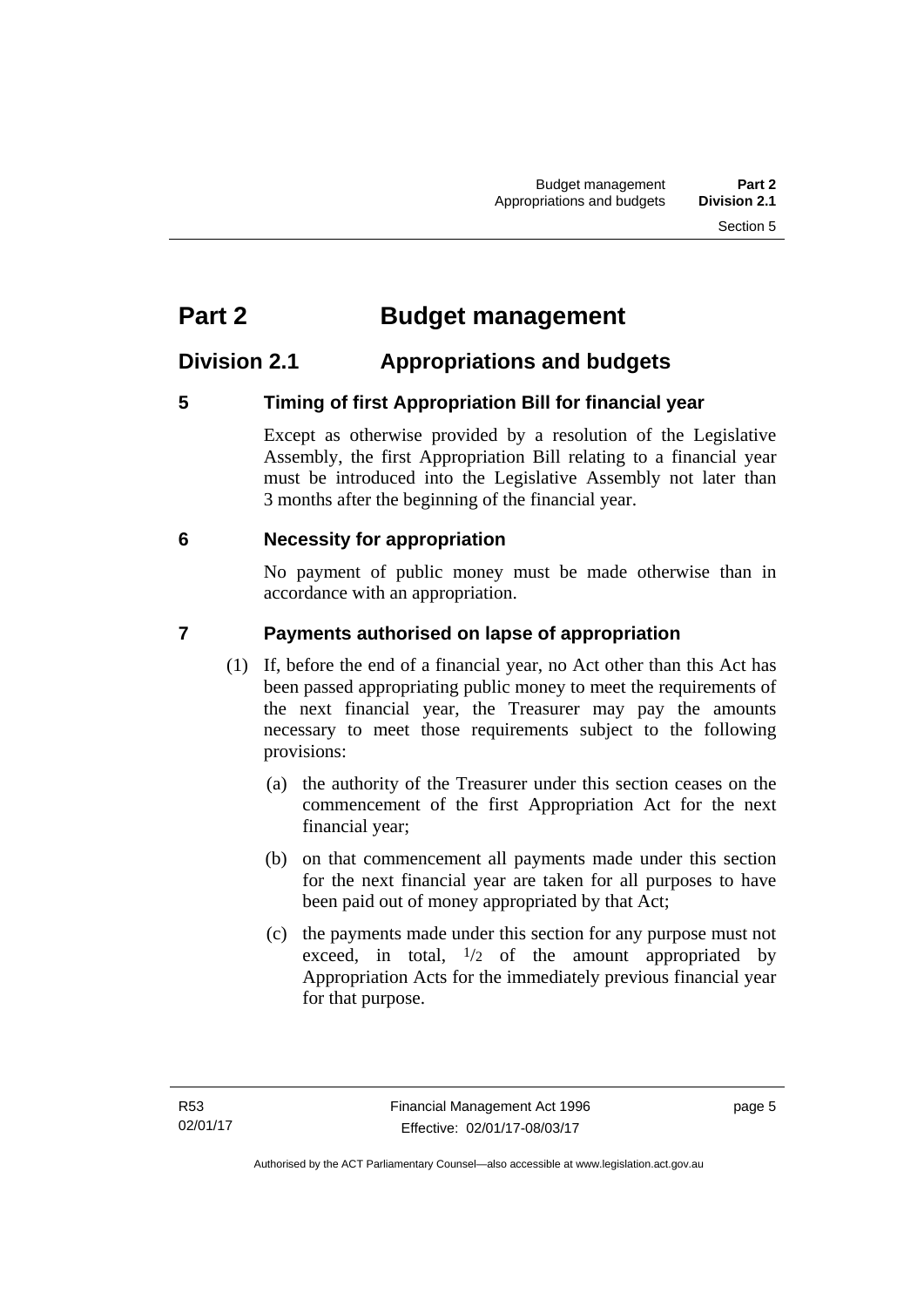(2) In this section:

*purpose* means a purpose that could reasonably be considered to be within the usual responsibilities and ordinary business of an entity.

#### <span id="page-15-0"></span>**7A Temporary advance for new purpose or new entity**

- (1) This section applies if—
	- (a) an amount is proposed to be appropriated by a bill for the first Appropriation Act for a financial year for a new purpose or a new entity; and
	- (b) the bill has not yet been passed by the Legislative Assembly.
- (2) The Treasurer may, in writing, authorise an amount (a *temporary advance*) for expenditure for the new purpose or new entity if the Treasurer is satisfied that there is an immediate requirement for the expenditure.
- (3) A temporary advance must be authorised from the amount paid by the Treasurer under section 7 for section 18 (Treasurer's advance).
- (4) The total amount of temporary advances authorised must not exceed 50% of the amount paid by the Treasurer under section 7 for section 18.
- (5) On the commencement of the first Appropriation Act for the financial year—
	- (a) the temporary advance ceases; and
	- (b) the temporary advance is taken to have been paid out of money appropriated by that Act; and
	- (c) the amount appropriated for section 18 for the financial year is taken to be restored by the amount of the temporary advance; and

R53 02/01/17

Authorised by the ACT Parliamentary Counsel—also accessible at www.legislation.act.gov.au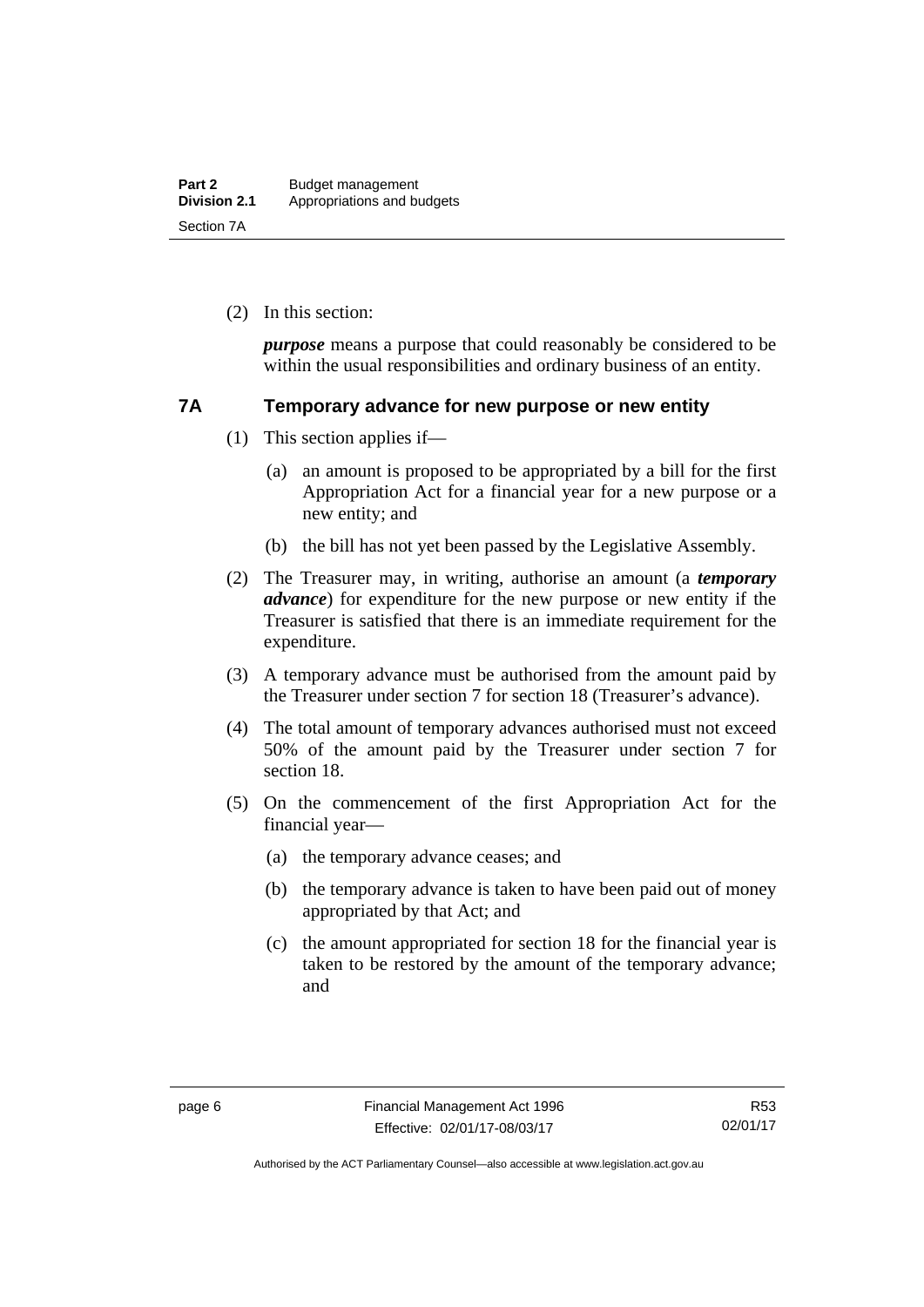- (d) if the amount proposed to be appropriated under subsection  $(1)$  (a) is not passed in that Act—the temporary advance is taken to have been authorised from the appropriation for section 18 for the financial year.
- (6) If the Treasurer authorises a temporary advance, the Treasurer must attach the authorisation to the next financial statement presented to the Legislative Assembly.
	- *Note* For the presentation of financial statements, see s 26.
- (7) In this section:

*new entity* means an entity that has a purpose not previously included, or not reasonably considered to be, within the usual responsibilities and ordinary business of another entity.

*new purpose* means a purpose other than a purpose that could reasonably be considered to be within the usual responsibilities and ordinary business of an entity.

## <span id="page-16-0"></span>**8 Form of appropriations**

- (1) An Appropriation Act may make separate appropriations in relation to each directorate for—
	- (a) any controlled recurrent payments to be provided to the directorate; and
	- (b) any capital injection to be provided to the directorate; and
	- (c) any payments to be made by the directorate on behalf of the Territory.
- (2) An Appropriation Act may make separate appropriations in relation to a territory authority or territory-owned corporation for—
	- (a) any controlled recurrent payments to be provided to the authority or corporation; and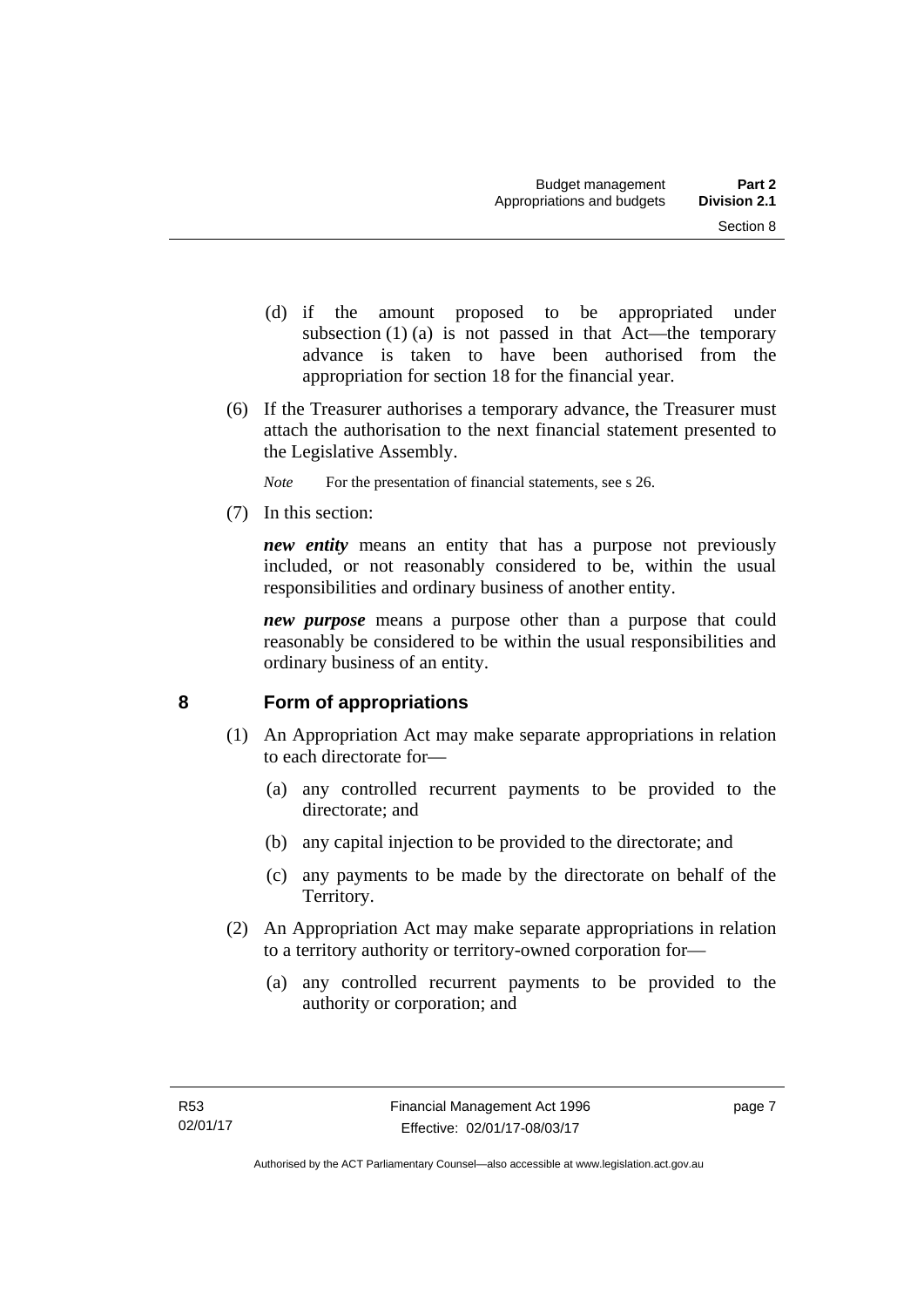- (b) any capital injection to be provided to the authority or corporation.
- (3) There must be a separate Appropriation Act for an appropriation for the Office of the Legislative Assembly.
- (4) Any appropriation for an officer of the Assembly must be contained in an Appropriation Act for an appropriation for the Office of the Legislative Assembly.

#### <span id="page-17-0"></span>**9 Net controlled recurrent payments**

- (1) An appropriation for controlled recurrent payments may be expressed to be made for net controlled recurrent payments.
- (2) Despite section 6 (Necessity for appropriation), if an appropriation for a directorate is stated to be made for net controlled recurrent payments, the directorate may apply the following in paying the expenses and liabilities of the directorate:
	- (a) the payments it is entitled to receive for providing goods and services, other than controlled recurrent payments under an Appropriation Act;
	- (b) the value of the input tax credits to which it is entitled for taxable supplies in relation to controlled recurrent payments.
- (3) If the appropriations made by an Appropriation Act for a directorate do not state an amount, or state a '0' appropriation, for controlled recurrent payments, the appropriations have effect as if they included an appropriation for controlled recurrent payments for the directorate at no net cost to the Territory.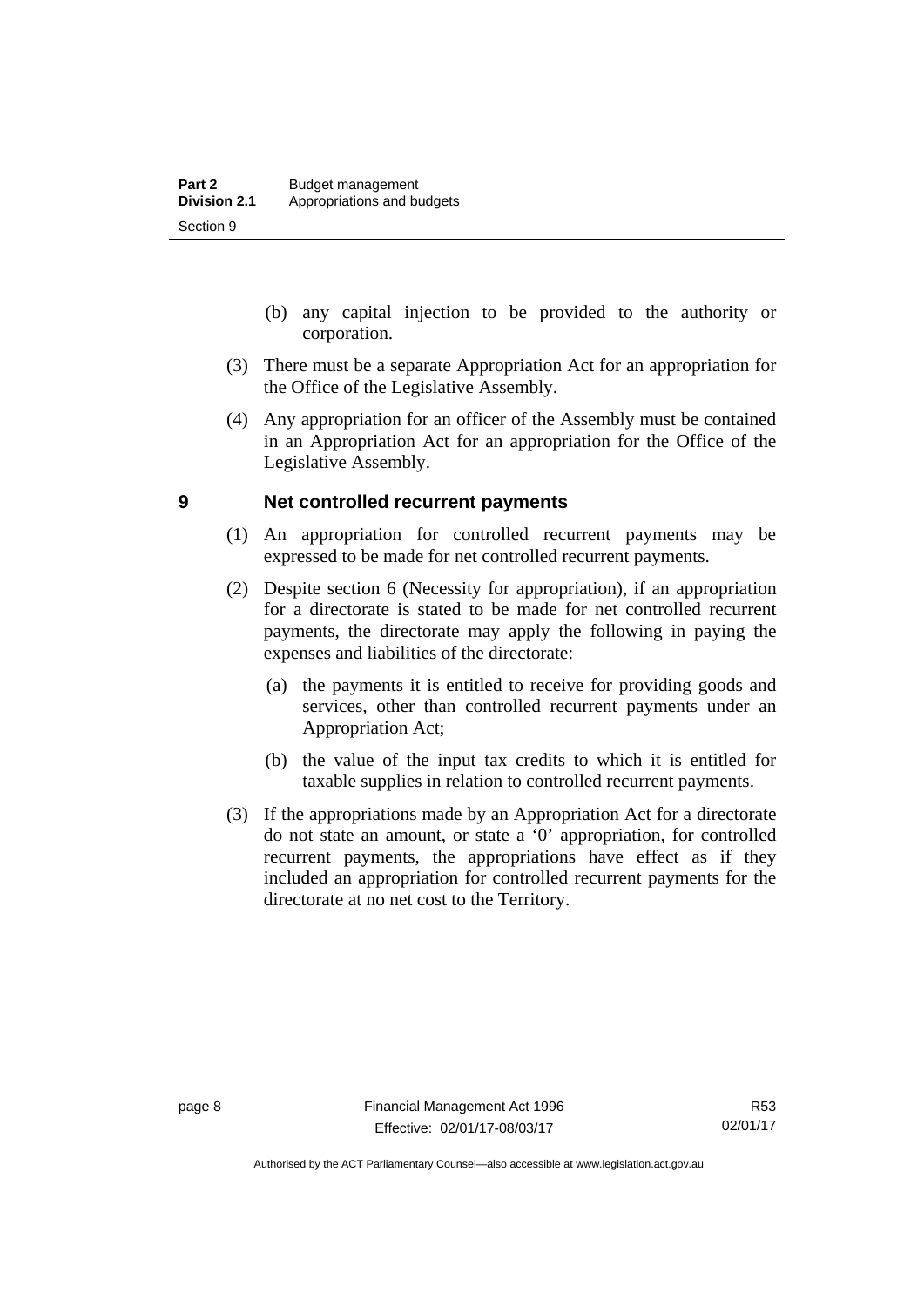## <span id="page-18-0"></span>**9A Net appropriations for capital injections**

- (1) An appropriation for a capital injection may be stated to be made for, or partly for, the net cost of purchasing or developing assets.
- (2) Despite section 6, if an appropriation is stated to be made for, or partly for, the net cost of purchasing or developing assets, the value of the input tax credits to which the relevant entity is entitled for taxable supplies in relation to purchasing or developing the assets may be applied by the entity in paying the expenses and liabilities of the entity in purchasing or developing the assets.
- (3) In this section:

*relevant entity*, in relation to an appropriation for a capital injection, means the territory entity that is to undertake the purchasing or developing of assets for which the appropriation is made.

### <span id="page-18-1"></span>**9B Appropriations for payments on behalf of Territory to be net appropriations**

Despite section 6 (Necessity for appropriation), if an appropriation for a directorate is made for payments to be made on behalf of the Territory, the directorate may apply input tax credits to which the Territory is entitled for taxable supplies for which the payments are made towards the payments under the appropriation.

### <span id="page-18-2"></span>**10 Budget papers**

The Treasurer must, for each financial year, immediately after the presentation of the bill for the first Appropriation Act relating to the year, present to the Legislative Assembly—

- (a) the proposed budget for the Territory for the year; and
- (b) the proposed budget for each directorate for the year; and
- (c) the proposed budget for each territory authority and territory-owned corporation for the year; and

page 9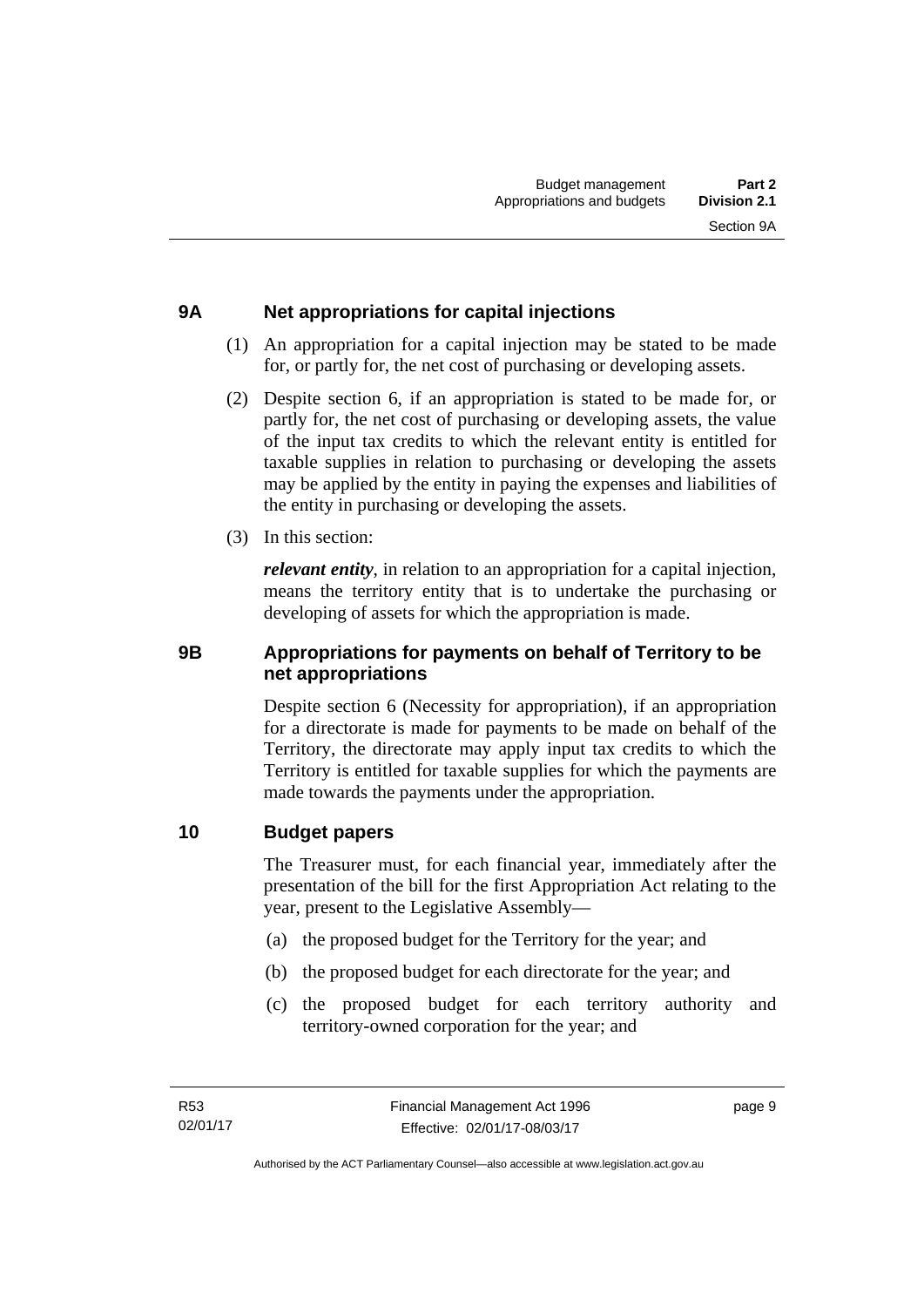- (d) a consolidated financial management statement in relation to—
	- (i) the general government sector; and
	- (ii) the public trading enterprise sector.

### <span id="page-19-0"></span>**11 Territory budgets**

- (1) The proposed budget for the Territory for a financial year presented to the Legislative Assembly under section 10 (a) must include—
	- (a) a financial policy objectives and strategies statement under section 11A for the financial year; and
	- (b) a statement of the economic or other assumptions used to make the budget estimates; and
	- (c) a statement about the sensitivity of the budget estimates to changes in the economic or other assumptions; and
	- (d) a statement of the risks, quantified if possible, that may affect the budget estimates, including contingent liabilities; and
	- (e) the financial statements required under the financial management guidelines; and
	- (f) a statement about the effect of the following on an ACT household for the financial year:
		- (i) Territory taxes and fees that have a direct effect on the household;
		- (ii) Territory concessions that offset the taxes and fees mentioned in subparagraph (i); and
	- (g) a statement about the government's spending intentions for the financial year, including any significant change in spending intentions from the previous financial year.
- (2) The proposed budget may include anything else the Treasurer considers relevant.

Authorised by the ACT Parliamentary Counsel—also accessible at www.legislation.act.gov.au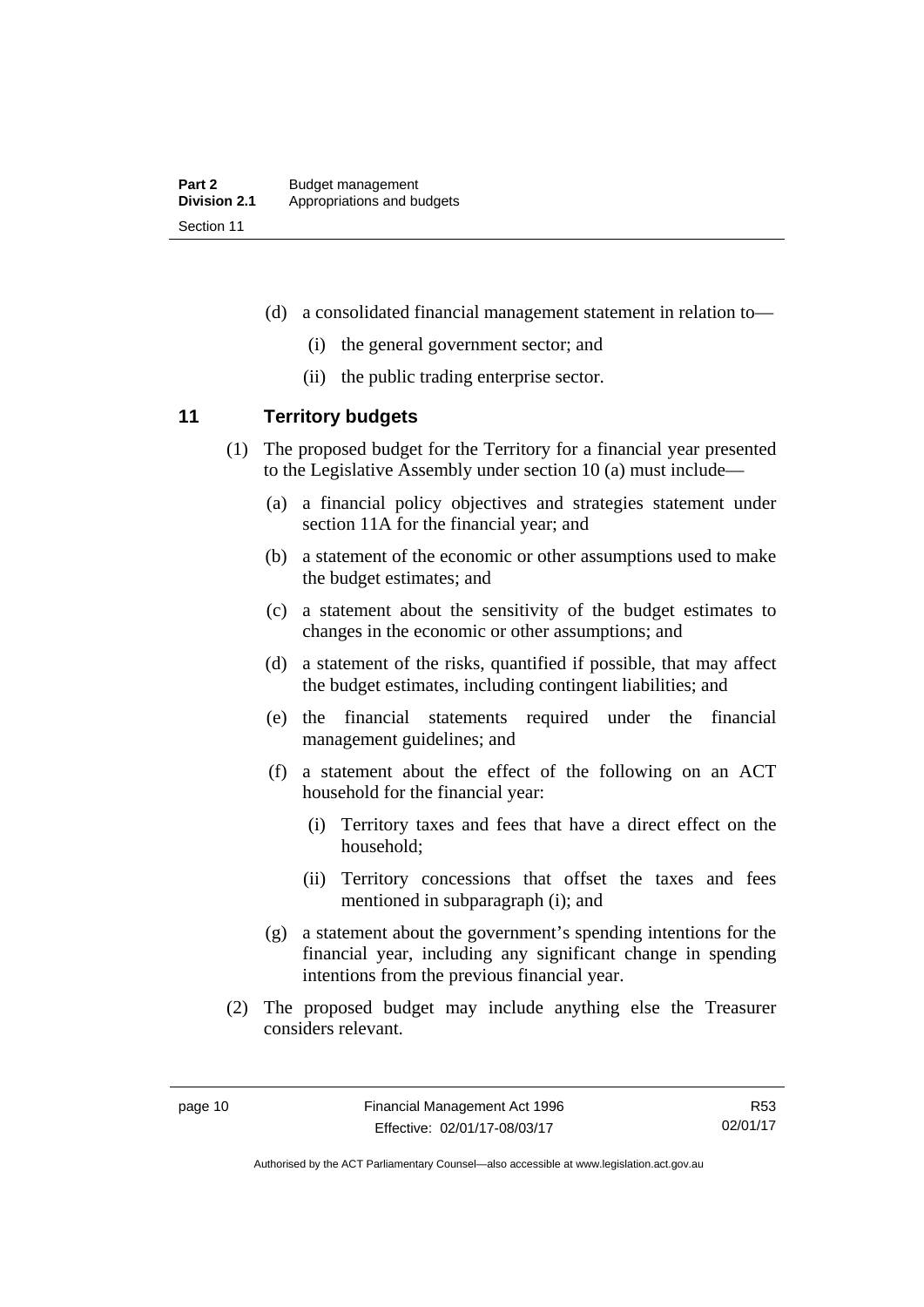- 
- (3) The proposed budget must be prepared in a form that assists a comparison between the budget for the Territory for the previous financial year and the proposed budget.
- (4) The financial statements included in the proposed budget under subsection (1) (e) must include budget estimates for each of the next 3 financial years.
- (5) The proposed budget must be prepared taking into account—
	- (a) the principles of responsible fiscal management;
	- (b) the object of providing a basis for sustainable social and economic services and infrastructure fairly to all ACT residents; and
	- (c) the object of ecologically sustainable development.
- (6) The proposed budget may depart from the principles of responsible fiscal management, but if it does depart—
	- (a) any departure must be temporary; and
	- (b) the Treasurer must present to the Legislative Assembly, when the first Appropriation Bill for the financial year is presented to the Legislative Assembly, a statement setting out—
		- (i) the reasons for the departure; and
		- (ii) the approach intended to be taken to return to the principles; and
		- (iii) when the principles are expected to be returned to.
- (7) In this section:

*ecologically sustainable development* means the effective integration of economic and environmental considerations in decision-making processes achievable through implementation of the following principles:

(a) the precautionary principle;

page 11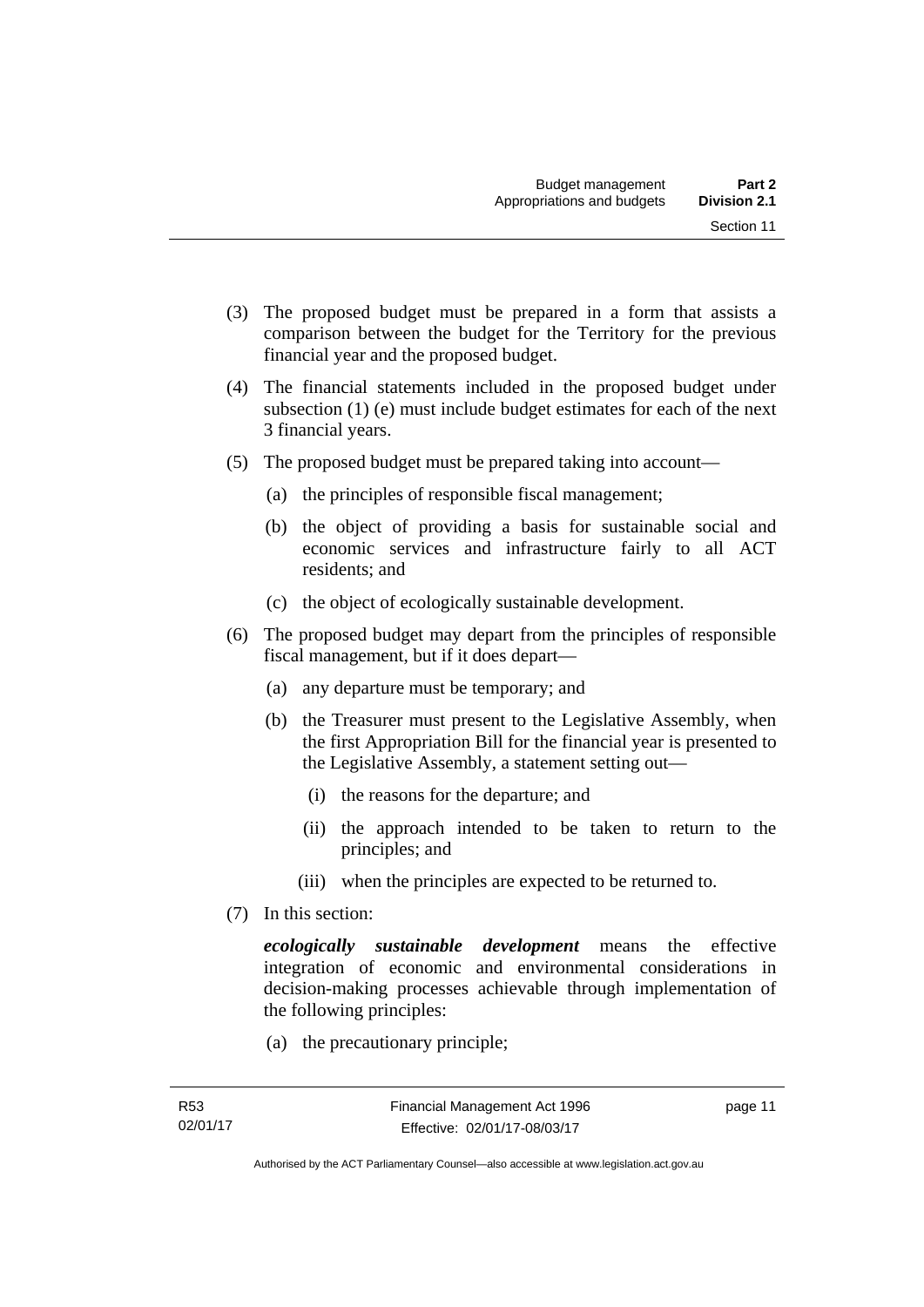- (b) the inter-generational equity principle;
- (c) conservation of biological diversity and ecological integrity;
- (d) improved valuation and pricing of environmental resources.

*fiscal risks* include the following:

- (a) risks from the level of the Territory's general government sector debt;
- (b) commercial risks from ownership of corporations and public enterprises;
- (c) risks from changes in the structure of the Territory's tax base;
- (d) risks from management of the Territory's assets and liabilities.

*inter-generational equity principle* means that the present generation should ensure that the health, diversity and productivity of the environment is maintained or enhanced for the benefit of future generations.

*precautionary principle* means that, if there is a threat of serious or irreversible environmental damage, a lack of full scientific certainty should not be used as a reason for postponing measures to prevent environmental degradation.

*principles of responsible fiscal management* means the following principles:

 (a) ensuring that the total liabilities of the Territory are at prudent levels to provide a buffer against factors that may impact adversely on the level of total Territory liabilities in the future, and ensuring that, until prudent levels have been achieved, the total operating expenses of the Territory in each financial year are less than its operating income levels in the same financial year;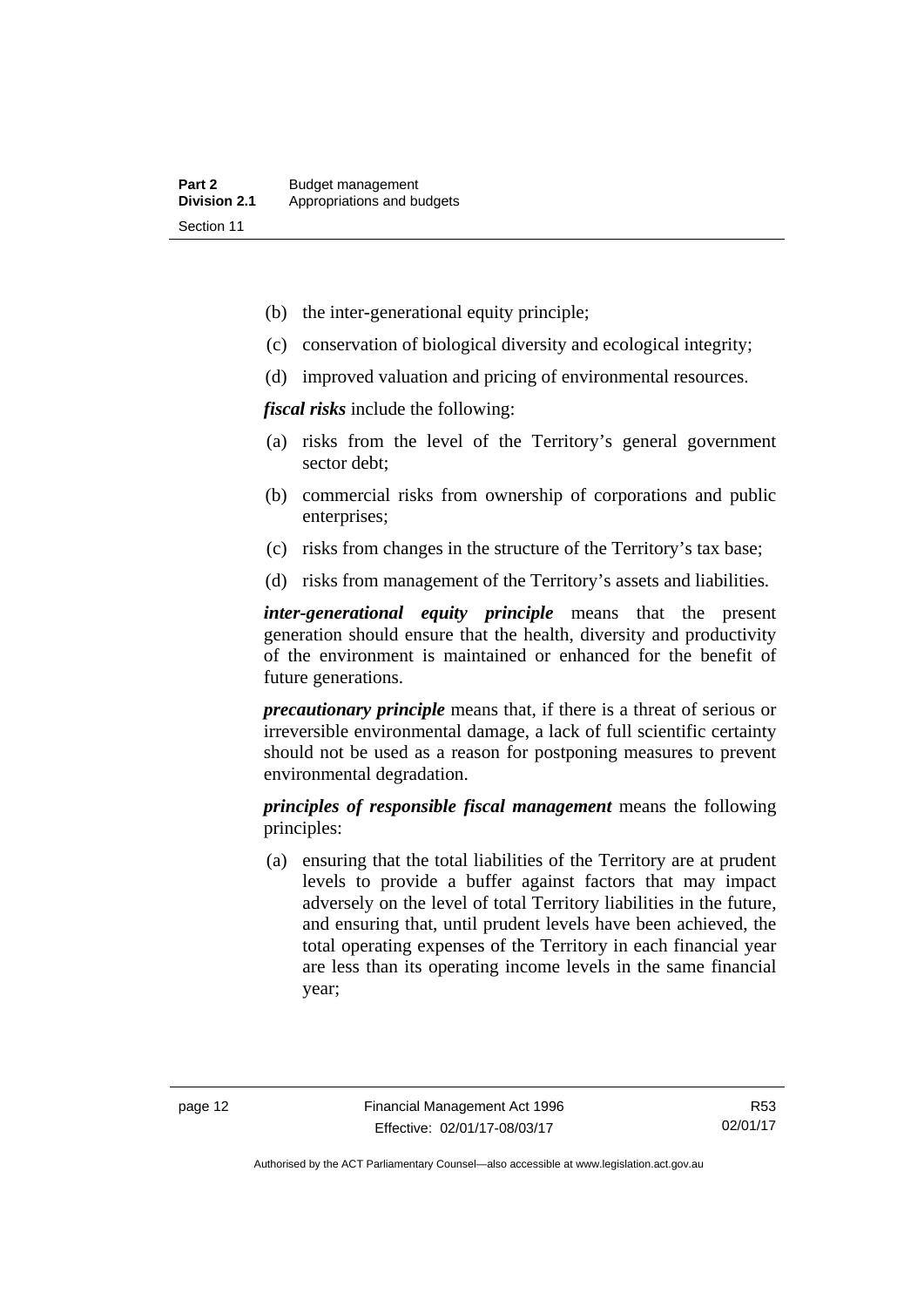- (b) when prudent levels of total Territory liabilities have been achieved, maintaining the levels by ensuring that, on average, over a reasonable period of time, the total operating expenses of the Territory do not exceed its operating income levels;
- (c) achieving and maintaining levels of Territory net worth to provide a buffer against factors that may impact adversely on levels of Territory net worth in the future;
- (d) managing prudently the fiscal risks of the Territory;
- (e) pursuing spending and taxing policies that are consistent with a reasonable degree of stability and predictability in the level of the tax burden;
- (f) giving full, accurate and timely disclosure of financial information about the activities of the government and its agencies.

### <span id="page-22-0"></span>**11A Financial policy objectives and strategies statement**

- (1) The purposes of a financial policy objectives and strategies statement included in a proposed budget under section 11 (1) (a) are—
	- (a) to make transparent the government's financial strategies; and
	- (b) to establish a benchmark for evaluating the government's conduct of financial policy.
- (2) The statement must be based on the principles of responsible fiscal management.
- (3) The statement must—
	- (a) state the government's long-term financial objectives within which financial policy for the financial year and the next 3 financial years will be framed; and
	- (b) explain the broad strategic priorities on which the budget is based; and

page 13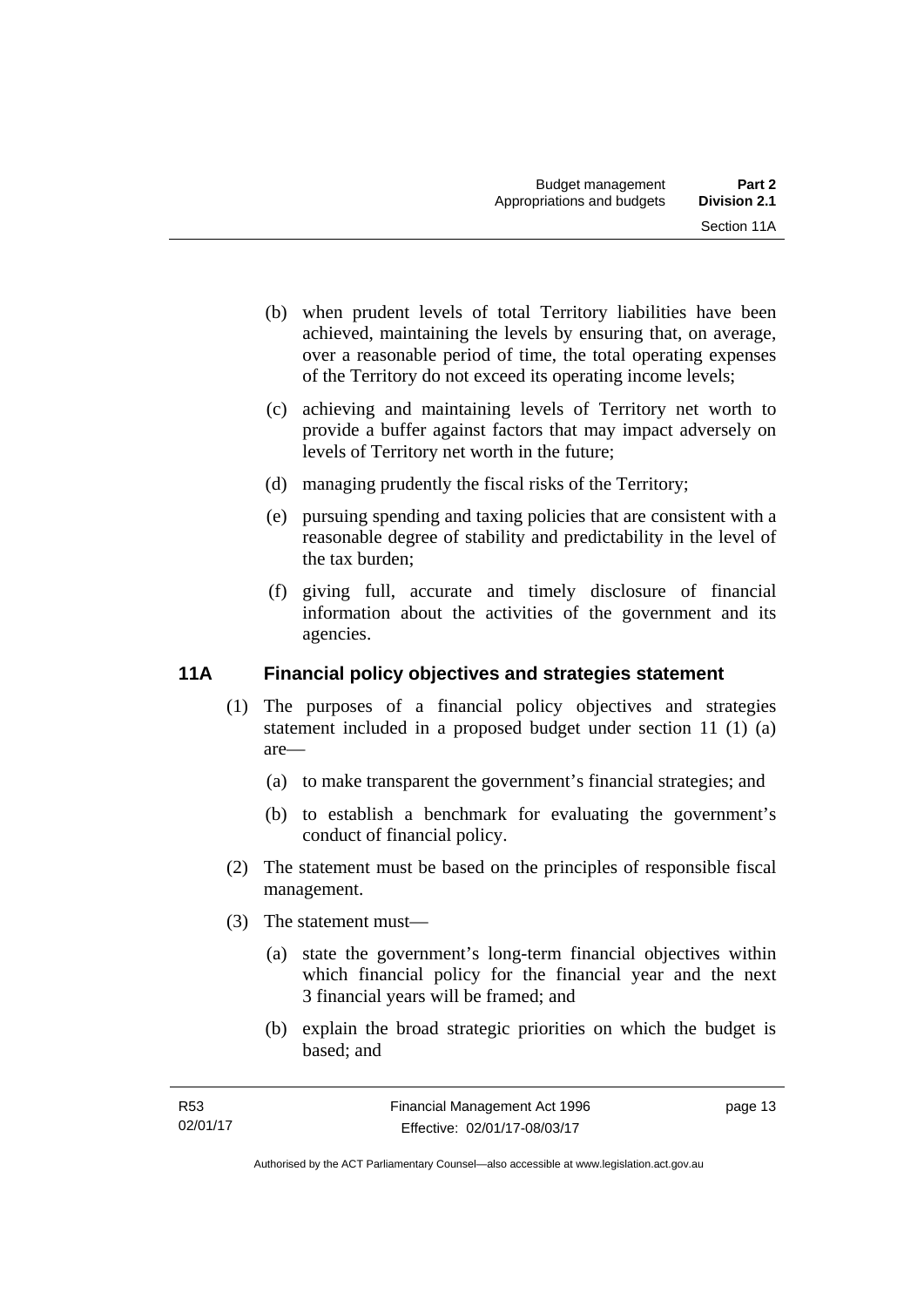- (c) state the key financial measures that the government has identified as being important and against which financial policy will be set and assessed; and
- (d) state, for the financial year and the next 3 financial years—
	- (i) the government's short-term financial objectives; and
	- (ii) the targets for each stated key financial measure; and
- (e) explain how the financial objectives and strategic priorities mentioned in paragraphs (a), (b) and (d) relate to the principles of responsible fiscal management; and
- (f) state the reasons for any changes from the previous financial policy objectives and strategies statement.
- (4) In this section:

*principles of responsible fiscal management*—see section 11 (7).

#### <span id="page-23-0"></span>**12 Directorate budgets**

- (1) A proposed budget for a directorate for a financial year presented to the Legislative Assembly under section 10 (b) must include—
	- (a) the financial statements required under the financial management guidelines; and
	- (b) a statement that sets out—
		- (i) the outputs and classes of outputs it is proposed the directorate should provide during the year; and
		- (ii) the performance criteria to be met by the directorate in providing the outputs; and
		- (iii) for each output and class of output mentioned in subparagraph (i)—
			- (A) the proposed budget expense and proposed appropriation for the financial year; and

R53 02/01/17

Authorised by the ACT Parliamentary Counsel—also accessible at www.legislation.act.gov.au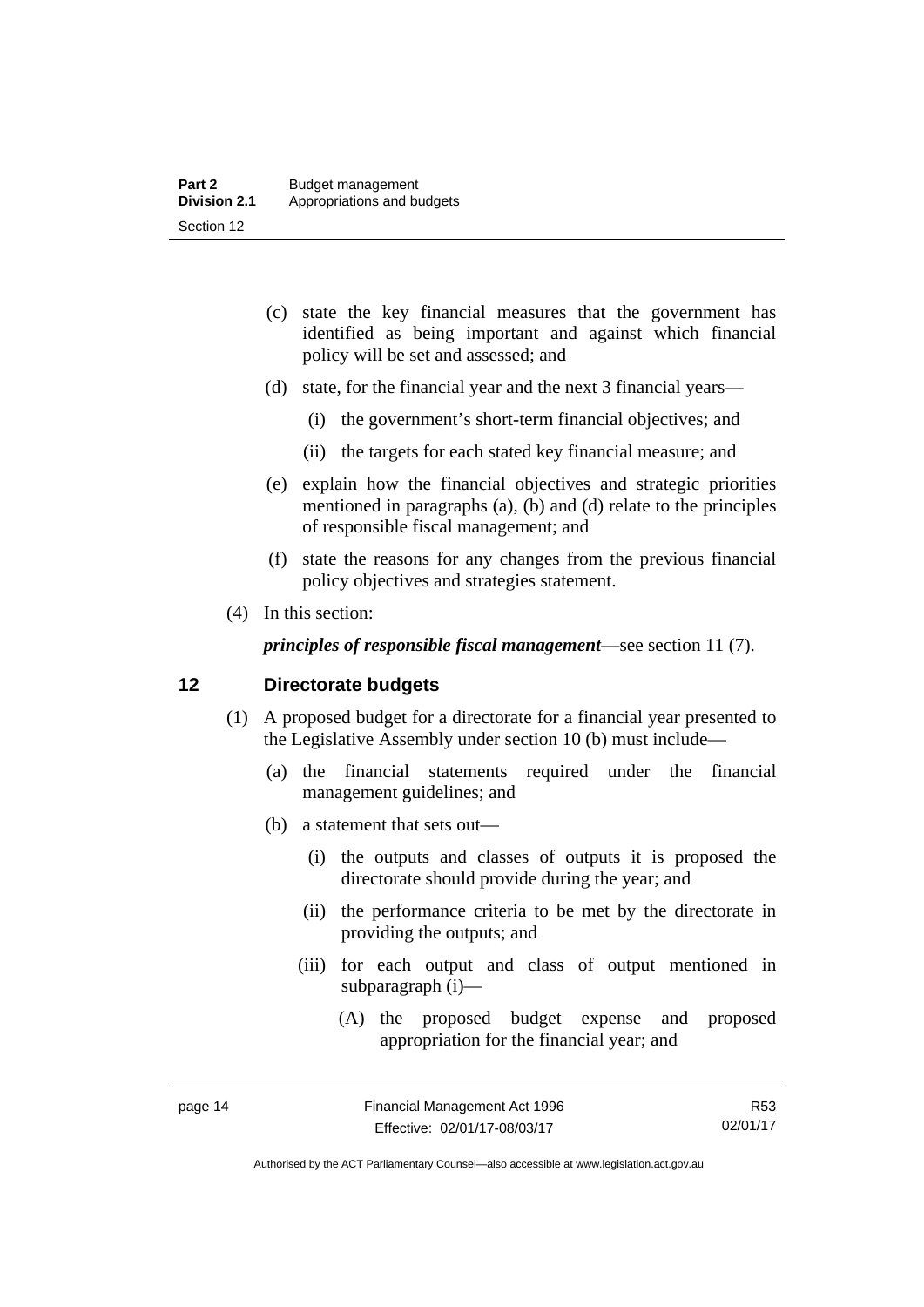- (B) the estimated expense and appropriation for the previous financial year; and
- (c) if, during the year, the directorate is to be given a capital injection that must be repaid—a statement that—
	- (i) states that the capital injection is a capital injection; and
	- (ii) sets out the conditions under which the injection is to be given, including the requirements about the time within which it must be repaid.
- (2) Subsection (1) (b) does not apply to—
	- (a) the Office of the Legislative Assembly; or
	- (b) an officer of the Assembly.
- (3) A proposed budget must be in a form that facilitates a comparison between—
	- (a) the proposed budget for the directorate; and
	- (b) the budget for the directorate for the previous financial year; and
	- (c) the estimated results for the directorate for the previous financial year.
- (4) A proposed budget must also include, for the financial statements mentioned in subsection (1) (a), budget estimates for each of the next 3 financial years.

#### <span id="page-24-0"></span>**12AA Territory authority budgets**

A proposed budget presented to the Legislative Assembly under section 10 (c) for a territory authority for a financial year is the statement of intent under section 61 (Territory authority statements of intent) for the authority for the financial year.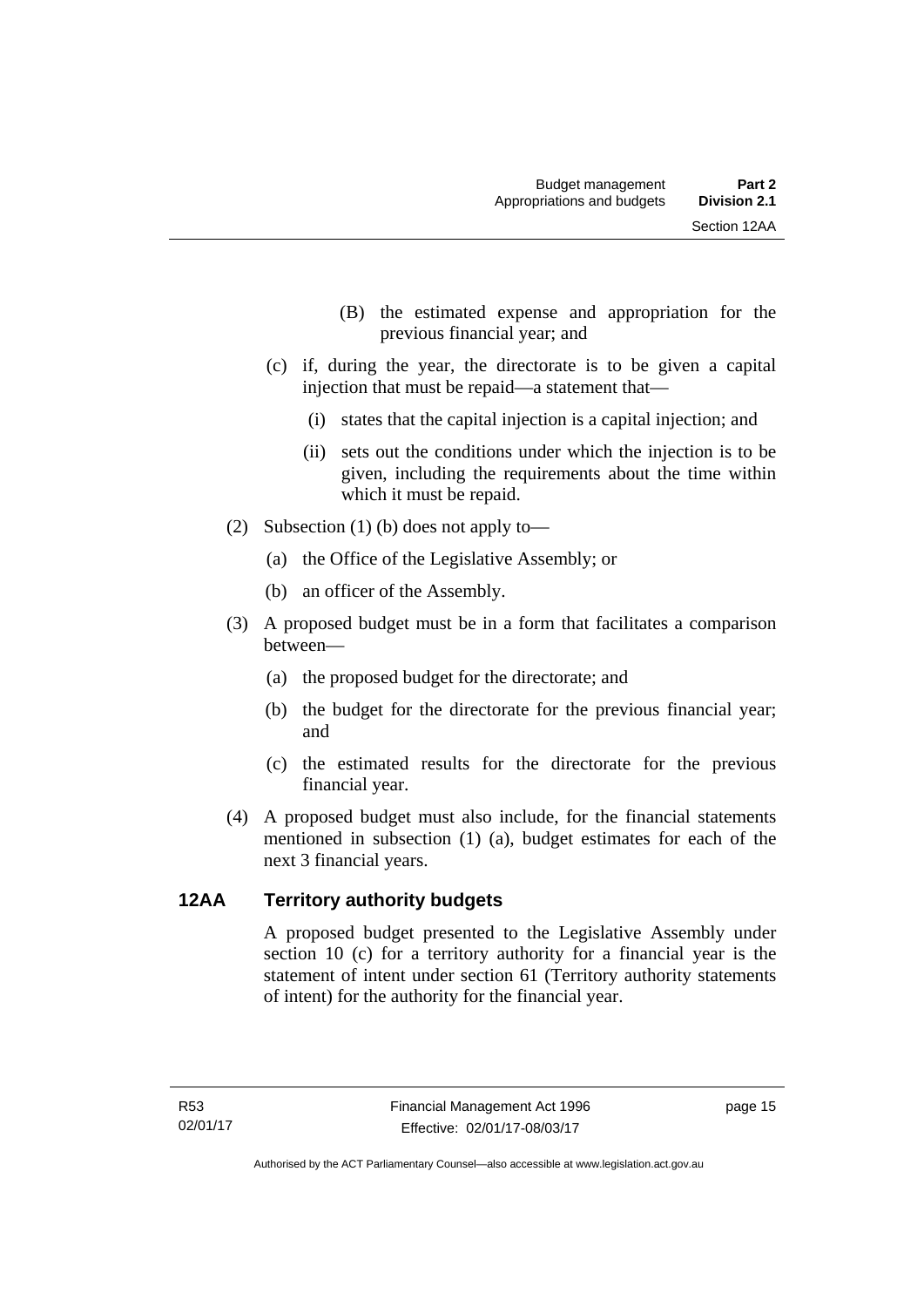#### <span id="page-25-0"></span>**12A Territory-owned corporation budgets**

- (1) A proposed budget presented to the Legislative Assembly under section 10 (c) for a territory-owned corporation for a financial year must include—
	- (a) the financial statements required under the financial management guidelines; and
	- (b) for a prescribed territory-owned corporation—a statement that sets out—
		- (i) the outputs and classes of outputs it is proposed that the territory-owned corporation should provide during the year; and
		- (ii) the performance criteria to be met by the territory-owned corporation in providing the outputs; and
		- (iii) for each output and class of output mentioned in subparagraph (i)—
			- (A) the proposed budget expense and proposed appropriation for the financial year; and
			- (B) the estimated expense and appropriation for the previous financial year; and
	- (c) for a territory-owned corporation that, during the year, is to be given a capital injection that must be repaid—a statement that—
		- (i) states that the capital injection is an injection that must be repaid; and
		- (ii) sets out the conditions under which the injection is to be given, including the requirements about the time within which it must be repaid.

Authorised by the ACT Parliamentary Counsel—also accessible at www.legislation.act.gov.au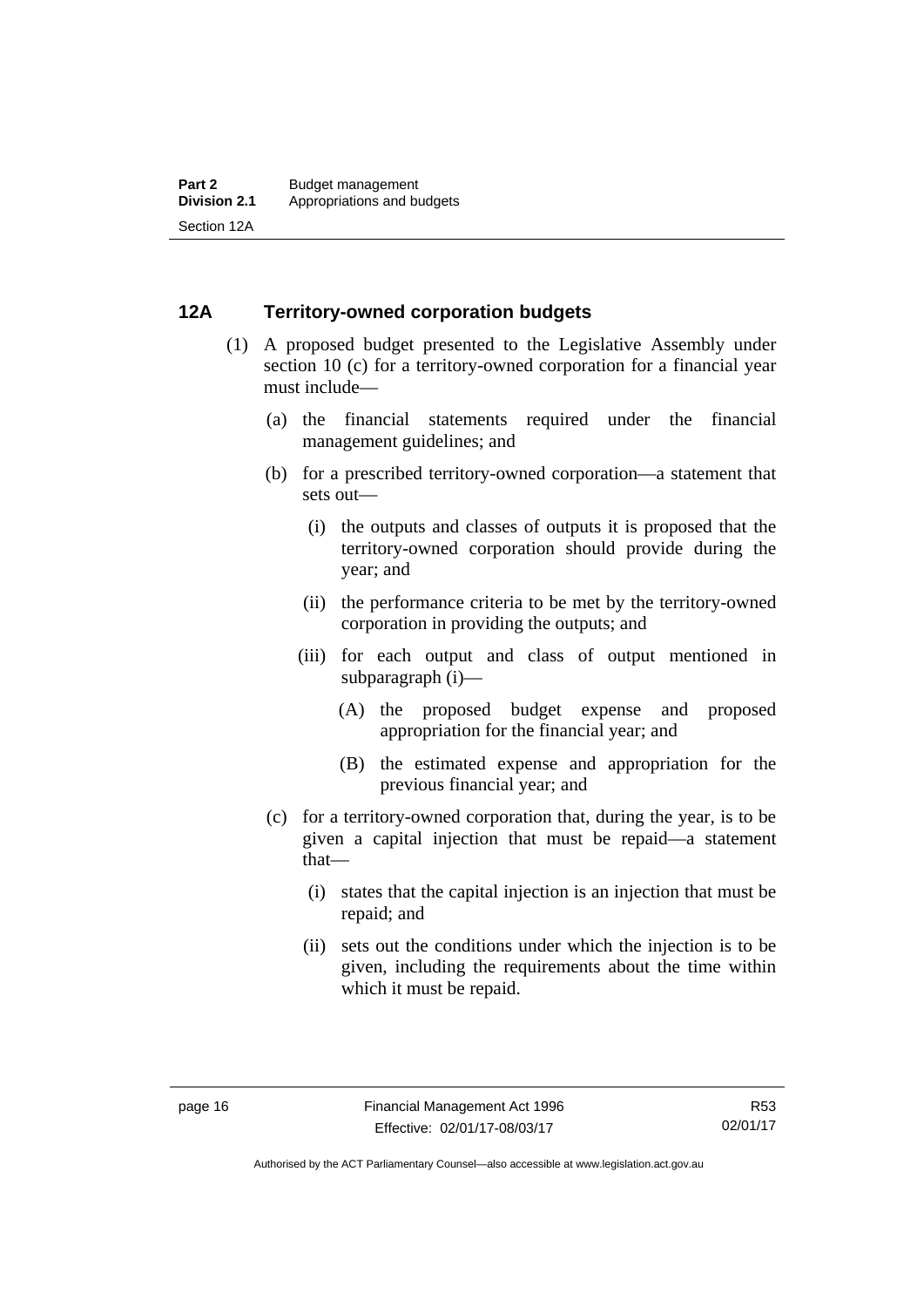- (2) A proposed budget must be in a form that facilitates a comparison between—
	- (a) the proposed budget for the territory-owned corporation; and
	- (b) the budget for the territory-owned corporation for the previous financial year; and
	- (c) the estimated results for the territory-owned corporation for the previous financial year.
- (3) A proposed budget must also include, for the financial statements mentioned in subsection (1) (a), budget estimates for each of the next 3 financial years.

### <span id="page-26-0"></span>**13 Supplementary budget papers**

- (1) This section applies if the Treasurer presents a bill for an Appropriation Act relating to a financial year to the Legislative Assembly, other than—
	- (a) the bill for the first Appropriation Act relating to the year; or
	- (b) the bill for the first Appropriation Act for the appropriation for the Office of the Legislative Assembly relating to the year.
- (2) The Treasurer must also present supplementary budget papers to the Assembly.
- (3) The supplementary budget papers must, for each territory entity for which an appropriation is provided by the bill (an *affected entity*)—
	- (a) state, for each purpose mentioned in section 8 that applies to the affected entity—
		- (i) the amount of the appropriation provided in the first Appropriation Act; and
		- (ii) the variations (if any) previously made to the appropriation under this Act; and
		- (iii) the amount of the appropriation provided by the bill; and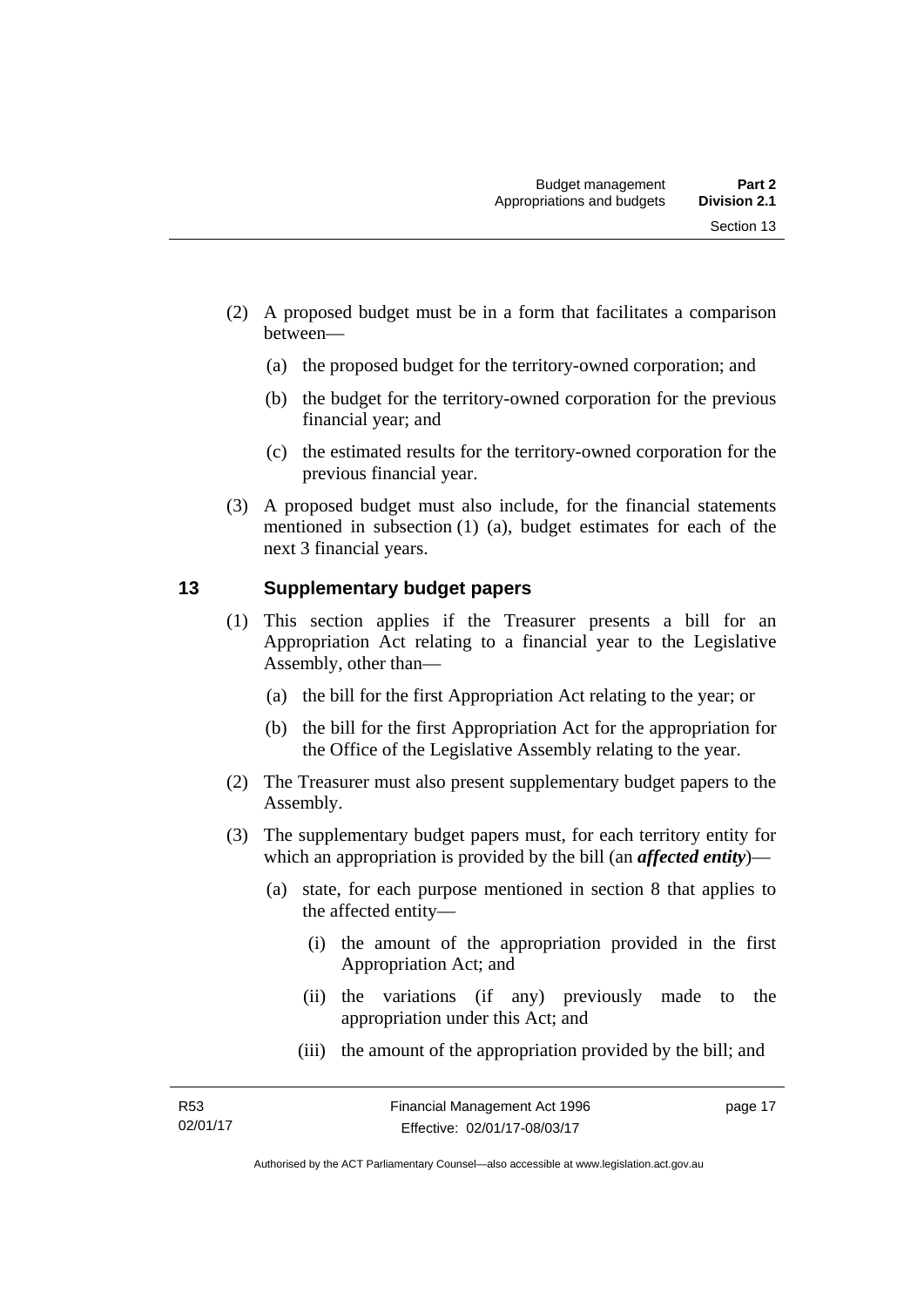- (iv) the total amount appropriated for the entity for the financial year; and
- (b) include a budgeted financial statement for each affected entity that—
	- (i) includes details of the impact on the budget of the affected entity of all variations to the appropriation that happened until the last day when it was practicable to provide for it in the relevant supplementary Appropriation Bill before the bill was introduced into the Legislative Assembly; and
	- (ii) may show the impact of variations other than variations resulting from additional appropriations.

#### **Example—par (b) (ii)**

the impact of revised economic forecasts

*Note* An example is part of the Act, is not exhaustive and may extend, but does not limit, the meaning of the provision in which it appears (see [Legislation Act,](http://www.legislation.act.gov.au/a/2001-14) s 126 and s 132).

#### <span id="page-27-0"></span>**13A Amendment of budgets for supplementary appropriation**

- (1) If an appropriation is made for a territory entity by an Appropriation Act other than the first Appropriation Act for it for a financial year, the budget for the territory entity is amended in accordance with—
	- (a) the supplementary budget papers presented to the Legislative Assembly under section 13 (1) in relation to the bill for the Act by which the appropriation was made; and
	- (b) any statement presented to the Legislative Assembly under section 13 (5) (b) in relation to the bill.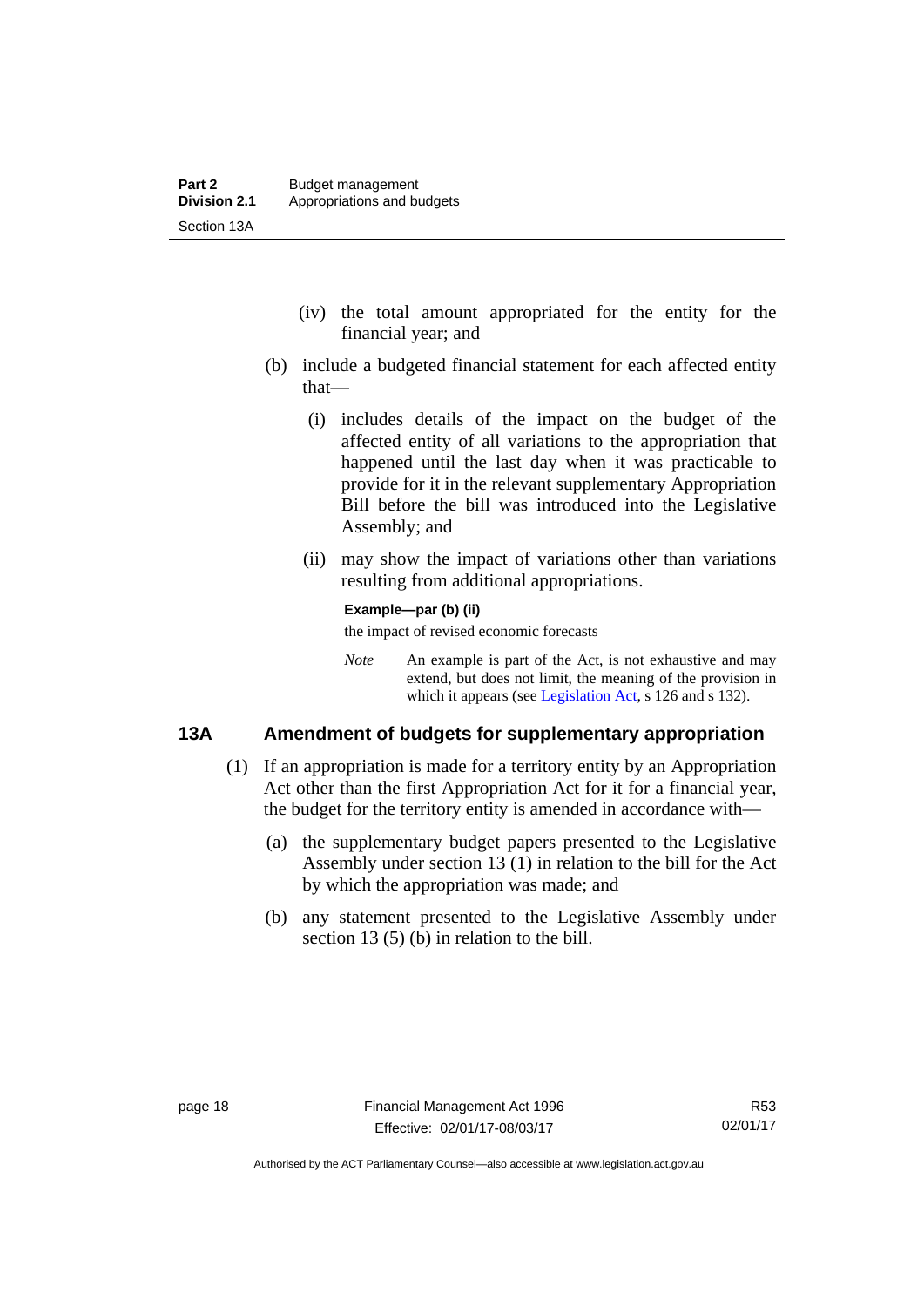(2) In this section:

*budget*, for the territory entity, means the budget for the territory entity for the financial year presented to the Legislative Assembly under section 10 (b) or (c) (Budget papers) and, if the budget has been amended under this Act, the budget as amended.

#### <span id="page-28-0"></span>**14 Transfer of funds between appropriations**

- (1) Despite section 6 (Necessity for appropriation), the Treasurer may, in writing, direct that appropriations made by an Appropriation Act be varied by transfers of funds between the appropriations.
- (2) A transfer of funds between appropriations under this section must not cause an appropriation from which funds are transferred to be reduced by more than 3%.
- (3) The Treasurer must attach a copy of the direction to the next financial statement presented to the Legislative Assembly.

*Note* For the presentation of financial statements, see s 26.

- (4) Subsection (1) does not apply to a superannuation appropriation.
- (5) In this section:

*appropriation* means an appropriation made by an Appropriation Act in a financial year or, if the appropriation is amended during the financial year, the appropriation as amended.

#### <span id="page-28-1"></span>**14A Transfer of funds from capital injection appropriation to other appropriations**

- (1) Despite section 6 (Necessity for appropriation), the Treasurer may, in writing, direct that an appropriation for capital injection for an entity be varied by a transfer of funds from that appropriation to an appropriation for—
	- (a) controlled recurrent payments for the entity; or
	- (b) payments to be made on behalf of the Territory for the entity.

page 19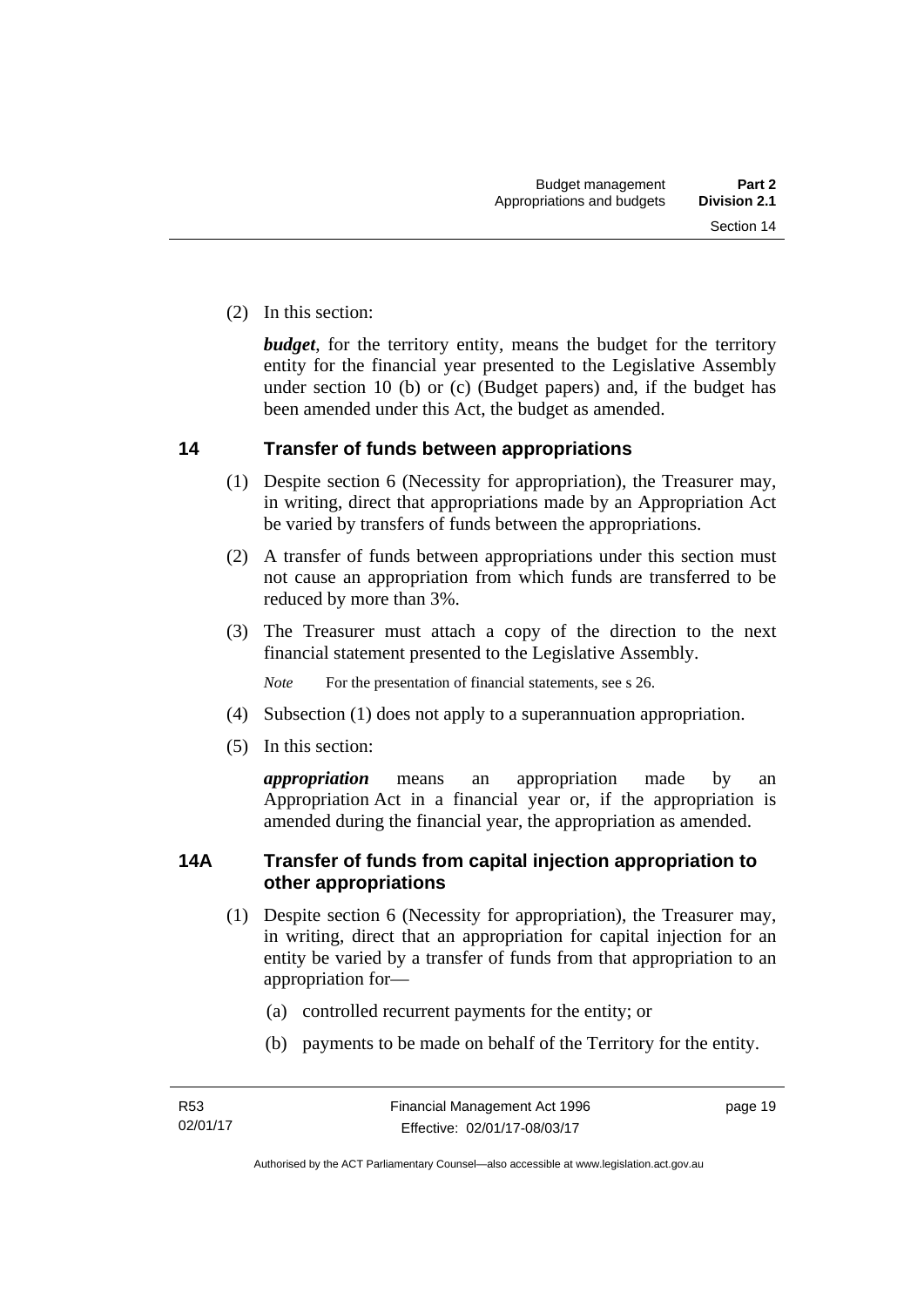- (2) If the transfer would cause the appropriation for the capital injection to be reduced by—
	- (a) up to 5% or \$500 000, whichever is the greater—the Treasurer must attach a copy of the direction to the next financial statement presented to the Legislative Assembly; or
	- (b) more than 5% or \$500 000, whichever is the greater—the direction is a disallowable instrument.
	- *Note 1* For the presentation of financial statements, see s 26.
	- *Note 2* A disallowable instrument must be notified, and presented to the Legislative Assembly, under the [Legislation Act.](http://www.legislation.act.gov.au/a/2001-14)
- (3) In this section:

*appropriation for capital injection* means an appropriation for capital injection made by an Appropriation Act in a financial year or, if the appropriation is amended during the financial year, the appropriation as amended.

#### <span id="page-29-0"></span>**14B Transfer of funds from other appropriations to capital injection appropriation**

- (1) Despite section 6 (Necessity for appropriation), the Treasurer may, in writing, direct that an appropriation for controlled recurrent payments or payments to be made on behalf of the Territory for an entity be varied by a transfer of funds from those appropriations to an appropriation for capital injection for the entity.
- (2) The Treasurer must attach a copy of the direction to the next financial statement presented to the Legislative Assembly.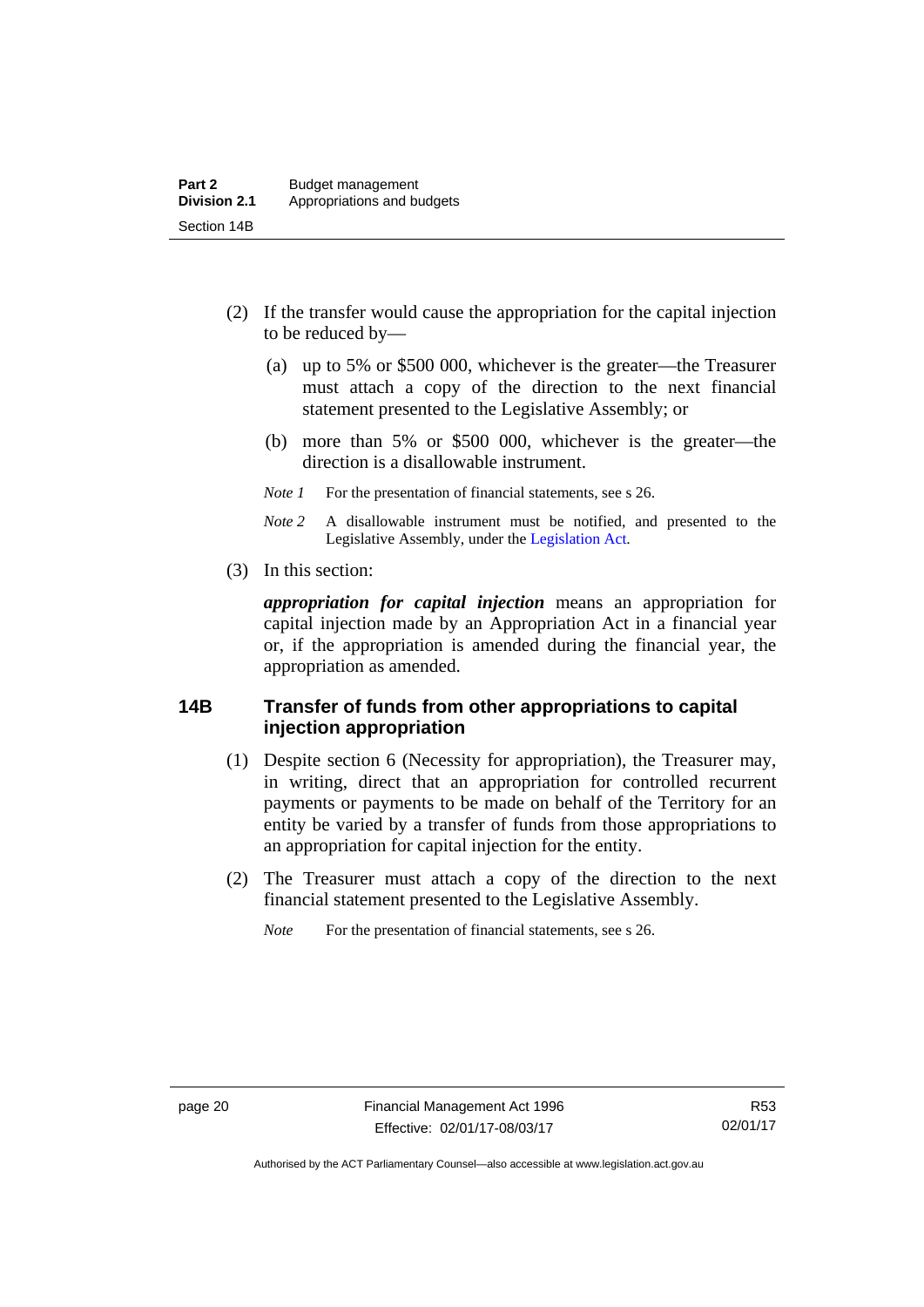(3) In this section:

*appropriation for controlled recurrent payments* means an appropriation for controlled recurrent payments made by an Appropriation Act in a financial year or, if the appropriation is amended during the financial year, the appropriation as amended.

*appropriation for payments to be made on behalf of the Territory* means an appropriation for payments to be made on behalf of the Territory made by an Appropriation Act in a financial year or, if the appropriation is amended during the financial year, the appropriation as amended.

### <span id="page-30-0"></span>**15A Reclassification of certain appropriations**

- (1) If an appropriation has been classified by the Act by which it was made as an appropriation for payments to be made by a directorate on behalf of the Territory, the Treasurer may, if the Treasurer is satisfied that the appropriation should be classified as an appropriation for controlled recurrent payments to be provided to the directorate, in writing, direct that the classification of the appropriation be changed accordingly.
- (2) If an appropriation has been classified by the Act by which it was made as an appropriation for controlled recurrent payments to be provided to a directorate, the Treasurer may, if the Treasurer is satisfied that the appropriation should be classified as an appropriation for payments to be made by the directorate on behalf of the Territory, in writing, direct that the classification of the appropriation be changed accordingly.
- (3) If the Treasurer gives a direction under subsection (1) or (2), the Treasurer must attach a copy of the direction to the next financial statement presented to the Legislative Assembly.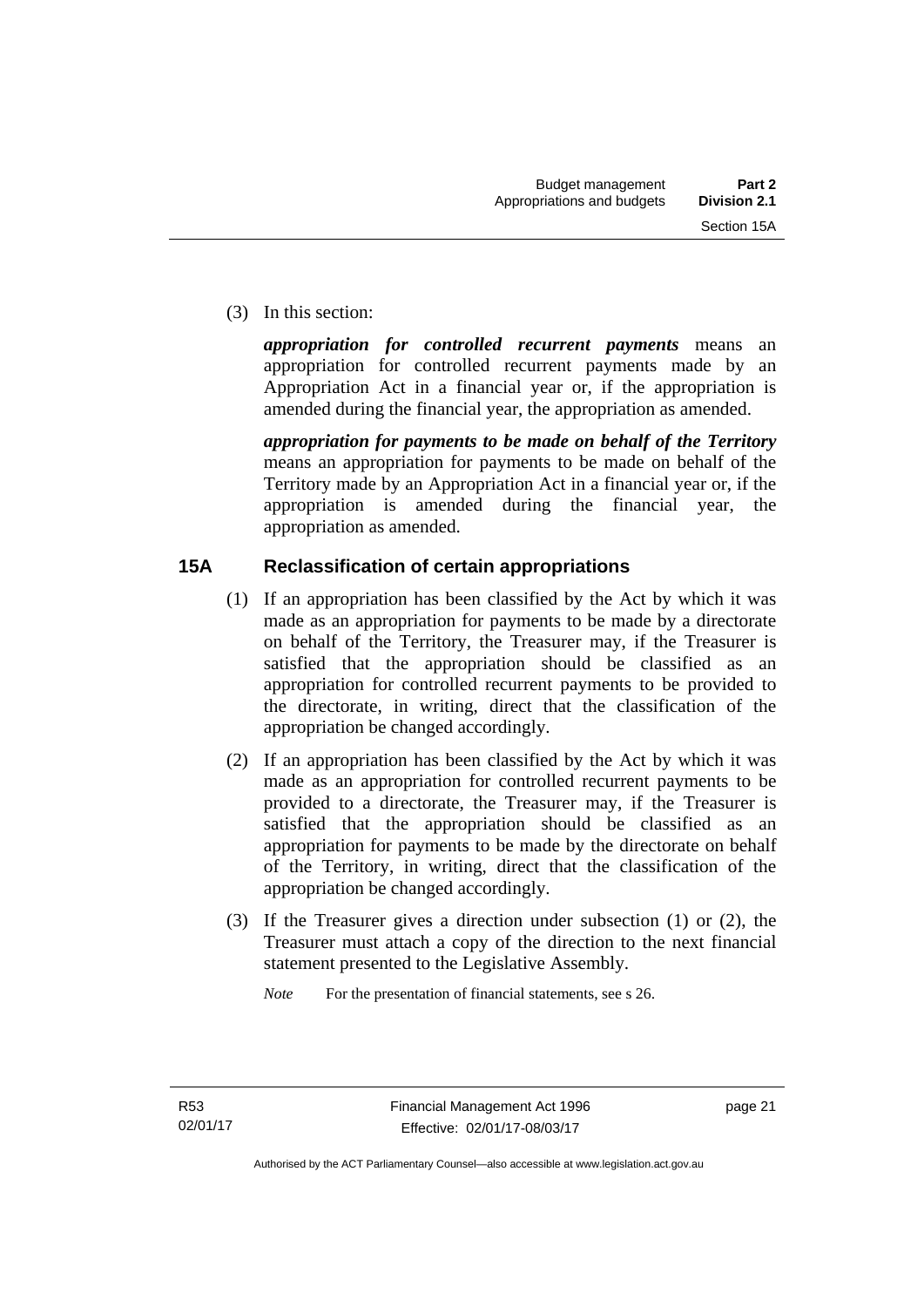#### <span id="page-31-0"></span>**16 Transfer of functions to another entity**

- (1) This section applies if the responsibility for a service or function for which an appropriation is made in an Appropriation Act for a financial year is or has been transferred from the territory entity to which the appropriation is made to another territory entity.
- (2) The Treasurer may, in writing, direct that the appropriation does not lapse but may, in accordance with the direction, be issued to, or applied by, the other territory entity for the service or function.
- (3) If the Treasurer gives a direction under subsection (2), the Treasurer must attach a copy of the direction to the next financial statement presented to the Legislative Assembly.

*Note* For the presentation of financial statements, see s 26.

(4) This section does not apply to a superannuation appropriation.

#### <span id="page-31-1"></span>**16A Appropriation for accrued employee entitlements**

- (1) This section applies if—
	- (a) an employee entitlement exists in relation to a territory entity in a financial year; and
	- (b) the total amount of employee entitlements paid, or required to be paid, by the territory entity in the financial year exceeds the amount appropriated for the territory entity in relation to employee entitlements for the financial year.
- (2) The Treasurer may, in writing, authorise an appropriation for the territory entity for the amount that the total amount paid, or required to be paid, in the financial year exceeds the amount appropriated for the territory entity for the financial year.
- (3) If the Treasurer authorises an appropriation under this section, the Treasurer must attach a copy of the authorisation to the next financial statement presented to the Legislative Assembly.

R53 02/01/17

Authorised by the ACT Parliamentary Counsel—also accessible at www.legislation.act.gov.au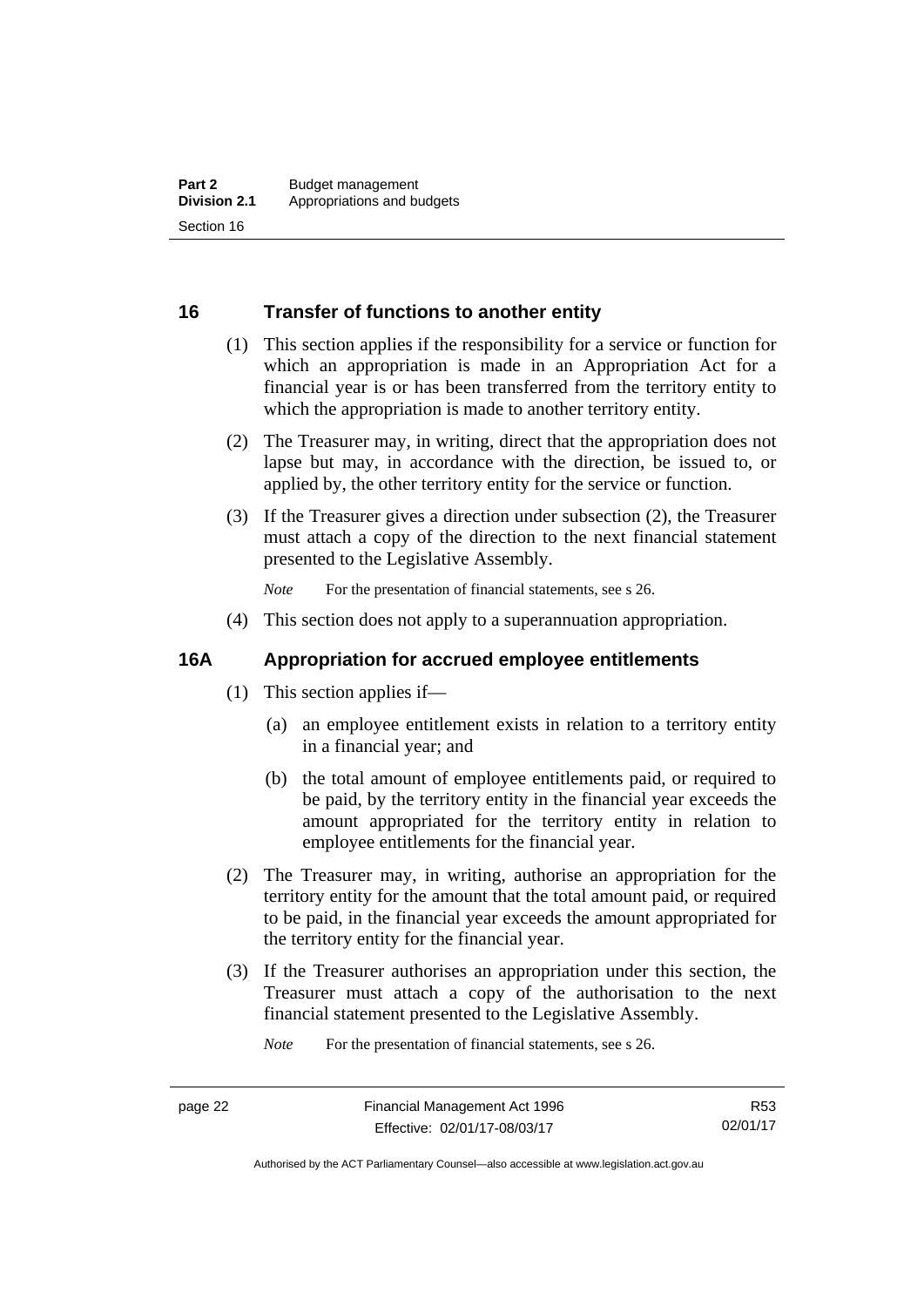#### <span id="page-32-0"></span>**16B Rollover of undisbursed appropriation**

- (1) This section applies to an amount of appropriation if, at the end of the financial year in which the appropriation is made, the amount is not disbursed to the territory entity to which it is appropriated.
- (2) The Treasurer may, in writing, authorise the amount to be disbursed in the following financial year to—
	- (a) the territory entity; or
	- (b) if responsibility for a service or function for which the appropriation is made is transferred from the territory entity to another territory entity—the other territory entity.
- (3) The Treasurer may give the authorisation in the financial year in which the appropriation is made, or in the following financial year.
- (4) The authorisation must identify—
	- (a) the territory entity to which the amount is to be disbursed; and
	- (b) the appropriation type; and
	- (c) the amount authorised to be disbursed; and
	- (d) the purpose for which the amount may be disbursed.
- (5) If the Treasurer authorises an amount to be disbursed under this section—
	- (a) the amount is taken to be an amount of appropriation for the financial year in which the amount is authorised to be disbursed; and
	- (b) the amount is in addition to the appropriation to the territory entity for that financial year.
- (6) If the Treasurer authorises an amount to be disbursed under this section, the Treasurer must attach a copy of the authorisation to the next financial statement presented to the Legislative Assembly.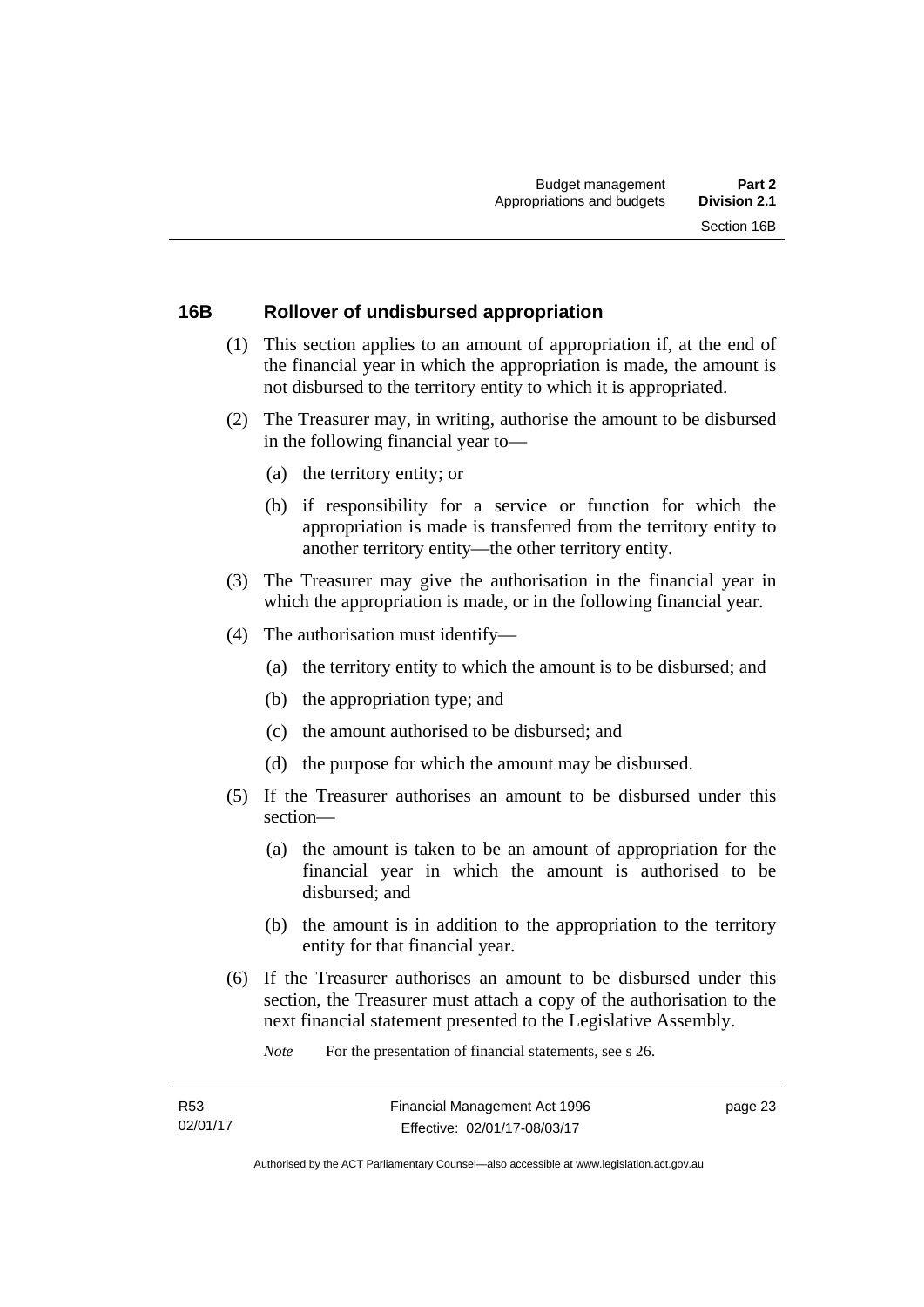### <span id="page-33-0"></span>**17 Variation of appropriations for Commonwealth grants**

- (1) This section applies to an appropriation that is declared by the Act by which it is made to be an appropriation to which this section applies.
- $(2)$  If—
	- (a) an appropriation to which this section applies is to be funded in whole or in part by a payment made to the Territory by the Commonwealth for a nominated purpose; and
	- (b) an estimate of the level of the funding to be provided to the Territory by the Commonwealth for that purpose is contained in the budget papers presented to the Legislative Assembly in conjunction with the bill for the Act by which the appropriation was made; and
	- (c) the level of funding provided to the Territory by the Commonwealth for that purpose for the financial year for which the appropriation was made is greater than the level of funding specified in those budget papers;

the Treasurer may, in writing, direct that the appropriation be increased by an amount not exceeding the difference between the level of funding specified in the budget papers and the level of funding provided by the Commonwealth.

- (3) The Treasurer may give the direction—
	- (a) in the financial year in which the Commonwealth provides the funding to the Territory; or
	- (b) in the following financial year.
- (4) If the Treasurer gives the direction under subsection (3) (a), the direction may also state the financial year in which the appropriation may be disbursed to a territory entity.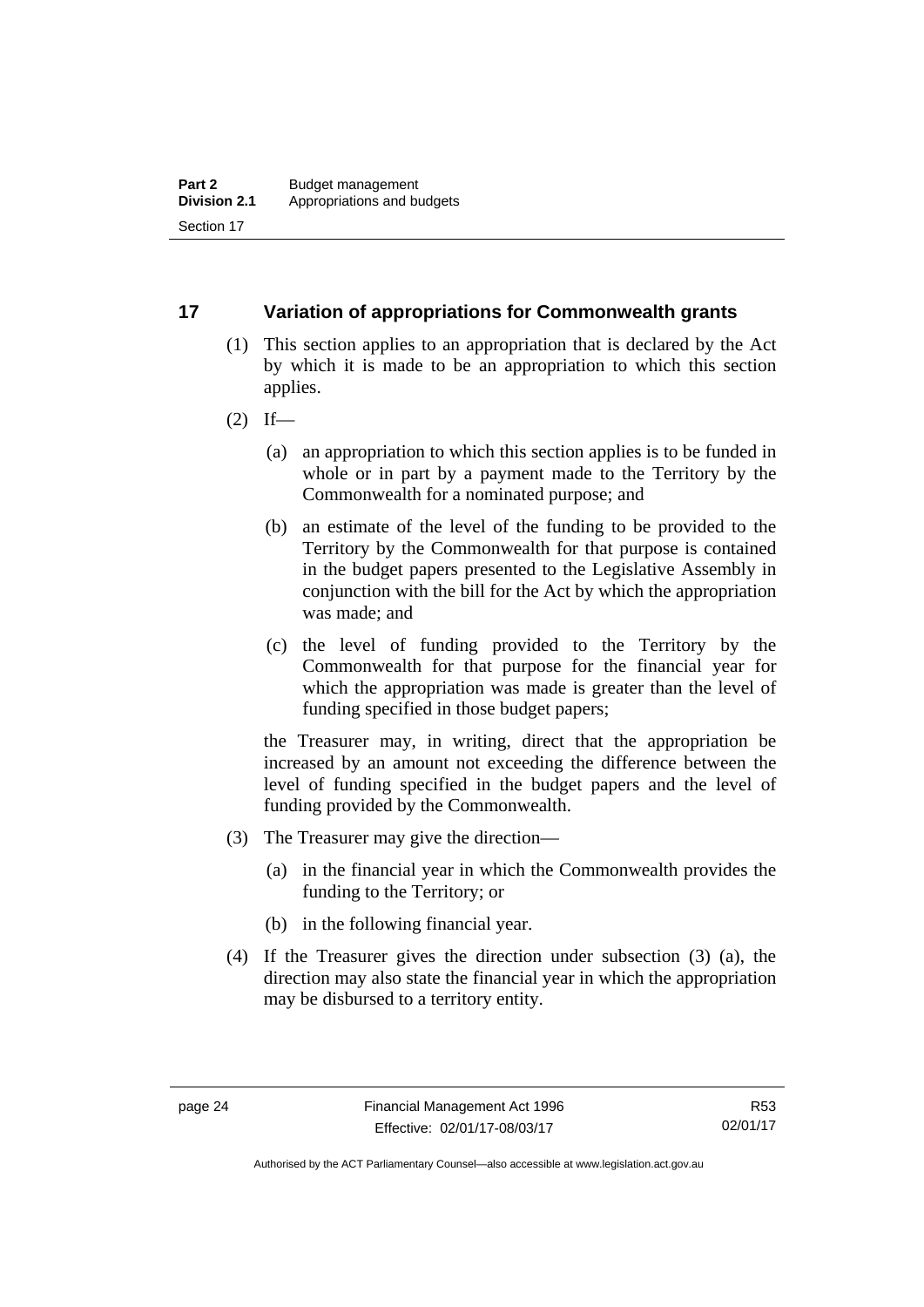- (5) If the responsibility for a service or function for which the appropriation is made is transferred from the territory entity to which the appropriation is made to another territory entity, the Treasurer may also direct that the appropriation be disbursed to the other territory entity.
- (6) If the Treasurer gives a direction under this section—
	- (a) the amount is taken to be an amount of appropriation for the financial year in which the amount is authorised to be disbursed; and
	- (b) the amount is in addition to the appropriation to the territory entity for that financial year.
- (7) If the Treasurer gives a direction under this section, the Treasurer must attach a copy of the direction to the next financial statement presented to the Legislative Assembly.

*Note* For the presentation of financial statements, see s 26.

### <span id="page-34-0"></span>**17A Variations of appropriations for certain payments to Commonwealth**

- (1) This section applies to an appropriation that is declared by the Act by which it is made to be an appropriation to which the section applies.
- $(2)$  If—
	- (a) an appropriation to which this section applies is made completely or partially for a payment required to be made to the Commonwealth for the provision of a service; and
	- (b) an estimate of the amount of the payment is contained in the budget papers presented to the Legislative Assembly in conjunction with the bill for the Act by which the appropriation is made; and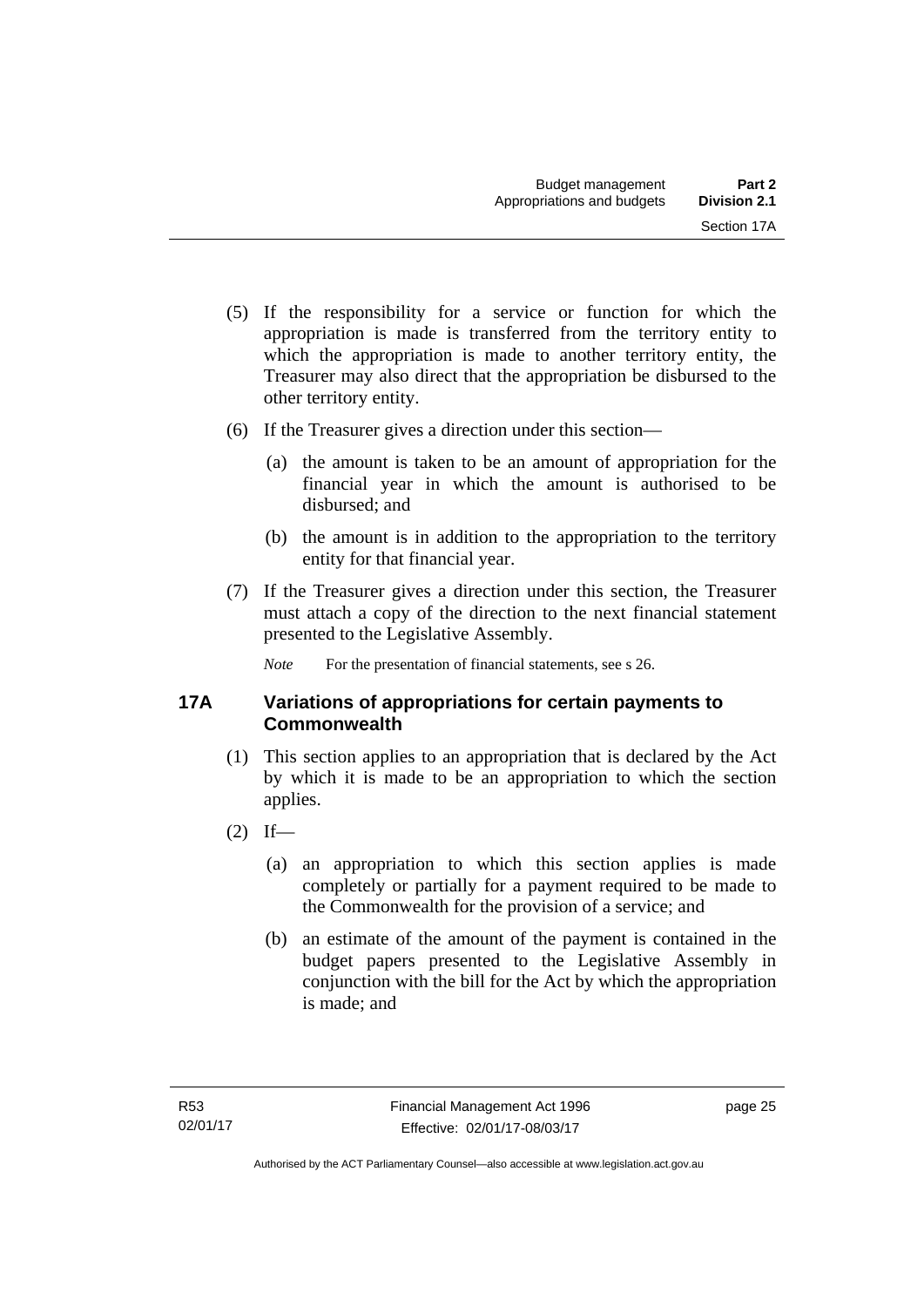(c) the amount of the payment exceeds the amount of the estimate;

the Treasurer may, in writing, direct that the appropriation be increased by an amount not more than the difference between the amount of the estimate and the amount of the payment.

 (3) If the Treasurer gives a direction under subsection (2), the Treasurer must attach a copy of the direction to the next financial statement presented to the Legislative Assembly.

*Note* For the presentation of financial statements, see s 26.

#### <span id="page-35-0"></span>**18 Treasurer's advance**

- (1) The Treasurer may, in writing, authorise an appropriation (a *Treasurer's advance*) for a payment if—
	- (a) the Treasurer is satisfied that—
		- (i) there is an immediate requirement for the payment; and
		- (ii) the payment is not provided for, or is insufficiently provided for, by an appropriation because—
			- (A) there was an erroneous omission or understatement in an appropriation; or
			- (B) the payment was unforeseen until after the last day when it was practicable to provide for it in the relevant Appropriation Bill before the bill was introduced into the Legislative Assembly; and
	- (b) for a payment by an officer of the Assembly—the Speaker, after consulting with the appropriate Assembly committee, has advised the Treasurer that an additional appropriation is needed for the payment, stating the reasons for the additional appropriation; and
	- (c) the total Treasurer's advances authorised as Treasurer's advances in a financial year do not exceed the amount appropriated for that year for Treasurer's advances.

R53 02/01/17

Authorised by the ACT Parliamentary Counsel—also accessible at www.legislation.act.gov.au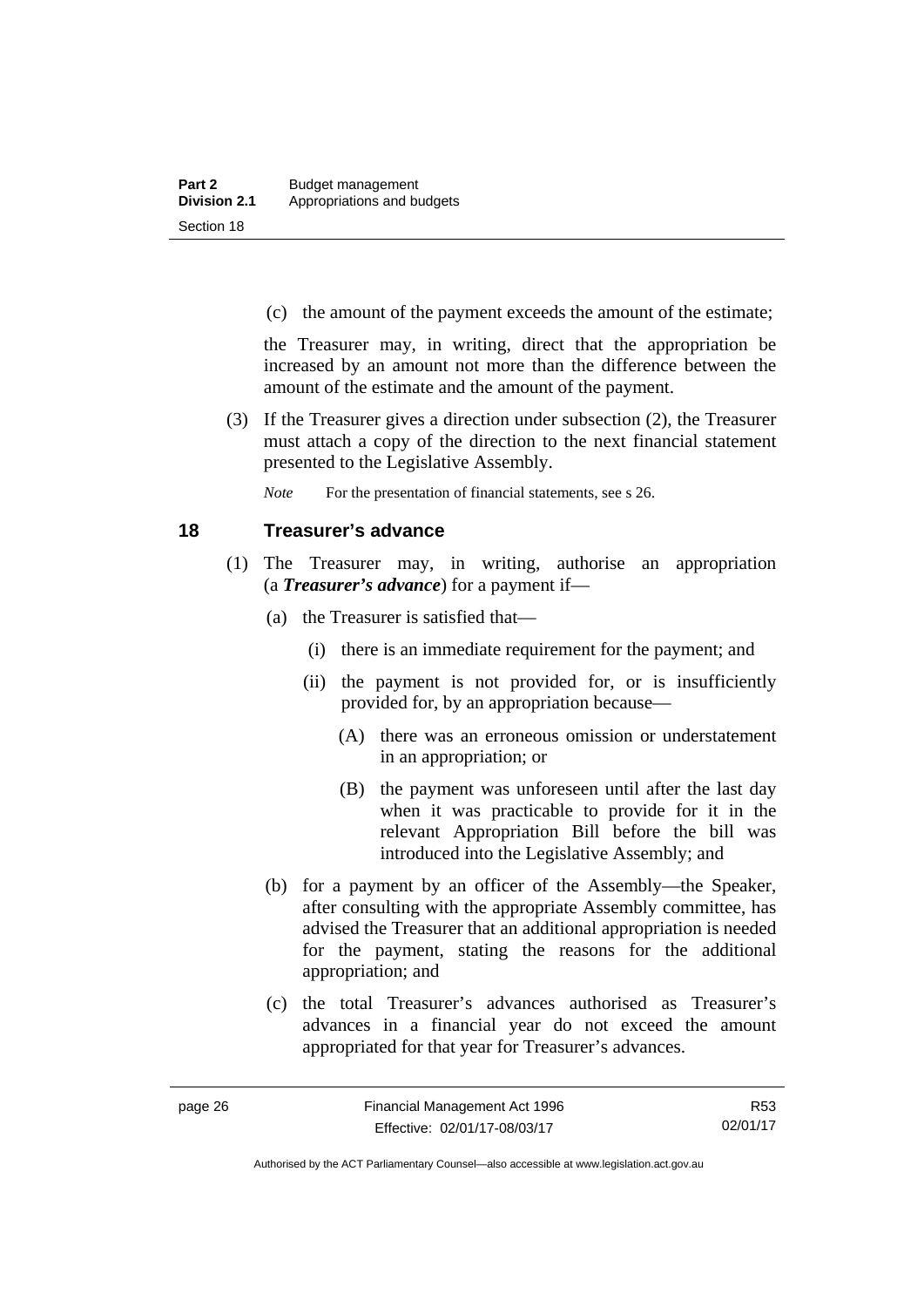- (2) The amount appropriated for Treasurer's advances for a financial year must not exceed 1% of the total amount appropriated by all Appropriation Acts for the year.
- (3) If, by the end of the financial year in which a Treasurer's advance is authorised, the Treasurer's advance is not fully disbursed to the entity to which it is appropriated, the undisbursed amount of the Treasurer's advance lapses and is not available to be disbursed to the entity in the following financial year.
- (4) In this section:

*relevant Appropriation Bill*, for a payment, means—

- (a) the bill for the first Appropriation Act for the financial year when the payment is to happen; or
- (b) the bill for the first Appropriation Act for the appropriation for the Office of the Legislative Assembly or an officer of the Assembly for the financial year when the payment is to happen.
	- *Note* An appropriation for an officer of the Assembly must be contained in an Appropriation Act for an appropriation for the Office of the Legislative Assembly (see s 8 (4)).

## **18A Treasurer's advance—payment pending supplementary appropriation**

- (1) This section applies if—
	- (a) in a financial year, the Treasurer authorises a Treasurer's advance for a payment; and
	- (b) the authorisation states that the payment may be provided for in an Appropriation Act other than the first Appropriation Act (a *supplementary appropriation Act*) in the financial year.
- (2) If a supplementary appropriation Act is passed for the payment—
	- (a) the Treasurer's advance ceases; and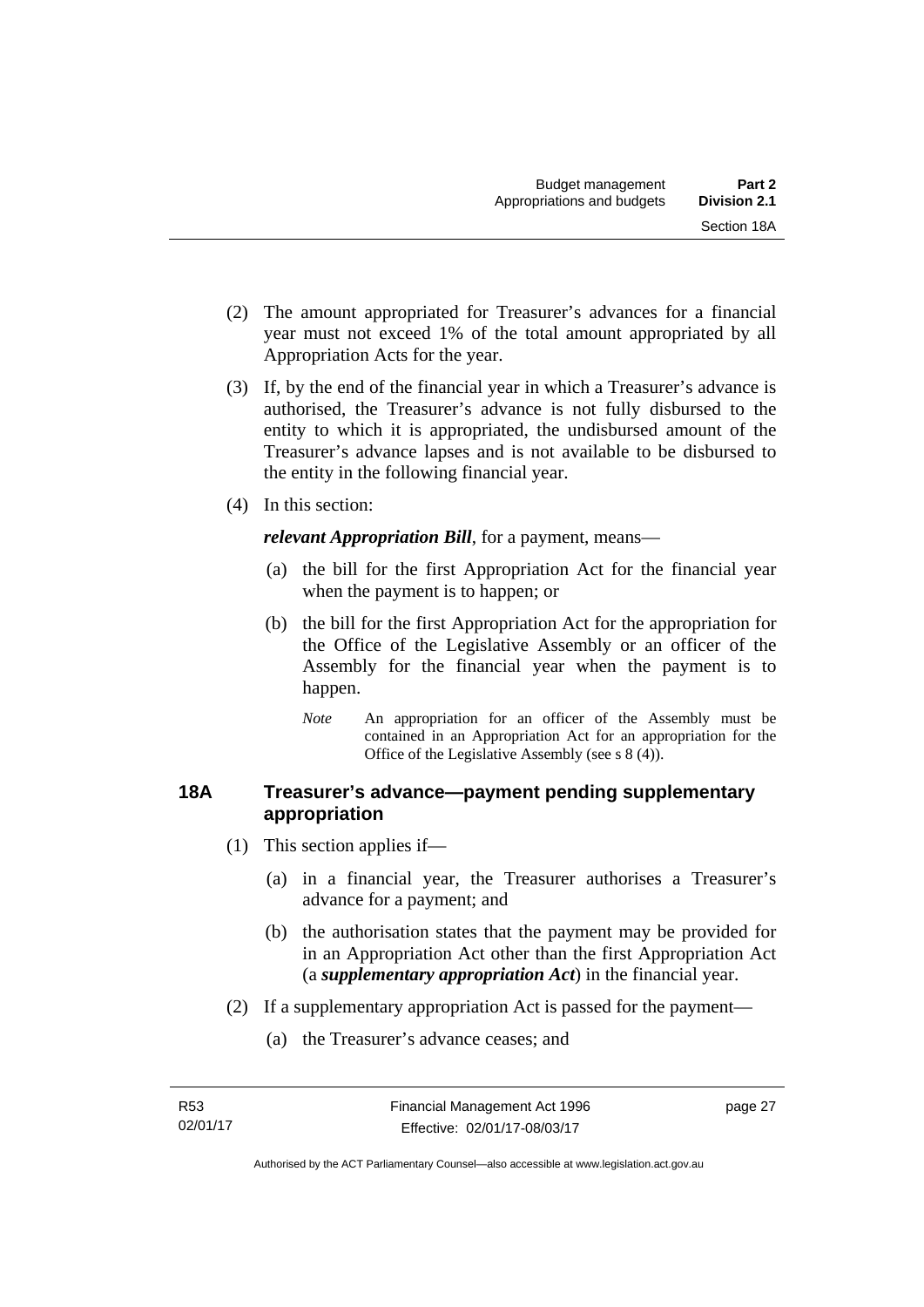- (b) the amount of the Treasurer's advance is taken for all purposes to have been paid out of money appropriated by that Act; and
- (c) the amount appropriated for section 18 (Treasurer's advance) for the financial year is taken to be restored by the amount of the Treasurer's advance.
- (3) If a supplementary appropriation Act is not passed for the payment, the payment continues to be authorised from the appropriation for section 18 for the financial year.

### **18B Treasurer's advance—reduction of amounts**

- (1) This section applies if, in a financial year—
	- (a) the Treasurer has authorised a Treasurer's advance for an entity; and
	- (b) the Treasurer's advance has not been fully disbursed to the entity; and
	- (c) the Treasurer is satisfied that the undisbursed amount is no longer required by the entity.
- (2) The Treasurer may, in writing, authorise a reduction of the amount of the Treasurer's advance to the entity to the amount actually disbursed to the entity.
- (3) If the Treasurer authorises a reduction, the amount appropriated for section 18 (Treasurer's advance) for the financial year is taken to be restored by the amount of the reduction.

## **18C Assembly to be told about Treasurer's advance**

- (1) This section applies if the Treasurer authorises—
	- (a) a Treasurer's advance; or
	- (b) a reduction of an amount of Treasurer's advance under section 18B (2).

Authorised by the ACT Parliamentary Counsel—also accessible at www.legislation.act.gov.au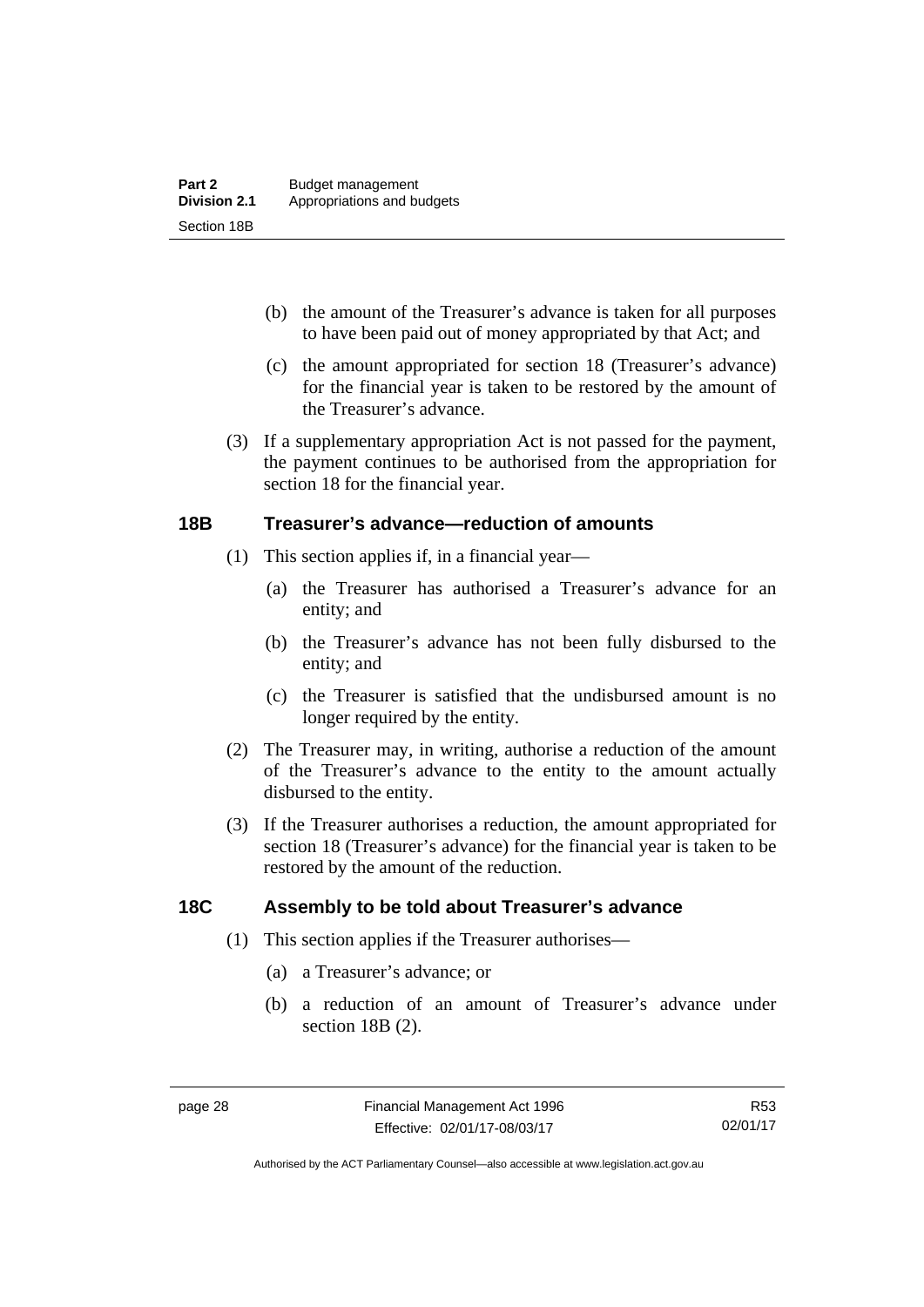- (2) If an authorisation is given, the Treasurer must attach to the next financial statement presented to the Legislative Assembly—
	- (a) a copy of the authorisation; and
	- (b) a reconciliation stating the following:
		- (i) the total amount appropriated for section 18 (Treasurer's advance) in all Appropriation Acts for the financial year;
		- (ii) the total amount of Treasurer's advance authorised previously in the financial year under section 18 (1);
		- (iii) the total payments for temporary advances taken to have been authorised previously in the financial year under section 7A (5) (d) (Temporary advance for new purpose or new entity);
		- (iv) the total amount of payments restored previously in the financial year under section 18A (2) (c);
		- (v) the total reduction of the amounts of Treasurer's advance previously authorised in the financial year under section 18B (2):
		- (vi) the amount authorised in the authorisation;
		- (vii) the amount of appropriation for section 18 that remains for the financial year.
	- *Note* For the presentation of financial statements, see s 26.

## **19 Refunds of payments made without liability**

 (1) If a payment is made to the Territory in purported discharge of a liability that does not exist, the amount paid may be refunded to the person by whom the payment was made whether or not there is an appropriation available for that purpose.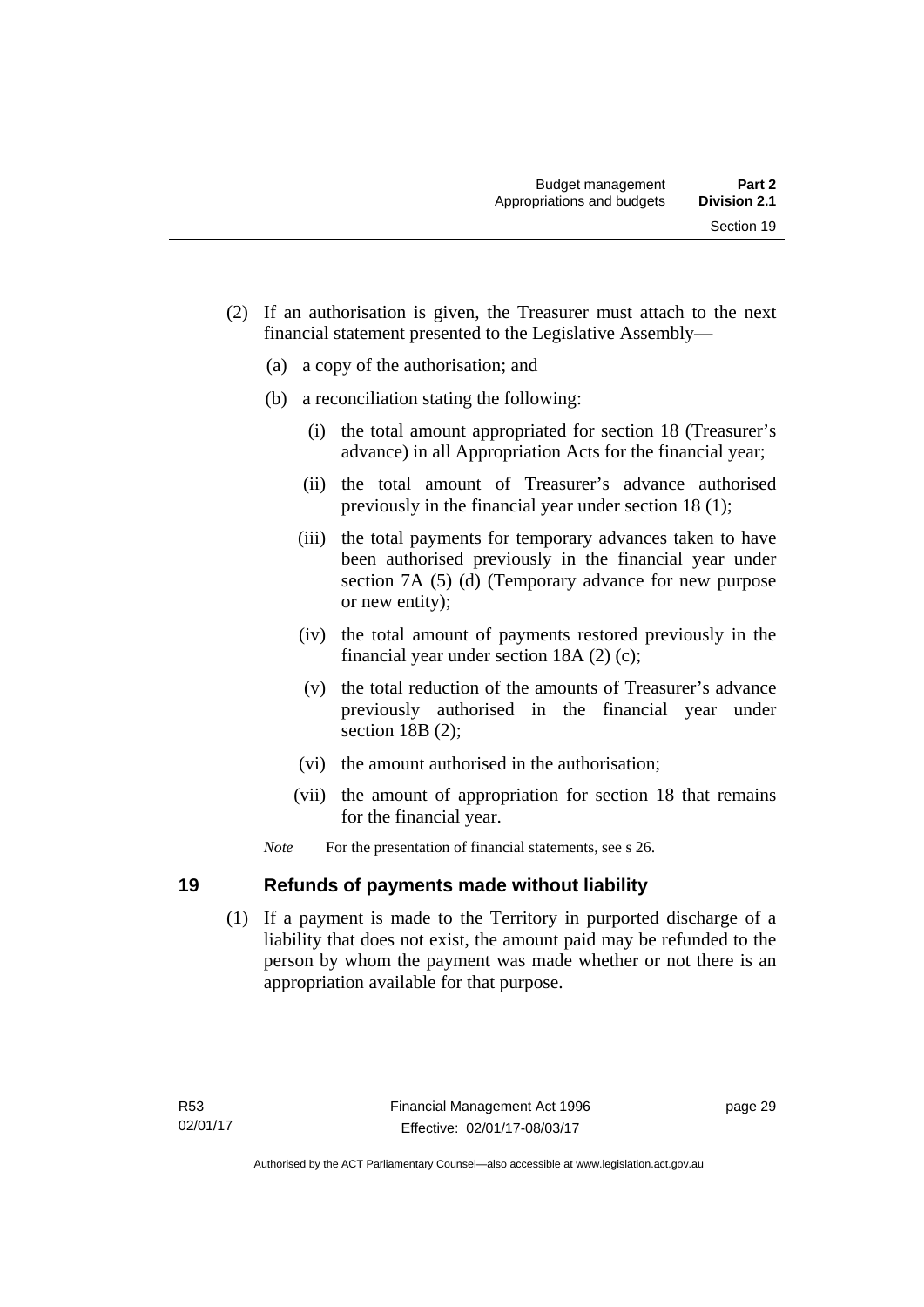- (2) If a payment made to the Territory to discharge a liability exceeds the amount of the liability, the amount by which the payment exceeds the liability may be refunded to the person by whom the payment was made whether or not there is an appropriation available for that purpose.
- $(3)$  If—
	- (a) a person has paid an amount to the Territory for tax claimed by the Territory to be owing from the person; and
	- (b) a court or tribunal of competent jurisdiction subsequently finds that the person was not liable for that tax or was liable for an amount of tax less than the amount paid;

the amount paid, or the amount by which the payment exceeds the liability, may be refunded to the person who made the payment whether or not there is an appropriation available for that purpose.

### **19A Payments for Territory GST liabilities**

Payments may be made to the Commonwealth for the GST liabilities of the Territory whether or not there is an appropriation for the purpose.

## **19AA Payments for Territory GST administration costs**

Despite section 6, payments may be made to the Commonwealth for GST administration costs payable by the Territory (including by way of deduction by the Commonwealth from GST revenue payable to the Territory) whether or not there is an appropriation for the purpose.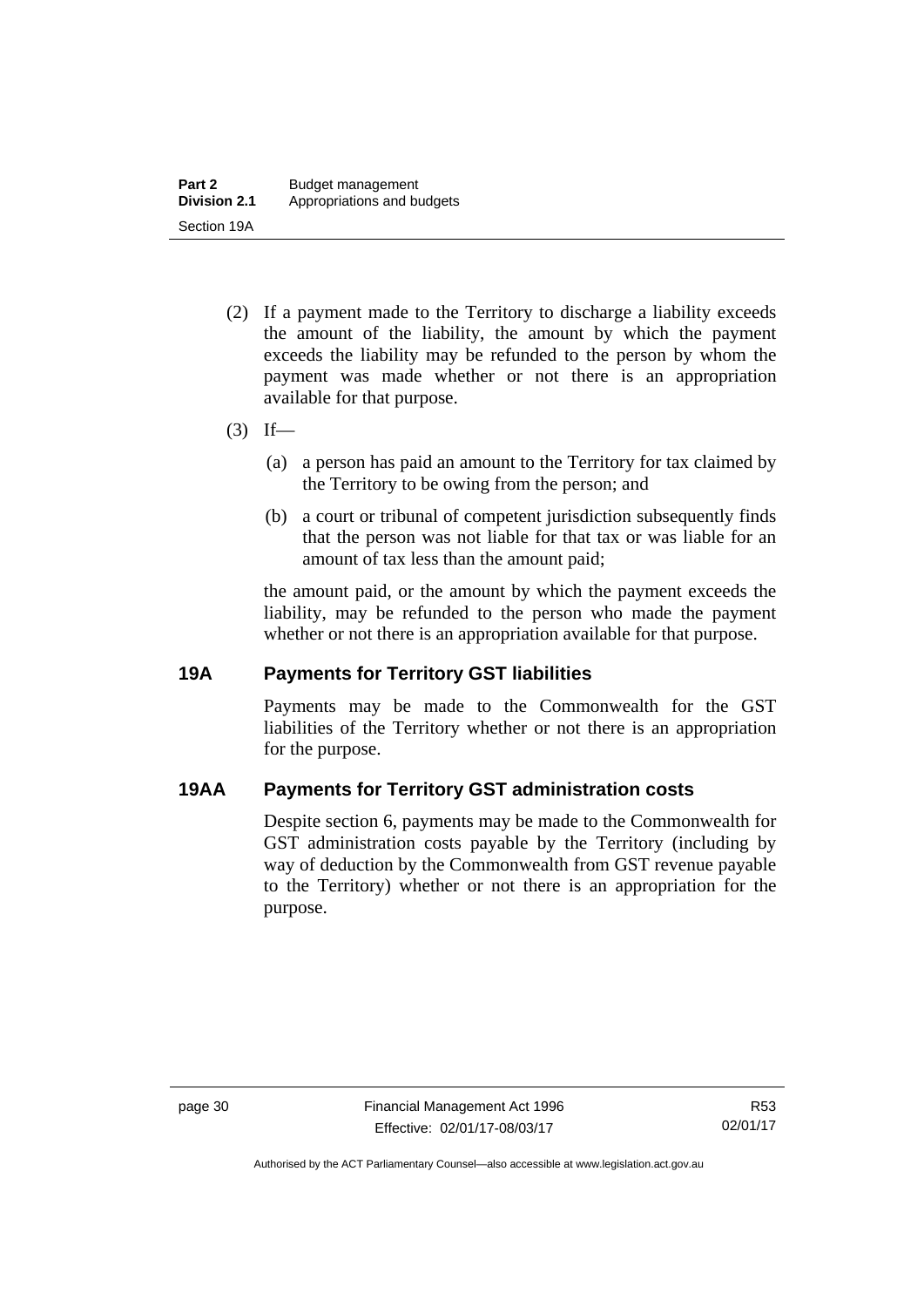## **19B Authorisation of appropriation for certain Commonwealth grants**

- (1) This section applies if—
	- (a) funds have been provided to the Territory by the Commonwealth under an agreement that specifies how the funds may be applied; and
	- (b) no appropriation has been made in relation to the funds.
- (2) Despite section 6 (Necessity for appropriation), the Treasurer may, in writing, authorise an appropriation to a territory entity for payments by the territory entity in accordance with the agreement.
- (3) The Treasurer may—
	- (a) give the authorisation—
		- (i) in the financial year in which the Commonwealth provides the funds to the Territory; or
		- (ii) in the following financial year; and
	- (b) for an authorisation under paragraph (a) (i)—state in the authorisation the financial year in which the appropriation under subsection (2) may be disbursed to the territory entity.
- (4) For an authorisation under this section, an appropriation under subsection (2)—
	- (a) is taken to be an amount of appropriation for the financial year in which the appropriation is authorised to be disbursed; and
	- (b) is in addition to the appropriation to the territory entity for that financial year.
- (5) If the Treasurer gives an authorisation under this section, the Treasurer must attach a copy of the authorisation to the next financial statement presented to the Legislative Assembly.

*Note* For the presentation of financial statements, see s 26.

page 31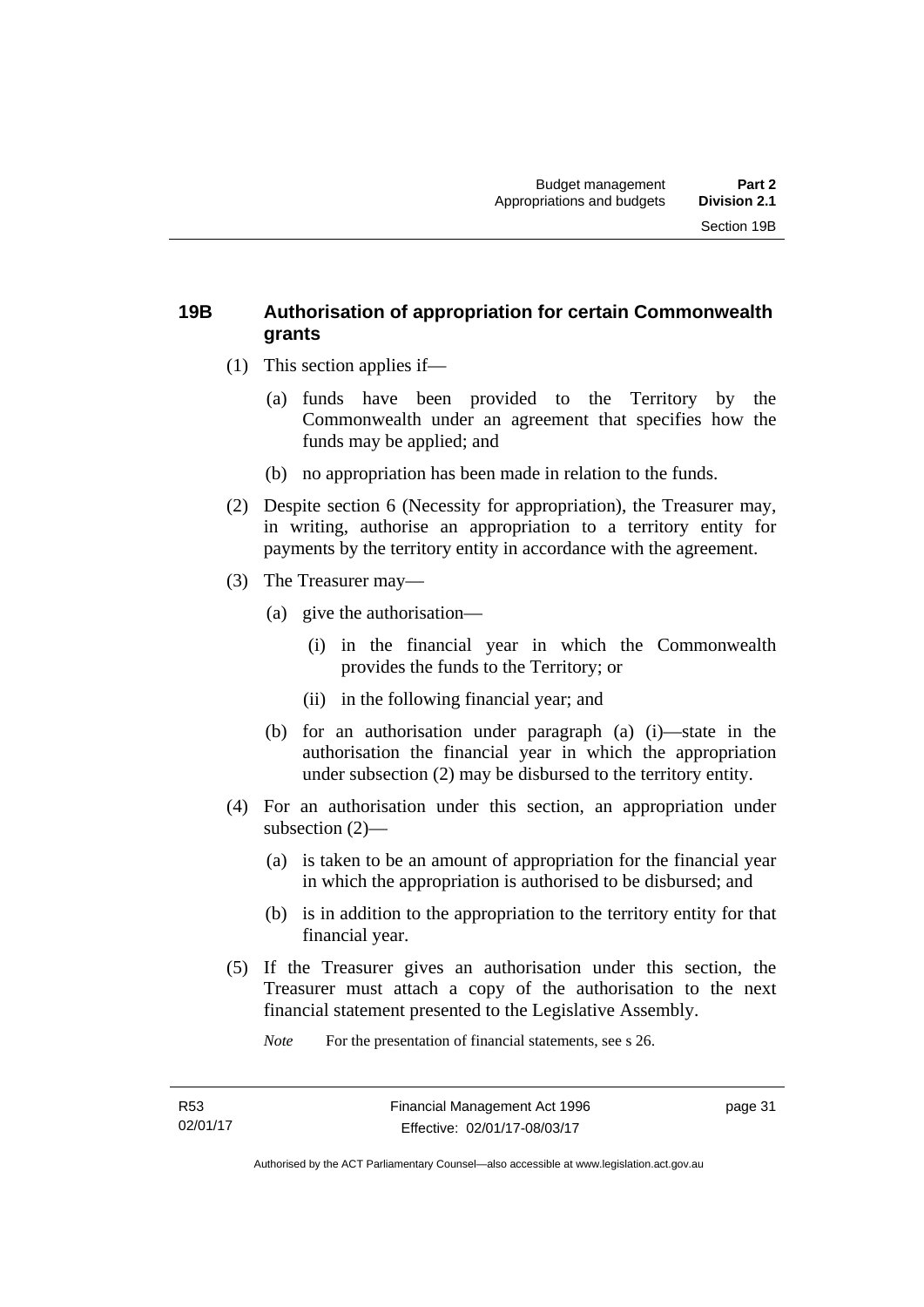### **19C Amendment of capital injection conditions**

- (1) This section applies in relation to the conditions of a capital injection set out in a statement included in a proposed budget for a financial year for—
	- (a) a directorate under section 12 (1) (c) (ii); or
	- (b) a territory-owned corporation under section 12A (1) (c) (ii); or
	- (c) a territory authority in accordance with section 61 (5) (e).
- (2) The Treasurer may amend the conditions.
- (3) An amendment must state the Treasurer's reasons for the amendment.
- (4) An amendment is a notifiable instrument.

*Note* A notifiable instrument must be notified under the [Legislation Act](http://www.legislation.act.gov.au/a/2001-14).

### **19D Amendment of performance criteria**

- (1) This section applies in relation to the performance criteria set out in a statement included in a proposed budget for a financial year for—
	- (a) a directorate under section 12 (1) (b); or
	- (b) a prescribed territory-owned corporation under section  $12A(1)$  (b) (ii); or
	- (c) a prescribed territory authority in accordance with section 61 (6) (b).
- (2) The performance criteria may be amended by—
	- (a) the responsible Minister for the territory entity; and
	- (b) the Treasurer.
- (3) Without limiting subsection (2) the performance criteria may be amended if—
	- (a) the appropriations for the territory entity are varied under—

R53 02/01/17

Authorised by the ACT Parliamentary Counsel—also accessible at www.legislation.act.gov.au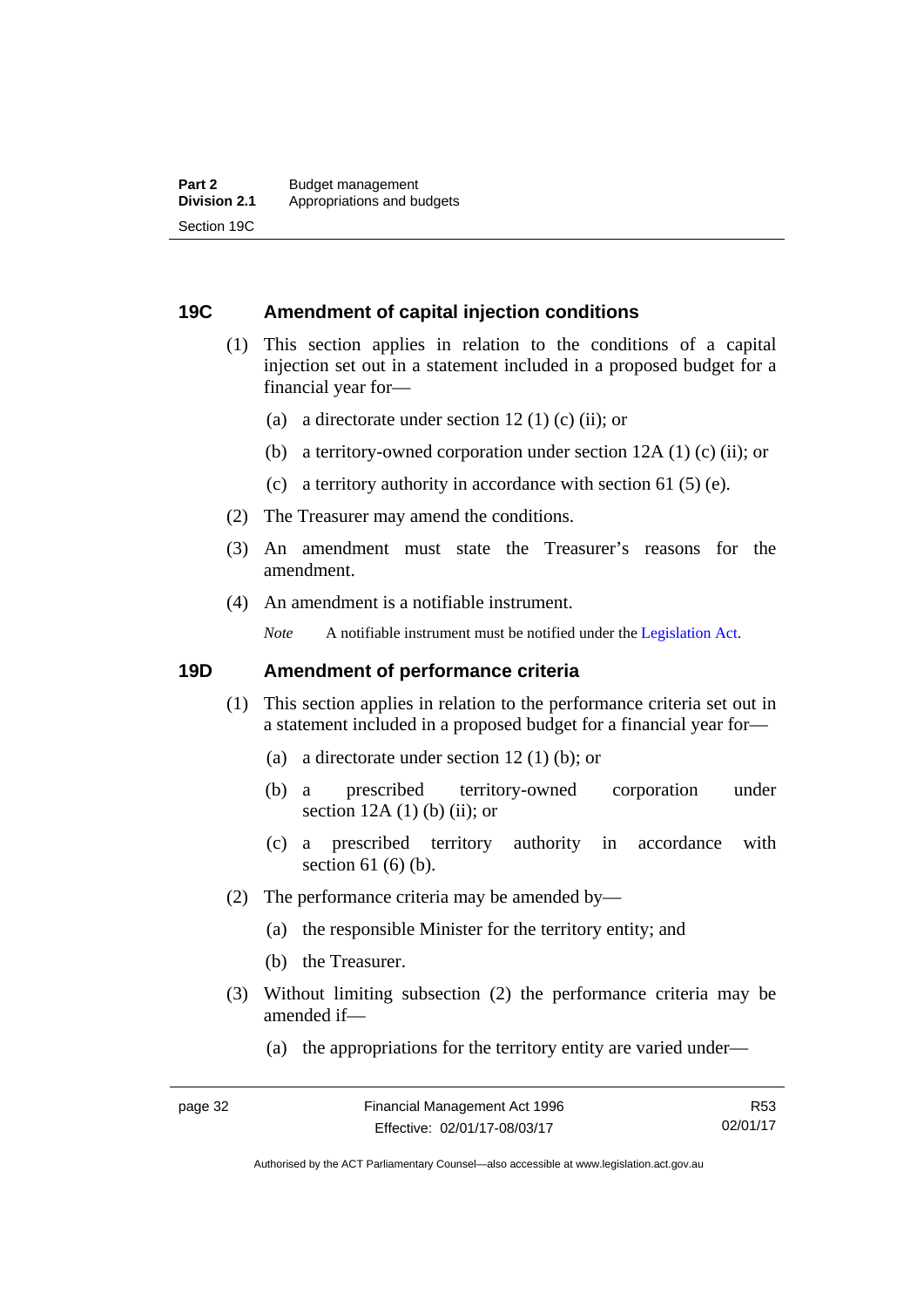- (i) section 14 (Transfer of funds between appropriations); or
- (ii) section 14A (Transfer of funds from capital injection appropriation to other appropriations); or
- (iii) section 14B (Transfer of funds from other appropriations to capital injection appropriation); or
- (iv) section 17 (Variation of appropriations for Commonwealth grants); or
- (b) funds are transferred to or from the territory entity under section 16 (Transfer of functions to another entity); or
- (c) funds are—
	- (i) taken to be authorised from section 18 (Treasurer's advance) under section 7A (5) (d) (Temporary advance for a new purpose or new entity) for a temporary advance to the territory entity; or
	- (ii) given to the territory entity under section 18; or
	- (iii) reduced under section 18B (Treasurer's advance reduction of amounts); or
- (d) funds mentioned in section 19B (Authorisation of appropriation for certain Commonwealth grants) are given to the territory entity; or
- (e) changes happen in the priorities of the territory entity; or
- (f) the responsible Minister and the Treasurer are satisfied that other performance criteria should be adopted for controlled recurrent payments to be provided to the territory entity.
- (4) An amendment of the performance criteria must be made in a way that—
	- (a) for a directorate—the budget as amended will comply with section 12 (3); and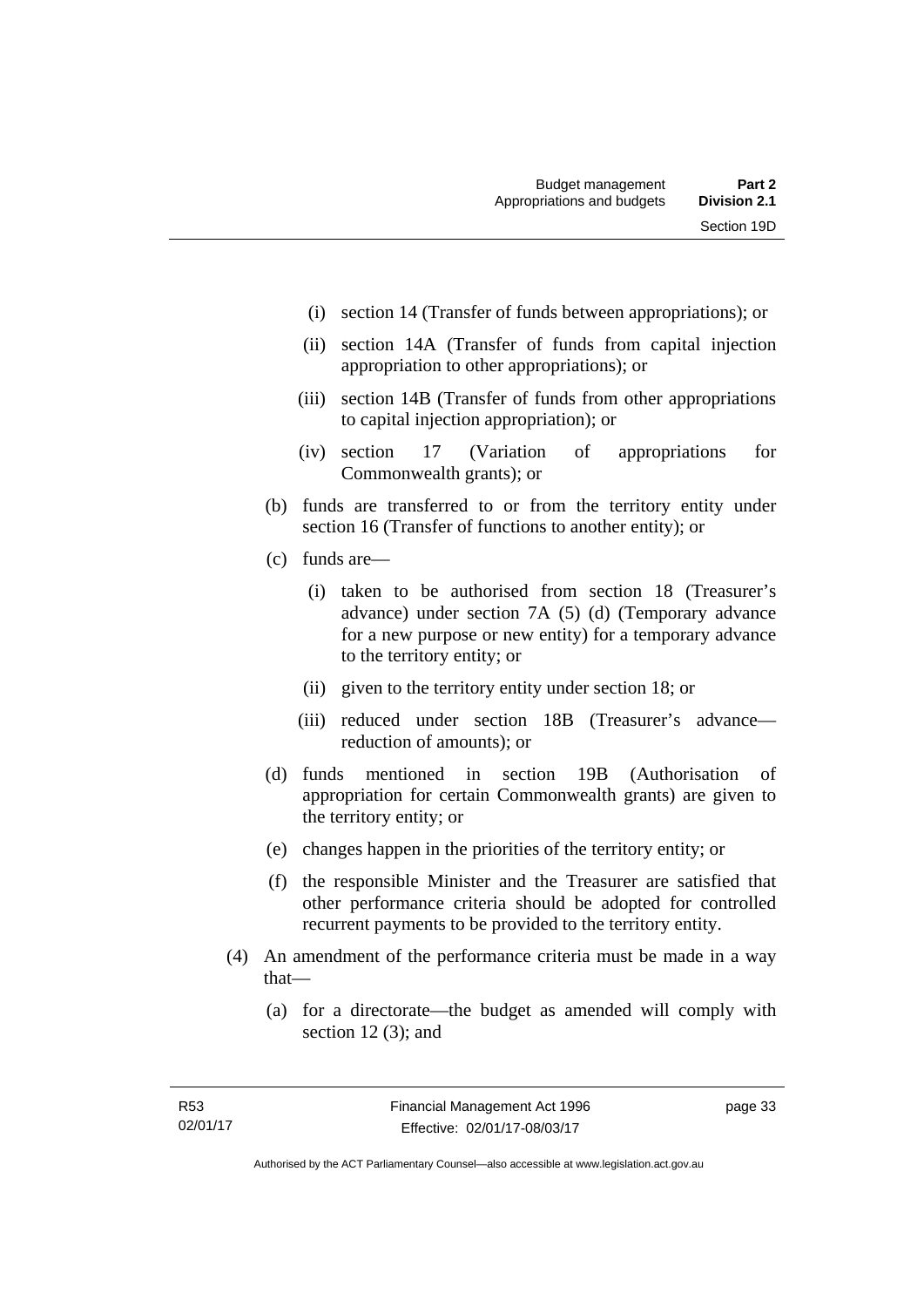- (b) for a prescribed territory-owned corporation—the budget as amended will comply with section 12A (2); and
- (c) for a prescribed territory authority—the budget as amended will comply with section 61 (4).
- (5) An amendment of the performance criteria is a notifiable instrument.

*Note* A notifiable instrument must be notified under the [Legislation Act](http://www.legislation.act.gov.au/a/2001-14).

(6) In this section:

*budget*, for the territory entity, means the budget for the territory entity for the financial year presented to the Legislative Assembly under section 10 (b) or (c) (Budget papers) and, if the budget has been amended under this Act, the budget as amended.

*prescribed territory authority* means a territory authority prescribed for section 61 (6).

*prescribed territory-owned corporation* means a territory-owned corporation prescribed for section 12A (1) (b).

## **20 Recommended appropriation for Office of the Legislative Assembly**

Before the beginning of a financial year, the Speaker must—

- (a) after consultation with an appropriate committee of the Legislative Assembly, advise the Treasurer of the appropriation that the Speaker considers should be made for the Office of the Legislative Assembly for the financial year (the *recommended appropriation*); and
- (b) give the Treasurer a draft budget for the Office of the Legislative Assembly for the financial year that contains the information mentioned in section 12 that applies to the office.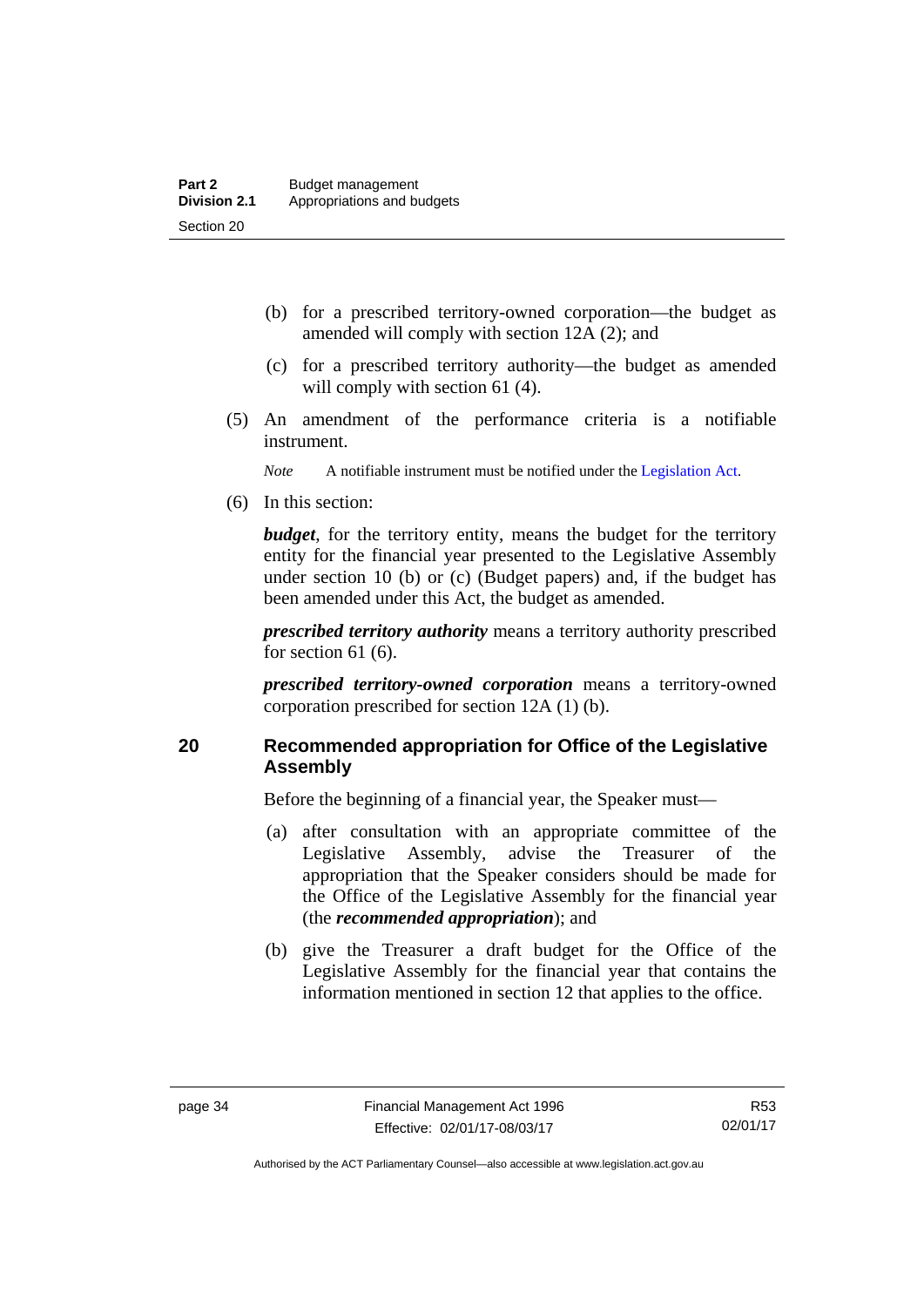## **20AA Appropriation for Office of the Legislative Assembly**

- (1) This section applies if—
	- (a) the Treasurer presents a bill for an Appropriation Act for the appropriation for the Office of the Legislative Assembly relating to a financial year in the Legislative Assembly; and
	- (b) the appropriation is less than the recommended appropriation for the financial year.
- (2) Immediately after presenting the bill, the Treasurer must present to the Legislative Assembly a statement of reasons for departing from the recommended appropriation.
- (3) In this section:

*recommended appropriation*—see section 20.

## **20AB Recommended appropriation for officers of the Assembly**

Before the beginning of a financial year, the Speaker must for an officer of the Assembly—

- (a) after consultation with the officer and the appropriate committee of the Legislative Assembly, advise the Treasurer of the appropriation that the Speaker considers should be made for the officer for the financial year (the *recommended appropriation*); and
- (b) present the recommended appropriation to the Assembly; and
- (c) give the Treasurer a draft budget for the officer for the financial year that contains the information mentioned in section 12 that applies to the officer.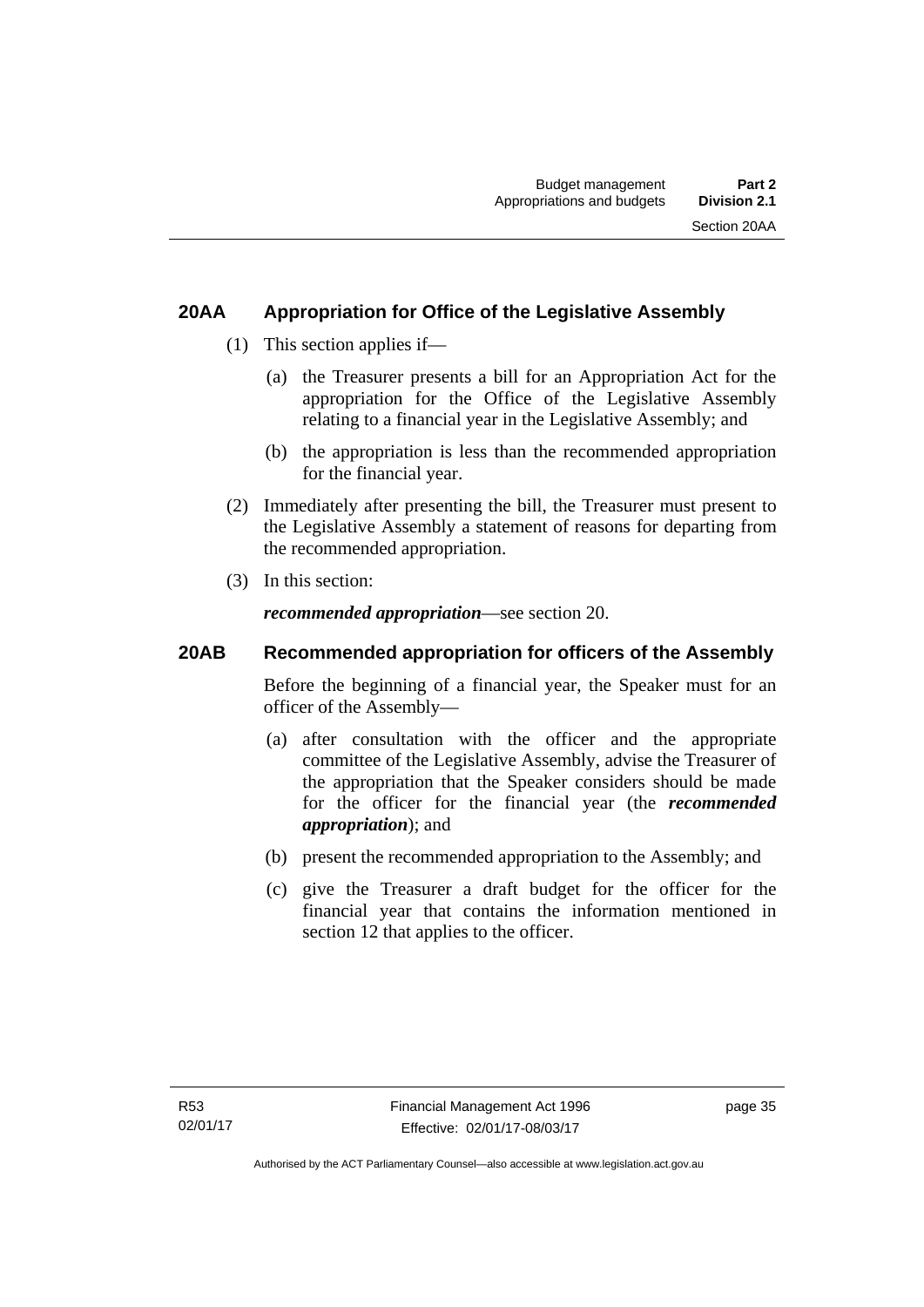## **20AC Appropriation for officers of the Assembly**

- (1) This section applies if—
	- (a) the Treasurer presents a bill for an Appropriation Act for the appropriation for an officer of the Assembly relating to a financial year in the Legislative Assembly; and
	- (b) the appropriation is less than the recommended appropriation for the office for the financial year.
- (2) Immediately after presenting the bill, the Treasurer must present to the Legislative Assembly a statement of reasons for departing from the recommended appropriation.
- (3) In this section:

*recommended appropriation*—see section 20AB.

## **Division 2.2 Budget reviews and pre-election updates**

## **20A Budget review**

- (1) The Treasurer must prepare a budget review for each financial year.
- (2) The Treasurer must present the budget review for a financial year to the Legislative Assembly not later than 15 February in the financial year.
	- *Note* This is the same day as financial statements for the 2nd quarter of the financial year are required to be presented under s 26 (Periodic financial statements).
- (3) However, if a sitting day does not fall in that year on or before 15 February, the Treasurer must give copies of the budget review to each member of the Legislative Assembly on or before that day.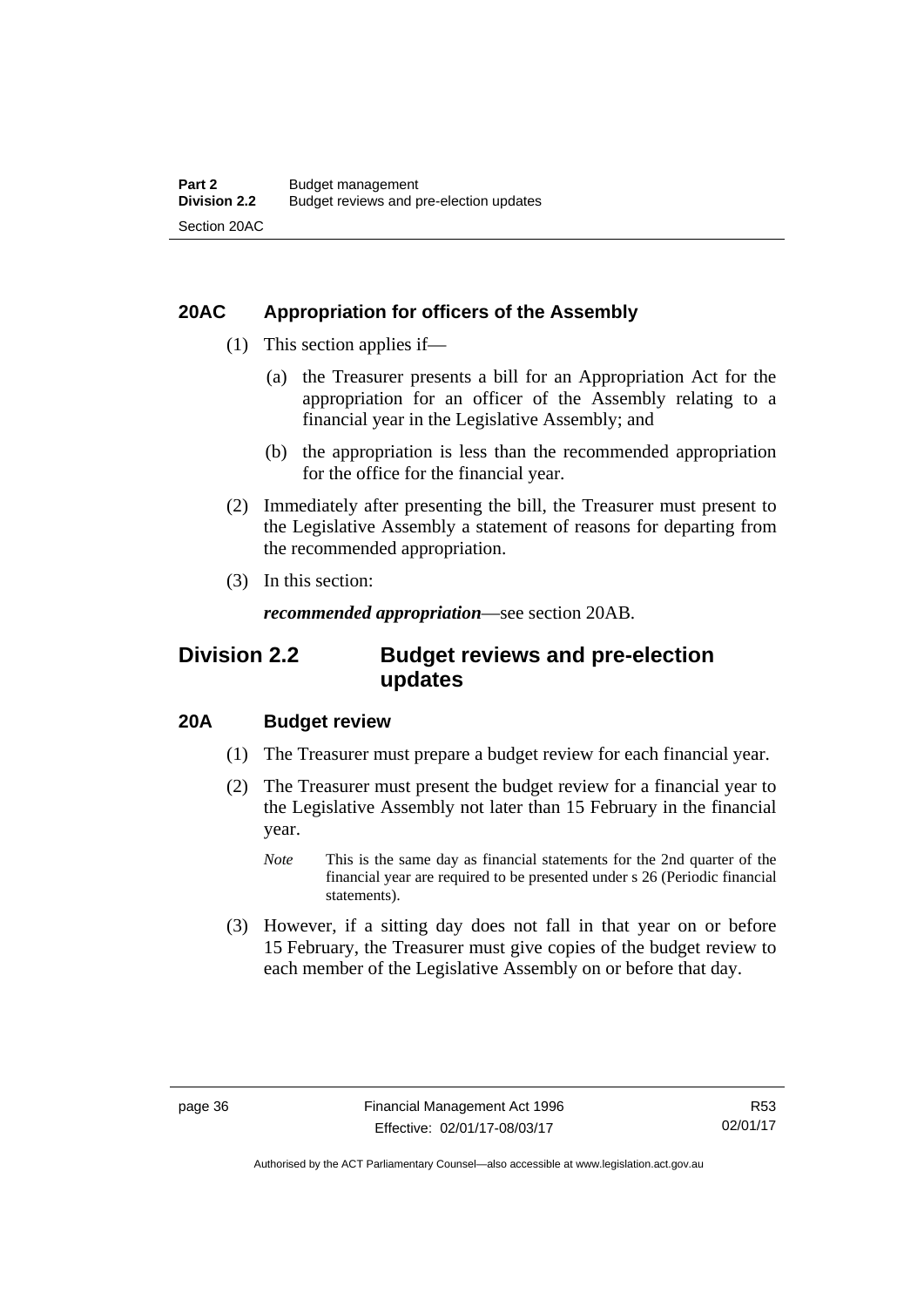# **20B Purpose and contents of budget review**

- (1) The purpose of the budget review for a financial year is to give updated information to allow the assessment of the government's financial performance against the financial policy objectives and strategies set out in the financial policy objectives and strategies statement for the Territory budget for the financial year.
- (2) The budget review for a financial year must be based on the financial policy objectives and strategies statement for the Territory budget for the financial year.
- (3) The budget review for a financial year must—
	- (a) include updated financial statements required under the financial management guidelines for the general government sector for the financial year; and
	- (b) include whole-of-year results for the previous financial year, the budget for the financial year, the estimated financial position of the Territory at the end of the financial year and updated budget estimates for each of the next 3 financial years; and
	- (c) include a review of the financial policy objectives and strategies statement included in the budget for the financial year that satisfies the requirements of section 11A (2) and (3); and
	- (d) state the date as at when the review was done.
- (4) However, if particular information required to be included in the budget review is unchanged from information set out in full in the budget for the Territory under section 11 (1) for the financial year, the review may instead summarise the information and state that it is unchanged from that set out in the budget.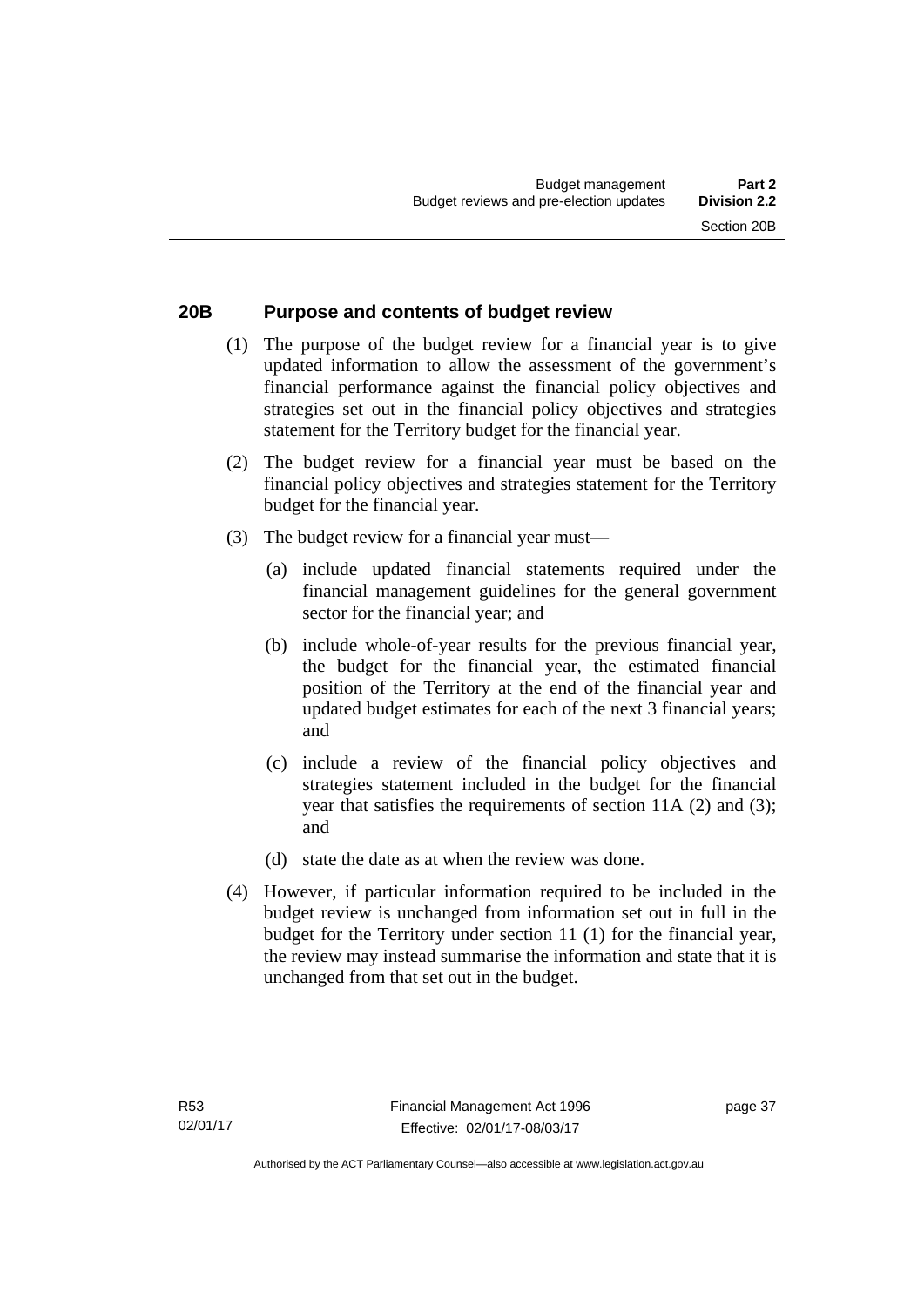(5) For subsection (3):

*budget*, for a financial year, means the budget for the year presented to the Legislative Assembly under section 10 (a) (Budget papers) and, if that budget has been amended under this Act, the budget as amended.

### **20C Pre-election budget update**

- (1) At least 30 days before the polling day for an ordinary election, the under treasurer must prepare a pre-election budget update and give it to the parliamentary counsel for notification.
- (2) At least 20 days before the polling day for an election mentioned in the [Self-Government Act,](http://www.comlaw.gov.au/Series/C2004A03699) section 16 (Dissolution of Assembly by Governor-General) or section 48 (Resolution of no confidence in Chief Minister), the under treasurer must prepare a pre-election budget update and give it to the parliamentary counsel for notification.
- (3) A pre-election budget update is a notifiable instrument.

*Note* A notifiable instrument must be notified under the [Legislation Act](http://www.legislation.act.gov.au/a/2001-14).

(4) In this section:

*ordinary election*—see the *[Electoral Act 1992](http://www.legislation.act.gov.au/a/1992-71)*, dictionary.

*polling day*—see the *[Electoral Act 1992](http://www.legislation.act.gov.au/a/1992-71)*, dictionary.

### **20D Purpose and contents of pre-election budget update**

- (1) The purpose of a pre-election budget update for an election is—
	- (a) to allow the assessment of the government's financial performance against the financial policy objectives and strategies set out in the latest financial policy objectives and strategies statement; and
	- (b) to give the electorate an accurate picture of the Territory's financial position before the election.

R53 02/01/17

Authorised by the ACT Parliamentary Counsel—also accessible at www.legislation.act.gov.au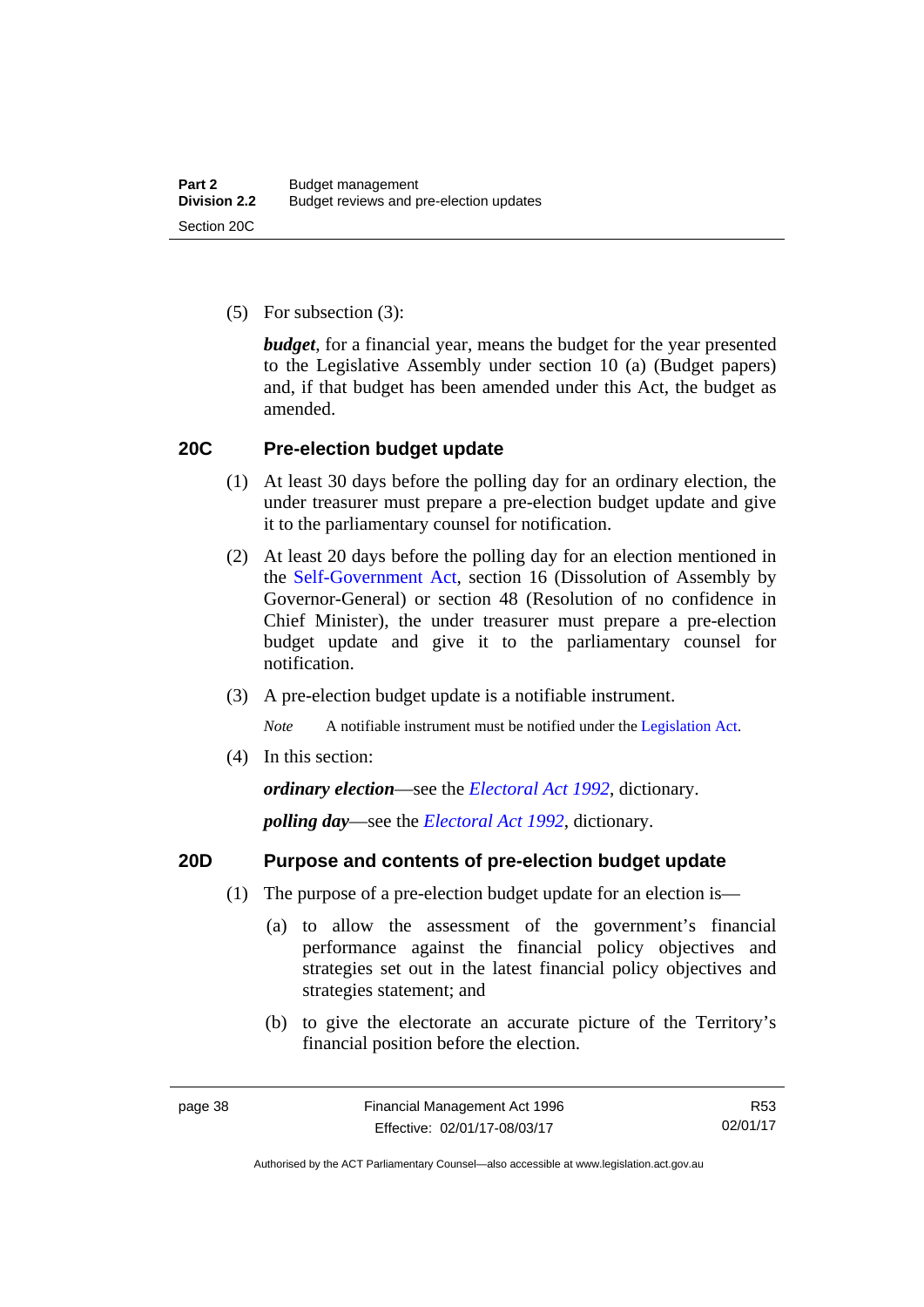- (2) A pre-election budget update must be based on the latest financial policy objectives and strategies statement.
- (3) A pre-election budget update for an election must include—
	- (a) updated financial statements required under the financial management guidelines for the financial year in which the election is to be held; and
	- (b) updated budget estimates for the general government sector, the public trading enterprise sector and the Territory for that financial year and for each of the next 3 financial years; and
	- (c) a statement of the economic or other assumptions used in preparing the updated financial statements and budget estimates; and
	- (d) a statement about the sensitivity of the updated financial statements and budget estimates to changes in the economic or other assumptions; and
	- (e) a statement of the risks, quantified if possible, that may affect the economic or other assumptions, including—
		- (i) contingent liabilities; and
		- (ii) publicly announced government commitments that are not yet included in the updated financial statements and budget estimates.
- (4) Information in the pre-election budget update must—
	- (a) take into account government decisions and other circumstances that may have material effect on the financial statements and budget estimates; and
	- (b) state the date as at when the updating was done.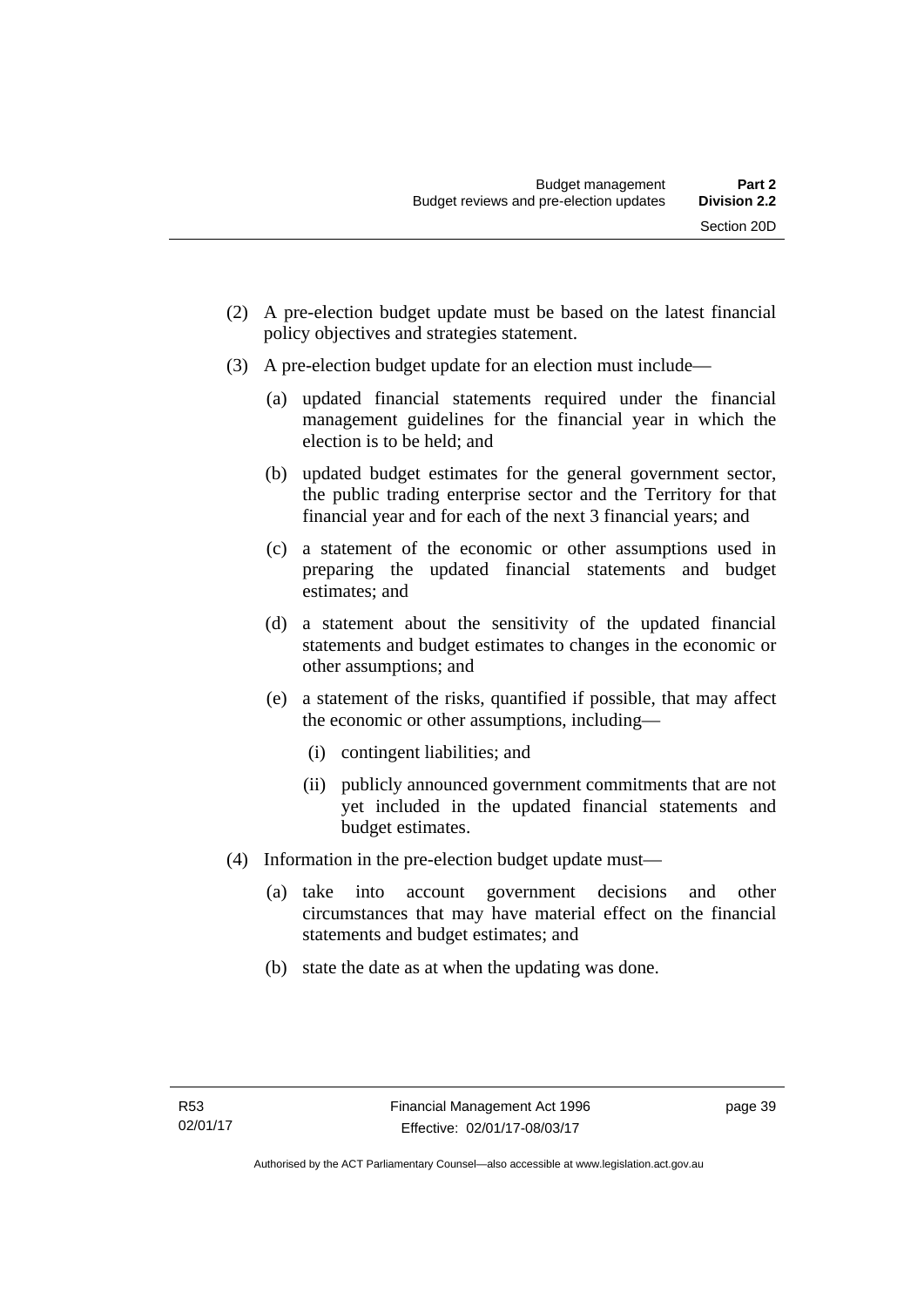(5) However, if particular information required to be included in the pre-election budget update is unchanged from information set out in full in the latest financial statements, the budget estimates mentioned in section 11 (Territory budgets) or budget review, the pre-election budget update may instead summarise the information and state that it is unchanged from that set out in the financial statements, budget estimates or budget review.

page 40 Financial Management Act 1996 Effective: 02/01/17-08/03/17

R53 02/01/17

Authorised by the ACT Parliamentary Counsel—also accessible at www.legislation.act.gov.au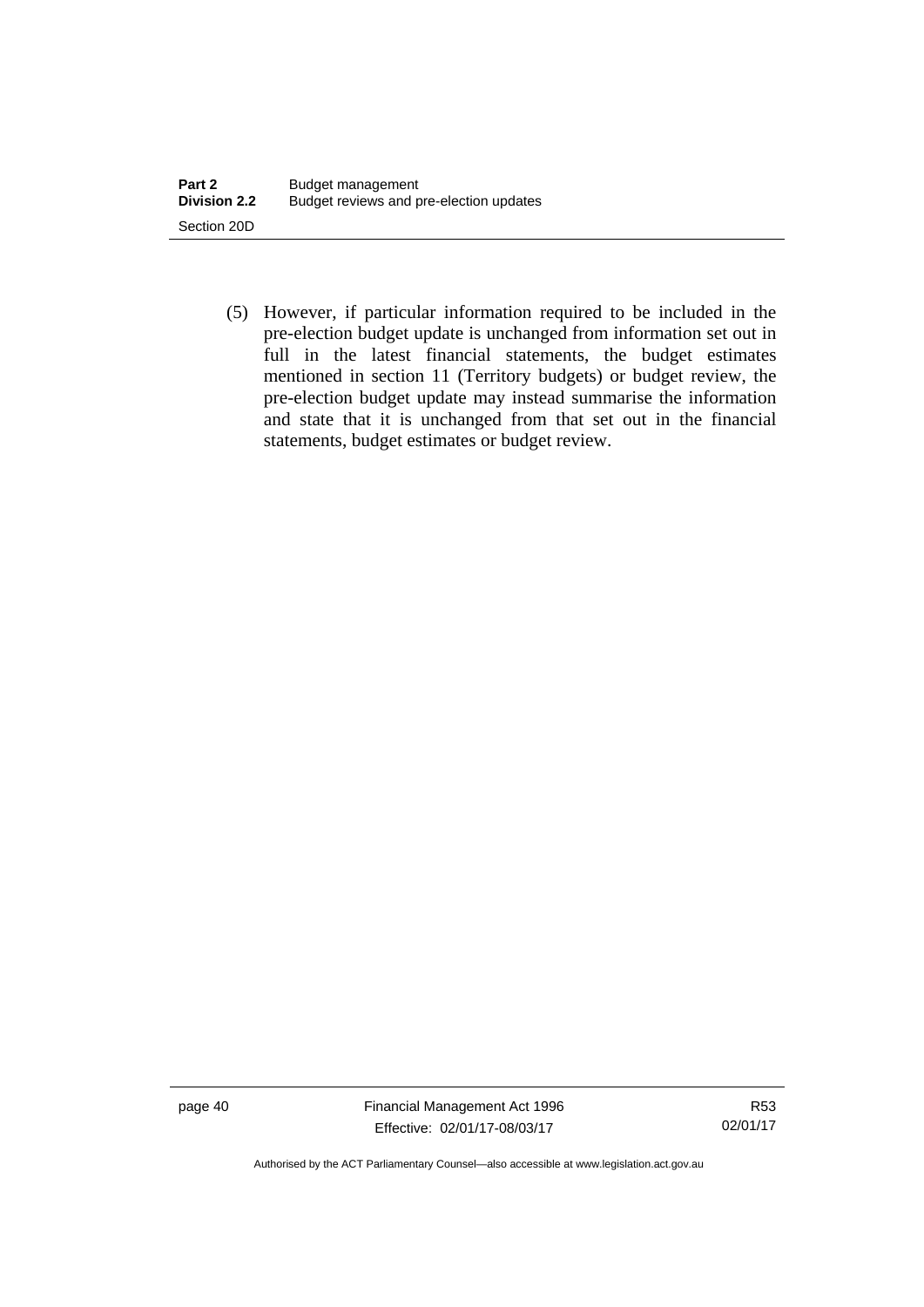# **Part 3 Financial reports**

## **Division 3.1 Financial reports of the Territory**

## **21 Meaning of** *the Territory* **in div 3.1**

In this division, a reference to *the Territory* includes a reference to all territory authorities and all territory-owned corporations.

## **22 Annual financial statements of the Territory**

- (1) The under treasurer must, as soon as practicable after the end of a financial year, prepare annual financial statements for the Territory for that year.
- (2) The statements must be prepared in accordance with generally accepted accounting principles and include—
	- (a) the financial statements required under the financial management guidelines; and
	- (b) a statement of the accounting policies adopted by the Territory; and
	- (c) the other statements that are necessary to fairly reflect the financial operations of the Territory during the year and its financial position at the end of the year.

## **23 Responsibility for annual financial statements**

- (1) An annual financial statement of the Territory must have a statement of responsibility attached to it.
- (2) The statement of responsibility must include—
	- (a) a statement—
		- (i) signed by the Treasurer; and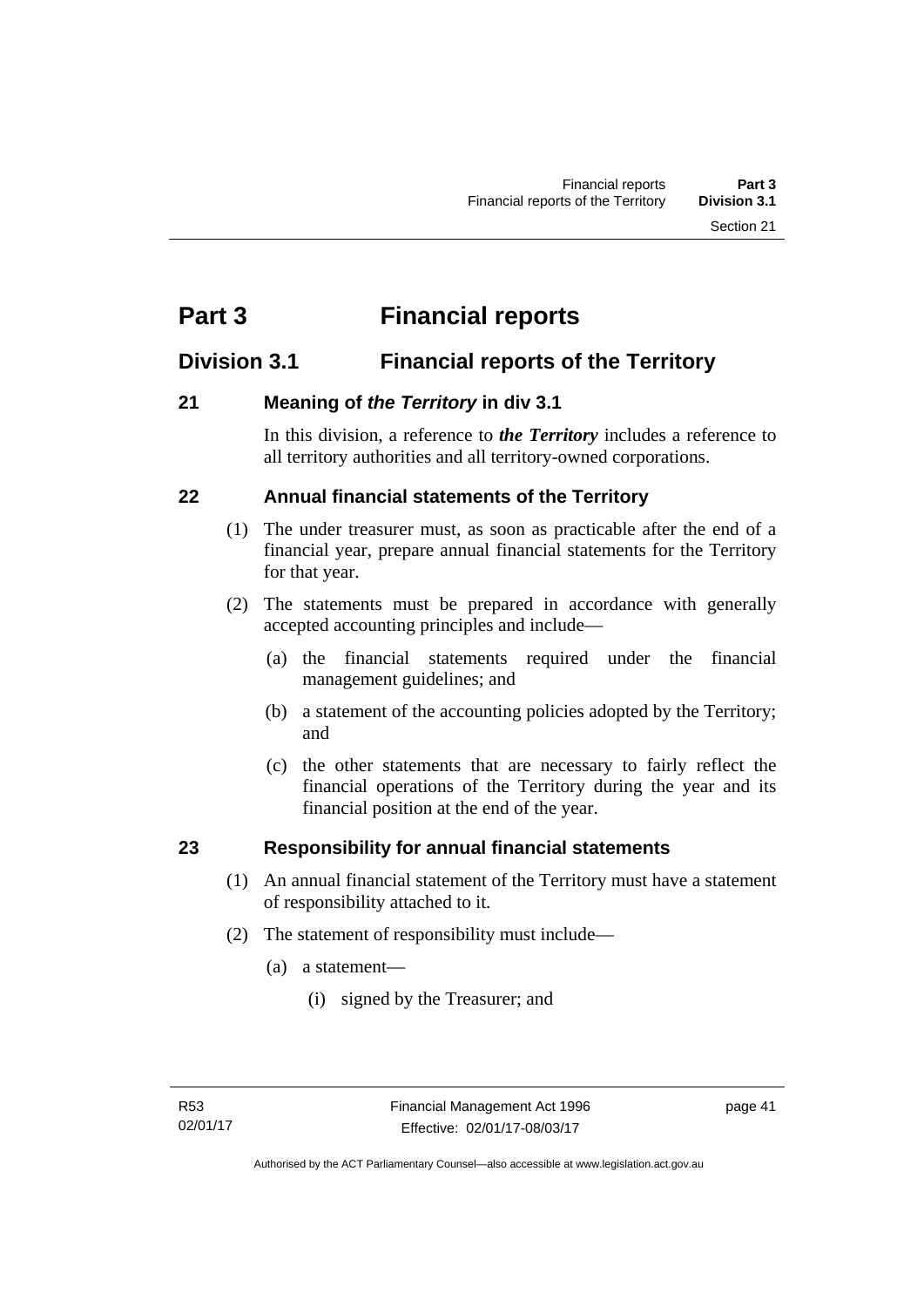- (ii) that, in the Treasurer's opinion, the financial statements fairly reflect—
	- (A) the financial operations of the Territory during the year to which they relate; and
	- (B) the financial position of the Territory at the end of the year; and
- (b) a statement—
	- (i) signed by the under treasurer; and
	- (ii) stating that the under treasurer is satisfied the financial statements have been prepared in accordance with generally accepted accounting principles.
- (3) The statement of responsibility may be signed at any time before the auditor-general gives the Treasurer an audit opinion for the financial statement in accordance with section 24.

### **24 Audit of annual financial statements**

- (1) The under treasurer must give the auditor-general the annual financial statements of the Territory for a financial year in sufficient time for the auditor-general to give an audit opinion about the statements within 4 months after the end of the financial year.
- (2) The auditor-general must give the Treasurer an audit opinion about the annual financial statements within 4 months after the end of the financial year.
- (3) Despite subsections (1) and (2), if an ordinary election is to be held in the year after the end of the financial year—
	- (a) the under treasurer must give the auditor-general the annual financial statements of the Territory for the financial year in sufficient time for the auditor-general to give an audit opinion about the statements within 3 months after the end of the financial year; and

R53 02/01/17

Authorised by the ACT Parliamentary Counsel—also accessible at www.legislation.act.gov.au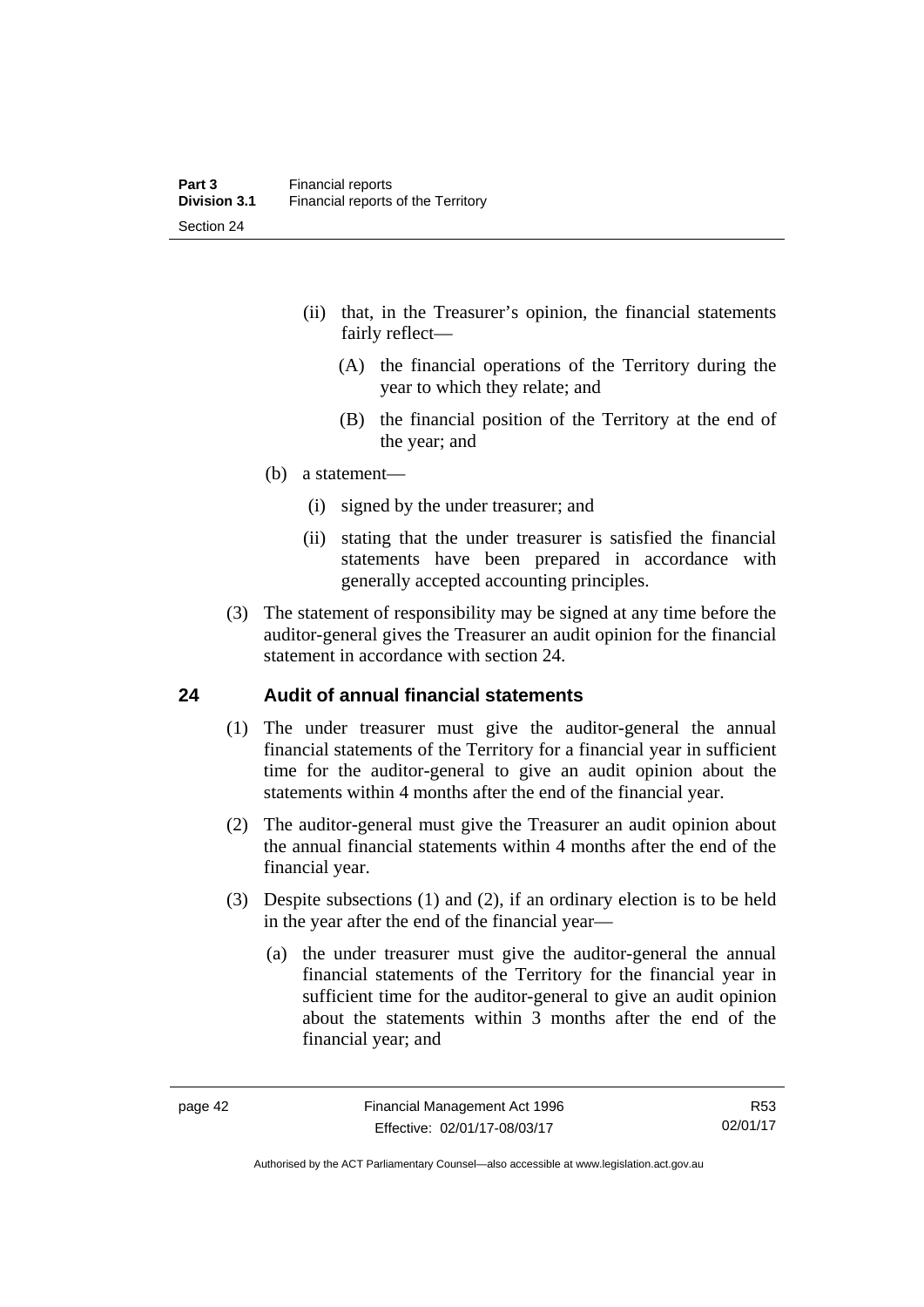- (b) the auditor-general must give an audit opinion to the Treasurer within 3 months after the end of the financial year.
- (4) In this section:

*ordinary election*—see the *[Electoral Act 1992](http://www.legislation.act.gov.au/a/1992-71)*, dictionary.

### **25 Presentation of annual financial statements to Legislative Assembly**

- (1) If the Treasurer receives, under section 24 (2), an audit opinion about annual financial statements, the Treasurer must present to the Legislative Assembly, within 3 sitting days after receiving the opinion—
	- (a) a copy of the annual financial statements; and
	- (b) a copy of the audit opinion.
- (2) If the Treasurer receives, under section 24 (3) (b), an audit opinion about annual statements, the Treasurer must give to each member of the Legislative Assembly, within 7 days after receiving the opinion—
	- (a) a copy of the annual financial statements; and
	- (b) a copy of the audit opinion.

## **26 Periodic financial statements**

- (1) Within 45 days after the end of each quarter of a financial year, the Treasurer must prepare financial statements for—
	- (a) the quarter; and
	- (b) the period from the beginning of the financial year until the end of the quarter.
- (2) The statements must—
	- (a) be prepared in accordance with the financial management guidelines; and

page 43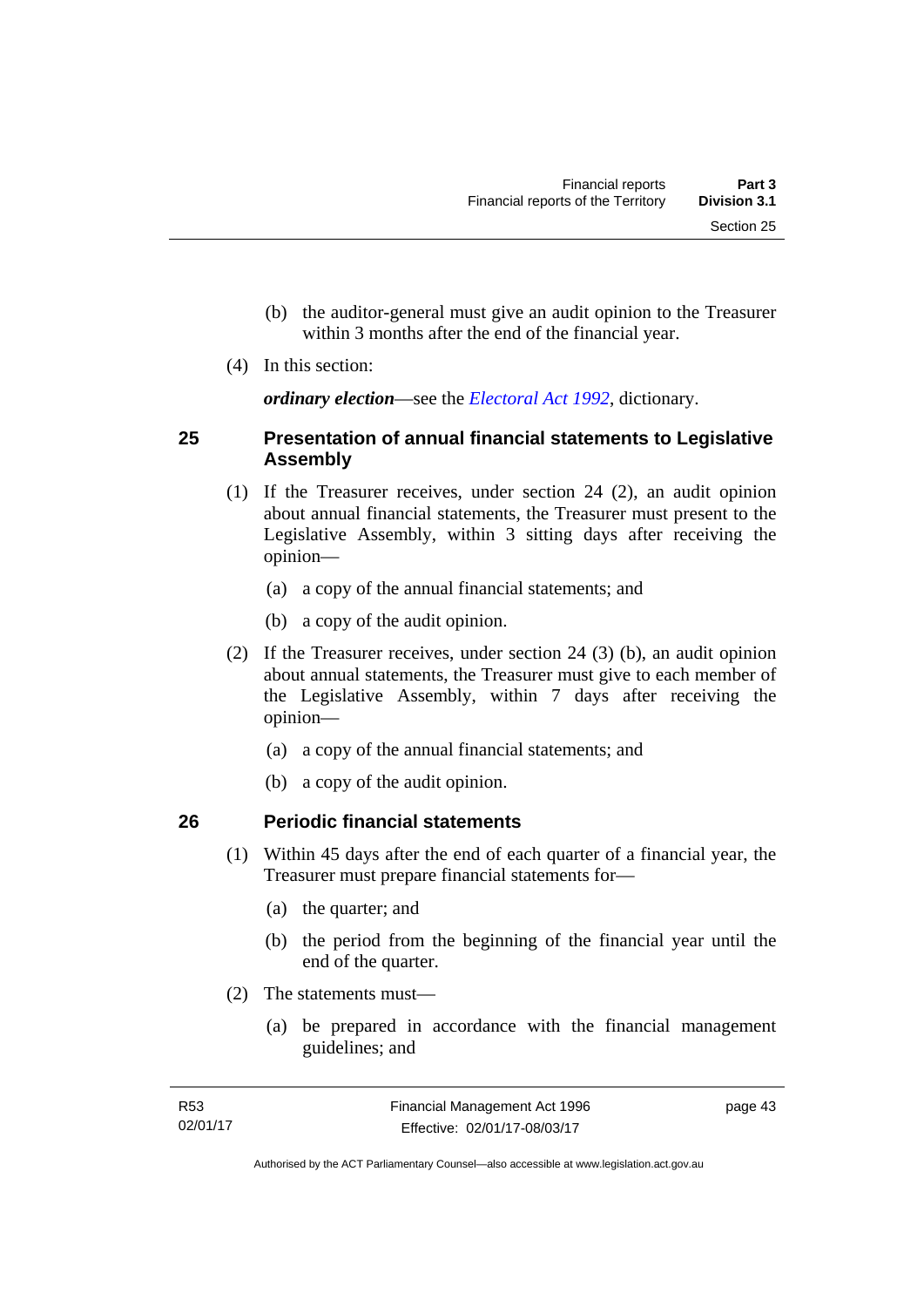- (b) include a summary of any instruments attached to statements.
- *Note* Instruments made under s 7A, s 14, s 14A, s 14B, s 15A, s 16, s 16A, s 16B, s 17, s 17A, s 18C and s 19B may be attached to the financial statements.
- (3) The Treasurer must present copies of the statements prepared under subsection (1) to the Legislative Assembly on the first sitting day after they are prepared.
- (4) If the first sitting day mentioned in subsection (3) does not fall within 45 days after the end of the relevant quarter, the Treasurer must give copies of the statements prepared under subsection (1) to each member of the Legislative Assembly within the 45 days.

## **Division 3.2 Financial reports and performance statements of directorates**

## **27 Annual financial statements of directorates**

- (1) A directorate must, as soon as practicable after the end of each financial year, prepare annual financial statements relating to its operations during the year.
- (2) The annual financial statements of a directorate must be prepared in accordance with generally accepted accounting principles and in a form that facilitates a comparison between the financial operations of the directorate during the year and the estimates of those operations contained in the budget for the directorate for the financial year.
- (3) The annual financial statements must include—
	- (a) the financial statements required under the financial management guidelines; and

Authorised by the ACT Parliamentary Counsel—also accessible at www.legislation.act.gov.au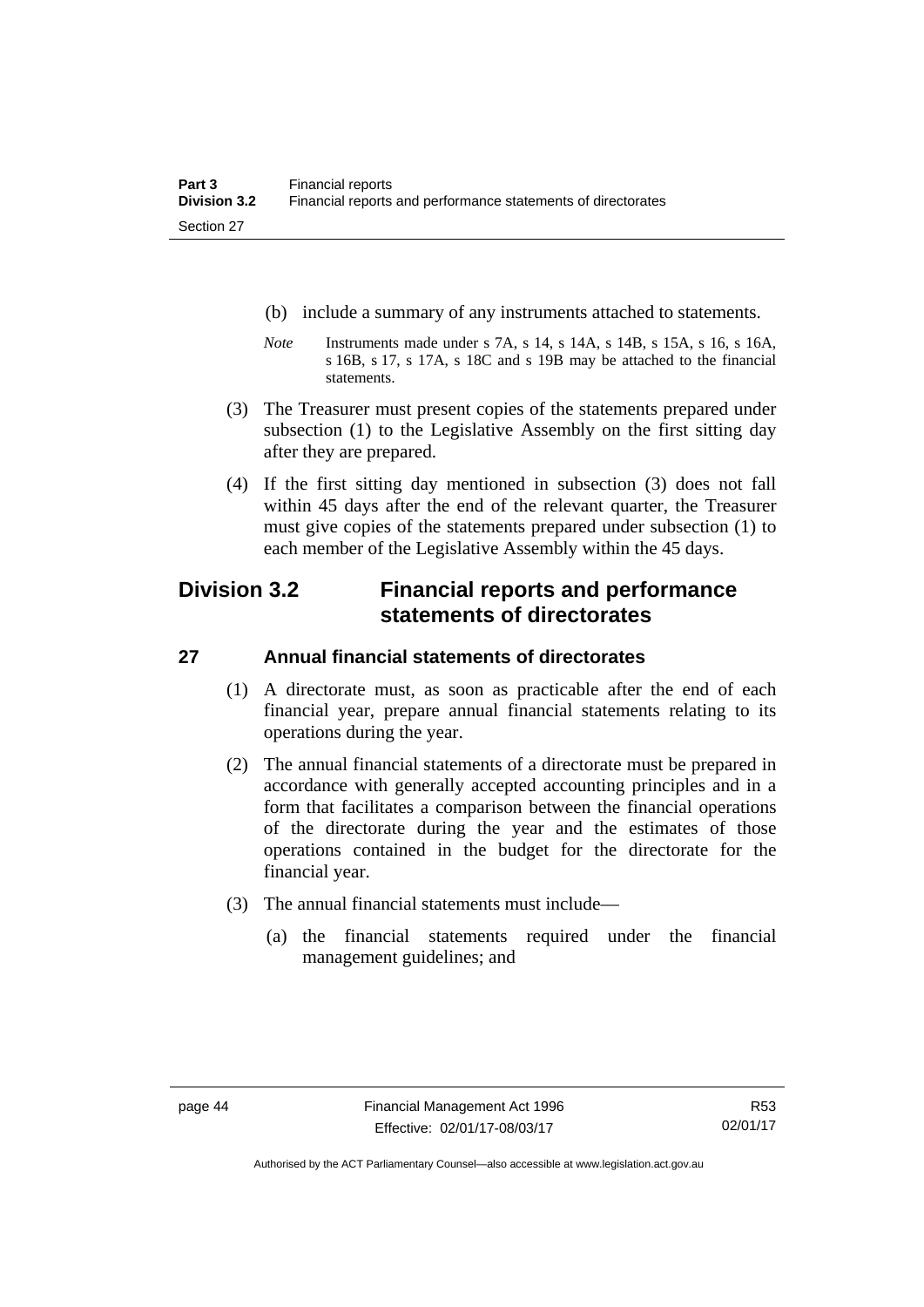- (b) if a change was made during the year to the conditions of a capital injection set out under section 12 (1) (c) (ii) (Directorate budgets) in a statement included in a proposed budget for the directorate for a financial year—a statement of the change and the reasons for it; and
- (c) a statement of the accounting policies adopted by the directorate; and
- (d) any other statements necessary to fairly reflect the financial operations of the directorate during the year and its financial position at the end of the year.
- (4) In this section:

*budget*, for a directorate for a financial year, means the budget for the directorate for the year presented to the Legislative Assembly under section 10 (b) (Budget papers).

### **28 Responsibility for annual financial statements of directorates**

- (1) An annual financial statement of a directorate must have a statement of responsibility attached to it.
- (2) The statement of responsibility must—
	- (a) state that, in the responsible director-general's opinion, the annual financial statements fairly reflect—
		- (i) the financial operations of the directorate during the financial year; and
		- (ii) the financial position of the directorate at the end of the year; and
	- (b) be signed by the responsible director-general.
- (3) The statement of responsibility may be signed at any time before the auditor-general gives the responsible director-general an audit opinion for the financial statement in accordance with section 29.

page 45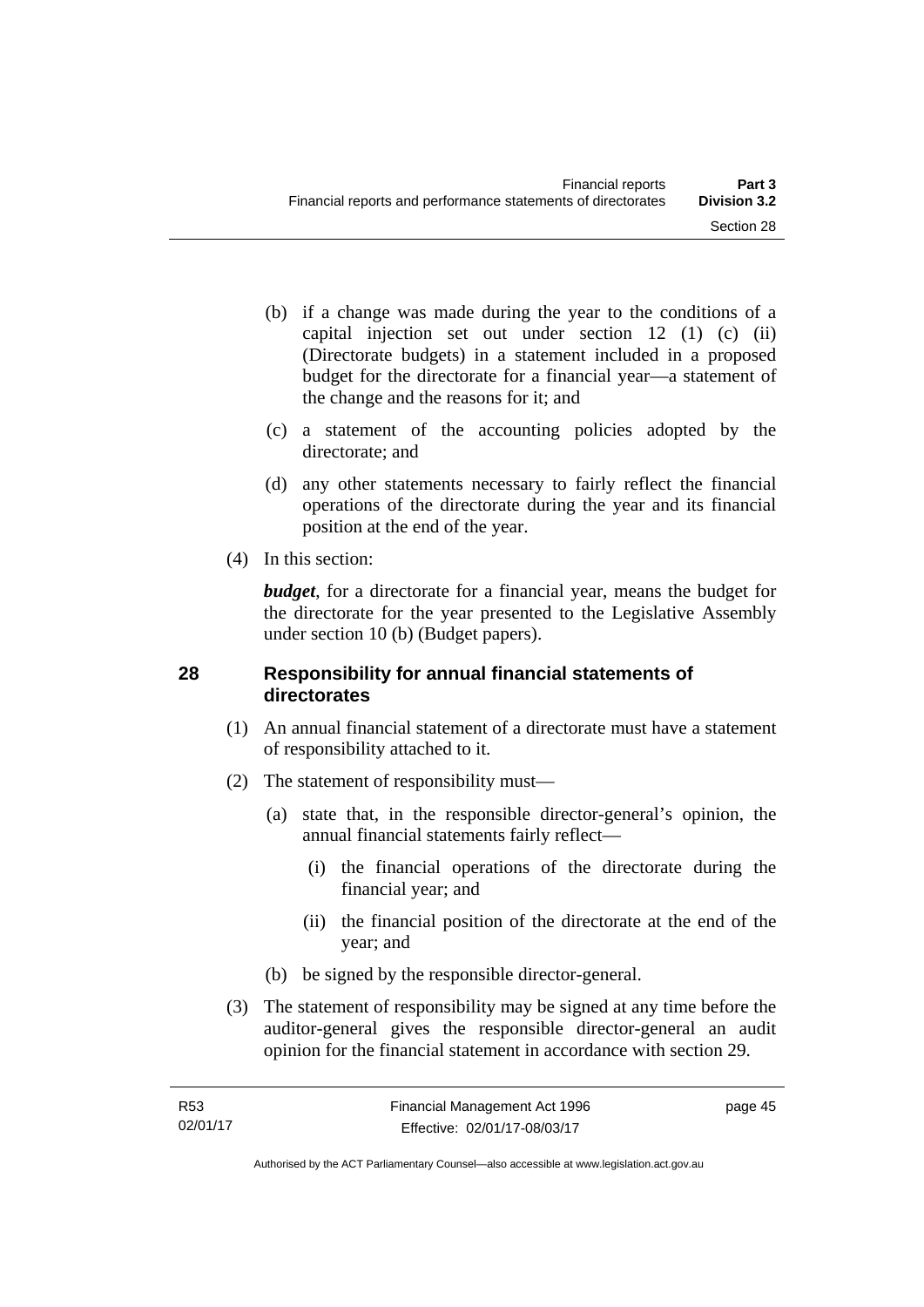### **29 Audit of financial statements of directorates**

- (1) The responsible director-general of a directorate must give the auditor-general the financial statements of the directorate for a financial year as soon as practicable after the statements are prepared.
- (2) The auditor-general must give the responsible director-general an audit opinion about the financial statements as soon as practicable after the auditor-general receives them.

## **30 Directorate annual financial statements to be included in annual reports etc**

A report prepared under the *[Annual Reports \(Government Agencies\)](http://www.legislation.act.gov.au/a/2004-8)  [Act 2004](http://www.legislation.act.gov.au/a/2004-8)* for a directorate for a financial year must include, or have attached to it—

- (a) the directorate's annual financial statements for the year; and
- (b) the audit opinion under section 29 (2) about the financial statements.

### **30A Statements of performance of directorates**

- (1) As soon as practicable after the end of each financial year, each directorate must prepare a statement of the performance of the directorate in providing each class of outputs set out in the directorate's budget for the financial year and provided by it during the year.
- (2) The statement must—
	- (a) compare the performance of the directorate in providing each class of the outputs with the forecast of the performance in the directorate's budget for the year; and
	- (b) give particulars of the extent to which the performance criteria set out in the budget for the provision of the outputs were met.

R53 02/01/17

Authorised by the ACT Parliamentary Counsel—also accessible at www.legislation.act.gov.au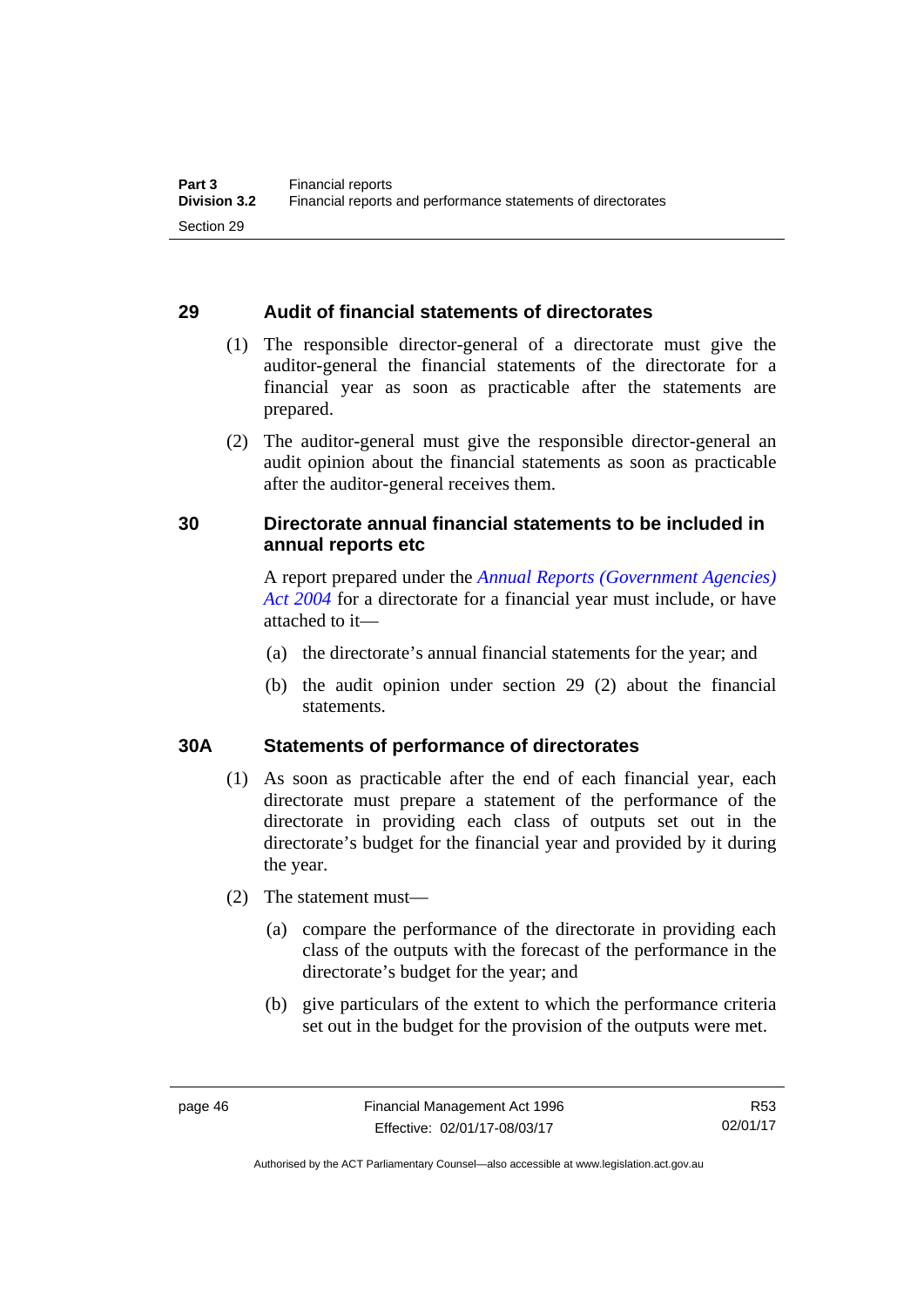- (3) This section does not apply to—
	- (a) the Office of the Legislative Assembly; or
	- (b) an officer of the Assembly.
- (4) In this section:

*budget*, for the directorate, means the budget for the directorate for the financial year presented to the Legislative Assembly under section 10 (b) (Budget papers) and, if that budget has been amended under this Act, the budget as amended.

### **30B Responsibility for directorate statements of performance**

- (1) A statement of performance of a directorate must have a statement of responsibility attached to it.
- (2) The statement of responsibility must—
	- (a) state that, in the responsible director-general's opinion, the statement of performance fairly reflects the performance of the directorate in providing each class of outputs set out in the directorate's budget for the financial year during the financial year; and
	- (b) be signed by the responsible director-general.
- (3) The statement of responsibility may be signed at any time before the auditor-general gives the responsible director-general a report about the statement of performance in accordance with section 30C.
- (4) In this section:

*budget*, for the directorate, means the budget for the directorate for the financial year presented to the Legislative Assembly under section 10 (b) (Budget papers) and, if that budget has been amended under this Act, the budget as amended.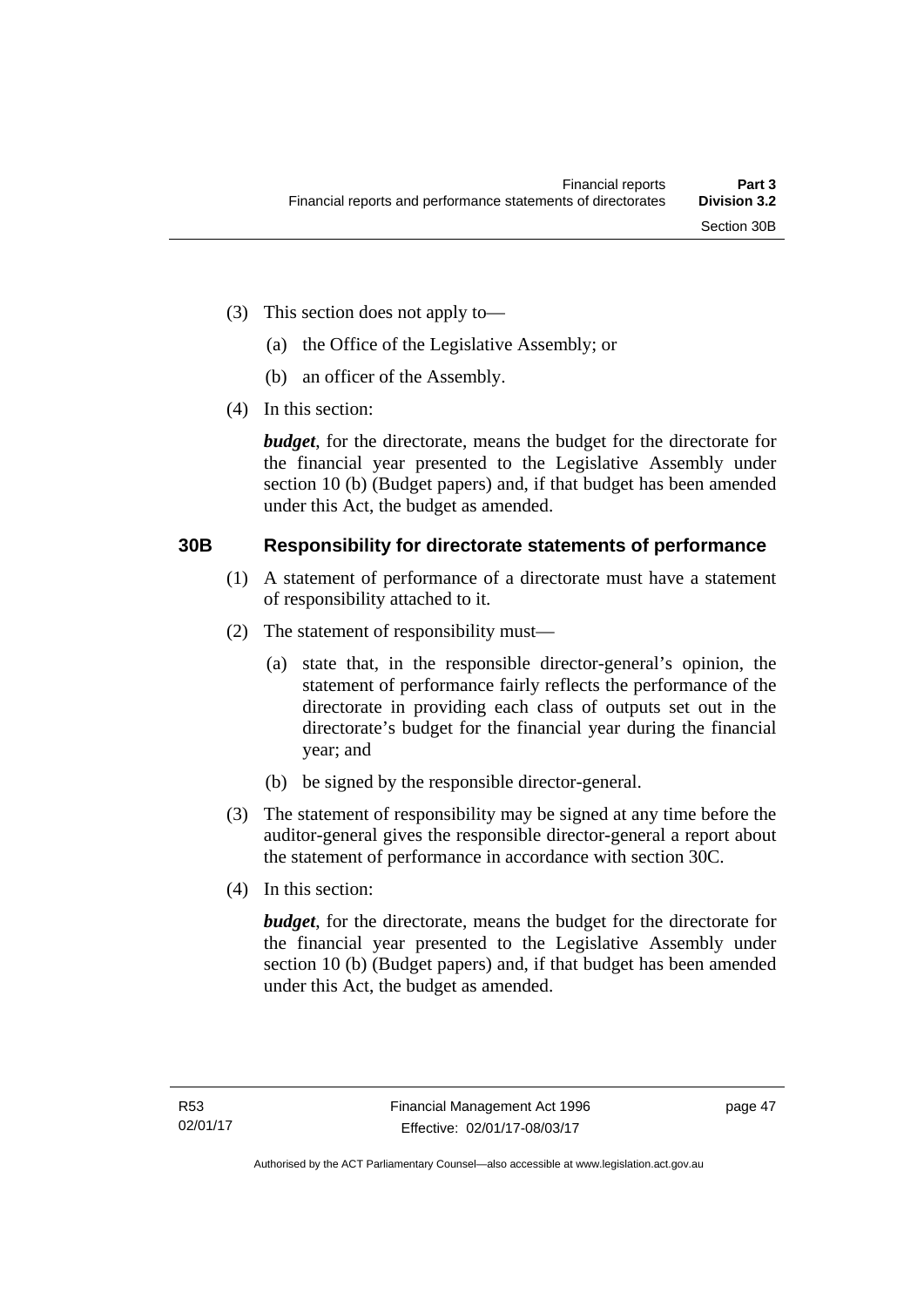### **30C Scrutiny of directorate statements of performance**

- (1) The responsible director-general of a directorate must give the auditor-general the directorate's statement of performance for a financial year as soon as practicable after the statement is prepared.
- (2) The auditor-general must give the director-general a report about the statement of performance as soon as practicable after the auditor-general receives it.
- (3) The report must be prepared in accordance with the financial management guidelines.

## **30D Directorate statements of performance to be included in annual reports etc**

A report prepared under the *[Annual Reports \(Government Agencies\)](http://www.legislation.act.gov.au/a/2004-8)  [Act 2004](http://www.legislation.act.gov.au/a/2004-8)* for a directorate for a financial year must include, or have attached to it—

- (a) the directorate's statement of performance for the year; and
- (b) the auditor-general's report under section 30C (2) about the statement of performance.

### **30E Half-yearly directorate performance reports**

- (1) Within 45 days after 31 December in each financial year, each Minister must—
	- (a) prepare a half-yearly performance report for each directorate for which the Minister is responsible; and
	- (b) present the report to the Legislative Assembly.
- (2) The report must include—
	- (a) a progress report on delivery of outputs; and
	- (b) an explanation of any significant variations from performance criteria.

R53 02/01/17

Authorised by the ACT Parliamentary Counsel—also accessible at www.legislation.act.gov.au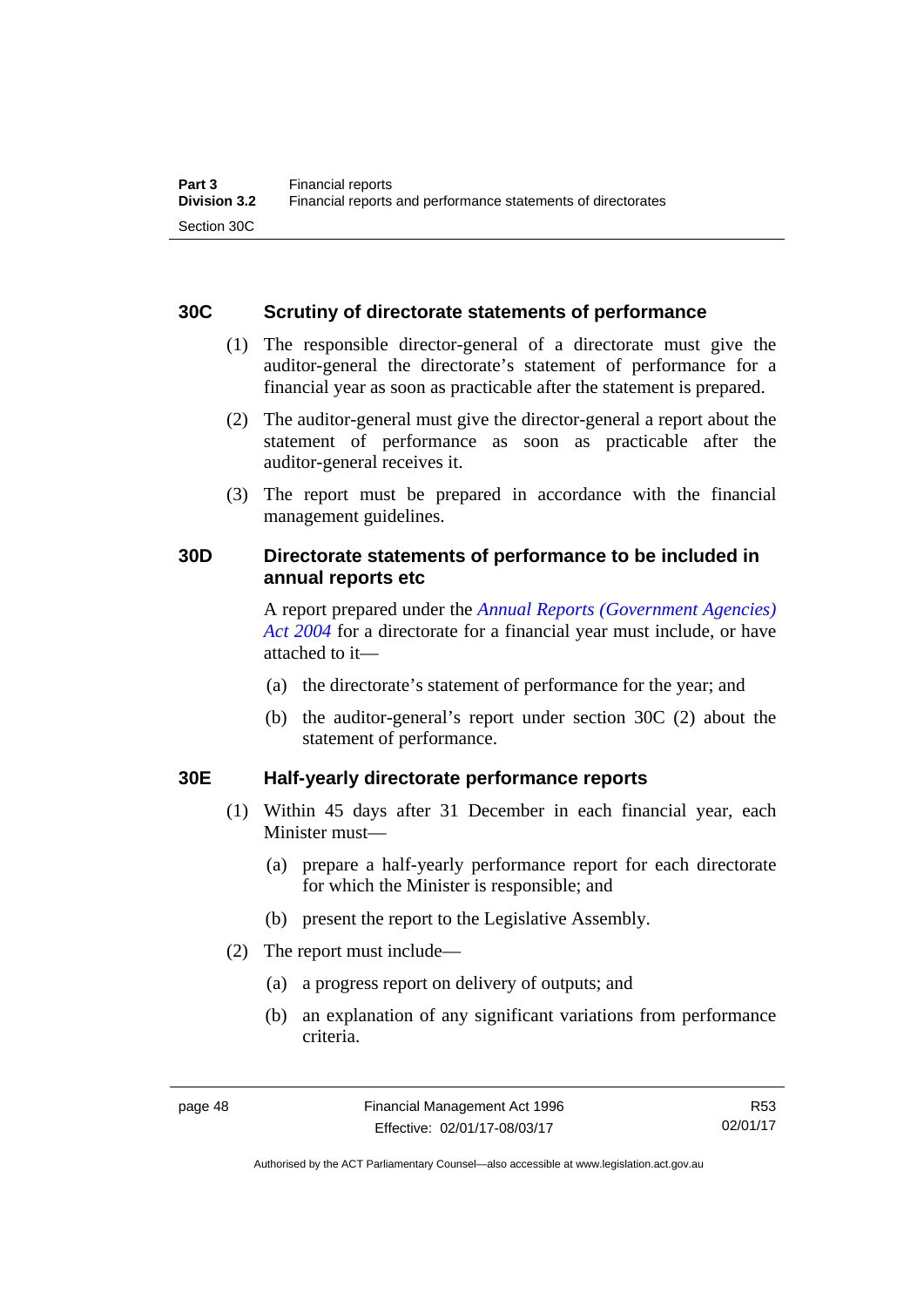- (3) If the report is not presented to the Legislative Assembly under subsection (1) within 45 days after 31 December, the Minister must make a copy of the report available to members of the Legislative Assembly within the 45-day period.
- (4) This section does not apply to—
	- (a) the Office of the Legislative Assembly; or
	- (b) an officer of the Assembly.

## **Division 3.3 Capital works reports**

### **30F Capital works report of Territory**

- (1) The Treasurer must, at least once every 6 months, prepare a report about capital works for the Territory (a *capital works report*).
- (2) A capital works report must—
	- (a) include a progress report on the delivery of the capital works program for the Territory during the period since the previous capital works report; and
	- (b) include a statement of the expenditure on capital works for each directorate and territory authority for the financial year; and
	- (c) for each major capital works project—include—
		- (i) a statement of the expenditure on the project to date; and
		- (ii) a statement of the expenditure on the project for the financial year to date; and
		- (iii) a total budget for the project; and
		- (iv) an annual budget for the project.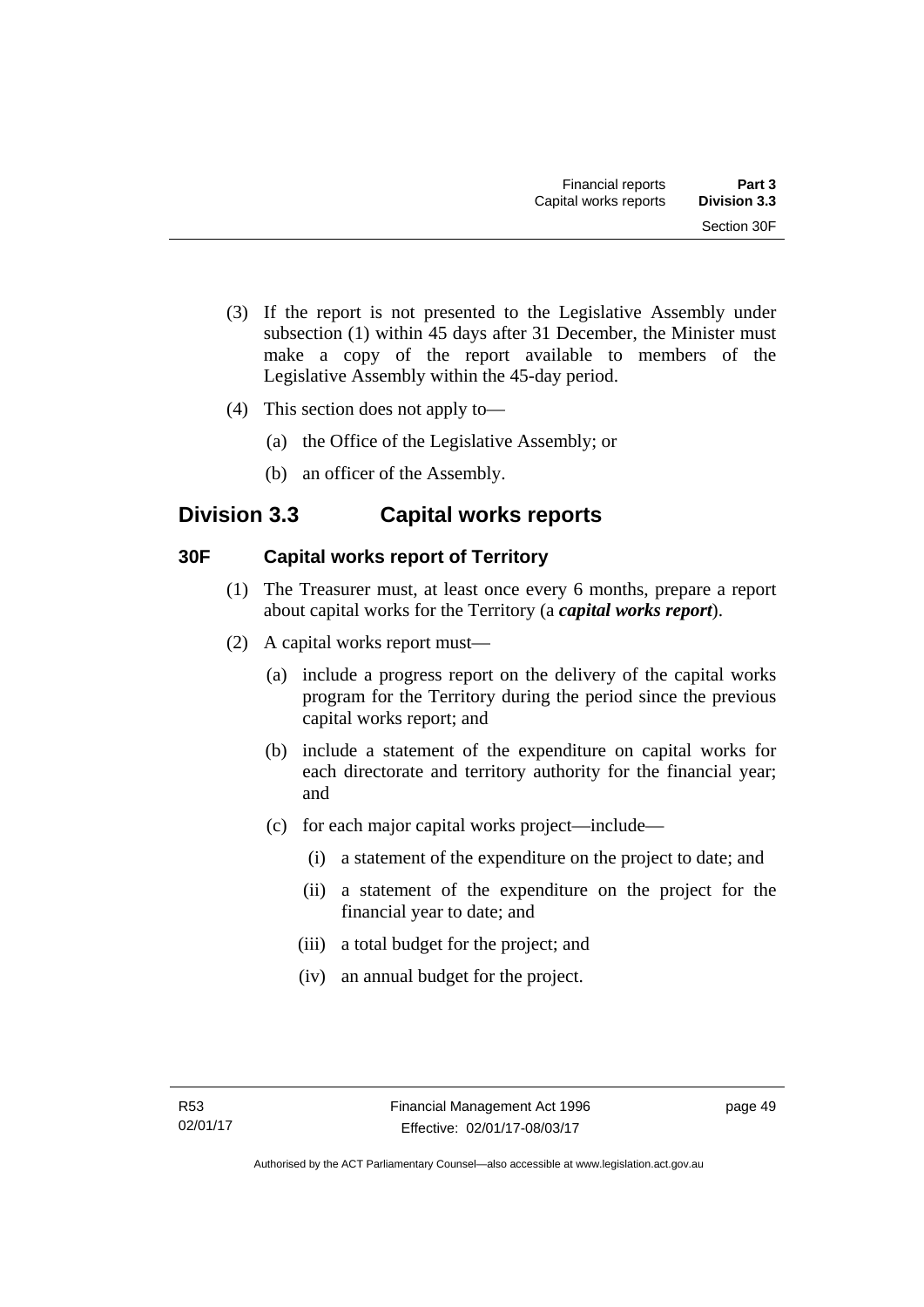- (3) The Treasurer must—
	- (a) present a copy of each capital works report to the Legislative Assembly on the first sitting day after the report is prepared; and
	- (b) if the first sitting day is more than 60 days after the end of the period for which the report is prepared—give a copy of the report to each member of the Legislative Assembly within 60 days after the end of the period for which the report is prepared.
- (4) A regulation may prescribe a major capital works project.
- (5) In this section:

*capital works* includes works prescribed by regulation.

*expenditure* includes expenditure funded by capital injection or feasibility expenditure funded by controlled recurrent payments.

page 50 Financial Management Act 1996 Effective: 02/01/17-08/03/17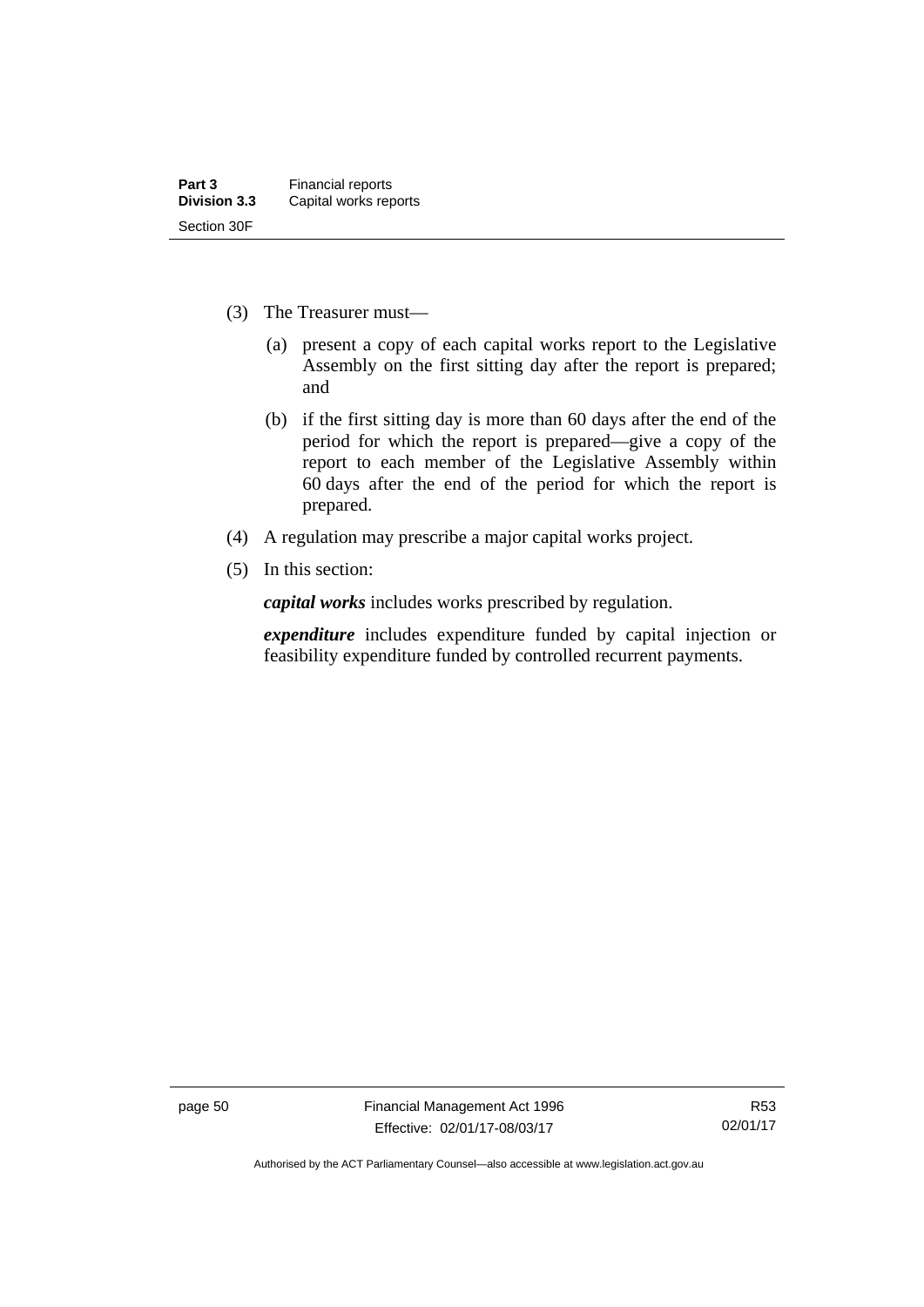# **Part 4 Financial management responsibilities of directors-general of directorates**

### **31 Responsibilities of directors-general of directorates**

- (1) The responsible director-general of a directorate is accountable to the responsible Minister of the directorate for the efficient and effective financial management of the public resources for which the directorate is responsible.
- (2) The responsible director-general of a directorate must manage the directorate in a way that—
	- (a) promotes the achievement of the purpose of the directorate; and
	- (b) promotes the financial sustainability of the directorate; and
	- (c) is not inconsistent with the policies of the government.
- (3) In making decisions for the purposes of subsections (1) and (2), the responsible director-general must take into account the effect of those decisions on public resources generally.
- (4) Without limiting subsections (1), (2) and (3), the responsible director-general of a directorate is responsible, under the responsible Minister, for ensuring—
	- (a) that money spent by the directorate is spent in accordance with appropriations made for the directorate (including appropriations available under section 34B); and
	- (b) that, as far as practicable, the operations of the directorate for a financial year are consistent with, and comparable to, the budget for the directorate for the year; and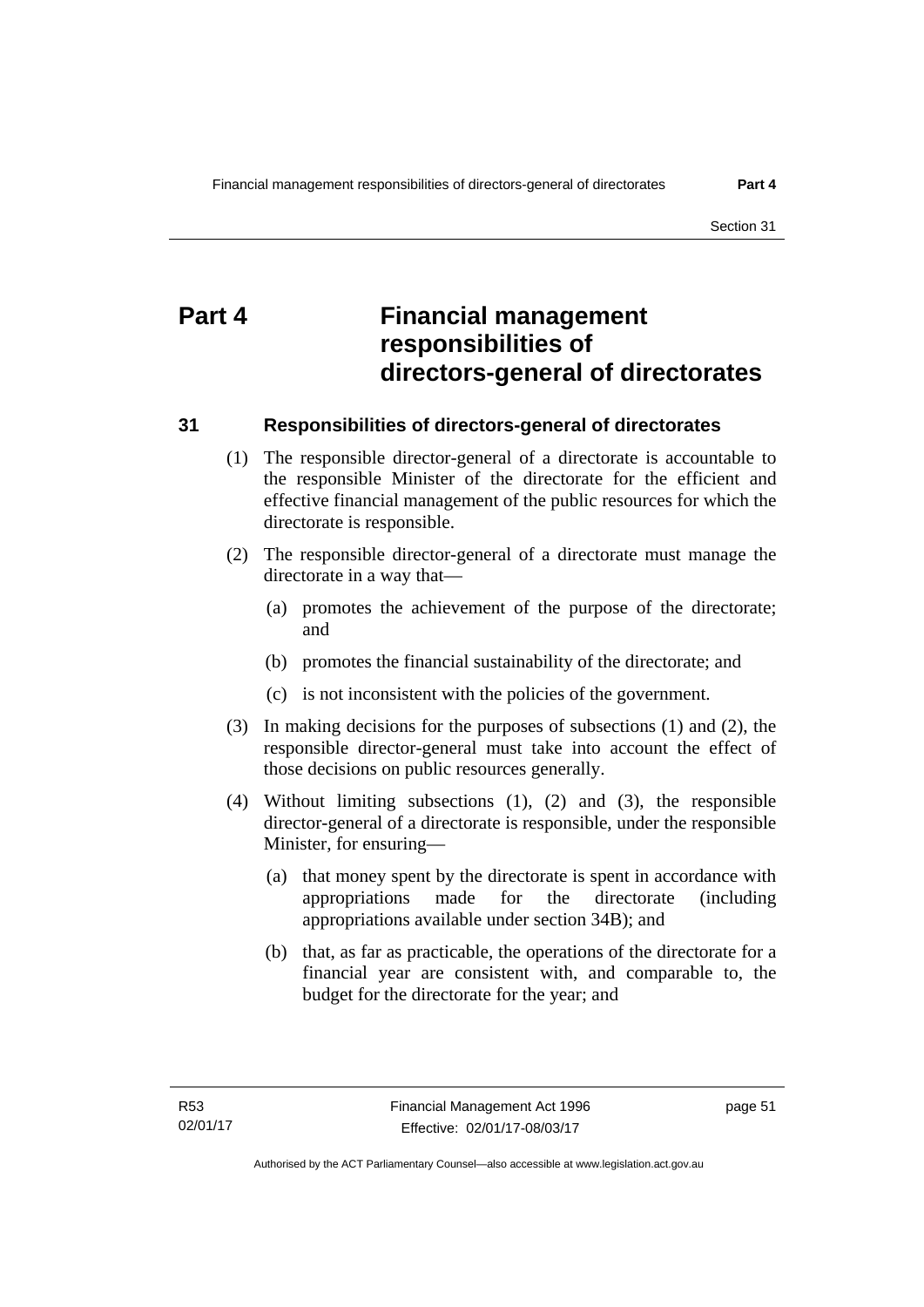- (c) that the officers and employees of the directorate comply with this Act (including the financial management guidelines); and
	- *Note* A reference to an Act includes a reference to the statutory instruments made or in force under the Act, including any guideline (see [Legislation Act](http://www.legislation.act.gov.au/a/2001-14), s 104).
- (d) that proper accounts and records are kept of the transactions and affairs of the directorate in accordance with generally accepted accounting principles; and
- (e) that adequate control is maintained over the assets of the directorate and assets in the control of the directorate; and
- (f) that adequate control is maintained over the incurring of liabilities by the directorate.
- (5) A report prepared under the *[Annual Reports \(Government Agencies\)](http://www.legislation.act.gov.au/a/2004-8)  [Act 2004](http://www.legislation.act.gov.au/a/2004-8)* for a financial year by the responsible director-general of a directorate must include an explanation of material variations between the actual results of the directorate for the year and the budget for the directorate for the year.
- (6) In this section:

*budget*, for a directorate for a financial year, means the budget for the directorate for the year presented to the Legislative Assembly under section 10 (b) (Budget papers) and, if that budget has been amended under this Act, the budget as amended.

*public property* means property, other than public money, that is owned or held by the Territory or held by a person on behalf of the Territory.

*public resources* means public money or public property.

*Note Public money*—see the dictionary.

R53 02/01/17

Authorised by the ACT Parliamentary Counsel—also accessible at www.legislation.act.gov.au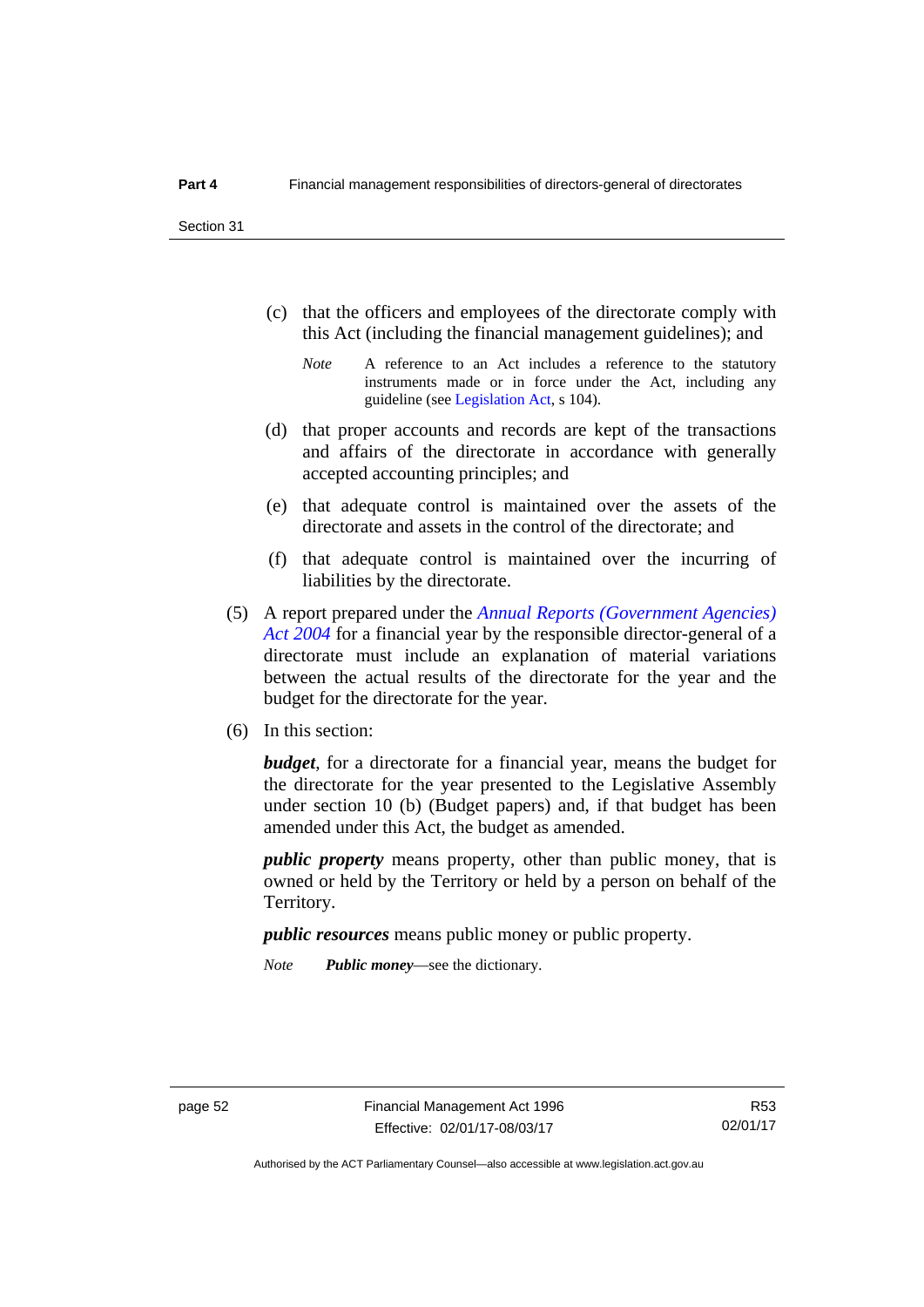### **31A Directors-general may enter into contracts etc**

- (1) The responsible director-general of a directorate may—
	- (a) enter into a contract or memorandum of understanding relating to the operations of the directorate; and
	- (b) vary and administer the contract or memorandum of understanding.
- (2) In exercising powers under subsection (1), the responsible director-general must act in accordance with section 31 and any requirements prescribed by regulation for this section.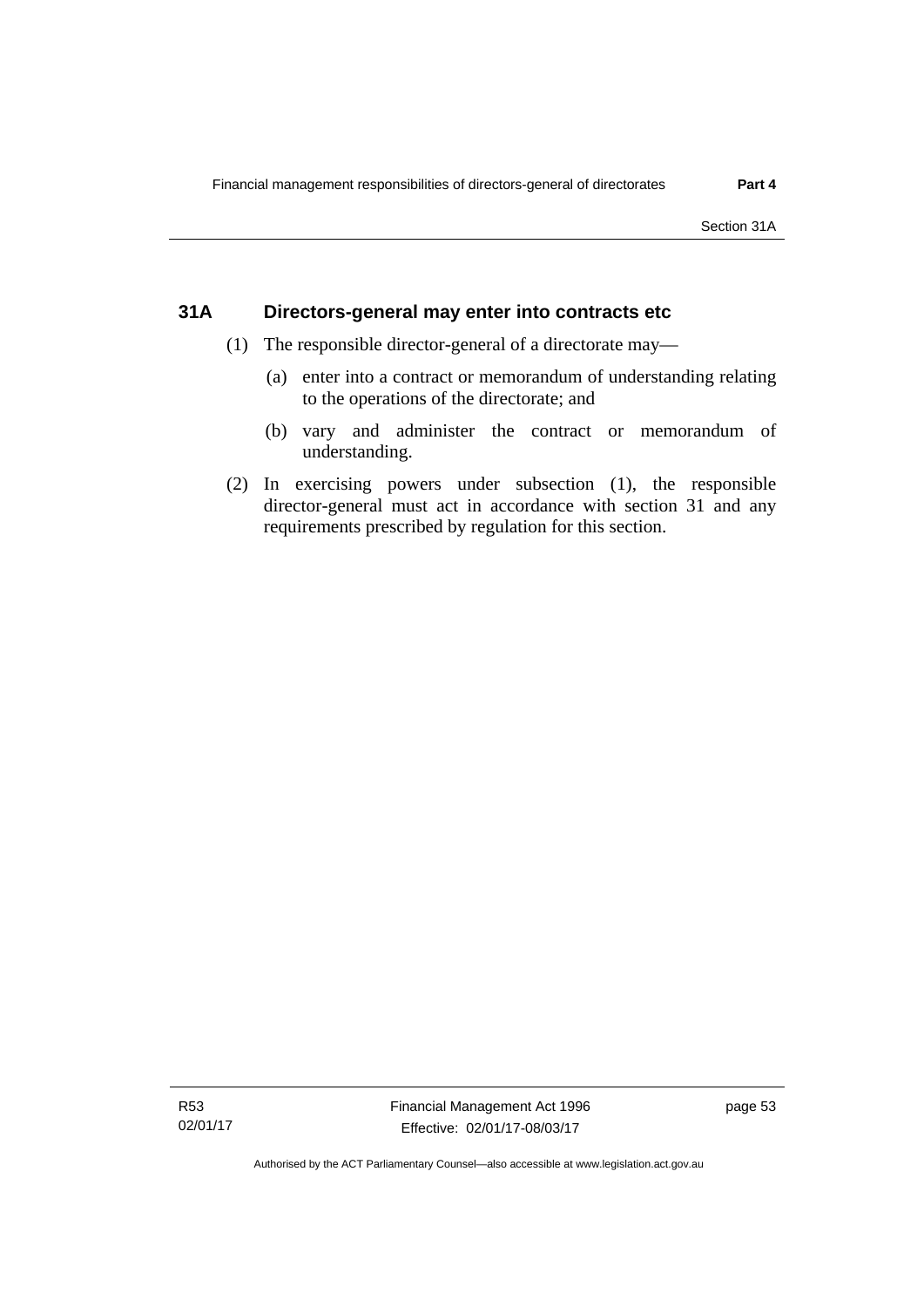#### **Part 5 Banking and investment**

Section 32

# **Part 5 Banking and investment**

### **32 Agreement for the conduct of banking for Territory**

- (1) The Treasurer may enter into an agreement with an authorised deposit-taking institution relating to the conduct of banking for the Territory.
- (2) An agreement must not be entered into unless it contains a provision to the effect that it may be terminated by the Territory at any time subject to the giving of written notice that specifies the date the termination is to take effect.

### **33 Territory banking account**

The Treasurer must open and maintain a banking account for the purposes of the Territory.

### **34 Directorate banking accounts**

- (1) The responsible Minister or the responsible director-general may open 1 or more banking accounts for the purposes of the relevant directorate.
- (2) A directorate banking account must be maintained by the director-general.
- (3) A directorate banking account must not, without the Treasurer's written approval, be opened or maintained otherwise than with an authorised deposit-taking institution with which an agreement is in force under section 32.
- (4) The responsible Minister or the responsible director-general of a directorate may close a directorate banking account of the directorate.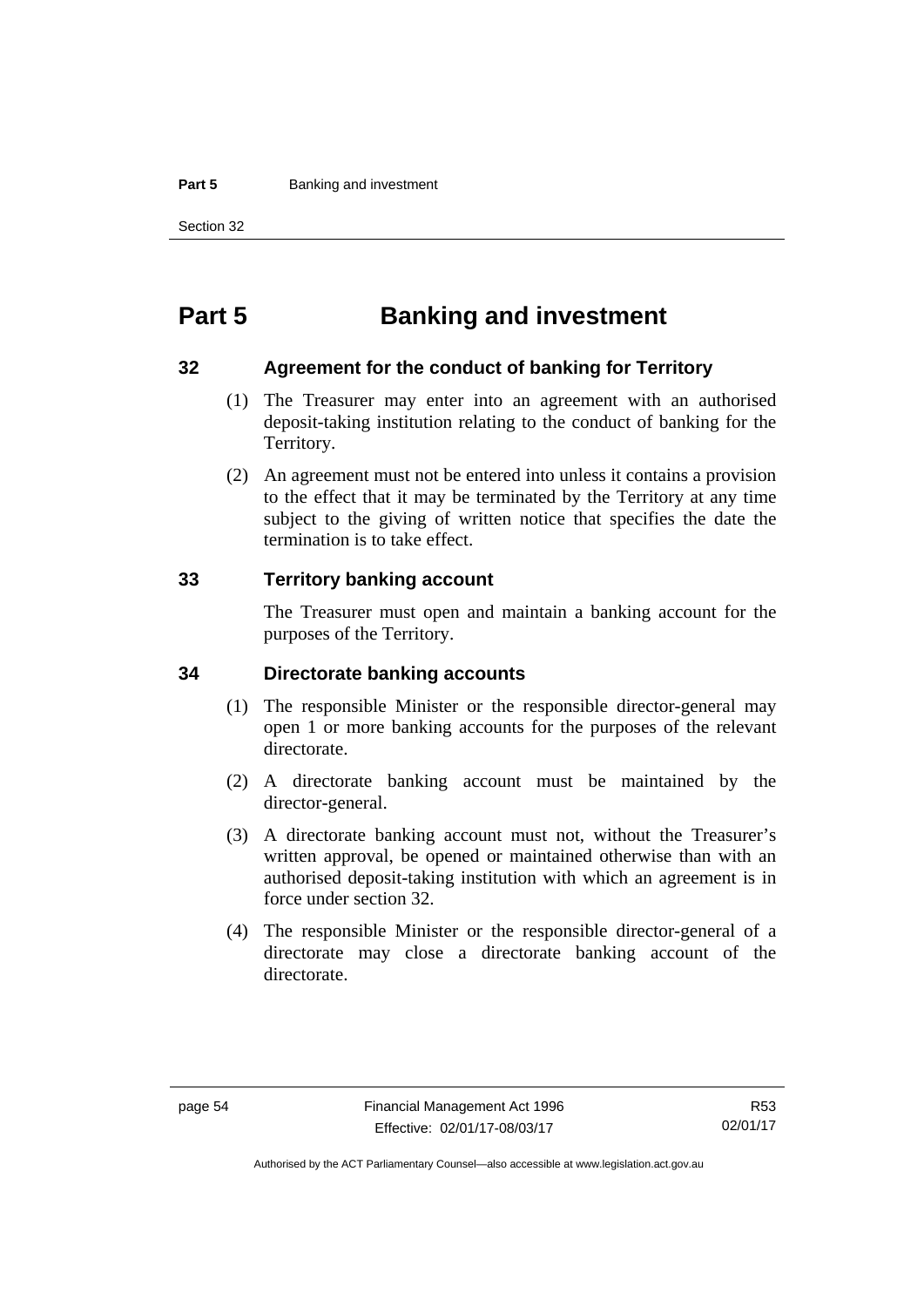- (5) If the responsible Minister or the responsible director-general of a directorate closes a directorate banking account under subsection (4), he or she must transfer any money standing to the credit of the account to another directorate banking account of the directorate or to the territory banking account.
- (6) The Treasurer may, at any time, after consultation with the responsible Minister, close or suspend the operation of a directorate banking account.
- (7) A Minister or a director-general must not open or operate a directorate banking account otherwise than in accordance with this Act.

## **34A Transfer of directorate banking account**

- (1) If, in the Treasurer's opinion, it is desirable, because of changes in directorate responsibilities, to transfer a directorate banking account from a directorate to another directorate, the Treasurer may, in writing, direct the responsible director-general of the directorate that holds the account to arrange for it to be transferred to another directorate nominated in the direction.
- (2) A director-general who receives a direction under subsection (1) must comply with the direction.
- (3) A directorate banking account transferred in accordance with a direction under subsection (1) becomes a directorate banking account of the directorate to which it is transferred.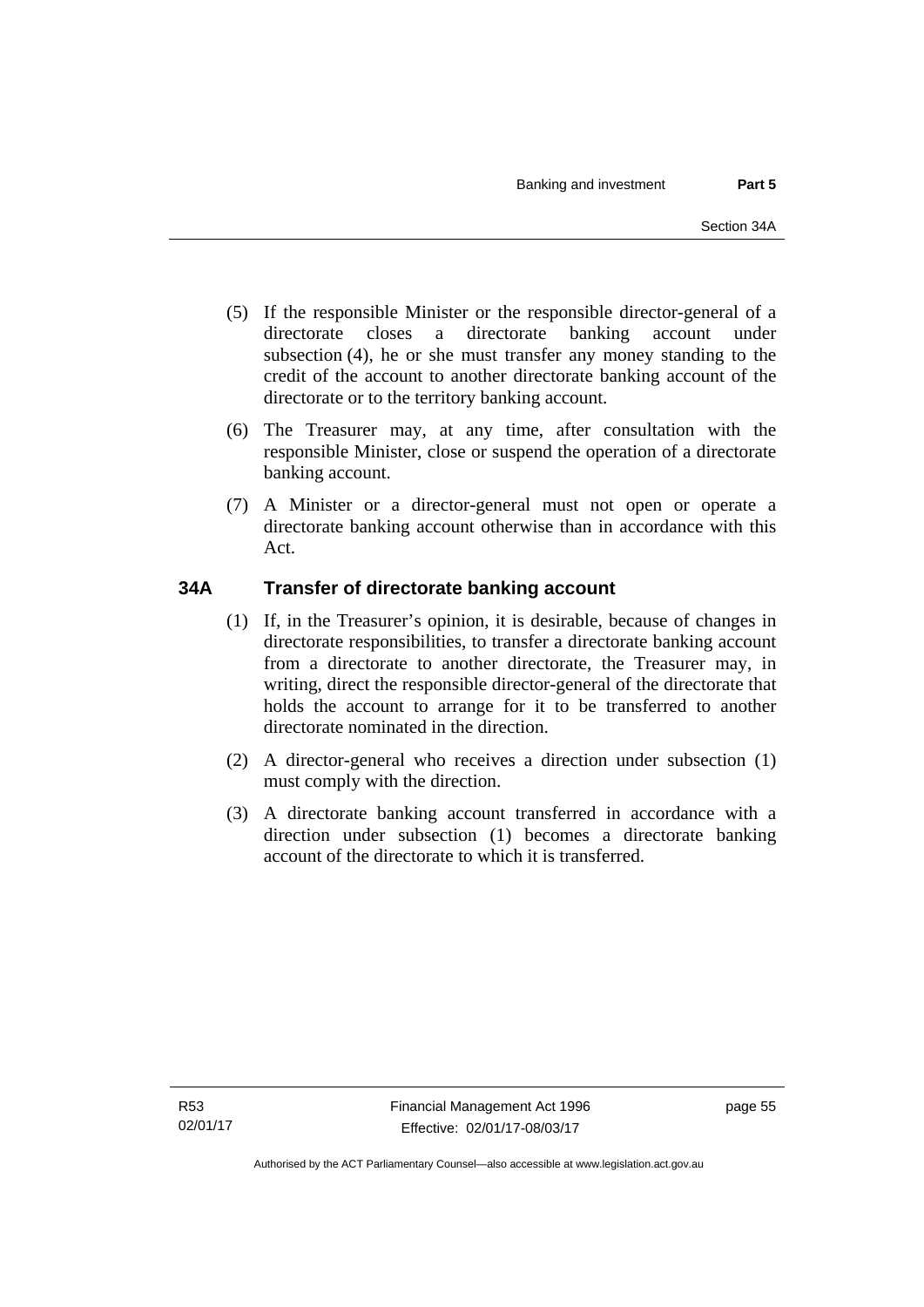#### **Part 5 Banking and investment**

### **34B End of year balances of directorate banking accounts**

- (1) If at the end of a financial year amounts appropriated for a directorate for that financial year are held in a directorate banking account, the amounts may be applied after the end of that financial year for the purposes for which they were appropriated.
- (2) If at the end of a financial year a directorate banking account has a debit balance, the director-general of the directorate must devise and implement a scheme to recoup the amount of the deficit.

### **35 Payments into banking accounts**

- (1) All public money is the property of the Territory.
- (2) If public money is received by a person other than for the purpose of making a payment in the course of his or her duties, the person must take reasonable steps to safeguard the money until it is paid into a banking account in accordance with this section.
- (3) Money must be paid into a directorate banking account of a directorate if the money is—
	- (a) money that may be disbursed to the directorate as a consequence of an appropriation; or
	- (b) a receipt relating to the operations of the directorate; or
	- (c) a receipt relating to the sale or disposal of assets of the Territory held by the directorate.
- (4) All public money, except money payable into a directorate banking account, must be paid into the territory banking account.
- (5) The Treasurer may issue financial management guidelines regarding the banking of public money.

Authorised by the ACT Parliamentary Counsel—also accessible at www.legislation.act.gov.au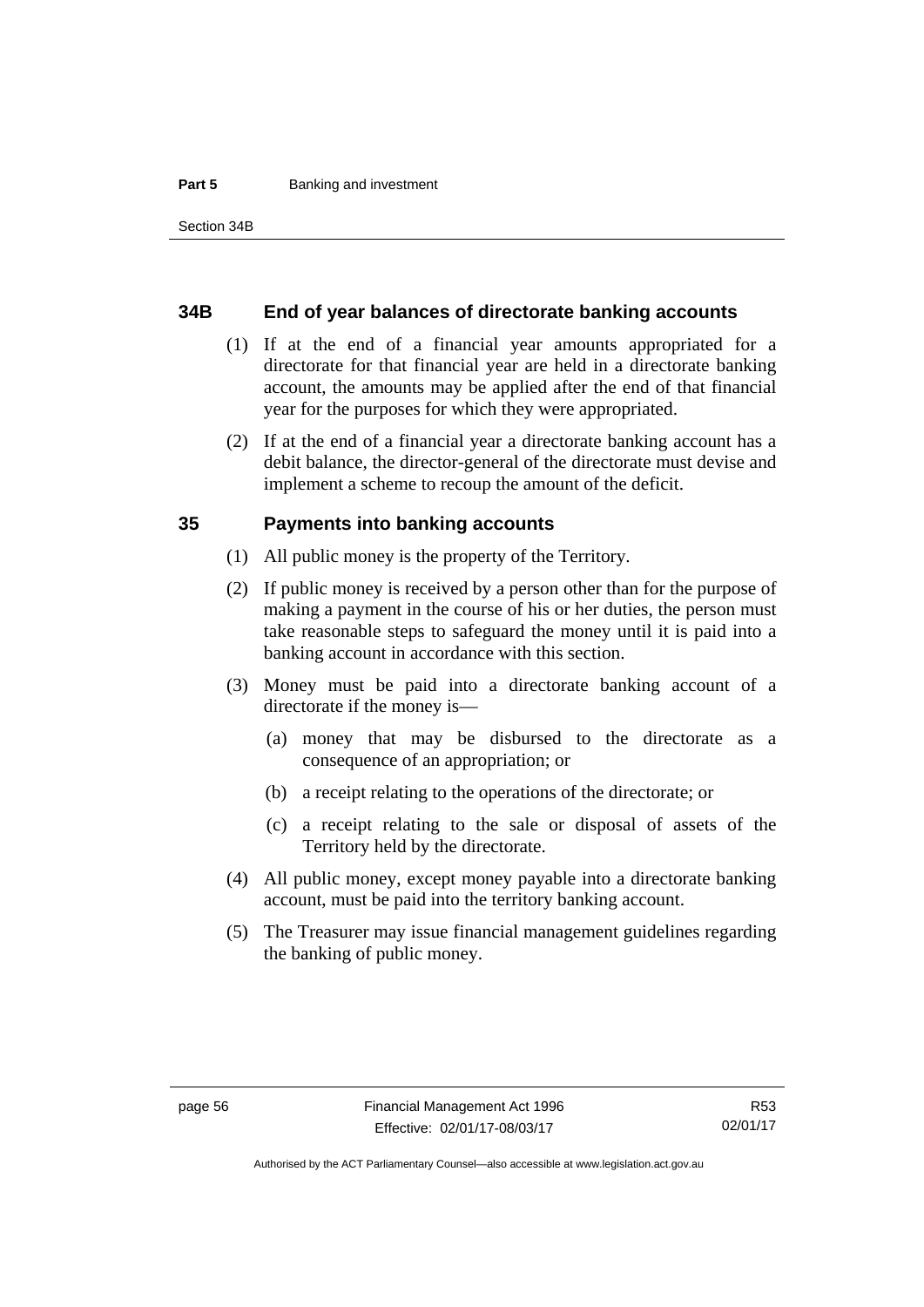## **36 Transfer following change in directorate responsibilities**

If, in the Treasurer's opinion, it is necessary as a consequence of changes in directorate responsibilities, to transfer to another account money held in the territory banking account or a directorate banking account, the Treasurer must decide the amount to be transferred and direct that the transfer be made.

## **36A Transfers from directorate banking accounts to territory banking account**

If, in the Treasurer's opinion, it is desirable for the management of the public money of the Territory to transfer an amount held in a directorate banking account to the territory banking account, the Treasurer may direct that the transfer be made.

### **37 Payments from territory banking account**

- (1) An amount must not be paid out of the territory banking account except under an appropriation to a banking account of a territory entity.
- (2) This section is subject to—
	- (a) the *[Territory Superannuation Provision Protection Act 2000](http://www.legislation.act.gov.au/a/2000-21)*, section 11 (2) (which is about transfers between the territory banking account and directorate banking accounts to facilitate investment of superannuation funds); and
	- (b) this Act, section 38 (3) (which is about transfers of public money to facilitate investment); and
	- (c) this Act, section 38 (7) (which is about the payment of interest on certain investments of public money); and
	- (d) this Act, section 58 (7) (which is about transfers between the territory banking account and territory authorities of interest earned on certain investments for territory authorities).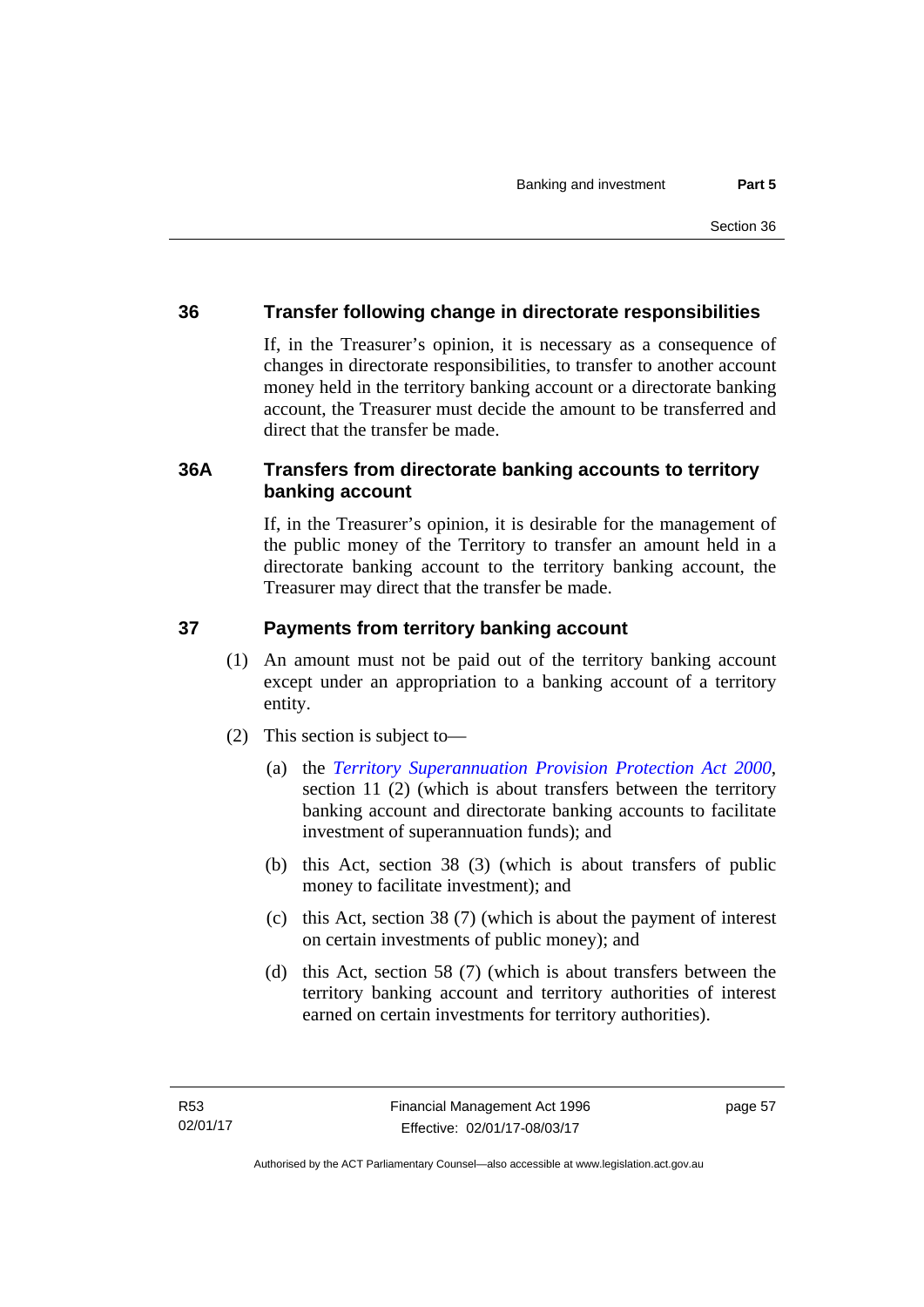#### **Part 5 Banking and investment**

Section 37A

- (3) This section does not apply to an overdraft or credit facility for a territory authority approved under section 59 (5).
- (4) Also, an amount paid into the territory banking account by a territory entity that is paid in excess, may be transferred from the territory banking account to the banking account of the territory entity without appropriation.

### **37A Payments into territory banking account**

- (1) This section applies if—
	- (a) a territory entity receives an amount appropriated for the territory entity from the territory banking account into its banking account; and
	- (b) the amount received by the territory entity is excess to requirements (the *excess amount*).
- (2) The territory entity may repay the excess amount or part of the excess amount to the territory banking account.
- (3) If an amount is repaid under subsection (2)—
	- (a) the appropriation from which the excess amount was paid to the territory entity is taken to be restored by the amount repaid by the territory entity; and
	- (b) the balance of the appropriation, including the amount repaid, may be applied for the purposes for which it was appropriated.

### **38 Investment of certain public money**

- (1) The Treasurer may invest any money held in the territory banking account or directorate banking accounts for the period and on the terms and conditions the Treasurer considers appropriate—
	- (a) on deposit with an authorised deposit-taking institution; or
	- (b) in the purchase of a bill of exchange that is drawn or accepted by an authorised deposit-taking institution; or

R53 02/01/17

Authorised by the ACT Parliamentary Counsel—also accessible at www.legislation.act.gov.au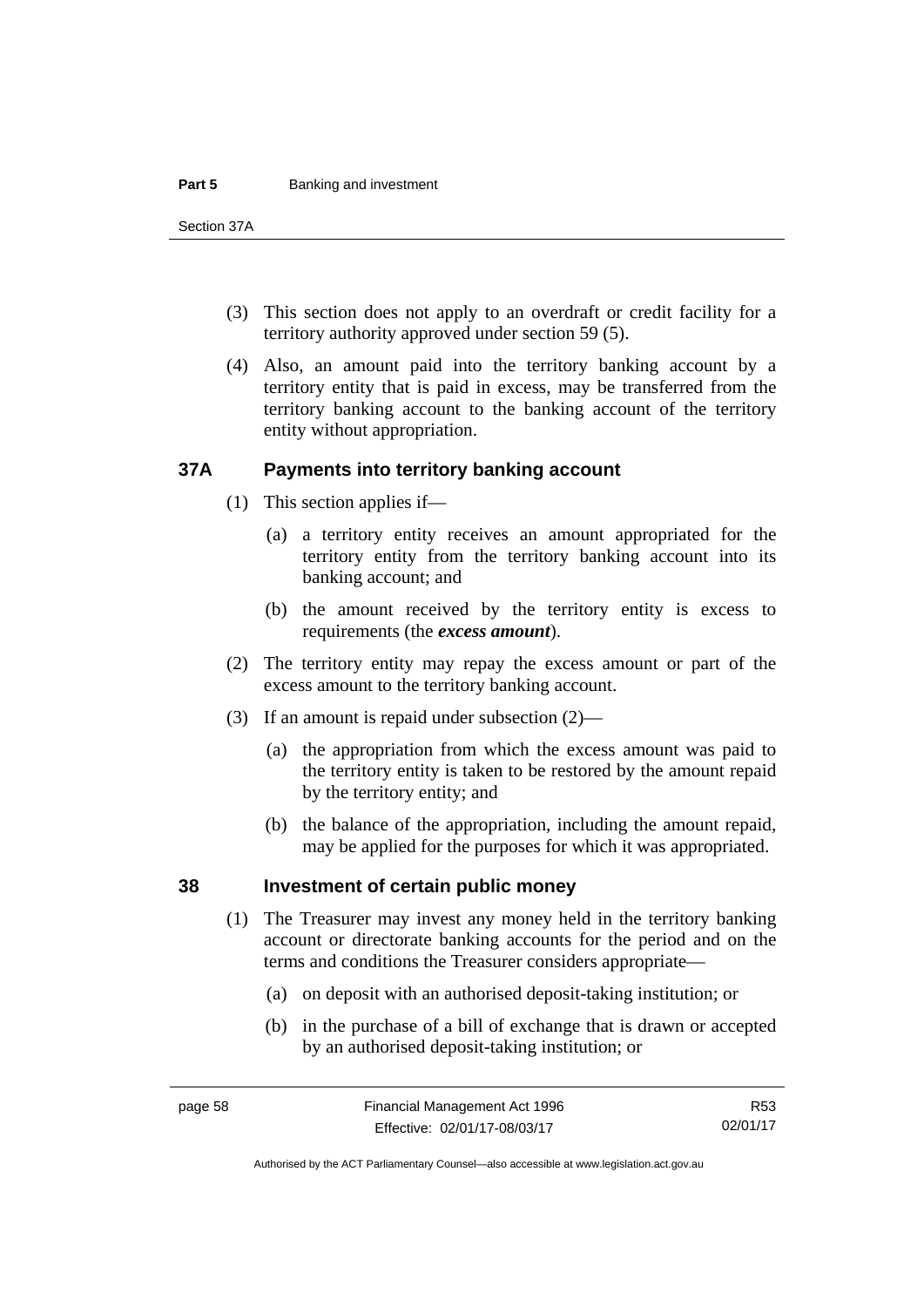- (c) in a loan to a person who is a dealer in the short-term money market; or
- (d) in Territory, State or Commonwealth securities; or
- (e) in any investment prescribed under the financial management guidelines for this paragraph.
- (2) However, an investment may be made under this section only to increase or protect the financial wealth of the Territory.
- (3) Transfers of money for investment, including transfers between the territory banking account and directorate banking accounts to facilitate investment, may be made without appropriation.
- (4) Interest received from the investment of public money under this section must be paid to the territory banking account.
- (5) However, if an investment of public money is made or managed for the Territory by an entity other than a directorate, the entity may deduct from the interest received by the entity for the investment—
	- (a) a fee charged by the entity for making or managing the investment; and
	- (b) expenses reasonably incurred by the entity in making or managing the investment.
- (6) The Treasurer may decide the amounts of interest from investments under this section that are to be credited to directorate banking accounts.
- (7) The amounts decided by the Treasurer may be paid from the territory banking account without further appropriation.
- (8) However, the total of the amounts paid under subsection (7) must not exceed the total of the interest received from investments under this section.
- (9) This section does not apply to money held in a superannuation banking account.

page 59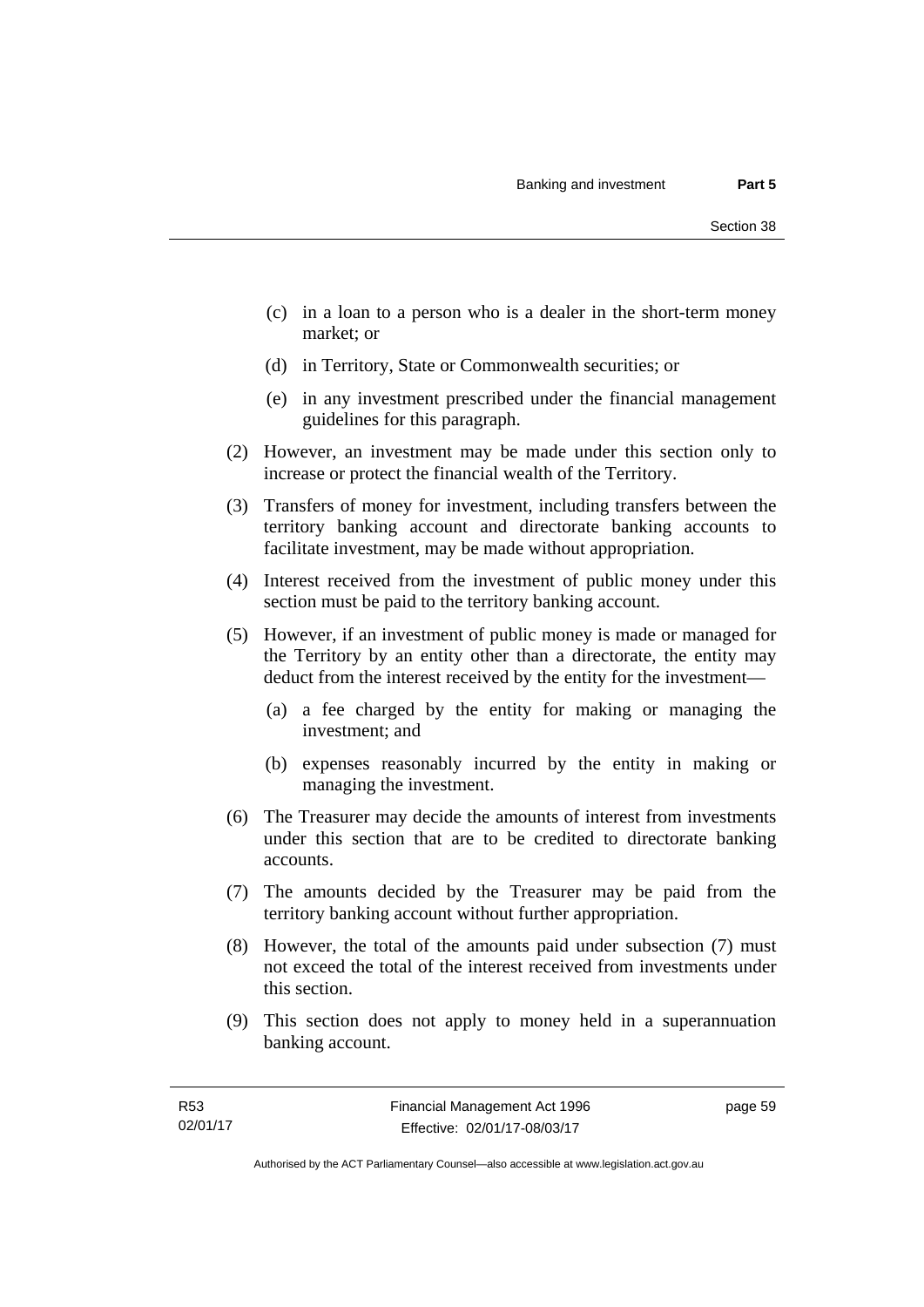#### **Part 5 Banking and investment**

Section 38

(10) In this section:

*superannuation banking account*—see the *[Territory](http://www.legislation.act.gov.au/a/2000-21)  [Superannuation Provision Protection Act 2000](http://www.legislation.act.gov.au/a/2000-21)*, section 7.

page 60 Financial Management Act 1996 Effective: 02/01/17-08/03/17

R53 02/01/17

Authorised by the ACT Parliamentary Counsel—also accessible at www.legislation.act.gov.au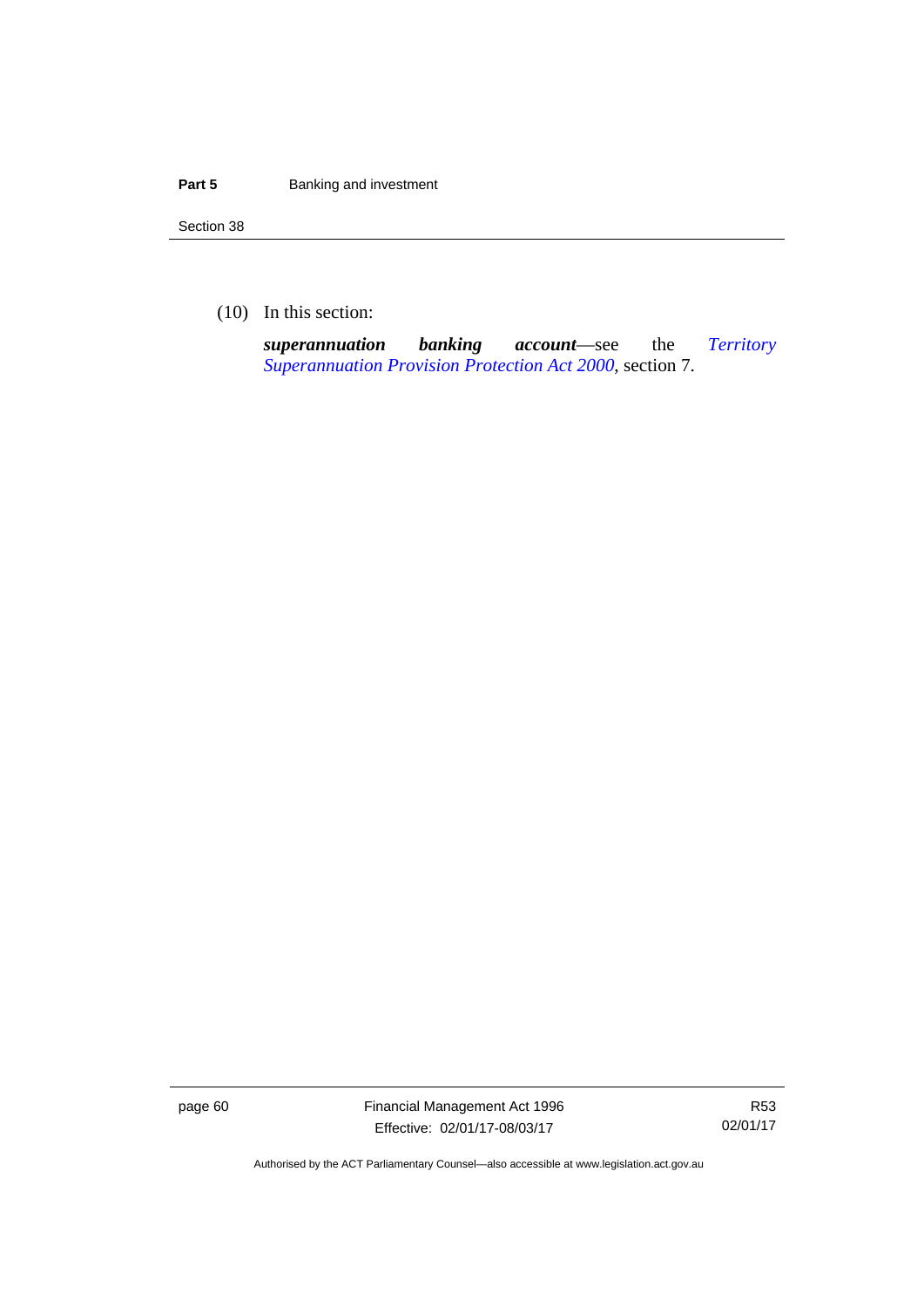# **Part 6 Borrowing and guarantees**

### **39 Power of Territory to borrow**

The Territory may only borrow in accordance with this Act or another law of the Territory.

## **40 Treasurer may borrow on behalf of Territory**

The Treasurer may, on behalf of the Territory, if necessary or expedient in the public interest to do so—

- (a) borrow money; or
- (b) give security for the repayment of an amount borrowed or the payment of interest on an amount borrowed; or
- (c) enter into a financing lease.

## **41 Power of territory authorities to borrow**

Despite any other Act, a territory authority may only borrow (other than from the Territory) in accordance with this Act.

## **42 Borrowings by territory authorities to be approved**

- (1) A territory authority must not borrow unless—
	- (a) the borrowing is approved in writing by the Treasurer; and
	- (b) the terms and conditions of the borrowing include the terms and conditions (if any) specified in the approval and are otherwise consistent with the approval; and
	- (c) the borrowing is within the borrowing limits (if any) of the authority for the financial year in which the borrowing is entered into, that are approved in writing by the Treasurer.
- (2) However, subsection (1) (a) and (b) does not apply to a loan made to a territory authority under section 59 (1) (b).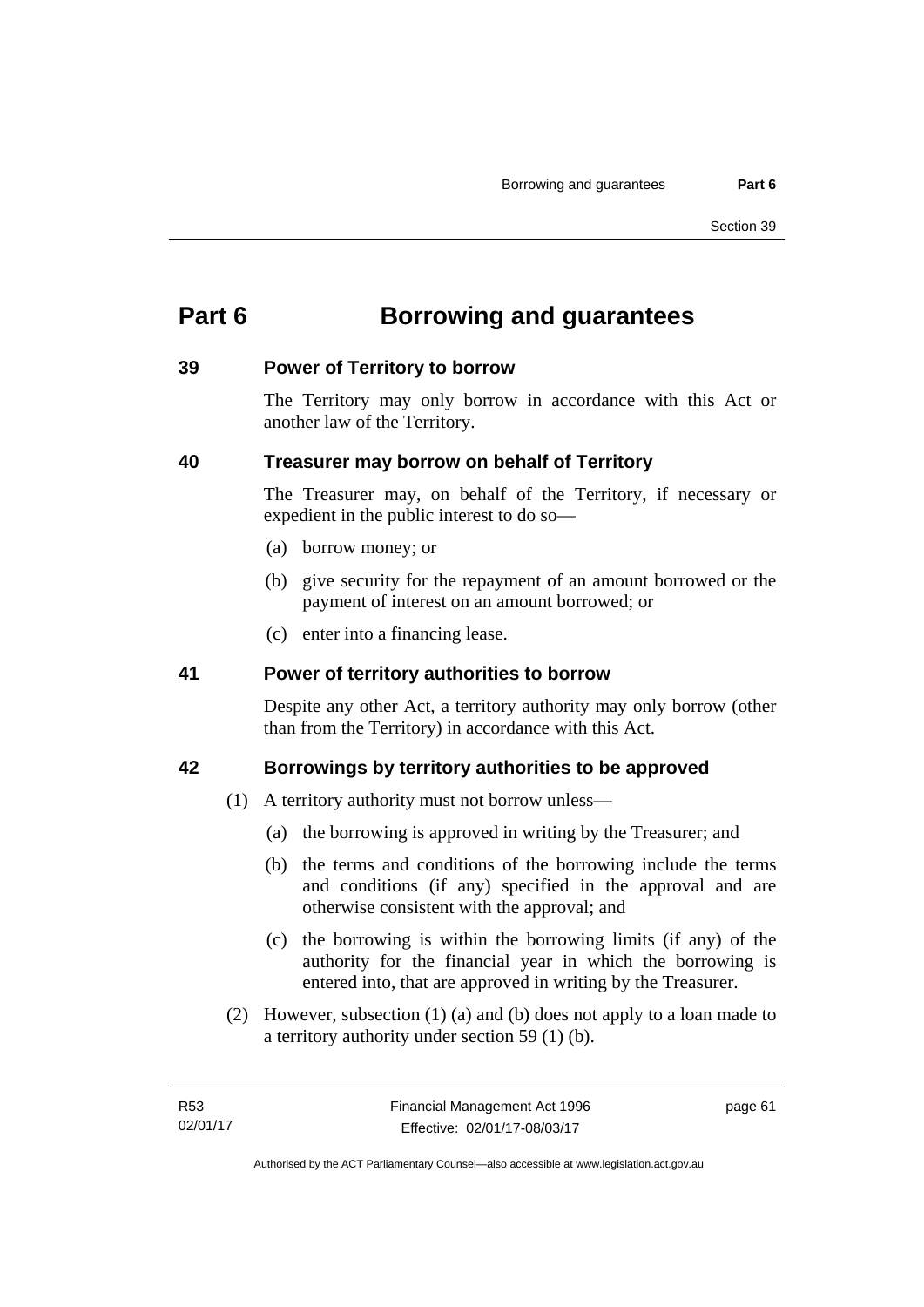Section 43

### **43 Territory authorities may give security**

Subject to the Treasurer's approval of the borrowing under section 42 (1) (a), a territory authority may give security for the repayment of an amount borrowed, or for the payment of interest on that amount, by issuing securities.

#### **44 Power to approve borrowings not delegable**

The Treasurer must not delegate to anyone the power under section 42 (1) (a) to approve borrowings by territory authorities.

### **45 Loans to be paid into territory banking account**

Subject to this Act and any other Act, the proceeds of a loan raised on behalf of the Territory must be paid into the territory banking account.

#### **46 Payments by Treasurer**

The Treasurer may, without further appropriation, make payments needed for—

- (a) payment of interest on borrowings made for the Territory; or
- (b) repayment of borrowings made for the Territory; or
- (c) payment of the expenses of making or repaying borrowings for the Territory.

### **47 Guarantees by Territory**

- (1) The Territory may only give a guarantee for the payment of money or the performance of an obligation in accordance with this Act.
- (2) The Treasurer may approve in writing a guarantee by the Territory for the payment of money or the performance by any person of an obligation under a contract, subject to any conditions the Treasurer may specify in the approval.

R53 02/01/17

Authorised by the ACT Parliamentary Counsel—also accessible at www.legislation.act.gov.au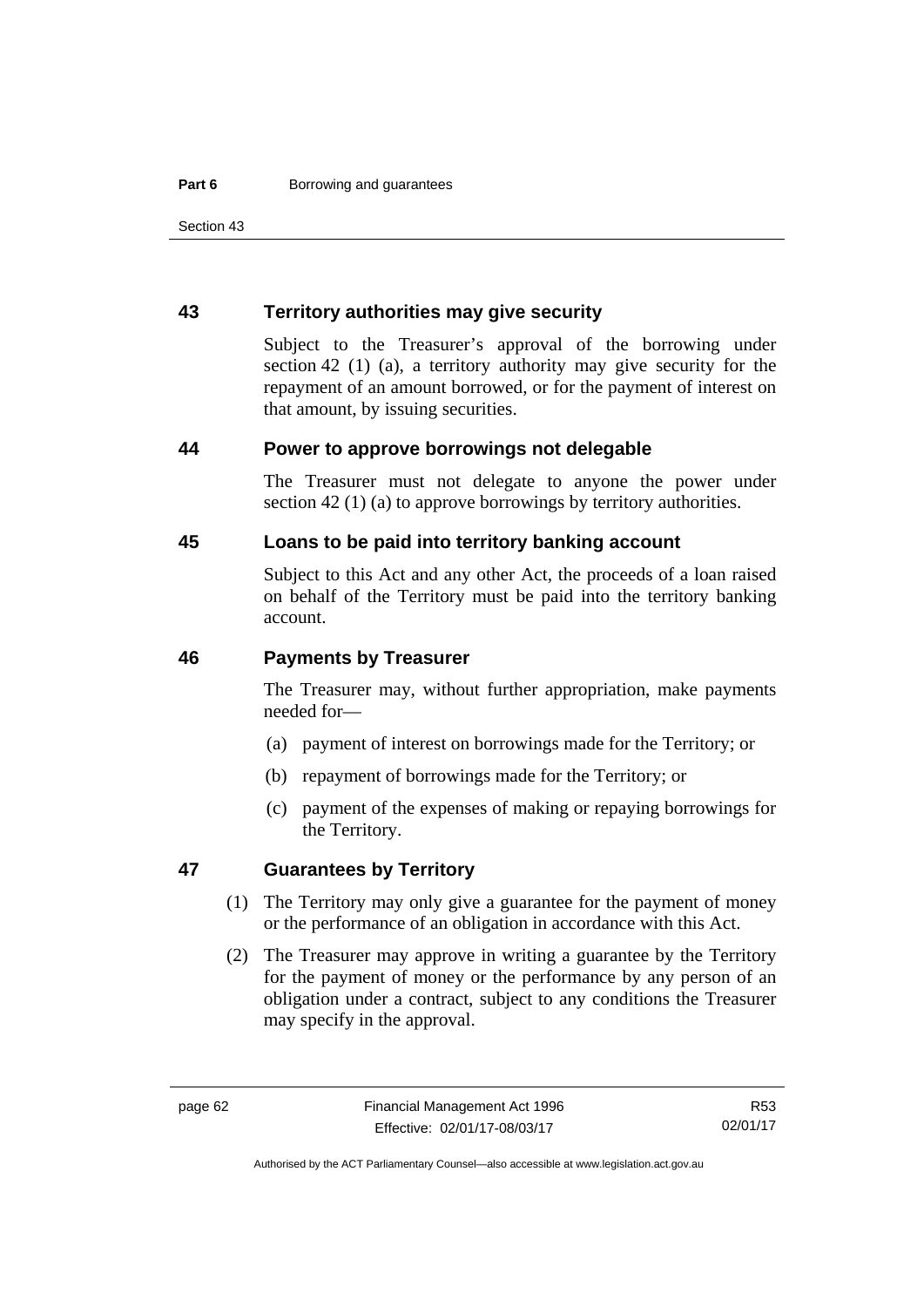(3) If the Treasurer approves a guarantee under subsection (2), the Treasurer must present a copy of the approval to the Legislative Assembly within 3 sitting days after the approval is given.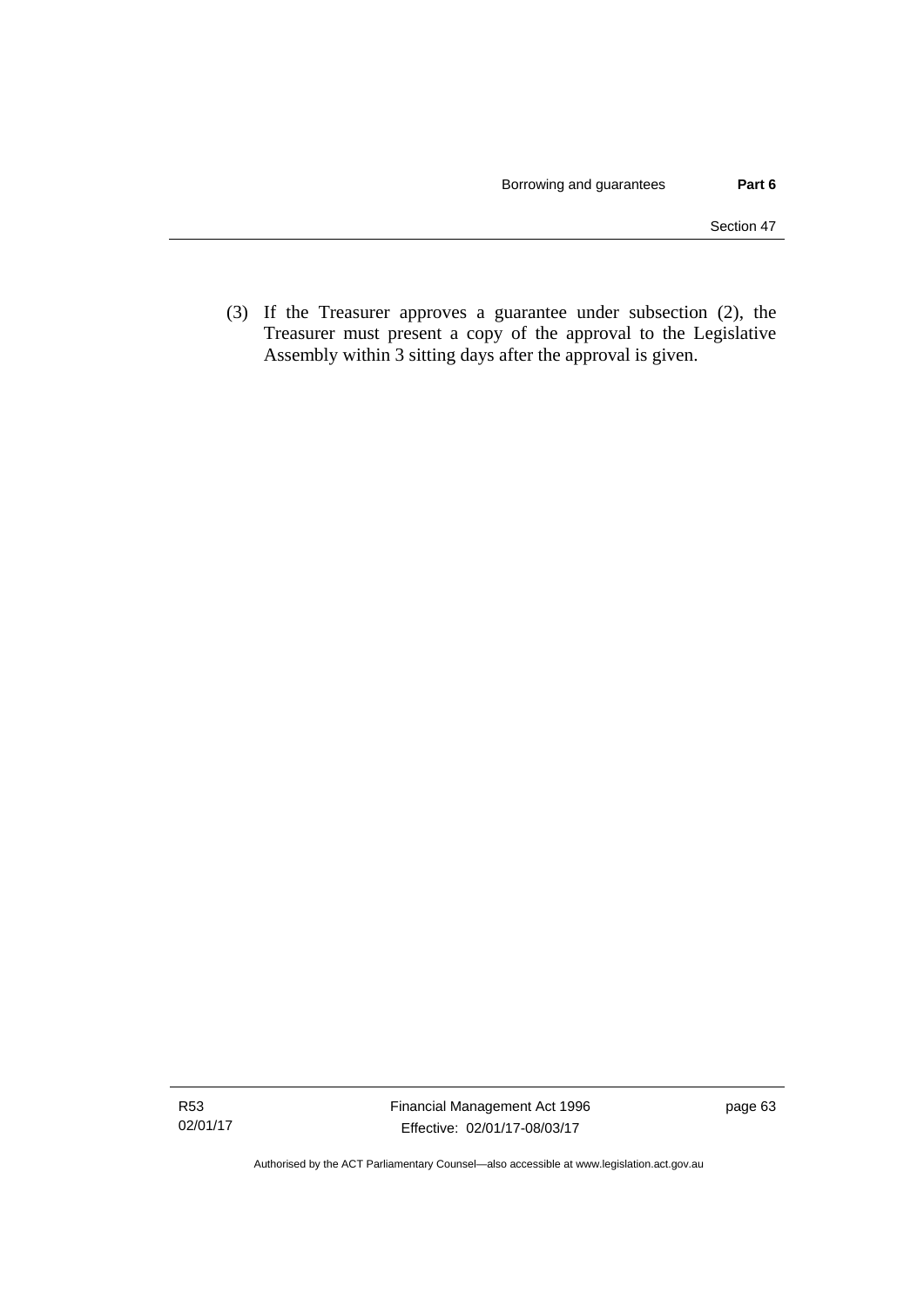#### **Part 7** Trust money

Section 49

# **Part 7 Trust money**

### **49 Identity of trust money**

All trust money held by the Territory must be accounted for separately from public money.

### **50 Administration of trust money**

- (1) Trust money must be administered by the appropriate directorate on behalf of the Territory.
- (2) The Treasurer may, in writing, specify a directorate as the appropriate directorate in relation to an amount of trust money.
- (3) In this section:

*appropriate directorate*, in relation to an amount of trust money, means—

- (a) except if paragraph (b) applies—the directorate responsible for matters or enactments that relate most closely to the purpose of the payment; or
- (b) the directorate specified under subsection (2).

### **51 Directorate trust banking accounts**

- (1) The responsible Minister or the responsible director-general may open a trust banking account for the purposes of the relevant directorate.
- (2) A trust banking account must be maintained by the director-general.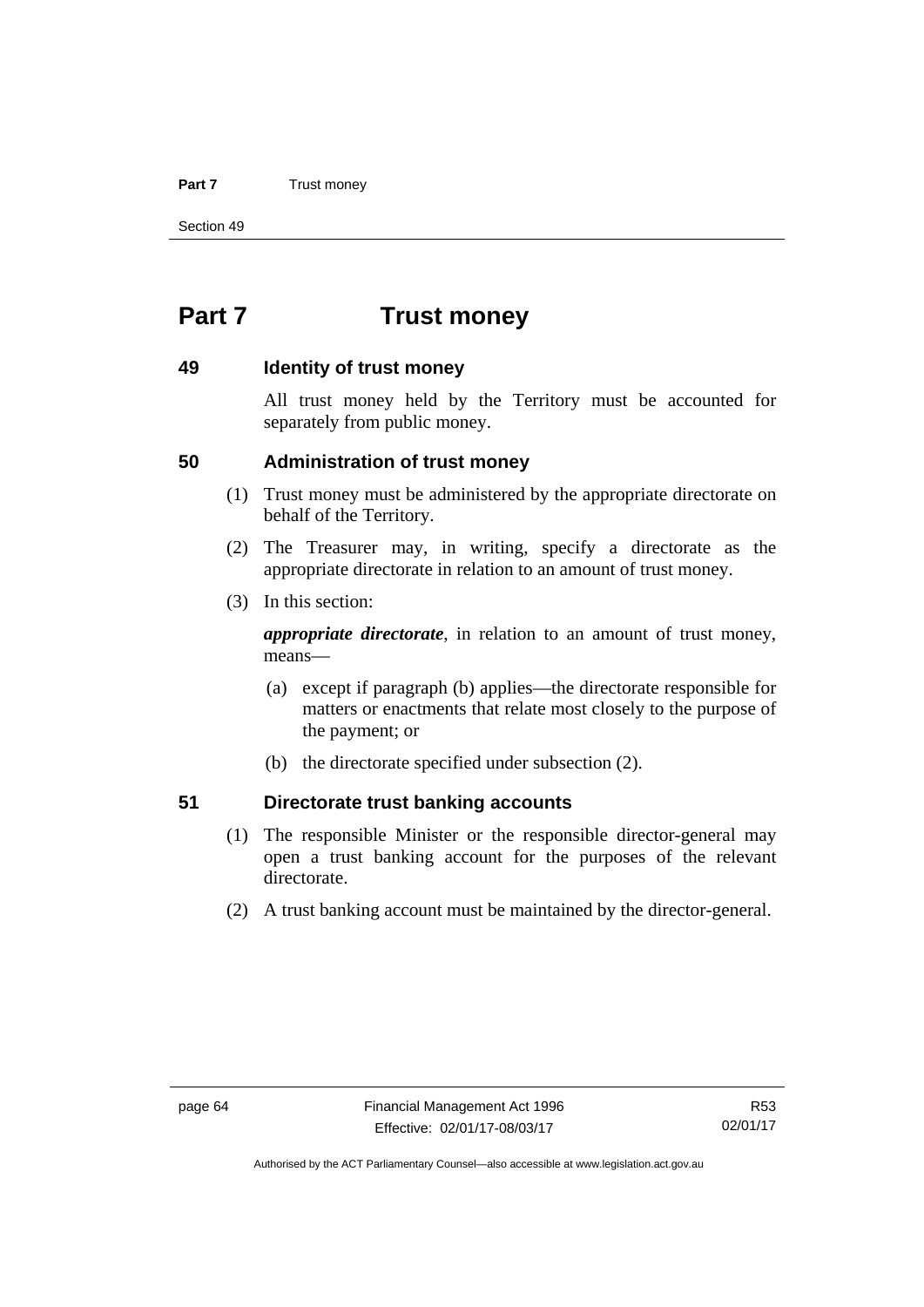- (3) A trust banking account must not, without the Treasurer's written approval, be opened or maintained otherwise than with an authorised deposit-taking institution with which an agreement is in force under section 32 (Agreement for the conduct of banking for Territory).
- (4) No money may be held in a trust banking account other than trust money.
- (5) A Minister or a director-general must not open or operate a trust banking account otherwise than in accordance with this Act.

# **51A Transfer of directorate trust banking accounts**

- (1) This section applies if the Treasurer believes that it is desirable, because of changes in directorate responsibilities, to transfer a directorate trust banking account from a directorate to another directorate.
- (2) The Treasurer may, in writing, direct the responsible director-general of the directorate that holds the account to arrange for it to be transferred to the other directorate.
- (3) If a director-general receives a direction under subsection (2), the director-general must comply with it.
- (4) An account transferred in accordance with the direction becomes a trust banking account of the directorate to which it is transferred.

# **51B Transfers between trust banking accounts—changes in directorate responsibilities**

 (1) This section applies if the Treasurer believes that it is necessary, because of changes in directorate responsibilities, to transfer an amount held in a directorate trust banking account (the *first account*) to a trust banking account of another directorate.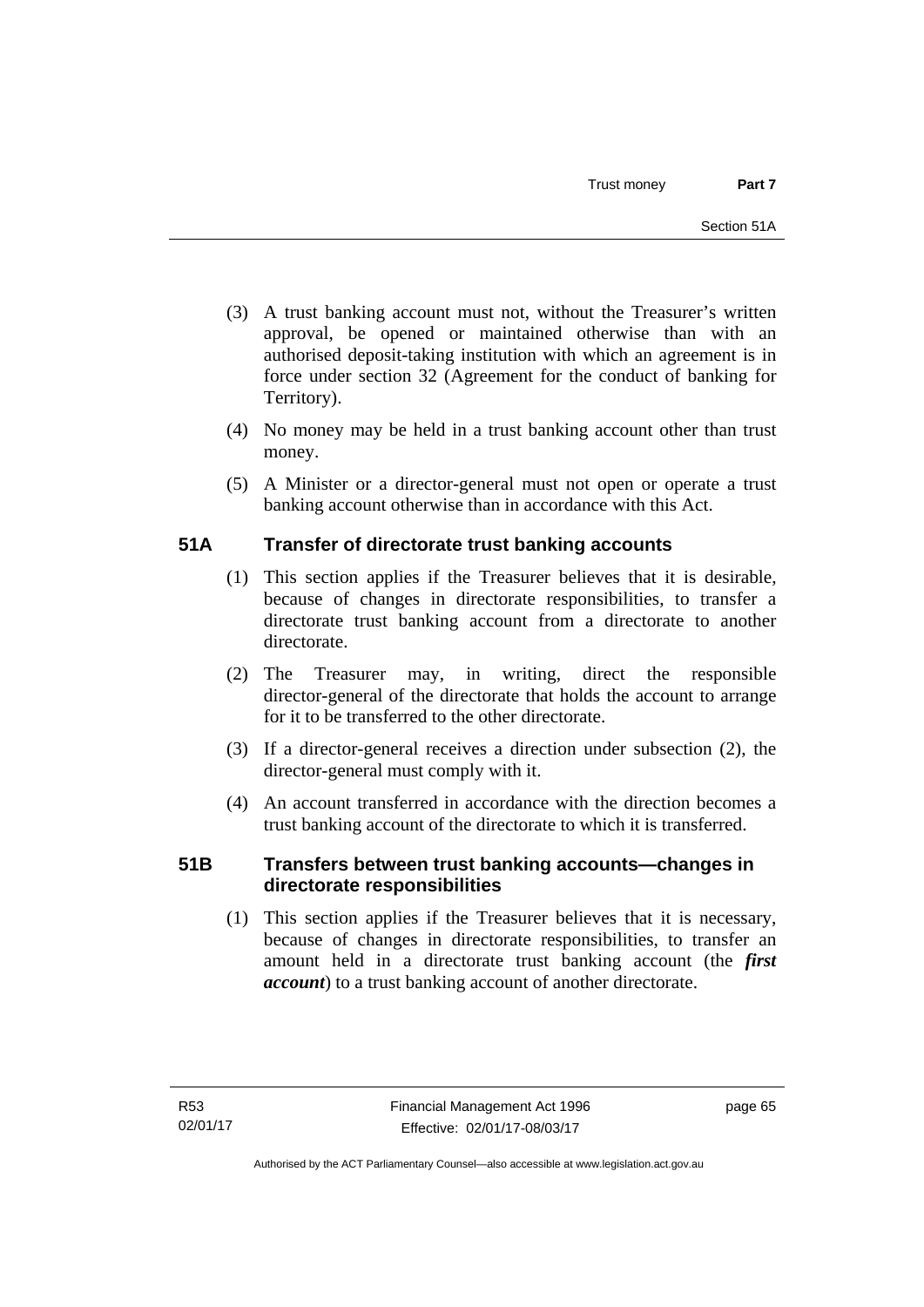- (2) The Treasurer may, in writing, direct the responsible director-general of the directorate that holds the first account to transfer the amount.
- (3) If a director-general receives a direction under subsection (2), the director-general must comply with it.

### **51C Transfers between trust banking accounts—investment**

Amounts may at any time be transferred between trust banking accounts to facilitate investment of trust money.

### **52 Transfers between trust banking account and territory banking account**

Amounts may only be transferred between a trust banking account and the territory banking account—

- (a) to facilitate investment of the trust money; or
- (b) to make a payment required by section 53A (6) (Unclaimed trust money).

### **53 Investment of trust money**

The Treasurer may invest trust money as if the Treasurer were a trustee under the *[Trustee Act 1925](http://www.legislation.act.gov.au/a/1925-14).*

### **53A Unclaimed trust money**

- (1) For this section, money held in a trust banking account is unclaimed trust money if—
	- (a) not less than 6 years has elapsed since the date the money became payable; and
	- (b) during that period, no-one entitled to the money has requested that the money be paid to him or her or according to his or her direction.

R53 02/01/17

Authorised by the ACT Parliamentary Counsel—also accessible at www.legislation.act.gov.au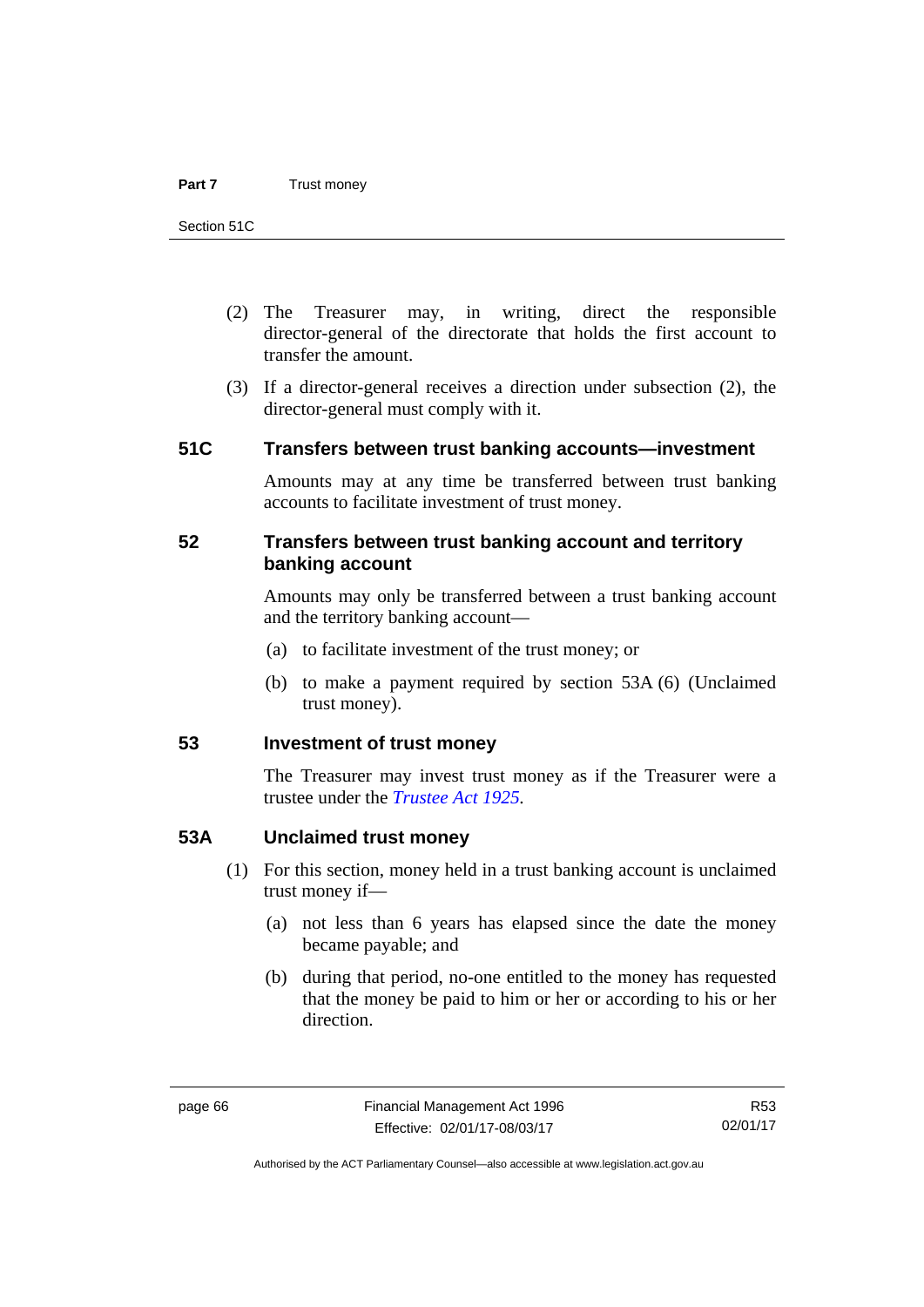- (2) If on 1 January in any year a trust banking account contains unclaimed trust money, the director-general responsible for maintaining the account must, on or before 31 January in the year, give to the Treasurer a statement of all unclaimed trust money held in the account.
- (3) The statement must set out—
	- (a) the name, and last-known address, of each person entitled to unclaimed trust money held in the account; and
	- (b) the amount of the trust money to which each of those people is entitled; and
	- (c) the authorised deposit-taking institution, and the branch of the institution, with which the trust money is held.
- (4) The statement is a notifiable instrument.

*Note* A notifiable instrument must be notified under the [Legislation Act](http://www.legislation.act.gov.au/a/2001-14).

- (5) The director-general must give additional public notice of the statement.
	- *Note Public notice* means notice on an ACT government website or in a daily newspaper circulating in the ACT (see [Legislation Act,](http://www.legislation.act.gov.au/a/2001-14) dict, pt 1). The requirement in s (5) is in addition to the requirement for notification on the legislation register as a notifiable instrument.
- (6) The total amount shown in the statement must be paid into the territory banking account when the statement is given to the Treasurer and, on being paid into that account, becomes public money of the Territory.
- (7) A person who claims to be entitled to any money paid into the territory banking account in accordance with subsection (6) may apply to the Treasurer for a payment of an amount equal to the money to which the person is entitled.
- (8) The Treasurer must consider each application and either refuse it or approve it completely or partly.

page 67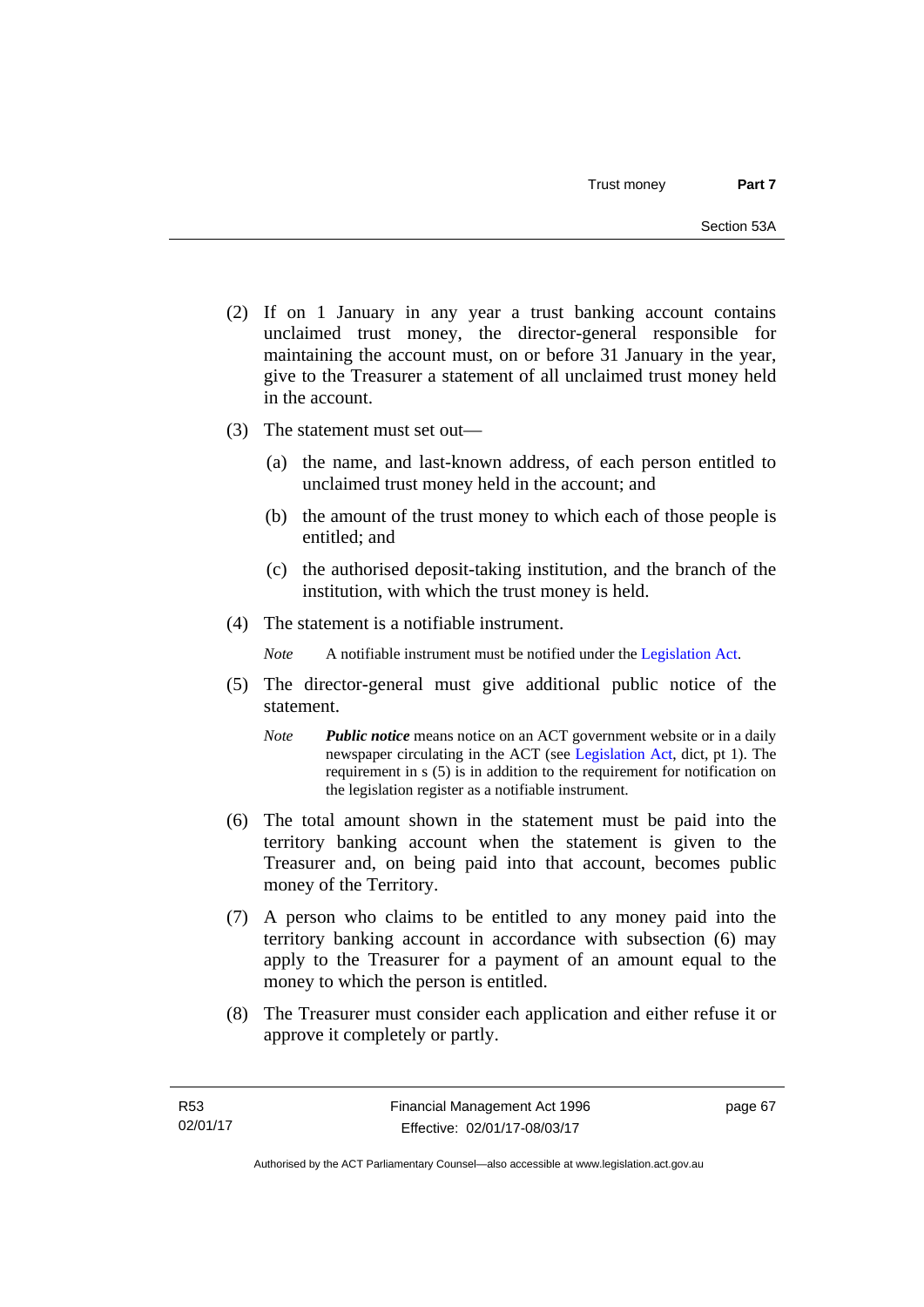- (9) The Treasurer must give the applicant written notice of his or her decision.
- (10) A payment approved by the Treasurer under subsection (8) may be made whether or not an appropriation is available for the purpose.

### **53B Reviewable decision notices**

If the Treasurer refuses an application under section 53A (8), completely or partly, the Treasurer must give a reviewable decision notice to the applicant.

- *Note 1* The Treasurer must also take reasonable steps to give a reviewable decision notice to any other person whose interests are affected by the decision (see *[ACT Civil and Administrative Tribunal Act 2008](http://www.legislation.act.gov.au/a/2008-35)*, s 67A).
- *Note 2* The requirements for reviewable decision notices are prescribed under the *[ACT Civil and Administrative Tribunal Act 2008](http://www.legislation.act.gov.au/a/2008-35)*.

### **53C Applications for review**

The following may apply to the ACAT for review of a decision under section 53A (8):

- (a) an applicant for payment under section 53A (8);
- (b) any other person whose interests are affected by the decision.
- *Note* If a form is approved under the *[ACT Civil and Administrative Tribunal](http://www.legislation.act.gov.au/a/2008-35)  [Act 2008](http://www.legislation.act.gov.au/a/2008-35)* for the application, the form must be used.

Authorised by the ACT Parliamentary Counsel—also accessible at www.legislation.act.gov.au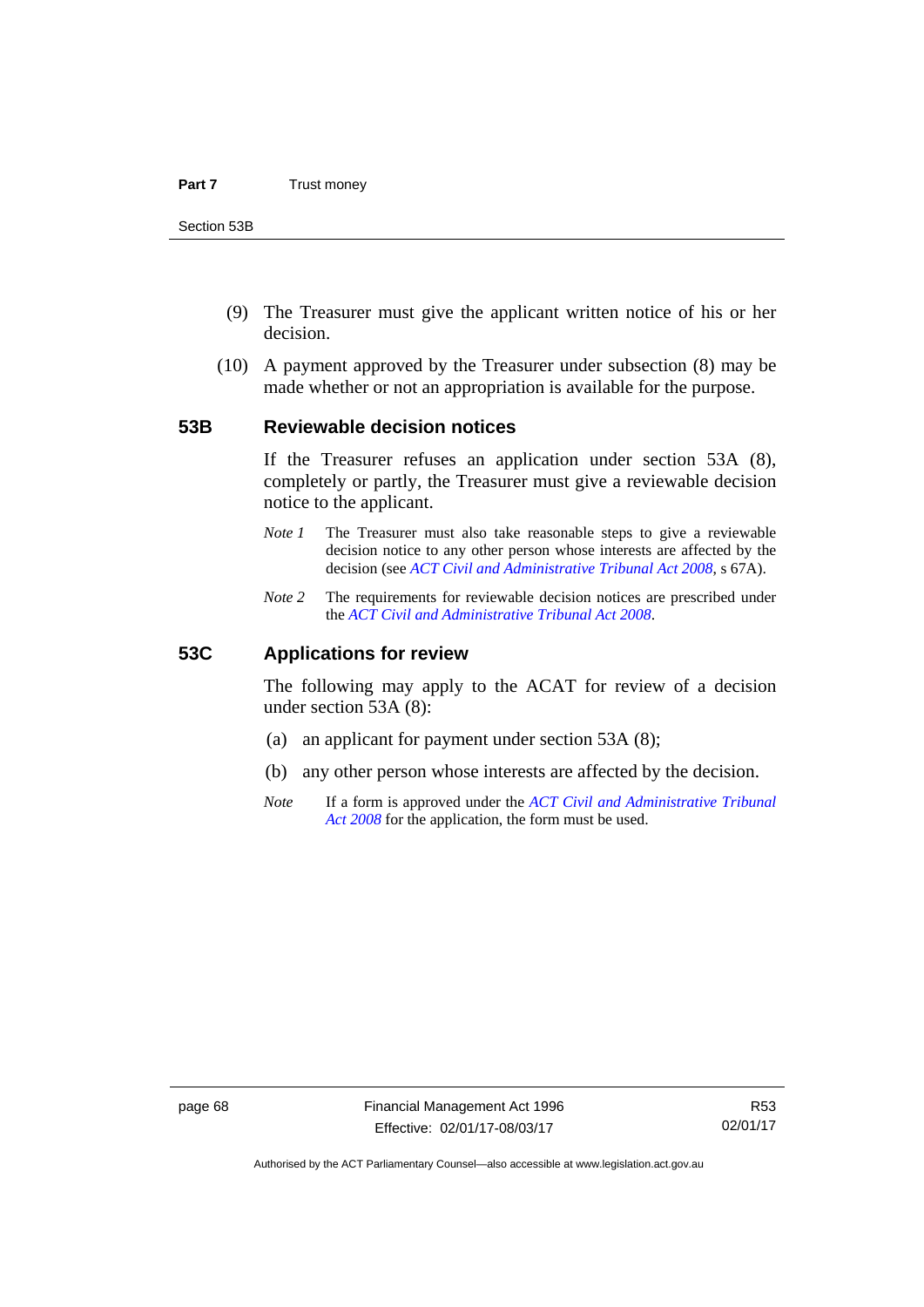# **Part 8 Financial provisions for territory authorities**

# **54 Application––pt 8**

This part applies to a territory authority prescribed by the financial management guidelines for this part.

# **55 Responsibilities of chief executive officers of territory authorities**

- (1) This section applies to a territory authority if the authority does not have a governing board.
	- *Note* A territory authority has a governing board if the establishing Act for the authority establishes a governing board for the authority (see s 76).
- (2) The chief executive officer of the territory authority is responsible, under the responsible Minister, for the efficient and effective financial management of the resources for which the authority is responsible.
- (3) The chief executive officer of a territory authority must manage the authority in a way that promotes—
	- (a) the achievement of the purpose of the authority; and
	- (b) the financial sustainability of the authority.
- (4) Without limiting subsections (2) and (3), the chief executive officer of the territory authority is responsible, under the responsible Minister, for ensuring the following:
	- (a) that the expenses incurred by the authority are properly authorised;
	- (b) that, if an appropriation is made in relation to the authority, any amount of the appropriation spent by the authority is spent in accordance with the appropriation;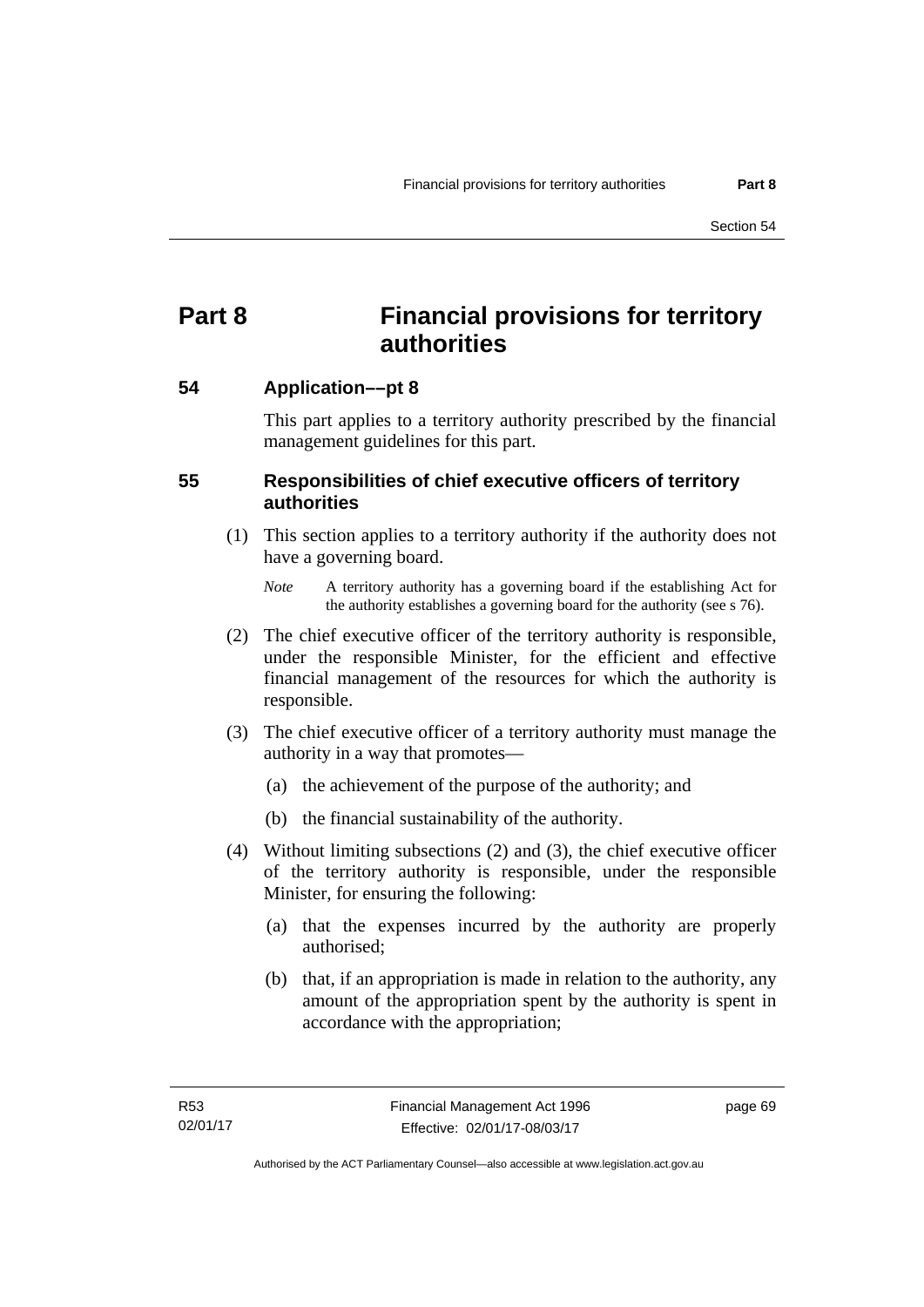Section 55

- (c) that, as far as practicable, the operations of the authority during a financial year are consistent with, and comparable to, the estimates in the authority's statement of intent for the year.
- (d) that payments made by the authority are properly authorised and correctly made;
- (e) that the staff of the authority comply with the requirements of this Act;
	- *Note* A reference to an Act includes a reference to the statutory instruments made or in force under the Act, including in this case the financial management guidelines (see [Legislation Act,](http://www.legislation.act.gov.au/a/2001-14) s 104).
- (f) that proper accounts and records are kept of the transactions and affairs of the authority in accordance with generally accepted accounting principles;
- (g) that adequate control is maintained over the assets of the authority and assets under the authority's control;
- (h) that adequate control is maintained over the incurring of liabilities by the authority.
- (5) A report prepared by the territory authority under the *[Annual](http://www.legislation.act.gov.au/a/2004-8)  [Reports \(Government Agencies\) Act 2004](http://www.legislation.act.gov.au/a/2004-8)* for a financial year must include an explanation of material variations between the actual results of the authority for the year and the estimates in the authority's statement of intent for the year.
- (6) In this section:

*property* means property, other than money, that is owned or held by the territory authority or held by a person on behalf of the authority.

*resources* means money or property.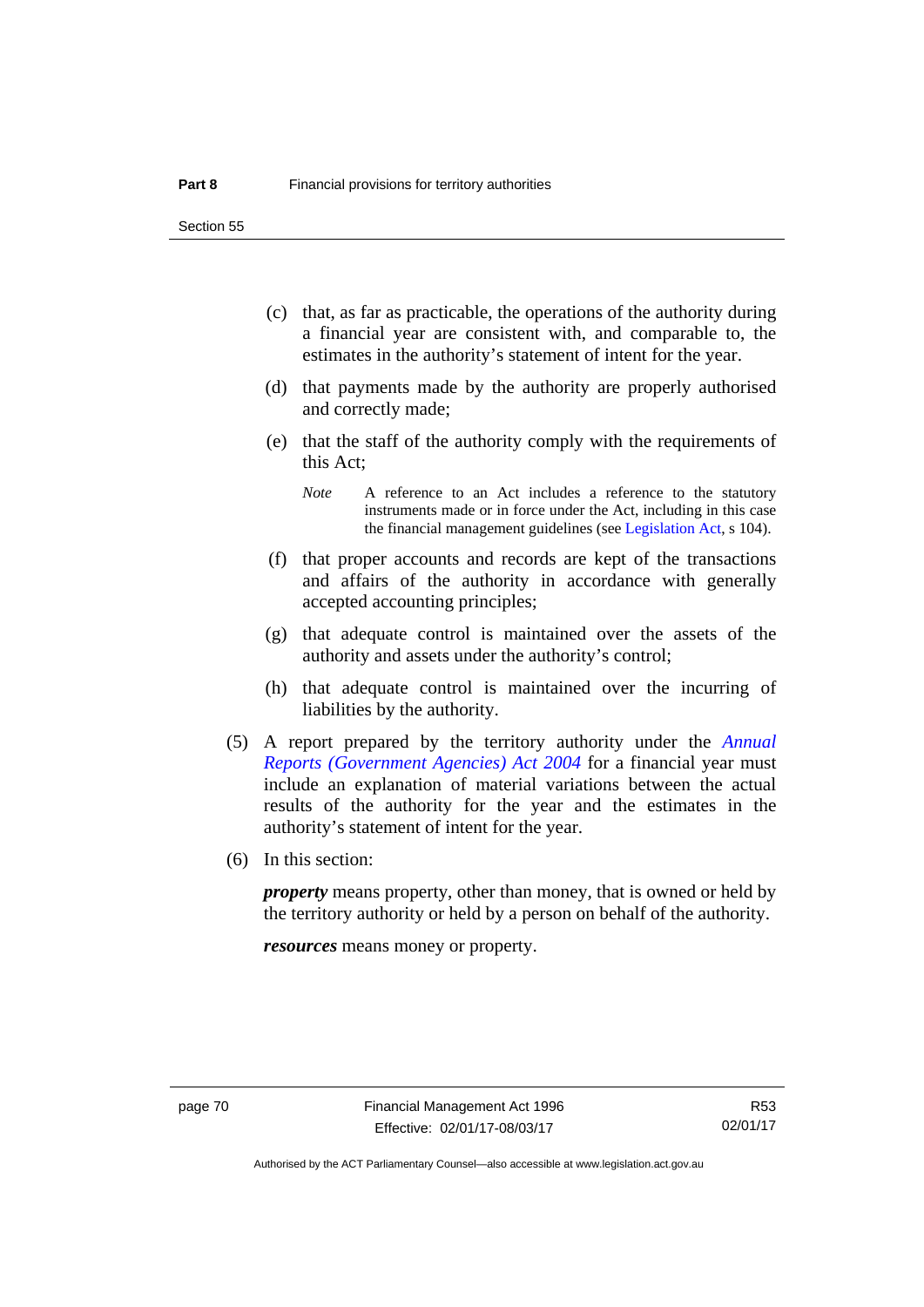## **56 Responsibilities of governing boards of territory authorities**

 (1) This section applies to a territory authority if the authority has a governing board.

- (2) The governing board of the territory authority is responsible, under the responsible Minister, for the efficient and effective financial management of the resources for which the authority is responsible.
- (3) The governing board of a territory authority must manage the authority in a way that promotes—
	- (a) the achievement of the purpose of the authority; and
	- (b) the financial sustainability of the authority.
- (4) Without limiting subsections (2) and (3), the governing board of the territory authority is responsible, under the responsible Minister, for ensuring the following:
	- (a) that expenses incurred by the authority are properly authorised;
	- (b) that, if an appropriation is made in relation to the authority, any amount of the appropriation spent by the authority is spent in accordance with the appropriation;
	- (c) that, as far as practicable, the operations of the authority during a financial year are consistent with, and comparable to, the estimates in the authority's statement of intent for the year;
	- (d) that payments made by the authority are properly authorised and correctly made;

*Note* A territory authority has a governing board if the establishing Act for the authority establishes a governing board for the authority (see s 76).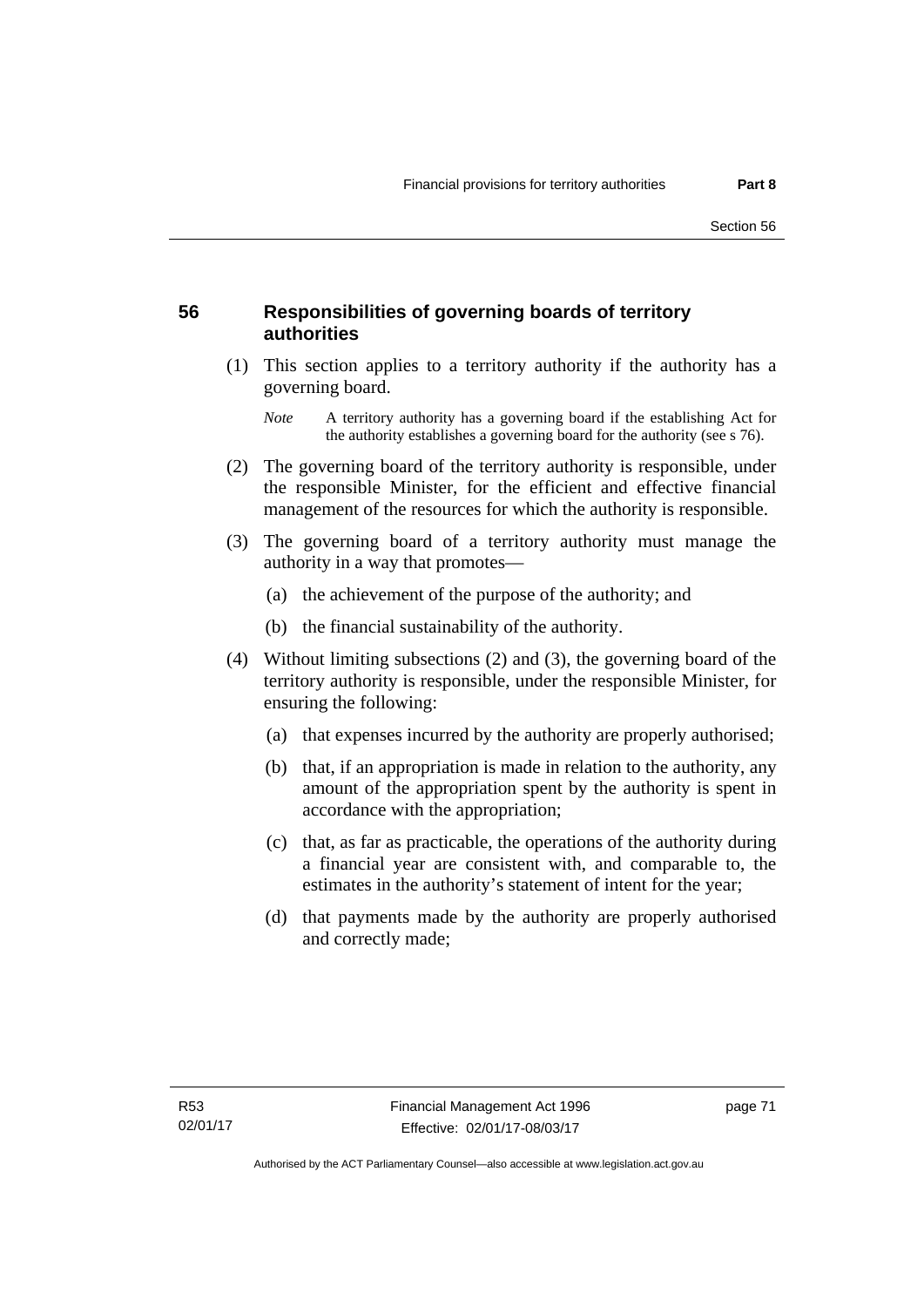Section 57

- (e) that the staff of the authority comply with the requirements of this Act;
	- *Note* A reference to an Act includes a reference to the statutory instruments made or in force under the Act, including in this case the financial management guidelines (see [Legislation Act,](http://www.legislation.act.gov.au/a/2001-14) s 104).
- (f) that proper accounts and records are kept of the transactions and affairs of the authority in accordance with generally accepted accounting principles;
- (g) that adequate control is maintained over the assets of the authority and assets under the authority's control;
- (h) that adequate control is maintained over the incurring of liabilities by the authority.
- (5) A report prepared by the territory authority under the *[Annual](http://www.legislation.act.gov.au/a/2004-8)  [Reports \(Government Agencies\) Act 2004](http://www.legislation.act.gov.au/a/2004-8)* for a financial year must include an explanation of material variations between the actual results of the authority for the year and the estimates in the authority's statement of intent for the year.
- (6) In this section:

*property* means property, other than money, that is owned or held by the territory authority or held by a person on behalf of the authority.

*resources* means money or property.

### **57 Banking accounts of territory authorities**

- (1) A territory authority may open 1 or more banking accounts for the purposes of the authority.
- (2) A territory authority must at all times keep at least 1 banking account.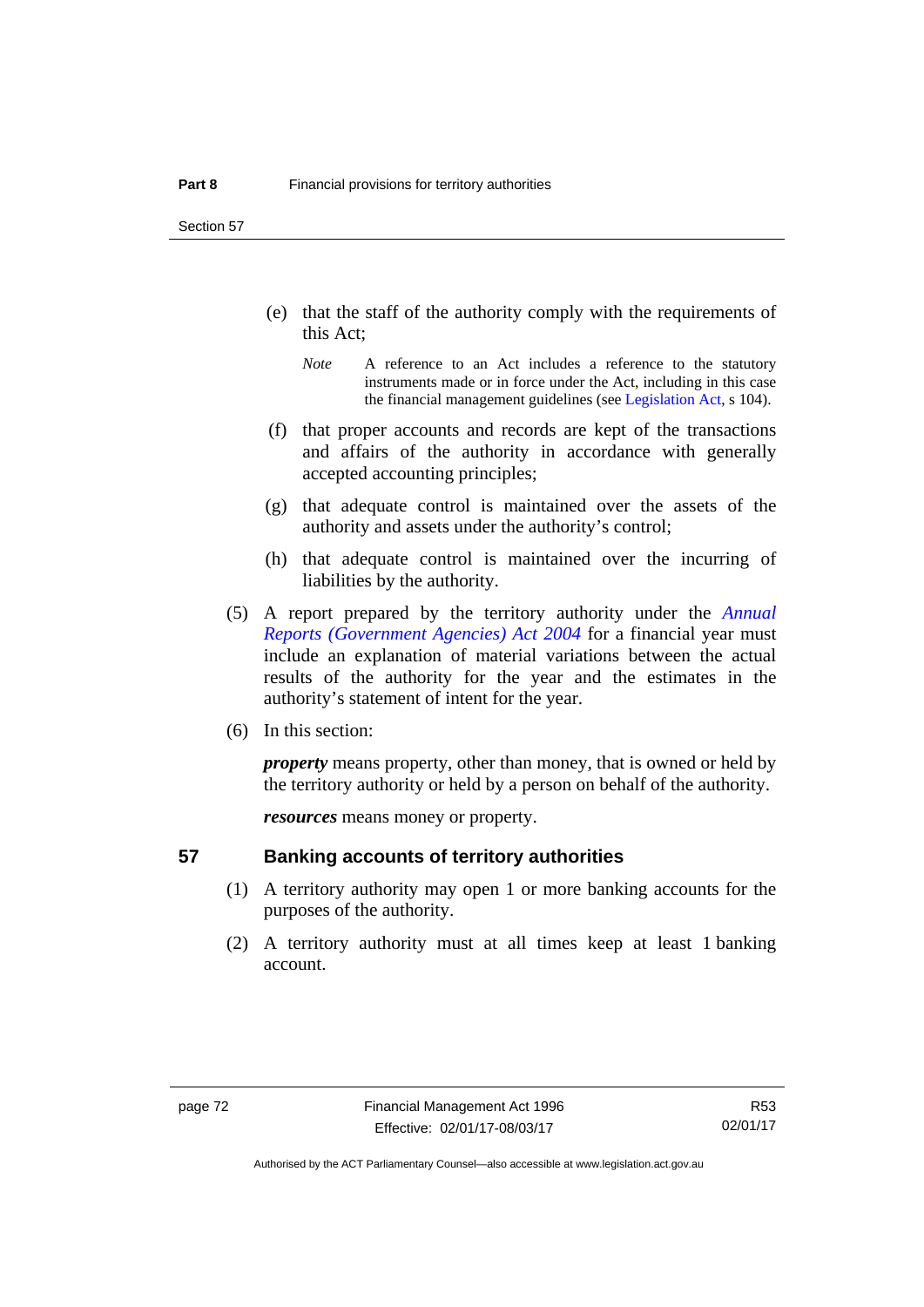(3) A banking account of a territory authority must not, without the Treasurer's written approval, be opened or kept otherwise than with an authorised deposit-taking institution with which an agreement is in force under section 32 (Agreement for the conduct of banking for Territory).

### **58 Investment by territory authorities**

- (1) Funds not immediately required for the purposes of a territory authority may be invested—
	- (a) on deposit with an authorised deposit-taking institution; or
	- (b) in Territory, State or Commonwealth securities; or
	- (c) by the Treasurer, for the territory authority, in an investment mentioned in section 38 (1) (a) to (e); or
	- (d) in an investment prescribed for this paragraph.
- (2) However, the funds of the territory authority may only be invested under this section to increase or protect the financial wealth of the authority.
- (3) Transfers between the territory banking account and the banking account of a territory authority to facilitate investments may be made without appropriation.
- (4) Interest received by the Treasurer for the investment of funds of a territory authority must be paid to the territory authority.
- (5) However, if an investment of funds of a territory authority is made or managed by a directorate, the directorate may deduct from the interest received by the directorate for the investment—
	- (a) a fee charged by the directorate for making or managing the investment; and
	- (b) expenses reasonably incurred by the directorate in making or managing the investment.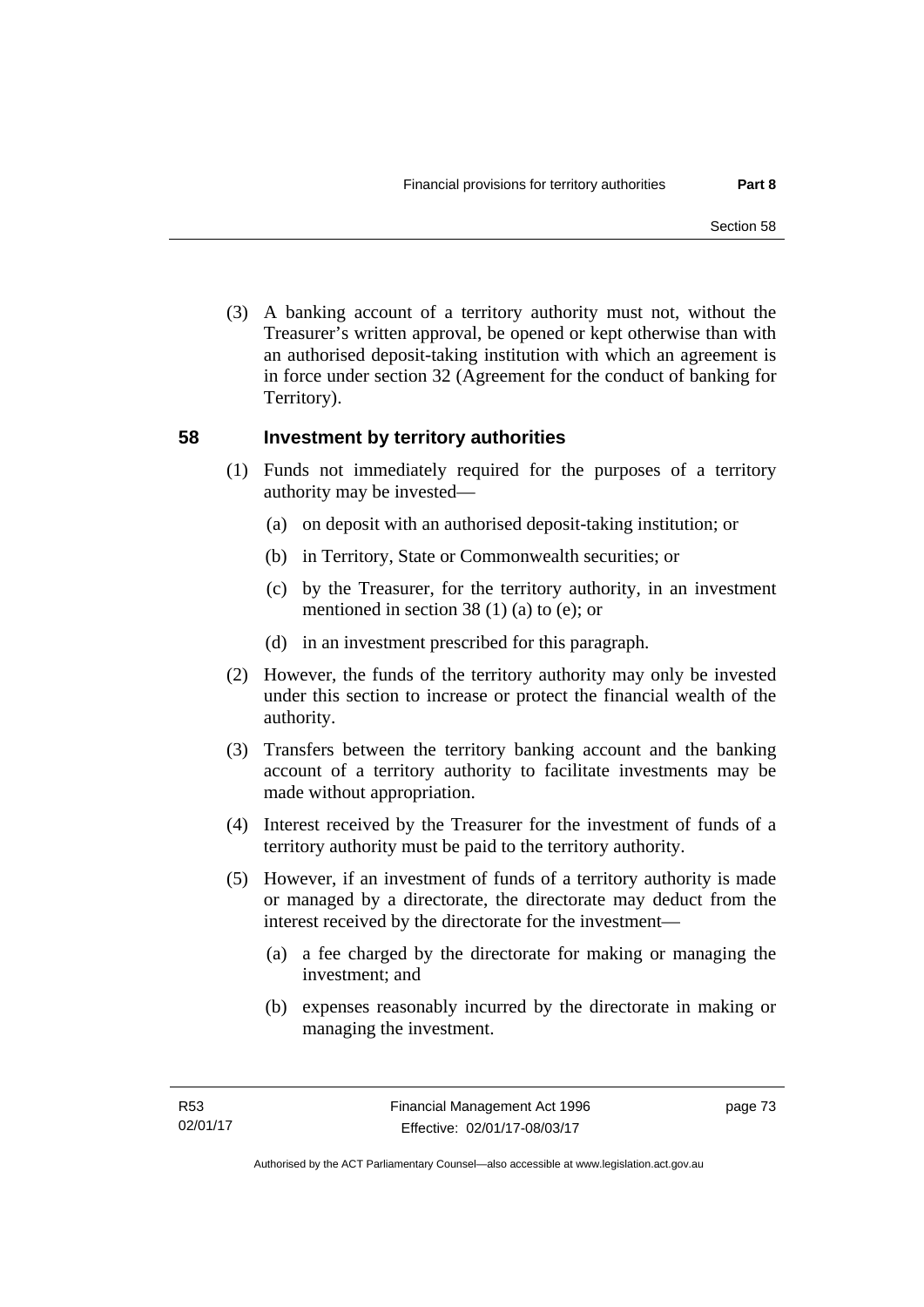- (6) Interest that is to be paid to a territory authority under subsection (4) may be paid direct to the territory authority or through the territory banking account.
- (7) If interest to be paid to a territory authority is paid into the territory banking account under subsection (6), the interest may be paid to the authority from that account without further appropriation.
- (8) This section does not apply to money held on trust by a territory authority.

### **59 Borrowing by territory authorities**

- (1) The Treasurer may, on the terms and conditions the Treasurer considers appropriate—
	- (a) borrow money for a territory authority; or
	- (b) lend public money to a territory authority.
- (2) A borrowing may be secured by the territory authority's assets approved by the Treasurer for this section.
- (3) A territory authority may arrange an overdraft or credit facility only with the written approval of the Treasurer.
- (4) A loan under subsection (1) (b) may be made only from—
	- (a) money appropriated for the purpose of making the loan; or
	- (b) money appropriated for purposes that include the purpose of making the loan.
- (5) However, subsection (4) does not apply to an overdraft or credit facility for a territory authority from the territory banking account that is approved by the Treasurer for the authority.
- (6) The Treasurer may approve an overdraft or credit facility for a territory authority under subsection (5) only if satisfied that it is for a purpose consistent with a function of the authority.

R53 02/01/17

Authorised by the ACT Parliamentary Counsel—also accessible at www.legislation.act.gov.au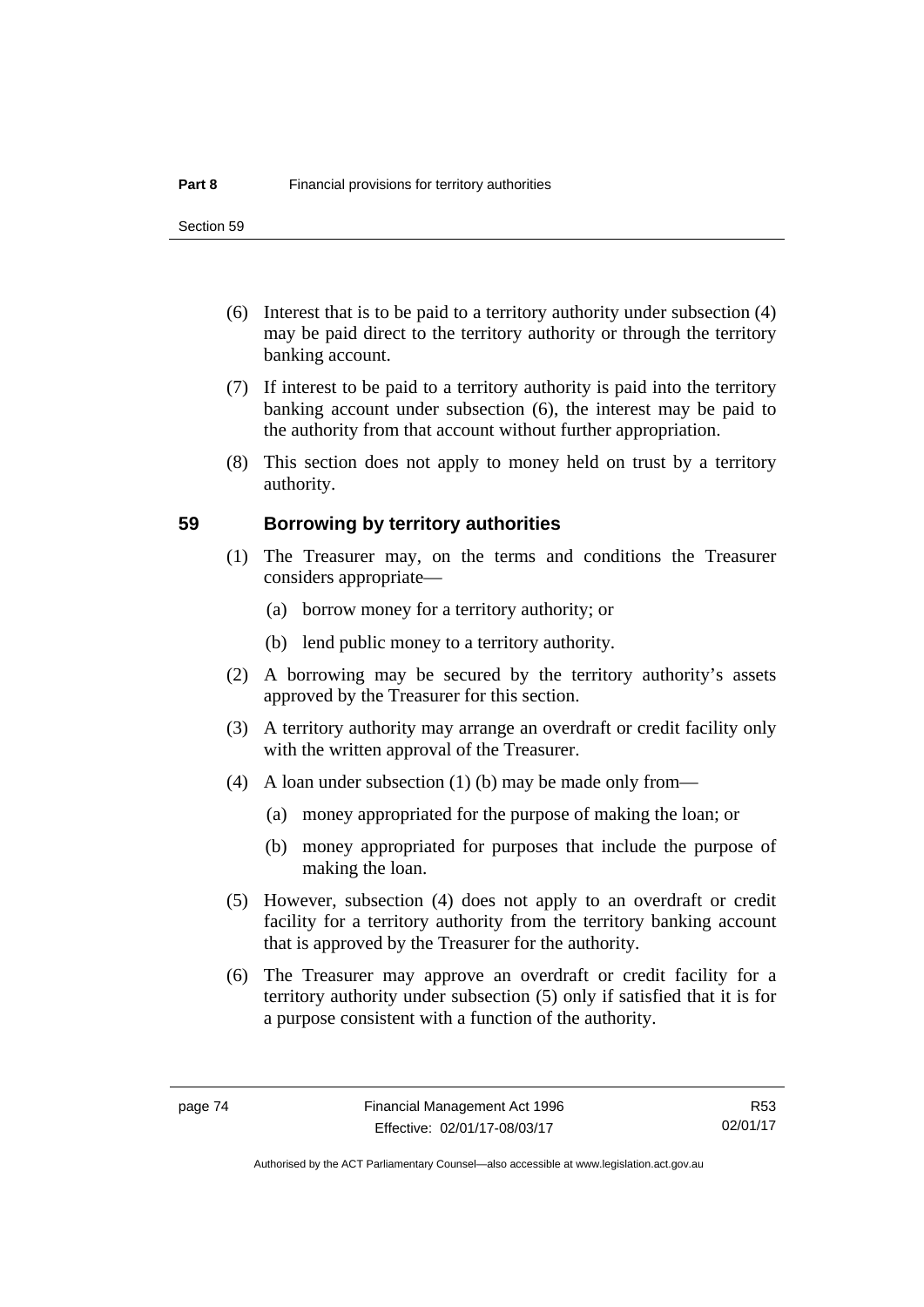- (7) An approval under subsection (5) must state, for the overdraft or credit facility—
	- (a) each purpose for which it may be used; and
	- (b) the maximum amount that may be outstanding at any time; and
	- (c) conditions about—
		- (i) the repayment of principal; and
		- (ii) the interest rate; and
		- (iii) the repayment of interest.
- (8) An approval under subsection (5) may also state any other condition that the Treasurer requires.
- (9) An approval under subsection (5) is a disallowable instrument.

 (10) An overdraft or credit facility approved under subsection (5) must be reviewed annually by the Treasurer.

# **60 Guarantees by territory authorities**

A territory authority may only give a guarantee with the written approval of the Treasurer.

### **61 Territory authority statements of intent**

- (1) A territory authority must give the Treasurer a statement (a *statement of intent*) for each financial year.
- (2) A territory authority must consult the responsible Minister in preparing a statement of intent.
- (3) A territory authority must show the responsible Minister a copy of the proposed statement of intent, and take into consideration any comment by the Minister, before giving it to the Treasurer.

*Note* A disallowable instrument must be notified, and presented to the Legislative Assembly, under the [Legislation Act.](http://www.legislation.act.gov.au/a/2001-14)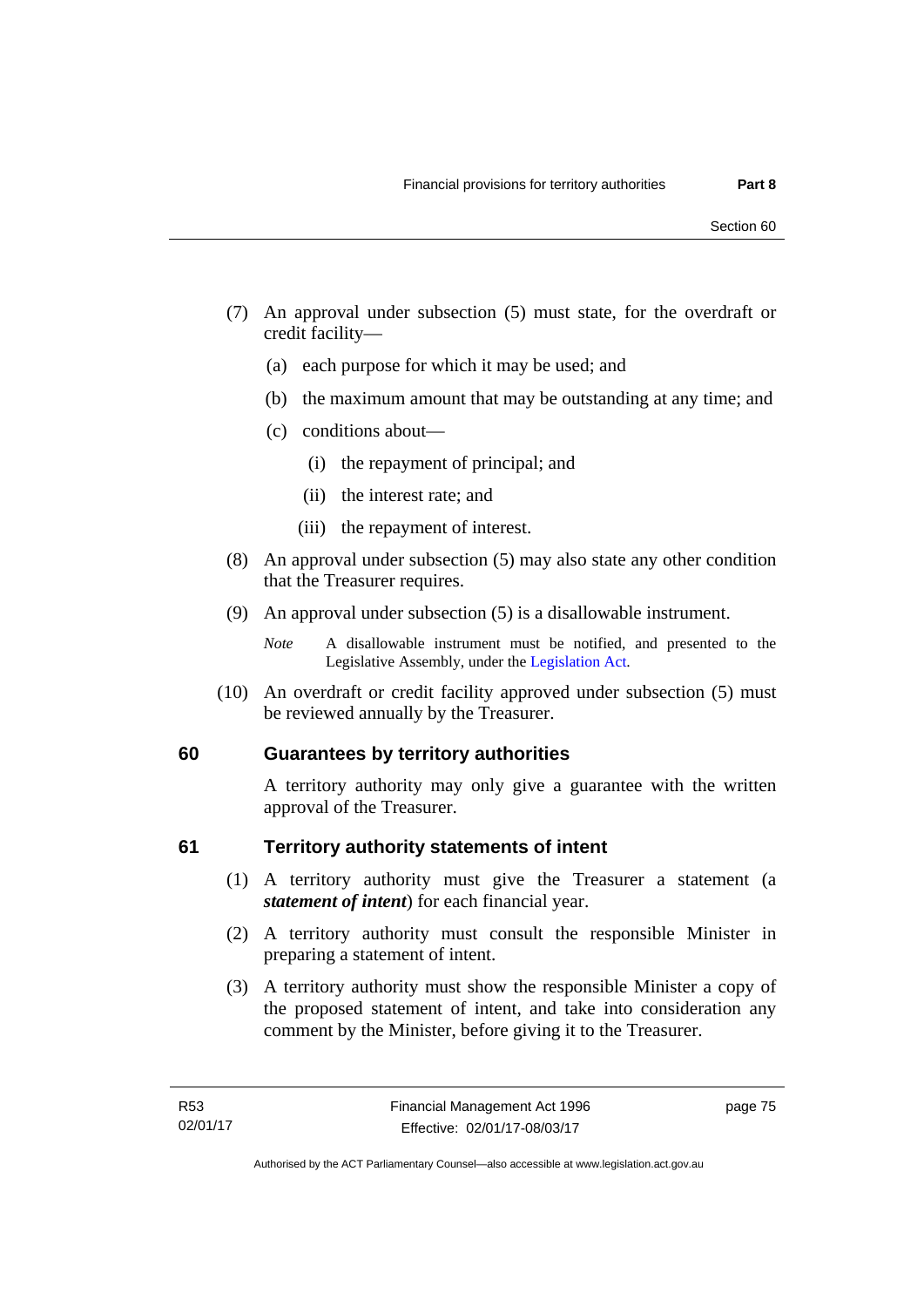- (4) A statement of intent must be—
	- (a) in the form the Treasurer requires; and
	- (b) in a form that facilitates a comparison between—
		- (i) the proposed statement of intent for the authority; and
		- (ii) the statement of intent for the authority for the previous financial year; and
		- (iii) the estimated results for the authority for the previous financial year; and
	- (c) as agreed between the relevant person for the authority and the Treasurer; and
	- (d) provided to the Treasurer within the period the Treasurer requires.
- (5) A statement of intent for a financial year must include the following:
	- (a) the financial statements required under the financial management guidelines;
	- (b) for a financial statement mentioned in paragraph (a)—budget estimates for each of the next 3 financial years;
	- (c) a statement of the objectives of the authority for the year and each of the next 3 financial years;
	- (d) a statement of the nature and scope of the activities to be carried out by the authority during the year and each of the next 3 financial years;
	- (e) for a territory authority that, during the year, is to be given a capital injection that must be repaid—a statement that—
		- (i) states that the capital injection is an injection that must be repaid; and

R53 02/01/17

Authorised by the ACT Parliamentary Counsel—also accessible at www.legislation.act.gov.au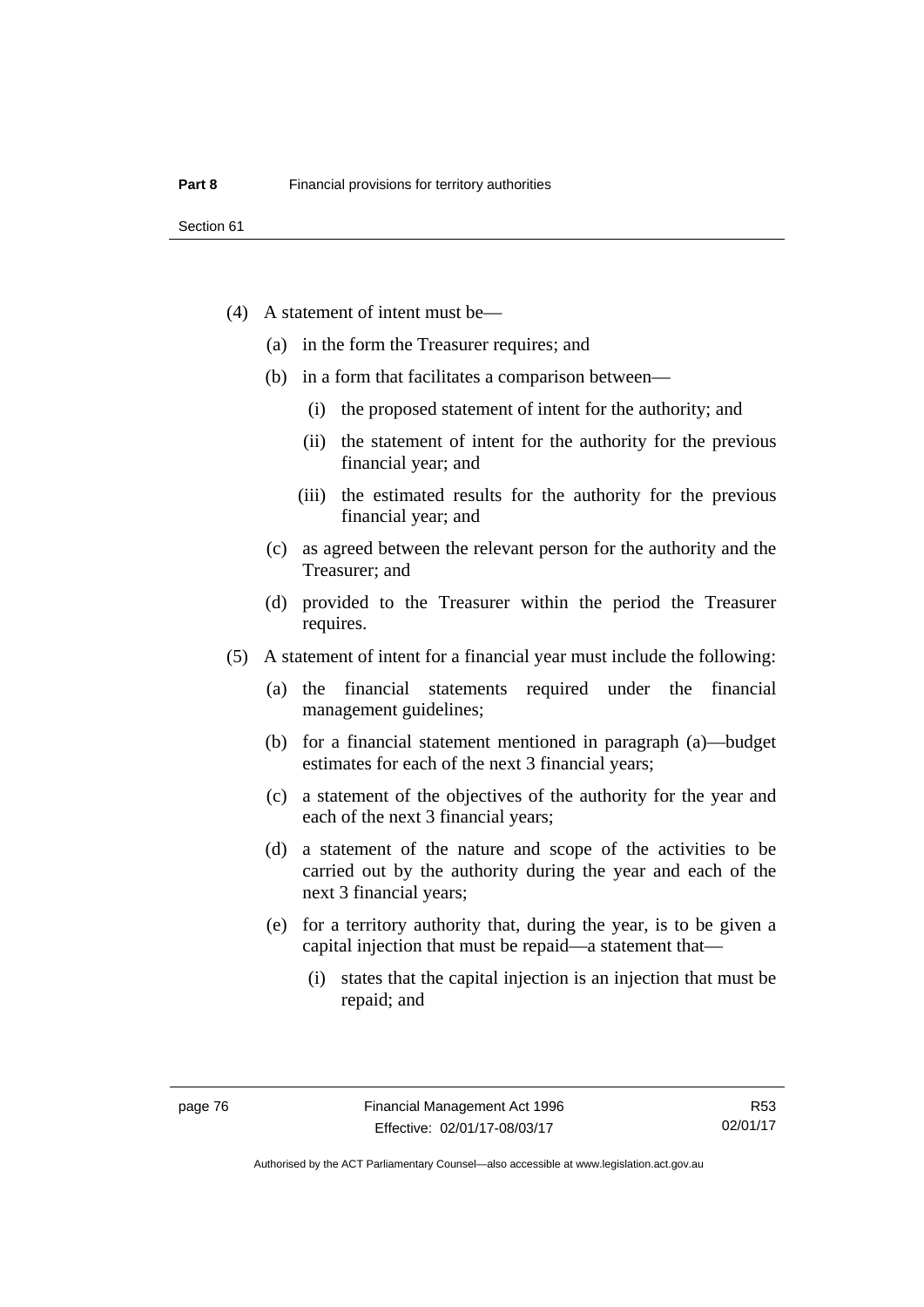- (ii) sets out the conditions under which the injection is to be given, including the requirements about the time within which it must be repaid;
- (f) the results of any review under section 59 (10) in the previous financial year of an overdraft or credit facility approved for the authority;
- (g) any other information the Treasurer directs.
- (6) Also, a statement of intent for a prescribed territory authority for a financial year must include a statement that sets out—
	- (a) the outputs and classes of outputs it is proposed that the authority should provide during the year; and
	- (b) the performance criteria to be met by the authority in providing the outputs; and
	- (c) for each output and class of output mentioned in paragraph (a)—
		- (i) the proposed budget expense and proposed appropriation for the financial year; and
		- (ii) the estimated expense and appropriation for the previous financial year.
- (7) In addition, the statement of intent for a territory authority that is not a prescribed territory authority for a financial year must include the following:
	- (a) the performance criteria and other measures by which the performance of the authority may be assessed against its objectives for the year and each of the next 3 financial years;
	- (b) an assessment of the performance (or estimated performance) of the authority in the previous financial year against its objectives for that year.

page 77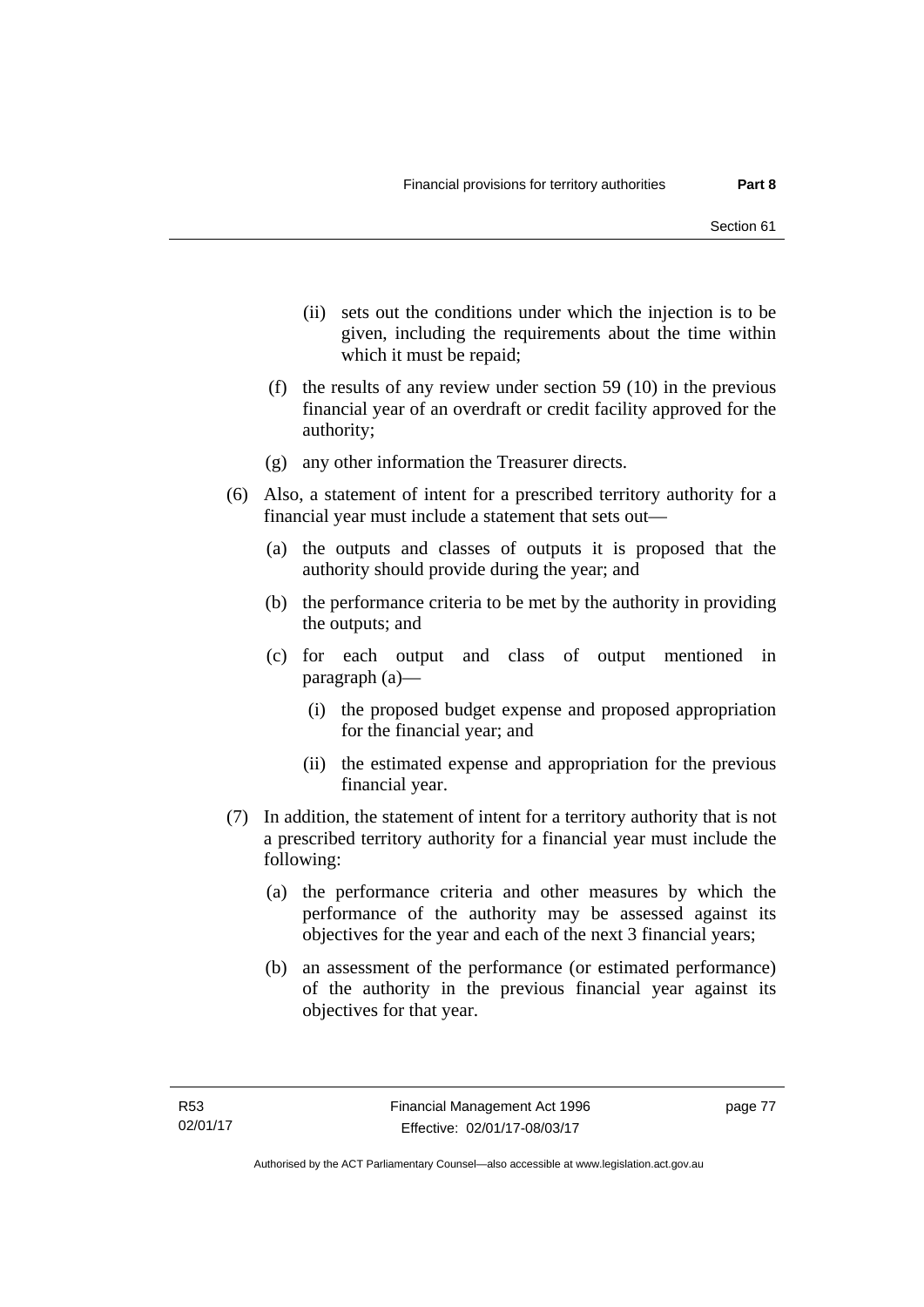(8) In this section:

*relevant person*, for a territory authority, means—

- (a) if the authority has a governing board—the chair of the governing board; or
- (b) if the authority does not have a governing board—the chief executive officer.

### **62 Presentation of statements of intent of territory authorities**

- (1) This section does not apply if a territory authority presents a proposed budget to the Legislative Assembly under section 10 (c).
- (2) The Treasurer must present to the Legislative Assembly, with the budget papers for a financial year, a statement of intent for each territory authority for the year.
- (3) If the Treasurer does not present to the Legislative Assembly, with the budget papers for a financial year, a statement of intent for a territory authority, the Treasurer must—
	- (a) as soon as practicable after the budget papers are presented, explain to the Legislative Assembly why the statement of intent was not presented; and
	- (b) present the statement of intent to the Legislative Assembly as soon as practicable after presenting the budget papers.

### **63 Annual financial statements of territory authorities**

 (1) As soon as practicable after the end of each financial year, each territory authority must prepare annual financial statements for its operations during the year.

R53 02/01/17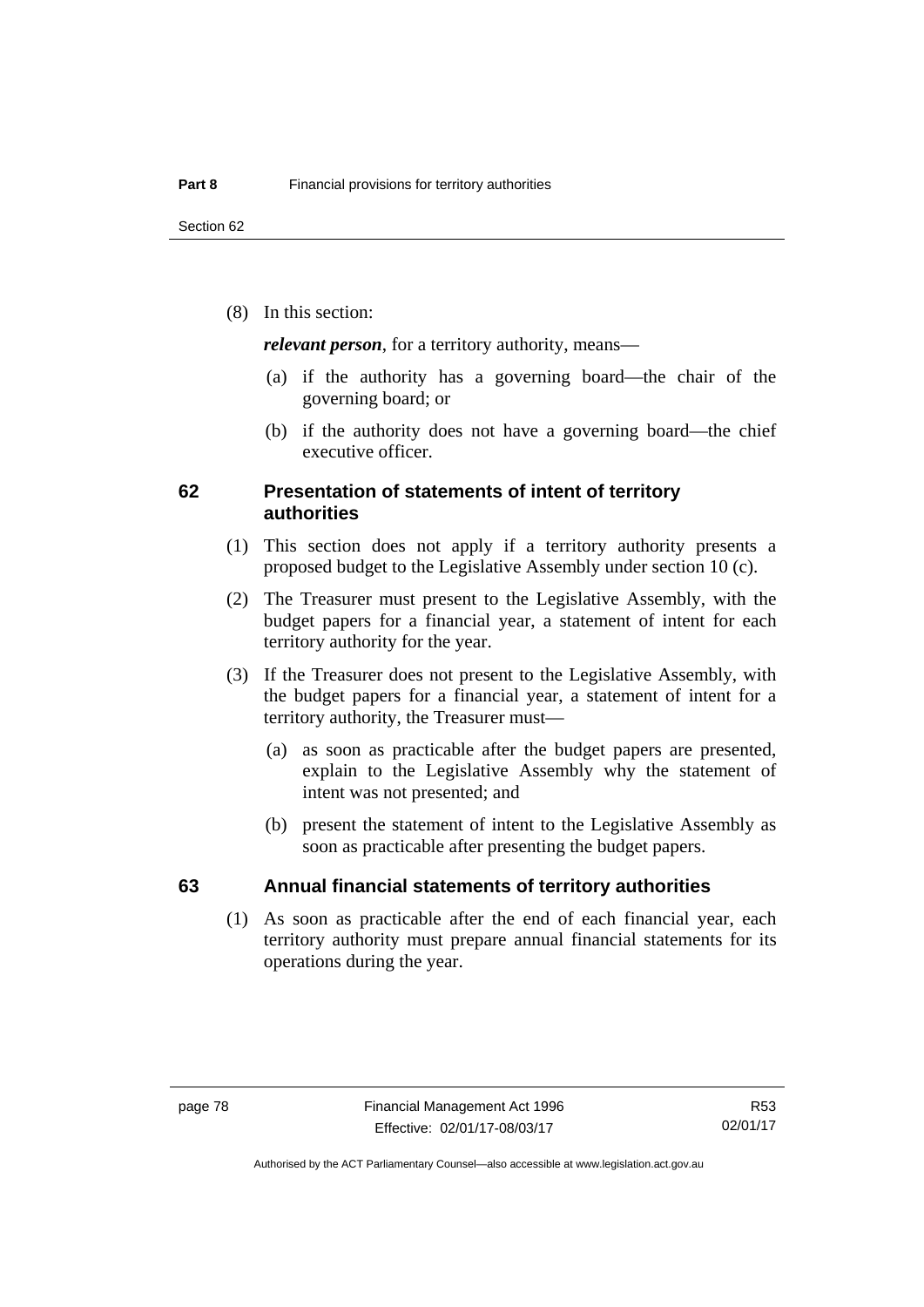- (2) The annual financial statements must be prepared in accordance with generally accepted accounting principles and in a form that facilitates a comparison between the financial operations of the territory authority during the financial year and the estimates of the operations in the authority's statement of intent for the year.
- (3) The annual financial statements must include—
	- (a) the financial statements required under the financial management guidelines; and
	- (b) if a change was made during the year to the conditions of a capital injection set out under section 61 (5) (e) (Territory authority statements of intent) in a statement included in a proposed budget for the authority for a financial year—a statement of the change and the reasons for it; and
	- (c) any other statement necessary to fairly reflect the financial operations of the authority during the year and its financial position at the end of the year.

# **64 Responsibility for annual financial statements of territory authorities**

- (1) An annual financial statement of a territory authority must have a statement of responsibility attached to it.
- (2) The statement of responsibility must—
	- (a) state that, in the relevant person's opinion, the annual financial statements fairly reflect—
		- (i) the financial operations of the authority during the financial year; and
		- (ii) the financial position of the authority at the end of the year; and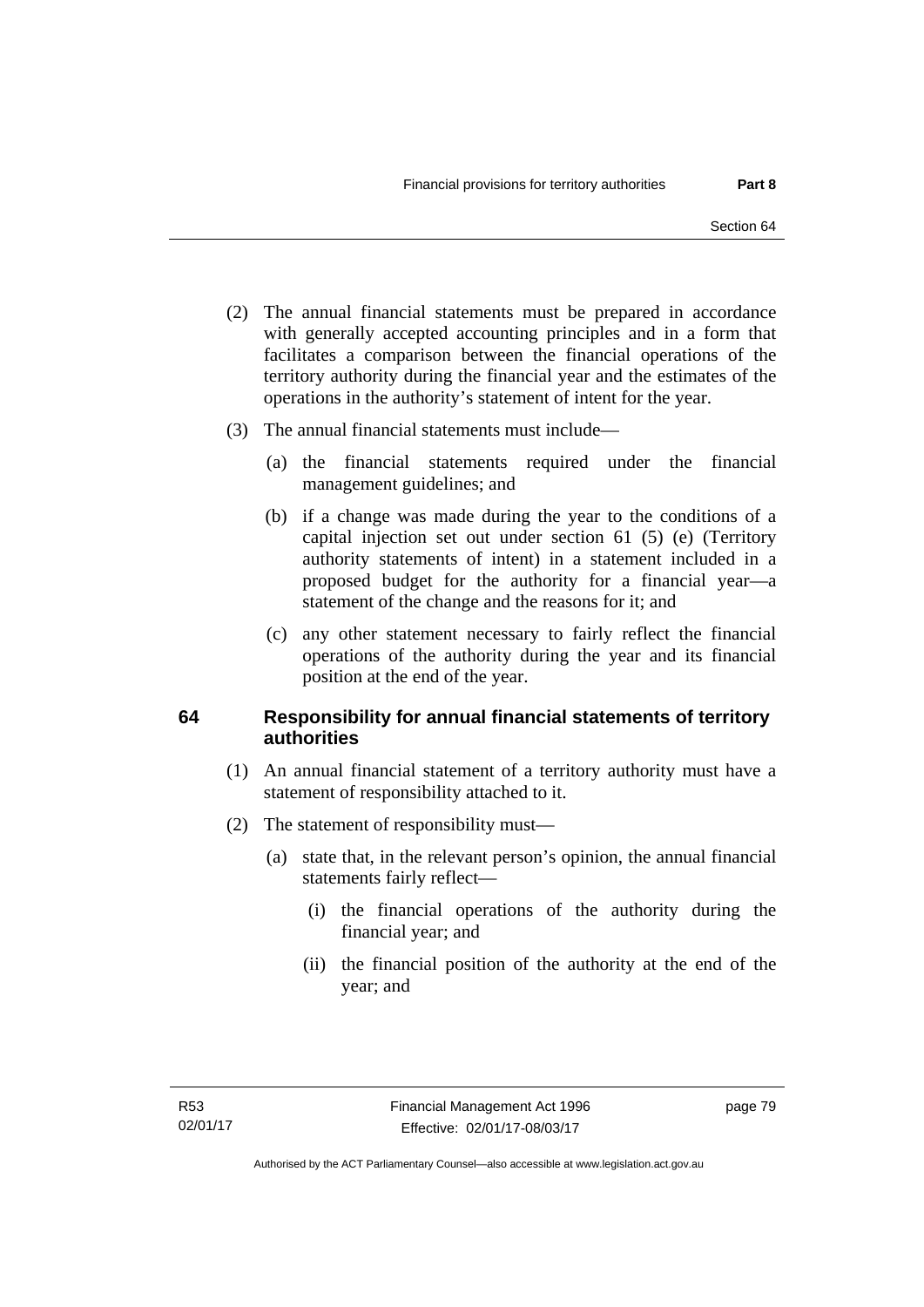Section 65

- (b) state the relevant person's responsibility for the preparation of the annual financial statements and the judgments exercised in preparing them; and
- (c) be signed by the relevant person.
- (3) The statement of responsibility may be signed at any time before the auditor-general gives the relevant person an audit opinion for the financial statement in accordance with section 65.
- (4) In this section:

*relevant person*, for the territory authority, means—

- (a) if the authority has a governing board—the chair of the governing board; or
- (b) if the authority does not have a governing board—the chief executive officer.

### **65 Audit of annual financial statements of territory authorities**

- (1) The chief executive officer of a territory authority must give the auditor-general the annual financial statements of the authority for a financial year within the prescribed period after the end of the year.
- (2) The auditor-general must give the chief executive officer an audit opinion about the financial statements as soon as practicable after the auditor-general receives them.

### **66 Annual financial statements of territory authorities to be included in annual reports etc**

A report prepared under the *[Annual Reports \(Government Agencies\)](http://www.legislation.act.gov.au/a/2004-8)  [Act 2004](http://www.legislation.act.gov.au/a/2004-8)* for a territory authority for a financial year must include, or have attached to it—

(a) the authority's annual financial statements for the year; and

R53 02/01/17

Authorised by the ACT Parliamentary Counsel—also accessible at www.legislation.act.gov.au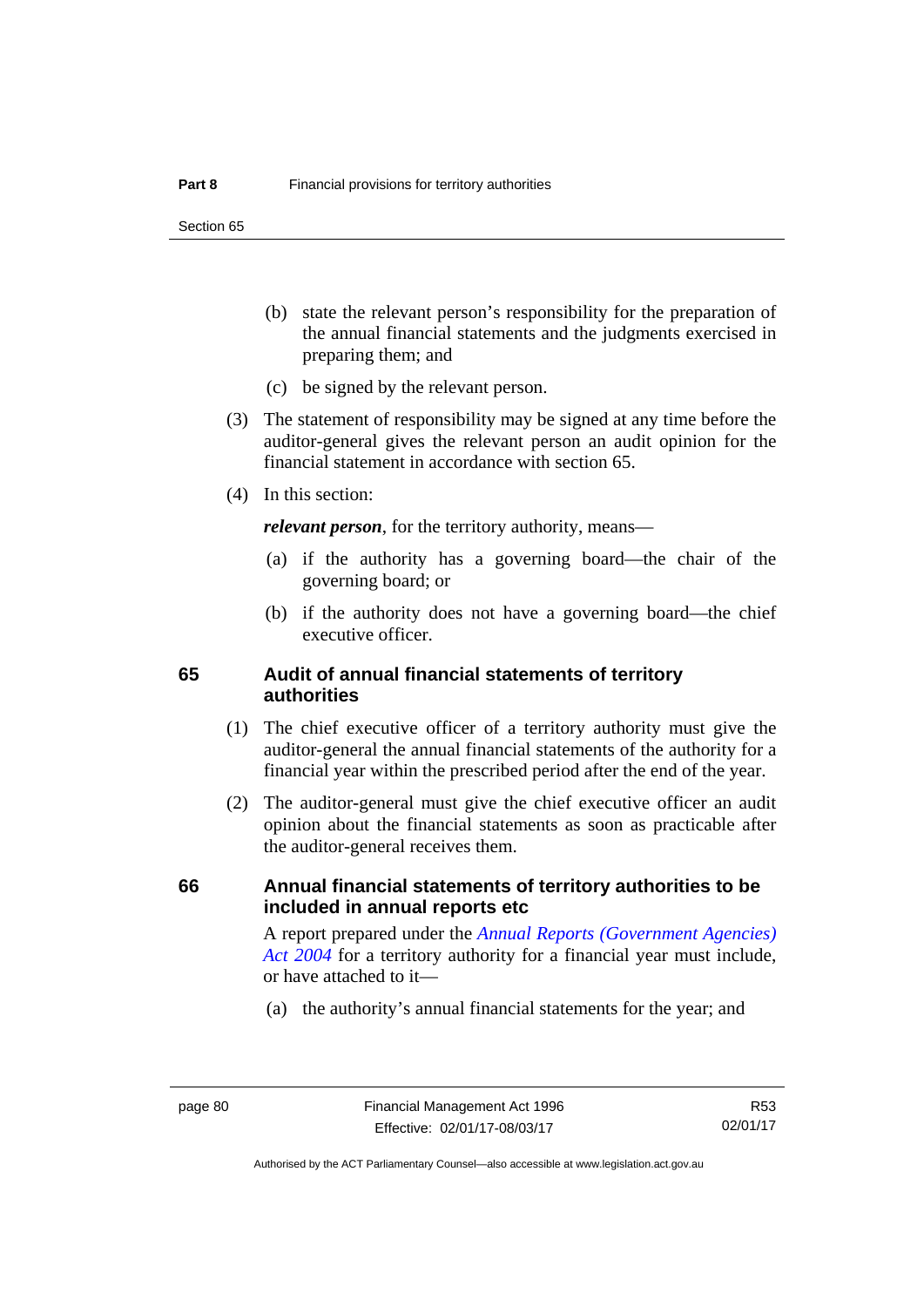(b) the audit opinion under section 65 (2) about the financial statements.

### **67 Treasurer may require interim financial statements etc for territory authorities**

- (1) The Treasurer may, in writing, direct the relevant person for a territory authority to give the responsible Minister of the authority and the Treasurer financial or other statements relating to the authority for each month, quarter or other stated period of the year.
- (2) The relevant person must prepare the statements required by the direction and give them to the responsible Minister and Treasurer within 1 month after the day the person receives the direction or, if a longer period for compliance is stated in the direction, within the longer period.
- (3) In this section:

*relevant person*, for a territory authority, means—

- (a) if the authority has a governing board—the chair of the governing board; or
- (b) if the authority does not have a governing board—the chief executive officer.

# **68 Statements of performance of territory authorities**

- (1) As soon as practicable after the end of each financial year, each territory authority must prepare a statement of the performance of the authority in meeting the objectives in the authority's statement of intent for the year.
- (2) For a territory authority that is not a prescribed territory authority, the statement must assess the performance by reference to the performance criteria and other measures included in the statement of intent in accordance with section 61 (7).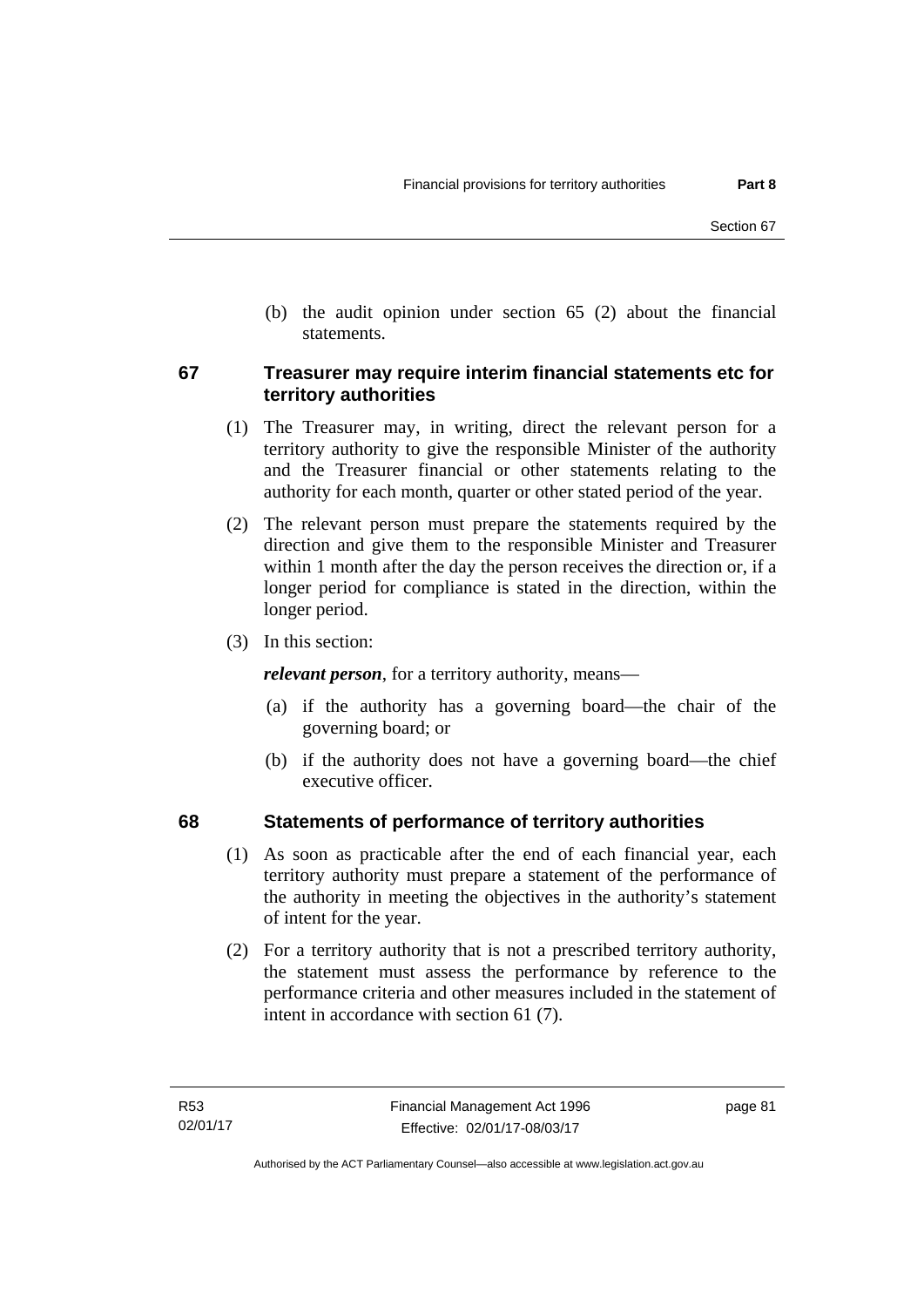- (3) For a prescribed territory authority, the statement must include a statement of the performance of the authority in providing each class of outputs set out in the authority's budget for the year and provided by it during the year and, in particular—
	- (a) compare the performance of the territory authority in providing each class of the outputs with the forecast of the performance in the authority's budget for the year; and
	- (b) give particulars of the extent to which the performance criteria set out in the budget for the provision of the outputs were met.
- (4) In this section:

*budget*, for the territory authority, means the budget for the authority for the financial year presented to the Legislative Assembly under section 10 (c) (Budget papers) and, if that budget has been amended under this Act, the budget as amended.

*prescribed territory authority* means a territory authority prescribed for section 61 (6) (Territory authority statements of intent).

# **69 Responsibility for territory authority statements of performance**

- (1) A statement of performance of a territory authority must have a statement of responsibility attached to it.
- (2) The statement of responsibility must—
	- (a) state that, in the relevant person's opinion, the statement of performance fairly reflects the performance of the authority during the financial year; and
	- (b) state the relevant person's responsibility for the preparation of the statement of performance and the judgments exercised in preparing it; and
	- (c) be signed by the relevant person.

Authorised by the ACT Parliamentary Counsel—also accessible at www.legislation.act.gov.au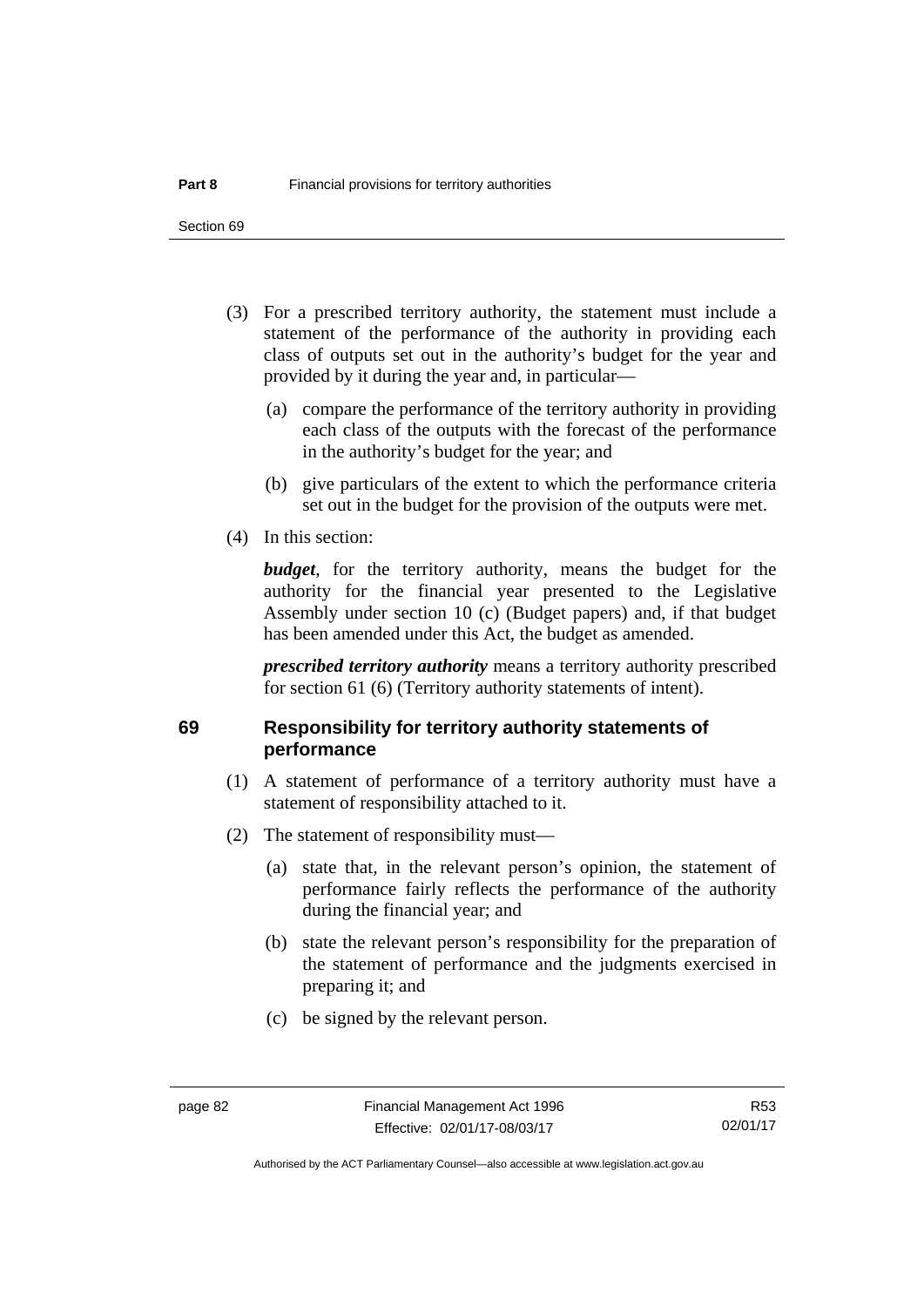- (3) The statement of responsibility may be signed at any time before the auditor-general gives the report about the statement of performance to the chief executive officer under section 70 (2).
- (4) In this section:

*relevant person*, for the territory authority, means—

- (a) if the authority has a governing board—the chair of the governing board; or
- (b) if the authority does not have a governing board—the chief executive officer.

# **70 Scrutiny of territory authority statements of performance**

- (1) The chief executive officer of a territory authority must give the auditor-general the authority's statement of performance for a financial year within the prescribed period after the end of the year.
- (2) The auditor-general must give the chief executive officer a report about the statement of performance as soon as practicable after the auditor-general receives it.
- (3) The report must be prepared in accordance with the financial management guidelines.

# **71 Territory authority statements of performance to be included in annual reports etc**

A report prepared under the *[Annual Reports \(Government Agencies\)](http://www.legislation.act.gov.au/a/2004-8)  [Act 2004](http://www.legislation.act.gov.au/a/2004-8)* for a territory authority for a financial year must include, or have attached to it—

- (a) the authority's statement of performance for the year; and
- (b) the auditor-general's report under section 70 (2) about the statement of performance.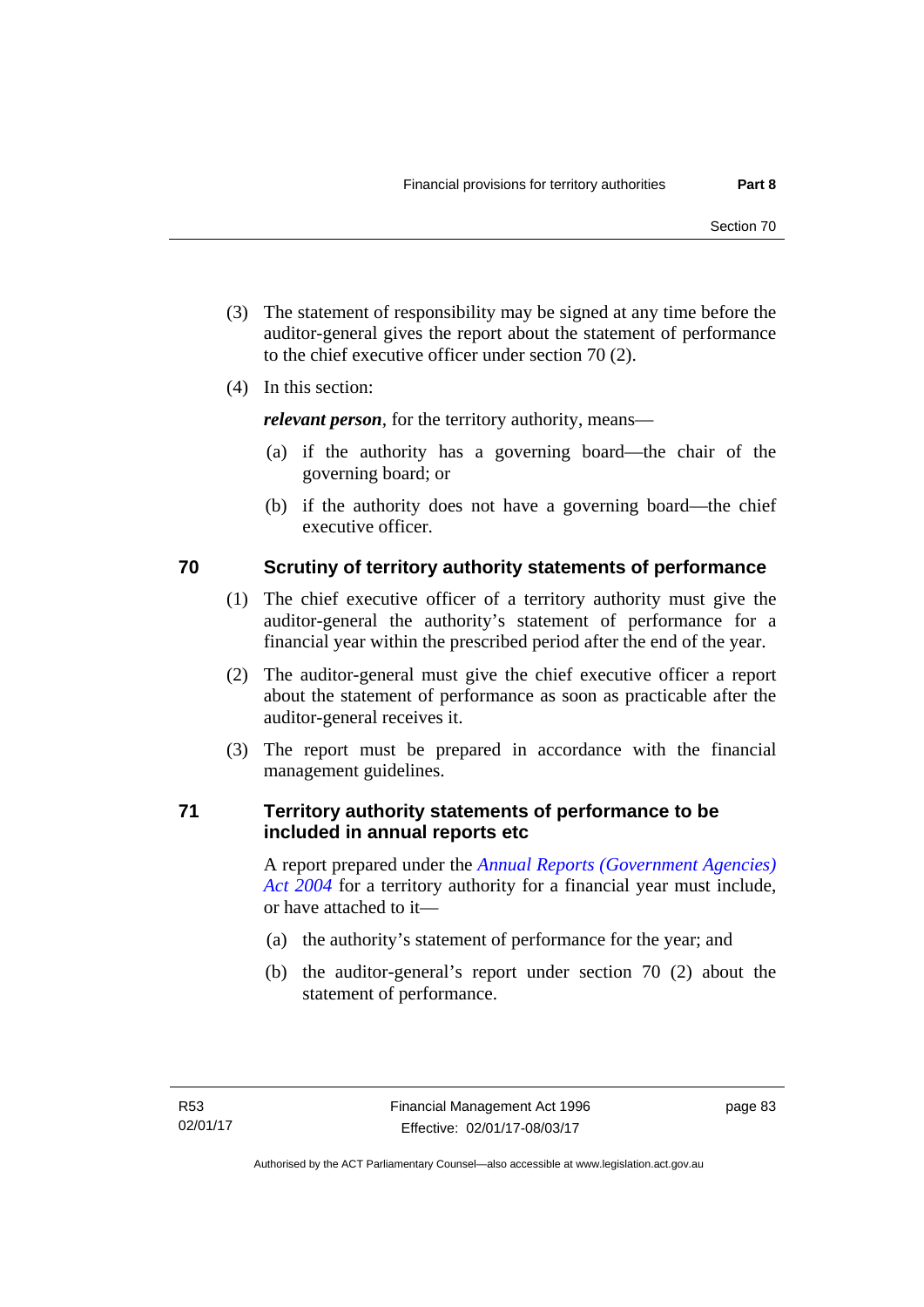# **Part 9 Governance of territory authorities**

*Notes for pt 9* 

- *Note 1* Div 9.1 and div 9.5 apply to a territory authority, whether or not it has a governing board, unless the establishing Act otherwise provides (see eg the *[Legal Aid Act 1977](http://www.legislation.act.gov.au/a/1977-31)*, s 94A).
- *Note 2* The [Legislation Act](http://www.legislation.act.gov.au/a/2001-14) contains provisions relevant to territory authorities, including the following:
	- making appointments (s 206, s 207)
	- consultation with a committee of the Legislative Assembly (div 19.3.3)
	- eligibility for reappointment (s 208 and dict, pt 1, def *appoint*)
	- acting appointments (s 209)
	- resignations (s 210)
	- effect of appointment irregularity or defect (s 212).
- *Note 3* The *[Remuneration Tribunal Act 1995](http://www.legislation.act.gov.au/a/1995-55)* allows terms and conditions for people appointed to be set by determination under that Act.

# **Division 9.1 Definitions and important concepts**

### **72 Definitions—pt 9**

In this part:

*applicable governmental policies*, for a territory authority—see section 103.

*establishing Act*, for a territory authority, governing board or governing board member, means the Act that establishes the authority or governing board.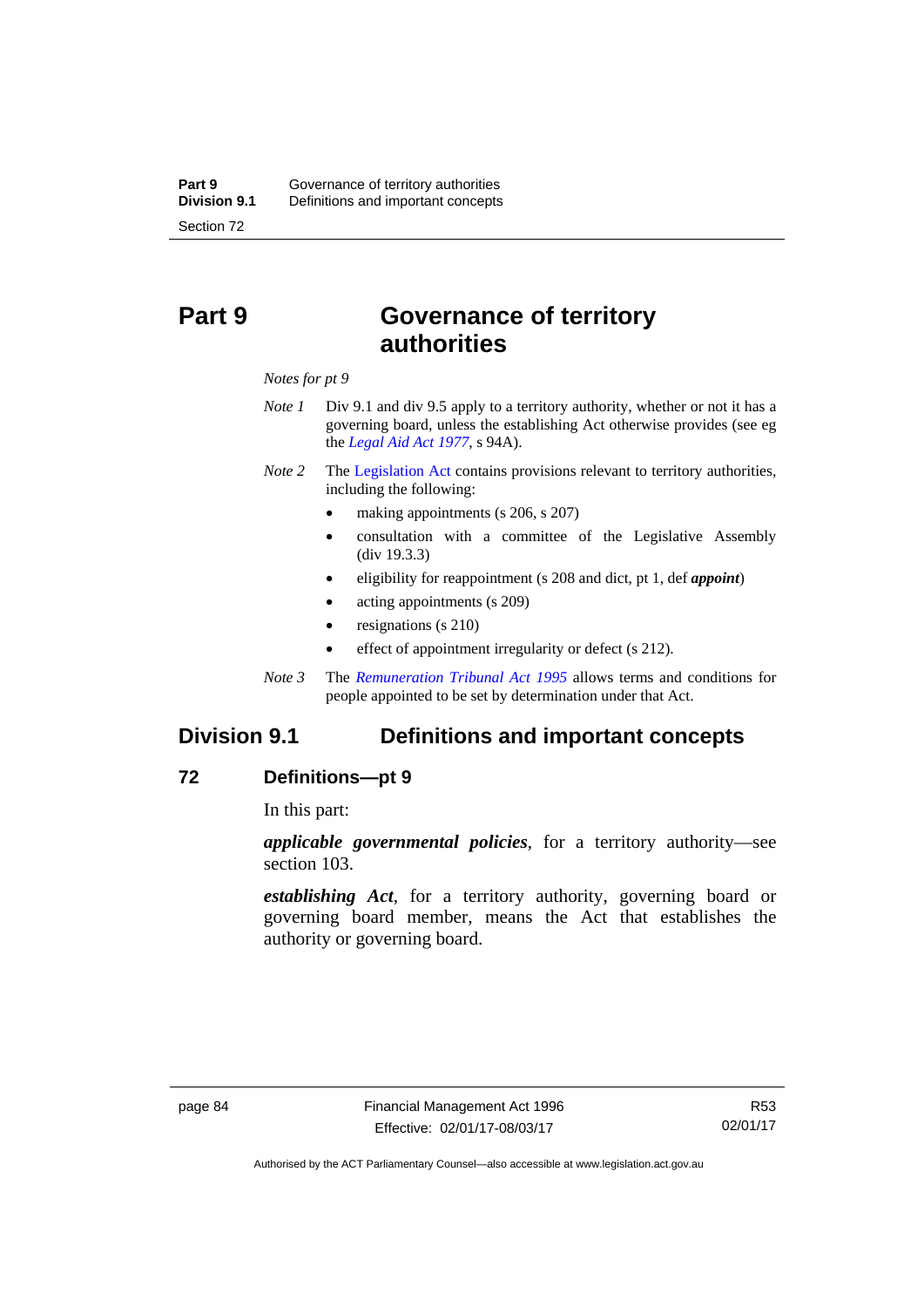*financial year*, for a territory authority, means—

- (a) a period of 12 months beginning on 1 July; or
- (b) if the territory authority has, in writing, fixed another 12-month period as its financial year—the period fixed.

*governing board member*, for a territory authority with a governing board, includes the CEO.

*material interest*—see section 88 (4).

*relevant territory authority*—a territory authority to which part 8 applies is a *relevant territory authority*, unless the establishing Act for the authority provides otherwise.

# **73 Nature of relevant territory authorities**

- (1) A relevant territory authority—
	- (a) is a corporation; and
	- (b) may sue and be sued in its corporate name; and
	- (c) may have a seal.
- (2) A relevant territory authority represents the Territory when exercising its functions, unless the establishing Act for the authority or another territory law otherwise provides.
- (3) A relevant territory authority has the same status, privileges and immunities as the Territory so far as it represents the Territory.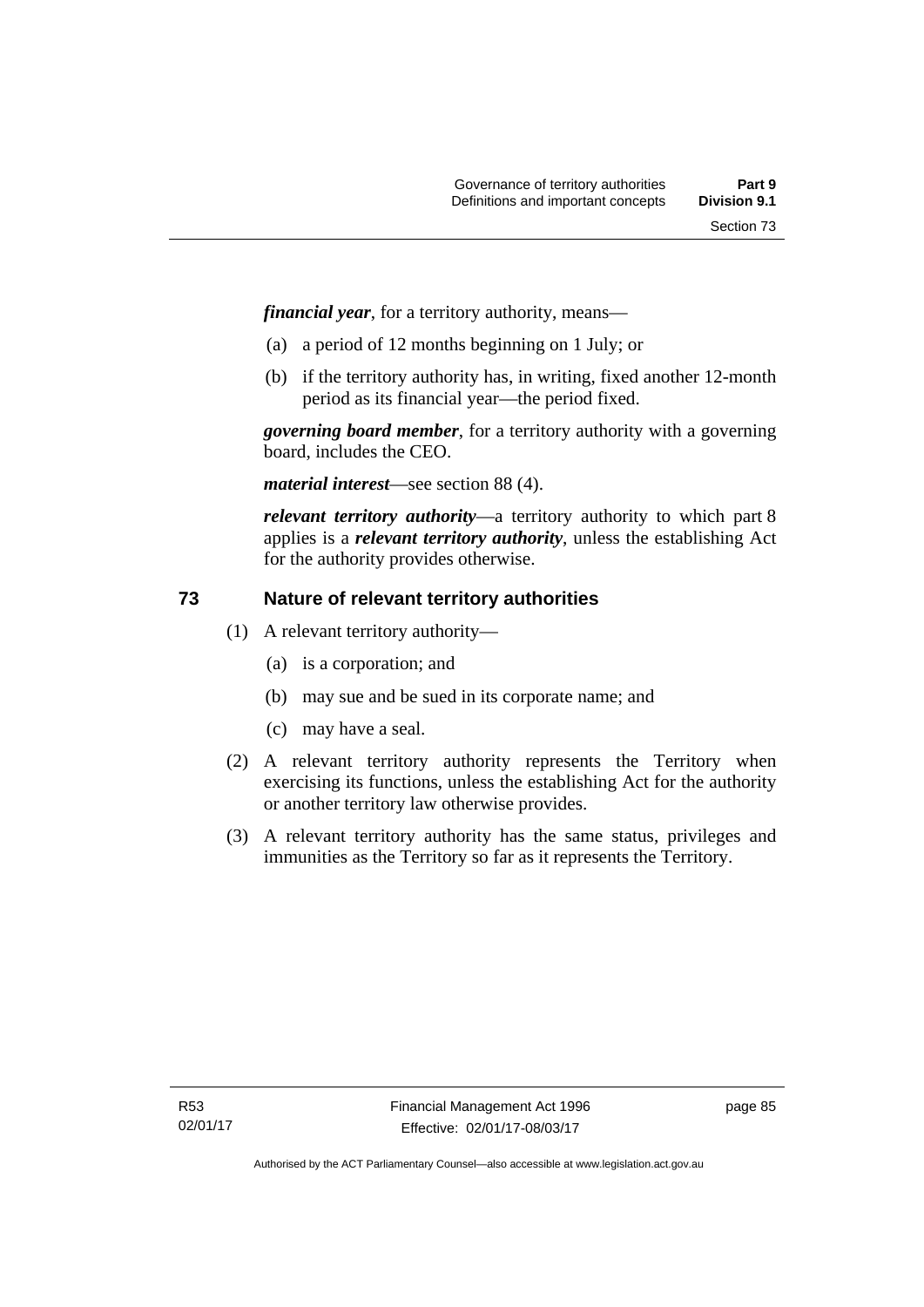### **74 Powers of territory authorities generally**

 (1) A relevant territory authority has the legal capacity and powers of an individual both in and outside the ACT (including outside Australia).

#### **Examples**

- 1 to enter into a contract
- 2 to own, deal with and dispose of property
- 3 to act as trustee
- *Note* An example is part of the Act, is not exhaustive and may extend, but does not limit, the meaning of the provision in which it appears (see [Legislation Act,](http://www.legislation.act.gov.au/a/2001-14) s 126 and s 132).
- (2) Without limiting subsection (1), a relevant territory authority—
	- (a) has the powers given to it under this Act or another territory law; and
	- (b) may do anything that it is authorised to do by a territory law or a law of another jurisdiction; and
	- (c) may exercise its powers in and outside the ACT (including outside Australia).

#### **Example for par (b)**

A territory authority may arrange for the authority to be registered or recognised under a law of another jurisdiction.

- (3) A relevant territory authority's legal capacity to do something is not affected by the fact that the authority's interests are not, or would not be, served by doing it.
- (4) To remove any doubt, this section does not—
	- (a) authorise a relevant territory authority to do anything that is prohibited by a territory law or a law of another jurisdiction; and
	- (b) give a relevant territory authority a right that a territory law or a law of another jurisdiction denies to the authority.

R53 02/01/17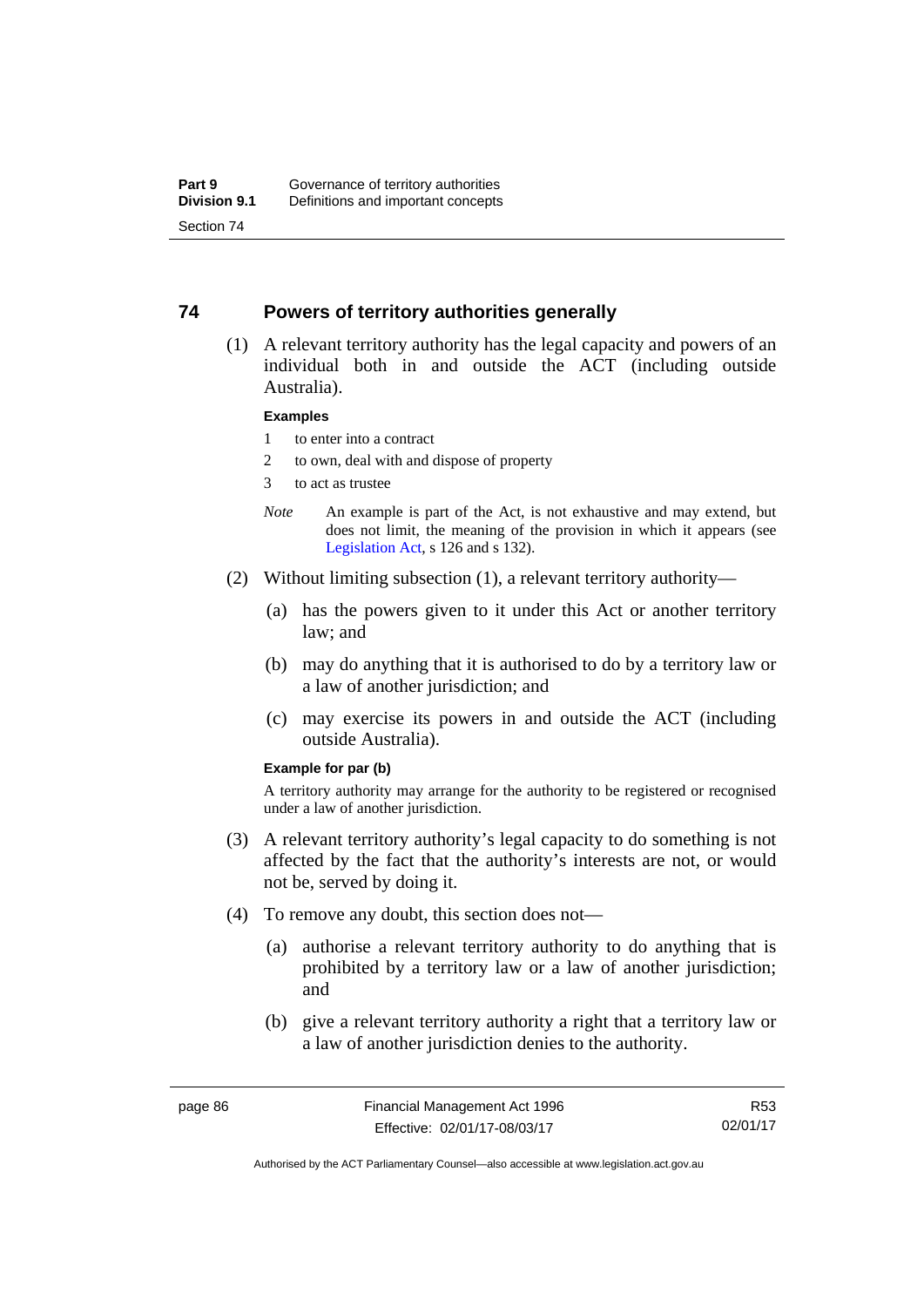(5) In this section:

*another jurisdiction* means the Commonwealth, a State, another Territory or a foreign country.

## **75 Execution of documents and assumptions people dealing with relevant territory authority may make**

(1) In this section:

*applied Corporations Act provisions* means the following provisions of the [Corporations Act:](http://www.comlaw.gov.au/Series/C2004A00818)

- (a) section 127 (which is about the execution of documents by a company);
- (b) section 128 (which is about a person's entitlement to make certain assumptions in dealing with a company);
- (c) section 129 (which is about the assumptions that may be made).
- (2) The applied [Corporations Act](http://www.comlaw.gov.au/Series/C2004A00818) provisions apply to a relevant territory authority as if—
	- (a) a reference to a *company* were a reference to the authority; and
	- (b) a reference to a *common seal* were a reference to any seal of the authority; and
	- (c) a reference to a *director* were a reference to a board member; and
	- (d) a reference to a company's *constitution* were a reference to this Act and the establishing Act; and
	- (e) a reference to an *officer* of a company were a reference to the chief executive officer and any member of staff of the authority; and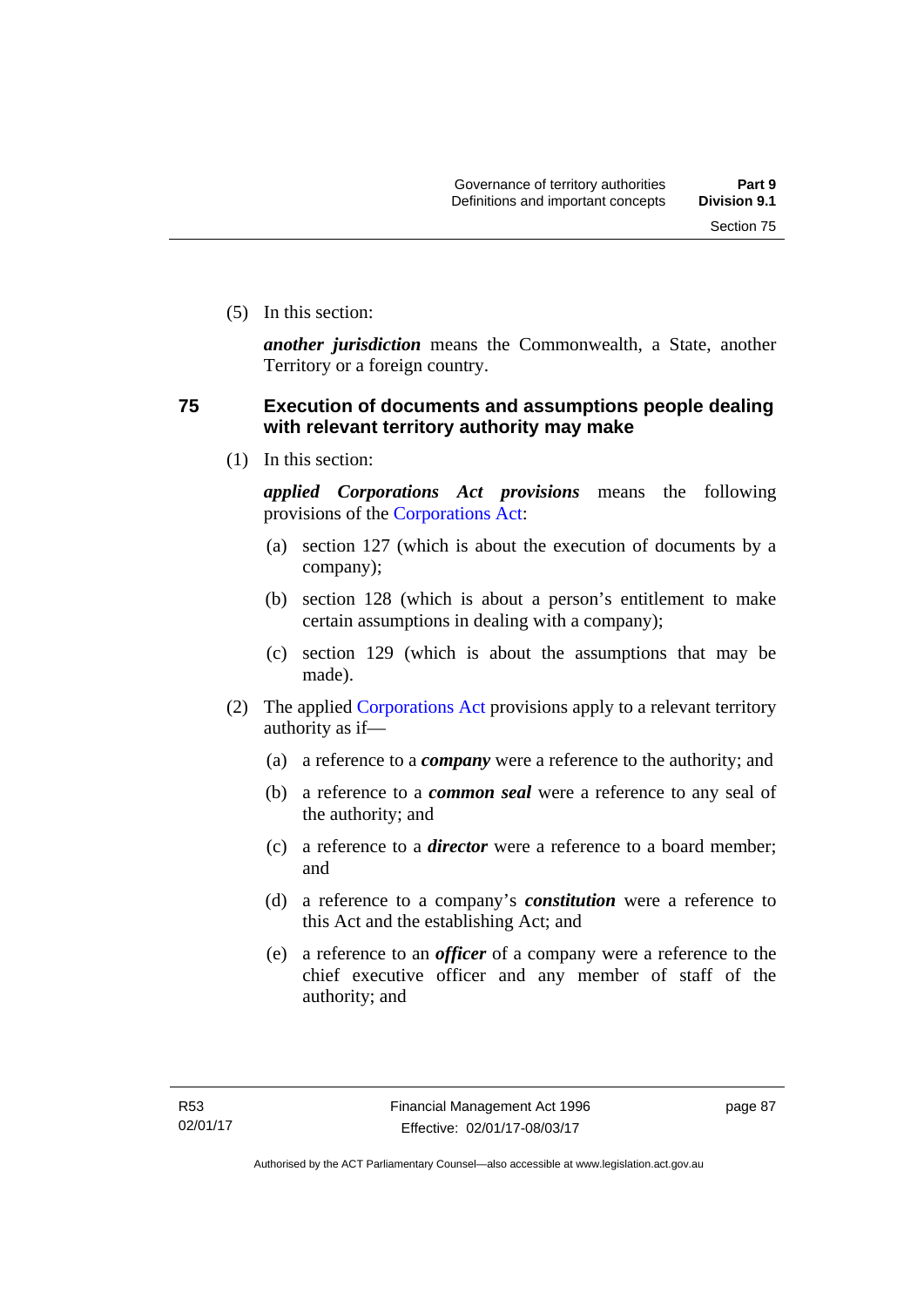- (f) a reference to *information available to the public from ASIC*  were a reference to information available to the public from the Territory; and
- (g) any other necessary changes, and any change prescribed by regulation, were made.

### **76 Governing board of territory authority**

A territory authority has a governing board if the establishing Act for the authority establishes a governing board for the authority.

### **77 Role of governing board**

- (1) If a territory authority has a governing board, the governing board has the following functions:
	- (a) setting the authority's policies and strategies;
	- (b) governing the authority consistently with the authority's establishing Act and other relevant legislation;
	- (c) ensuring, as far as practicable, that the authority operates in a proper, effective and efficient way;
	- (d) ensuring, as far as practicable, that the authority complies with applicable governmental policies (if any).

### **Examples of policies for par (a)**

- 1 risk management
- 2 communication with government
- 3 corporate planning
- *Note* An example is part of the Act, is not exhaustive and may extend, but does not limit, the meaning of the provision in which it appears (see [Legislation Act,](http://www.legislation.act.gov.au/a/2001-14) s 126 and s 132).
- (2) This section does not limit the functions of a governing board.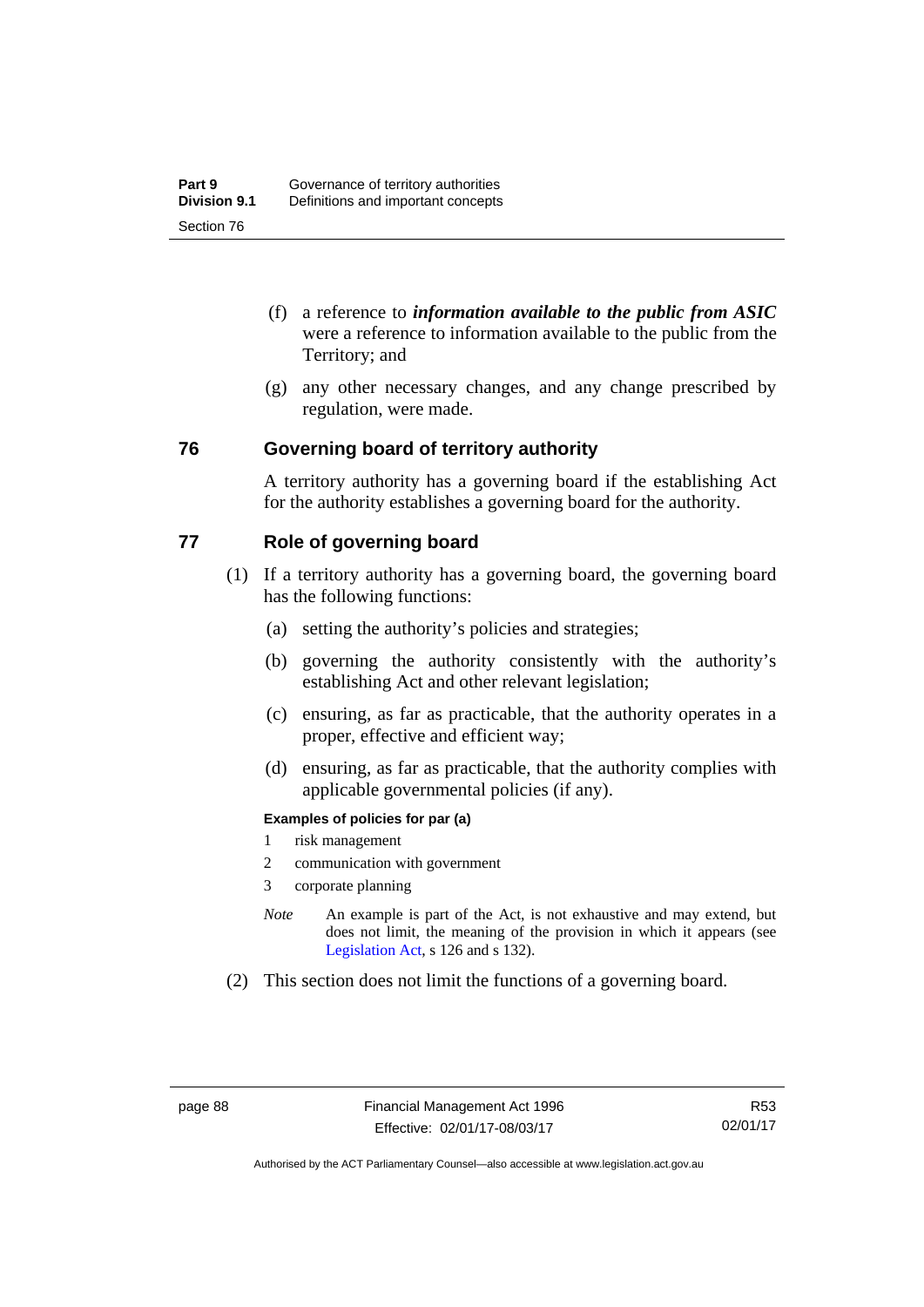# **Division 9.2 Governing board member appointments**

### **78 Appointment of governing board members generally**

- (1) This section applies to the appointment of the members of the governing board of a territory authority, other than the CEO.
- (2) The responsible Minister for the territory authority may appoint the members.
	- *Note 1* For the making of appointments (including acting appointments), see the [Legislation Act,](http://www.legislation.act.gov.au/a/2001-14) pt 19.3.
	- *Note 2* In particular, an appointment may be made by naming a person or nominating the occupant of a position (see s 207).
	- *Note 3* Certain Ministerial appointments require consultation with an Assembly committee and are disallowable (see [Legislation Act,](http://www.legislation.act.gov.au/a/2001-14) div 19.3.3).
- (3) The only criteria for deciding whether to appoint a person as a member are—
	- (a) the contribution the person can make to the goals and objectives of the governing board; and
	- (b) the criteria stated in applicable governmental policies (if any) relating to appointments.
- (4) However, the establishing Act may prescribe other criteria for deciding whether to appoint a person as a member.
- (5) Also, unless the establishing Act otherwise provides, a person must not be appointed as a member if—
	- (a) the person is a public servant; and
	- (b) if the governing board has a maximum of 6 members or less the appointment would result in more than 1 public servant being a member of the board; and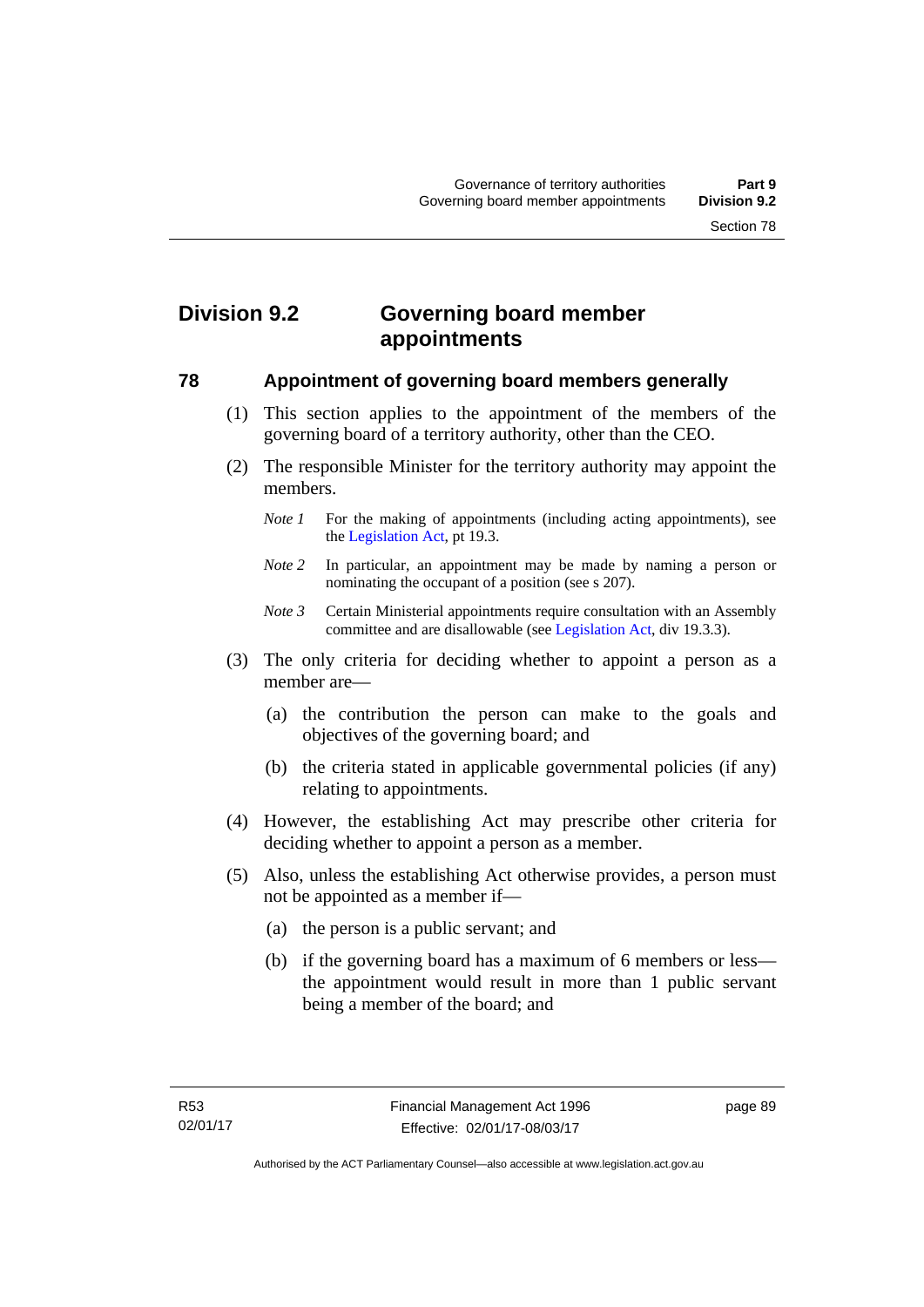- (c) if the governing board has a maximum of more than 6 members—the appointment would result in more than 2 public servants being members of the board.
- (6) Subsection (5) does not apply if—
	- (a) the Minister is satisfied that there are special circumstances justifying the appointment; and
	- (b) the Legislative Assembly approves, by resolution, the appointment.
- (7) An appointment of a member—
	- (a) must not be for longer than 3 years, unless the establishing Act allows a longer period; and
	- (b) is an appointment under the provision of the establishing Act that establishes the governing board.
- (8) The conditions of appointment of a member (other than a member required under the establishing Act to be a public servant or statutory office holder) are the conditions agreed between the Minister and the member, subject to any determination under the *[Remuneration Tribunal Act 1995](http://www.legislation.act.gov.au/a/1995-55)*.
	- *Note* The terms *public servant* and *statutory office holder* are defined in the [Legislation Act,](http://www.legislation.act.gov.au/a/2001-14) dict, pt 1.

### **79 Appointment of chair and deputy chair**

- (1) The responsible Minister for a territory authority with a governing board may appoint a chair for the board and, unless the establishing Act otherwise provides, a deputy chair for the board.
	- *Note 1* For the making of appointments (including acting appointments), see the [Legislation Act,](http://www.legislation.act.gov.au/a/2001-14) pt 19.3.
	- *Note 2* In particular, an appointment may be made by naming a person or nominating the occupant of a position (see s 207).
	- *Note 3* Certain Ministerial appointments require consultation with an Assembly committee and are disallowable (see [Legislation Act,](http://www.legislation.act.gov.au/a/2001-14) div 19.3.3).

R53 02/01/17

Authorised by the ACT Parliamentary Counsel—also accessible at www.legislation.act.gov.au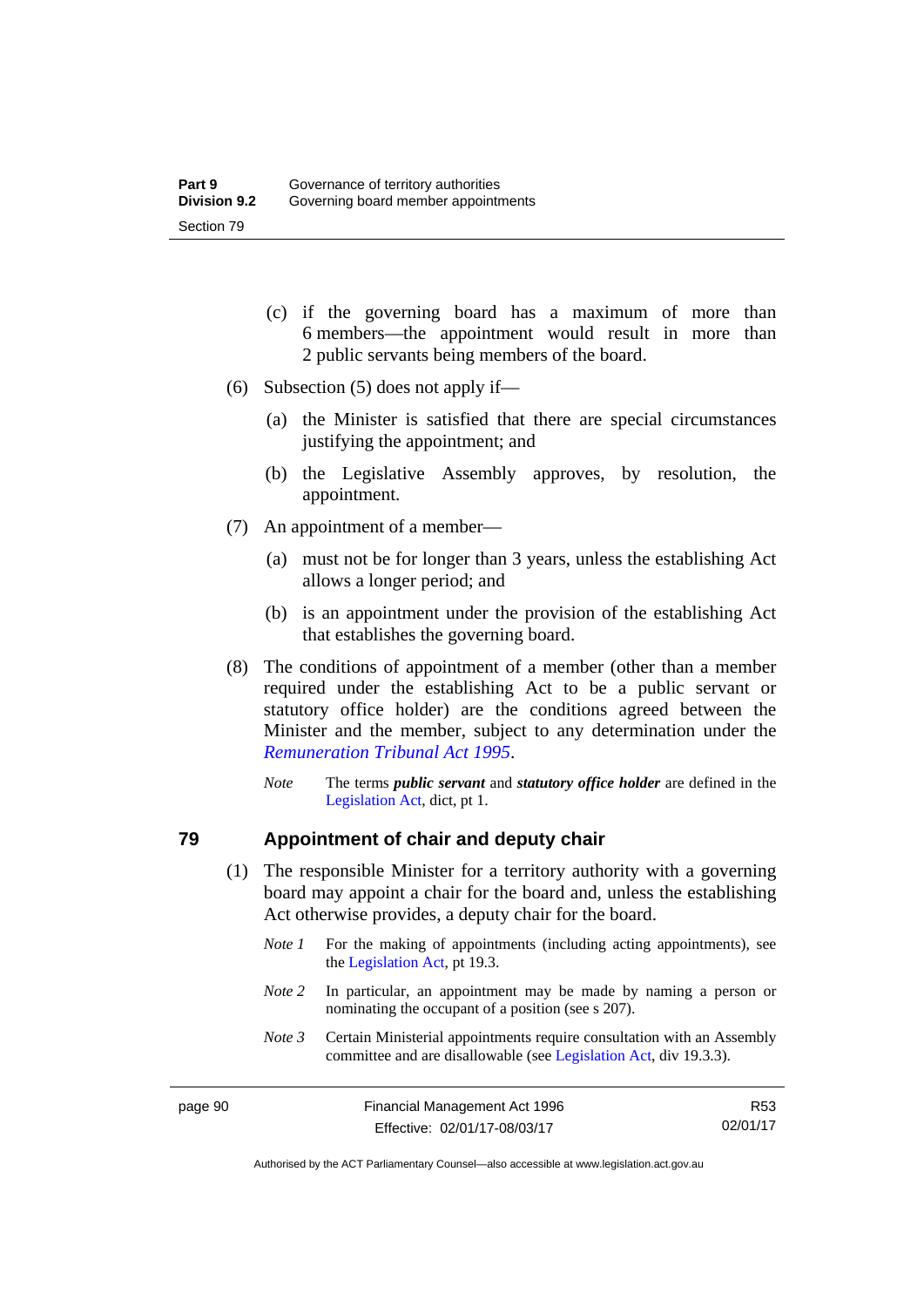- (2) However, the responsible Minister must not appoint the CEO of the territory authority as chair or deputy chair.
- (3) Also, the responsible Minister must not appoint a public servant as chair or deputy chair unless—
	- (a) there is no member of the board who—
		- (i) is not a public servant; and
		- (ii) is available to be appointed; and
	- (b) the Legislative Assembly approves, by resolution, the appointment.
- (4) The responsible Minister must try to ensure that the governing board of a territory authority always has a chair and, unless the establishing Act otherwise provides, deputy chair.

### **80 Appointment of CEO of authority with governing board**

- (1) This section applies to a territory authority with a governing board.
- (2) The governing board of the territory authority must, after consulting the responsible Minister, appoint a CEO for the authority.
	- *Note 1* For the making of appointments (including acting appointments), see the [Legislation Act,](http://www.legislation.act.gov.au/a/2001-14) pt 19.3.
	- *Note* 2 In particular, an appointment may be made by naming a person or nominating the occupant of a position (see s 207).
- (3) However, if the CEO is required under the establishing Act to be a public servant, the director-general of the administrative unit responsible for the establishing Act must, after consulting the governing board and the responsible Minister, appoint a CEO for the authority.
- (4) The CEO is a member of the governing board.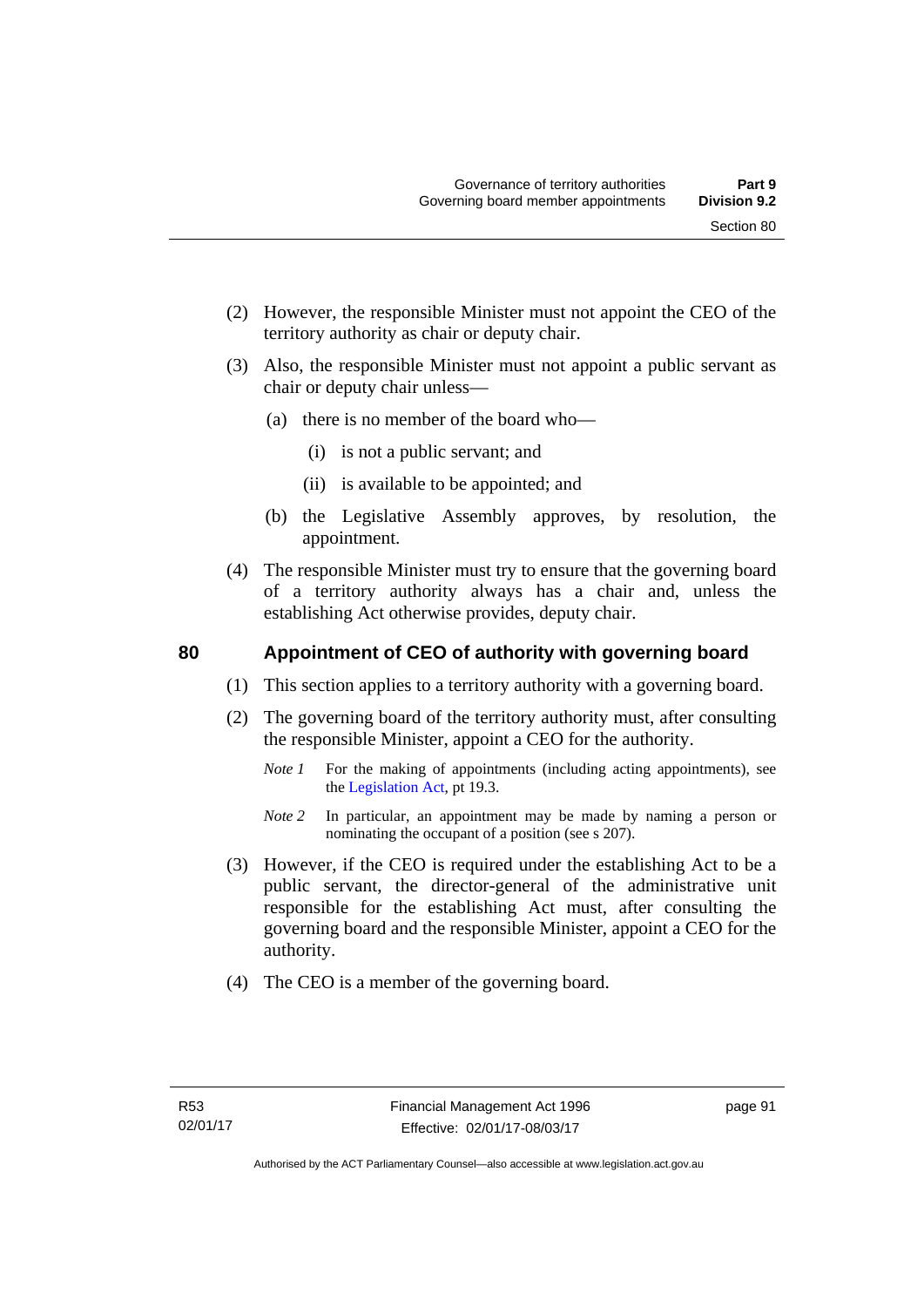- (5) However, the CEO is not a member of the governing board if it is considering or deciding—
	- (a) the appointment, or the ending of the appointment, of the CEO; or
	- (b) the CEO's conditions of appointment.
- (6) The conditions of appointment of a CEO (other than a CEO required under the establishing Act to be a public servant) are the conditions agreed between the governing board and the CEO, subject to any determination under the *[Remuneration Tribunal Act 1995](http://www.legislation.act.gov.au/a/1995-55)*.

### **81 Ending board member appointments**

- (1) This section applies to a governing board member other than the CEO.
- (2) The responsible Minister may end the member's appointment—
	- (a) if the member contravenes a territory law; or
	- (b) for misbehaviour; or
	- (c) if the member becomes bankrupt or personally insolvent; or
		- *Note Bankrupt or personally insolvent*—see the [Legislation Act,](http://www.legislation.act.gov.au/a/2001-14) dictionary, pt 1.
	- (d) if the member is convicted, or found guilty, in Australia of an offence punishable by imprisonment for at least 1 year; or
	- (e) if the member is convicted, or found guilty, outside Australia of an offence that, if it had been committed in the ACT, would be punishable by imprisonment for at least 1 year; or
	- (f) if the member exercises the member's functions other than in accordance with section 85 (Honesty, care and diligence of governing board members); or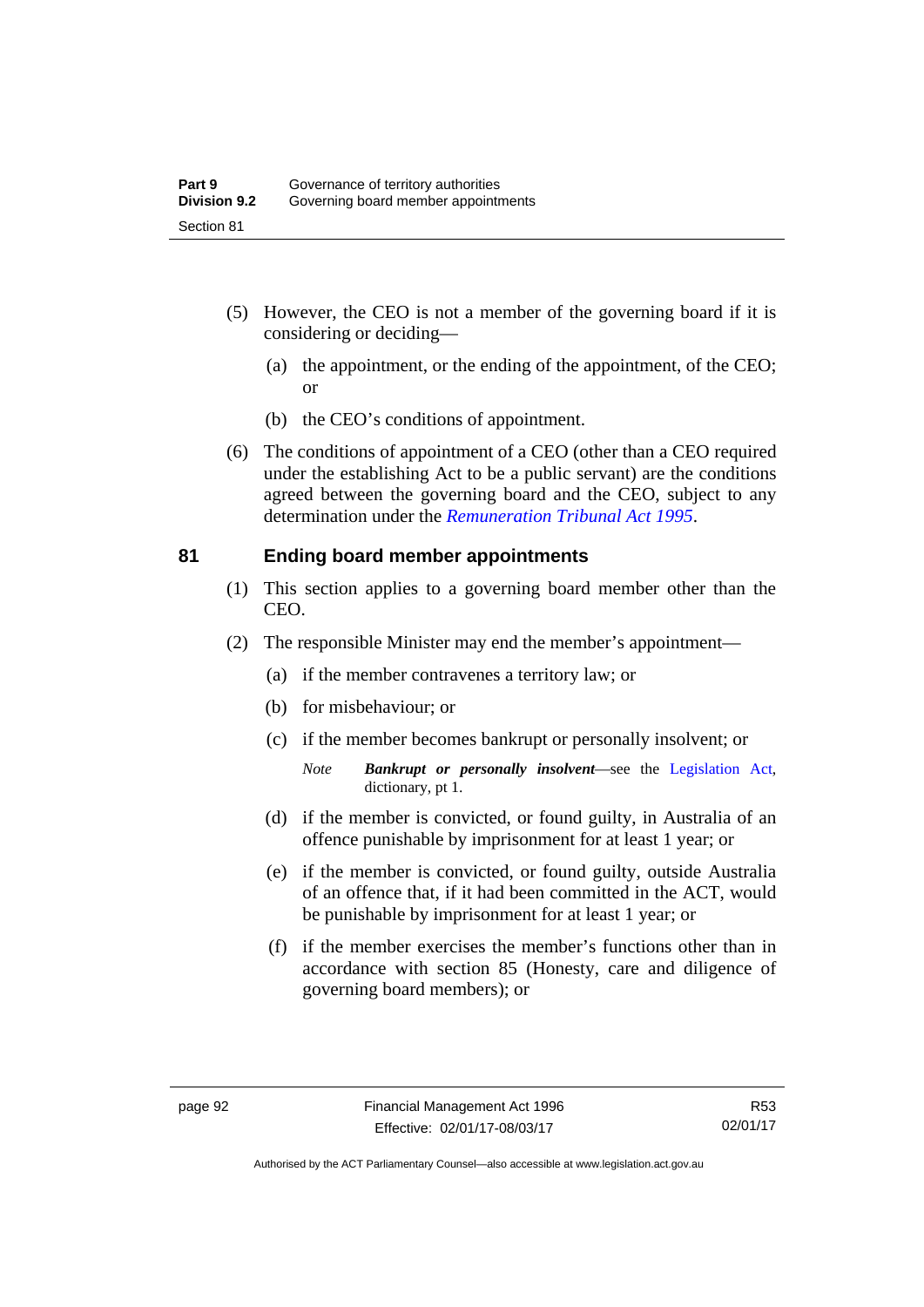- (g) if the member fails to take all reasonable steps to avoid being placed in a position where a conflict of interest arises during the exercise of the member's functions; or
- (h) if the member contravenes section 88 (Disclosure of interests by governing board members); or
- (i) if the member is absent from 3 consecutive meetings of the board, otherwise than on approved leave; or
- (j) for physical or mental incapacity, if the incapacity substantially affects the exercise of the member's functions.
- *Note* A person's appointment also ends if the person resigns (see Legislation [Act](http://www.legislation.act.gov.au/a/2001-14), s 210).
- (3) The Minister may also end the appointment of the member (the *member concerned*) if the board tells the Minister in writing that it has resolved, by a majority of at least  $\frac{2}{3}$  of the members, to recommend to the Minister that the member's appointment be ended.
- (4) The governing board may pass a resolution mentioned in subsection (3) only if—
	- (a) at least 3 weeks written notice of the intention to consider the proposed resolution has been given to the member concerned; and
	- (b) the member concerned has been given an opportunity to make submissions and present documents to a meeting of the board; and
	- (c) if the member concerned has used the opportunity mentioned in paragraph (b)—a summary of the member's submissions is recorded in the minutes of the board and a copy of any documents presented is included in the minutes.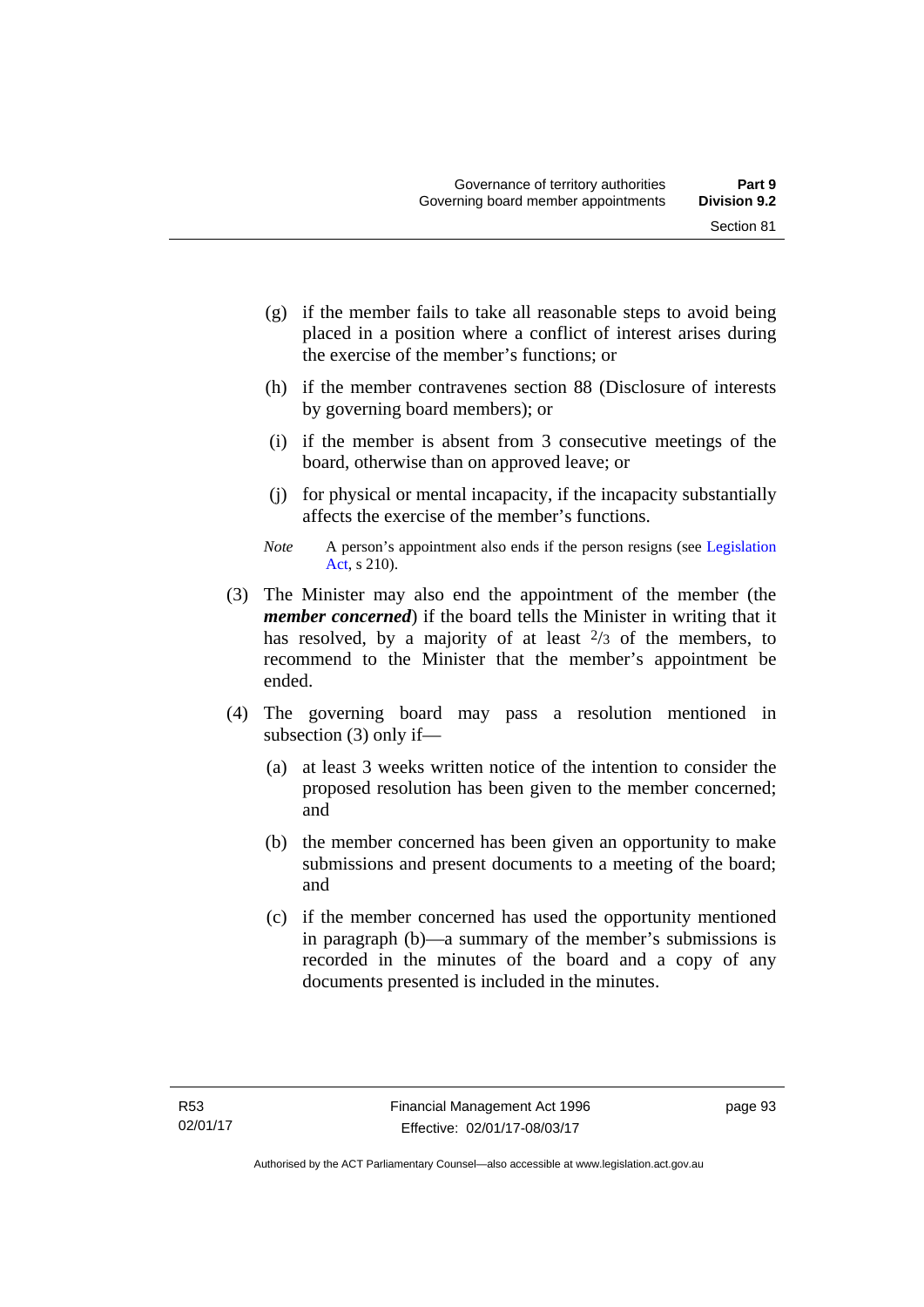# **Division 9.3 Functions of governing board members**

### **82 Chair's functions**

The chair of the governing board of a territory authority has the following functions:

- (a) managing the affairs of the governing board;
- (b) ensuring, as far as practicable, that there is a good working relationship between the governing board and management of the authority;
- (c) ensuring the responsible Minister is kept informed about the operations of the authority.

### **83 Deputy chair's functions**

- (1) If the chair of the governing board of a territory authority is absent or cannot for any reason exercise the functions of the chair, the deputy chair of the governing board must exercise the functions of the chair.
- (2) However, this section does not apply to a territory authority if the establishing Act for the authority provides that it need not have a deputy chair.

*Note* The [Legislation Act,](http://www.legislation.act.gov.au/a/2001-14) s 209 deals with acting appointments.

### **84 CEO's functions**

- (1) The CEO of a territory authority with a governing board has the following functions:
	- (a) ensuring, as far as practicable, that the authority's statement of intent is implemented effectively and efficiently;

#### **Example of implementation of statement of intent**

achieving objectives in statement of intent

R53 02/01/17

Authorised by the ACT Parliamentary Counsel—also accessible at www.legislation.act.gov.au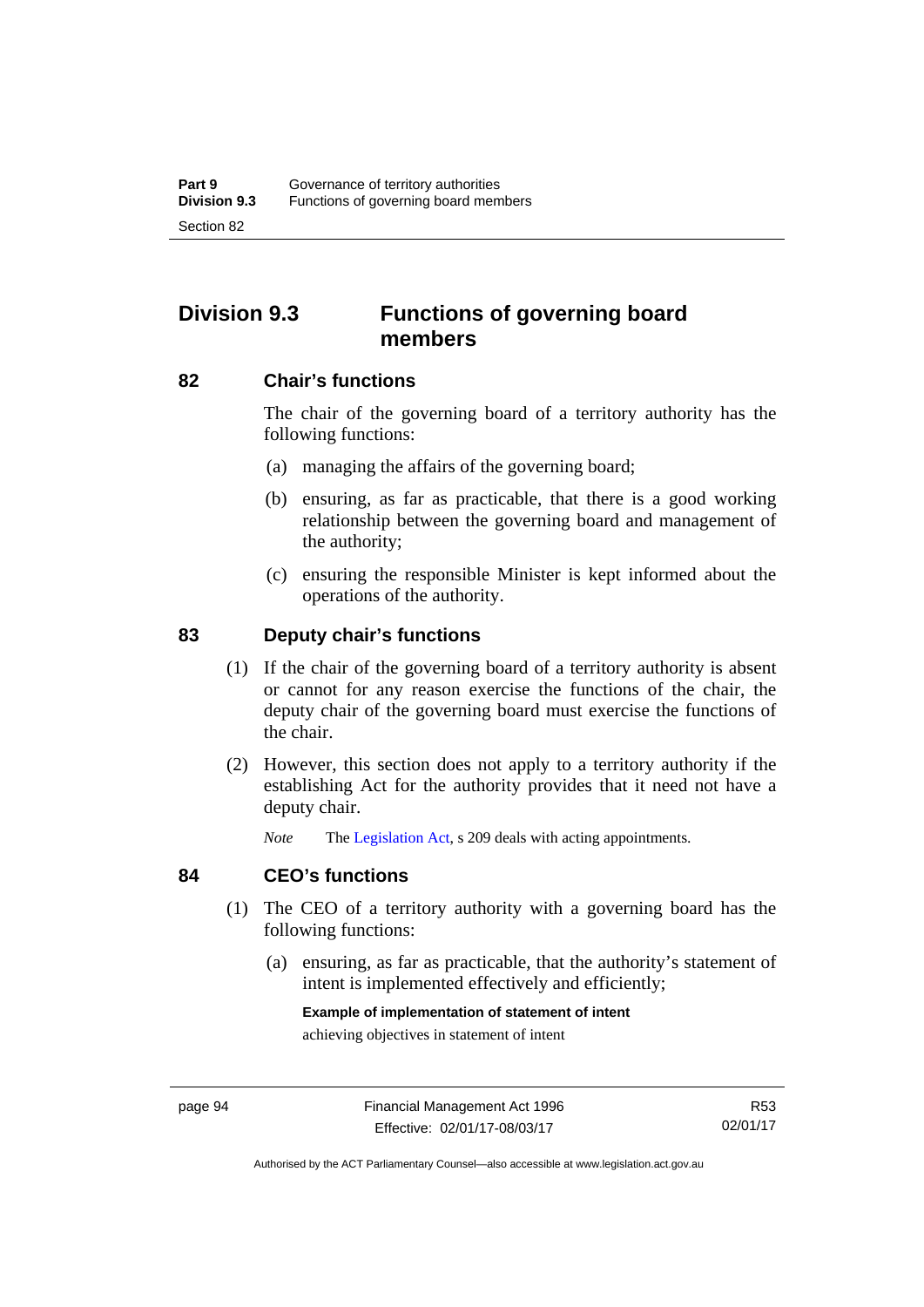- (b) managing the day-to-day operations of the authority in accordance with—
	- (i) applicable governmental policies (if any); and
	- (ii) the policies of the authority set by the board; and
	- (iii) each legal requirement that applies to the authority;

### **Example for par (iii)**

a direction by the independent competition and regulatory commission that relates to the authority

- (c) regularly advising the board about the operation and financial performance of the authority;
- (d) immediately advising the board about significant events.

(2) In this section:

*significant event*, for a territory authority, means an event that the authority is required to tell the responsible Minister about under section 101

# **85 Honesty, care and diligence of governing board members**

In exercising the functions of a governing board member, a member must exercise the degree of honesty, care and diligence required to be exercised by a director of a corporation in relation to the affairs of the corporation.

# **86 Conflicts of interest by governing board members**

A governing board member must take all reasonable steps to avoid being placed in a position where a conflict of interest arises during the exercise of the member's functions.

*Note* An example is part of the Act, is not exhaustive and may extend, but does not limit, the meaning of the provision in which it appears (see [Legislation Act,](http://www.legislation.act.gov.au/a/2001-14) s 126 and s 132).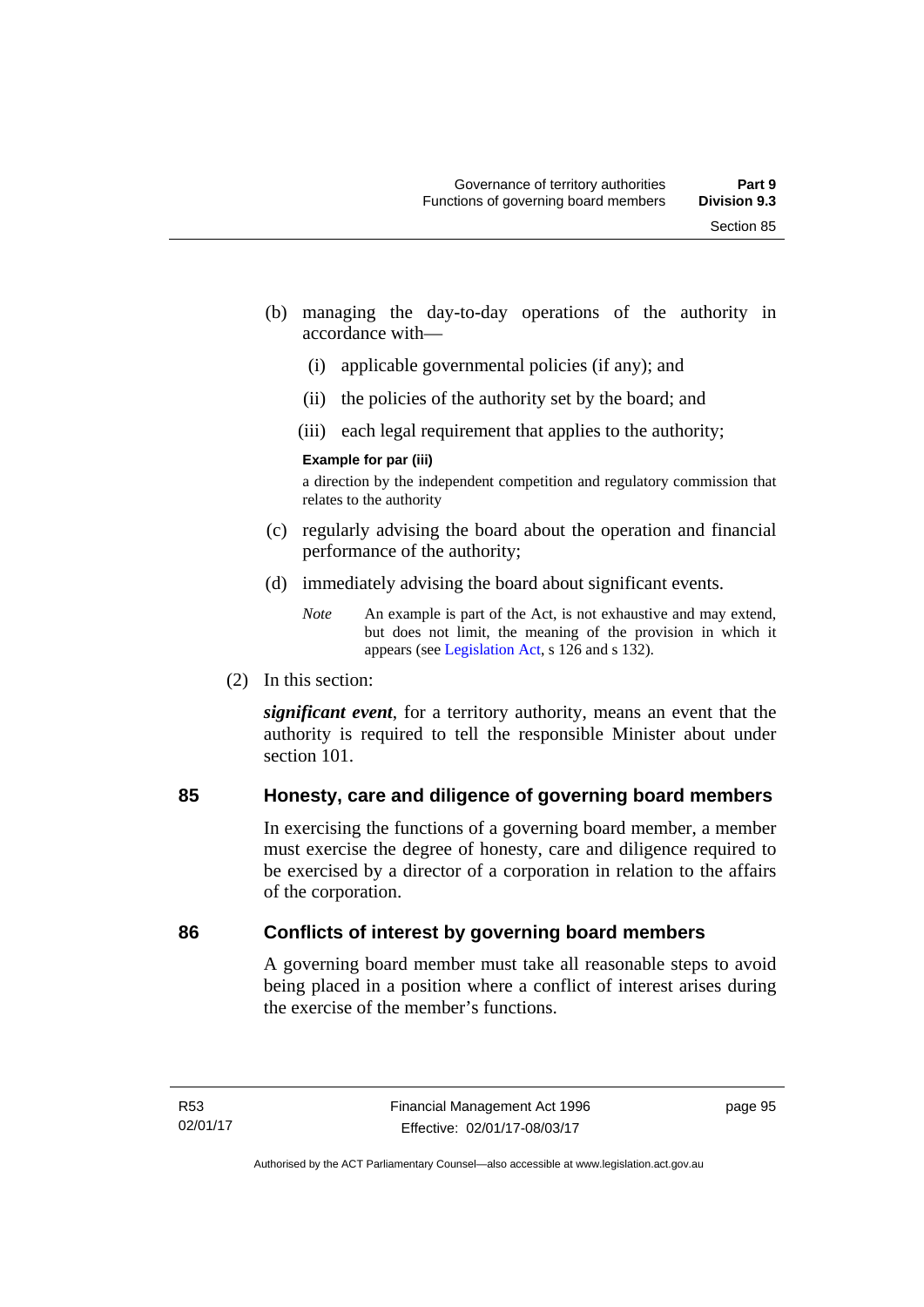### **87 Agenda to require disclosure of interest item**

The agenda for each meeting of a territory authority governing board must include an item requiring any material interest in an issue to be considered at the meeting to be disclosed to the meeting.

### **88 Disclosure of interests by governing board members**

(1) If a governing board member has a material interest in an issue being considered, or about to be considered, by the governing board, the member must disclose the nature of the interest at a board meeting as soon as practicable after the relevant facts come to the member's knowledge.

- (2) The disclosure must be recorded in the governing board's minutes and, unless the board otherwise decides, the member must not—
	- (a) be present when the board considers the issue; or
	- (b) take part in a decision of the board on the issue.

### **Example**

Albert, Boris and Chloe are members of a governing board. They have an interest in an issue being considered at a governing board meeting and they disclose the interest as soon as they become aware of it. Albert's and Boris's interests are minor but Chloe has a direct financial interest in the issue.

The governing board considers the disclosures and decides that because of the nature of the interests:

- Albert may be present when the board considers the issue but not take part in the decision
- Boris may be present for the consideration and take part in the decision.

The board does not make a decision allowing Chloe to be present or take part in the board's decision. Accordingly, since Chloe has a material interest she cannot be present for the consideration of the issue or take part in the decision.

*Note* An example is part of the Act, is not exhaustive and may extend, but does not limit, the meaning of the provision in which it appears (see [Legislation Act,](http://www.legislation.act.gov.au/a/2001-14) s 126 and s 132).

page 96 Financial Management Act 1996 Effective: 02/01/17-08/03/17

R53 02/01/17

Authorised by the ACT Parliamentary Counsel—also accessible at www.legislation.act.gov.au

*Note Material interest* is defined in s (4). The definition of *indirect interest* in s (4) applies to the definition of *material interest*.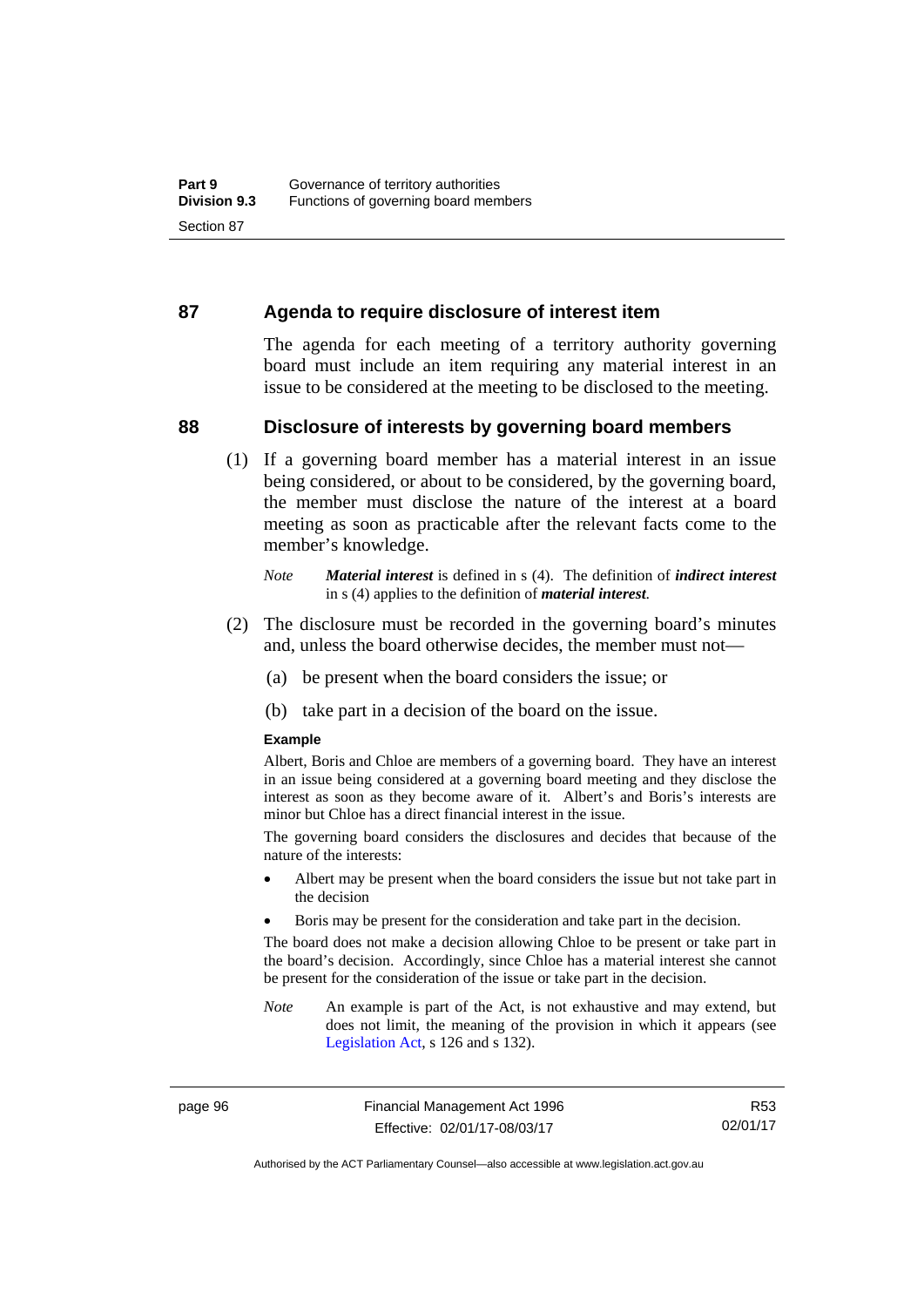(3) Any other governing board member who also has a material interest in the issue must not be present when the board is considering its

(4) In this section:

*associate*, of a person, means—

decision under subsection (2).

- (a) the person's business partner; or
- (b) a close friend of the person; or
- (c) a family member of the person.

*executive officer*, of a corporation, means a person (however described) who is concerned with, or takes part in, the corporation's management, whether or not the person is a director of the corporation.

*indirect interest*—without limiting the kinds of indirect interests a person may have, a person has an *indirect interest* in an issue if any of the following has an interest in the issue:

- (a) an associate of the person;
- (b) a corporation if the corporation has not more than 100 members and the person, or an associate of the person, is a member of the corporation;
- (c) a subsidiary of a corporation mentioned in paragraph (b);
- (d) a corporation if the person, or an associate of the person, is an executive officer of the corporation;
- (e) the trustee of a trust if the person, or an associate of the person, is a beneficiary of the trust;
- (f) a member of a firm or partnership if the person, or an associate of the person, is a member of the firm or partnership;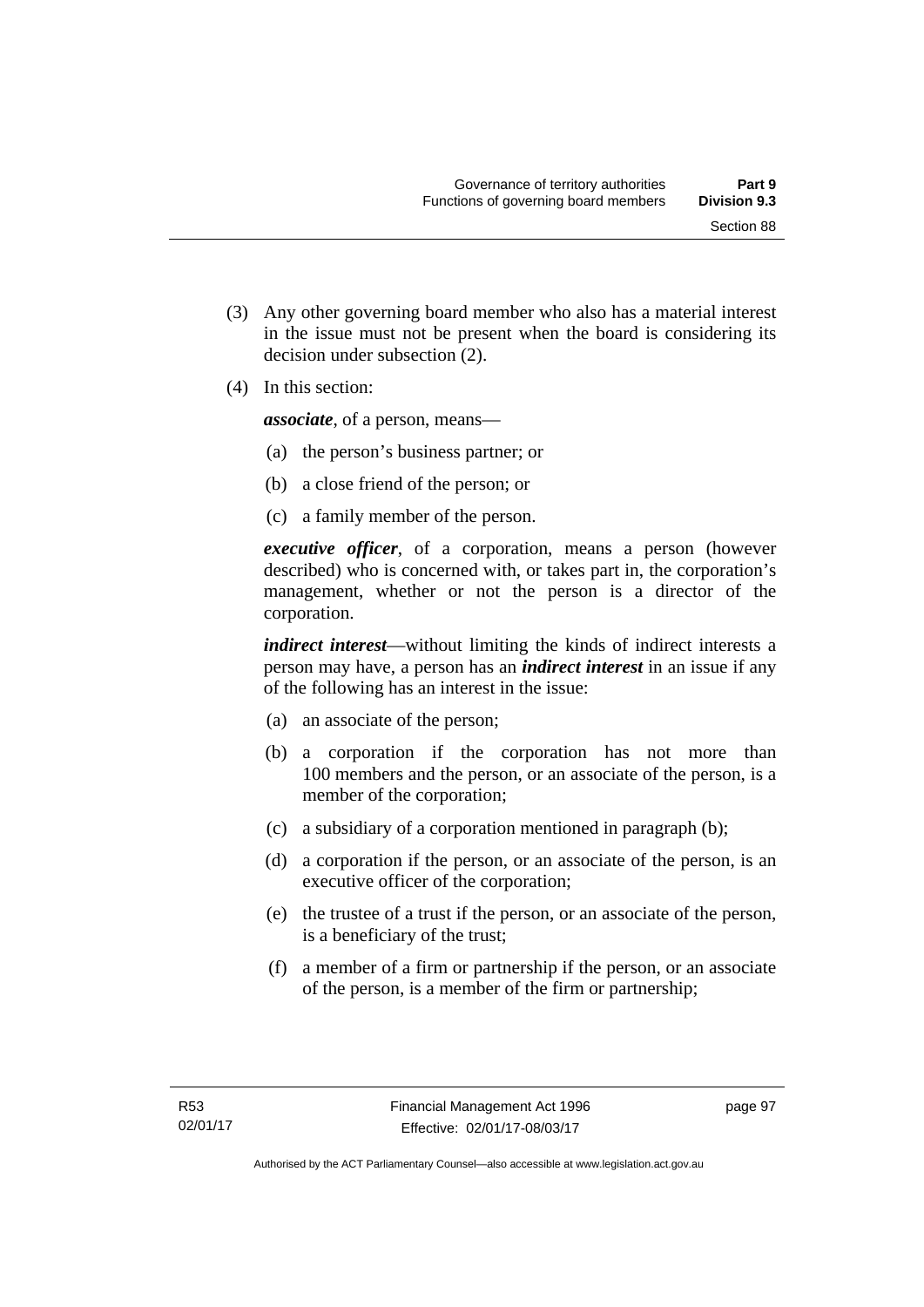(g) someone else carrying on a business if the person, or an associate of the person, has a direct or indirect right to participate in the profits of the business.

*material interest*—a governing board member has a *material interest* in an issue if the member has—

- (a) a direct or indirect financial interest in the issue; or
- (b) a direct or indirect interest of any other kind if the interest could conflict with the proper exercise of the member's functions in relation to the board's consideration of the issue.

## **89 Reporting of disclosed governing board interests to Minister**

- (1) Within 3 months after the day a material interest is disclosed under section 88 (1), the chair of the governing board must report to the responsible Minister in writing about—
	- (a) the disclosure; and
	- (b) the nature of the interest disclosed; and
	- (c) any decision by the board under section 88 (2).
- (2) The chair must also give the responsible Minister, not later than 31 days after the end of each financial year, a statement that sets out the information given to the Minister in reports under subsection (1) that relate to disclosures made during the previous financial year.
- (3) The responsible Minister must give a copy of the statement to the relevant committee of the Legislative Assembly within 31 days after the day the Minister receives the statement.
- (4) In this section:

### *relevant committee* means—

 (a) a standing committee of the Legislative Assembly nominated by the Speaker for subsection (3); or

R53 02/01/17

Authorised by the ACT Parliamentary Counsel—also accessible at www.legislation.act.gov.au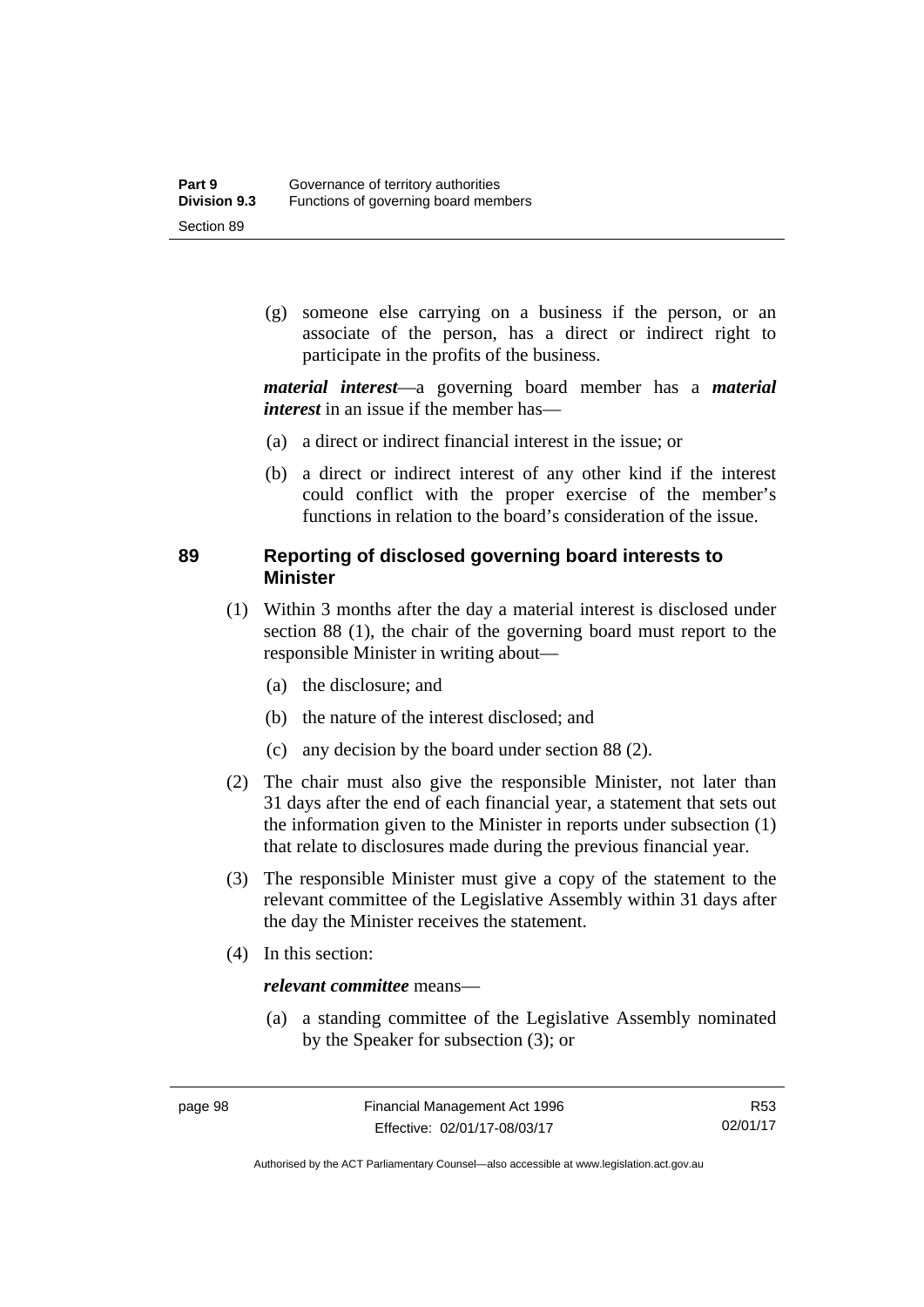(b) if no nomination under paragraph (a) is in effect—the standing committee of the Legislative Assembly responsible for public accounts.

#### **90 Protection of governing board members from liability**

- (1) A governing board member is not civilly liable for anything done or omitted to be done honestly and without recklessness—
	- (a) in the exercise of a function under a territory law; or
	- (b) in the reasonable belief that the act or omission was in the exercise of a function under a territory law.
- (2) Any liability that would, apart from this section, attach to a governing board member of a territory authority attaches instead to the authority.

#### **91 Indemnification and exemption of governing board members**

- (1) A territory authority must not exempt a governing board member (whether directly or through another entity) from liability to the authority.
- (2) A territory authority must not indemnify a governing board member (whether directly or through another entity and whether by agreement or by making a payment) against any of the following liabilities incurred as a board member:
	- (a) a liability owed to the authority;
	- (b) a liability owed to someone other than the authority that did not arise from honest conduct.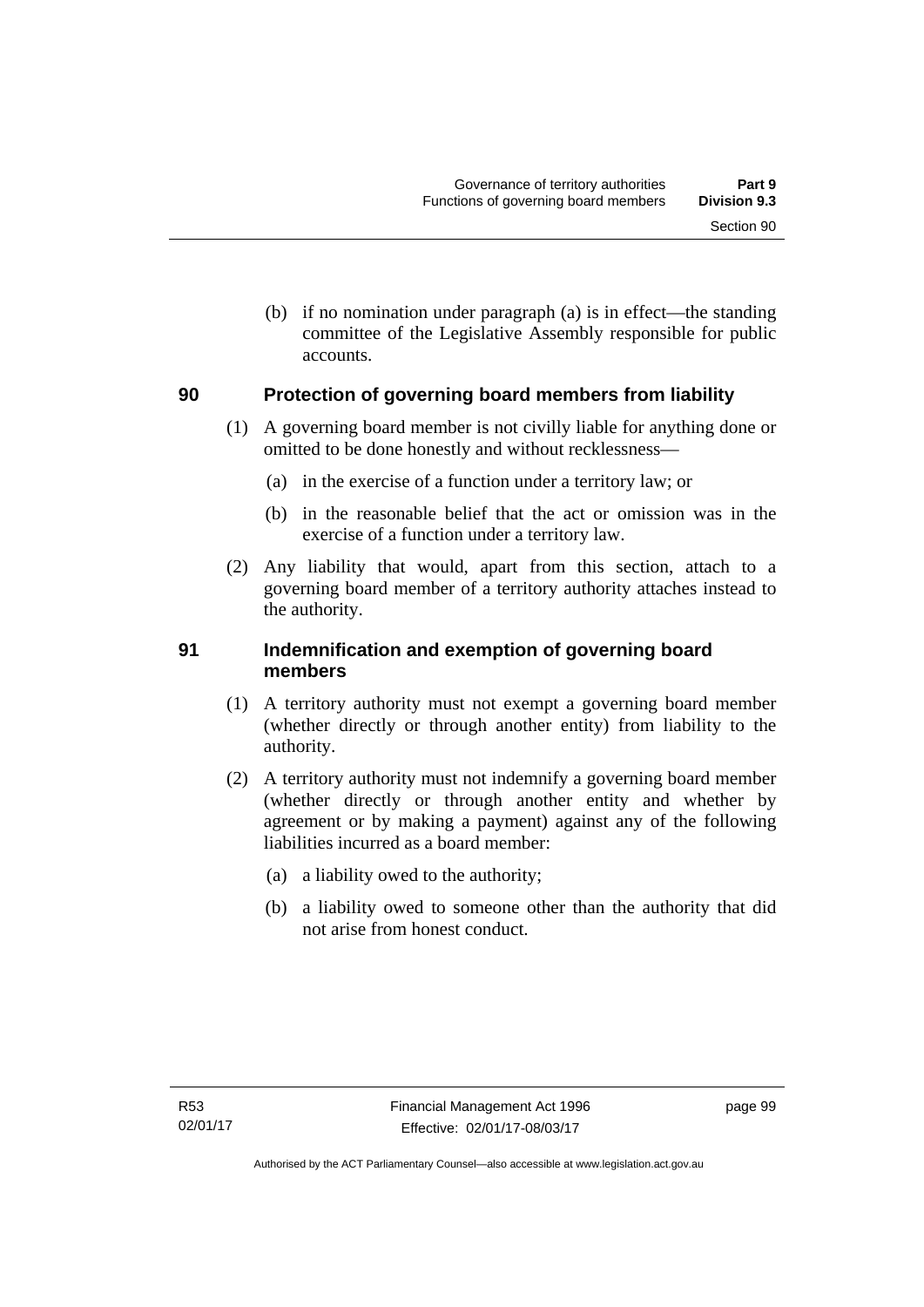- (3) A territory authority must not indemnify a governing board member (whether directly or through another entity and whether by agreement or by making a payment) against legal costs incurred as a member if the costs are incurred—
	- (a) in defending or resisting a proceeding if the person is found to have a liability for which the person could not be indemnified under subsection (2); or
		- *Note* A governing board member is not personally liable for certain acts done or omissions made honestly and without recklessness (see s 90).
	- (b) in defending or resisting a criminal proceeding in which the person is found guilty.
- (4) In this section:

*authority* includes a subsidiary (if any) of the authority.

#### **92 Compensation for exercise of functions etc**

- (1) A person may claim compensation from the Territory if the person suffers loss because of the exercise, or purported exercise, of a function under this part or the establishing Act.
- (2) Compensation may be claimed and ordered in a proceeding for compensation brought in a court of competent jurisdiction.
- (3) A court may order the payment of reasonable compensation for the loss or expense only if it is satisfied it is just to make the order in the circumstances of the particular case.
- (4) A regulation may prescribe matters that may, must or must not be taken into account by the court in considering whether it is just to make the order.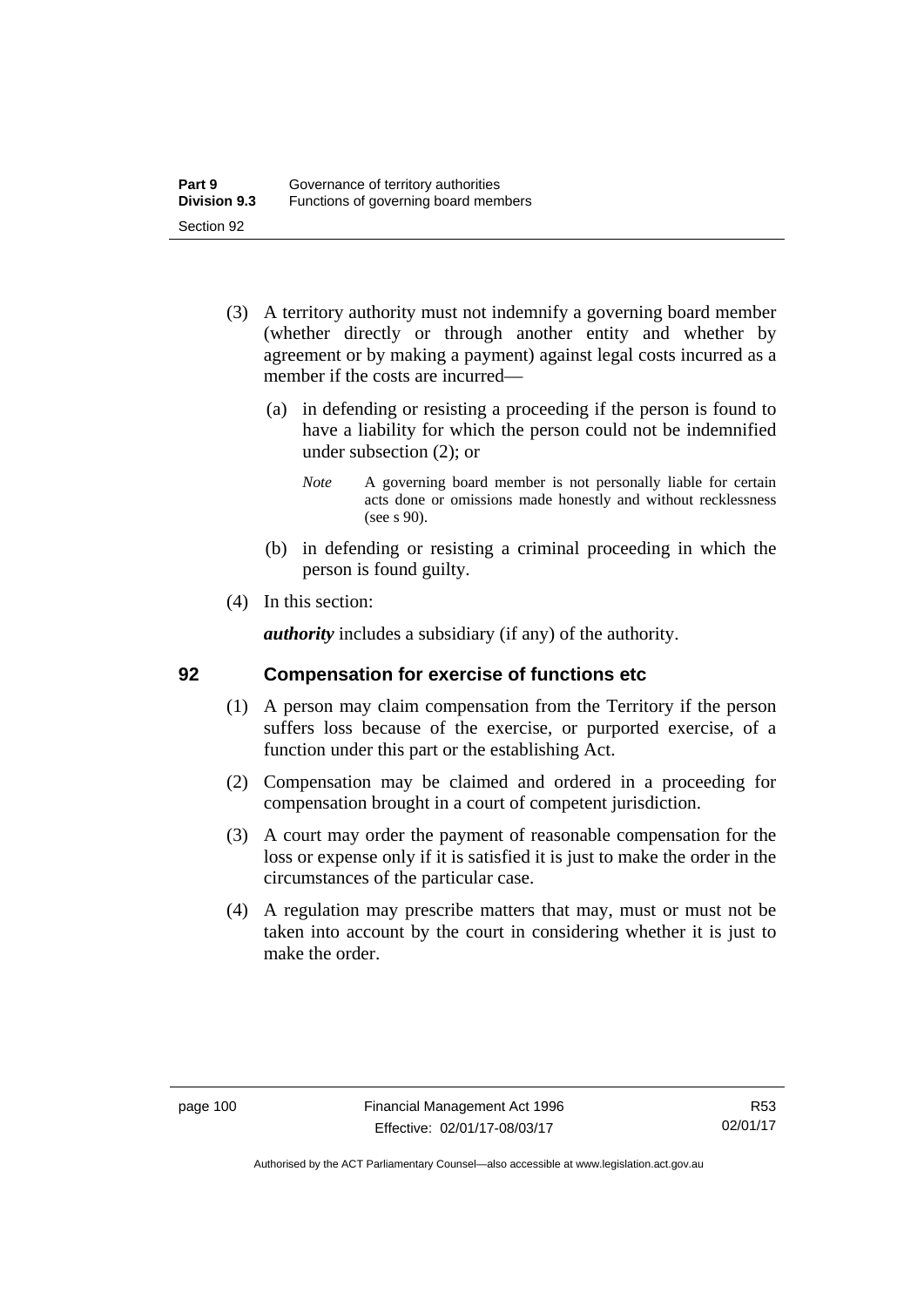# **Division 9.4 Governing board meetings**

### **93 Time and place of governing board meetings**

- (1) Meetings of the governing board of a territory authority are to be held when and where it decides.
- (2) However, the governing board must meet—
	- (a) at least once every 3 months; or
	- (b) if the establishing Act requires the governing board to meet more frequently—at the times required under the establishing Act.
- (3) The chair—
	- (a) may at any time call a meeting of the governing board; and
	- (b) must call a meeting if asked by the Minister or at least 2 members.
- (4) The chair must give the other members reasonable notice of the time and place of a meeting called by the chair.

#### **94 Presiding member at governing board meetings**

- (1) The chair presides at all meetings at which the chair is present.
- (2) If the chair is absent and the governing board has a deputy chair, the deputy chair presides.
- (3) If the chair and the deputy chair are absent or the chair is absent and there is no deputy chair, the member chosen by the members present presides.
- (4) However, the members must not choose the CEO to preside.

#### **95 Quorum at governing board meetings**

(1) Business may be carried on at a meeting of the governing board only if at least 1/2 the number of members appointed are present.

| R <sub>53</sub> | Financial Management Act 1996 | page 101 |
|-----------------|-------------------------------|----------|
| 02/01/17        | Effective: 02/01/17-08/03/17  |          |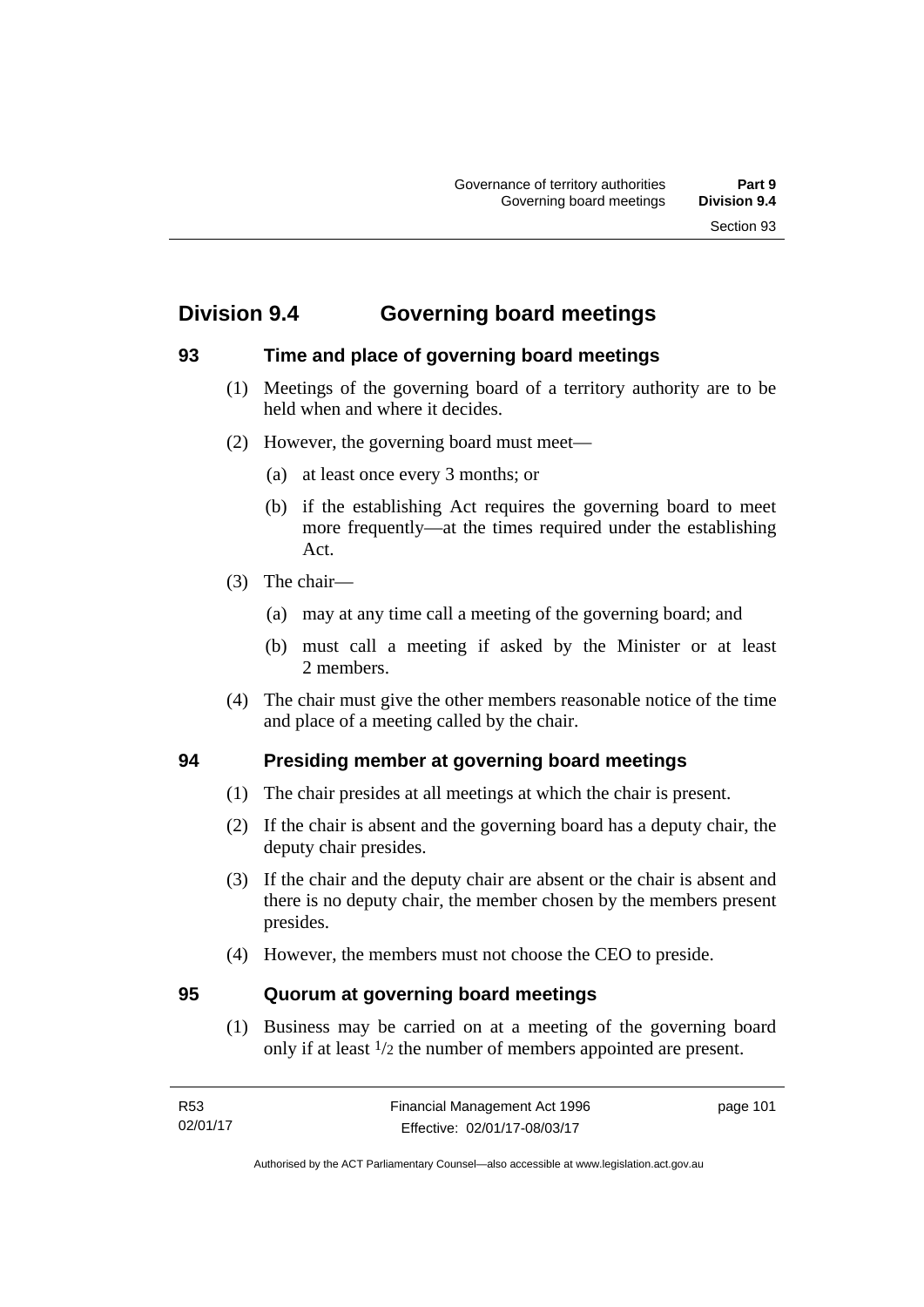(2) However, if the establishing Act for the governing board provides that a board member is a non-voting member, that board member is not counted as a member appointed or present for subsection (1).

#### **96 Voting at governing board meetings**

- (1) At a meeting of the governing board each member has a vote on each question to be decided, unless the establishing Act for the board otherwise provides.
- (2) A question is decided by a majority of the votes of the members present and voting but, if the votes are equal, the member presiding has a deciding vote.

#### **97 Conduct of governing board meetings etc**

- (1) The governing board may conduct its proceedings (including its meetings) as it considers appropriate.
- (2) A meeting may be held using a method of communication, or a combination of methods of communication, that allows a board member taking part to hear what each other member taking part says without the members being in each other's presence.

#### **Examples**

a phone link, a satellite link, an internet or intranet link

- *Note* An example is part of the Act, is not exhaustive and may extend, but does not limit, the meaning of the provision in which it appears (see [Legislation Act,](http://www.legislation.act.gov.au/a/2001-14) s 126 and s 132).
- (3) A governing board member who takes part in a meeting conducted under subsection (2) is taken, for all purposes, to be present at the meeting.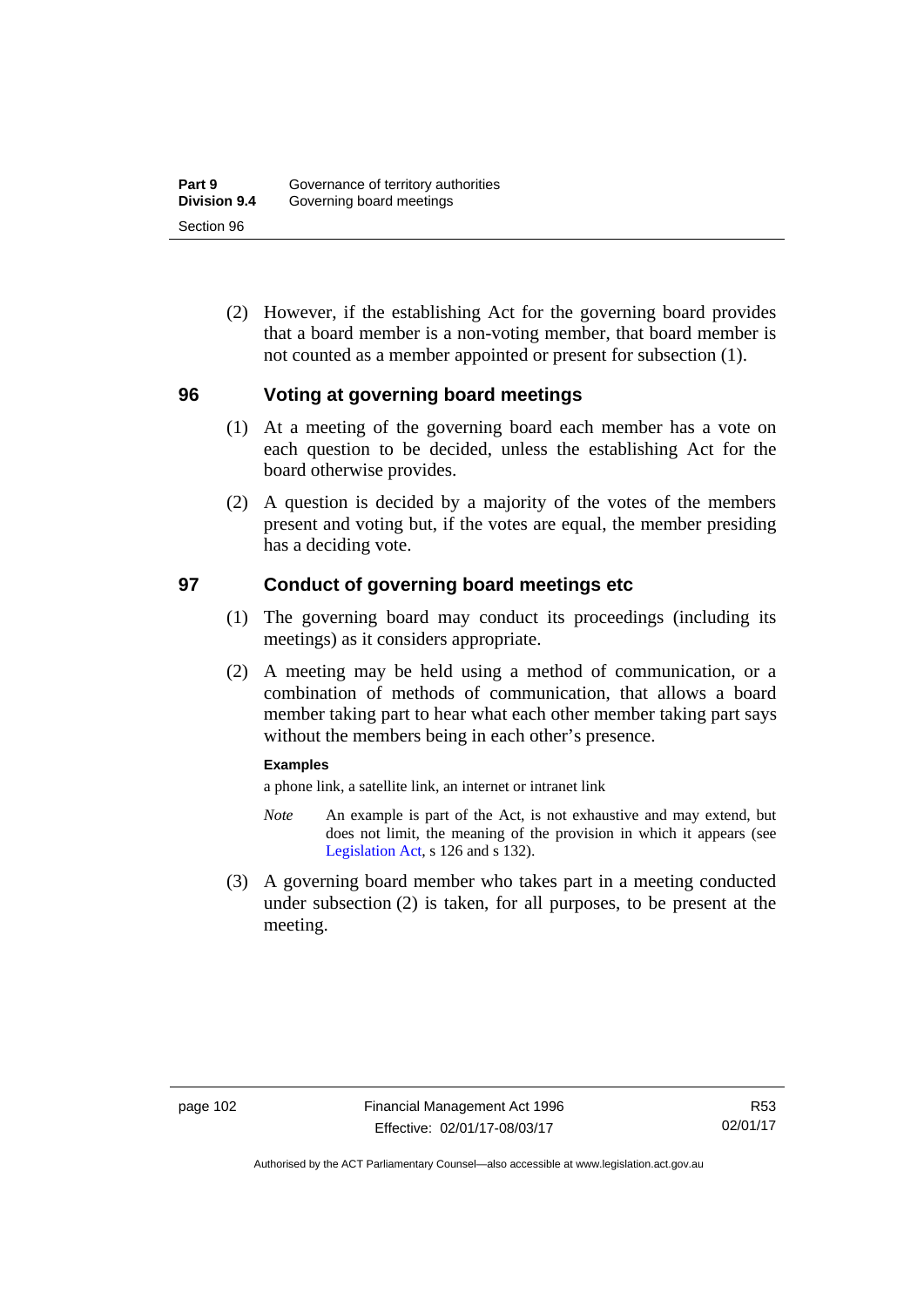(4) A resolution is a valid resolution of the governing board, even if it is not passed at a meeting of the board, if all members agree to the proposed resolution in writing or by electronic communication.

**Example of electronic communication**  email

(5) The board must keep minutes of its meetings.

# **Division 9.5 Requirements and obligations for territory authorities**

#### **98 Limitations on authorities forming corporations etc**

- (1) A relevant territory authority must not do any of the following without the Treasurer's prior written approval:
	- (a) subscribe for, or purchase, shares in or debentures or other securities of, a corporation;
	- (b) form, or take part in the formation of, a corporation.
- (2) An approval under subsection (1)—
	- (a) must relate only to a particular corporation or proposed corporation; and
	- (b) may be given subject to the conditions or restrictions stated in the approval.
- (3) If a relevant territory authority does something mentioned in subsection (1), the authority must tell the responsible Minister within 2 weeks after the day the authority does the thing.
- (4) The responsible Minister must—
	- (a) prepare a written statement setting out details of, and reasons for, the relevant territory authority's action; and
	- (b) present the statement to the Legislative Assembly within 6 sitting days after the day the Minister is told about the action.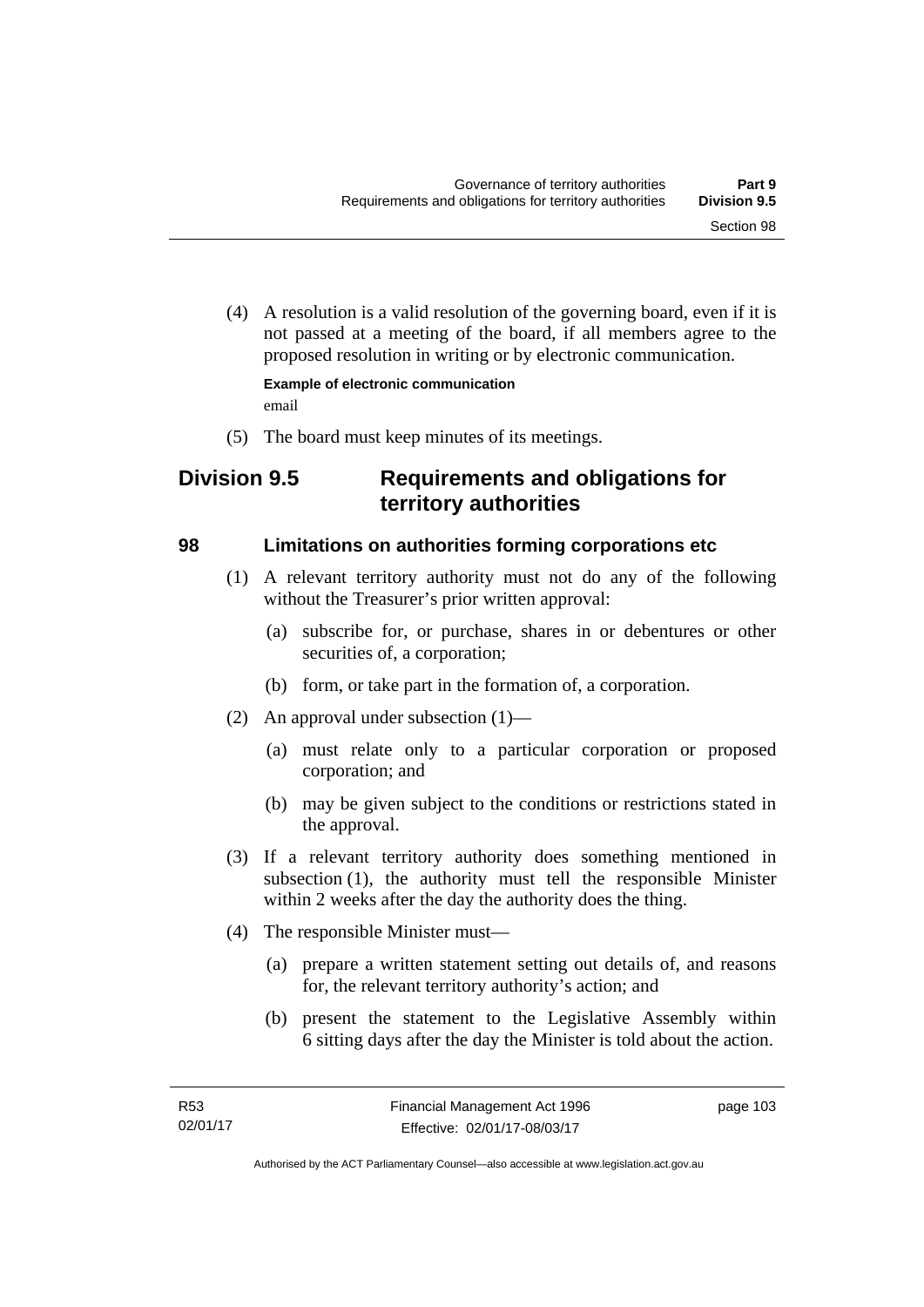- (5) A statement need not include any material that is commercially sensitive.
- (6) However, if commercially sensitive information is not included in the statement, the responsible Minister must, when presenting the statement to the Legislative Assembly, also present a further statement setting out the general nature of the information and the reason for its non-inclusion in the statement.

#### **99 Limitations on authorities taking part in joint ventures and trusts**

- (1) A relevant territory authority must not take part in a joint venture or trust without the Treasurer's prior written approval.
- (2) An approval under subsection (1)—
	- (a) may apply generally or may relate to a particular proposed joint venture or trust; and
	- (b) may be given subject to the conditions or restrictions stated in the approval.
- (3) If a relevant territory authority enters into an agreement for a joint venture or trust, the authority must tell the responsible Minister within 2 weeks after the day the authority enters into the agreement.
- (4) The responsible Minister must—
	- (a) prepare a written statement setting out details of, and reasons for, the agreement; and
	- (b) present the statement to the Legislative Assembly within 6 sitting days after the day the Minister is told about the agreement.
- (5) A statement need not include any material that is commercially sensitive.

Authorised by the ACT Parliamentary Counsel—also accessible at www.legislation.act.gov.au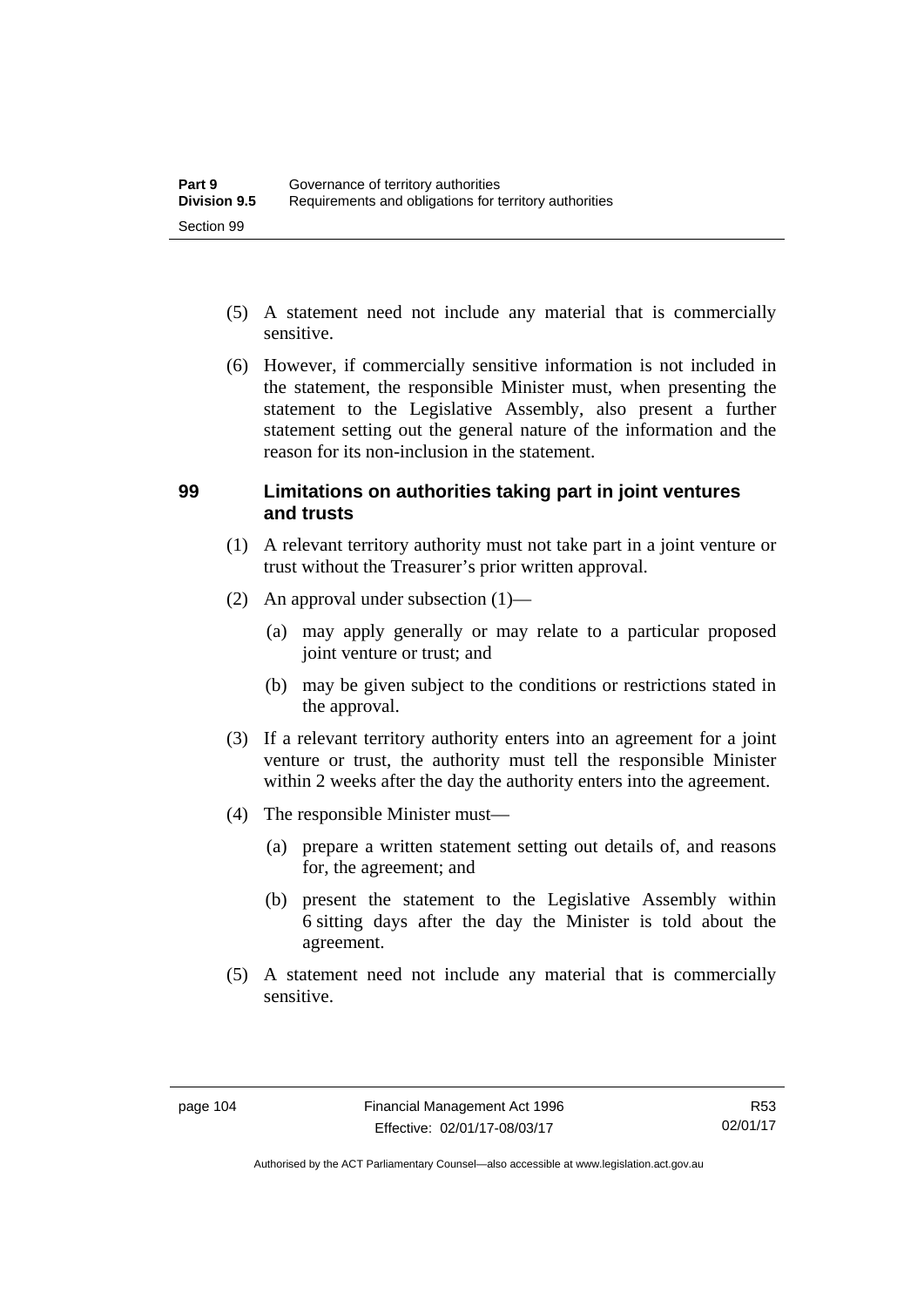(6) However, if commercially sensitive information is not included in the statement, the responsible Minister must, when presenting the statement to the Legislative Assembly, also present a further statement setting out the general nature of the information and the reason for its non-inclusion in the statement.

#### **100 Corporations, joint ventures and trusts in which authority has interest**

- (1) If a relevant territory authority has a controlling interest in a corporation, joint venture or trust, the authority must ensure that—
	- (a) the auditor-general is appointed auditor for the corporation, joint venture or trust; and
	- (b) the corporation or joint venture, or a trustee for the trust, does not do anything that the authority itself could not do.
- (2) If a relevant territory authority has an interest, other than a controlling interest, in a corporation, joint venture or trust, the authority must try to ensure that the auditor-general is appointed auditor for the corporation, joint venture or trust.
	- *Note* The *[Auditor-General Act 1996](http://www.legislation.act.gov.au/a/1996-23)*, s 14 allows the auditor-general to require a person to give to the auditor-general information and documents.
- (3) In this section—

*controlling interest*—see the *[Auditor-General Act 1996](http://www.legislation.act.gov.au/a/1996-23)*, section 5.

#### **101 Obligation of authorities to tell Minister about significant events**

- (1) A relevant territory authority must, as soon as practicable, tell the responsible Minister of any significant event that affects, or seems likely to affect—
	- (a) the value of the authority; or
	- (b) a significant part of the authority's assets; or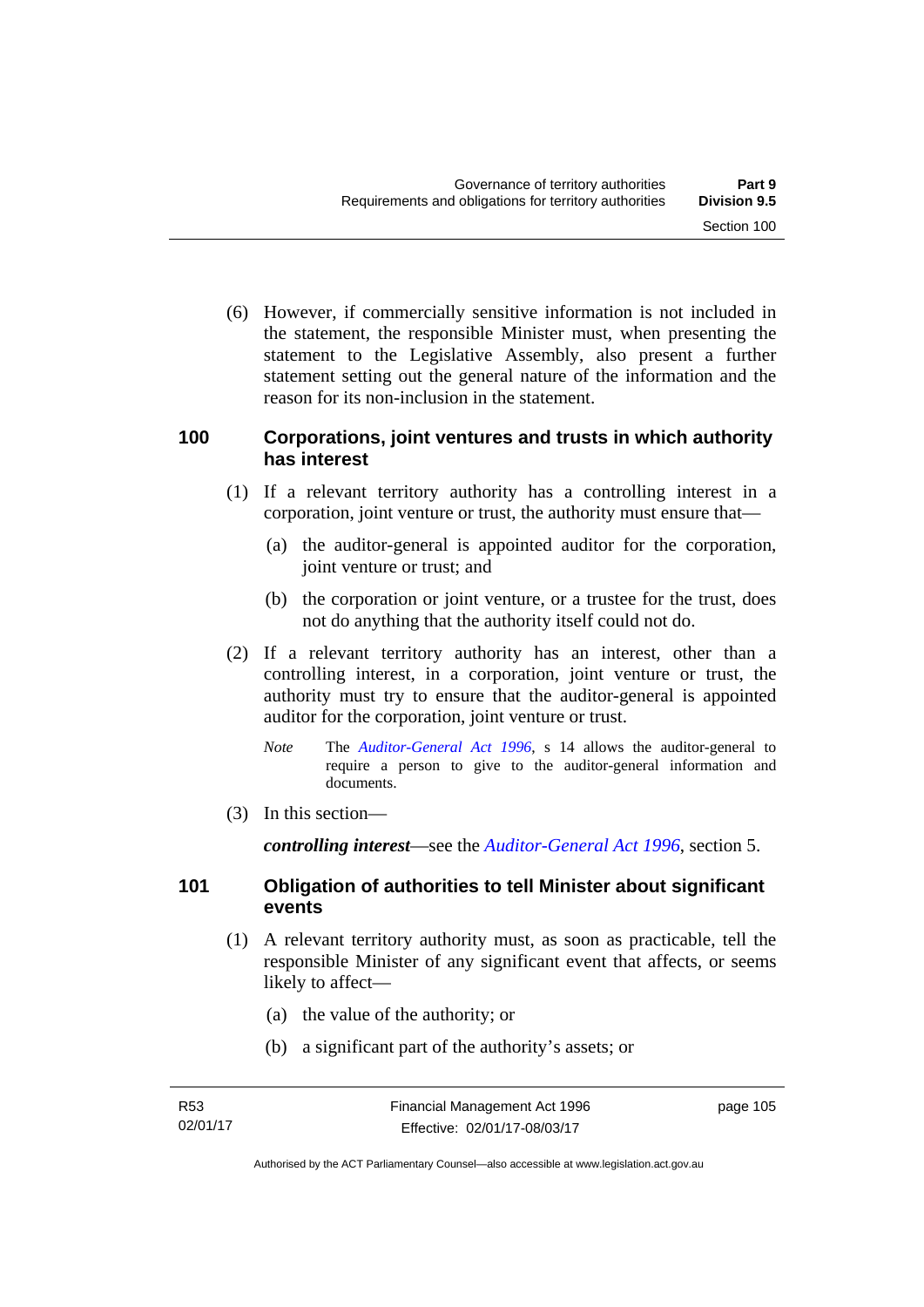- (c) the performance of the authority as a whole; or
- (d) the carrying out of a significant activity of the authority.
- (2) For this section, an event, part of assets or activity is *significant* for a relevant territory authority if—
	- (a) it is significant when interpreted in accordance with accounting standards relating to materiality ordinarily used in Australia when the decision about whether it is significant is made; or
	- (b) a document published by the authority identifies it as significant (however described); or
	- (c) a memorandum of understanding or other agreement between the responsible Minister or Treasurer and the authority identifies it as significant (however described); or
	- (d) it is prescribed under the financial management guidelines.

#### **102 Ministerial directions to authorities about financial etc statements**

- (1) The responsible Minister for a relevant territory authority may, in writing, direct the relevant person for the authority to give the Minister financial or other statements relating to the authority.
- (2) Without limiting subsection (1), the direction may state the form in which the statements are to be given and the period to which they must relate.
- (3) A relevant person for a relevant territory authority who receives a direction under subsection (1) must prepare the statements required by the direction and give them to the responsible Minister within 1 month after the day the person receives the direction or, if a longer period is allowed by the Minister, within the longer period.
- (4) The responsible Minister must not allow a longer period under subsection (3) for complying with a direction unless satisfied that there are special circumstances that justify the longer period.

R53 02/01/17

Authorised by the ACT Parliamentary Counsel—also accessible at www.legislation.act.gov.au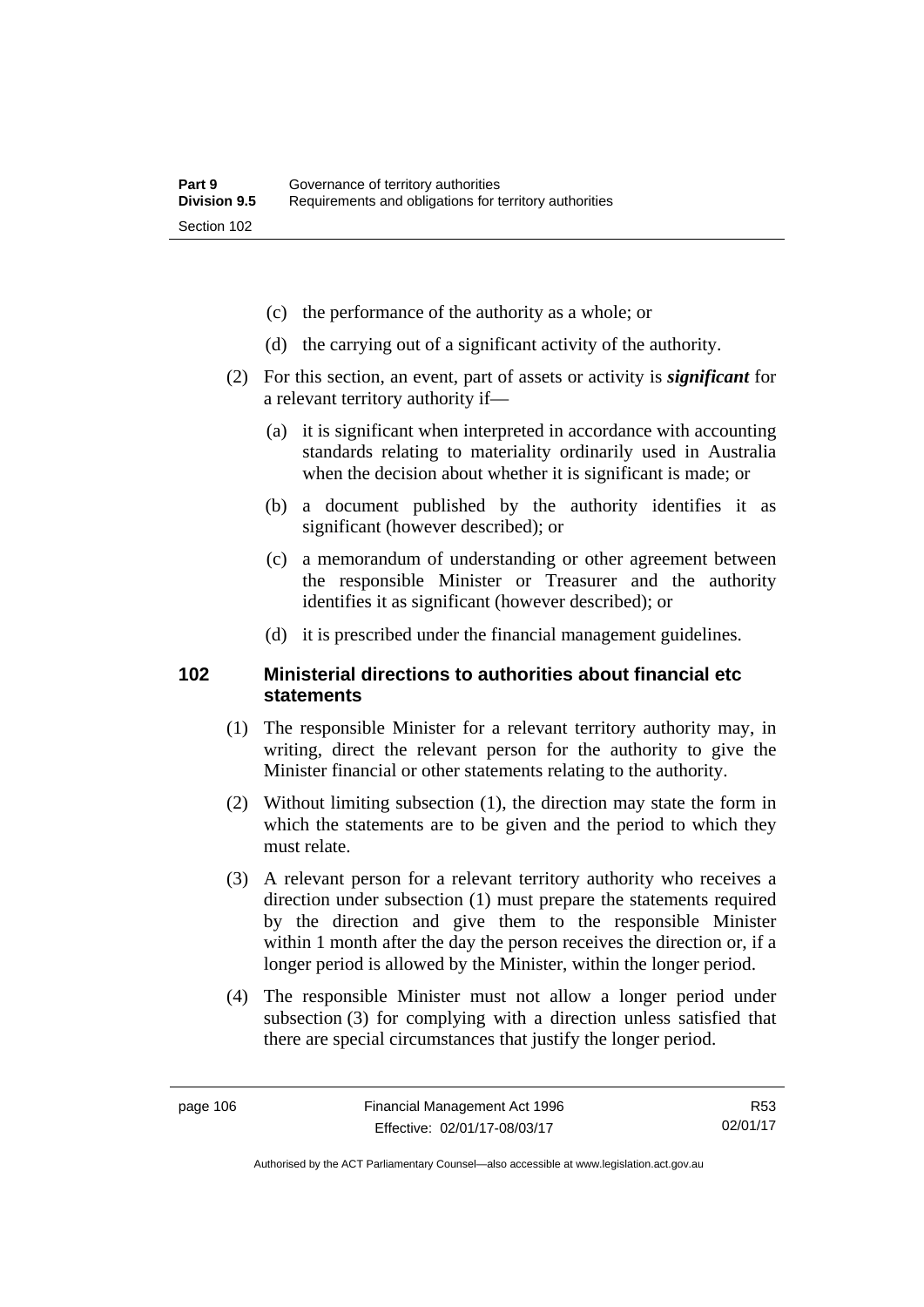*relevant person*, for a relevant territory authority, means—

- (a) if the authority has a governing board—the chair of the governing board; or
- (b) if the authority does not have a governing board—the chief executive officer.

#### **103 Application of government policies to authorities**

- (1) The responsible Minister for a relevant territory authority may, after consulting the authority, tell the authority the general government policies (*applicable governmental policies*) that are to apply to the authority.
- (2) A relevant territory authority must ensure that the authority complies, as far as practicable, with the applicable governmental policies.
- (3) For the *[Competition and Consumer Act 2010](http://www.comlaw.gov.au/Series/C2004A00109)* (Cwlth), this Act authorises—
	- (a) the decision to apply applicable governmental policies to an authority; and
	- (b) the doing of, or the failure to do, anything by or in relation to the authority to comply with applicable governmental policies.
- (4) A notice under subsection (1) is a notifiable instrument.
	- *Note* A notifiable instrument must be notified under the [Legislation Act](http://www.legislation.act.gov.au/a/2001-14).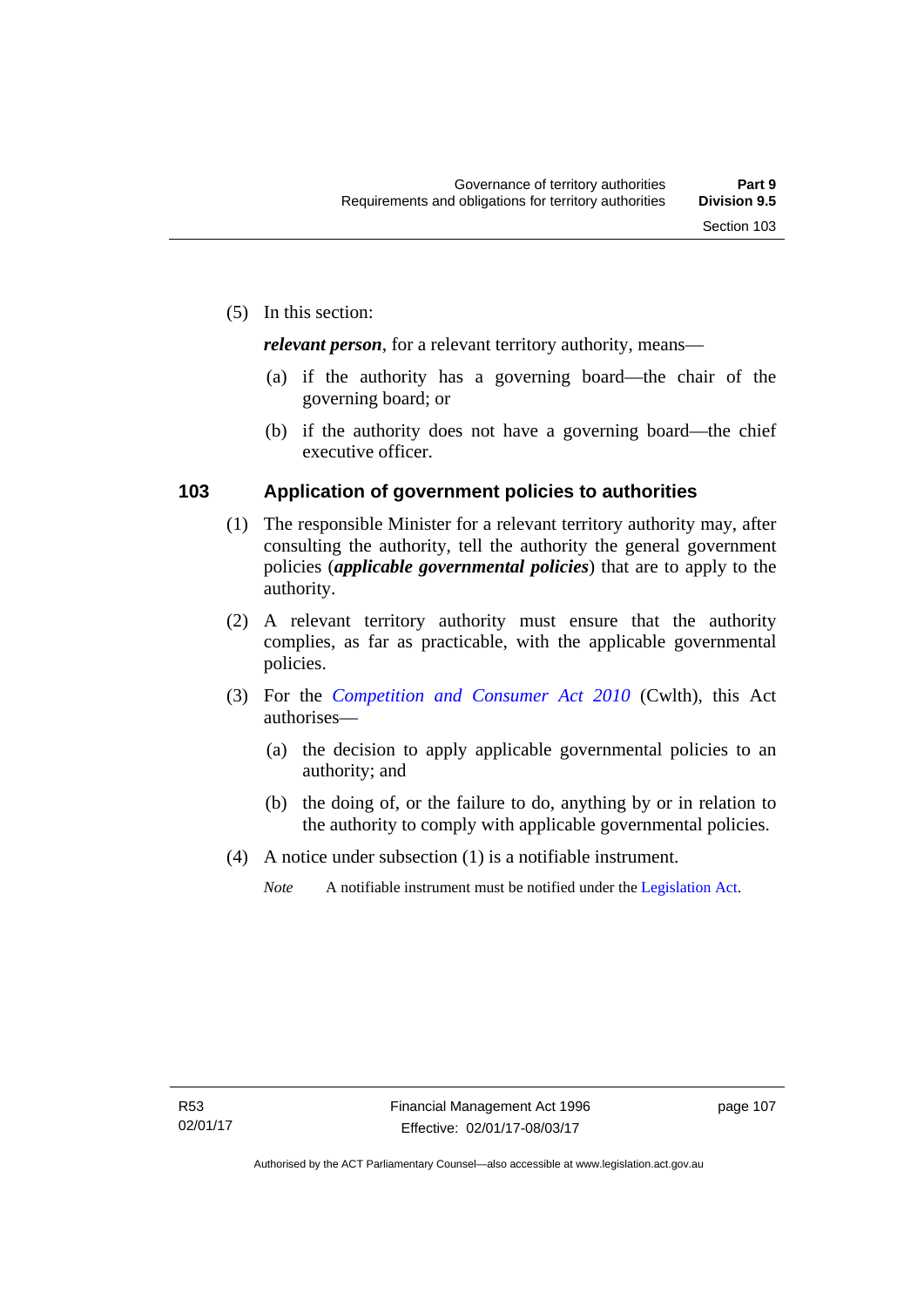# **Division 9.6 Restructuring of territory authorities**

#### **104 Purpose of div 9.6**

The purpose of this division is to facilitate the transfer of assets, rights and liabilities of, or held by, territory authorities to which this division applies.

*Note 1* A *liability* includes an obligation (see [Legislation Act,](http://www.legislation.act.gov.au/a/2001-14) dict, pt 1).

*Note 2* See also the [Legislation Act](http://www.legislation.act.gov.au/a/2001-14), dict, def *asset*.

#### **105 What territory authorities does div 9.6 apply to?**

- (1) This division applies to a territory authority if the authority is prescribed by regulation for this division.
- (2) A reference in this division to a *division 9.6 authority* is a reference to a territory authority to which this division applies.
- (3) To remove any doubt—
	- (a) nothing in this Act prevents a division 9.6 authority also being a division 9.7 authority; and
	- (b) a regulation may prescribe a territory authority for this division whether or not this part would otherwise apply to the authority.

#### **106 Responsible Minister may direct div 9.6 authority to sell or transfer assets**

 (1) The responsible Minister for a division 9.6 authority may direct the authority to sell or transfer a stated asset of, or held by, the authority.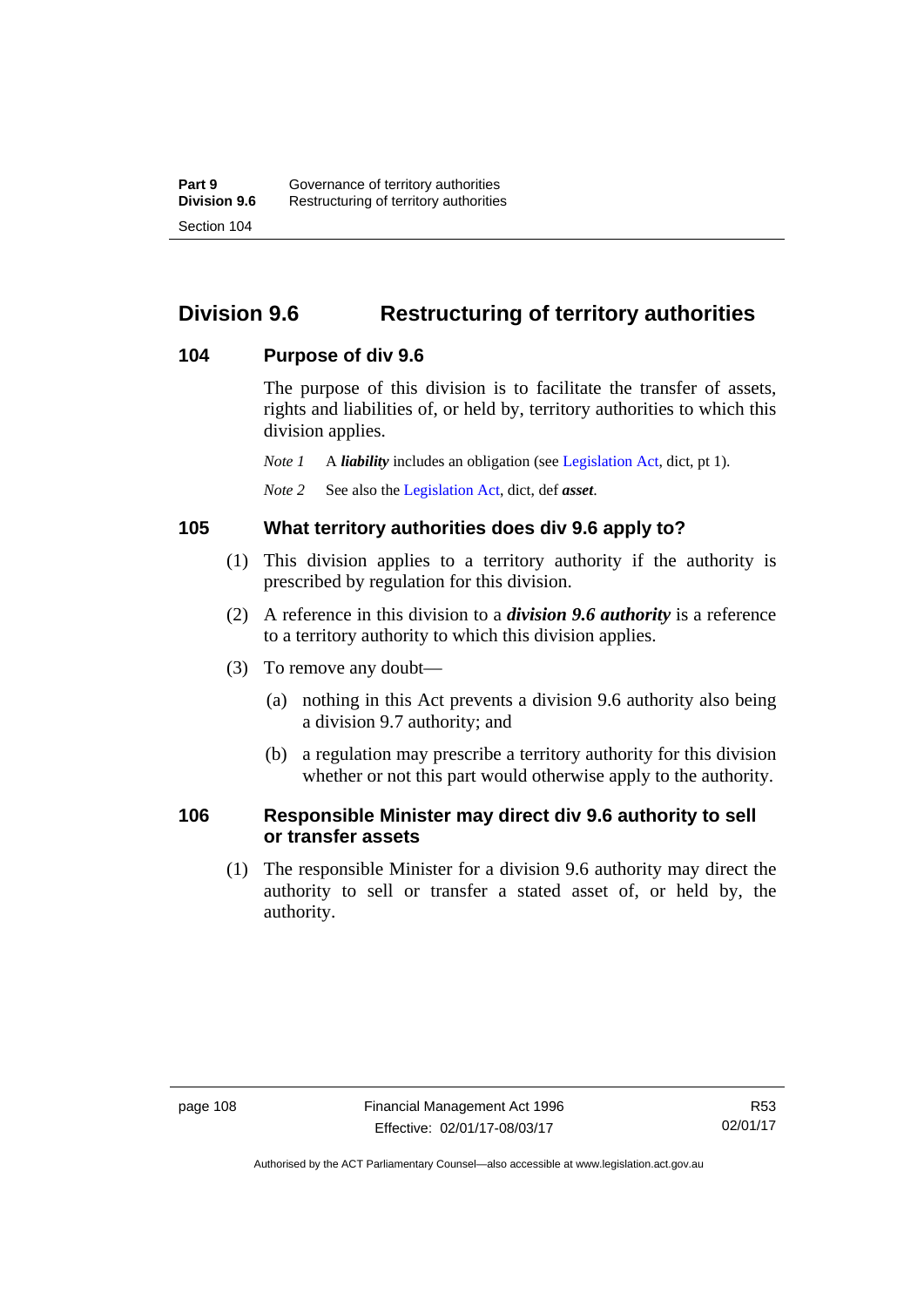(2) The direction may also impose on the division 9.6 authority requirements to assist or regulate, or otherwise in relation to, the sale or transfer.

#### **Examples of other requirements**

- 1 that a sale or transfer must be to a stated entity
- 2 that a sale or transfer must be finished before a stated time
- 3 that a sale or transfer must be undertaken in a stated way
- 4 that an asset must be sold for a price within a stated price-range
- 5 that an asset must be marketed, and the sale undertaken, through a stated agent
- *Note* An example is part of the Act, is not exhaustive and may extend, but does not limit, the meaning of the provision in which it appears (see [Legislation Act,](http://www.legislation.act.gov.au/a/2001-14) s 126 and s 132).
- (3) The division 9.6 authority must comply with the direction.
- (4) A direction under subsection (1) is a notifiable instrument.

*Note* A notifiable instrument must be notified under the [Legislation Act](http://www.legislation.act.gov.au/a/2001-14).

 (5) To remove any doubt, this section is additional to, and does not limit, any other provision of this division.

#### **107 Transfer of assets by declaration—div 9.6 authorities**

- (1) The responsible Minister for a division 9.6 authority may make 1 or more of the following declarations (a *transfer declaration*) in relation to an asset of, or held by, the authority:
	- (a) a declaration that the stated asset vests in a stated entity at a stated time without a conveyance, transfer or assignment;
	- (b) a declaration that a stated instrument relating to the asset continues to have effect after the asset vests in a stated entity as if a reference in the instrument to the authority were a reference to the entity;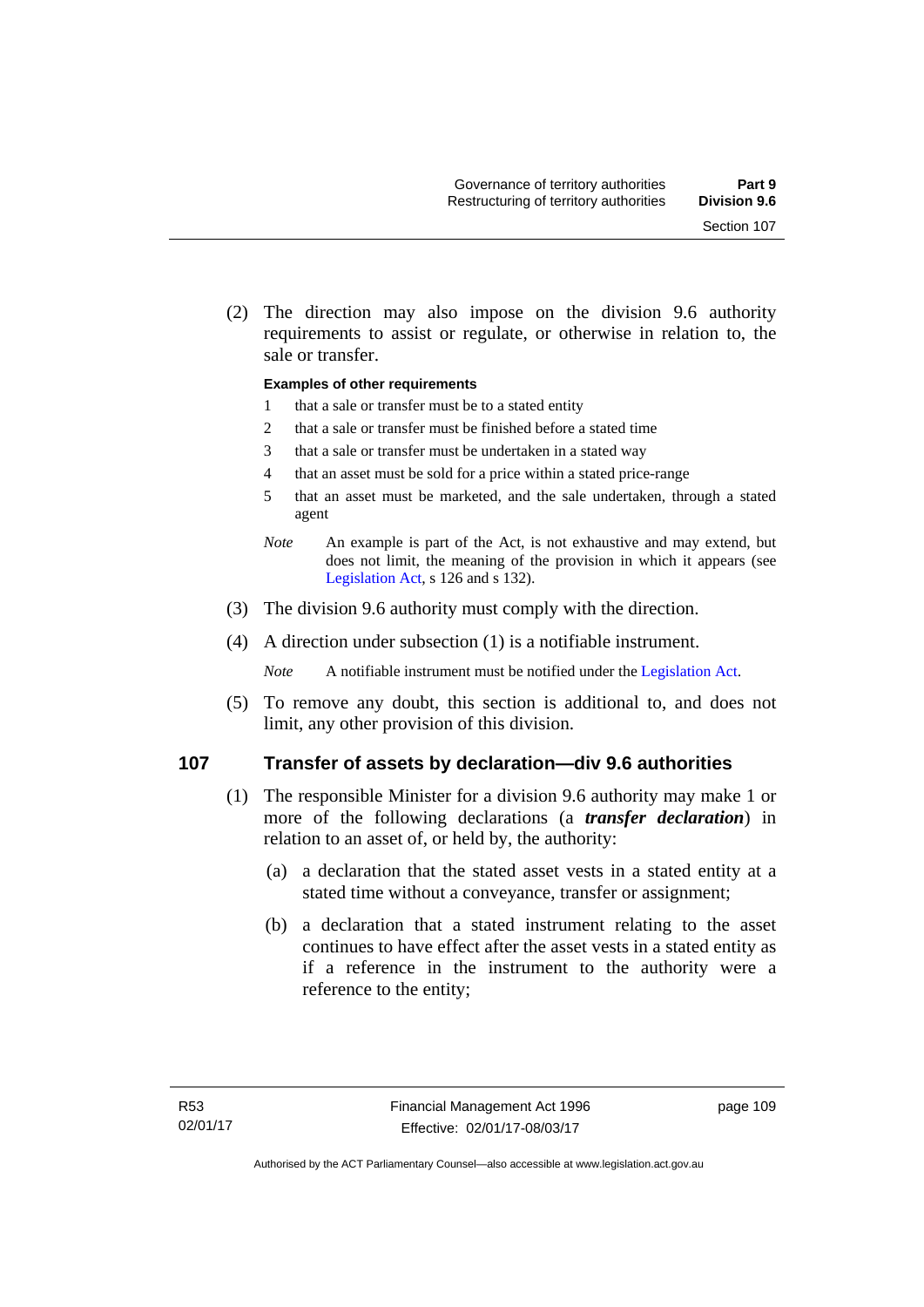- (c) a declaration that a stated entity becomes the authority's successor in law in relation to the asset after the asset vests in the entity.
- (2) A transfer declaration has effect in accordance with its terms.
- (3) A transfer declaration is a notifiable instrument.
	- *Note* A notifiable instrument must be notified under the [Legislation Act](http://www.legislation.act.gov.au/a/2001-14).
- (4) To remove any doubt, the making of a transfer declaration in relation to an asset of, or held by, a division 9.6 authority does not prevent the authority from transferring assets not dealt with in the declaration otherwise than in accordance with the declaration.
- (5) To remove any doubt, this section is additional to, and does not limit, any other provision of this division.

#### **108 Transfer of contractual rights and liabilities by declaration—div 9.6 authorities**

- (1) The responsible Minister for a division 9.6 authority may declare that the authority's rights and liabilities under a stated contract to which the authority is party—
	- (a) stop being the rights and liabilities of the authority at a stated time; and
	- (b) become rights and liabilities of a stated entity at that time.
- (2) The responsible Minister for a division 9.6 authority may declare that a stated contract continues to have effect after a stated time as if a reference in the contract were a reference to a stated entity.
- (3) The responsible Minister for a division 9.6 authority may declare that a stated instrument relating to a stated contract continues to have effect after the authority's rights and liabilities under the contract become rights and liabilities of a stated entity as if a reference in the instrument to the authority were a reference to the entity.

R53 02/01/17

Authorised by the ACT Parliamentary Counsel—also accessible at www.legislation.act.gov.au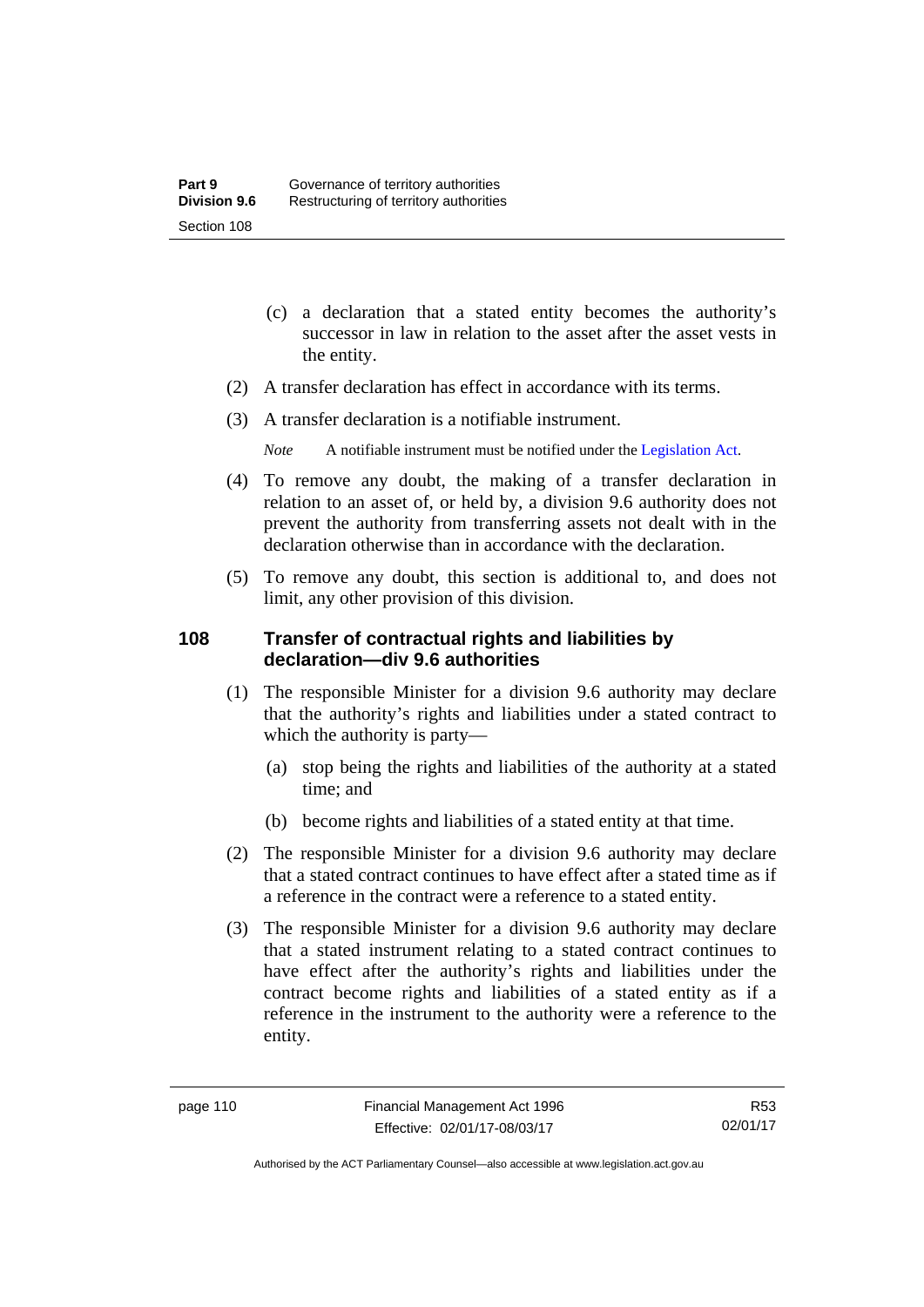- (4) The responsible Minister for a division 9.6 authority may declare that a stated person becomes the authority's successor in law, in relation to the authority's rights and liabilities under a stated contract, immediately after the authority's rights and liabilities under the contract become rights and liabilities of the entity.
- (5) A declaration under this section has effect according to its terms.
- (6) A declaration under this section is a notifiable instrument.

*Note* A notifiable instrument must be notified under the [Legislation Act](http://www.legislation.act.gov.au/a/2001-14).

 (7) To remove any doubt, this section is additional to, and does not limit, any other provision of this division.

#### **109 Transfer of liabilities by declaration—div 9.6 authorities**

- (1) The responsible Minister for a division 9.6 authority may make 1 or more of the following declarations in relation to a liability of the authority:
	- (a) a declaration that a stated liability stops being a liability of the authority and becomes a liability of a stated entity at a stated time;
	- (b) a declaration that a stated instrument relating to a stated liability continues to have effect after the liability becomes a liability of a stated entity as if a reference in the instrument to the authority were a reference to the entity;
	- (c) a declaration that a stated entity becomes the authority's successor in law in relation to a stated liability immediately after the liability becomes a liability of the entity.
- (2) A declaration under subsection (1) has effect in accordance with its terms.
- (3) A declaration under subsection (1) is a notifiable instrument.

*Note* A notifiable instrument must be notified under the [Legislation Act](http://www.legislation.act.gov.au/a/2001-14).

page 111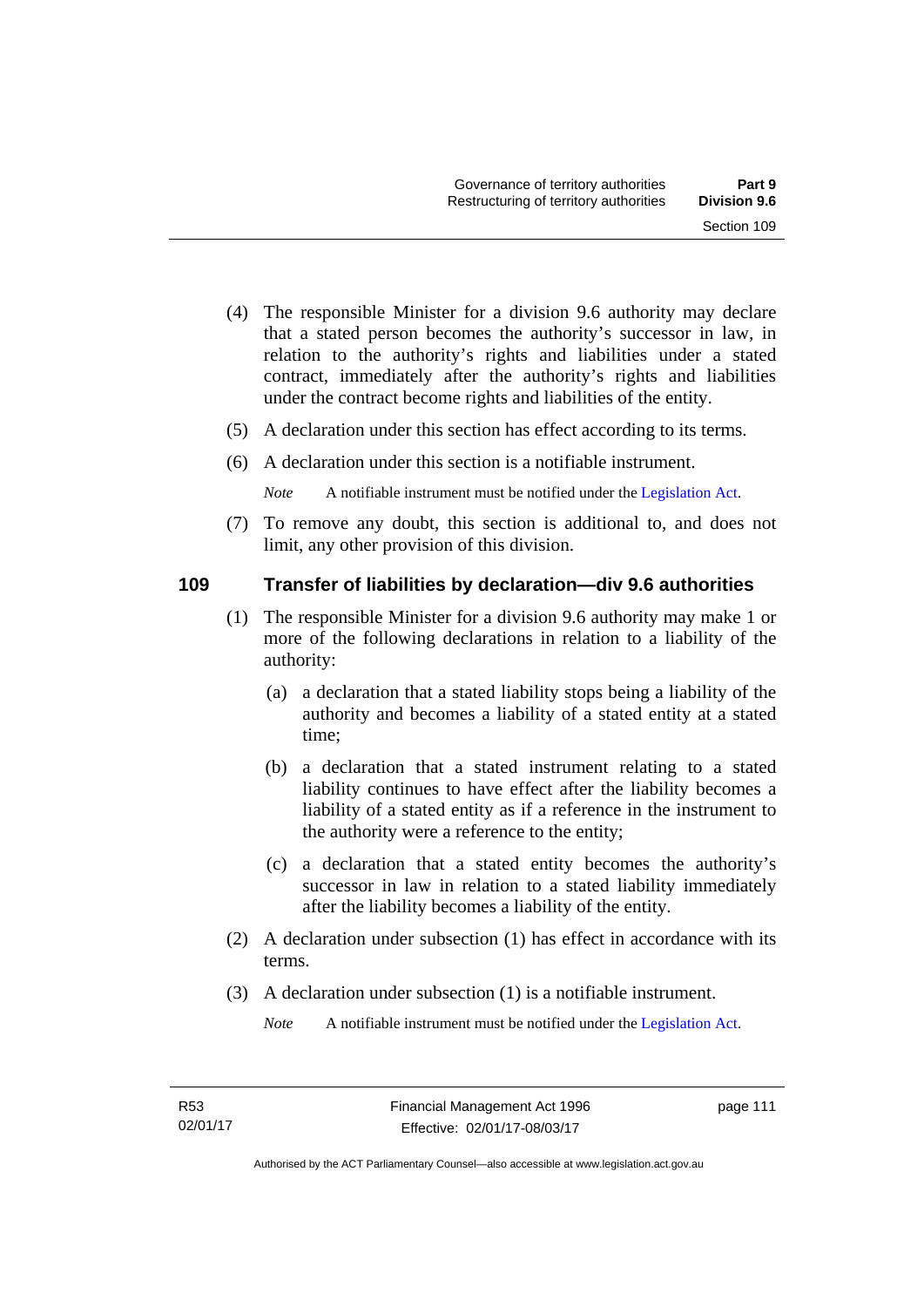(4) To remove any doubt, this section is additional to, and does not limit any other provision of this division.

#### **110 Assistance given by authorities for div 9.6**

(1) A division 9.6 authority may, on the authority's own initiative, give the Territory assistance in relation to the transfer of the authority's assets.

#### **Examples of forms of assistance**

- 1 giving information
- 2 giving financial assistance
- 3 giving a financial benefit to an entity
- 4 giving facilities, information and other assistance in relation to the conduct of a due diligence procedure or market briefing
- 5 entering into an agreement with the Territory
- *Note* An example is part of the Act, is not exhaustive and may extend, but does not limit, the meaning of the provision in which it appears (see [Legislation Act,](http://www.legislation.act.gov.au/a/2001-14) s 126 and s 132).
- (2) A division 9.6 authority must, if asked in writing by the responsible Minister for the authority, assist the Territory in relation to the transfer of the authority's assets.
- (3) If a division 9.6 authority must give assistance under subsection (2), the assistance must be given within the period, and in the way, stated in the request.
- (4) To remove any doubt, a division 9.6 authority that gives assistance under this section does not incur civil liability only because of the giving of assistance.
- (5) Any liability that would, apart from this section, attach to the division 9.6 authority attaches instead to the Territory.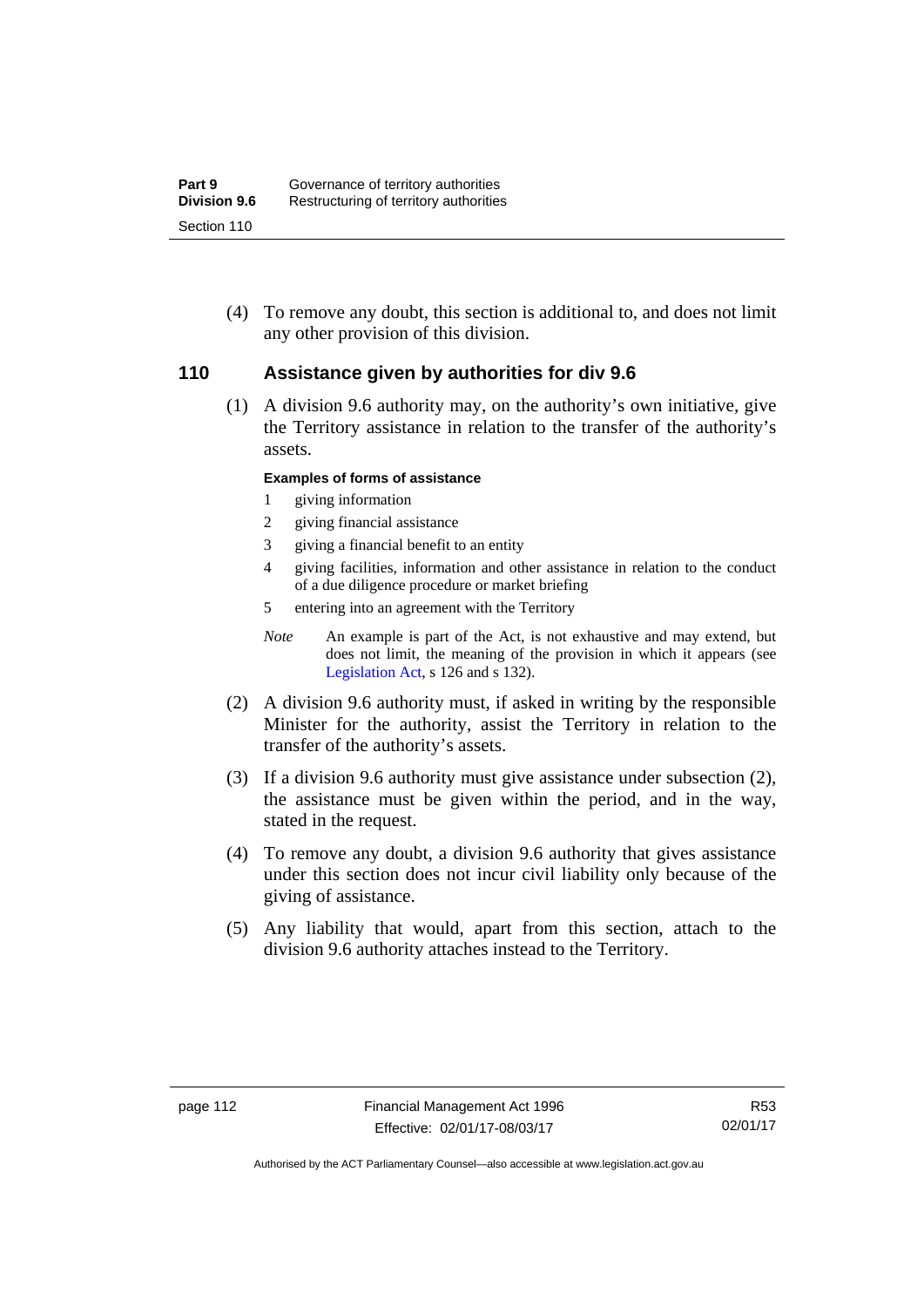#### **111 Assistance given by governing board members for div 9.6**

 (1) The governing board, or a member of the governing board, of a division 9.6 authority may, on the board's or member's own initiative, give the Territory assistance in relation to the transfer of the authority's assets.

#### **Examples of forms of assistance**

- 1 giving information
- 2 giving financial assistance
- 3 giving a financial benefit to an entity
- 4 giving facilities, information and other assistance in relation to the conduct of a due diligence procedure or market briefing
- 5 entering into an agreement with the Territory
- *Note* An example is part of the Act, is not exhaustive and may extend, but does not limit, the meaning of the provision in which it appears (see [Legislation Act,](http://www.legislation.act.gov.au/a/2001-14) s 126 and s 132).
- (2) The governing board, or a member of the governing board, of a division 9.6 authority must, if asked in writing by the responsible Minister for the authority, assist the Territory in relation to the transfer of the authority's assets.
- (3) If the governing board, or a member of the governing board, of a division 9.6 authority must give assistance under subsection (2), the assistance must be given within the period, and in the way, stated in the request.
- (4) To remove any doubt, a governing board or a member of a governing board who gives assistance under this section does not incur civil liability only because of the giving of assistance.
- (5) Any liability that would, apart from this section, attach to the members or member of the governing board attaches instead to the Territory.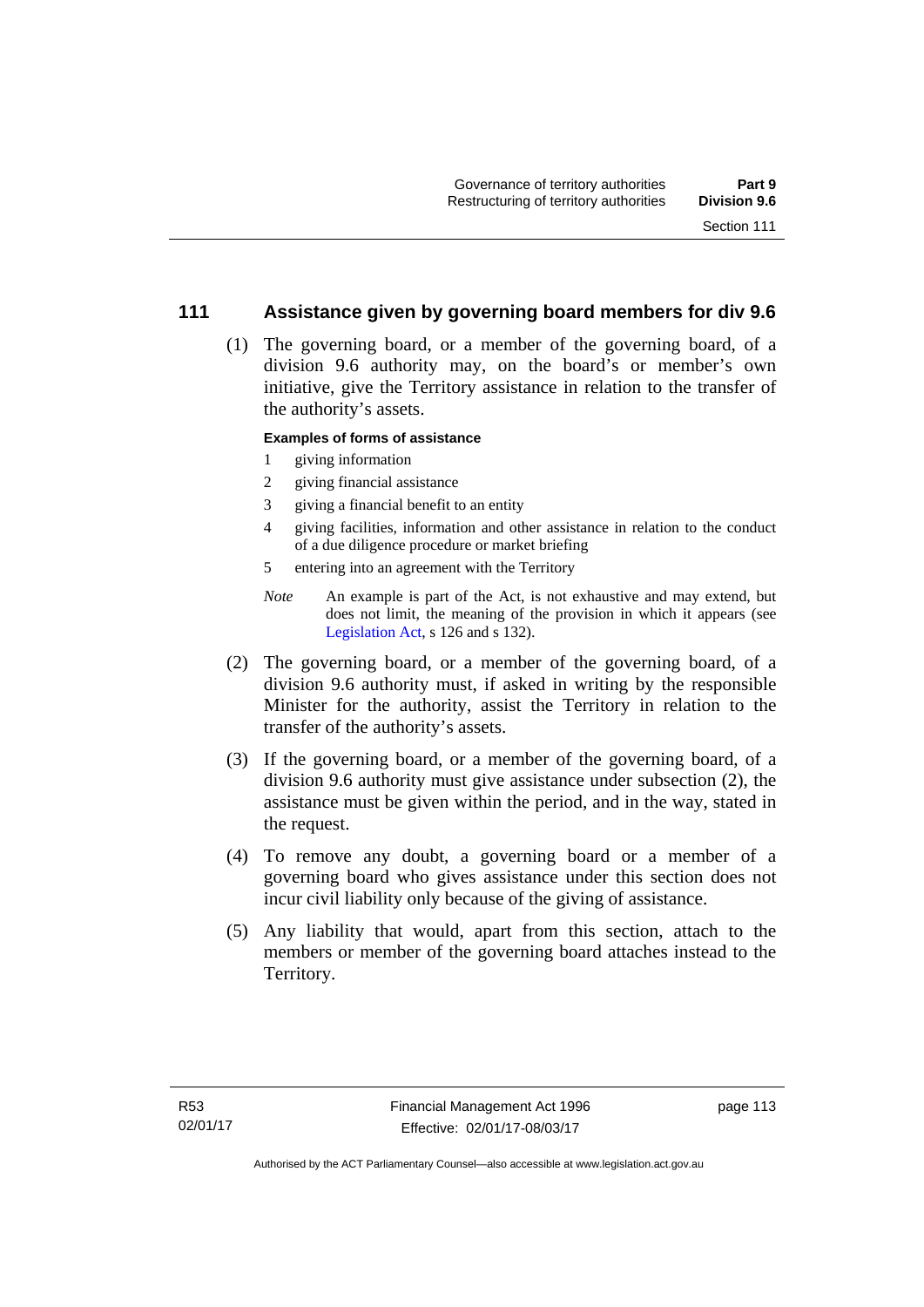#### **112 Use of information by Territory and div 9.6 authorities**

- (1) This section applies to information provided under section 110 (Assistance given by authorities for div 9.6) or section 111 (Assistance given by governing board members for div 9.6) in relation to a division 9.6 authority.
- (2) The Territory, the division 9.6 authority or an associated person may use the information for a purpose related to, or consequent on, the transfer of the authority's assets.
- (3) The Territory, the territory authority or an associated person may give the information to someone else for a purpose related to, or consequent on, the transfer of the authority's assets.
- (4) If a person gives information or uses information under this section—
	- (a) the giving of the information is not—
		- (i) a breach of confidence; or
		- (ii) a breach of professional etiquette or ethics; or
		- (iii) a breach of a rule of professional conduct; and
	- (b) the person does not incur civil liability only because of the giving or using of the information.
- (5) In this section:

*associated person*—each of the following is an *associated person* in relation to a division 9.6 authority:

- (a) the responsible Minister for the authority;
- (b) a public employee;
- (c) a person who exercises a function for the Territory in relation to the transfer of the authority's assets;
- (d) a member of the governing board of the territory authority;

R53 02/01/17

Authorised by the ACT Parliamentary Counsel—also accessible at www.legislation.act.gov.au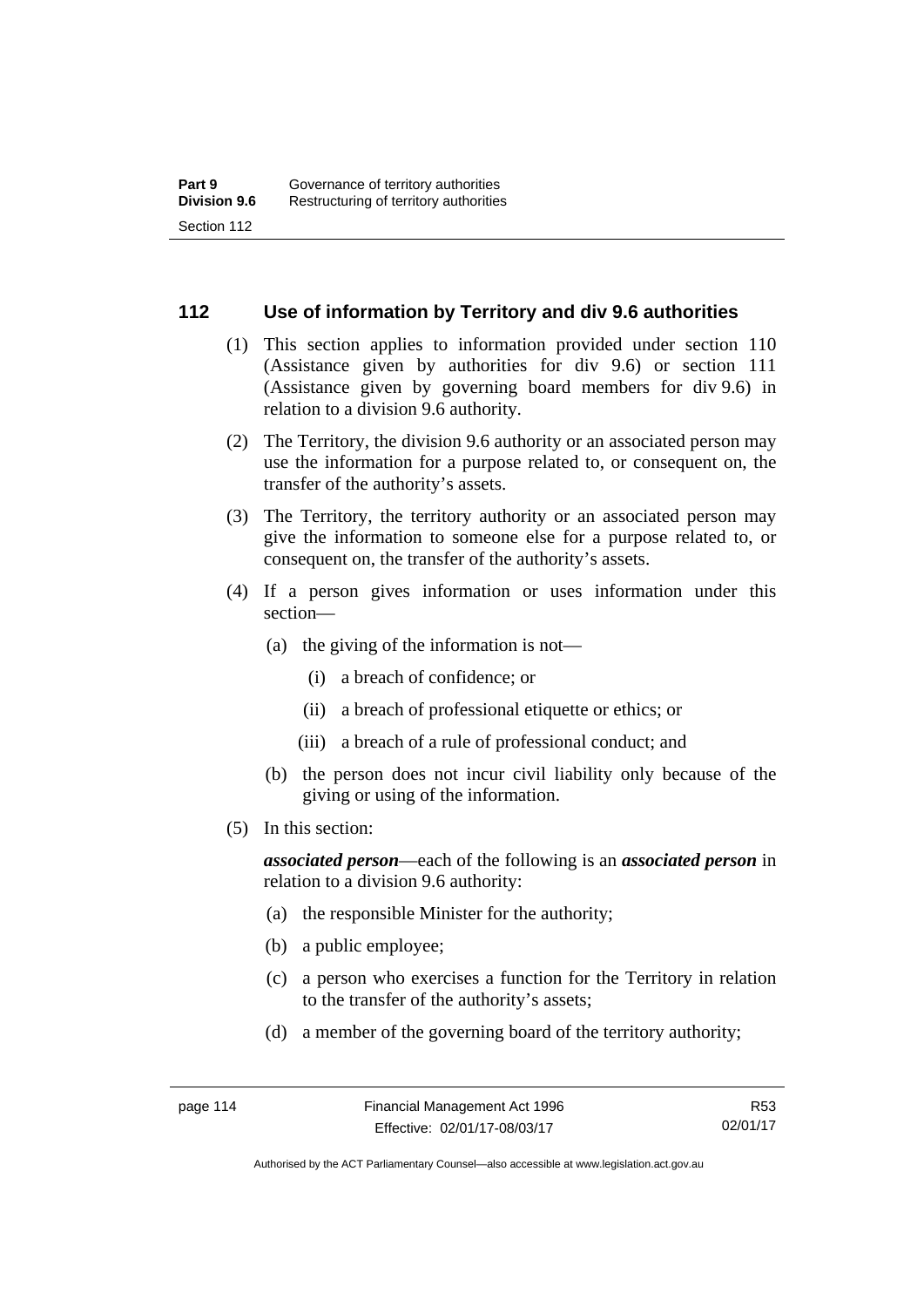- (e) an officer or employee of the authority;
- (f) a person who exercises a function for the authority in relation to the authority's assets.

#### **113 Contracts relating to the protection of information responsible Minister for div 9.6 authority**

- (1) The responsible Minister for a division 9.6 authority may, on behalf of the Territory, enter into a contract with an entity relating to the protection of information if—
	- (a) the information is provided under section 110 (Assistance given by authorities for div 9.6) or section 111 (Assistance given by governing board members for div 9.6); and
	- (b) publication of the information might be expected to substantially prejudice the entity's commercial interests.
- (2) To remove any doubt, subsection (1) does not limit the power of the Territory to enter into contracts.

### **114 Contracts relating to the protection of information div 9.6 authority**

- (1) A division 9.6 authority may enter into a contract with an entity relating to the protection of information if—
	- (a) the information is provided under section 110 (Assistance given by authorities for div 9.6) or section 111 (Assistance given by governing board members for div 9.6); and
	- (b) publication of the information might be expected to substantially prejudice the entity's commercial interests.
- (2) To remove any doubt, subsection (1) does not limit the power of the division 9.6 authority to enter into contracts.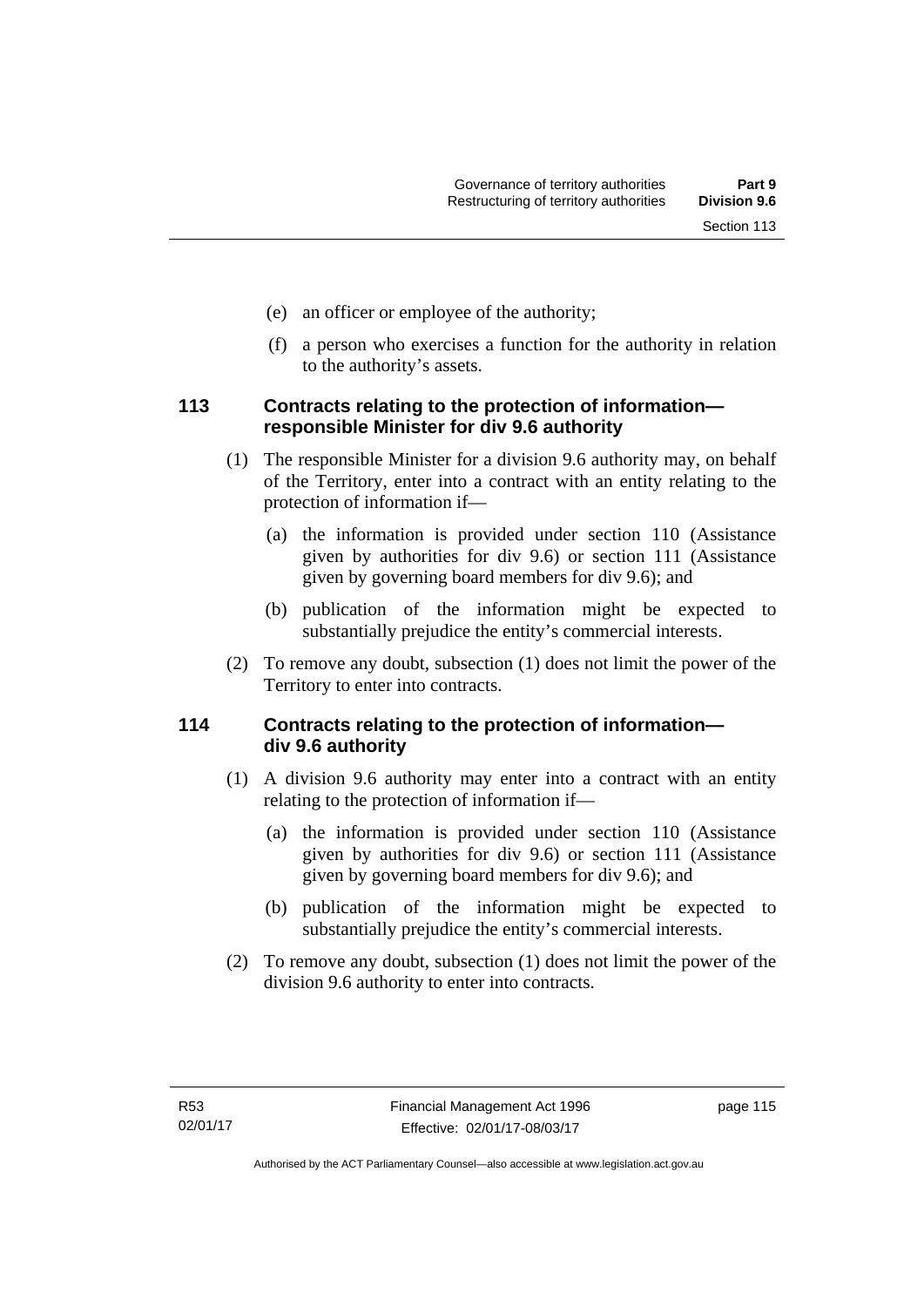#### **115 Transfer of pending proceedings—div 9.6 authorities**

- (1) This section applies if—
	- (a) an entity (the *successor*) becomes the successor in law of someone else (the *original entity*) at a particular time (the *handover time*) in relation to a particular asset, right or liability because of a declaration made by a Minister under this division; and
	- (b) a proceeding to which the original entity was a party was pending in a court or other entity immediately before the handover time; and
	- (c) the proceeding related, completely or partly, to the asset, right or liability.
- (2) The successor is, by force of this subsection, substituted for the original entity as a party to the proceeding to the extent to which the proceeding relates to the asset, right or liability.
- (3) The court or other entity in which, or before which, a proceeding has been continued under this section may give directions about the proceeding.
- (4) However, subsection (2) does not apply if the responsible Minister for the original entity determines otherwise.
- (5) A determination under subsection (3) is a notifiable instrument.

*Note* A notifiable instrument must be notified under the [Legislation Act](http://www.legislation.act.gov.au/a/2001-14).

### **116 Proceedings and evidence—div 9.6 authorities**

 (1) This section applies if an entity (the *successor*) becomes the successor in law of someone else (the *original entity*) at a particular time (the *handover time*) in relation to a particular asset, right or liability because of a declaration made by a Minister under this division.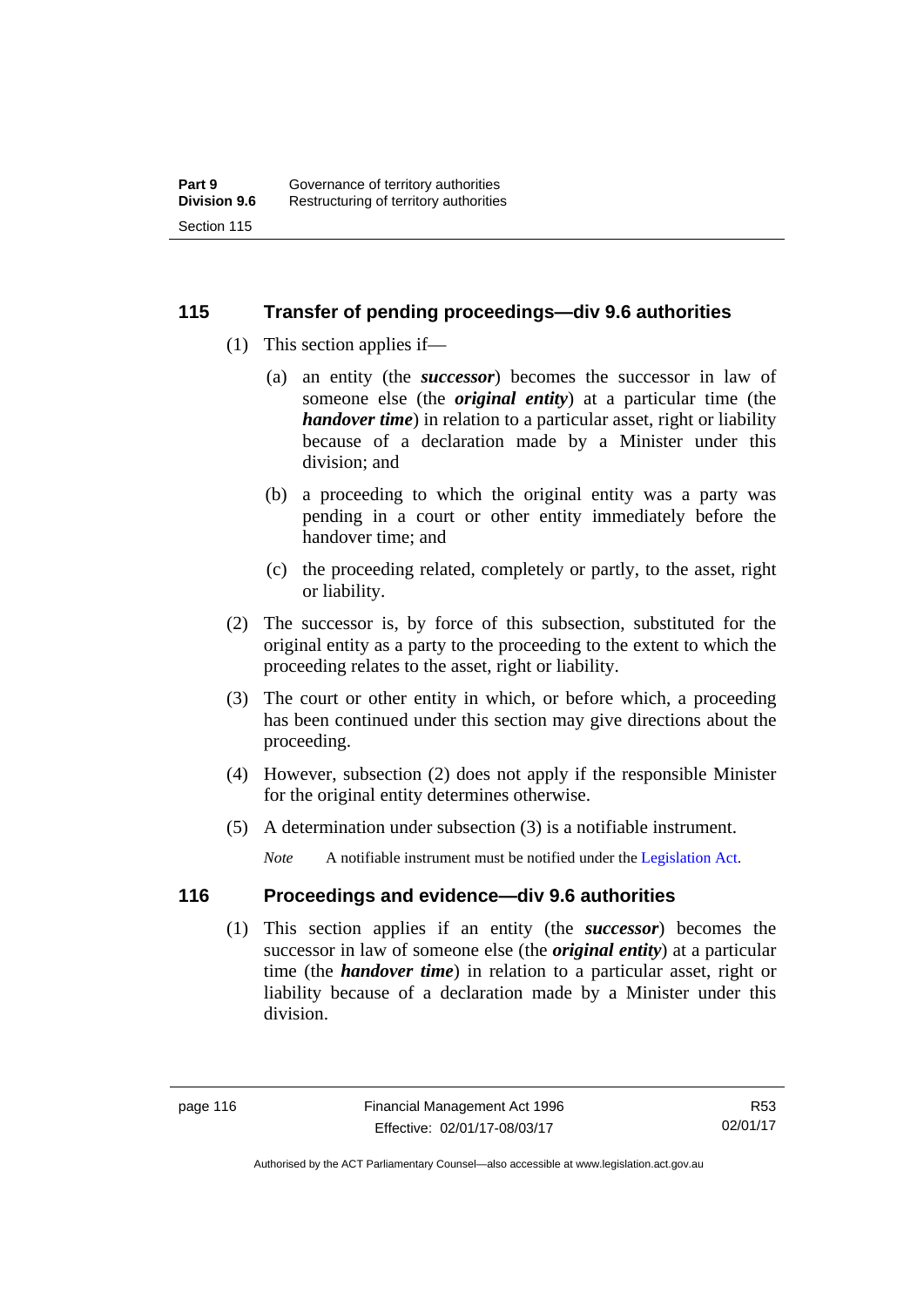- (2) A proceeding for a cause of action may be brought against the successor in relation to the asset, right or liability if, before handover time—
	- (a) the cause of action had accrued against the original entity in relation to the asset, right or liability; and
	- (b) a proceeding had not started in relation to the cause of action; and
	- (c) the limitation period for the cause of action had not ended.
- (3) The *[Limitation Act 1985](http://www.legislation.act.gov.au/a/1985-66),* part 3 (Postponement of bar) applies to the starting of a proceeding that may be brought by or against the successor under this section as if the cause of action had been accrued by, or had accrued against, the successor.
- (4) The court or other entity in which, or before which, a proceeding has been or may be started under this section may give directions about the proceeding.
- (5) Any evidence that, before handover time, would have been admissible for or against the original entity in relation to the asset, right or liability is admissible for or against the successor.
- (6) An order made in a proceeding by or against the original entity in relation to the asset, right or liability before handover time may be enforced by or against the successor.
- (7) In this section:

*proceeding* includes a proceeding by way of appeal or review (including review under the *[Ombudsman Act 1989](http://www.legislation.act.gov.au/a/alt_a1989-45co)*).

#### **117 Operation of div 9.6 not breach of contract etc**

To remove any doubt, the operation of this division must not be taken to—

(a) place a person in breach of contract or confidence; or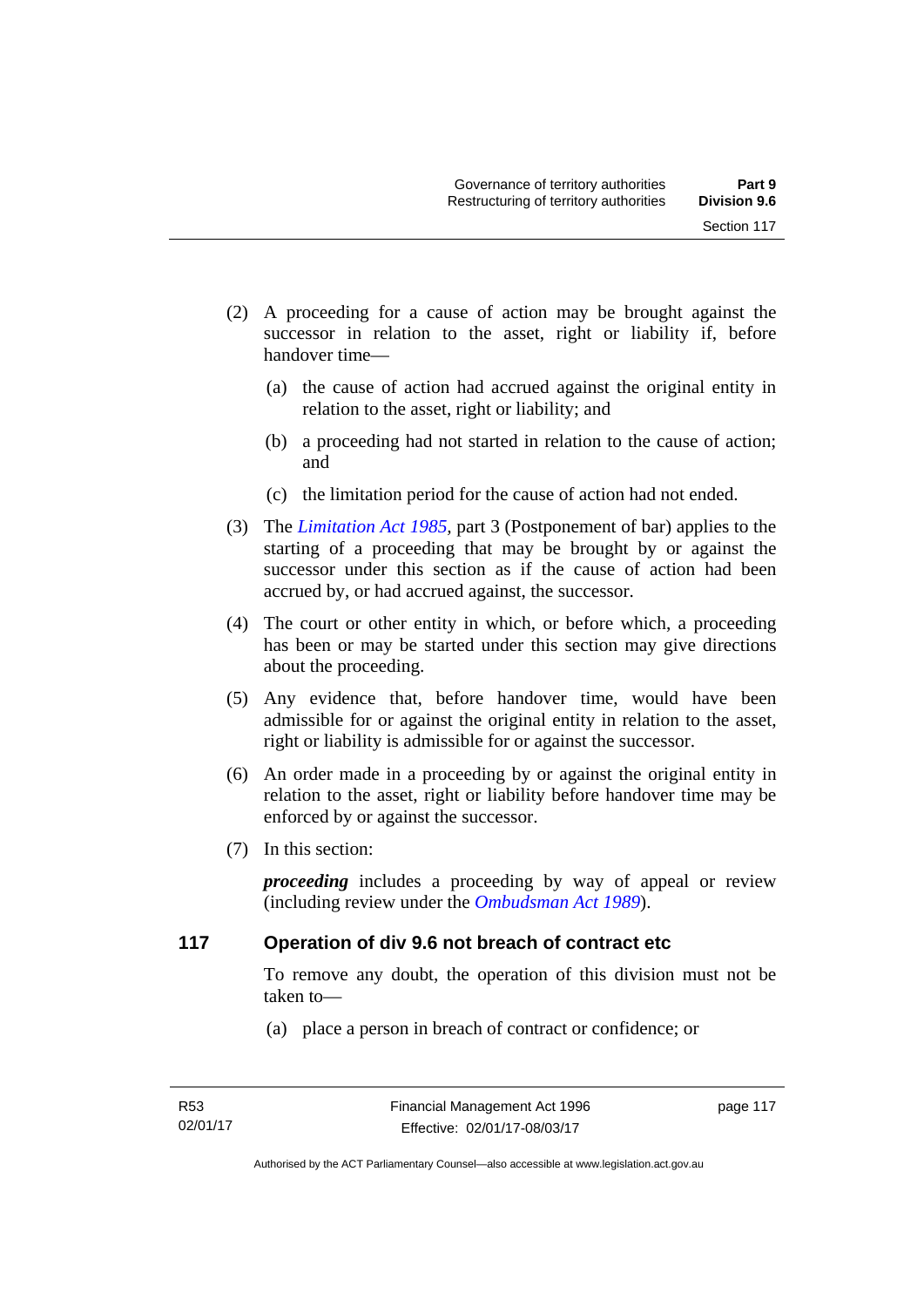- (b) otherwise make a person guilty of a civil wrong; or
- (c) place a person in breach of, or create a default under, any territory law or provision in an agreement, arrangement or understanding, including, for example, a contractual provision prohibiting, restricting or regulating the following:
	- (i) the assignment or transfer of an asset, right or liability;
	- (ii) the disclosure of information; or
- (d) release a surety from any of surety's liabilities in relation to a liability that is transferred under a declaration made by a Minister under this division; or
- (e) fulfil a condition that—
	- (i) allows an entity to terminate an agreement or liability; or
	- (ii) alters the operation or effect of an agreement; or
	- (iii) requires an amount to be paid before its stated maturity.
- *Note* An example is part of the Act, is not exhaustive and may extend, but does not limit, the meaning of the provision in which it appears (see [Legislation Act,](http://www.legislation.act.gov.au/a/2001-14) s 126 and s 132).

#### **118 Transfer of assets etc not otherwise disposed of—div 9.6 authorities**

- (1) This section applies in relation to an asset, right or liability of a division 9.6 authority if—
	- (a) the authority ceases to exist; and
	- (b) apart from this section, division 9.7 would not apply in relation to the authority; and
	- (c) the asset, right or liability has not been disposed of after the authority ceases to exist.

Authorised by the ACT Parliamentary Counsel—also accessible at www.legislation.act.gov.au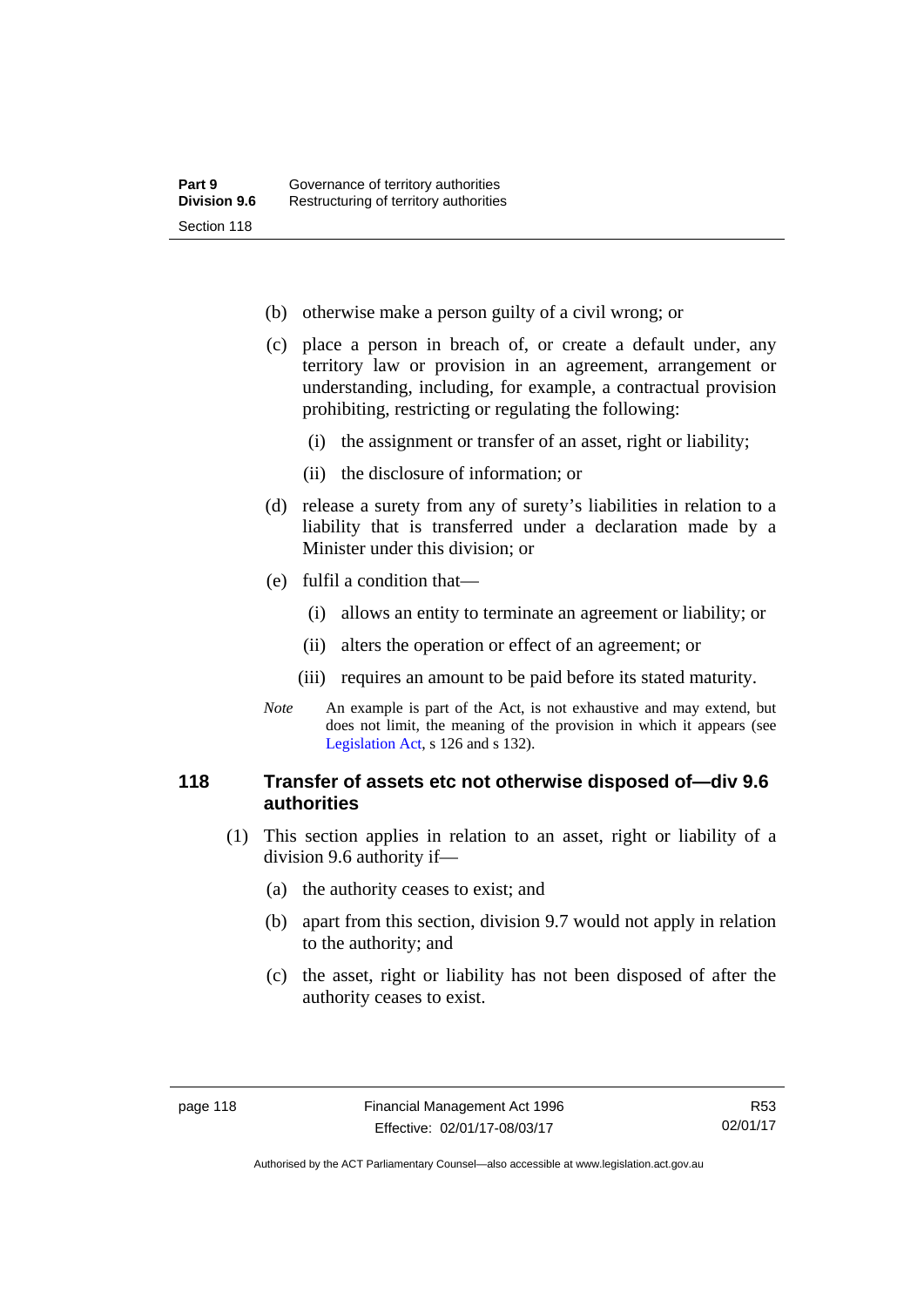(2) Division 9.7 applies in relation to the division 9.6 authority as if it were a division 9.7 authority, but only in relation to the asset, right or liability that has not been disposed of.

#### **119 Annual reports etc for div 9.6 authorities**

(1) In this section:

*division 9.6 authority* means a division 9.6 authority that has ceased to exist and is not also a division 9.7 authority.

*financial year*––see the *[Annual Reports \(Government Agencies\)](http://www.legislation.act.gov.au/a/2004-8)  [Act 2004](http://www.legislation.act.gov.au/a/2004-8)*, section 6 (3).

*handover day*, in relation to a division 9.6 authority, means the day the authority ceases to exist.

*relevant financial year*, for a division 9.6 authority, means a financial year—

- (a) beginning before the handover day for the authority; and
- (b) for which a report had not been presented by the authority under the *[Annual Reports \(Government Agencies\) Act 2004](http://www.legislation.act.gov.au/a/2004-8)*, section 6 (Annual report of public authority) before the handover day.

*responsible Minister*, for a division 9.6 authority, means the Minister who was the responsible Minister for the authority immediately before it ceased to exist.

- (2) The responsible Minister for a division 9.6 authority must present an annual report for the authority for each relevant financial year.
- (3) An annual report under subsection (2) must include anything that the annual report would have been required to include before handover day for the division 9.6 authority.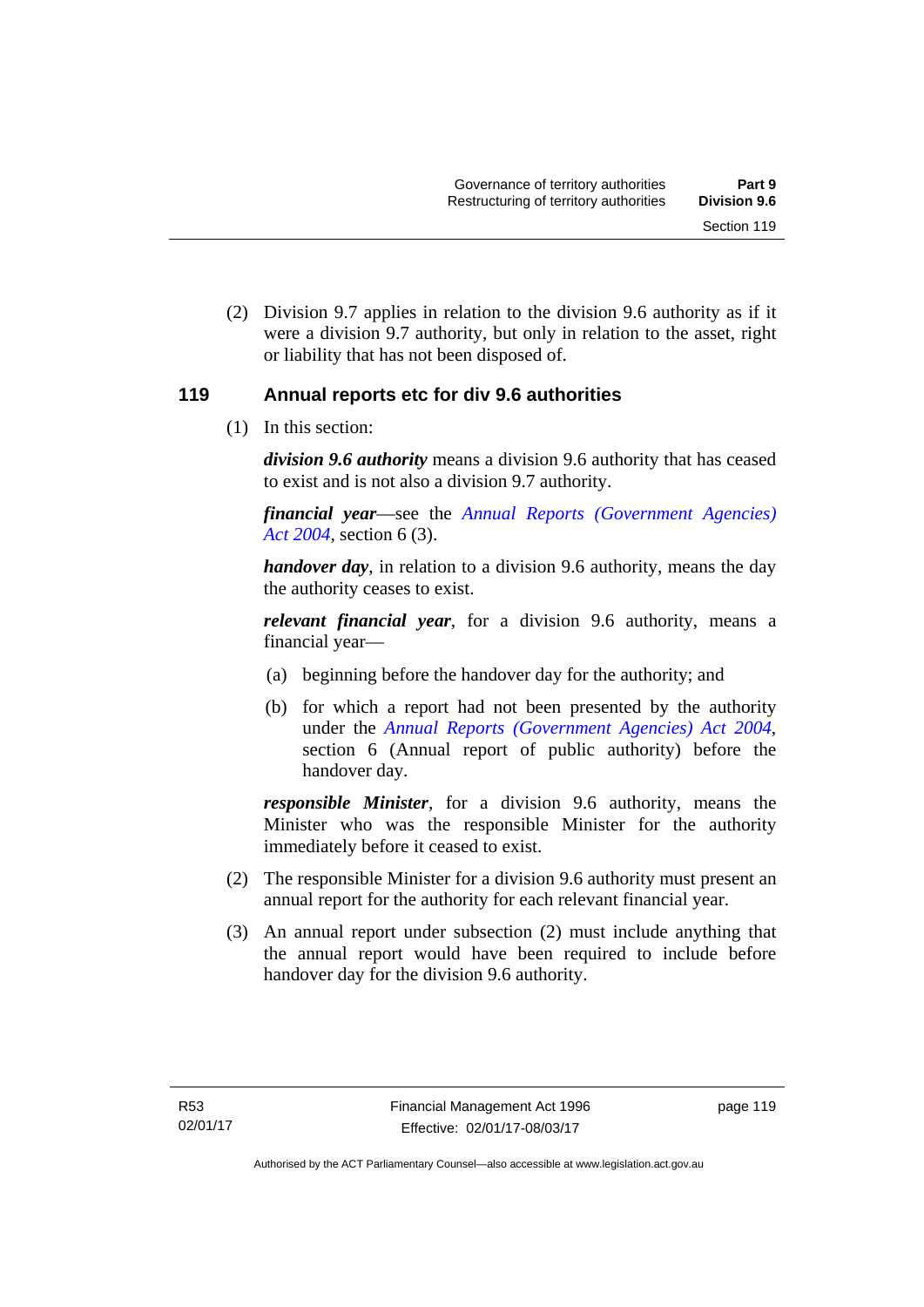- (4) The applied provisions of part 8 (Financial provisions for territory authorities) apply in relation to a division 9.6 authority in relation to any period before the handover day as if—
	- (a) the authority had not ceased to exist; and
	- (b) a reference in section 63 and section 68 to the authority included a reference to the responsible Minister for the authority; and
	- (c) a reference in section 64 and section 69 to the relevant person for the authority included a reference to the responsible Minister for the authority; and
	- (d) a reference in section 65 and section 70 to the chief executive officer of the authority included a reference to the responsible Minister for the authority; and
	- (e) all other necessary changes were made; and
	- (f) any changes prescribed by regulation were made.
- (5) For subsection (4), the *applied provisions of part 8* are the following:
	- section 63 (Annual financial statements of territory authorities)
	- section 64 (Responsibility for annual financial statements of territory authorities)
	- section 65 (Audit of annual financial statements of territory authorities)
	- section 66 (Annual financial statements of territory authorities to be included in annual reports etc)
	- section 68 (Statements of performance of territory authorities)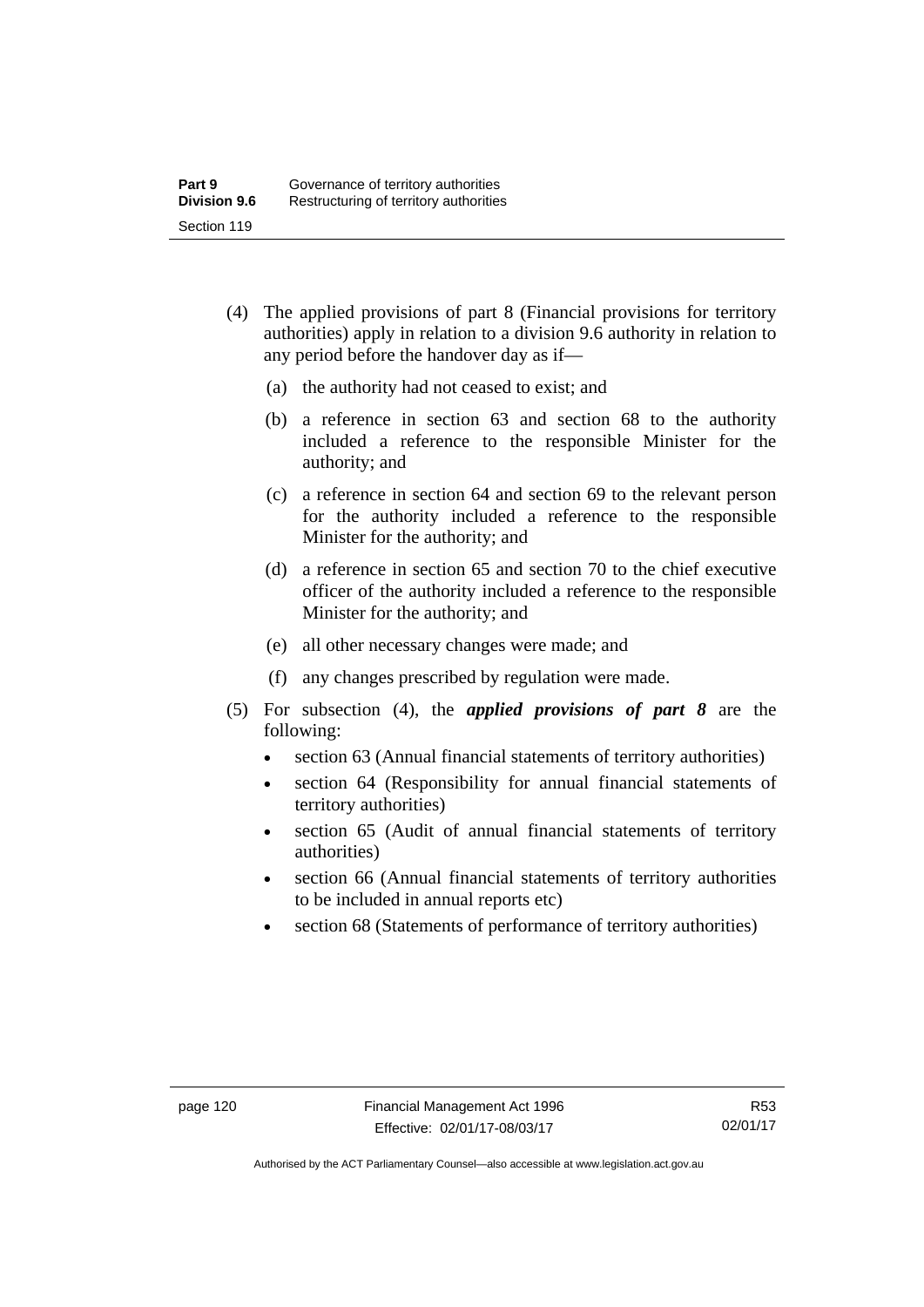- section 69 (Responsibility for territory authority statements of performance)
- section 70 (Scrutiny of territory authority statements of performance)
- section 71 (Territory authority statements of performance to be included in annual reports).

# **Division 9.7 Additional provisions for restructuring of certain territory authorities**

### **120 What territory authorities does div 9.7 apply to?**

- (1) This division applies to a territory authority if the authority is prescribed by regulation for this division.
	- *Note* This division also applies in relation to territory authorities in relation to certain assets, rights and liabilities (see s 118).
- (2) A reference in this division to a *division 9.7 authority* is a reference to a territory authority to which this division applies.
- (3) To remove any doubt, a regulation may prescribe a territory authority for this division whether or not this part would otherwise apply to the authority.

### **121 Definitions—div 9.7**

In this division:

*handover day*, in relation to a division 9.7 authority, means the day the authority ceases to exist.

*territory authority* includes a territory authority that has ceased to exist.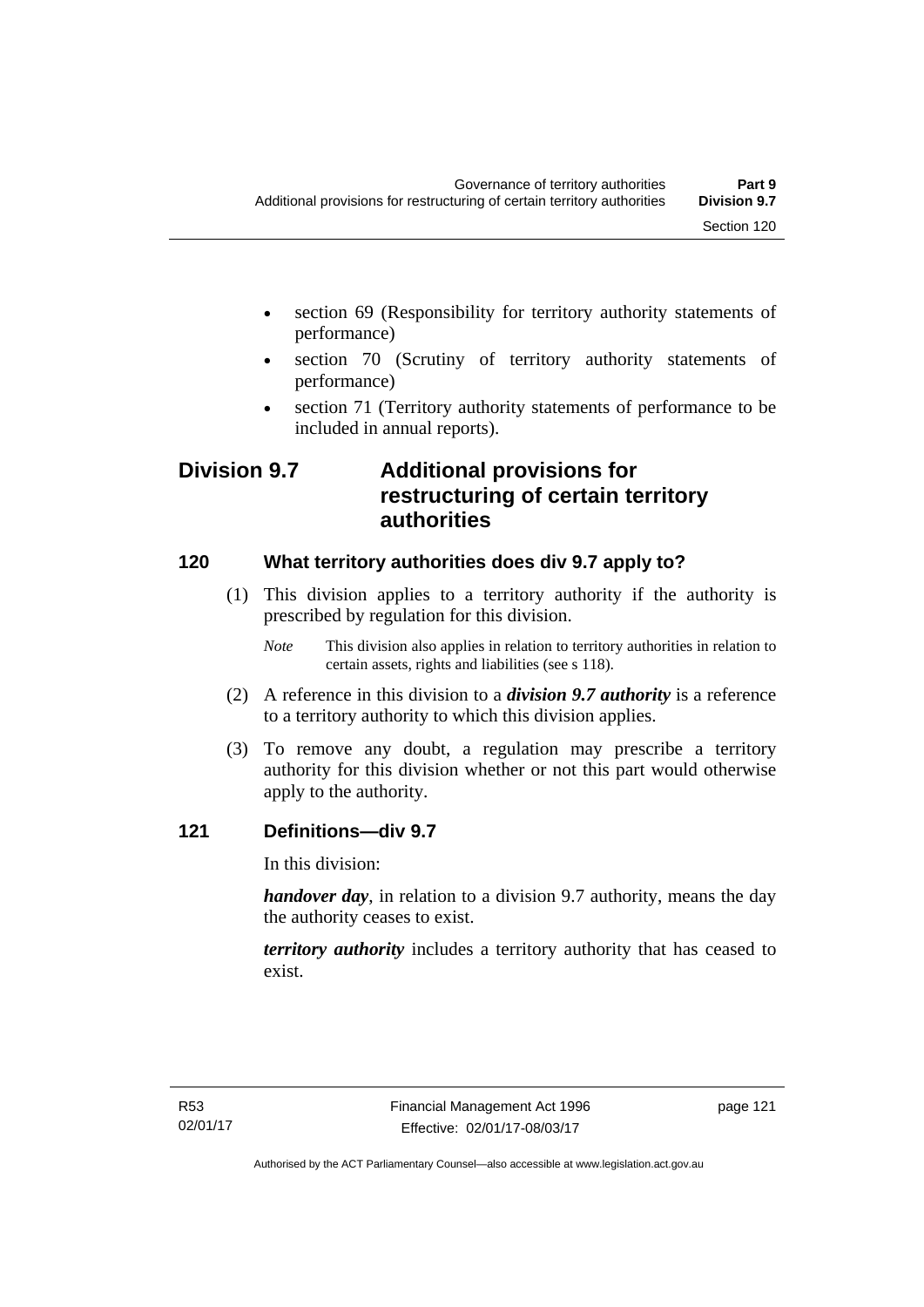#### **122 Vesting of assets, rights and liabilities—div 9.7 authorities**

- (1) All assets, rights and liabilities of a division 9.7 authority immediately before handover day vest in the Territory on handover day.
- (2) To remove any doubt, all records of the territory authority, including applications made to the authority, become the records of the Territory on handover day.

#### **123 Proceedings and evidence—div 9.7 authorities**

- (1) For a proceeding started before handover day and to which a division 9.7 authority is a party, the Territory is substituted as a party on the handover day.
- (2) A proceeding for a cause of action in relation to a division 9.7 authority may be brought against the Territory if, before handover day—
	- (a) the cause of action had accrued against the authority; and
	- (b) a proceeding had not started in relation to the cause of action; and
	- (c) the limitation period for the cause of action had not ended.
- (3) The *[Limitation Act 1985](http://www.legislation.act.gov.au/a/1985-66),* part 3 (Postponement of bar) applies to the starting of a proceeding that may be brought by or against the Territory under this section as if the cause of action had been accrued by, or had accrued against, the Territory.
- (4) The court or other entity in which, or before which, a proceeding may be or has been started or continued under this section may give directions about the proceeding.
- (5) Any evidence that would, before a division 9.7 authority ceased to exist, have been admissible for or against the authority is admissible for or against the Territory.

R53 02/01/17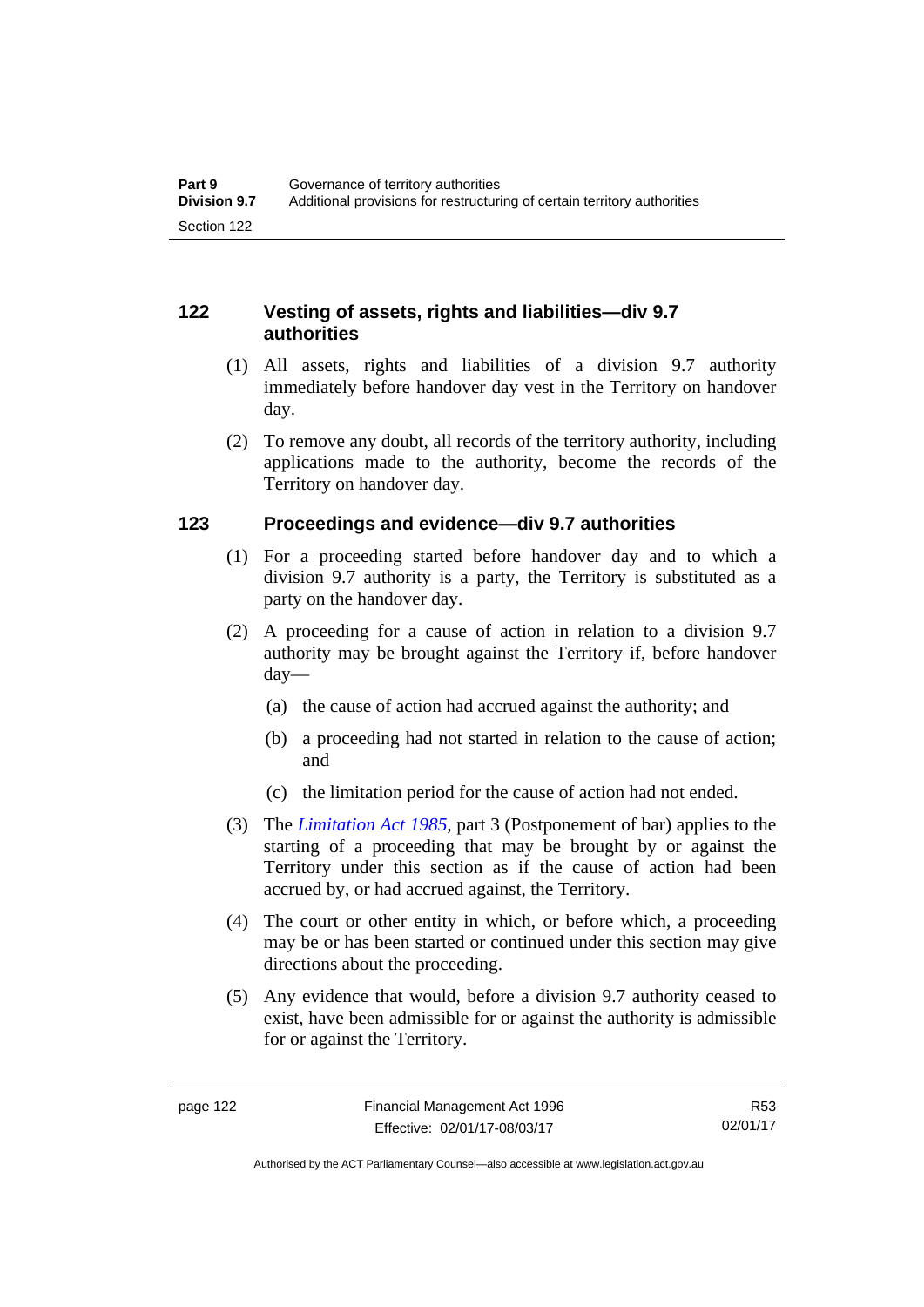- (6) An order made in a proceeding by or against a division 9.7 authority before the handover day may, after the handover day, be enforced by or against the Territory.
- (7) In this section:

*proceeding* includes a proceeding by way of appeal or review (including review under the *[Ombudsman Act 1989](http://www.legislation.act.gov.au/a/alt_a1989-45co)*).

#### **124 Annual reports and financial statements for div 9.7 authorities**

(1) In this section:

*division 9.7 authority* means a division 9.7 authority that has ceased to exist.

*financial year*––see the *[Annual Reports \(Government Agencies\)](http://www.legislation.act.gov.au/a/2004-8)  [Act 2004](http://www.legislation.act.gov.au/a/2004-8)*, section 6 (3).

*relevant financial year*, for a division 9.7 authority, means a financial year—

- (a) beginning before the handover day for the authority; and
- (b) for which a report had not been presented by the authority under the *[Annual Reports \(Government Agencies\) Act 2004](http://www.legislation.act.gov.au/a/2004-8)*, section 6 (Annual report of public authority) before the handover day.

*responsible Minister*, for a division 9.7 authority, means the Minister who was the responsible Minister for the authority immediately before it ceased to exist.

- (2) The responsible Minister for a division 9.7 authority must present an annual report for the authority for each relevant financial year.
- (3) An annual report under subsection (2) must include anything that the annual report would have been required to include before handover day for the division 9.7 authority.

page 123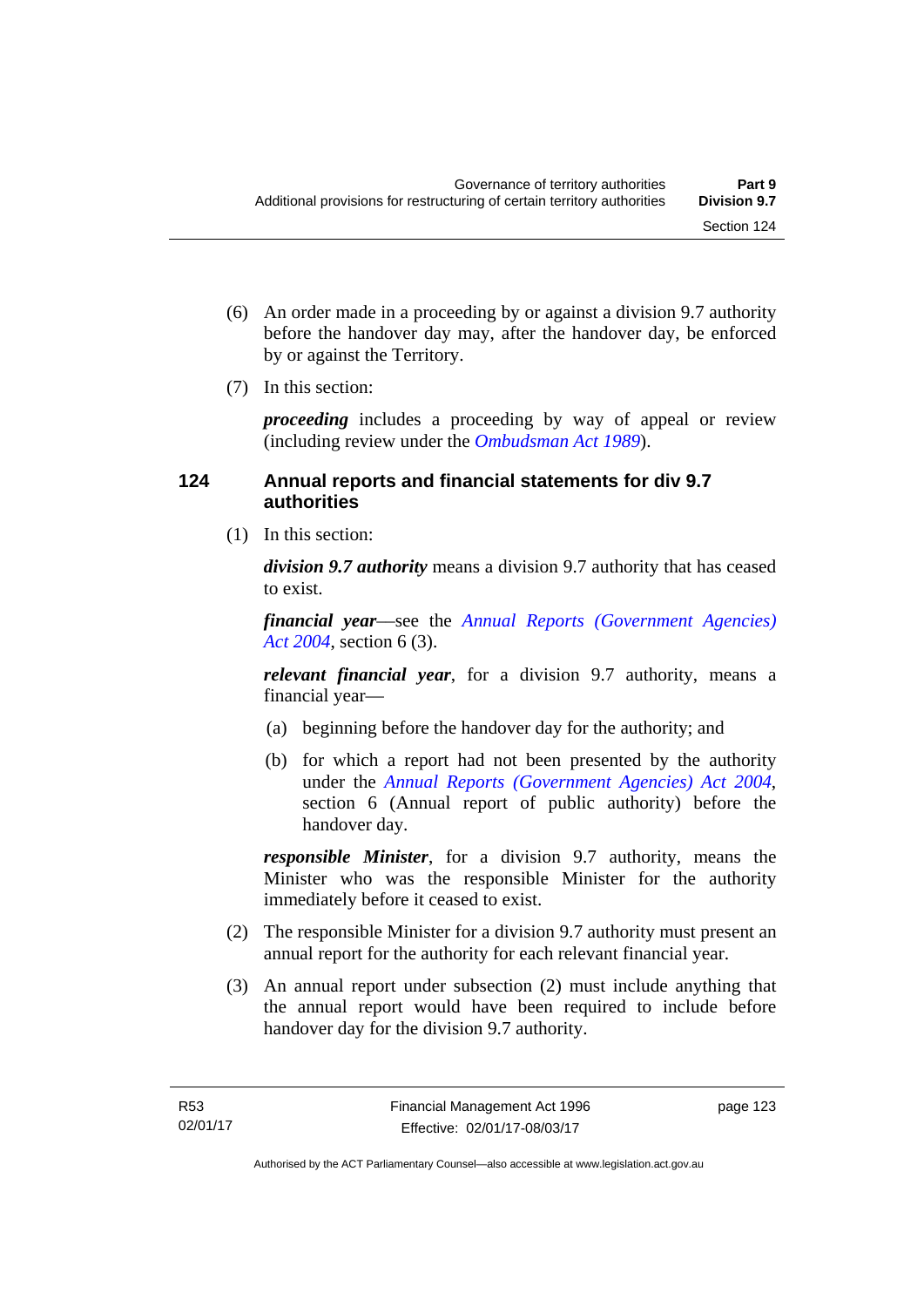- (4) The applied provisions of part 8 (Financial provisions for territory authorities) apply in relation to a division 9.7 authority in relation to any period before the handover day as if—
	- (a) the authority had not ceased to exist; and
	- (b) a reference in section 63 and section 68 to the authority included a reference to the responsible Minister for the authority; and
	- (c) a reference in section 64 and section 69 to the relevant person for the authority included a reference to the responsible Minister for the authority; and
	- (d) a reference in section 65 and section 70 to the chief executive officer of the authority included a reference to the responsible Minister for the authority; and
	- (e) all other necessary changes were made; and
	- (f) any changes prescribed by regulation were made.
- (5) For subsection (4), the *applied provisions of part 8* are the following:
	- section 63 (Annual financial statements of territory authorities)
	- section 64 (Responsibility for annual financial statements of territory authorities)
	- section 65 (Audit of annual financial statements of territory authorities)
	- section 66 (Annual financial statements of territory authorities to be included in annual reports etc)
	- section 68 (Statements of performance of territory authorities)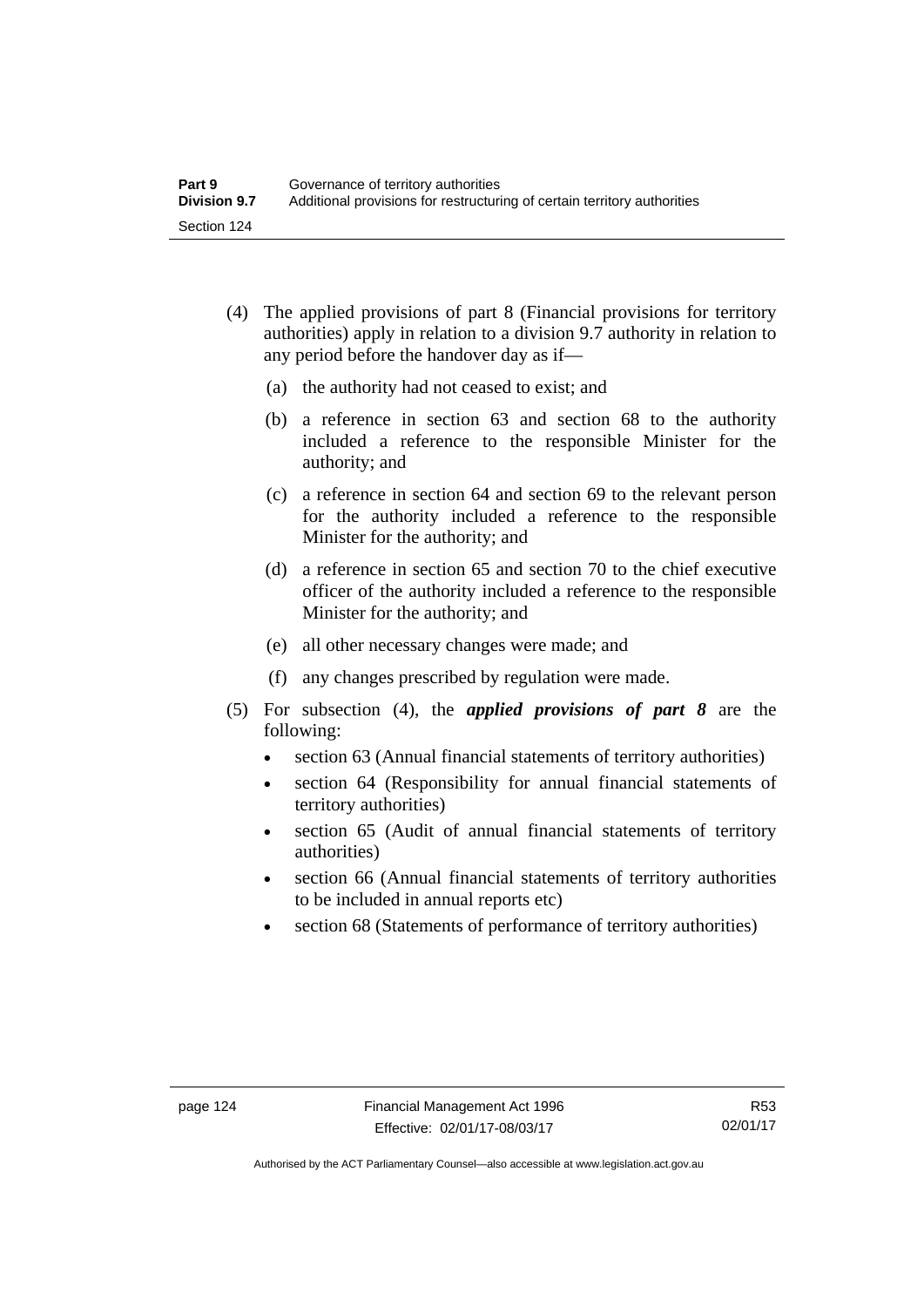- section 69 (Responsibility for territory authority statements of performance)
- section 70 (Scrutiny of territory authority statements of performance)
- section 71 (Territory authority statements of performance to be included in annual reports).

### **125 References to div 9.7 authority**

In any contract, agreement or arrangement, a reference to a division 9.7 authority is, for the application of the contract, agreement or arrangement on or after the handover day, a reference to the Territory.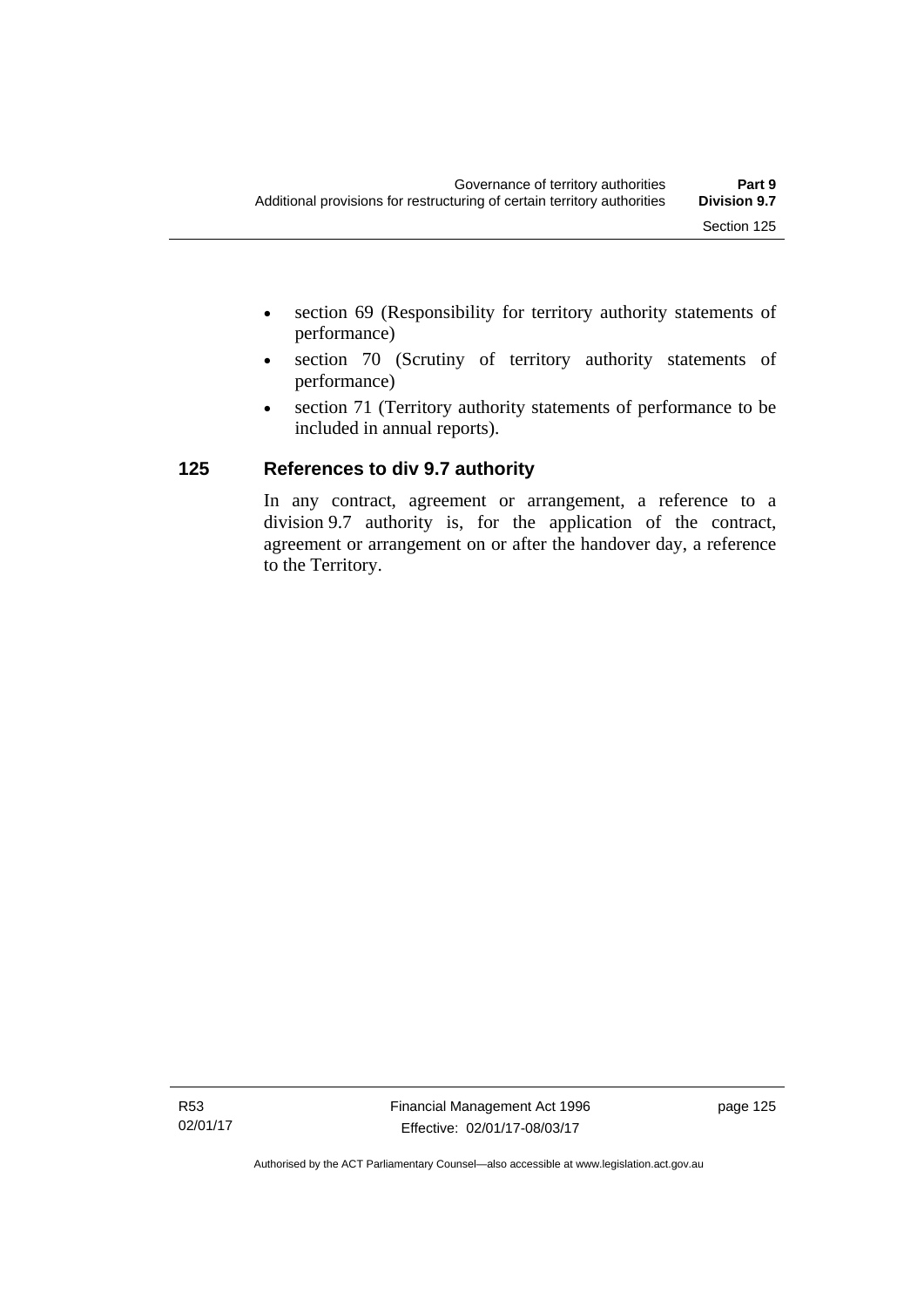#### **Part 10** Miscellaneous

Section 130

# **Part 10 Miscellaneous**

#### **130 Act of grace payments**

- (1) If the Treasurer considers it appropriate to do so because of special circumstances, the Treasurer may authorise the payment by a directorate or territory authority of an amount to a person (the *payee*) although the payment of that amount (the *relevant amount*) would not otherwise be authorised by law or required to meet a legal liability.
- (2) The authorisation may provide for the relevant amount to be paid  $by-$ 
	- (a) more than 1 instalment and on the dates specified in the authorisation; or
	- (b) periodical payments of an amount, and for the period, specified in the authorisation.
- (3) An authorisation may be expressed to be subject to conditions to be complied with by the payee.
- (4) If a condition is contravened, the Treasurer may by written notice addressed to the last-known address of the payee require the payee, within 30 days of receipt of the notice, to pay an amount equal to all or part of the relevant amount.
- (5) If the payee does not pay the amount specified in the notice under subsection (4), the amount may be recovered by the Territory as a debt.
- (6) If the payment of an amount by a directorate or territory authority is authorised under this section, the Treasurer must—
	- (a) direct that the amount be paid from an existing appropriation for the directorate or territory authority stated by the Treasurer; or

R53 02/01/17

Authorised by the ACT Parliamentary Counsel—also accessible at www.legislation.act.gov.au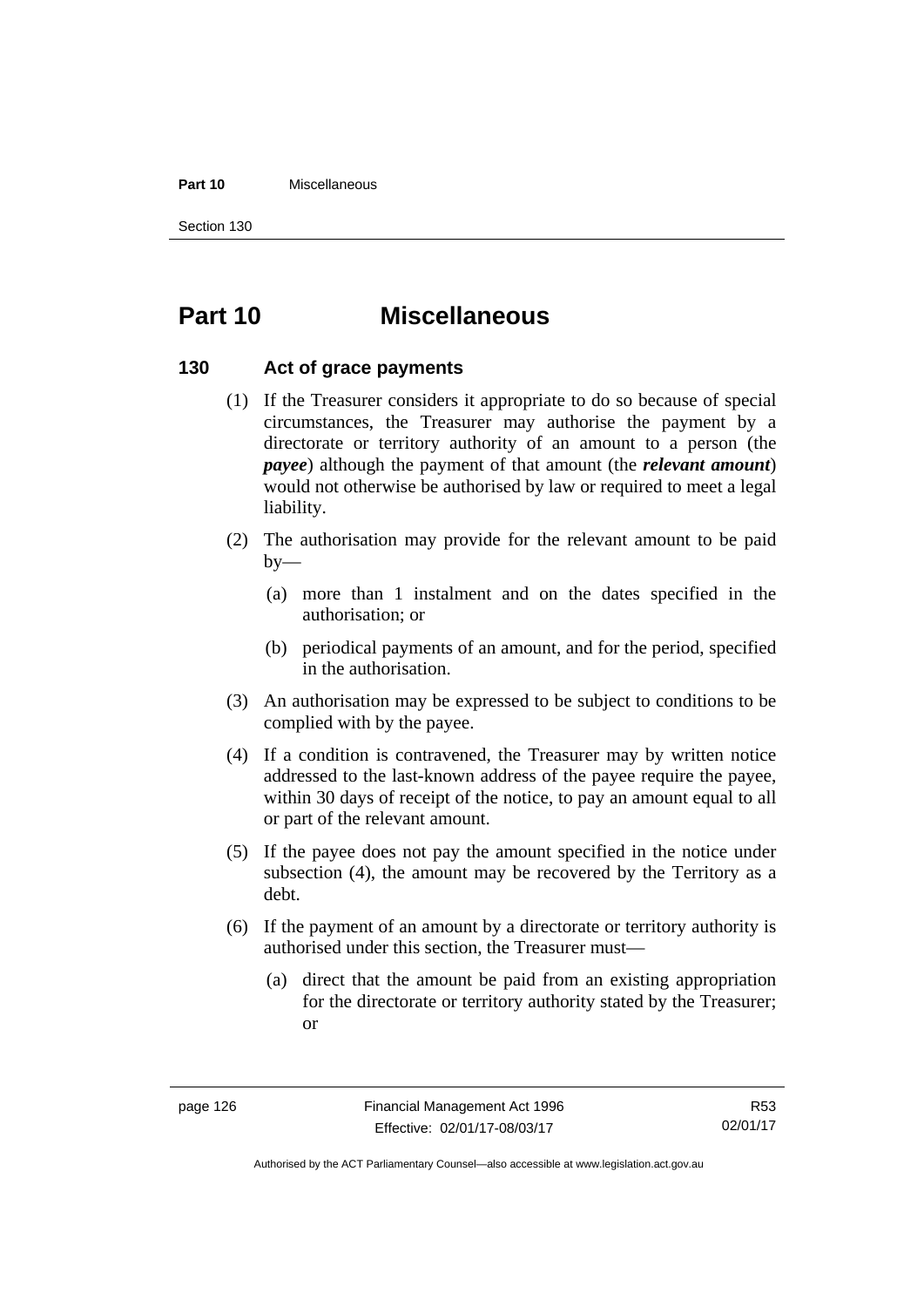- (b) authorise payment of the amount under section 18 (Treasurer's advance); or
- (c) authorise payment of the amount by appropriation to the relevant directorate or territory authority.
- (7) The public money of the Territory is appropriated for subsection (6) (c).
- (8) A payment made by a directorate or territory authority under this section must be reported in notes to the financial statements of the directorate or territory authority that relate to the financial year when the payment was made.
- (9) The notes must indicate in relation to each payment under this section the amount and grounds for the payment.
- (10) The notes relating to a payment under this section must not disclose the identity of the payee unless disclosure was agreed to by the payee as a condition of authorising the payment.

#### **131 Waiver of debts etc**

- (1) The Treasurer may, in writing, on behalf of the Territory—
	- (a) waive the Territory's right to payment of an amount payable to the Territory; or
	- (b) postpone any right of the Territory to be paid a debt in priority to another debt; or
	- (c) allow the payment by instalments of an amount payable to the Territory; or
	- (d) defer the time for payment of an amount payable to the Territory.
- (2) A waiver relating to an amount payable to the Territory by a person may be expressed to be subject to a condition that the person agrees to pay an amount to the Territory in circumstances specified in the waiver.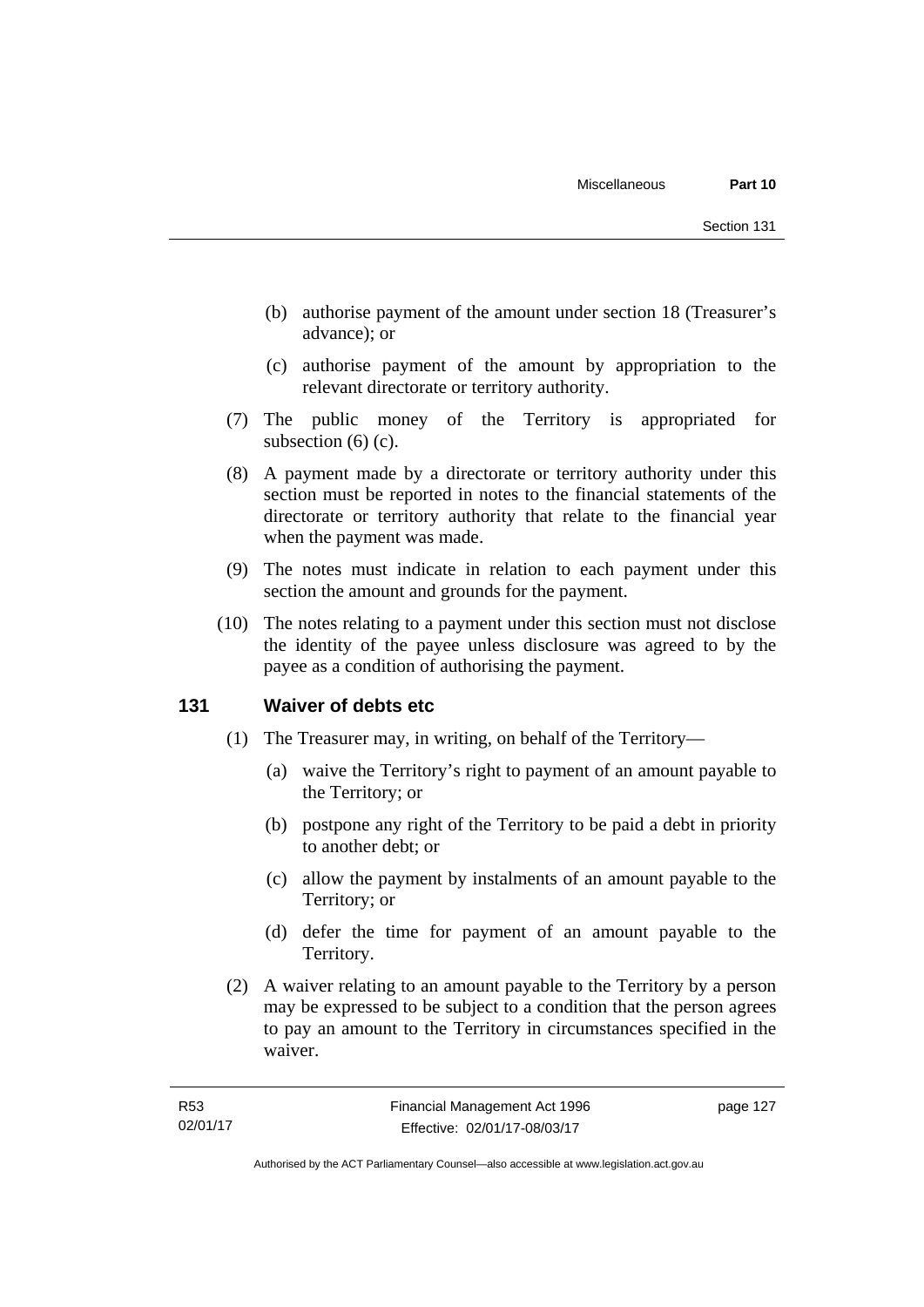#### **Part 10** Miscellaneous

Section 132

 (3) A waiver relating to an amount payable to the Territory must be reported in the notes to the financial statements of the relevant directorate that relate to the year in which the right to payment was waived.

#### **132 Payments in relation to deceased estates**

- (1) If, at the time of a person's death (whether before or after the commencement of this section), the Territory owed an amount to the person, the Treasurer may pay that amount to the person who the Treasurer considers should receive the payment.
- (2) In deciding who should be paid, the Treasurer must have regard to—
	- (a) the provisions of any will of the deceased person that identify the persons entitled to property under the will; and
	- (b) the law relating to the disposition of the property of deceased people.
- (3) Before making a payment to a person, the Treasurer may require the person to produce any documents and other evidence relating to—
	- (a) the disposition of the deceased person's estate; or
	- (b) the family of the deceased person and any other people apparently entitled to share in the estate of the deceased person.
- (4) Subject to subsection (3), the Treasurer may make the payment without requiring production of probate of the will, or letters of administration of the estate, of the deceased person.
- (5) If a payment is made in relation to an amount owing to a deceased person, the Territory is discharged from any further liability in relation to that amount.
- (6) This section does not relieve the recipient of a payment from liability to deal with the money in accordance with law.

R53 02/01/17

Authorised by the ACT Parliamentary Counsel—also accessible at www.legislation.act.gov.au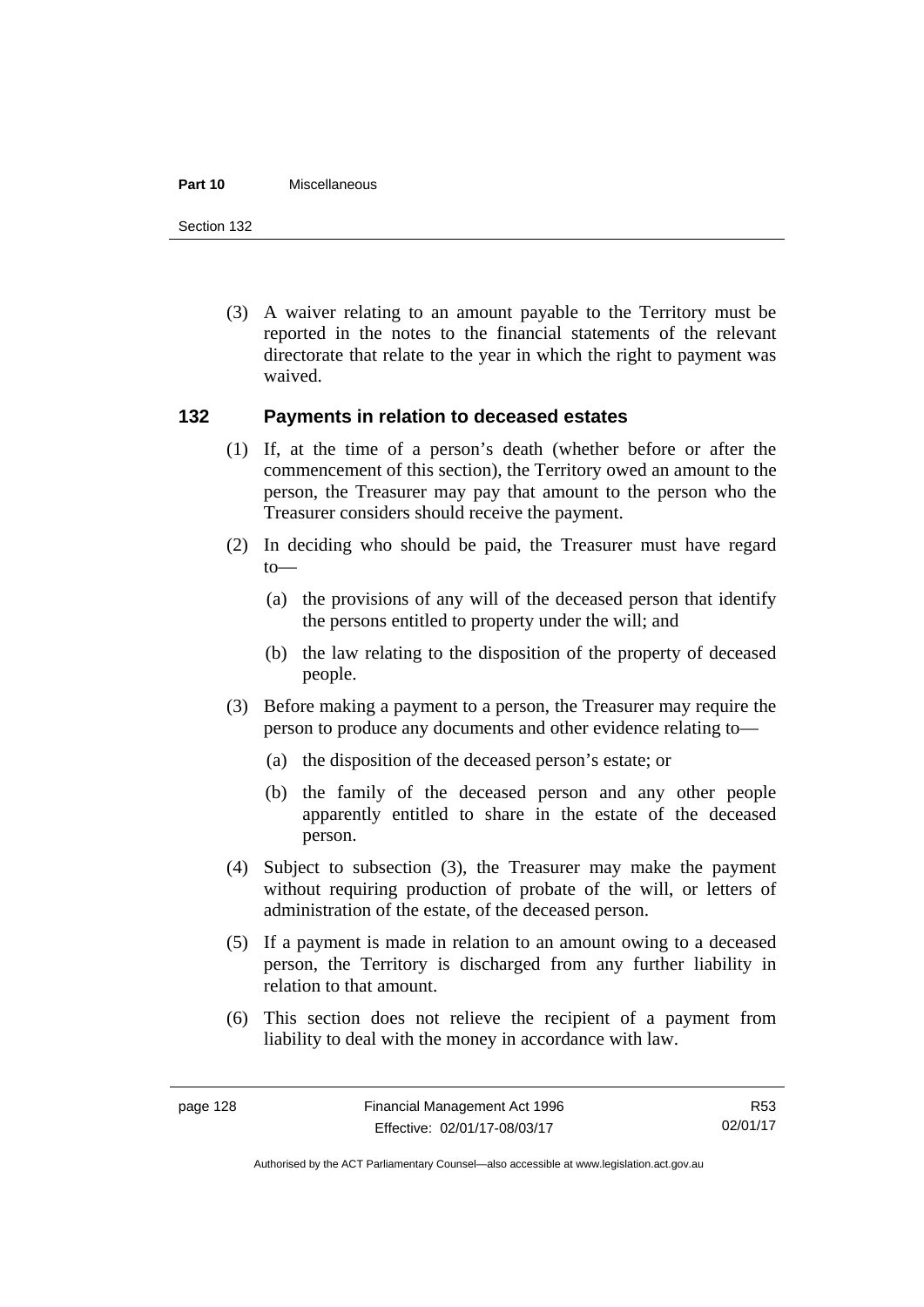#### **133 Guideline-making power**

- (1) The Treasurer may make financial management guidelines for this Act.
	- *Note* Financial management guidelines may be made in relation to any matter that is required or permitted to be prescribed by the Act, or is necessary or convenient to be prescribed for carrying out or giving effect to the Act (see [Legislation Act,](http://www.legislation.act.gov.au/a/2001-14) s 44).
- (2) A financial management guideline is a disallowable instrument.
	- *Note* A disallowable instrument must be notified, and presented to the Legislative Assembly, under the [Legislation Act.](http://www.legislation.act.gov.au/a/2001-14)

#### **134 Regulation-making power**

The Executive may make regulations for this Act.

*Note* A regulation must be notified, and presented to the Legislative Assembly, under the [Legislation Act](http://www.legislation.act.gov.au/a/2001-14).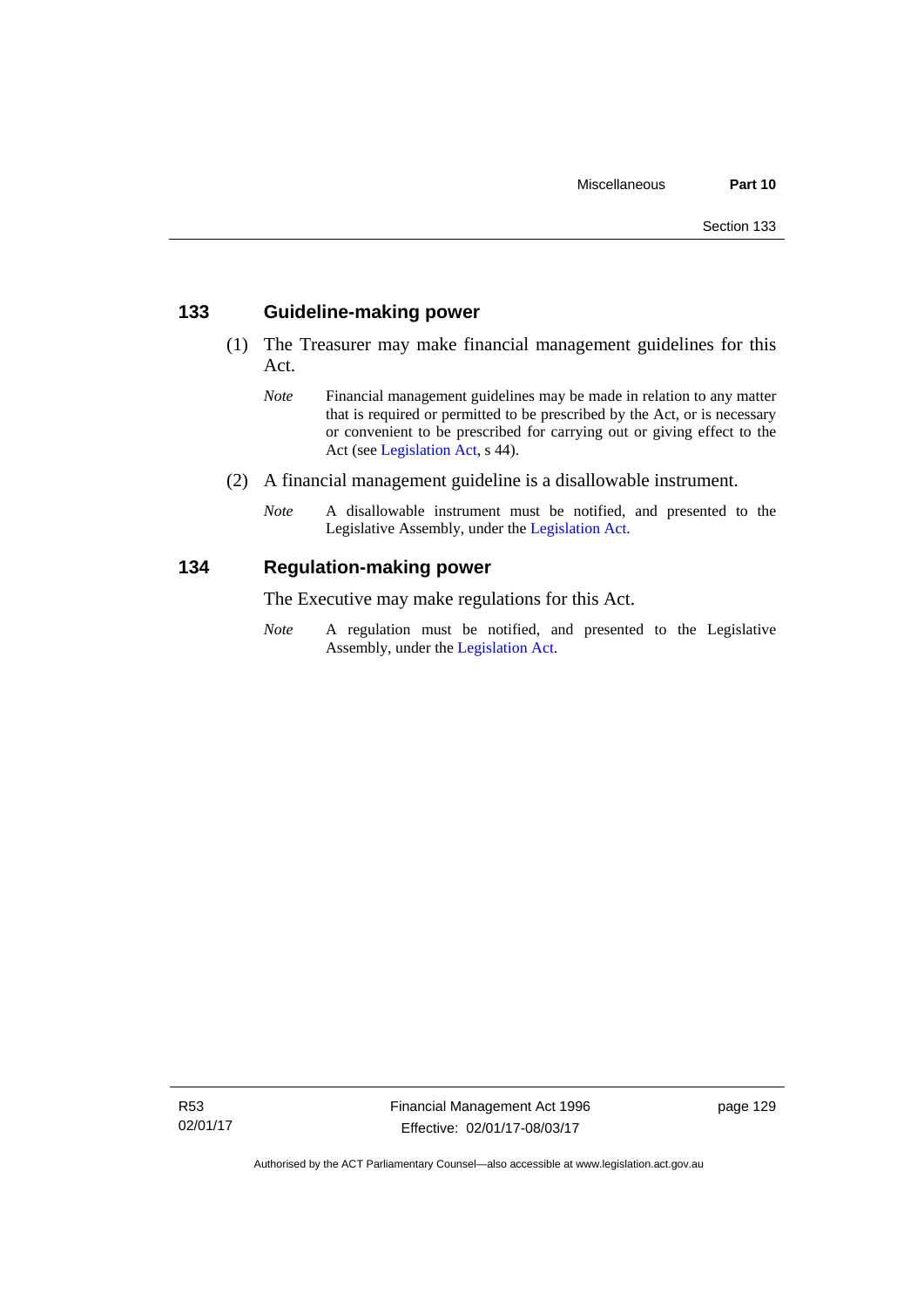# **Dictionary**

(see s 3)

- *Note 1* The [Legislation Act](http://www.legislation.act.gov.au/a/2001-14) contains definitions and other provisions relevant to this Act.
- *Note 2* For example, the [Legislation Act,](http://www.legislation.act.gov.au/a/2001-14) dict, pt 1, defines the following terms:
	- ACAT
	- Act
	- administrative unit
	- auditor-general
	- authorised deposit-taking institution
	- bankrupt or personally insolvent
	- director-general (see s 163)
	- electoral commission
	- electoral commissioner
	- exercise
	- found guilty
	- function
	- **GST**
	- may (see s 146)
	- Minister (see s 162)
	- must (see s 146)
	- Office of the Legislative Assembly
	- officer of the Assembly
	- person
	- public employee
	- public servant
	- reviewable decision notice
	- Self-Government Act
	- territory-owned corporation
	- Treasurer.

page 130 Financial Management Act 1996 Effective: 02/01/17-08/03/17

R53 02/01/17

Authorised by the ACT Parliamentary Counsel—also accessible at www.legislation.act.gov.au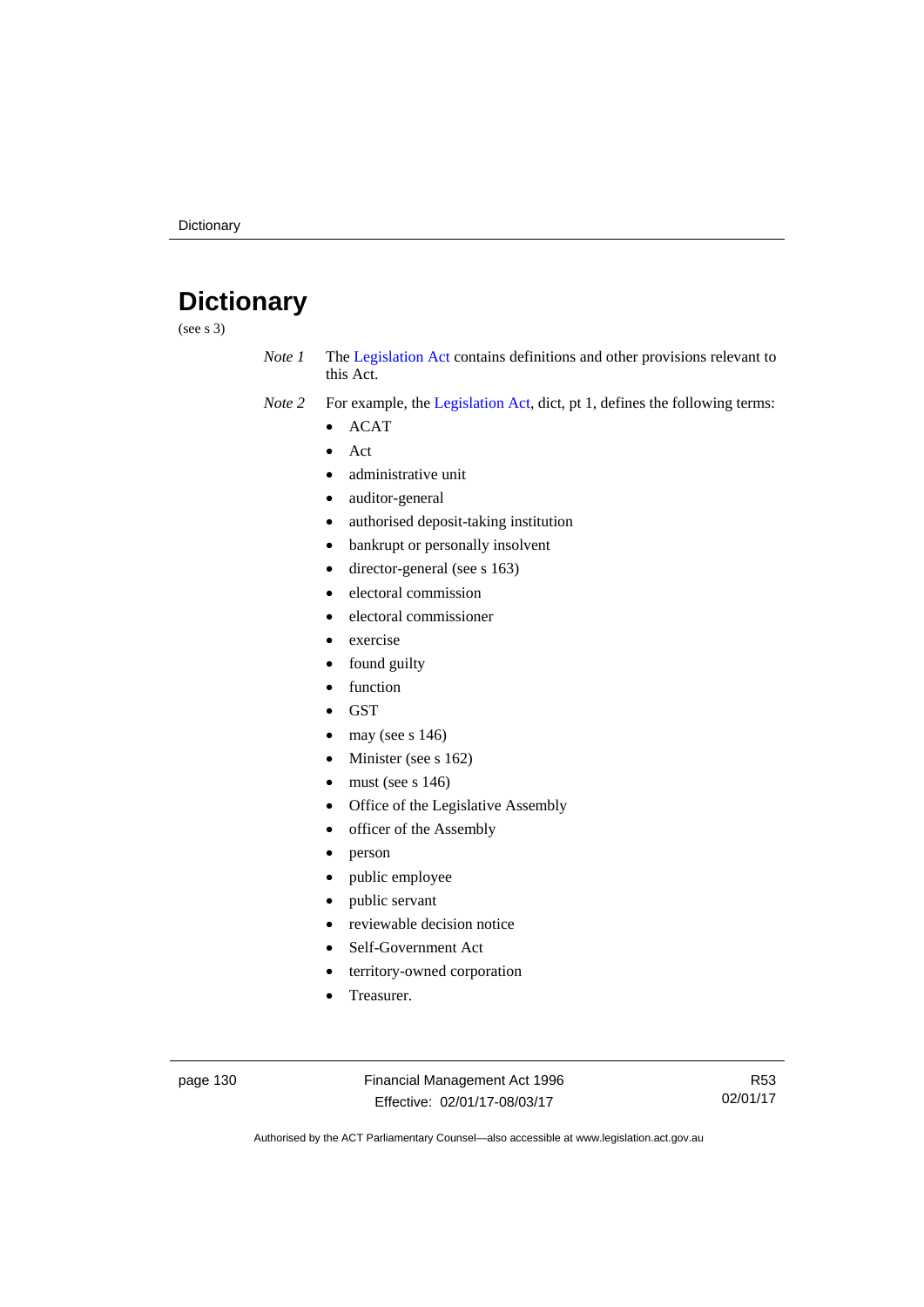*applicable governmental policies*, for a territory authority, for part 9 (Governance of territory authorities)—see section 103.

*appropriation* means an appropriation of public money by any Act including this Act.

*Appropriation Act* means an Act that makes appropriations in relation to a financial year for purposes mentioned in section 8.

*banking account* means an account with an authorised deposit-taking institution that is, or is substantially the same as, a bank account.

*borrowing* includes—

- (a) raising money or obtaining credit, whether by dealing in securities or otherwise; and
- (b) entering into a financing lease;

but does not include using a credit card or overdraft facility, or otherwise obtaining credit, in a transaction forming part of the day-to-day operations of the Territory or a territory authority.

*budget papers* means documents presented to the Legislative Assembly under section 10 or section 13 (1).

#### *capital injection*—

- (a) means an amount provided, or to be provided, to a territory entity for—
	- (i) the purchase of assets to be held or owned by the territory entity; or
	- (ii) the development of assets held or owned by the territory entity; or
	- (iii) augmenting the assets held or owned by the territory entity; or
	- (iv) reducing the liabilities of the territory entity; but

page 131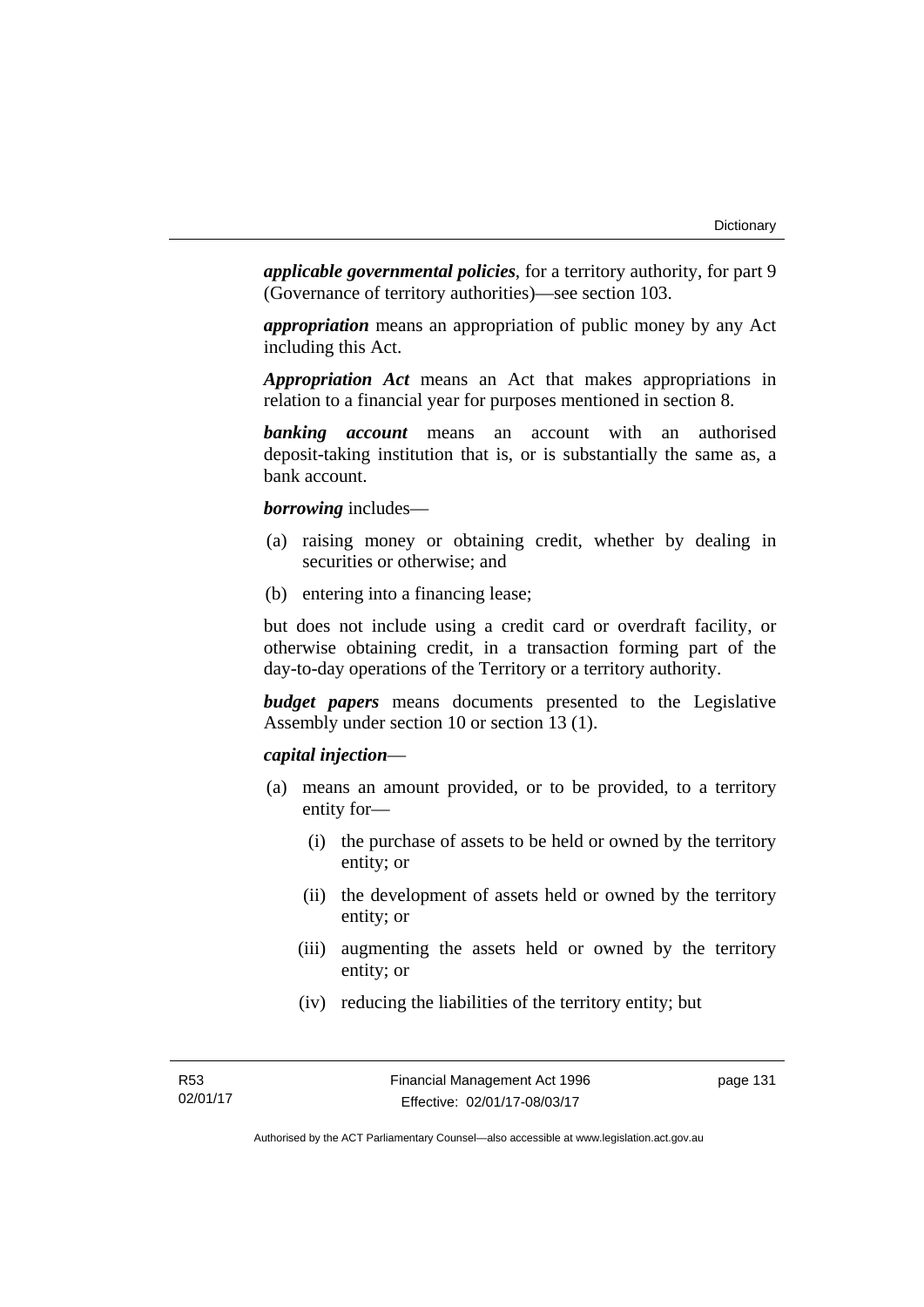(b) does not include an amount provided from an appropriation for a purpose mentioned in section  $8(1)(a)$ , (c) or  $(2)(a)$ .

*CEO*—see *chief executive officer*.

*chief executive officer* (or *CEO*), of a territory authority, means the person (however described) who is responsible for managing the affairs of the authority.

*class of outputs* means a group of related outputs*.*

*contract* includes an agreement or arrangement, whether or not its term extends for 1 or more years.

*controlled recurrent payment* means an amount provided, or to be provided to a territory entity for the delivery of goods and services provided by the territory entity or a person providing goods and services on behalf of the territory entity.

*directorate* means––

- (a) an administrative unit (excluding any part of an administrative unit prescribed for paragraph (b) and any administrative unit forming part of a group of administrative units prescribed for paragraph (c)); or
- (b) a part of an administrative unit prescribed for this paragraph; or
- (c) a group of 2 or more administrative units prescribed for this paragraph.

*directorate banking account* means a banking account mentioned in section 34 (1).

*division 9.6 authority* means a territory authority to which division 9.6 applies (see s 105).

*division 9.7 authority* means a territory authority to which division 9.7 applies (see s 120).

*establishing Act*, for a territory authority, governing board or governing board member, for part 9 (Governance of territory authorities)—see section 72.

| page 132 | Financial Management Act 1996 | R53      |
|----------|-------------------------------|----------|
|          | Effective: 02/01/17-08/03/17  | 02/01/17 |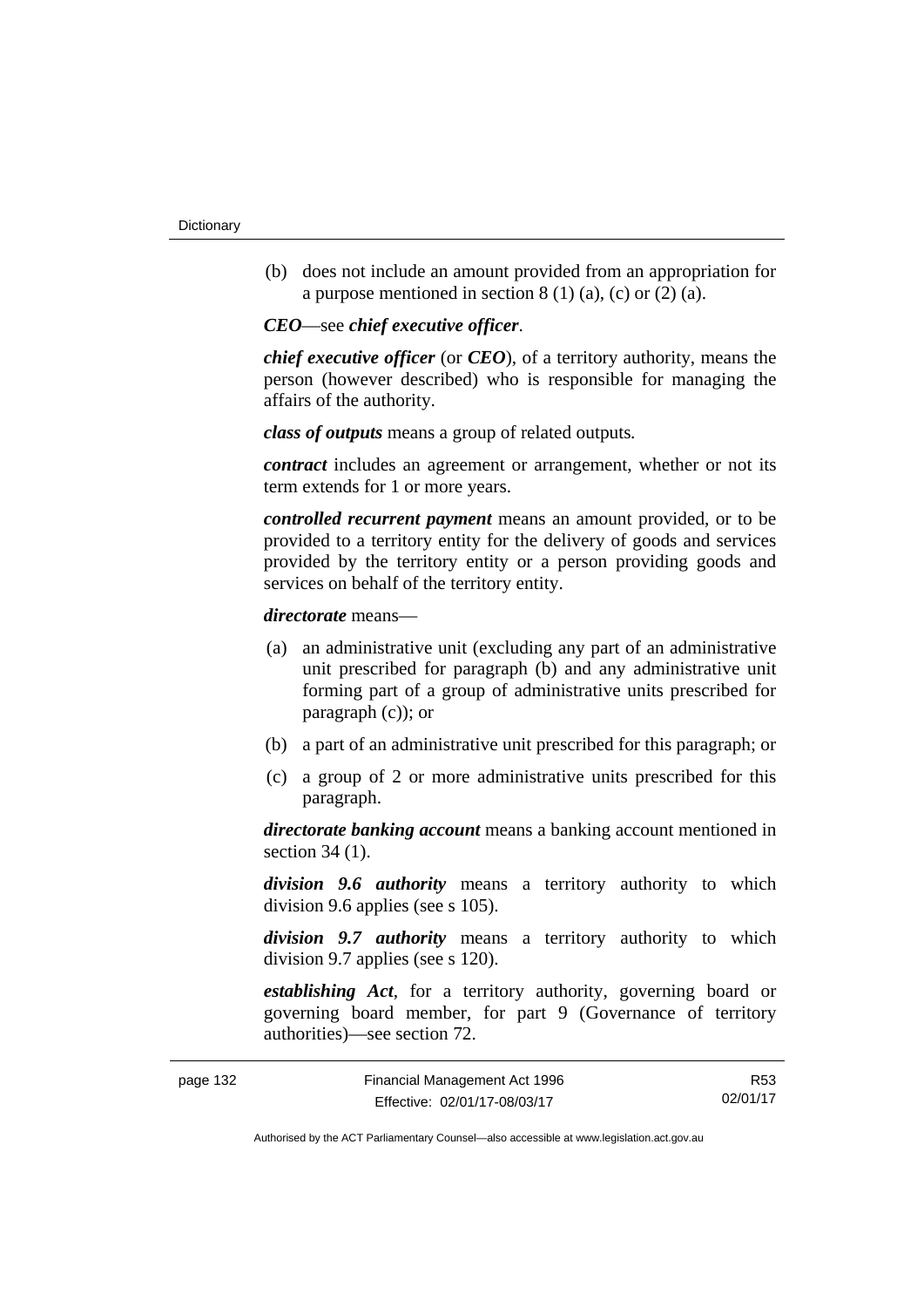*expenses*, in relation to an output, means the expenses incurred in providing the output quantified on an accrual accounting basis and includes the overhead expenses properly attributable to the output.

*financial management guidelines* means the financial management guidelines under this Act.

*financial year*, for a territory authority, for part 9 (Governance of territory authorities)—see section 72.

#### *general government sector* means—

- (a) those organisations whose primary function is to provide services that are mainly not market orientated, are mainly for the consumption of the community generally, involve the transfer or redistribution of income, and are financed mainly through appropriation; and
- (b) those organisations that are controlled by the Territory and provide investment or other financial services.

*generally accepted accounting principles* means accounting principles and procedures that are—

- (a) recognised by the accounting profession as appropriate for reporting financial information relating to government, a directorate or a territory authority; and
- (b) consistent with this Act and any relevant Appropriation Act.

*governing board*, for a territory authority, means the governing board established under the Act that establishes the authority.

*governing board member*, for a territory authority with a governing board for part 9 (Governance of territory authorities)—see section 72.

*handover day*, for division 9.7 (Additional provisions for restructuring of certain territory authorities)—see section 121.

*input tax credit*—see the *[A New Tax System \(Goods and Services](http://www.comlaw.gov.au/Series/C2004A00446)  [Tax\) Act 1999](http://www.comlaw.gov.au/Series/C2004A00446)* (Cwlth), dictionary.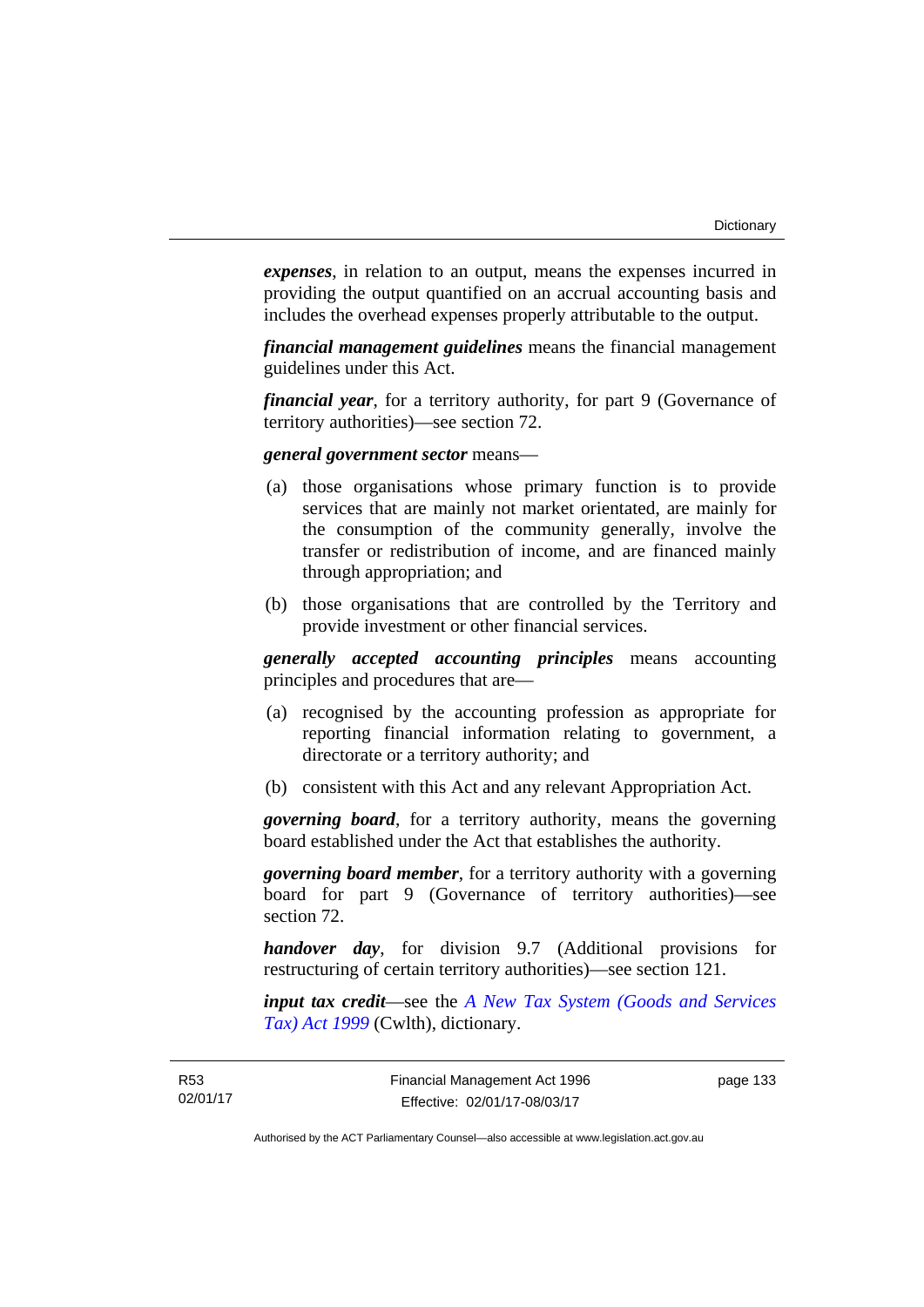*interest* includes a dividend and any other financial return on a deposit, loan or other investment.

*invest* includes enter into a transaction or arrangement for the protection or enhancement of investments.

*material interest*, for part 9 (Governance of territory authorities) see section 88 (4).

*memorandum of understanding* includes a memorandum of understanding whether or not its term extends for 1 or more years.

*outputs* means goods produced or services provided by a directorate or territory authority or a person producing goods or providing services on behalf of a directorate or territory authority.

*prescribed* means prescribed by the financial management guidelines.

*public money* means all money received by the Territory, including the proceeds of all loans raised on behalf of the Territory, but does not include—

- (a) money held by the Territory as trust money; or
- (b) money received by a territory-owned corporation or subsidiary of a territory-owned corporation; or
- (c) money received by the Territory from a territory-owned corporation or subsidiary of a territory-owned corporation for investment for the corporation or subsidiary; or
- (d) money received by a territory authority; or
- (e) money received by the Territory from a territory authority for investment for the authority; or
- (f) money received by the Territory—
	- (i) in repayment of an investment made by the Territory for a territory authority; or
	- (ii) as interest on such an investment.

R53 02/01/17

Authorised by the ACT Parliamentary Counsel—also accessible at www.legislation.act.gov.au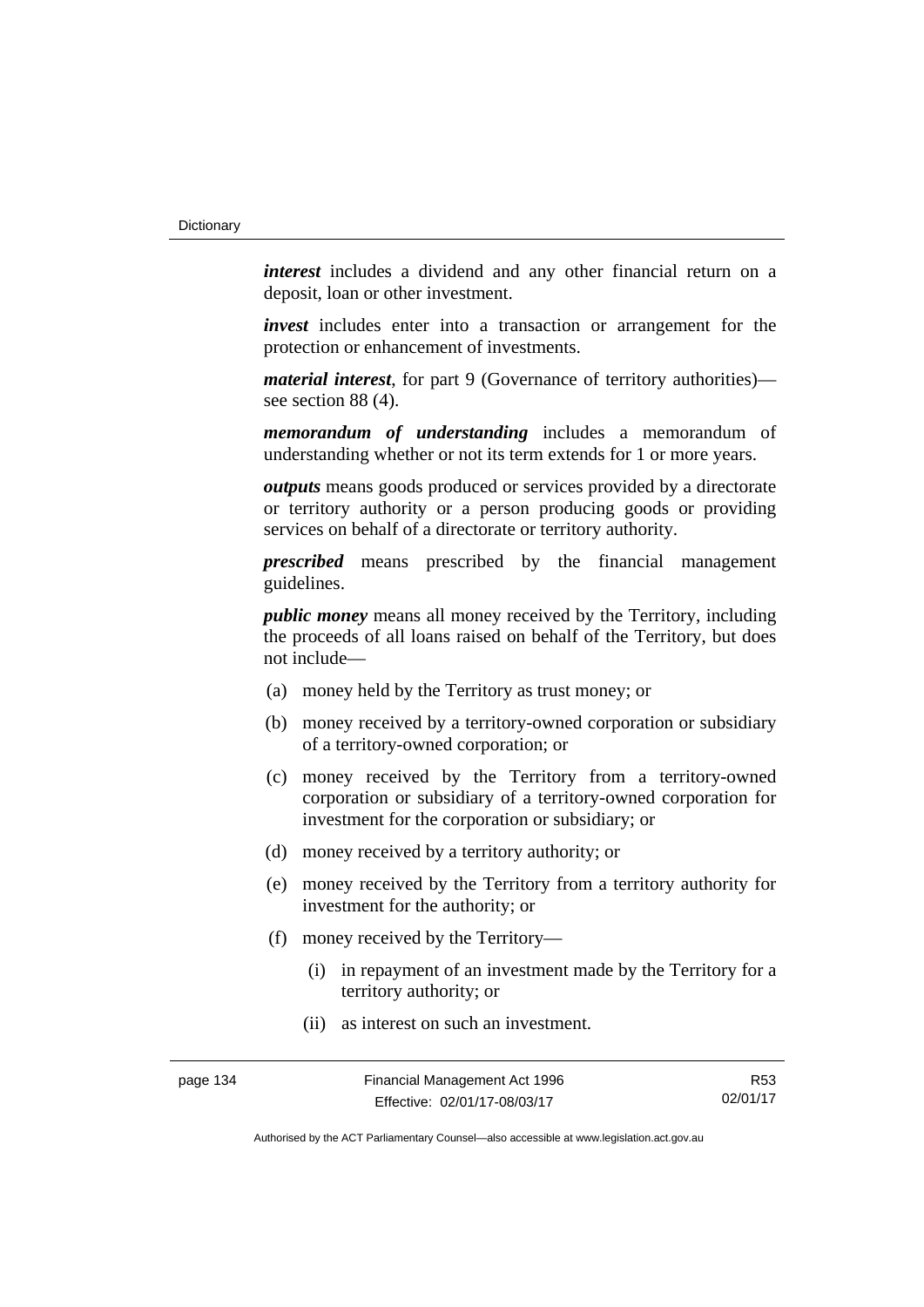*public trading enterprise sector* means those organisations whose primary function is to provide goods and services that are mainly market orientated and non-regulatory in nature and who may recover a significant part of their costs from individual consumers.

*relevant territory authority*, for part 9 (Governance of territory authorities)—see section 72.

*responsible director-general*, in relation to a directorate, means—

- (a) if the directorate is constituted by an administrative unit or a part of an administrative unit—the director-general of that administrative unit; or
- (b) if the directorate is constituted by a group of 2 or more administrative units—the person prescribed as the responsible director-general in relation to the directorate.

*responsible Minister* means—

- (a) in relation to a directorate that is constituted by an administrative unit or a part of an administrative unit—the Minister to whom responsibility for that administrative unit has been allocated under the *[Public Sector Management Act 1994](http://www.legislation.act.gov.au/a/1994-37)*, section 14; and
- (b) in relation to a directorate that is constituted by a group of 2 or more administrative units—the Minister prescribed as the responsible Minister in relation to the directorate; and
- (c) in relation to a territory authority—the Minister administering the Act under which the authority is established; and
- (d) in relation to a territory-owned corporation—the Minister administering the *[Territory-owned Corporations Act 1990](http://www.legislation.act.gov.au/a/1990-53)*.

*securities* includes stocks, debentures, notes, bonds, promissory notes, bills of exchange, and any other securities approved in writing by the Treasurer.

*statement of intent*, for a territory authority—see section 61 (1).

page 135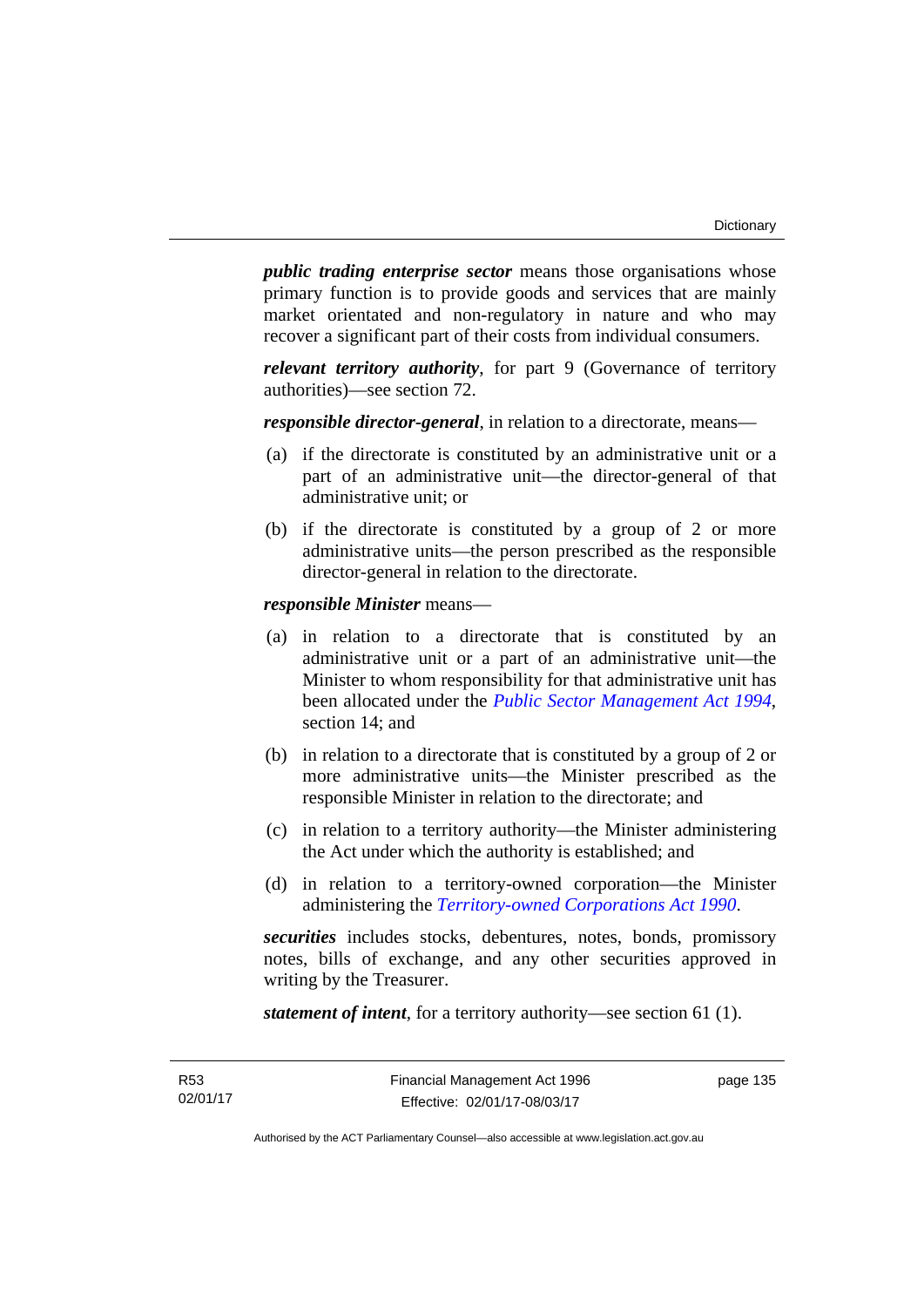*subsidiary*—see the *[Territory-owned Corporations Act 1990](http://www.legislation.act.gov.au/a/1990-53)*, dictionary.

*superannuation appropriation*—see the *[Territory Superannuation](http://www.legislation.act.gov.au/a/2000-21)  [Provision Protection Act 2000](http://www.legislation.act.gov.au/a/2000-21)*, dictionary.

*taxable supply*—see the *[A New Tax System \(Goods and Services](http://www.comlaw.gov.au/Series/C2004A00446)  [Tax\) Act 1999](http://www.comlaw.gov.au/Series/C2004A00446)* (Cwlth), dictionary.

# *territory authority*—

- (a) means a body corporate established by an Act; and
- (b) to remove any doubt, includes an entity to which part 8 applies; and
- (c) for division 9.7 (Additional provisions for restructuring of certain territory authorities)—includes a territory authority that has ceased to exist; but
- (d) does not include a body declared under section 3B not to be a territory authority.

*territory banking account* means the banking account mentioned in section 33.

*territory entity* means a directorate, territory authority or territory-owned corporation.

*the Territory*, for division 3.1 (Financial reports of the Territory) see section 21.

*Treasurer's advance—*see section 18.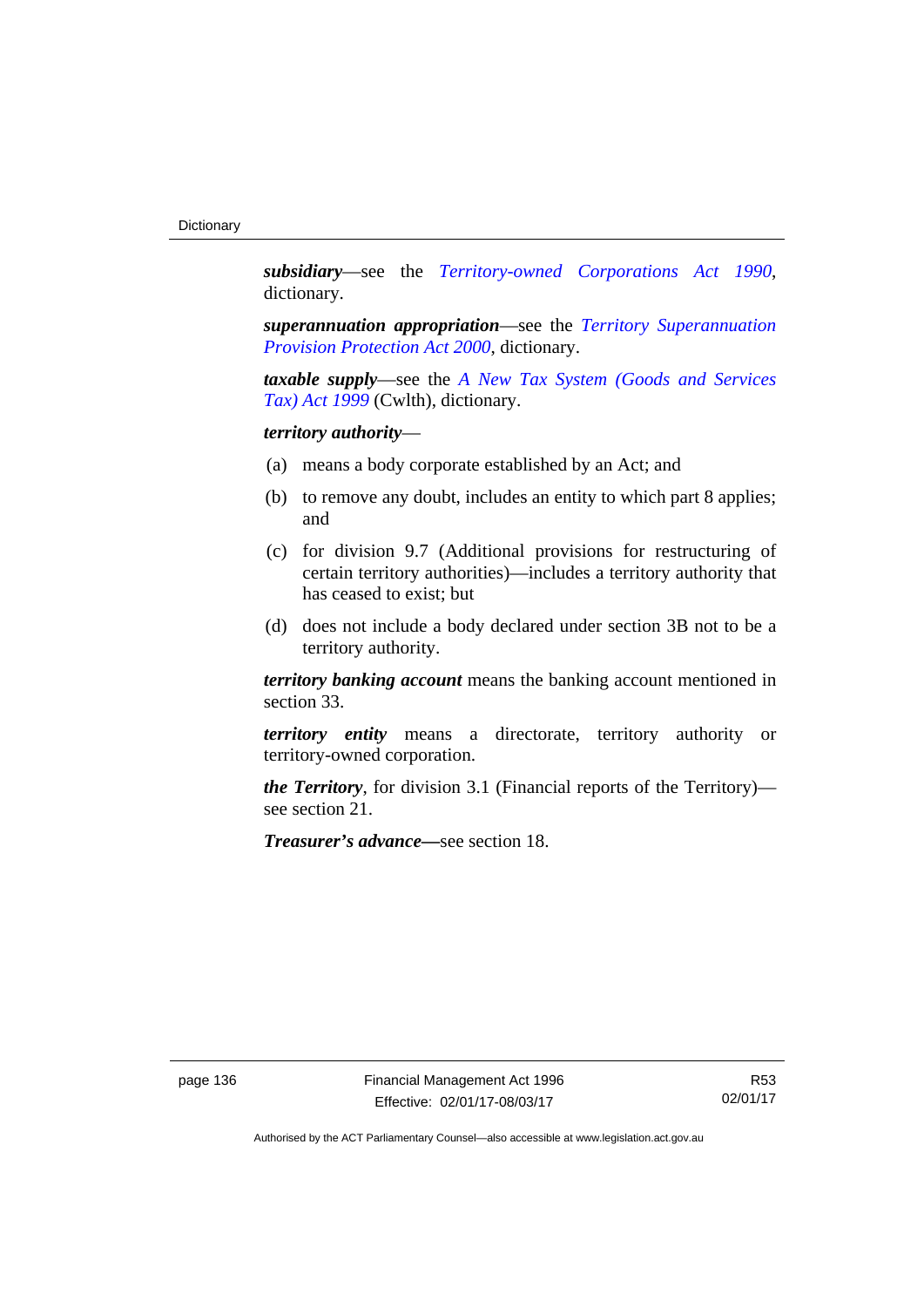*trust money* means—

- (a) money deposited with the Territory pending the completion of a transaction or the determination of a dispute and that may become repayable to the depositor or payable to the Territory or anyone else; or
- (b) all money that is paid into a territory court for possible repayment to the payee or a third party because of any Act, order, instruction or authority; or
- (c) money that belongs to or is owing to any person and is collected by the Territory because of an agreement between the Territory and that person; or
- (d) unclaimed money that is owing to or belongs to anyone and is deposited with the Territory; or
- (e) money that is paid to the Territory in trust for any other lawful purpose including interest on trust money.

*under treasurer* means the person performing the duties of the under treasurer in the public service.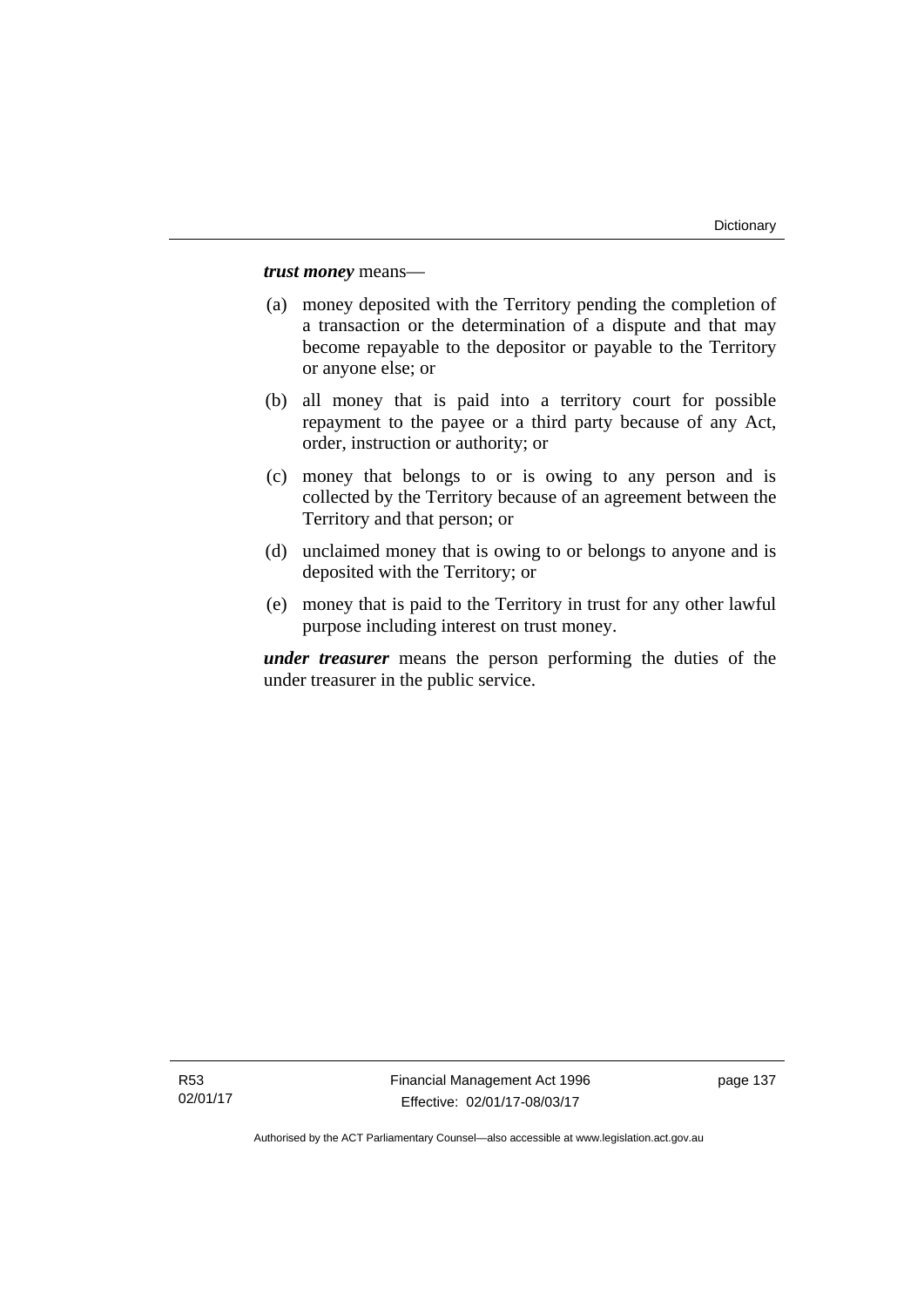1 About the endnotes

# **Endnotes**

# **1 About the endnotes**

Amending and modifying laws are annotated in the legislation history and the amendment history. Current modifications are not included in the republished law but are set out in the endnotes.

Not all editorial amendments made under the *[Legislation Act 2001](http://www.legislation.act.gov.au/a/2001-14)*, part 11.3 are annotated in the amendment history. Full details of any amendments can be obtained from the Parliamentary Counsel's Office.

Uncommenced amending laws are not included in the republished law. The details of these laws are underlined in the legislation history. Uncommenced expiries are underlined in the legislation history and amendment history.

If all the provisions of the law have been renumbered, a table of renumbered provisions gives details of previous and current numbering.

The endnotes also include a table of earlier republications.

|                                                   | $A = Act$<br>$AF =$ Approved form<br>$am = amended$<br>$amdt = amendment$<br>$AR = Assembly resolution$<br>$ch = chapter$<br>$CN =$ Commencement notice<br>$def = definition$<br>$DI = Disallowable instrument$<br>$dict = dictionary$<br>$disallowed = disallowed by the Legislative$<br>Assembly<br>$div = division$<br>$exp = expires/expired$<br>$Gaz = gazette$<br>$hdg = heading$<br>$IA = Interpretation Act 1967$<br>$ins = inserted/added$<br>$LA =$ Legislation Act 2001<br>$LR =$ legislation register | NI = Notifiable instrument<br>$o = order$<br>$om = omitted/repealed$<br>$ord = ordinance$<br>$orig = original$<br>par = paragraph/subparagraph<br>$pres = present$<br>$prev = previous$<br>$(\text{prev}) = \text{previously}$<br>$pt = part$<br>$r = rule/subrule$<br>$reloc = relocated$<br>$remum = renumbered$<br>$R[X]$ = Republication No<br>$RI = reissue$<br>$s = section/subsection$<br>$sch = schedule$<br>$sdiv = subdivision$<br>$SL = Subordinate$ law<br>$sub =$ substituted |
|---------------------------------------------------|-------------------------------------------------------------------------------------------------------------------------------------------------------------------------------------------------------------------------------------------------------------------------------------------------------------------------------------------------------------------------------------------------------------------------------------------------------------------------------------------------------------------|--------------------------------------------------------------------------------------------------------------------------------------------------------------------------------------------------------------------------------------------------------------------------------------------------------------------------------------------------------------------------------------------------------------------------------------------------------------------------------------------|
| $mod = modified/modification$<br>or to be expired | $LRA =$ Legislation (Republication) Act 1996                                                                                                                                                                                                                                                                                                                                                                                                                                                                      | $underlining = whole or part not commenced$                                                                                                                                                                                                                                                                                                                                                                                                                                                |

# **2 Abbreviation key**

page 138 Financial Management Act 1996 Effective: 02/01/17-08/03/17

R53 02/01/17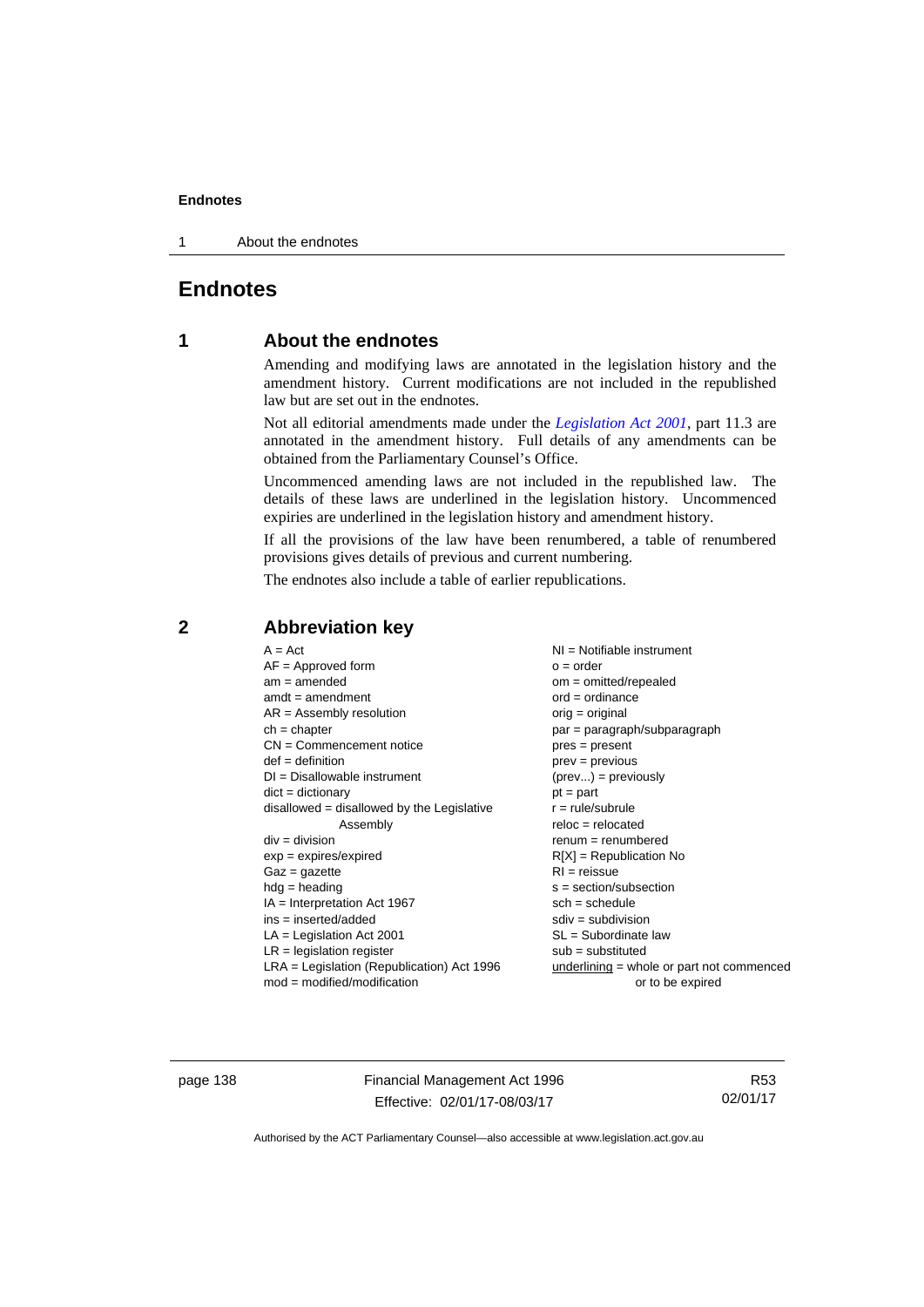# **3 Legislation history Financial Management Act 1996 A1996-22**  notified 4 June 1996 [\(Gaz 1996 No 101\)](http://www.legislation.act.gov.au/gaz/1996-101/default.asp) commenced 1 July 1996 (s 2) as amended by **[Financial Management \(Amendment\) Act 1997](http://www.legislation.act.gov.au/a/1997-39) A1997-39**  notified 1 September 1997 [\(Gaz 1997 No S257\)](http://www.legislation.act.gov.au/gaz/1997-S257/default.asp) commenced 1 September 1997 (s 2) **[Financial Management \(Amendment\) Act \(No 2\) 1997](http://www.legislation.act.gov.au/a/1997-102) A1997-102**  notified 24 December 1997 [\(Gaz 1997 No S420](http://www.legislation.act.gov.au/gaz/1997-S420/default.asp)) ss 1-3 commenced 24 December 1997 (s 2 (1)) remainder commenced 14 January 1998 (s 2 (2) and [Gaz 1998](http://www.legislation.act.gov.au/gaz/1998-S24/default.asp)  [No S24](http://www.legislation.act.gov.au/gaz/1998-S24/default.asp)) **[Financial Management \(Amendment\) Act \(No 3\) 1997](http://www.legislation.act.gov.au/a/1997-124) A1997-124**  notified 24 December 1997 [\(Gaz 1997 No S420](http://www.legislation.act.gov.au/gaz/1997-S420/default.asp)) commenced 24 December 1997 (s 2) **[Trustee \(Amendment\) Act 1999](http://www.legislation.act.gov.au/a/1999-28) A1999-28 sch**  notified 21 May 1999 ([Gaz 1999 No S24](http://www.legislation.act.gov.au/gaz/1999-S24/default.asp)) sch commenced 21 May 1999 (s 2) **[Financial Sector Reform \(ACT\) Act 1999](http://www.legislation.act.gov.au/a/1999-33) A1999-33 sch**  notified 25 June 1999 ([Gaz 1999 No S34](http://www.legislation.act.gov.au/gaz/1999-S34/default.asp)) s 1, s 2 and dict commenced 25 June 1999 (s 2 (1)) sch commenced 1 July 1999 (s 2 (2) and Cwlth Gaz 1999 No S289) **[Appropriation Act 1999-2000](http://www.legislation.act.gov.au/a/1999-36/default.asp) A1999-36 s 9**  notified 12 July 1999 ([Gaz 1999 No S44](http://www.legislation.act.gov.au/gaz/1999-S44/default.asp)) s 9 commenced 12 July 1999 (s 2) **[Financial Management Amendment Act 1999](http://www.legislation.act.gov.au/a/1999-58) A1999-58**  notified 10 November 1999 [\(Gaz 1999 No 45](http://www.legislation.act.gov.au/gaz/1999-45/default.asp))

commenced 10 November 1999 (s 2)

R53 02/01/17 Financial Management Act 1996 Effective: 02/01/17-08/03/17

page 139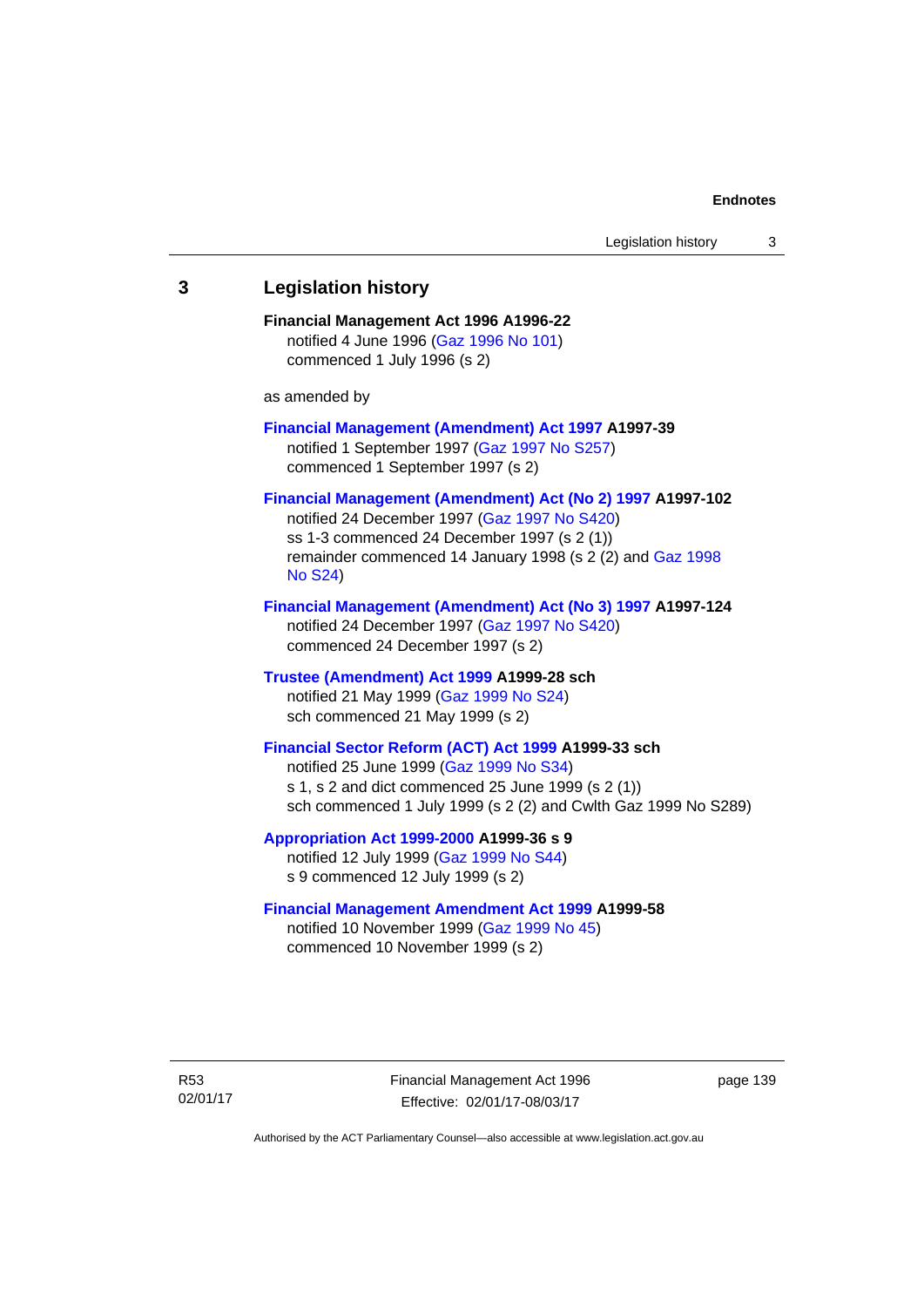| -3 | Legislation history |  |
|----|---------------------|--|
|    |                     |  |

## **[Territory Superannuation Provision Protection Act 2000](http://www.legislation.act.gov.au/a/2000-21) A2000-21 sch**

notified 15 June 2000 ([Gaz 2000 No 24\)](http://www.legislation.act.gov.au/gaz/2000-24/default.asp) s 1, s 2 commenced 15 June 2000 (IA s 10B) sch commenced 1 July 2000 (s 2)

## **[Financial Management Amendment Act 2000](http://www.legislation.act.gov.au/a/2000-27) A2000-27**

notified 30 June 2000 ([Gaz 2000 No S30](http://www.legislation.act.gov.au/gaz/2000-S30/default.asp)) s 1, s 2 commenced 30 June 2000 (IA s 10B) remainder commenced 30 June 2000 (s 2)

## **[Financial Management Amendment Act 2001](http://www.legislation.act.gov.au/a/2001-4) A2001-4**

notified 8 March 2001 [\(Gaz 2001 No 10](http://www.legislation.act.gov.au/gaz/2001-10/default.asp)) s 1, s 2 commenced 8 March 2001 (IA s 10B) s 3 commenced 8 March 2001 (s 2) remainder commenced 8 September 2001 (IA s 10E)

## **[Statute Law Amendment Act 2001](http://www.legislation.act.gov.au/a/2001-11) A2001-11 sch 3**

notified 29 March 2001 ([Gaz 2001 No 13\)](http://www.legislation.act.gov.au/gaz/2001-13/default.asp) commenced 29 March 2001 (s 2)

## **[Financial Management Amendment Act 2001 \(No 2\)](http://www.legislation.act.gov.au/a/2001-42) A2001-42**

notified 29 June 2001 ([Gaz 2001 No S36](http://www.legislation.act.gov.au/gaz/2001-S36/default.asp)) s 1, s 2 commenced 29 June 2001 (IA s 10B) s 3, s 4, s 6, s 7 commenced 29 June 2001 (s 2 (1)) s 5 commenced 1 July 2001 (s 2 (2))

## **[Appropriation Act 2001-2002](http://www.legislation.act.gov.au/a/2001-43/default.asp) A2001-43 s 12**

notified 29 June 2001 ([Gaz 2001 No S36](http://www.legislation.act.gov.au/gaz/2001-S36/default.asp)) s 1, s 2 commenced 29 June 2001 (IA s 10B) s 12 commenced 1 July 2001 (s 2)

## **[Legislation \(Consequential Amendments\) Act 2001](http://www.legislation.act.gov.au/a/2001-44) A2001-44 pt 146**  notified 26 July 2001 ([Gaz 2001 No 30\)](http://www.legislation.act.gov.au/gaz/2001-30/default.asp)

s 1, s 2 commenced 26 July 2001 (IA s 10B) pt 146 commenced 12 September 2001 (s 2 and see [Gaz 2001](http://www.legislation.act.gov.au/gaz/2001-S65/default.asp)  [No S65](http://www.legislation.act.gov.au/gaz/2001-S65/default.asp))

page 140 Financial Management Act 1996 Effective: 02/01/17-08/03/17

R53 02/01/17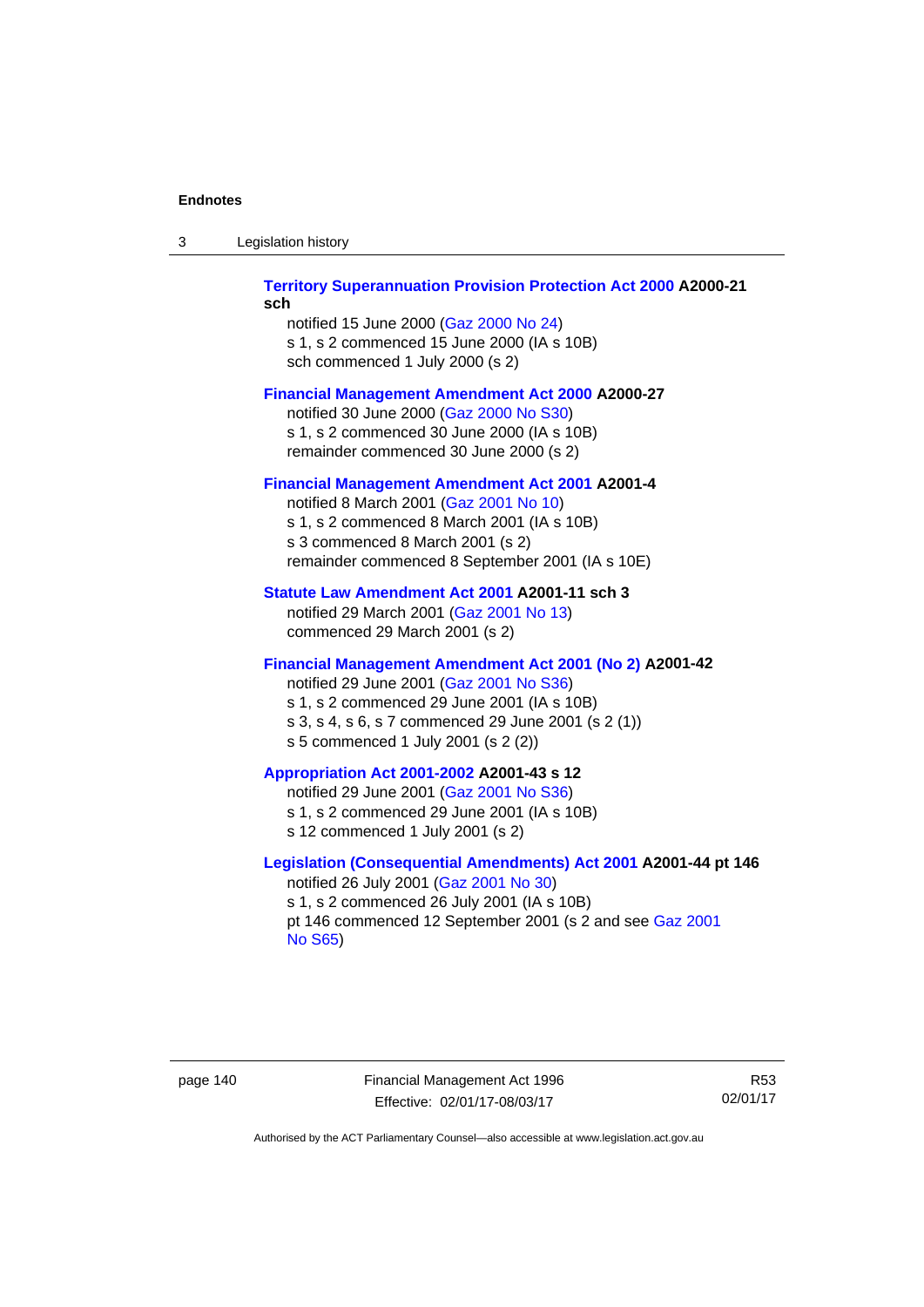## **[Financial Management Legislation Amendment Act 2001](http://www.legislation.act.gov.au/a/2001-45) A2001-45 pt 2 (as am by 2002 No 30 pt 3.26)**

notified 12 July 2001 ([Gaz 2001 No 28\)](http://www.legislation.act.gov.au/gaz/2001-28/default.asp) s 1, s 2 commenced 12 July 2001 (IA s 10B) s 4 commenced 12 January 2002 (s 2 (3) and see [A2002-30](http://www.legislation.act.gov.au/a/2002-30/default.asp) amdt 3.370) pt 2 remainder commenced 12 January 2002 (LA s 79)

**[Statute Law Amendment Act 2001](http://www.legislation.act.gov.au/a/2001-11) A2001-11 pt 3.20** 

notified 5 September 2001 [\(Gaz 2001 No S65\)](http://www.legislation.act.gov.au/gaz/2001-S65/default.asp) commenced 5 September 2001 (s 2)

# **[Financial Management Amendment Act 2001 \(No 3\)](http://www.legislation.act.gov.au/a/2001-95) A2001-95**

notified 10 September 2001 [\(Gaz 2001 No S66\)](http://www.legislation.act.gov.au/gaz/2001-S66/default.asp) s 1, s 2 commenced 10 September 2001 (LA s 75) remainder commenced 1 January 2002 [\(CN2001-6\)](http://www.legislation.act.gov.au/cn/2001-6/default.asp)

## **[Financial Management Amendment Act 2001 \(No 4\)](http://www.legislation.act.gov.au/a/2001-97) A2001-97**

notified LR 20 December 2001 commenced 20 December 2001 (s 2)

## **[Appropriation Act 2002-2003](http://www.legislation.act.gov.au/a/2002-29/default.asp) A2002-29 s 12**

notified LR 9 September 2002 taken to have commenced 30 June 2002 (s 2)

# **[Statute Law Amendment Act 2002](http://www.legislation.act.gov.au/a/2002-30) A2002-30 pt 3.25**

notified LR 16 September 2002 s 1, s 2 taken to have commenced 19 May 1997 (LA s 75 (2)) amdt 3.369 taken to have commenced 31 December 2001 (s 2 (2)) pt 3.25 remainder commenced 17 September 2002 (s 2 (1))

# **[Financial Management Amendment Act 2002](http://www.legislation.act.gov.au/a/2002-38) A2002-38**

notified LR 8 October 2002 s 1, s 2 commenced 8 October 2002 (LA s 75 (1)) remainder commenced 1 November 2002 (s 2 and [CN2002-12](http://www.legislation.act.gov.au/cn/2002-12/default.asp))

## **[Appropriation Act 2002-2003 \(No 2\)](http://www.legislation.act.gov.au/a/2003-9/default.asp) A2003-9 s 9**

notified LR 7 March 2003

s 1, s 2 commenced 7 March 2003 (LA s 75 (1))

s 9 commenced 8 March 2003 (s 2)

R53 02/01/17 page 141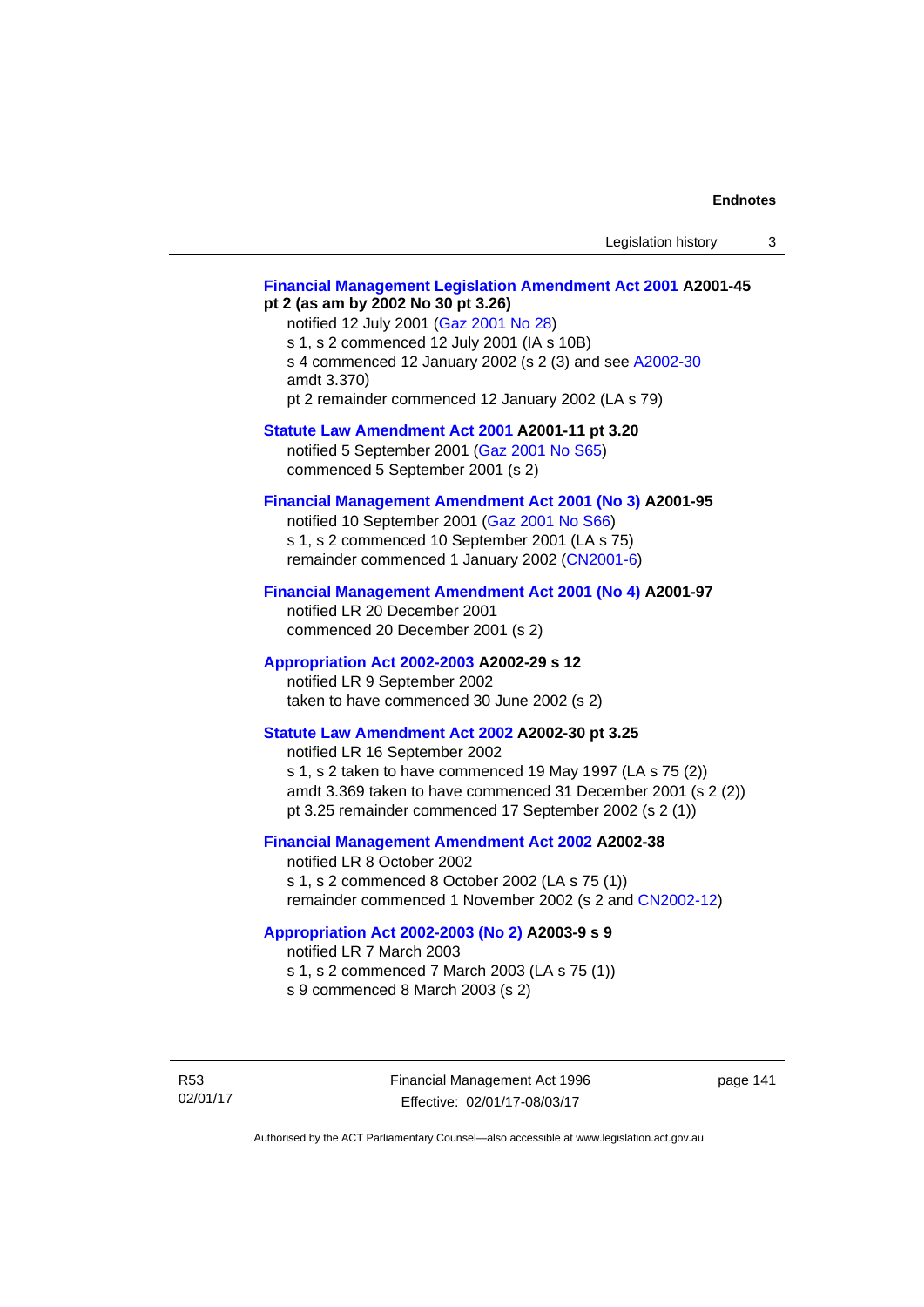| 3 | Legislation history |  |
|---|---------------------|--|
|---|---------------------|--|

## **[Financial Management Amendment Act 2003](http://www.legislation.act.gov.au/a/2003-21) A2003-21**

notified LR 19 May 2003 s 1, s 2 commenced 19 May 2003 (LA s 75 (1)) remainder commenced 20 May 2003 (s 2)

**[Appropriation Act 2003-2004](http://www.legislation.act.gov.au/a/2003-27/default.asp) A2003-27**  notified LR 30 June 2003 commenced 30 June 2003 (s 2)

#### **[Financial Management Amendment Act 2003 \(No 2\)](http://www.legislation.act.gov.au/a/2003-46) A2003-46**

notified LR 31 October 2003 s 1, s 2 commenced 31 October 2003 (LA s 75 (1)) remainder commenced 1 November 2003 (s 2)

## **[Statute Law Amendment Act 2003 \(No 2\)](http://www.legislation.act.gov.au/a/2003-56) A2003-56 sch 3 pt 3.9**

notified LR 5 December 2003 s 1, s 2 commenced 5 December 2003 (LA s 75 (1)) sch 3 pt 3.9 commenced 19 December 2003 (s 2)

#### **[Financial Management Amendment Act 2004](http://www.legislation.act.gov.au/a/2004-19) A2004-19**

notified LR 6 April 2004 s 1, s 2 commenced 6 April 2004 (LA s 75 (1)) remainder commenced 7 April 2004 (s 2)

# **[Financial Management Amendment Act 2004 \(No 2\)](http://www.legislation.act.gov.au/a/2004-33) A2004-33**

notified LR 30 June 2004 s 1, s 2 commenced 30 June 2004 (LA s 75 (1)) remainder commenced 1 July 2004 (s 2)

#### **[Appropriation Act 2004-2005](http://www.legislation.act.gov.au/a/2004-35/default.asp) A2004-35 s 12**

notified LR 30 June 2004 commenced 30 June 2004 (s 2)

#### **[Territory Owned Corporations Amendment Act 2004](http://www.legislation.act.gov.au/a/2004-53) A2004-53 sch 1**  notified LR 16 August 2004

s 1, s 2 commenced 16 August 2004 (LA s 75 (1)) sch 1 commenced 17 August 2004 (s 2)

## **[Statute Law Amendment Act 2005](http://www.legislation.act.gov.au/a/2005-20) A2005-20 sch 3 pt 3.22**

notified LR 12 May 2005

- s 1, s 2 taken to have commenced 8 March 2005 (LA s 75 (2))
- sch 3 pt 3.22 commenced 2 June 2005 (s 2 (1))

page 142 Financial Management Act 1996 Effective: 02/01/17-08/03/17

R53 02/01/17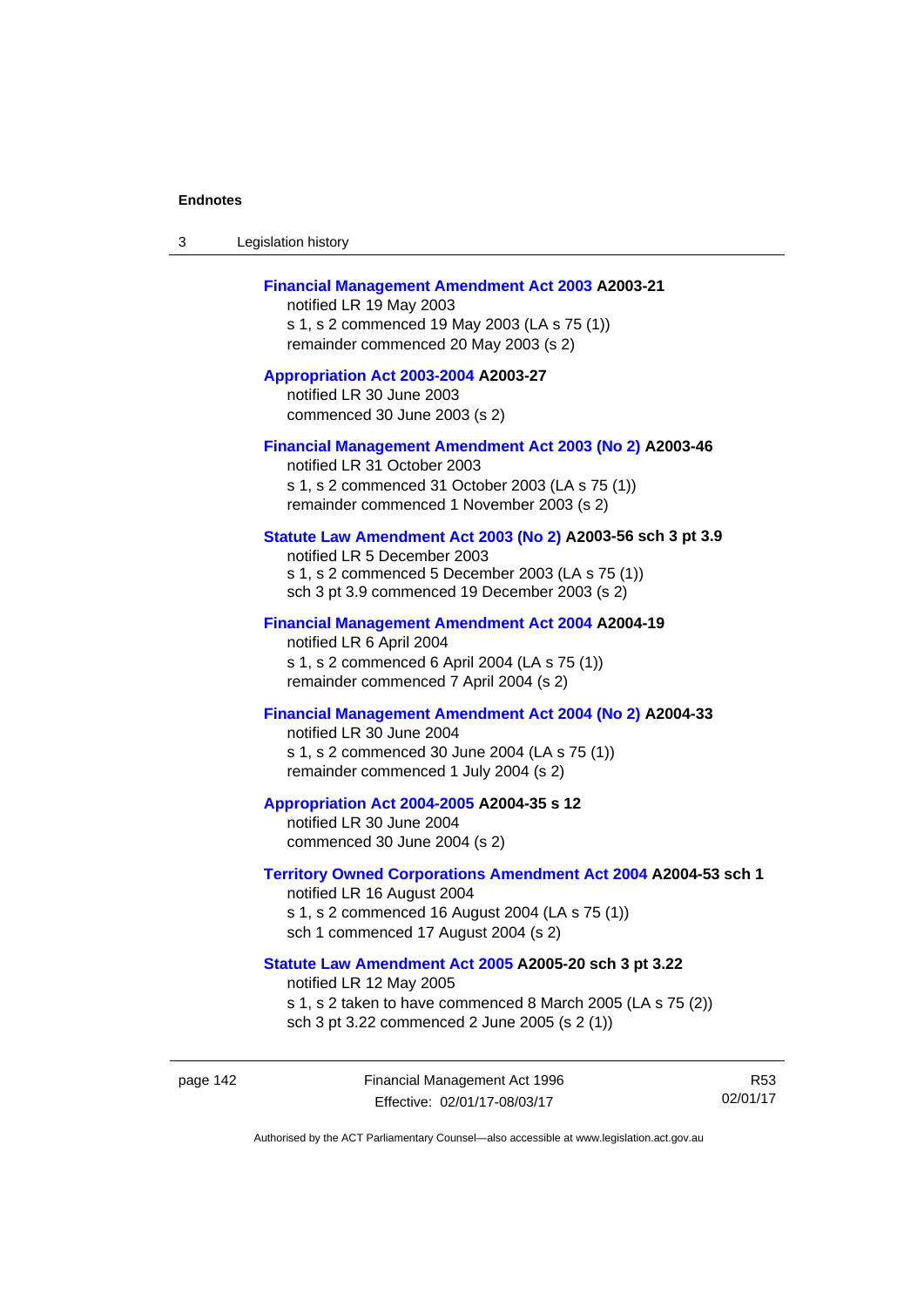## **[Appropriation Act 2005-2006](http://www.legislation.act.gov.au/a/2005-32/default.asp) A2005-32 s 12, s 13**

notified LR 1 July 2005

s 1, s 2 taken to have commenced 30 June 2005 (LA s 75 (2))

s 12, s 13 taken to have commenced 30 June 2005 (s 2)

## **[Public Sector Management Amendment Act 2005](http://www.legislation.act.gov.au/a/2005-42/default.asp) A2005-42 sch 1 pt 1.1**

notified LR 31 August 2005 s 1, s 2 commenced 31 August 2005 (LA s 75 (1)) sch 1 pt 1.1 commenced 1 September 2005 (s 2)

## **[Financial Management Legislation Amendment Act 2005](http://www.legislation.act.gov.au/a/2005-52) A2005-52**

notified LR 26 October 2005

s 1, s 2 commenced 26 October 2005 (LA s 75 (1)) s 7, s 9, s 10, s 14, s 15, ss 17-32, s 38 (in part), s 39, s 40, s 42 (in part), s 49 commenced 27 October 2005 (s 2 (1)) remainder commenced 1 January 2006 (s 2 (2))

as modified by

## **[Financial Management Regulation 2005](http://www.legislation.act.gov.au/sl/2005-42) SL2005-42 sch 1 (as am by [A2006-30](http://www.legislation.act.gov.au/a/2006-30) amdt 1.61, amdt 1.62)**

notified LR 21 December 2005 s 1, s 2 commenced 21 December 2005 (LA s 75 (1)) sch 1 commenced 1 January 2006 (s 2)

as amended by

#### **[Administrative \(Miscellaneous Amendments\) Act 2006](http://www.legislation.act.gov.au/a/2006-30) A2006-30 sch 1 pt 1.3, amdt 1.61, amdt 1.62**

notified LR 16 June 2006 s 1, s 2 commenced 16 June 2006 (LA s 75 (1)) amdt 1.45, amdt 1.52 so far as it inserts s 220, amdt 1.56 commenced 19 June 2006 (s 2 (2)) amdt 1.39, amdt 1.40, amdt 1.43, amdt 1.44 commenced 1 July 2006 (s 2 (2) and [CN2006-15](http://www.legislation.act.gov.au/cn/2006-15/default.asp)) sch 1 pt 1.3 remainder, amdt 1.61, amdt 1.62 commenced 1 July 2006  $(s 2(1))$ 

R53 02/01/17 Financial Management Act 1996 Effective: 02/01/17-08/03/17

page 143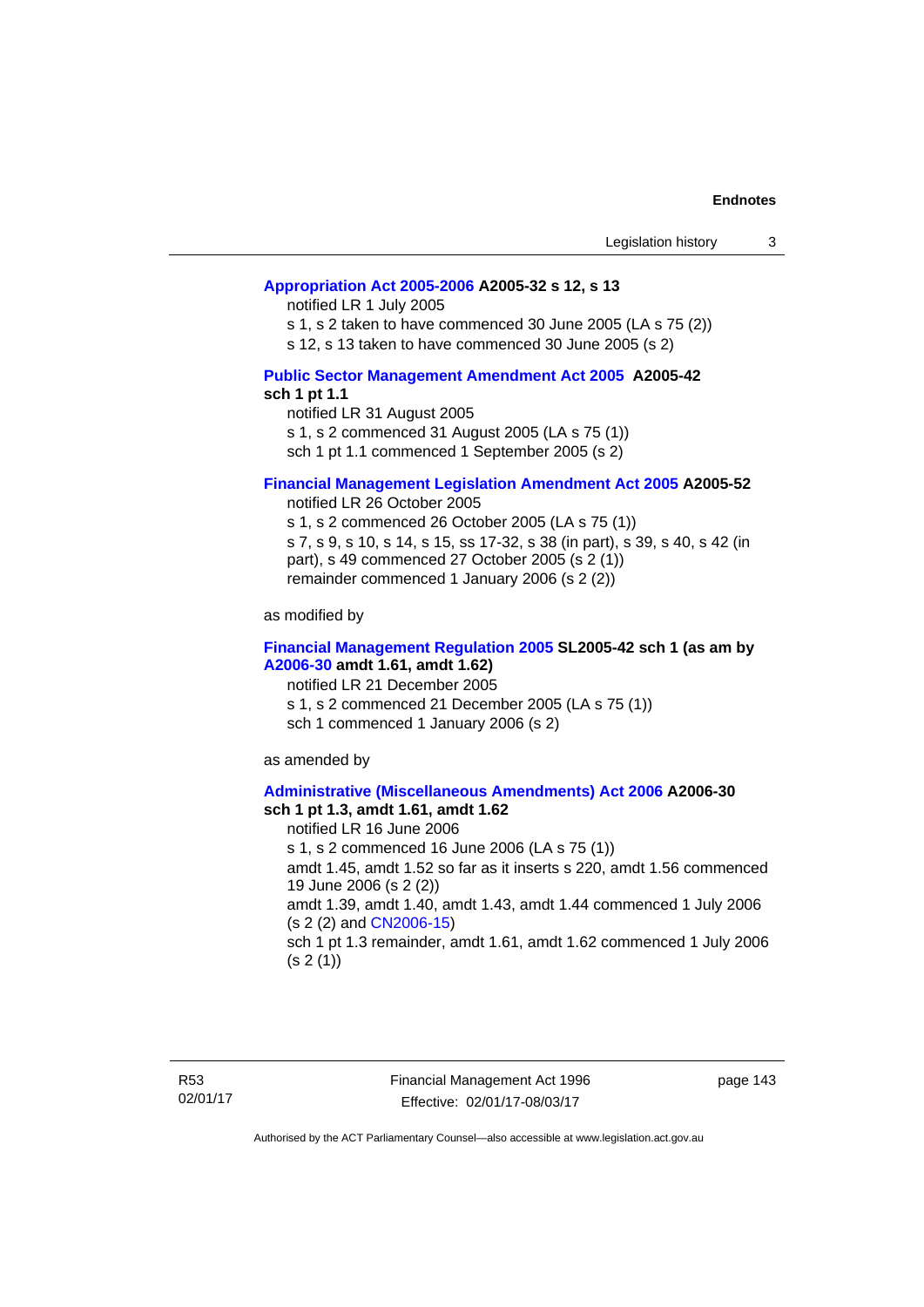| -3 | Legislation history |  |
|----|---------------------|--|
|----|---------------------|--|

#### **[Statute Law Amendment Act 2007](http://www.legislation.act.gov.au/a/2007-3) A2007-3 sch 3 pt 3.45**

notified LR 22 March 2007 s 1, s 2 taken to have commenced 1 July 2006 (LA s 75 (2)) sch 3 pt 3.45 commenced 12 April 2007 (s 2 (1))

#### **[Financial Management Amendment Act 2007](http://www.legislation.act.gov.au/a/2007-10) A2007-10**

notified LR 11 May 2007 s 1, s 2 commenced 11 May 2007 (LA s 75 (1)) remainder commenced 12 May 2007 (s 2)

#### **[Statute Law Amendment Act 2008](http://www.legislation.act.gov.au/a/2008-28) A2008-28 sch 3 pt 3.26**

notified LR 12 August 2008 s 1, s 2 commenced 12 August 2008 (LA s 75 (1)) sch 3 pt 3.26 commenced 26 August 2008 (s 2)

## **[ACT Civil and Administrative Tribunal Legislation Amendment](http://www.legislation.act.gov.au/a/2008-37)**

**[Act 2008 \(No 2\)](http://www.legislation.act.gov.au/a/2008-37) A2008-37 sch 1 pt 1.41** 

notified LR 4 September 2008

s 1, s 2 commenced 4 September 2008 (LA s 75 (1)) sch 1 pt 1.41 commenced 2 February 2009 (s 2 (1) and see [ACT Civil](http://www.legislation.act.gov.au/a/2008-35)  [and Administrative Tribunal Act 2008](http://www.legislation.act.gov.au/a/2008-35) A2008-35, s 2 (1) and [CN2009-2](http://www.legislation.act.gov.au/cn/2009-2/default.asp))

## **[Financial Management Amendment Act 2009](http://www.legislation.act.gov.au/a/2009-12) A2009-12**

notified LR 8 April 2009

s 1, s 2 commenced 8 April 2009 (LA s 75 (1)) remainder commenced 1 July 2009 (s 2)

**[Long Service Leave \(Portable Schemes\) Act 2009](http://www.legislation.act.gov.au/a/2009-25) A2009-25 sch 4 pt 4.1** 

notified LR 8 September 2009

s 1, s 2 commenced 8 September 2009 (LA s 75 (1))

sch 4 pt 4.1 commenced 1 January 2010 (s 2)

## **[Financial Management \(Board Composition\) Amendment Act 2009](http://www.legislation.act.gov.au/a/2009-48) A2009-48**

notified LR 25 November 2009

s 1, s 2 commenced 25 November 2009 (LA s 75 (1))

remainder commenced 1 January 2010 (s 2)

page 144 Financial Management Act 1996 Effective: 02/01/17-08/03/17

R53 02/01/17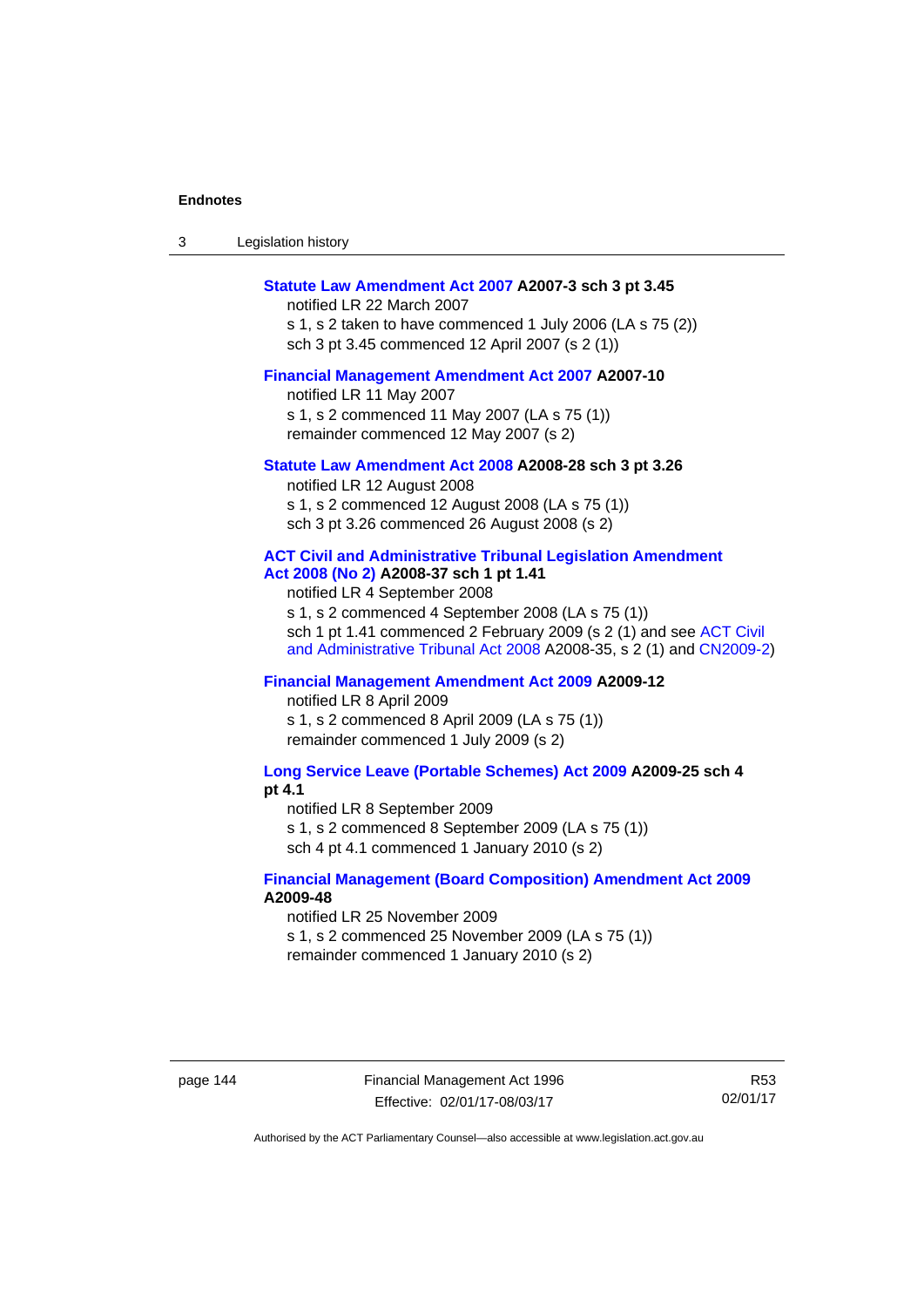#### **[Statute Law Amendment Act 2009 \(No 2\)](http://www.legislation.act.gov.au/a/2009-49) A2009-49 sch 3 pt 3.29**

notified LR 26 November 2009

s 1, s 2 commenced 26 November 2009 (LA s 75 (1)) sch 3 pt 3.29 commenced 17 December 2009 (s 2)

#### **[Statute Law Amendment Act 2010](http://www.legislation.act.gov.au/a/2010-18) A2010-18 sch 1 pt 1.7**

notified LR 13 May 2010 s 1, s 2 commenced 13 May 2010 (LA s 75 (1))

sch 1 pt 1.7 commenced 3 June 2010 (s 2)

## **[Road Transport \(Third-Party Insurance\) \(Governance\) Amendment](http://www.legislation.act.gov.au/a/2010-36)  [Act 2010](http://www.legislation.act.gov.au/a/2010-36) A2010-36 s 8**

notified LR 29 September 2010 s 1, s 2 commenced 29 September 2010 (LA s 75 (1)) s 8 commenced 30 September 2010 (s 2)

## **[Fair Trading \(Australian Consumer Law\) Amendment Act 2010](http://www.legislation.act.gov.au/a/2010-54) A2010-54 sch 3 pt 3.9**

notified LR 16 December 2010 s 1, s 2 commenced 16 December 2010 (LA s 75 (1)) sch 3 pt 3.9 commenced 1 January 2011 (s 2 (1))

# **[ACT Teacher Quality Institute Act 2010](http://www.legislation.act.gov.au/a/2010-55) A2010-55 sch 2 pt 2.1**

notified LR 20 December 2010

s 1, s 2 commenced 20 December 2010 (LA s 75 (1)) sch 2 pt 2.1 commenced 1 January 2011 (s 2 and [CN2010-18\)](http://www.legislation.act.gov.au/cn/2010-18/default.asp)

## **[Financial Management \(One ACT Public Service\) Amendment](http://www.legislation.act.gov.au/a/2011-17)  [Act 2011](http://www.legislation.act.gov.au/a/2011-17) A2011-17**

notified LR 30 June 2011 s 1, s 2 commenced 30 June 2011 (LA s 75 (1)) remainder commenced 1 July 2011 (s 2)

## **[Financial Management \(Cost of Living\) Amendment Act 2012](http://www.legislation.act.gov.au/a/2012-15) A2012-15**

notified LR 15 May 2012 s 1, s 2 commenced 15 May 2012 (LA s 75 (1)) remainder commenced 16 May 2012 (s 2)

R53 02/01/17 Financial Management Act 1996 Effective: 02/01/17-08/03/17

page 145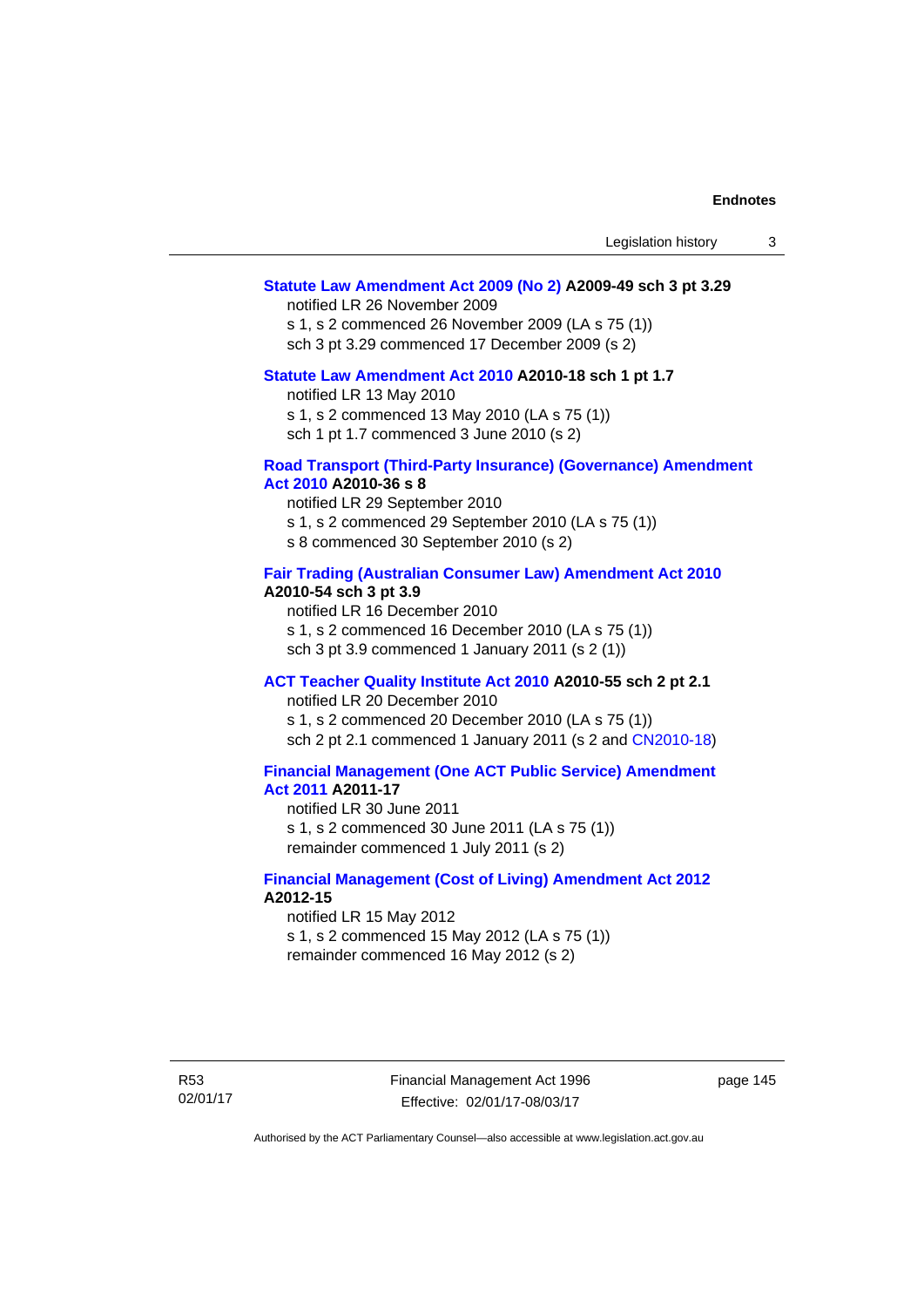| -3 | Legislation history |  |
|----|---------------------|--|
|----|---------------------|--|

# **[Legislative Assembly \(Office of the Legislative Assembly\) Act 2012](http://www.legislation.act.gov.au/a/2012-26) A2012-26 sch 1 pt 1.3**

notified LR 24 May 2012 s 1, s 2 commenced 24 May 2012 (LA s 75 (1)) sch 1 pt 1.3 commenced 1 July 2012 (s 2)

#### **[Financial Management Amendment Act 2013](http://www.legislation.act.gov.au/a/2013-5/default.asp) A2013-5**

notified LR 21 February 2013 s 1, s 2 commenced 21 February 2013 (LA s 75 (1)) remainder commenced 22 February 2013 (s 2)

#### **[Statute Law Amendment Act 2013](http://www.legislation.act.gov.au/a/2013-19) A2013-19 sch 3 pt 3.21**

notified LR 24 May 2013 s 1, s 2 commenced 24 May 2013 (LA s 75 (1)) sch 3 pt 3.21 commenced 14 June 2013 (s 2)

## **[Officers of the Assembly Legislation Amendment Act 2013](http://www.legislation.act.gov.au/a/2013-41/default.asp) A2013-41 sch 1 pt 1.2**

notified LR 7 November 2013 s 1, s 2 commenced 7 November 2013 (LA s 75 (1)) sch 1 pt 1.2 commenced 1 July 2014 (s 2)

# **[Officers of the Assembly Legislation Amendment Act 2014](http://www.legislation.act.gov.au/a/2014-22/default.asp) A2014-22 pt 3**

notified LR 26 May 2014 s 1, s 2 commenced 26 May 2014 (LA s 75 (1)) pt 3 commenced 1 July 2014 (s 2 and see [Officers of the Assembly](http://www.legislation.act.gov.au/a/2013-41/default.asp)  [Legislation Amendment Act 2013](http://www.legislation.act.gov.au/a/2013-41/default.asp) A2013-41 s 2)

# **[Exhibition Park Corporation Repeal Act 2014](http://www.legislation.act.gov.au/a/2014-54/default.asp) A2014-54 sch 1 pt 1.1**

notified LR 3 December 2014 s 1, s 2 commenced 3 December 2014 (LA s 75 (1)) sch 1 pt 1.1 commenced 1 January 2015 (s 2 (3))

## **[Red Tape Reduction Legislation Amendment Act 2015](http://www.legislation.act.gov.au/a/2015-33/default.asp) A2015-33 sch 1 pt 1.26**

notified LR 30 September 2015 s 1, s 2 commenced 30 September 2015 (LA s 75 (1)) sch 1 pt 1.26 commenced 14 October 2015 (s 2)

page 146 Financial Management Act 1996 Effective: 02/01/17-08/03/17

R53 02/01/17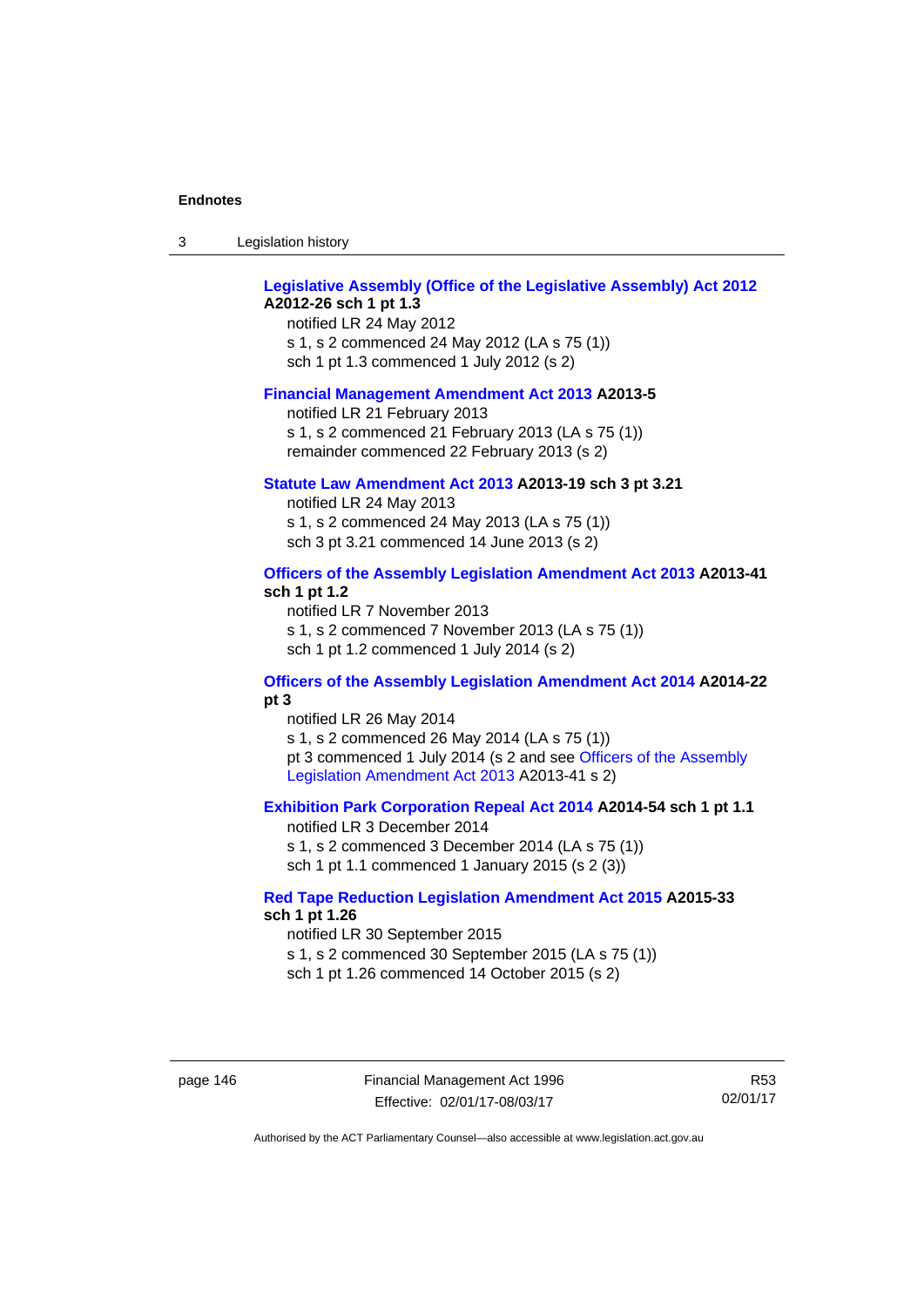| Legislation history |  |
|---------------------|--|
|---------------------|--|

# **[Financial Management Amendment Act 2015](http://www.legislation.act.gov.au/a/2015-34/default.asp) A2015-34**

notified LR 30 September 2015

s 1, s 2 commenced 30 September 2015 (LA s 75 (1)) ss 4-8, ss 11-20, s 28, s 29, s 49, s 50, s 54, ss 58-60, s 62, s 76, ss 96-99, ss 102-104, s 113, s 115 (def *controlled recurrent payment*) and sch 1 pt 1.2 commenced 1 July 2016 (s 2 (1)) remainder commenced 1 October 2015 (s 2 (2))

## **[Public Sector Management Amendment Act 2016](http://www.legislation.act.gov.au/a/2016-52/default.asp) A2016-52 sch 1 pt 1.25**

notified LR 25 August 2016

s 1, s 2 commenced 25 August 2016 (LA s 75 (1))

sch 1 pt 1.25 commenced 1 September 2016 (s 2)

R53 02/01/17 Financial Management Act 1996 Effective: 02/01/17-08/03/17

page 147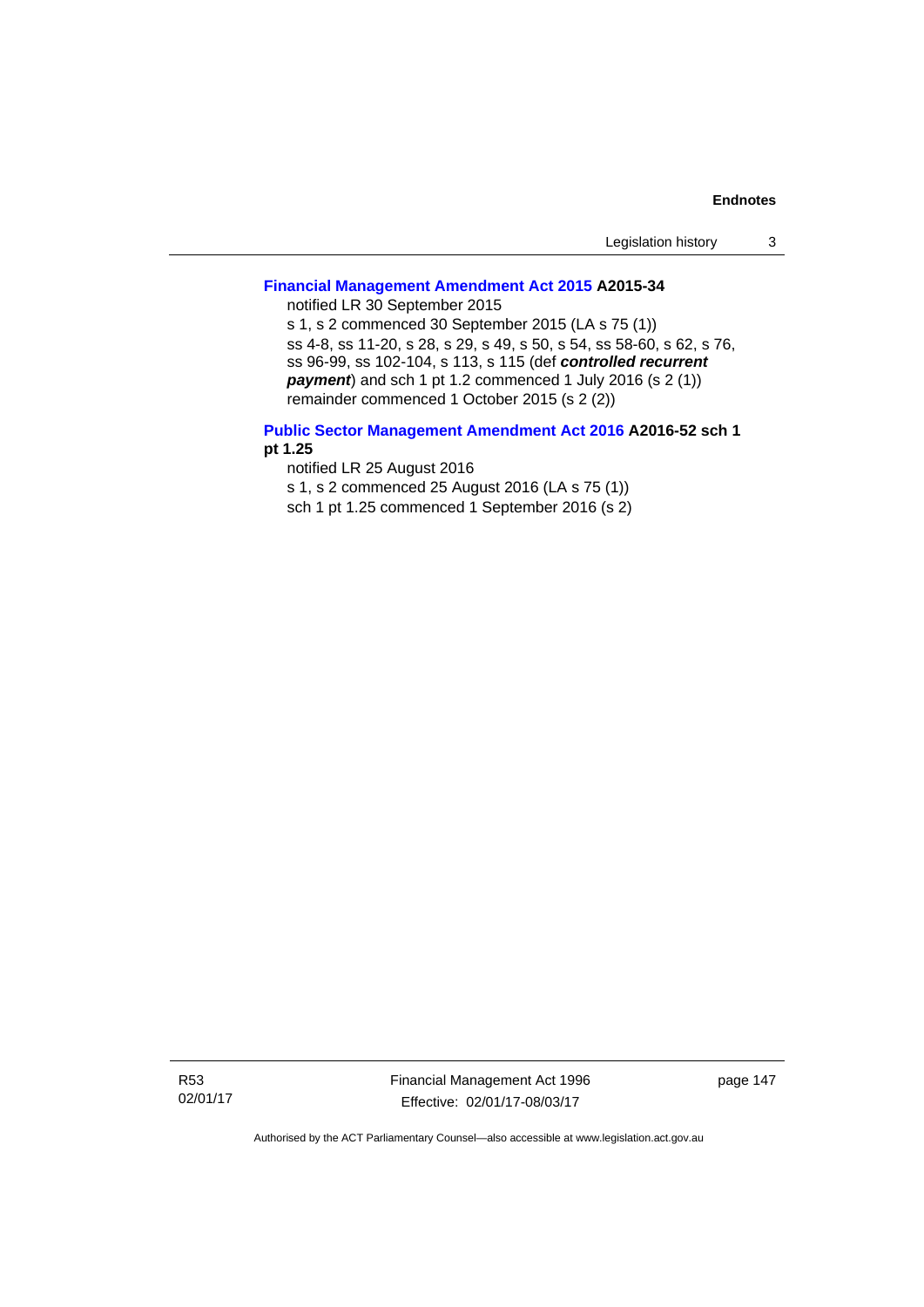| 4 | Amendment history |
|---|-------------------|
|---|-------------------|

# **4 Amendment history**

| s 1                                              | sub A2001-56 amdt 3.255                                                              |
|--------------------------------------------------|--------------------------------------------------------------------------------------|
| s <sub>2</sub>                                   | Act subject to Territory Superannuation Provision Protection Act<br>sub A2000-21 sch |
|                                                  |                                                                                      |
| <b>Dictionary</b>                                |                                                                                      |
| s 3 hdg<br>s <sub>3</sub>                        | sub A2000-21 sch<br>am A2000-21 sch                                                  |
|                                                  | remaining defs reloc to dict A2001-95 amdt 1.4                                       |
|                                                  | sub A2001-95 amdt 1.5                                                                |
|                                                  | def bank om A1999-33 sch                                                             |
|                                                  | def banking institution ins A1997-102 s 4                                            |
|                                                  | om A1999-33 sch                                                                      |
|                                                  | def Territory activities ins A1997-124 s 4                                           |
|                                                  | om A2001-95 amdt 1.3                                                                 |
|                                                  | def Treasurer om A2001-95 amdt 1.2                                                   |
| <b>Notes</b>                                     |                                                                                      |
| s 3A                                             | orig s 3A                                                                            |
|                                                  | renum as s 3B                                                                        |
|                                                  | pres s 3A                                                                            |
|                                                  | ins A2001-95 amdt 1.5                                                                |
|                                                  | Declaration that certain bodies are not territory authorities for Act                |
|                                                  |                                                                                      |
|                                                  | (prev s 3A) ins A2000-21 sch                                                         |
|                                                  | am A2001-44 amdt 1.1631, amdt 1.1632                                                 |
|                                                  | renum as s 3B A2001-95 amdt 1.6                                                      |
|                                                  | sub A2005-52 s 4; A2011-17 s 4                                                       |
|                                                  | Application of pts 2 to 5-Office of the Legislative Assembly and officers of         |
| s 3B<br>the Assembly<br>s <sub>4</sub>           |                                                                                      |
|                                                  | am A2011-17 s 13, s 16<br>sub A2012-26 amdt 1.11; A2013-41 amdt 1.10                 |
|                                                  | am A2014-22 s 8, s 9; ss renum R47 LA                                                |
|                                                  |                                                                                      |
| <b>Budget management</b><br>pt 2 hdg             | sub A2003-46 s 4                                                                     |
|                                                  |                                                                                      |
| <b>Appropriations and budgets</b><br>div 2.1 hdg | ins A2003-46 s 4                                                                     |
|                                                  | Payments authorised on lapse of appropriation<br>am A2015-34 s 4                     |
| s <sub>7</sub>                                   | Temporary advance for new purpose or new entity                                      |

page 148 Financial Management Act 1996 Effective: 02/01/17-08/03/17

R53 02/01/17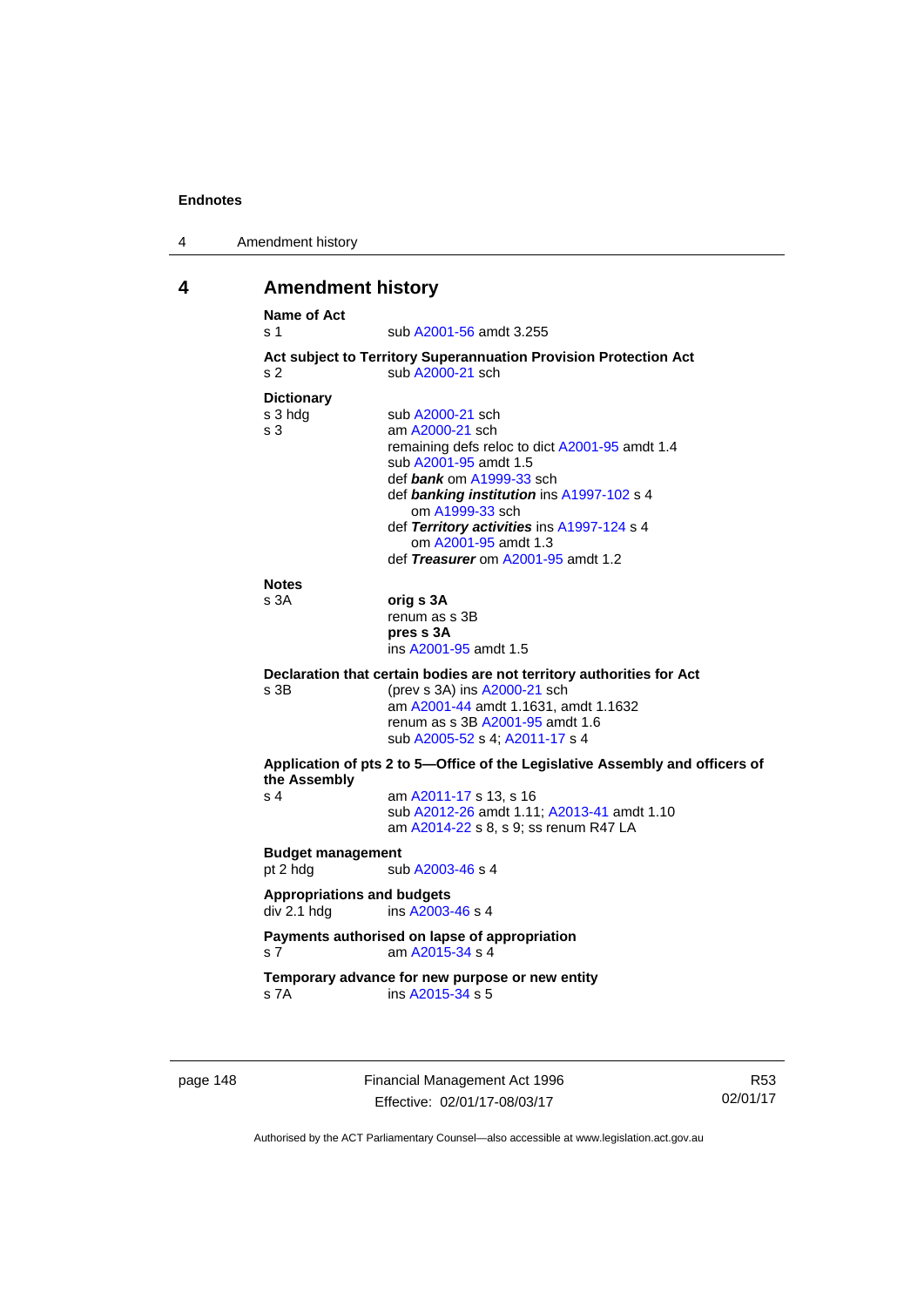**Form of appropriations**  s 8 sub [A2005-52](http://www.legislation.act.gov.au/a/2005-52) s 5 am [A2011-17](http://www.legislation.act.gov.au/a/2011-17) s 16; [A2012-26](http://www.legislation.act.gov.au/a/2012-26) amdt 1.12; [A2013-41](http://www.legislation.act.gov.au/a/2013-41/default.asp) amdt 1.11; [A2015-34](http://www.legislation.act.gov.au/a/2015-34/default.asp) s 6, s 7 **Net controlled recurrent payments** s 9 am [A2000-27](http://www.legislation.act.gov.au/a/2000-27) s 5; [A2011-17](http://www.legislation.act.gov.au/a/2011-17) s 16 sub [A2015-34](http://www.legislation.act.gov.au/a/2015-34/default.asp) s 8 **Net appropriations for capital injections** s 9A ins [A2000-27](http://www.legislation.act.gov.au/a/2000-27) s 6 am [A2011-17](http://www.legislation.act.gov.au/a/2011-17) s 16; [A2015-34](http://www.legislation.act.gov.au/a/2015-34/default.asp) s 9 **Appropriations for payments on behalf of Territory to be net appropriations**  s 9B ins [A2001-95](http://www.legislation.act.gov.au/a/2001-95) s 5 am [A2011-17](http://www.legislation.act.gov.au/a/2011-17) s 16; [A2015-34](http://www.legislation.act.gov.au/a/2015-34/default.asp) s 10 **Budget papers**  s 10 am [A1997-124](http://www.legislation.act.gov.au/a/1997-124) s 5; [A2001-56](http://www.legislation.act.gov.au/a/2001-56) amdt 3.257; [A2005-52](http://www.legislation.act.gov.au/a/2005-52) s 6; [A2011-17](http://www.legislation.act.gov.au/a/2011-17) s 16 **Territory budgets**  s 11 am [A1997-124](http://www.legislation.act.gov.au/a/1997-124) s 6; [A2001-4](http://www.legislation.act.gov.au/a/2001-4) s 4; [A2001-56](http://www.legislation.act.gov.au/a/2001-56) amdt 3.258; [A2001-95](http://www.legislation.act.gov.au/a/2001-95) s 6 sub [A2003-46](http://www.legislation.act.gov.au/a/2003-46) s 5 am [A2005-32](http://www.legislation.act.gov.au/a/2005-32) s 12; [A2012-15](http://www.legislation.act.gov.au/a/2012-15) s 4; [A2013-19](http://www.legislation.act.gov.au/a/2013-19) amdt 3.157; [A2015-34](http://www.legislation.act.gov.au/a/2015-34/default.asp) ss 11-14; ss renum R51 LA **Financial policy objectives and strategies statement**  s 11A ins [A2003-46](http://www.legislation.act.gov.au/a/2003-46) s 5 **Directorate budgets** s 12 hdg am [A2011-17](http://www.legislation.act.gov.au/a/2011-17) s 17 s 12 am [A1997-102](http://www.legislation.act.gov.au/a/1997-102) s 5; [A1997-124](http://www.legislation.act.gov.au/a/1997-124) s 7; [A1999-58](http://www.legislation.act.gov.au/a/1999-58) s 3; [A2001-56](http://www.legislation.act.gov.au/a/2001-56) amdt 3.258; [A2001-95](http://www.legislation.act.gov.au/a/2001-95) s 7; ss renum R6 LA (see [A2001-95](http://www.legislation.act.gov.au/a/2001-95) amdt 1.7); [A2002-38](http://www.legislation.act.gov.au/a/2002-38) s 4, s 5 sub [A2005-52](http://www.legislation.act.gov.au/a/2005-52) s 7 am [A2011-17](http://www.legislation.act.gov.au/a/2011-17) s 16; [A2012-26](http://www.legislation.act.gov.au/a/2012-26) amdt 1.13; [A2013-41](http://www.legislation.act.gov.au/a/2013-41/default.asp) amdt 1.12; [A2015-34](http://www.legislation.act.gov.au/a/2015-34/default.asp) s 15 **Territory authority budgets**  s 12AA **ins [A2015-34](http://www.legislation.act.gov.au/a/2015-34/default.asp) s** 16 **Territory-owned corporation budgets**  s 12A hdg sub [A2015-34](http://www.legislation.act.gov.au/a/2015-34/default.asp) s 17<br>s 12A ins A1997-124 s 8  $ins A1997-124 S8$  $ins A1997-124 S8$  $ins A1997-124 S8$  am [A2001-56](http://www.legislation.act.gov.au/a/2001-56) amdt 3.258; [A2001-95](http://www.legislation.act.gov.au/a/2001-95) s 8 sub [A2005-52](http://www.legislation.act.gov.au/a/2005-52) s 8 am [A2015-34](http://www.legislation.act.gov.au/a/2015-34/default.asp) ss 18-20

R53 02/01/17 Financial Management Act 1996 Effective: 02/01/17-08/03/17

page 149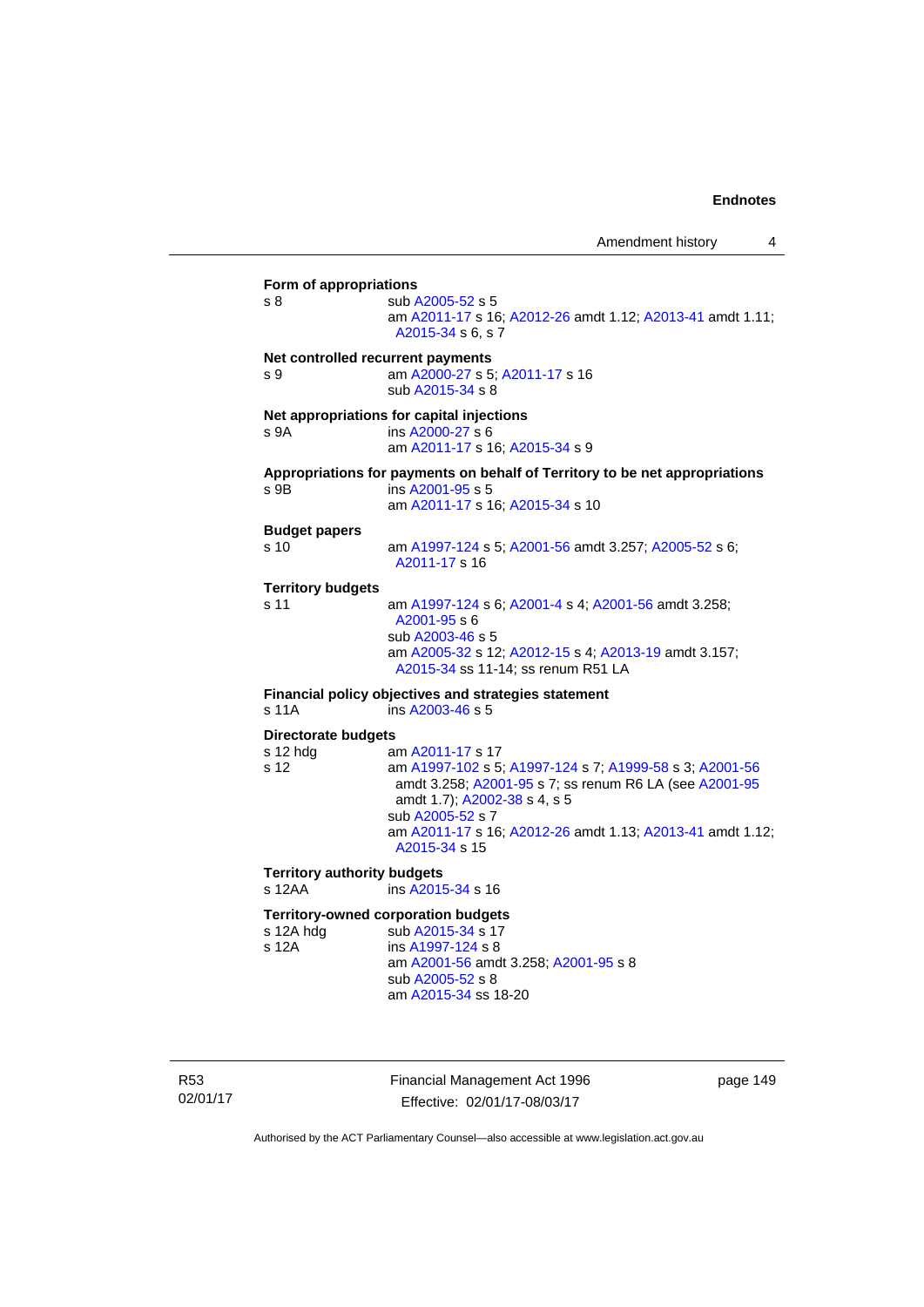4 Amendment history

| s 13             | <b>Supplementary budget papers</b><br>am A2001-56 amdt 3.259, amdt 3.260<br>sub A2001-97 s 4 |
|------------------|----------------------------------------------------------------------------------------------|
|                  | am A2005-52 s 9; A2011-17 s 16; A2012-26 amdt 1.14;<br>ss renum R44 LA; A2015-34 ss 21-23    |
|                  | Amendment of budgets for supplementary appropriation                                         |
| s 13A            | ins A2003-9 s 9<br>sub A2005-52 s 10                                                         |
|                  | am A2011-17 s 16; A2012-26 amdt 1.15; A2015-34 s 24, s 25                                    |
|                  | Transfer of funds between appropriations                                                     |
| s 14             | am A1997-102 s 6; A2000-21 sch; A2001-56 amdt 3.261<br>sub A2015-34 s 26                     |
|                  | Transfer of funds from capital injection appropriation to other appropriations               |
| s 14A            | ins A2015-34 s 27<br>am A2015-34 amdt 1.3                                                    |
|                  | Transfer of funds from other appropriations to capital injection appropriation               |
| s 14B            | ins A2015-34 s 27<br>am A2015-34 amdts 1.4-1.6                                               |
|                  | Transfer of funds within appropriations                                                      |
| s 15             | am A1997-102 s 7; A2001-56 amdt 3.262<br>om A2015-34 s 28                                    |
|                  | Reclassification of certain appropriations                                                   |
| s 15A            | ins A1997-102 s 8; A2001-56 amdt 3.263<br>am A2011-17 s 16; A2015-34 s 29, s 30              |
|                  | Transfer of functions to another entity                                                      |
| s 16 hda<br>s 16 | sub A2015-34 s 31<br>am A2000-21 sch; A2001-56 amdt 3.263                                    |
|                  | sub A2005-52 s 11                                                                            |
|                  | am A2011-17 s 16; A2015-34 ss 32-35                                                          |
|                  | Appropriation for accrued employee entitlements                                              |
| s 16A            | ins A2003-21 s 4<br>om A2004-19 s 4                                                          |
|                  | ins A2007-10 s 4                                                                             |
|                  | am A2011-17 s 16; A2015-34 ss 36-38                                                          |
|                  | Rollover of undisbursed appropriation                                                        |
| s 16B hdg        | sub A2015-34 s 39                                                                            |
| s 16B            | ins A2007-10 s 4<br>am A2015-34 ss 40-44                                                     |
|                  | Variation of appropriations for Commonwealth grants                                          |
| s 17             | am A1997-102 s 9; A2001-56 amdt 3.264, amdt 3.265;<br>A2002-38 s 6; A2015-34 s 45            |

page 150 Financial Management Act 1996 Effective: 02/01/17-08/03/17

R53 02/01/17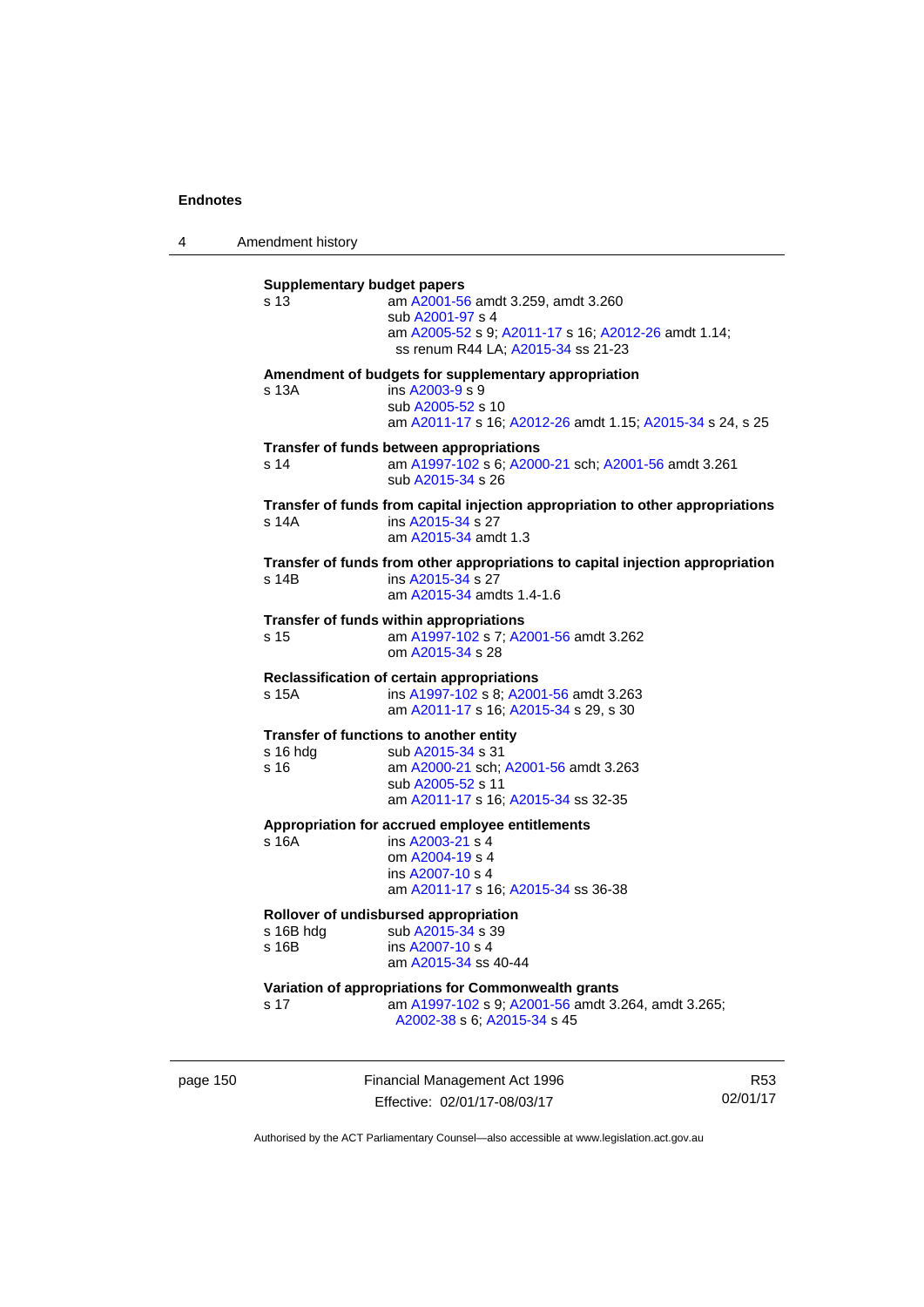|                     |                                                                                                                                                                                          | Amendment history | 4 |
|---------------------|------------------------------------------------------------------------------------------------------------------------------------------------------------------------------------------|-------------------|---|
|                     | Variations of appropriations for certain payments to Commonwealth                                                                                                                        |                   |   |
| s 17A               | ins A1999-36 s 9<br>am A2000-27 s 7; A2001-43 s 12; A2001-56 amdt 3.266,<br>amdt 3.267; A2003-27 s 12; A2004-35 s 12; A2005-32 s 13;<br>A2015-34 s 46                                    |                   |   |
| Treasurer's advance |                                                                                                                                                                                          |                   |   |
| s 18                | am A2001-56 amdt 3.268; A2001-97 s 5, s 6; ss renum R4 LA<br>sub A2004-33 s 4<br>am A2005-20 amdt 3.153; A2012-26 amdt 1.16; A2014-22<br>s 10, s 11; ss renum R47 LA<br>sub A2015-34 s47 |                   |   |
|                     | Treasurer's advance--payment pending supplementary appropriation                                                                                                                         |                   |   |
| s 18A               | ins A1997-102 s 10<br>am A2001-56 amdt 3.269<br>om A2002-38 s 7<br>ins A2004-33 s 4<br>sub A2015-34 s 47                                                                                 |                   |   |
| s 18B               | Treasurer's advance—reduction of amounts<br>ins A2015-34 s 47                                                                                                                            |                   |   |
| s 18C               | Assembly to be told about Treasurer's advance<br>ins A2015-34 s 47<br>am A2015-34 amdt 1.7; pars renum R51 LA                                                                            |                   |   |
| s 19A               | <b>Payments for Territory GST liabilities</b><br>ins A1997-39 s 4<br>sub A2000-27 s 8                                                                                                    |                   |   |
| s 19AA              | <b>Payments for Territory GST administration costs</b><br>ins A2009-12 s 4                                                                                                               |                   |   |
| s 19B               | Authorisation of expenditure of certain Commonwealth grants<br>ins A1997-102 s 11<br>am A2001-56 amdt 3.269<br>sub A2015-34 s 48                                                         |                   |   |
| s 19C               | Amendment of capital injection conditions<br>ins A2002-38 s 8<br>sub A2005-52 s 12<br>am A2011-17 s 16; A2013-19 amdt 3.162; A2015-34 s 49                                               |                   |   |
| s 19D               | Amendment of performance criteria<br>ins A2002-38 s 8<br>sub A2005-52 s 13<br>am A2011-17 s 16; A2013-5 ss 4-6; A2015-34 ss 50-62,<br>amdt 1.8; pars renum R51 LA                        |                   |   |
|                     |                                                                                                                                                                                          |                   |   |

R53 02/01/17 Financial Management Act 1996 Effective: 02/01/17-08/03/17

page 151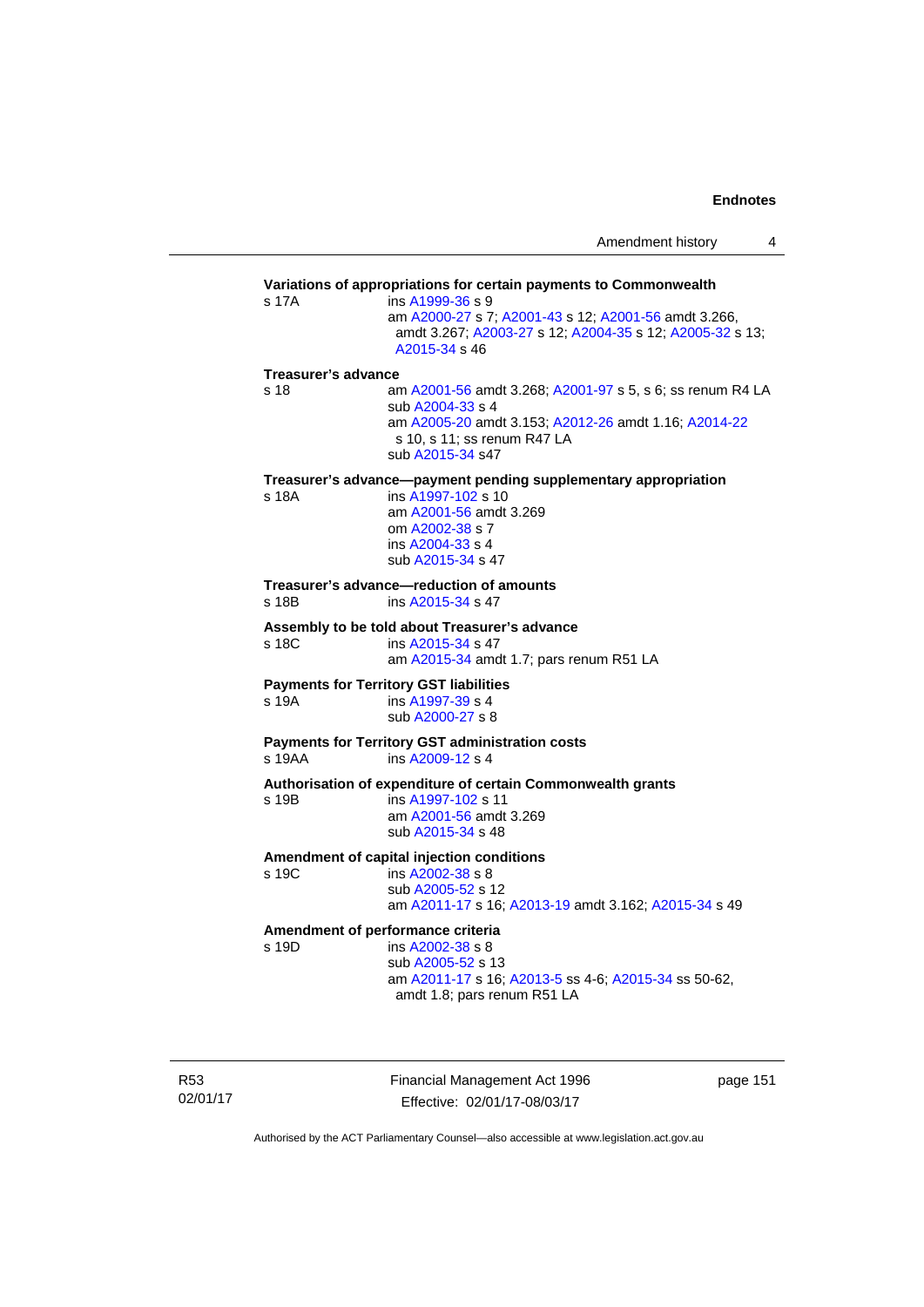4 Amendment history

| <b>Amendment of financial targets</b><br>s 19E           | ins A2002-38 s 8<br>om A2005-52 s 14                                                                          |
|----------------------------------------------------------|---------------------------------------------------------------------------------------------------------------|
| <b>Amendment of budgets</b><br>s 19F                     | ins A2004-19 s 5<br>am A2004-33 s 5<br>om A2005-52 s 15                                                       |
| s <sub>20</sub>                                          | Recommended appropriation for Office of the Legislative Assembly<br>am A2003-21 s 5<br>sub A2012-26 amdt 1.17 |
| s 20AA                                                   | Appropriation for Office of the Legislative Assembly<br>ins A2012-26 amdt 1.17                                |
| s 20AB                                                   | Recommended appropriation for officers of the Assembly<br>ins A2013-41 amdt 1.13                              |
| s 20AC                                                   | Appropriation for officers of the Assembly<br>ins A2013-41 amdt 1.13                                          |
| div 2.2 hdg                                              | <b>Budget reviews and pre-election updates</b><br>ins A2003-46 s 6                                            |
| <b>Budget review</b><br>s 20A                            | ins A2003-46 s 6                                                                                              |
| s 20B                                                    | Purpose and contents of budget review<br>ins A2003-46 s 6                                                     |
| Pre-election budget update<br>s 20C                      | ins A2003-46 s 6<br>am A2011-17 s 13; A2015-34 s 63                                                           |
| $s$ 20D                                                  | Purpose and contents of pre-election budget update<br>ins A2003-46 s 6<br>am A2005-52 s 16                    |
| <b>Financial reports of the Territory</b><br>div 3.1 hdg | (prev pt 3 div 1 hdg) renum R3 LA (see A2001-95 amdt 1.11)                                                    |
| Meaning of the Territory in div 3.1<br>s 21 hdg          | am R3 LA                                                                                                      |
| s 22                                                     | Annual financial statements of the Territory<br>am A2001-95 s 9; A2005-52 s 17; A2015-34 s 64                 |
| s 23                                                     | <b>Responsibility for annual financial statements</b><br>am A2005-52 s 18; A2011-17 s 13<br>sub A2015-34 s 65 |
|                                                          |                                                                                                               |

page 152 Financial Management Act 1996 Effective: 02/01/17-08/03/17

R53 02/01/17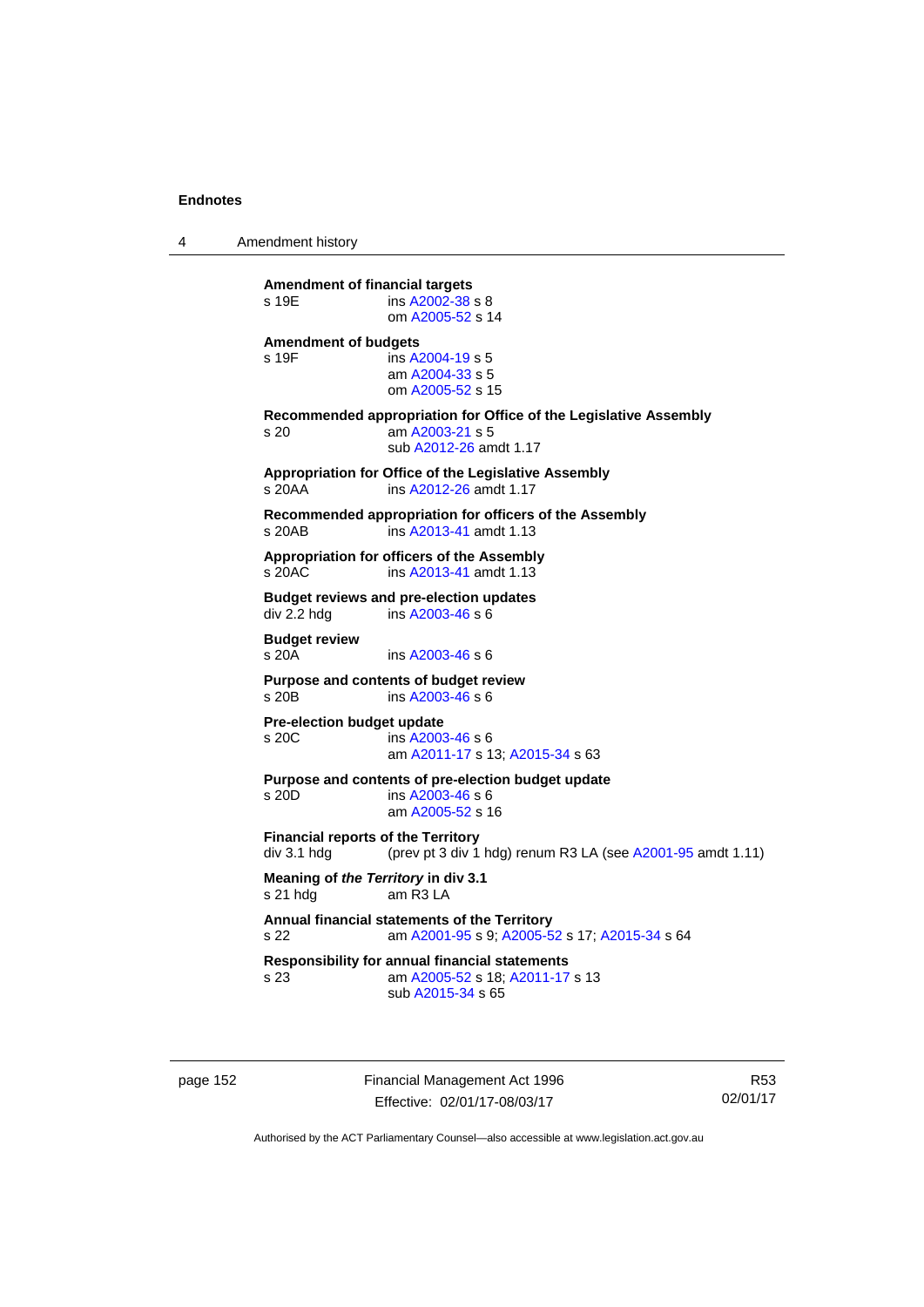| Amendment history |  |
|-------------------|--|
|-------------------|--|

|                             | s 24                                         | Audit of annual financial statements<br>am A2002-38 s 9, amdt 1.1; A2003-46 s 7; A2005-52<br>ss 19-21; A2015-34 s 66, s 67                                                                                           |          |
|-----------------------------|----------------------------------------------|----------------------------------------------------------------------------------------------------------------------------------------------------------------------------------------------------------------------|----------|
|                             | s 25 hdg<br>s 25                             | Presentation of annual financial statements to Legislative Assembly<br>sub A2002-38 amdt 1.2<br>am A2001-56 amdt 3.270; A2003-46 s 8, s 9                                                                            |          |
|                             | s 25A                                        | Quarterly departmental performance reports<br>reloc to s 30A                                                                                                                                                         |          |
|                             | <b>Periodic financial statements</b><br>s 26 | am A1997-124 s 10; A2001-42 s 4<br>(6), (7) exp 30 June 2001 (s 26 (7))<br>sub A2001-42 s 5; A2001-95 s 11<br>am A2015-34 s 68, amdt 1.9                                                                             |          |
|                             | div 3.2 hdg                                  | Financial reports and performance statements of directorates<br>(prev pt 3 div 2 hdg) renum R3 LA (see A2001-95 amdt 1.11)<br>sub A2005-52 s 22<br>am A2011-17 s 18                                                  |          |
|                             | s 27 hdg<br>s 27                             | Annual financial statements of directorates<br>am A2011-17 s 18<br>am A2001-56 amdt 3.272; A2001-95 s 12; A2002-38 ss 10-13;<br>pars renum R10 LA (see A2002-38 amdt 1.5); A2005-52<br>ss 23-26; A2011-17 s 16, s 17 |          |
|                             | $s$ 28 hdg<br>s 28                           | Responsibility for annual financial statements of directorates<br>sub A2002-38 amdt 1.6<br>am A2011-17 s 18<br>sub A2005-52 s 27<br>am A2011-17 s 13, s 15, s 16<br>sub A2015-34 s 69                                |          |
|                             | s 29 hdg<br>s 29                             | Audit of financial statements of directorates<br>am A2011-17 s 18<br>sub A2002-38 s 14<br>am A2005-52 s 28, s 29; A2011-17 s 13, s 16; A2015-34 s 70;<br>ss renum R49 LA                                             |          |
|                             | s 29A                                        | Audit of financial statements for departments for 2000-2001<br>ins A2001-42 s 6<br>exp 31 December 2001 (s 29A (2))                                                                                                  |          |
|                             | s 30 hdg                                     | Directorate annual financial statements to be included in annual reports etc<br>sub A2002-38 amdt 1.7<br>am A2011-17 s 17                                                                                            |          |
|                             | s 30                                         | am A2001-56 amdt 3.273<br>sub A2005-52 s 30<br>am A2011-17 s 16, s 19                                                                                                                                                |          |
| R <sub>53</sub><br>02/01/17 |                                              | Financial Management Act 1996<br>Effective: 02/01/17-08/03/17                                                                                                                                                        | page 153 |

Effective: 02/01/17-08/03/17

 $53<sub>5</sub>$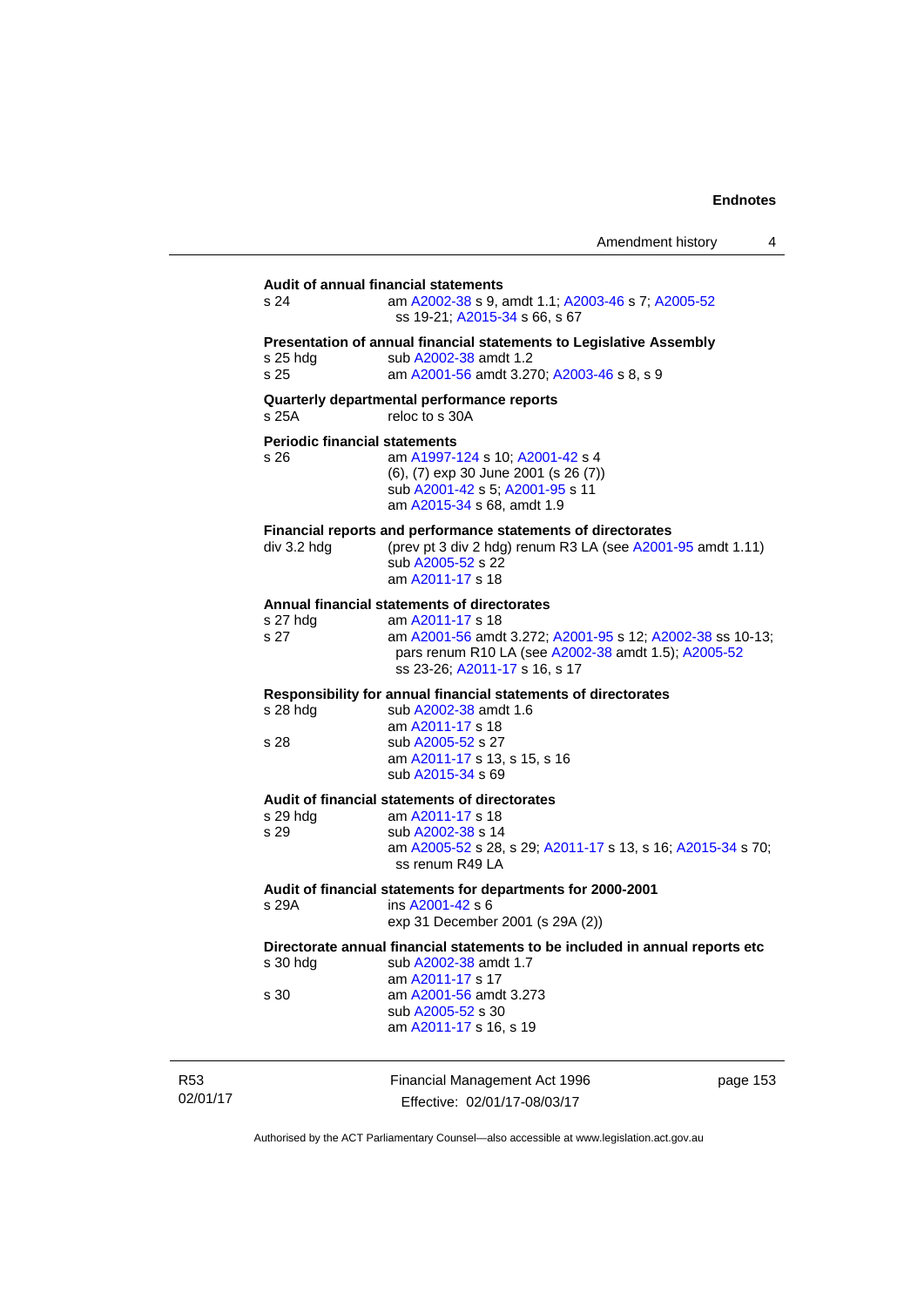4 Amendment history

# **Statements of performance of directorates**

| Statements of performance of directorates |                                                                            |  |  |  |
|-------------------------------------------|----------------------------------------------------------------------------|--|--|--|
| s 30A hdg                                 | am A2011-17 s 18                                                           |  |  |  |
| s 30A                                     | (prev s 25A) ins A1997-124 s 9                                             |  |  |  |
|                                           | am A2001-56 amdt 3.271; A2001-95 s 10; A2002-38 amdt 1.3                   |  |  |  |
|                                           | reloc from s 25A A2002-38 amdt 1.4                                         |  |  |  |
|                                           |                                                                            |  |  |  |
|                                           | sub A2005-52 s 31                                                          |  |  |  |
|                                           | am A2011-17 s 16, s 19; A2012-26 amdt 1.18; ss renum                       |  |  |  |
|                                           | R44 LA; A2013-41 amdt 1.14; A2015-34 s 71                                  |  |  |  |
|                                           |                                                                            |  |  |  |
|                                           | Responsibility for directorate statements of performance                   |  |  |  |
| s 30B hdg                                 | am A2011-17 s 17                                                           |  |  |  |
| s 30B                                     | ins A2005-52 s 31                                                          |  |  |  |
|                                           | am A2011-17 s 13, s 15, s 16                                               |  |  |  |
|                                           |                                                                            |  |  |  |
|                                           | sub A2015-34 s 72                                                          |  |  |  |
|                                           | Scrutiny of directorate statements of performance                          |  |  |  |
|                                           |                                                                            |  |  |  |
| s 30C hdg                                 | am A2011-17 s 17                                                           |  |  |  |
| s 30C                                     | ins A2005-52 s 31                                                          |  |  |  |
|                                           | am A2011-17 s 13, s 16, s 19; A2015-34 s 73; ss renum R49                  |  |  |  |
|                                           | LA.                                                                        |  |  |  |
|                                           |                                                                            |  |  |  |
|                                           | Directorate statements of performance to be included in annual reports etc |  |  |  |
| s 30D hdg                                 | am A2011-17 s 17                                                           |  |  |  |
| s 30D                                     | ins A2005-52 s 31                                                          |  |  |  |
|                                           | am A2011-17 s 16, s 19                                                     |  |  |  |
|                                           |                                                                            |  |  |  |
|                                           |                                                                            |  |  |  |
|                                           |                                                                            |  |  |  |
|                                           | Half-yearly directorate performance reports                                |  |  |  |
| s 30E hdg                                 | am A2011-17 s 17                                                           |  |  |  |
| s 30E                                     | ins A2005-52 s 31                                                          |  |  |  |
|                                           | am A2011-17 s 16; A2012-26 amdt 1.19; A2013-41 amdt 1.14;                  |  |  |  |
|                                           | A2015-34 s 74, s 75; ss renum R49 LA                                       |  |  |  |
|                                           |                                                                            |  |  |  |
| <b>Capital works reports</b>              |                                                                            |  |  |  |
| div 3.3 hdg                               | ins A2015-34 s 76                                                          |  |  |  |
|                                           |                                                                            |  |  |  |
| <b>Capital works report of Territory</b>  |                                                                            |  |  |  |
| s 30F                                     | ins A2015-34 s 76                                                          |  |  |  |
|                                           |                                                                            |  |  |  |
|                                           | Financial management responsibilities of directors-general of directorates |  |  |  |
| pt 4 hdg                                  | am A2011-17 s 14, s 18                                                     |  |  |  |
|                                           |                                                                            |  |  |  |
|                                           | Responsibilities of directors-general of directorates                      |  |  |  |
| s 31 hdg                                  | am A2011-17 s 14, s 18                                                     |  |  |  |
| s 31                                      | am A2002-38 s 15; A2005-20 amdt 3.154                                      |  |  |  |
|                                           | sub A2005-52 s 32                                                          |  |  |  |
|                                           |                                                                            |  |  |  |
|                                           | am A2011-17 s 13, s 16; A2015-34 ss 77-80; ss renum R49                    |  |  |  |
|                                           | LA                                                                         |  |  |  |
|                                           | Directors-general may enter into contracts etc                             |  |  |  |

page 154 Financial Management Act 1996 Effective: 02/01/17-08/03/17

R53 02/01/17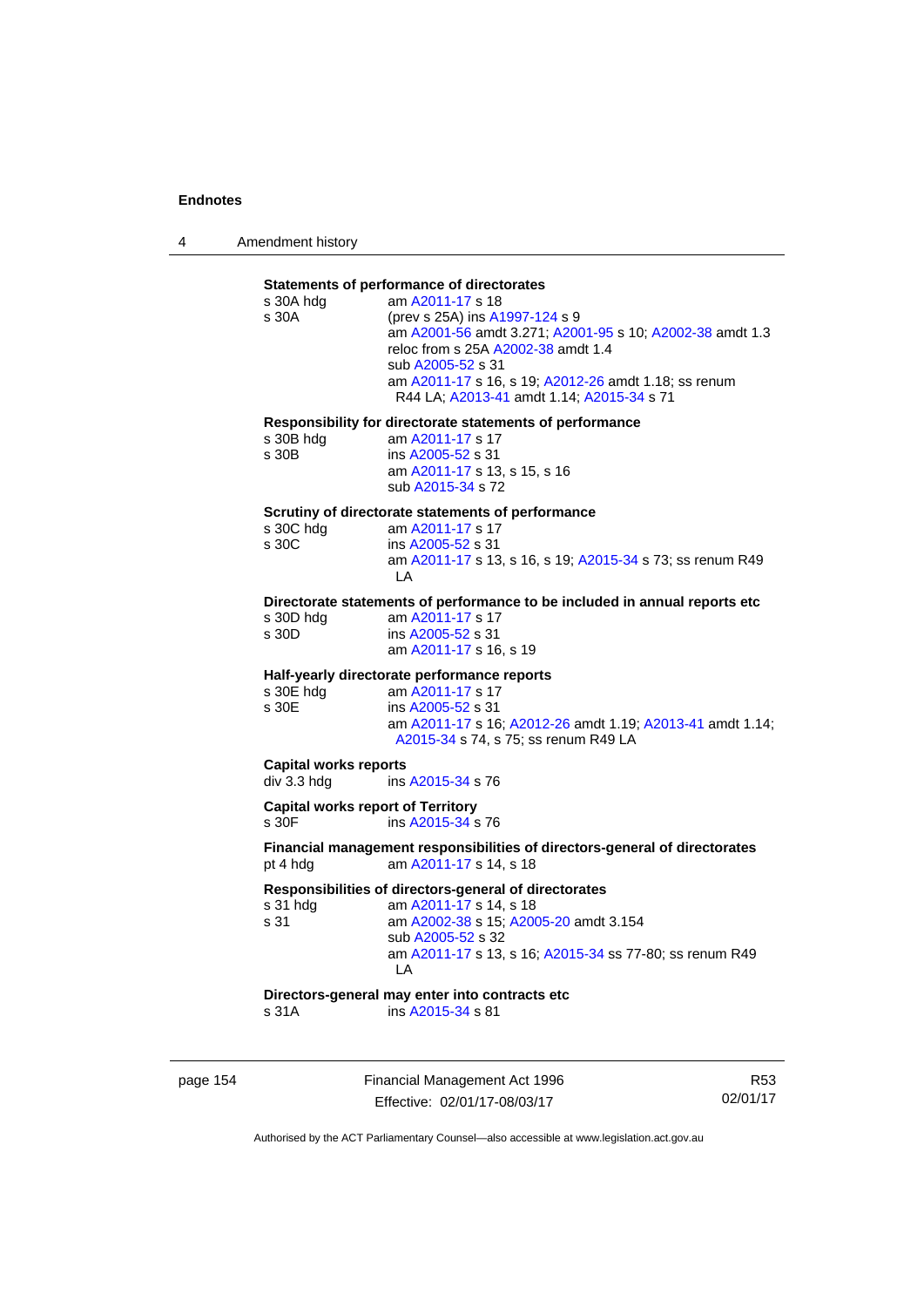**Agreement for the conduct of banking for Territory** s 32 am [A1997-102](http://www.legislation.act.gov.au/a/1997-102) sch; [A1999-33](http://www.legislation.act.gov.au/a/1999-33) sch **Territory banking account** s 33 am [A1997-102](http://www.legislation.act.gov.au/a/1997-102) sch **Directorate banking accounts**  s 34 hdg am [A2011-17](http://www.legislation.act.gov.au/a/2011-17) s 17 s 34 am [A1997-102](http://www.legislation.act.gov.au/a/1997-102) sch; [A1999-33](http://www.legislation.act.gov.au/a/1999-33) sch; [A2001-95](http://www.legislation.act.gov.au/a/2001-95) s 13; [A2001-95](http://www.legislation.act.gov.au/a/2001-95) s 7; ss renum R6 LA (see [A2001-95](http://www.legislation.act.gov.au/a/2001-95) amdt 1.8); [A2002-38](http://www.legislation.act.gov.au/a/2002-38) s 16; [A2011-17](http://www.legislation.act.gov.au/a/2011-17) s 13, s 16, s 17 **Transfer of directorate banking account**  s 34A hdg am [A2011-17](http://www.legislation.act.gov.au/a/2011-17) s 17<br>s 34A **brev** s 34A renum prev s 34A renum as s 34B ins [A2001-95](http://www.legislation.act.gov.au/a/2001-95) s 14 am [A2011-17](http://www.legislation.act.gov.au/a/2011-17) s 13, s 16, s 17 **End of year balances of directorate banking accounts** s 34B hdg am [A2011-17](http://www.legislation.act.gov.au/a/2011-17) s 17 s 34B (prev s 34A) ins [A1997-102](http://www.legislation.act.gov.au/a/1997-102) s 12 renum [A2001-95](http://www.legislation.act.gov.au/a/2001-95) s 15 am [A2011-17](http://www.legislation.act.gov.au/a/2011-17) s 13, s 16, s 17 **Payments into banking accounts** s 35 am [A1997-102](http://www.legislation.act.gov.au/a/1997-102) sch; [A1999-33](http://www.legislation.act.gov.au/a/1999-33) sch; [A2011-17](http://www.legislation.act.gov.au/a/2011-17) s 16, s 17 **Transfer following change in directorate responsibilities** am [A2011-17](http://www.legislation.act.gov.au/a/2011-17) s 17 s 36 am [A1997-102](http://www.legislation.act.gov.au/a/1997-102) sch; [A2011-17](http://www.legislation.act.gov.au/a/2011-17) s 17; [A2015-34](http://www.legislation.act.gov.au/a/2015-34/default.asp) s 82 **Transfers from directorate banking accounts to territory banking account**  s 36A hdg am [A2011-17](http://www.legislation.act.gov.au/a/2011-17) s 17 s 36A ins [A2002-38](http://www.legislation.act.gov.au/a/2002-38) s 17 am [A2011-17](http://www.legislation.act.gov.au/a/2011-17) s 17; [A2015-34](http://www.legislation.act.gov.au/a/2015-34/default.asp) s 83, s 84 **Payments from territory banking account**<br>s 37 hdg sub A2002-38 s 18 s 37 hdg sub [A2002-38](http://www.legislation.act.gov.au/a/2002-38) s 18<br>s 37 am A1997-102 sch s 37 am [A1997-102](http://www.legislation.act.gov.au/a/1997-102) sch; [A2000-21](http://www.legislation.act.gov.au/a/2000-21) sch; [A2001-95](http://www.legislation.act.gov.au/a/2001-95) s 16; [A2002-38](http://www.legislation.act.gov.au/a/2002-38) s 19; ss renum R10 LA (see [A2002-38](http://www.legislation.act.gov.au/a/2002-38) amdt 1.8); [A2005-52](http://www.legislation.act.gov.au/a/2005-52) ss 33-35; [A2011-17](http://www.legislation.act.gov.au/a/2011-17) s 17; [A2015-34](http://www.legislation.act.gov.au/a/2015-34/default.asp) s 85, s 86 **Payments into territory banking account**  s 37A ins [A2015-34](http://www.legislation.act.gov.au/a/2015-34/default.asp) s 87 **Investment of certain public money**  s 38 hdg sub [A2000-21](http://www.legislation.act.gov.au/a/2000-21) sch s 38 am [A1997-102](http://www.legislation.act.gov.au/a/1997-102) sch; [A1999-33](http://www.legislation.act.gov.au/a/1999-33) sch; [A2000-21](http://www.legislation.act.gov.au/a/2000-21) sch; [A2001-45](http://www.legislation.act.gov.au/a/2001-45) s 5; [A2001-95](http://www.legislation.act.gov.au/a/2001-95) s 17; [A2003-21](http://www.legislation.act.gov.au/a/2003-21) s 6, s 7; ss renum R12 LA (see [A2003-21](http://www.legislation.act.gov.au/a/2003-21) s 8); [A2011-17](http://www.legislation.act.gov.au/a/2011-17) s 16, s 17; [A2013-19](http://www.legislation.act.gov.au/a/2013-19) amdt 3.158, amdt 3.159

R53 02/01/17 Financial Management Act 1996 Effective: 02/01/17-08/03/17

page 155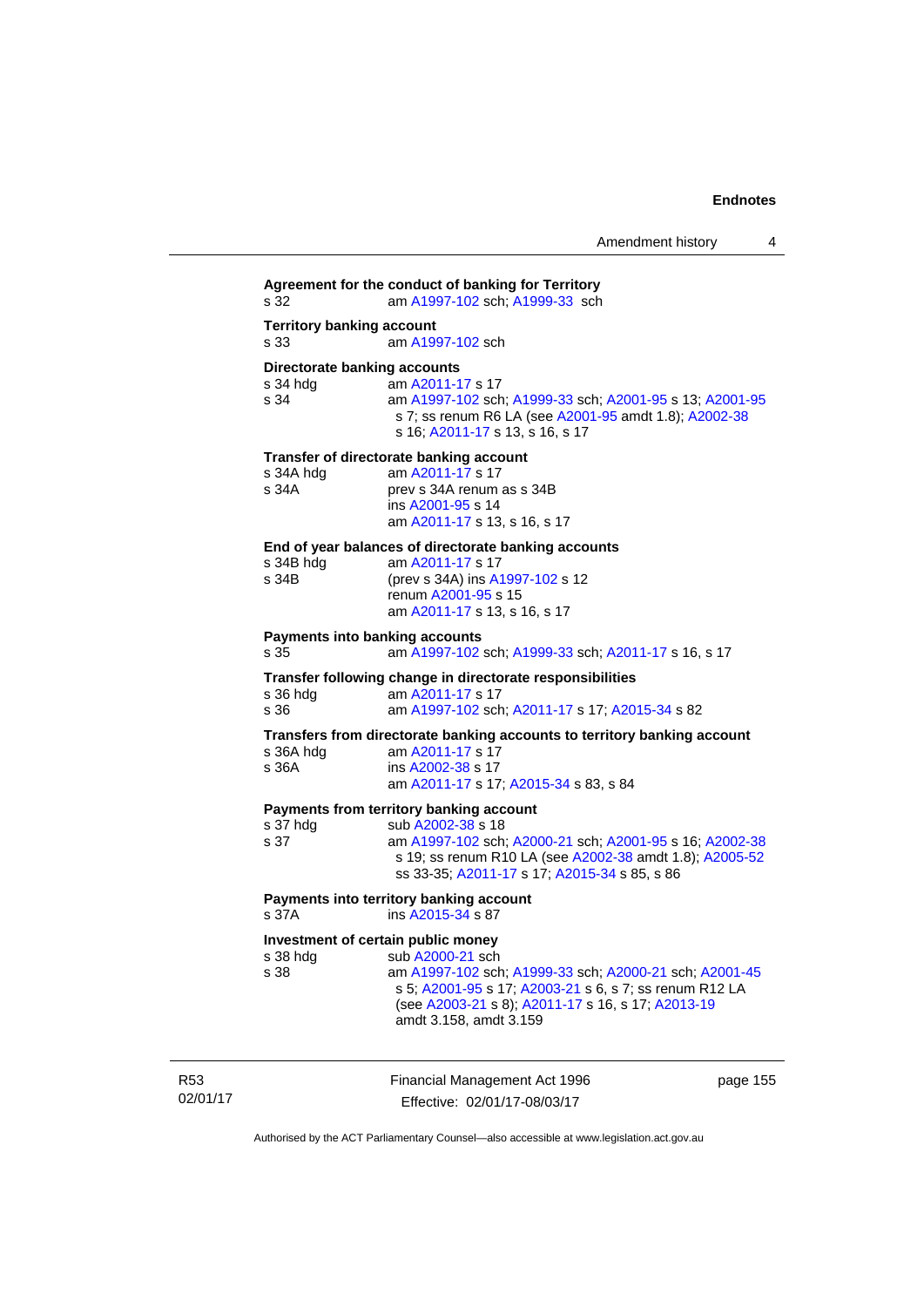| 4 | Amendment history |
|---|-------------------|
|---|-------------------|

| <b>Borrowing and guarantees</b><br>pt 6 hdg       | sub A2001-45 s 6                                                                                                                  |
|---------------------------------------------------|-----------------------------------------------------------------------------------------------------------------------------------|
| s <sub>42</sub>                                   | Borrowings by territory authorities to be approved<br>am A2001-95 s 18, amdt 1.9; A2007-10 s 5                                    |
| s 43                                              | Territory authorities may give security<br>am A2007-10 s 6                                                                        |
| $s$ 44                                            | Power to approve borrowings not delegable<br>am A2007-10 s 7                                                                      |
| s 45                                              | Loans to be paid into territory banking account<br>am A1997-102 sch; A2001-95 s 19                                                |
| <b>Payments by Treasurer</b><br>$s$ 46            | sub A2002-38 s 20                                                                                                                 |
| <b>Guarantees by Territory</b><br>s <sub>47</sub> | am A2001-56 amdt 3.274                                                                                                            |
| <b>Financial derivatives</b><br>s <sub>48</sub>   | om A2001-45 s 7                                                                                                                   |
| <b>Administration of trust money</b><br>s 50      | am A2011-17 s 16                                                                                                                  |
| s 51 hda<br>s 51                                  | Directorate trust banking accounts<br>am A2011-17 s 17<br>am A1997-102 sch; A1999-33 sch; A2002-38 s 21; A2011-17<br>$s$ 13, s 16 |
| s 51A hdg<br>s 51A                                | Transfer of directorate trust banking accounts<br>am A2011-17 s 17<br>ins A2005-52 s 36<br>am A2011-17 s 13, s 16, s 17           |
| responsibilities                                  | Transfers between trust banking accounts-changes in directorate                                                                   |
| s 51B hdg<br>s 51B                                | am A2011-17 s 17<br>ins A2005-52 s 36<br>am A2011-17 s 13, s 16, s 17                                                             |
| s 51C                                             | Transfers between trust banking accounts—investment<br>ins $A2005-52$ s 36                                                        |
| s <sub>52</sub>                                   | Transfers between trust banking account and territory banking account<br>am A1997-102 sch<br>sub A2001-95 s 20; A2005-52 s 37     |
| Investment of trust money<br>s <sub>53</sub>      | am A1999-28 sch                                                                                                                   |
|                                                   |                                                                                                                                   |

page 156 Financial Management Act 1996 Effective: 02/01/17-08/03/17

R53 02/01/17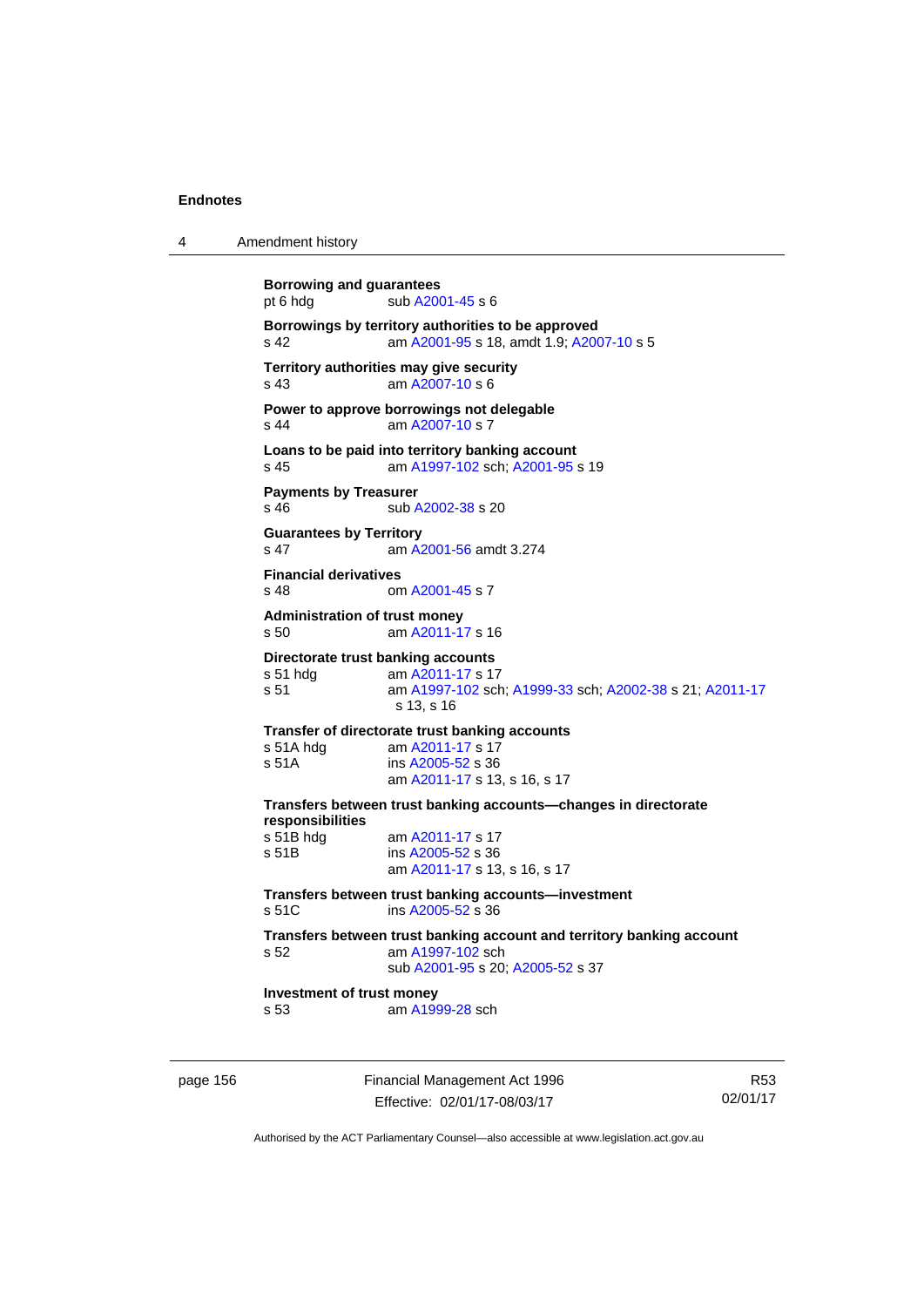# **Unclaimed trust money**  ins [A1997-102](http://www.legislation.act.gov.au/a/1997-102) s 13 am [A1999-33](http://www.legislation.act.gov.au/a/1999-33) sch; [A2001-44](http://www.legislation.act.gov.au/a/2001-44) amdts 1.1633-1.1635; ss renum R3 LA (see [A2001-44](http://www.legislation.act.gov.au/a/2001-44) amdt 1.1636); [A2001-95](http://www.legislation.act.gov.au/a/2001-95) s 21; ss renum R6 LA; [A2002-30](http://www.legislation.act.gov.au/a/2002-30) amdt 3.367; [A2011-17](http://www.legislation.act.gov.au/a/2011-17) s 13; [A2015-33](http://www.legislation.act.gov.au/a/2015-33/default.asp) amdt 1.82 **Reviewable decision notices**  s 53B ins [A1997-102](http://www.legislation.act.gov.au/a/1997-102) s 13 am [A2002-30](http://www.legislation.act.gov.au/a/2002-30) amdt 3.368 sub [A2008-37](http://www.legislation.act.gov.au/a/2008-37) amdt 1.175 **Applications for review**  s 53C ins [A1997-102](http://www.legislation.act.gov.au/a/1997-102) s 13 sub [A2008-37](http://www.legislation.act.gov.au/a/2008-37) amdt 1.175 **Financial provisions for territory authorities**  pt 8 hdg  $sub A2005-52$  s 38 **Application—pt 8**  s 54 am [A2005-20](http://www.legislation.act.gov.au/a/2005-20) amdt 3.155 sub [A2005-52](http://www.legislation.act.gov.au/a/2005-52) s 38 am [A2006-30](http://www.legislation.act.gov.au/a/2006-30) amdts 1.37-1.40; [A2009-25](http://www.legislation.act.gov.au/a/2009-25) amdt 4.1; [A2010-36](http://www.legislation.act.gov.au/a/2010-36) s 8; [A2010-55](http://www.legislation.act.gov.au/a/2010-55) amdt 2.1 sub [A2011-17](http://www.legislation.act.gov.au/a/2011-17) s 5 **Responsibilities of chief executive officers of territory authorities**  s 55 am [A1997-102](http://www.legislation.act.gov.au/a/1997-102) sch; [A1999-33](http://www.legislation.act.gov.au/a/1999-33) sch; [A2002-38](http://www.legislation.act.gov.au/a/2002-38) s 22 sub [A2005-52](http://www.legislation.act.gov.au/a/2005-52) s 38 am [A2011-17](http://www.legislation.act.gov.au/a/2011-17) s 6; [A2015-34](http://www.legislation.act.gov.au/a/2015-34/default.asp) ss 88-91; ss renum R49 LA **Responsibilities of governing boards of territory authorities**  am [A1997-102](http://www.legislation.act.gov.au/a/1997-102) sch; [A1999-33](http://www.legislation.act.gov.au/a/1999-33) sch; [A2001-45](http://www.legislation.act.gov.au/a/2001-45) s 8; [A2001-95](http://www.legislation.act.gov.au/a/2001-95) s 22; [A2002-38](http://www.legislation.act.gov.au/a/2002-38) s 23, s 24; [A2003-21](http://www.legislation.act.gov.au/a/2003-21) ss 9-12; ss renum R12 LA (see [A2003-21](http://www.legislation.act.gov.au/a/2003-21) s 13) sub [A2005-52](http://www.legislation.act.gov.au/a/2005-52) s 38 am [A2011-17](http://www.legislation.act.gov.au/a/2011-17) s 7; [A2015-34](http://www.legislation.act.gov.au/a/2015-34/default.asp) ss 92-95; ss renum R49 LA **Banking accounts of territory authorities**  s 57 am [A2001-95](http://www.legislation.act.gov.au/a/2001-95) s 23 sub [A2005-52](http://www.legislation.act.gov.au/a/2005-52) s 38 **Investment by territory authorities**  s 58 am [A2001-95](http://www.legislation.act.gov.au/a/2001-95) s 24 sub [A2005-52](http://www.legislation.act.gov.au/a/2005-52) s 38

R53 02/01/17 Financial Management Act 1996 Effective: 02/01/17-08/03/17

page 157

Authorised by the ACT Parliamentary Counsel—also accessible at www.legislation.act.gov.au

am [A2011-17](http://www.legislation.act.gov.au/a/2011-17) s 16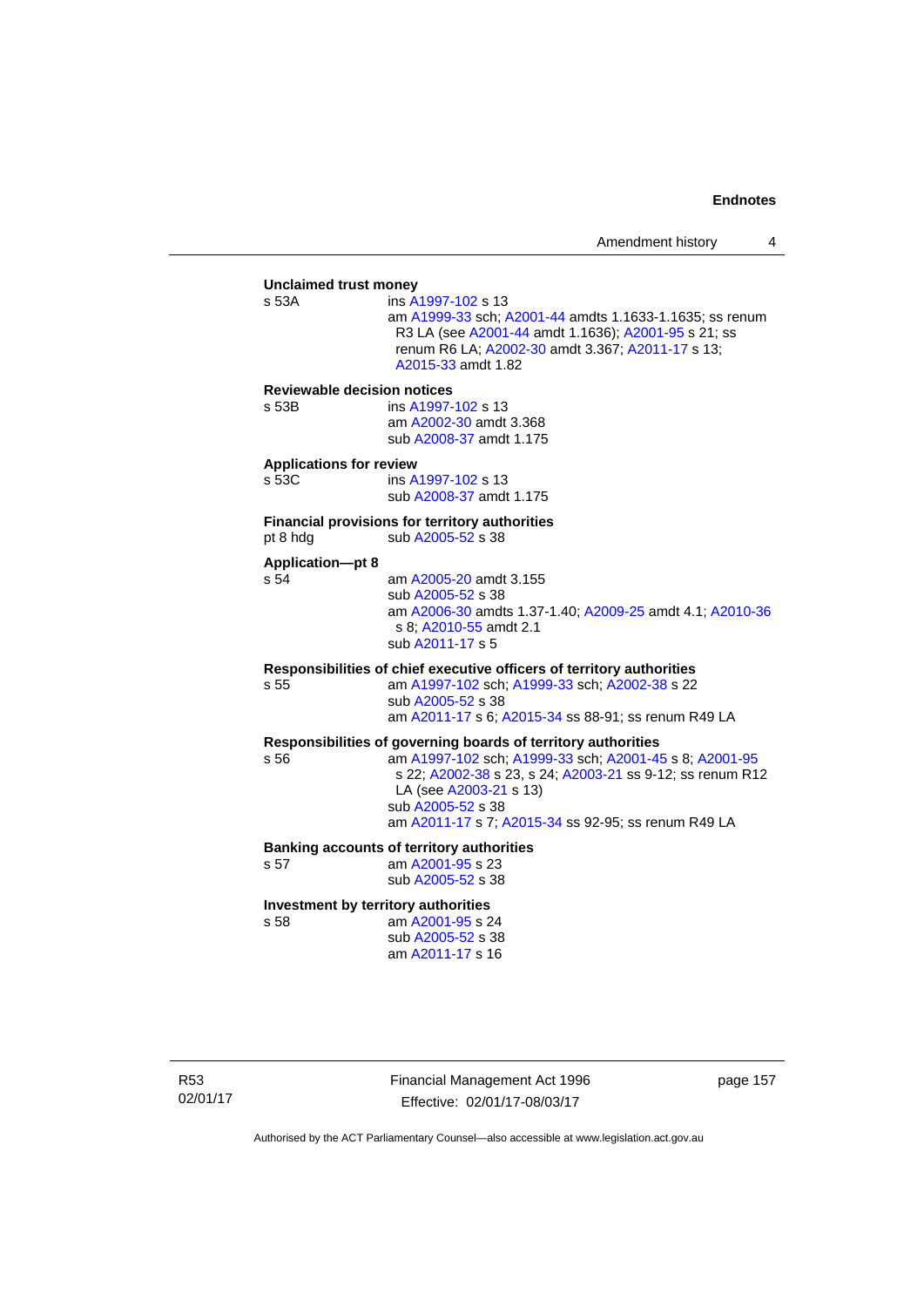4 Amendment history

| 58 |                     | Financial Management Act 1996                                                                                                                                                                                                             | R |
|----|---------------------|-------------------------------------------------------------------------------------------------------------------------------------------------------------------------------------------------------------------------------------------|---|
|    | reports etc<br>s 66 | orig s 66<br>renum as s 106 and then s 132<br>pres s 66<br>ins A2005-52 s 38                                                                                                                                                              |   |
|    |                     | Annual financial statements of territory authorities to be included in annual                                                                                                                                                             |   |
|    |                     | renum as s 105 and then s 131<br>pres s 65<br>ins A2005-52 s 38<br>am A2015-34 s 101; ss renum R49 LA                                                                                                                                     |   |
|    | s 65                | Audit of annual financial statements of territory authorities<br>orig s 65                                                                                                                                                                |   |
|    | s 64                | Responsibility for annual financial statements of territory authorities<br>orig s 64<br>renum as s 104 and then s 130<br>pres s 64<br>ins A2005-52 s 38<br>am A2015-34 s 100; ss renum R49 LA                                             |   |
|    | s 63                | Annual financial statements of territory authorities<br>sub A2005-52 s 38<br>am A2015-34 s 99                                                                                                                                             |   |
|    | \$62                | Presentation of statements of intent of territory authorities<br>am A2001-56 amdt 3.275; R8 LA (see also A2002-38<br>amdt $1.9$<br>om A2005-52 s 38 (see s 2 (1))<br>ins A2005-52 s 38 (see s 2 (2))<br>am A2015-34 s 98; ss renum R51 LA |   |
|    | s 61A               | Audit of annual financial statements for 2000-2001<br>ins A2001-42 s 7<br>exp 31 December 2001 (s 61A (2))                                                                                                                                |   |
|    | s 61                | Territory authority statements of intent<br>sub A2002-38 s 25<br>om A2005-52 s 38 (see s 2 (1))<br>ins A2005-52 s 38 (see s 2 (2))<br>am A2015-34 s 96, s 97; ss and pars renum R51 LA                                                    |   |
|    | s 60                | <b>Guarantees by territory authorities</b><br>om A2005-52 s 38 (see s 2 (1))<br>ins A2005-52 s 38 (see s 2 (2))                                                                                                                           |   |
|    | s 59                | Borrowing by territory authorities<br>am A2001-95 s 25<br>om A2005-52 s 38 (see s 2 (1))<br>ins A2005-52 s 38 (see s 2 (2))<br>am A2013-19 amdt 3.162                                                                                     |   |
|    |                     |                                                                                                                                                                                                                                           |   |

page 1 Effective: 02/01/17-08/03/17 R53 02/01/17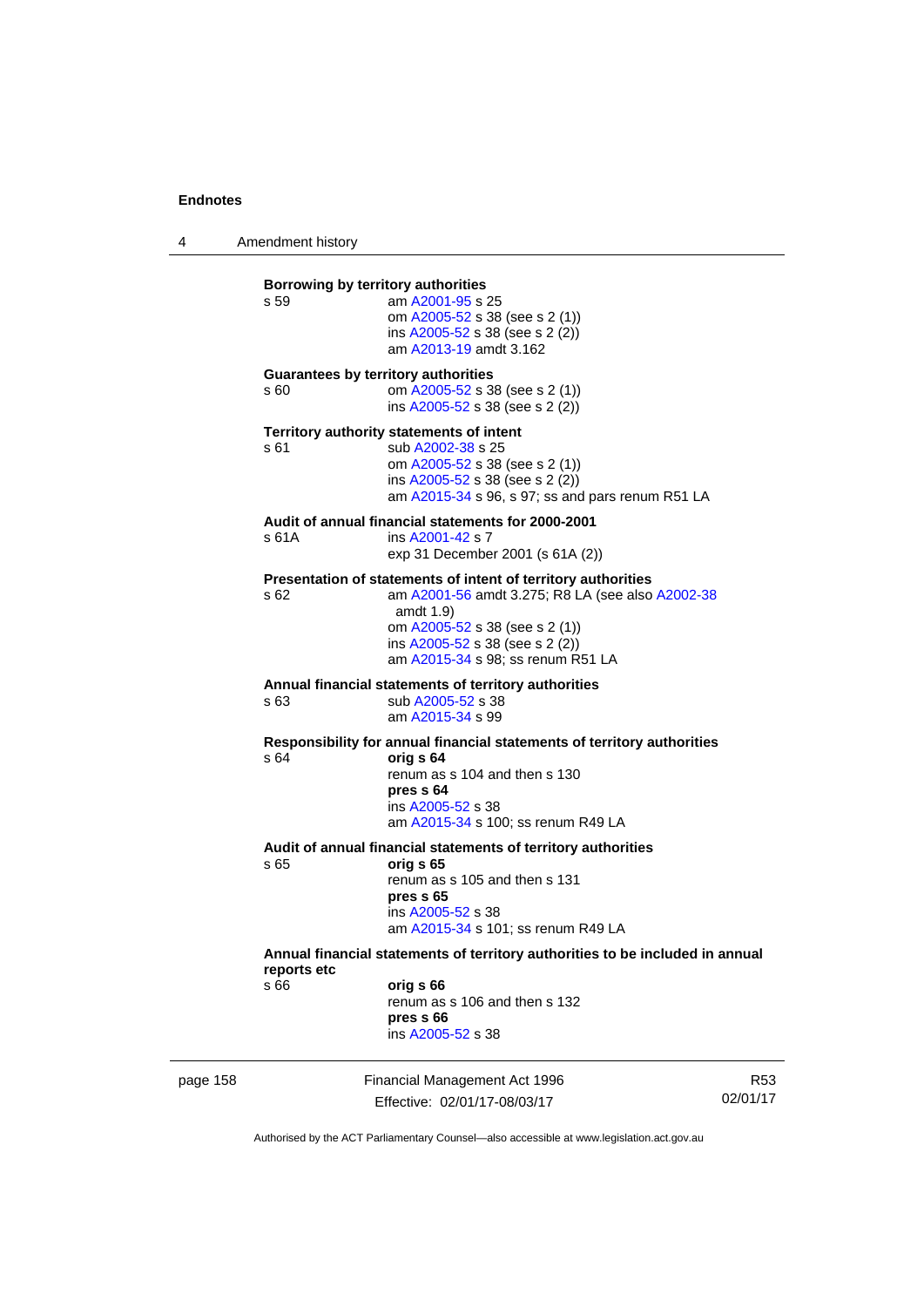| s 66A                    | ins A2000-27 s 9<br>om A2001-44 amdt 1.1637                                                                                                                                                                                                                                                                           |
|--------------------------|-----------------------------------------------------------------------------------------------------------------------------------------------------------------------------------------------------------------------------------------------------------------------------------------------------------------------|
| authorities              | Treasurer may require interim financial statements etc for territory                                                                                                                                                                                                                                                  |
| \$67                     | orig s 67<br>renum as s 107 and then s 133<br>pres s 67<br>ins A2005-52 s 38                                                                                                                                                                                                                                          |
| s 68                     | Statements of performance of territory authorities<br>orig s 68<br>renum as s 108 and then s 134<br>pres s 68<br>ins A2005-52 s 38<br>am A2015-34 ss 102-104                                                                                                                                                          |
| s 69                     | Responsibility for territory authority statements of performance<br>ins A2005-52 s 38<br>am A2015-34 s 105; ss renum R49 LA                                                                                                                                                                                           |
| s 70                     | Scrutiny of territory authority statements of performance<br>ins A2005-52 s 38<br>am A2015-34 s 106; ss renum R49 LA                                                                                                                                                                                                  |
| reports etc              | Territory authority statements of performance to be included in annual                                                                                                                                                                                                                                                |
| s 71                     | ins A2005-52 s 38                                                                                                                                                                                                                                                                                                     |
| pt 9 hdg                 | Governance of territory authorities<br>orig pt 9 hdg<br>renum as pt 10 hdg<br>pres pt 9 hdg<br>ins A2005-52 s 41                                                                                                                                                                                                      |
| div 9.1 hdg              | Definitions and important concepts<br>ins A2005-52 s 41                                                                                                                                                                                                                                                               |
| Definitions-pt 9<br>s 72 | ins A2005-52 s 41<br>def applicable governmental policies ins A2005-52 s 41<br>def establishing Act ins A2005-52 s 41<br>def financial year ins A2005-52 s 41<br>def governing board member ins A2005-52 s 41<br>def <i>material interest</i> ins A2005-52 s 41<br>def relevant territory authority ins A2005-52 s 41 |
|                          | Nature of relevant territory authorities                                                                                                                                                                                                                                                                              |

R53 02/01/17 Financial Management Act 1996 Effective: 02/01/17-08/03/17

page 159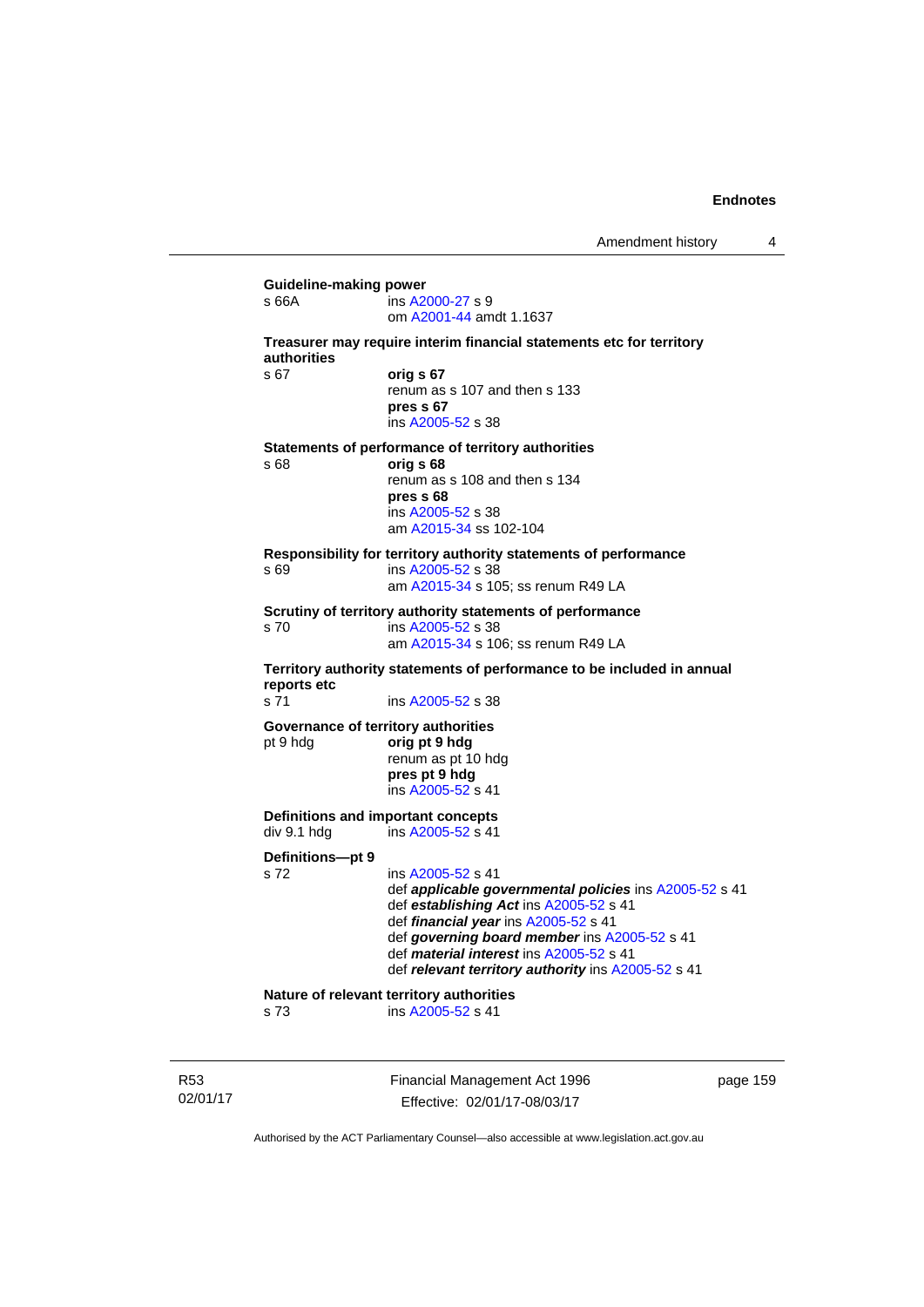| 4 | Amendment history |
|---|-------------------|
|---|-------------------|

```
Powers of territory authorities generally 
s 74 ins A2005-52 s 41 
Execution of documents and assumptions people dealing with relevant 
territory authority may make 
s 75 ins A2005-52 s 41 
Governing board of territory authority 
s 76 ins A2005-52 s 41 
                 am A2006-30 amdts 1.41-1.44; A2009-25 amdt 4.2; A2010-55
                amdt 2.1; A2011-17 s 8 
Role of governing board 
s 77 ins A2005-52 s 41 
Governing board member appointments 
A2005-52 s 41
Appointment of governing board members generally 
s 78 ins A2005-52 s 41 
                 am A2009-48 s 4, s 5; ss renum R38 LA 
Appointment of chair and deputy chair 
s 79 ins A2005-52 s 41 
                 am A2009-48 s 6; ss renum R38 LA
Appointment of CEO of authority with governing board 
s 80 ins A2005-52 s 41 
                 am A2011-17 s 13 
Ending board member appointments 
s 81 ins A2005-52 s 41 
                 am A2010-18 amdt 1.22
Functions of governing board members 
div 9.3 hdg ins A2005-52 s 41 
Chair's functions 
s 82 ins A2005-52 s 41 
Deputy chair's functions 
s 83 ins A2005-52 s 41 
CEO's functions 
                A2005-52 s 41
Honesty, care and diligence of governing board members 
A2005-52 s 41
Conflicts of interest by governing board members 
s 86 ins A2005-52 s 41 
Agenda to require disclosure of interest item 
A2005-52 s 41
```
page 160 Financial Management Act 1996 Effective: 02/01/17-08/03/17

R53 02/01/17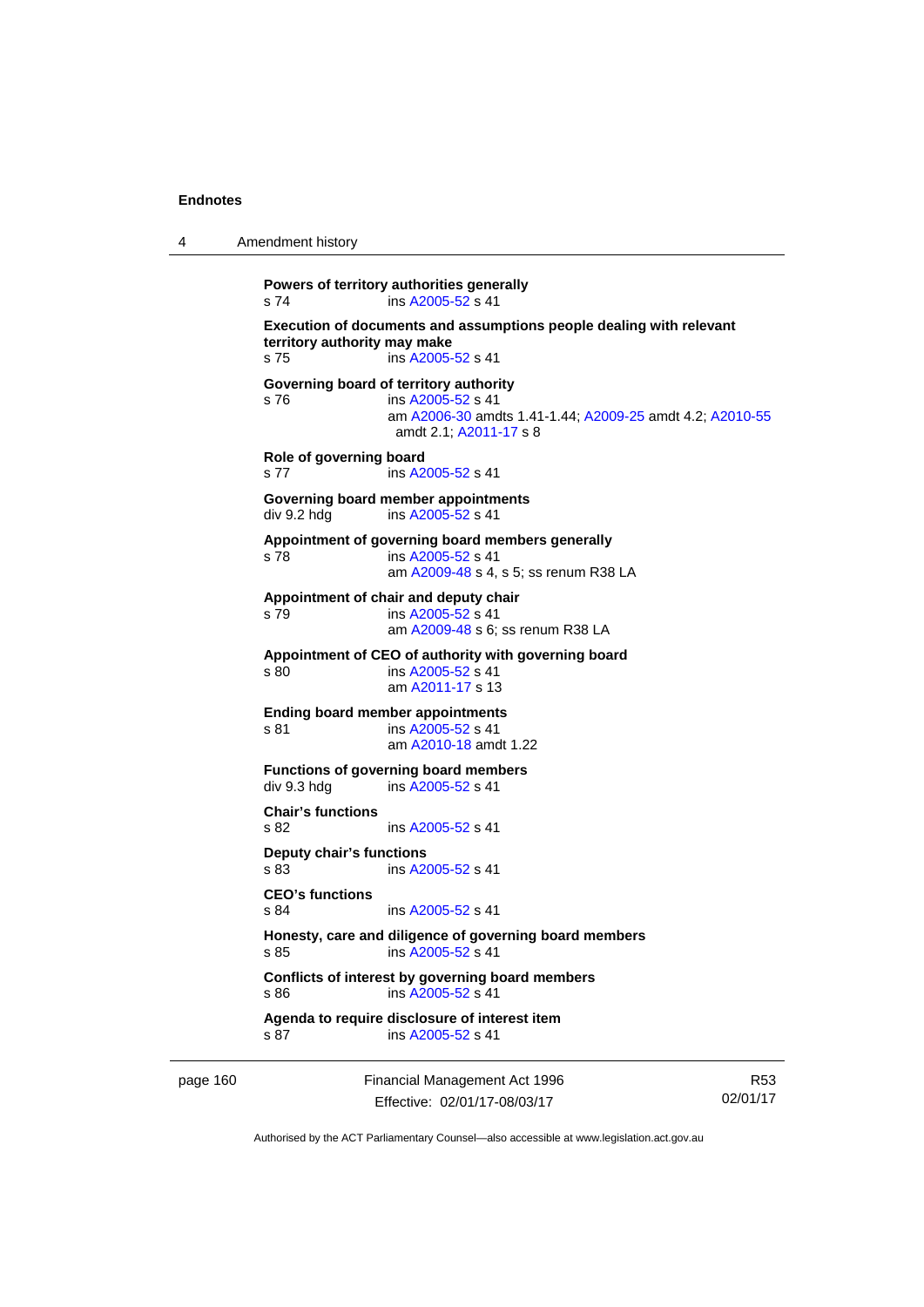Financial Management Act 1996 **Disclosure of interests by governing board members**  s 88 ins [A2005-52](http://www.legislation.act.gov.au/a/2005-52) s 41 **Reporting of disclosed governing board interests to Minister**  s 89 ins [A2005-52](http://www.legislation.act.gov.au/a/2005-52) s 41 **Protection of governing board members from liability**  s 90 ins [A2005-52](http://www.legislation.act.gov.au/a/2005-52) s 41 **Indemnification and exemption of governing board members**  s 91 ins [A2005-52](http://www.legislation.act.gov.au/a/2005-52) s 41 **Compensation for exercise of functions etc**  s 92 **ins [A2005-52](http://www.legislation.act.gov.au/a/2005-52) s 41 Governing board meetings**  div 9.4 hdg ins [A2005-52](http://www.legislation.act.gov.au/a/2005-52) s 41 **Time and place of governing board meetings**  s 93 ins [A2005-52](http://www.legislation.act.gov.au/a/2005-52) s 41 **Presiding member at governing board meetings**  s 94 ins [A2005-52](http://www.legislation.act.gov.au/a/2005-52) s 41 **Quorum at governing board meetings**  s 95 ins [A2005-52](http://www.legislation.act.gov.au/a/2005-52) s 41 **Voting at governing board meetings**  s 96 ins [A2005-52](http://www.legislation.act.gov.au/a/2005-52) s 41 **Conduct of governing board meetings etc**  s 97 ins [A2005-52](http://www.legislation.act.gov.au/a/2005-52) s 41 am [A2008-28](http://www.legislation.act.gov.au/a/2008-28) amdt 3.90 **Requirements and obligations for territory authorities**<br>div 9.5 hdg ins A2005-52 s 41 ins  $A2005 - 52$  s 41 **Limitations on authorities forming corporations etc**  s 98 ins [A2005-52](http://www.legislation.act.gov.au/a/2005-52) s 41 **Limitations on authorities taking part in joint ventures and trusts**  s 99 ins [A2005-52](http://www.legislation.act.gov.au/a/2005-52) s 41 **Corporations, joint ventures and trusts in which authority has interest**  ins [A2005-52](http://www.legislation.act.gov.au/a/2005-52) s 41 **Obligation of authorities to tell Minister about significant events**  s 101 ins [A2005-52](http://www.legislation.act.gov.au/a/2005-52) s 41 **Ministerial directions to authorities about financial etc statements**  s 102 ins [A2005-52](http://www.legislation.act.gov.au/a/2005-52) s 41 **Application of government policies to authorities**  s 103 ins [A2005-52](http://www.legislation.act.gov.au/a/2005-52) s 41 am [A2010-54](http://www.legislation.act.gov.au/a/2010-54) amdt 3.30; [A2013-19](http://www.legislation.act.gov.au/a/2013-19) amdt 3.162

R53 02/01/17

Effective: 02/01/17-08/03/17

page 161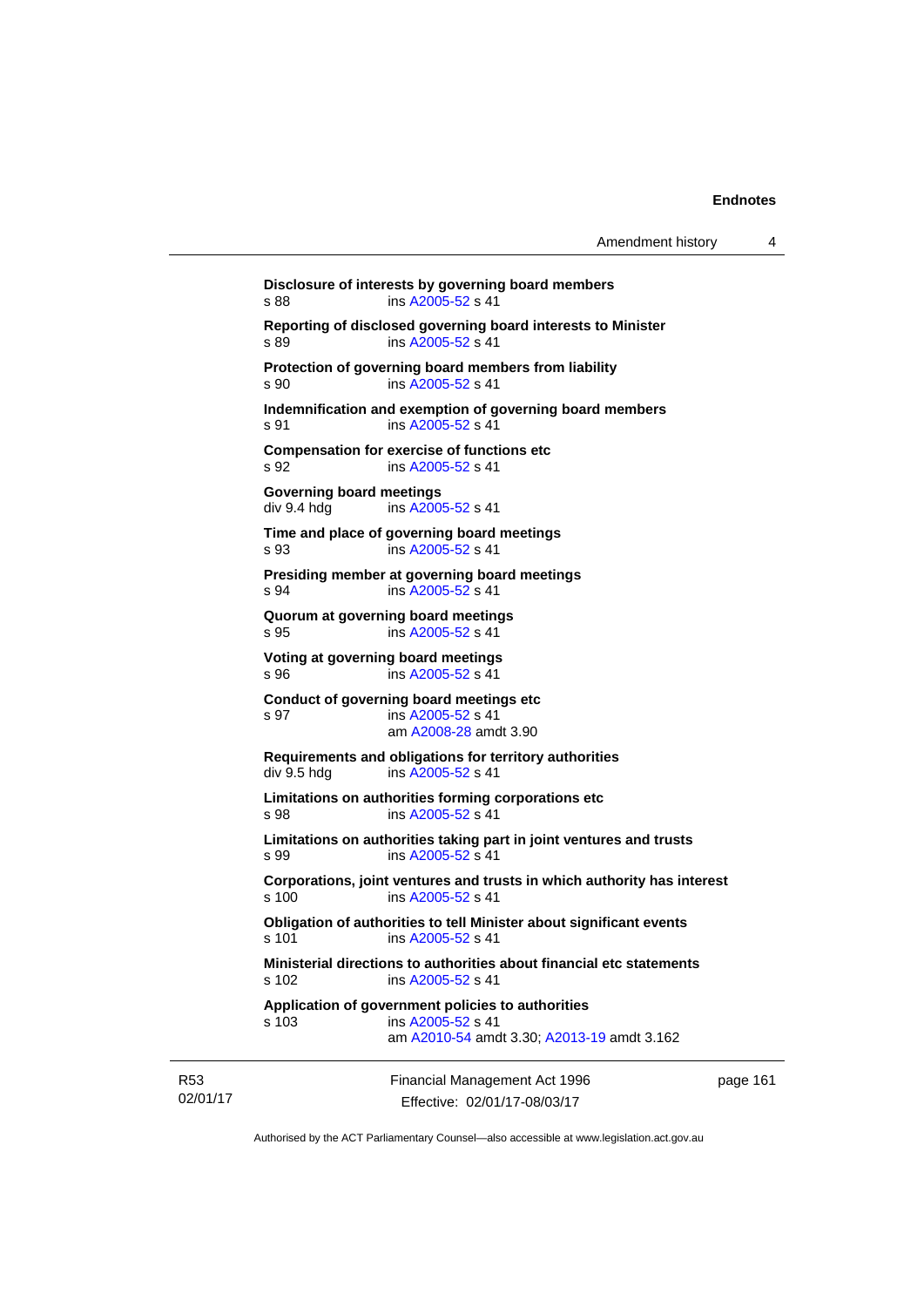4 Amendment history

**Restructuring of territory authorities**<br>div 9.6 hdg ins A2006-30 amdt ins [A2006-30](http://www.legislation.act.gov.au/a/2006-30) amdt 1.45 **Purpose of div 9.6**  s 104 **orig s 104** renum as s 130 **pres s 104**  ins [A2006-30](http://www.legislation.act.gov.au/a/2006-30) amdt 1.45 **What territory authorities does div 9.6 apply to?**  s 105 **orig s 105** renum as s 131 **pres s 105**  ins [A2006-30](http://www.legislation.act.gov.au/a/2006-30) amdt 1.45 **Responsible Minister may direct div 9.6 authority to sell or transfer assets**  s 106 **orig s 106** renum as s 132 **pres s 106**  ins [A2006-30](http://www.legislation.act.gov.au/a/2006-30) amdt 1.45 **Transfer of assets by declaration—div 9.6 authorities**  s 107 **orig s 107** renum as s 133 **pres s 107**  ins [A2006-30](http://www.legislation.act.gov.au/a/2006-30) amdt 1.45 **Transfer of contractual rights and liabilities by declaration—div 9.6 authorities**  s 108 **orig s 108** renum as s 134 **pres s 108**  ins [A2006-30](http://www.legislation.act.gov.au/a/2006-30) amdt 1.45 **Transfer of liabilities by declaration—div 9.6 authorities**  s 109 **orig s 109** renum as s 150 **pres s 109**  ins [A2006-30](http://www.legislation.act.gov.au/a/2006-30) amdt 1.45 **Assistance given by authorities for div 9.6**  s 110 **orig s 110** renum as s 151 **pres s 110**  ins [A2006-30](http://www.legislation.act.gov.au/a/2006-30) amdt 1.45

page 162 Financial Management Act 1996 Effective: 02/01/17-08/03/17

R53 02/01/17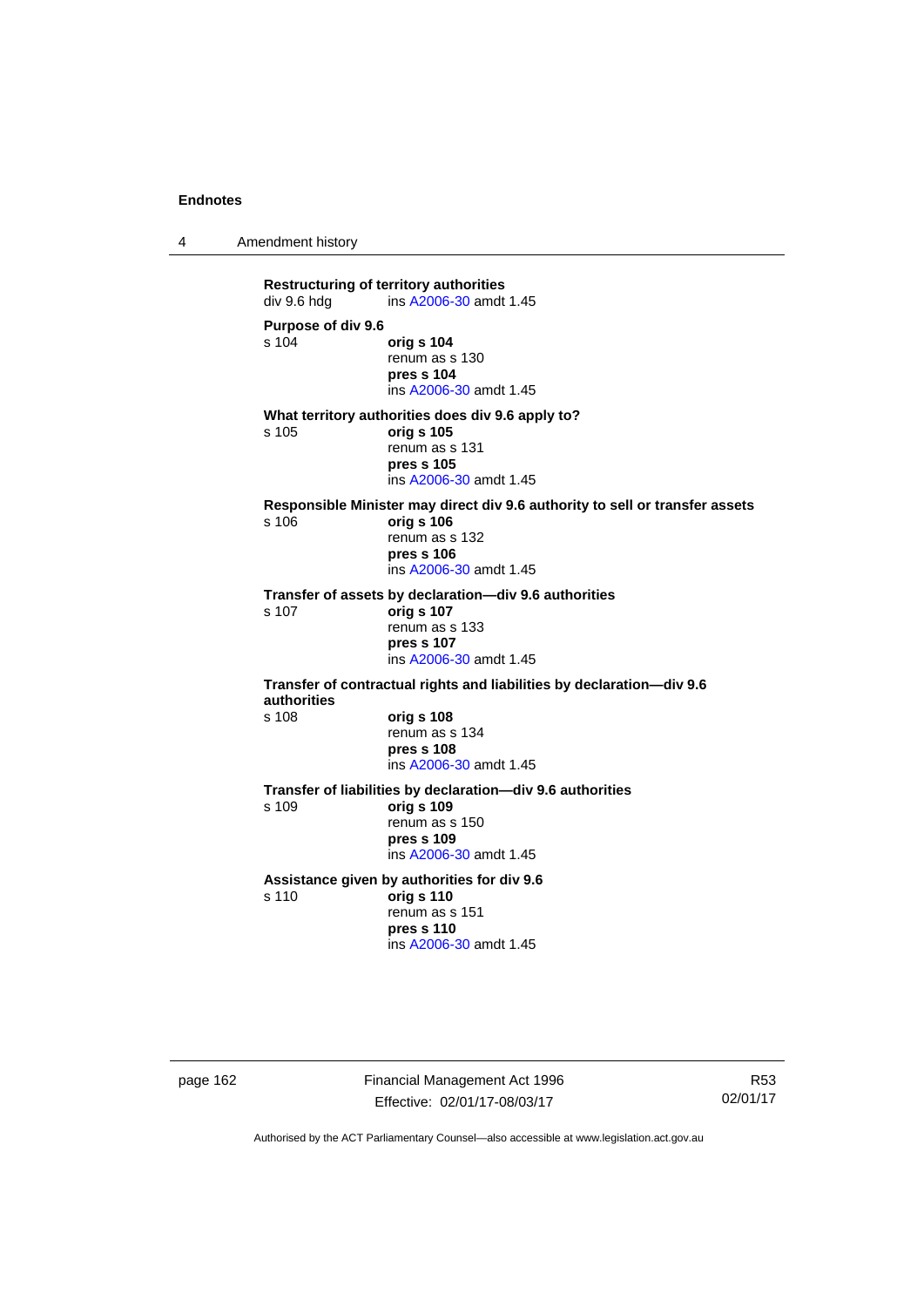Amendment history 4

| s 110A                       | sub as s 152                                                                                                                    |
|------------------------------|---------------------------------------------------------------------------------------------------------------------------------|
| s 110B                       | Application of Act to Health Promotion Act<br>ins as mod SL2005-42 sch 1 mod 1.1 (om A2006-30<br>amdt 1.62)                     |
| s 111                        | Assistance given by governing board members for div 9.6<br>orig s 111<br>renum as s 155<br>pres s 111<br>ins A2006-30 amdt 1.45 |
| s 112                        | Use of information by Territory and div 9.6 authorities<br>ins A2006-30 amdt 1.45                                               |
| div 9.6 authority<br>s 113   | Contracts relating to the protection of information-responsible Minister for<br>ins A2006-30 amdt 1.45                          |
| s 114                        | Contracts relating to the protection of information-div 9.6 authority<br>ins A2006-30 amdt 1.45                                 |
| s 115                        | Transfer of pending proceedings-div 9.6 authorities<br>ins A2006-30 amdt 1.45                                                   |
| s 116                        | Proceedings and evidence-div 9.6 authorities<br>ins A2006-30 amdt 1.45                                                          |
| s 117                        | Operation of div 9.6 not breach of contract etc<br>ins A2006-30 amdt 1.45                                                       |
| s 118                        | Transfer of assets etc not otherwise disposed of-div 9.6 authorities<br>ins A2006-30 amdt 1.45                                  |
| s 119                        | Annual reports etc for div 9.6 authorities<br>ins A2006-30 amdt 1.45                                                            |
| div 9.7 hdg                  | Additional provisions for restructuring of certain territory authorities<br>ins A2006-30 amdt 1.45                              |
| s 120                        | What territory authorities does div 9.7 apply to?<br>ins A2006-30 amdt 1.45                                                     |
| Definitions-div 9.7<br>s 121 | ins A2006-30 amdt 1.45<br>def handover day ins A2006-30 amdt 1.45<br>def territory authority ins A2006-30 amdt 1.45             |
| s 122                        | Vesting of assets, rights and liabilities-div 9.7 authorities<br>ins A2006-30 amdt 1.45                                         |

R53 02/01/17 Financial Management Act 1996 Effective: 02/01/17-08/03/17

page 163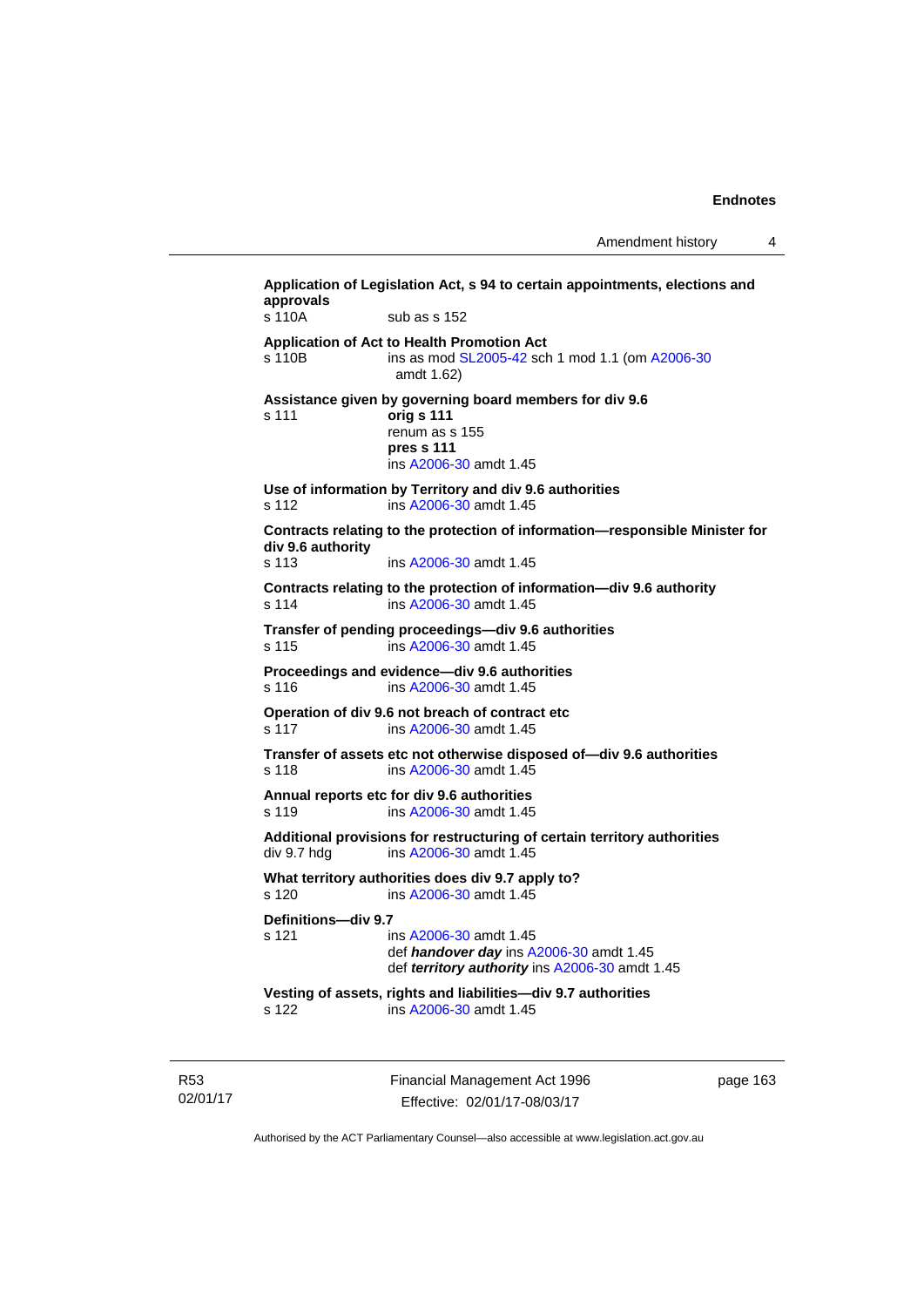| 4 | Amendment history                        |                                                                                                                                                                                                                                                                                                                |
|---|------------------------------------------|----------------------------------------------------------------------------------------------------------------------------------------------------------------------------------------------------------------------------------------------------------------------------------------------------------------|
|   | s 123                                    | Proceedings and evidence-div 9.7 authorities<br>ins A2006-30 amdt 1.45                                                                                                                                                                                                                                         |
|   | s 124                                    | Annual reports and financial statements for div 9.7 authorities<br>ins A2006-30 amdt 1.45                                                                                                                                                                                                                      |
|   | References to div 9.7 authority<br>s 125 | ins A2006-30 amdt 1.45                                                                                                                                                                                                                                                                                         |
|   | <b>Miscellaneous</b><br>pt 10 hdg        | (prev pt 9 hdg) renum A2005-52 s 39                                                                                                                                                                                                                                                                            |
|   | s 130                                    | Responsibility for annual financial statements of territory authorities<br>(prev s 64) am A2001-95 amdt 1.10<br>renum as s 104 A2005-52 s 40<br>renum as s 130 A2006-30 amdt 1.46<br>am A2011-17 s 16; A2015-34 ss 107-109                                                                                     |
|   | s 131                                    | Audit of annual financial statements of territory authorities<br>(prev s 65) renum as s 105 A2005-52 s 40<br>renum as s 131 A2006-30 amdt 1.46<br>am A2011-17 s 16                                                                                                                                             |
|   | reports etc                              | Annual financial statements of territory authorities to be included in annual                                                                                                                                                                                                                                  |
|   | s 132                                    | (prev s 66) renum as s 106 A2005-52 s 40<br>renum as s 132 A2006-30 amdt 1.46                                                                                                                                                                                                                                  |
|   | authorities<br>s 133 hdg<br>s 133        | Treasurer may require interim financial statements etc for territory<br>(prev s 67 hdg) sub A2000-27 s 10<br>(prev s 67) am A2000-27 s 10<br>sub A2001-44 amdt 1.1637<br>am A2003-56 amdt 3.139<br>renum as s 107 A2005-52 s 40<br>renum as s 133 A2006-30 amdt 1.46<br>am A2013-19 amdt 3.162; A2015-34 s 110 |
|   | s 134                                    | Statements of performance of territory authorities<br>(prev s 68) ins A2001-44 amdt 1.1637<br>renum as s 108 A2005-52 s 40<br>renum as s 134 A2006-30 amdt 1.46                                                                                                                                                |
|   | <b>Transitional</b><br>pt 11 hdg         | sub as pt 19 hdg                                                                                                                                                                                                                                                                                               |
|   | pt 19 hdg                                | <b>Transitional-Financial Management Legislation Amendment Act 2005</b><br>(prev pt 11 hdg) ins A2005-52 s 42<br>sub as pt 19 hdg A2006-30 amdt 1.47<br>om R32 LA                                                                                                                                              |

page 164 Financial Management Act 1996 Effective: 02/01/17-08/03/17

R53 02/01/17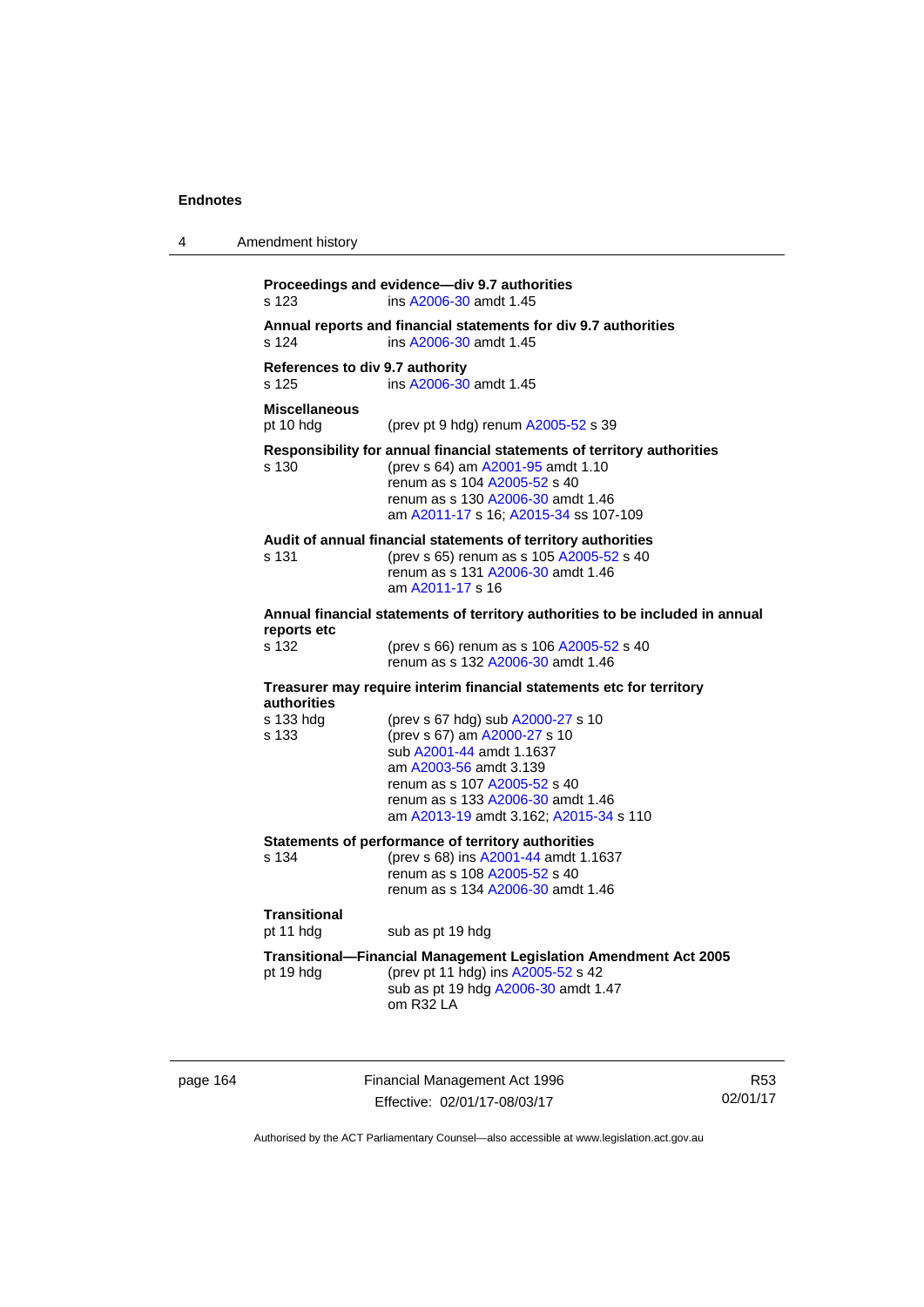| s 150                           | 1 July 2005 application<br>(prev s 109) ins A2005-52 s 42                            |  |
|---------------------------------|--------------------------------------------------------------------------------------|--|
|                                 | renum as s 150 A2006-30 amdt 1.48                                                    |  |
|                                 | exp 27 October 2006 (s 150 (4))                                                      |  |
| 1 July 2006 application         | Financial Management Legislation Amendment Act 2005--- provisions with               |  |
| s 151                           | (prev s 110) ins A2005-52 s 42                                                       |  |
|                                 | am A2006-30 amdt 1.49<br>renum as s 151 A2006-30 amdt 1.50                           |  |
|                                 | exp 27 October 2006 (s 151 (4))                                                      |  |
| approvals                       | Application of Legislation Act, s 94 to certain appointments, elections and          |  |
| s 152                           | (prev s 110A) ins as mod SL2005-42 sch 1 mod 1.1 (sub as                             |  |
|                                 | s 152 A2006-30 amdt 1.61)                                                            |  |
|                                 | exp 27 October 2007 (s 152 (4))                                                      |  |
| <b>Transitional regulations</b> |                                                                                      |  |
| s 155                           | (prev s 111) ins A2005-52 s 42                                                       |  |
|                                 | renum as s 155 A2006-30 amdt 1.51                                                    |  |
|                                 | exp 27 October 2007 (s 155 (4))                                                      |  |
|                                 | Transitional-Administrative (Miscellaneous Amendments) Act 2006                      |  |
| pt 20 hdg                       | ins A2006-30 amdt 1.52<br>exp 1 July 2008 (s 223)                                    |  |
|                                 |                                                                                      |  |
|                                 | Transitional-definition of territory authority                                       |  |
| s 220                           | ins A2006-30 amdt 1.52<br>exp 19 July 2006 (s 220 (2) (LA s 88 declaration applies)) |  |
|                                 |                                                                                      |  |
| s 221                           | Transitional-Legislation Act, s 84 inapplicable<br>ins A2006-30 amdt 1.52            |  |
|                                 | exp 1 August 2006 (s 221 (2) (LA s 88 declaration applies))                          |  |
|                                 |                                                                                      |  |
| 2006                            | Transitional regulations—Administrative (Miscellaneous Amendments) Act               |  |
| s 222                           | ins A2006-30 amdt 1.52                                                               |  |
|                                 | exp 1 July 2008 (s 223)                                                              |  |
| Expiry-pt 20                    |                                                                                      |  |
| s 223                           | ins A2006-30 amdt 1.52                                                               |  |
|                                 | exp 1 July 2008 (s 223)                                                              |  |
|                                 | <b>Transitional-Exhibition Park Corporation Repeal Act 2014</b>                      |  |
| pt 30 hdg                       | ins A2014-54 amdt 1.1                                                                |  |
|                                 | exp 1 January 2017 (s 305)                                                           |  |
|                                 | Disapplication of Legislation Act, s 84                                              |  |
|                                 | ins A2014-54 amdt 1.1                                                                |  |
| s 300                           | exp 1 January 2017 (s 305)                                                           |  |

R53 02/01/17

Effective: 02/01/17-08/03/17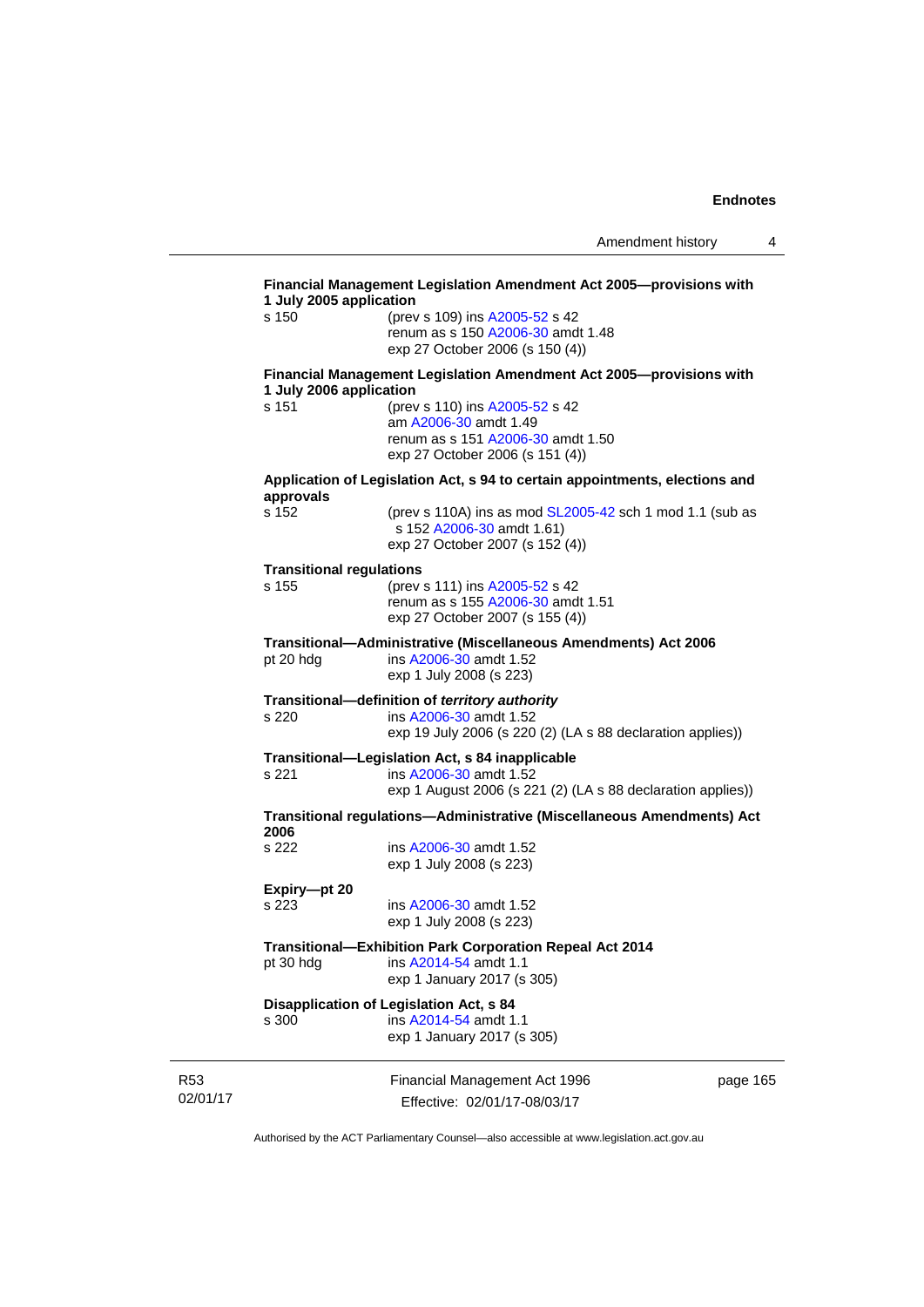| 4 | Amendment history               |                                                                                                                                                                                                                                                                                                                                                                                                                        |
|---|---------------------------------|------------------------------------------------------------------------------------------------------------------------------------------------------------------------------------------------------------------------------------------------------------------------------------------------------------------------------------------------------------------------------------------------------------------------|
|   | s 301                           | Third-party rights and interests in corporation land<br>ins A2014-54 amdt 1.1<br>exp 1 January 2017 (s 305)                                                                                                                                                                                                                                                                                                            |
|   | s 302                           | Registration of changes in ownership of certain assets<br>ins A2014-54 amdt 1.1<br>exp 1 January 2017 (s 305)                                                                                                                                                                                                                                                                                                          |
|   | s 303                           | Operation of pt 30 not breach of contract etc<br>ins A2014-54 amdt 1.1<br>exp 1 January 2017 (s 305)                                                                                                                                                                                                                                                                                                                   |
|   | <b>Transitional regulations</b> |                                                                                                                                                                                                                                                                                                                                                                                                                        |
|   | s 304                           | ins A2014-54 amdt 1.1<br>exp 1 January 2017 (s 305)                                                                                                                                                                                                                                                                                                                                                                    |
|   | Expiry-pt 30<br>s 305           | ins A2014-54 amdt 1.1<br>exp 1 January 2017 (s 305)                                                                                                                                                                                                                                                                                                                                                                    |
|   |                                 |                                                                                                                                                                                                                                                                                                                                                                                                                        |
|   | <b>Dictionary</b><br>dict       |                                                                                                                                                                                                                                                                                                                                                                                                                        |
|   |                                 | am A2005-52 s 43; A2008-37 amdt 1.176; A2010-18<br>amdt 1.23; A2011-17 s 9; A2012-26 amdt 1.20; A2013-19<br>amdt 3.160; A2013-41 amdt 1.16; A2015-34 s 111; A2016-52<br>amdt 1.82<br>def applicable governmental policies ins A2005-52 s 44<br>def appropriation reloc from s 3 A2001-95 amdt 1.4<br>def Appropriation Act reloc from s 3 A2001-95 amdt 1.4<br>def appropriation unit reloc from s 3 A2001-95 amdt 1.4 |
|   |                                 | om A2013-19 amdt 3.161<br>def banking account ins A1997-102 s 4                                                                                                                                                                                                                                                                                                                                                        |
|   |                                 | am A1999-33 sch<br>reloc from s 3 A2001-95 amdt 1.4                                                                                                                                                                                                                                                                                                                                                                    |
|   |                                 | def borrowing reloc from s 3 A2001-95 amdt 1.4                                                                                                                                                                                                                                                                                                                                                                         |
|   |                                 | def budget papers am A2001-56 amdt 3.256<br>reloc from s 3 A2001-95 amdt 1.4                                                                                                                                                                                                                                                                                                                                           |
|   |                                 | def capital injection reloc from s 3 A2001-95 amdt 1.4<br>sub A2005-52 s 45<br>am A2011-17 s 16<br>sub A2015-34 s 112                                                                                                                                                                                                                                                                                                  |
|   |                                 | def <i>CEO</i> ins A2005-52 s 46<br>def <i>chief executive officer</i> reloc from s 3 A2001-95 amdt 1.4                                                                                                                                                                                                                                                                                                                |
|   |                                 | sub A2005-52 s 47<br>def class of outputs reloc from s 3 A2001-95 amdt 1.4                                                                                                                                                                                                                                                                                                                                             |
|   |                                 | sub A2015-34 s 113<br>def contract ins A2006-30 amdt 1.53<br>sub A2015-34 s 114                                                                                                                                                                                                                                                                                                                                        |
|   |                                 |                                                                                                                                                                                                                                                                                                                                                                                                                        |

page 166 **Financial Management Act 1996** Effective: 02/01/17-08/03/17

R53 02/01/17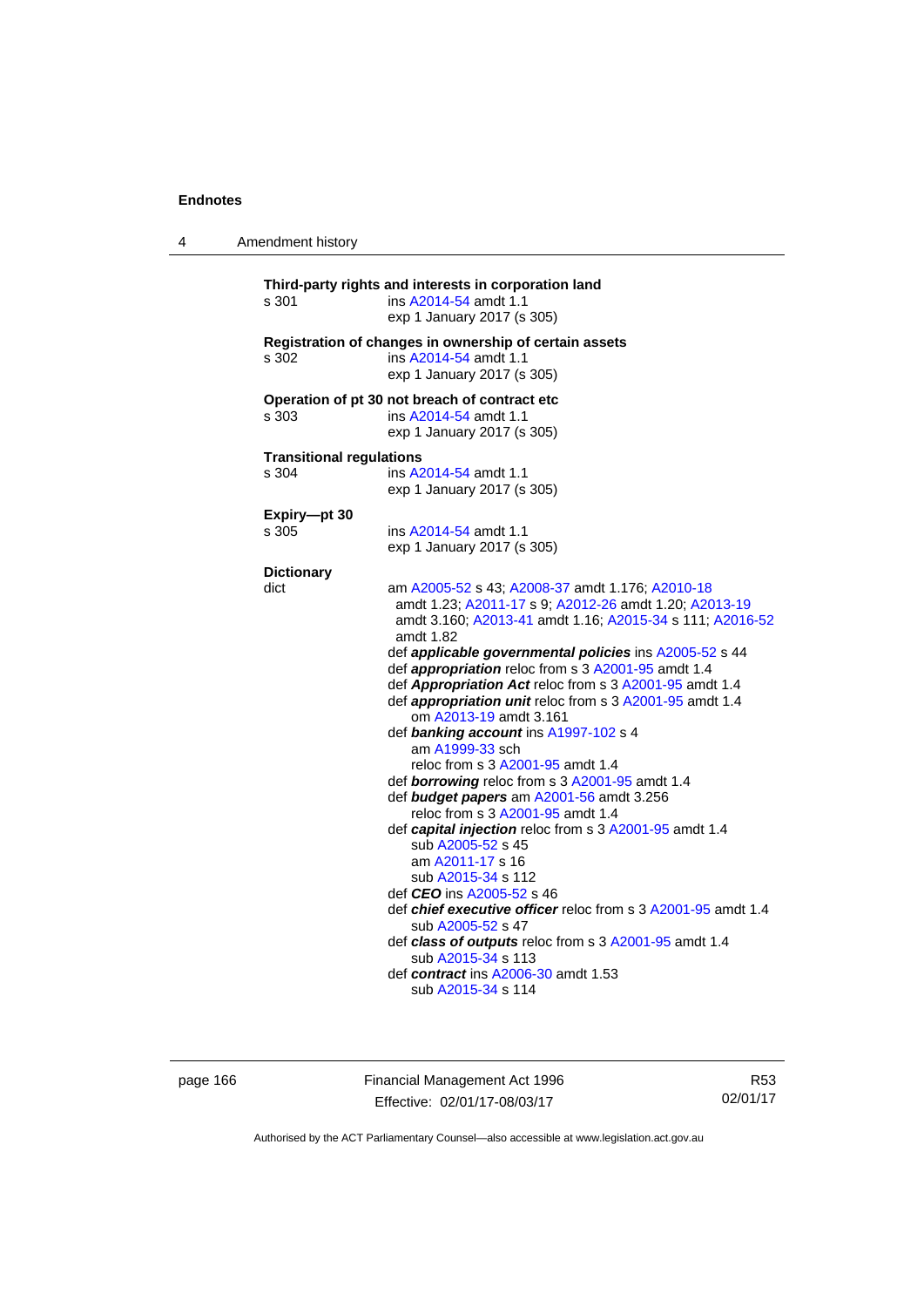def *controlled recurrent payment* ins [A2015-34](http://www.legislation.act.gov.au/a/2015-34/default.asp) s 115 def *department* reloc from s 3 [A2001-95](http://www.legislation.act.gov.au/a/2001-95) amdt 1.4 om [A2011-17](http://www.legislation.act.gov.au/a/2011-17) s 10 def *departmental banking account* am [A1997-102](http://www.legislation.act.gov.au/a/1997-102) sch reloc from s 3 [A2001-95](http://www.legislation.act.gov.au/a/2001-95) amdt 1.4 om [A2011-17](http://www.legislation.act.gov.au/a/2011-17) s 10 def *directorate* ins [A2011-17](http://www.legislation.act.gov.au/a/2011-17) s 10 def *directorate banking account* ins [A2011-17](http://www.legislation.act.gov.au/a/2011-17) s 10 def *division 9.6 authority* ins [A2006-30](http://www.legislation.act.gov.au/a/2006-30) amdt 1.54 def *division 9.7 authority* ins [A2006-30](http://www.legislation.act.gov.au/a/2006-30) amdt 1.54 def *establishing Act* ins [A2005-52](http://www.legislation.act.gov.au/a/2005-52) s 48 def *expenses* reloc from s 3 [A2001-95](http://www.legislation.act.gov.au/a/2001-95) amdt 1.4 def *financial management guidelines* sub [A2001-11](http://www.legislation.act.gov.au/a/2001-11) amdt 3.125 reloc from s 3 [A2001-95](http://www.legislation.act.gov.au/a/2001-95) amdt 1.4 def *financial year* ins [A2005-52](http://www.legislation.act.gov.au/a/2005-52) s 48 def *general government sector* ins [A1997-124](http://www.legislation.act.gov.au/a/1997-124) s 4 reloc from s 3 [A2001-95](http://www.legislation.act.gov.au/a/2001-95) amdt 1.4 def *generally accepted accounting practice* reloc from s 3 [A2001-95](http://www.legislation.act.gov.au/a/2001-95) amdt 1.4 sub [A2005-52](http://www.legislation.act.gov.au/a/2005-52) s 49 am [A2011-17](http://www.legislation.act.gov.au/a/2011-17) s 16 def *governing board* ins [A2005-52](http://www.legislation.act.gov.au/a/2005-52) s 50 sub [A2011-17](http://www.legislation.act.gov.au/a/2011-17) s 11 def *governing board member* ins [A2005-52](http://www.legislation.act.gov.au/a/2005-52) s 50 def *GST* ins [A2000-27](http://www.legislation.act.gov.au/a/2000-27) s 4 reloc from s 3 [A2001-95](http://www.legislation.act.gov.au/a/2001-95) amdt 1.4 om [A2005-52](http://www.legislation.act.gov.au/a/2005-52) s 51 def *handover day* ins [A2006-30](http://www.legislation.act.gov.au/a/2006-30) amdt 1.55 def *input tax credit* ins [A2000-27](http://www.legislation.act.gov.au/a/2000-27) s 4 reloc from s 3 [A2001-95](http://www.legislation.act.gov.au/a/2001-95) amdt 1.4 def *interest* ins [A2001-45](http://www.legislation.act.gov.au/a/2001-45) s 4 (as am [A2002-30](http://www.legislation.act.gov.au/a/2002-30) amdt 3.370) def *invest* ins [A2001-45](http://www.legislation.act.gov.au/a/2001-45) s 4 (as am [A2002-30](http://www.legislation.act.gov.au/a/2002-30) amdt 3.370) def *Legislative Assembly secretariat* sub [A2001-95](http://www.legislation.act.gov.au/a/2001-95) amdt 1.1 reloc from s 3 [A2001-95](http://www.legislation.act.gov.au/a/2001-95) amdt 1.4 sub [A2005-42](http://www.legislation.act.gov.au/a/2005-42) amdt 1.1; [A2007-3](http://www.legislation.act.gov.au/a/2007-3) amdt 3.243 om [A2012-26](http://www.legislation.act.gov.au/a/2012-26) amdt 1.21 def *material interest* ins [A2005-52](http://www.legislation.act.gov.au/a/2005-52) s 52 def *memorandum of understanding* ins [A2015-34](http://www.legislation.act.gov.au/a/2015-34/default.asp) s 115 def *outcomes* reloc from s 3 [A2001-95](http://www.legislation.act.gov.au/a/2001-95) amdt 1.4 om [A2009-49](http://www.legislation.act.gov.au/a/2009-49) amdt 3.67 def *outputs* reloc from s 3 [A2001-95](http://www.legislation.act.gov.au/a/2001-95) amdt 1.4 am [A2011-17](http://www.legislation.act.gov.au/a/2011-17) s 16 def *prescribed* reloc from s 3 [A2001-95](http://www.legislation.act.gov.au/a/2001-95) amdt 1.4

R53 02/01/17 Financial Management Act 1996 Effective: 02/01/17-08/03/17

page 167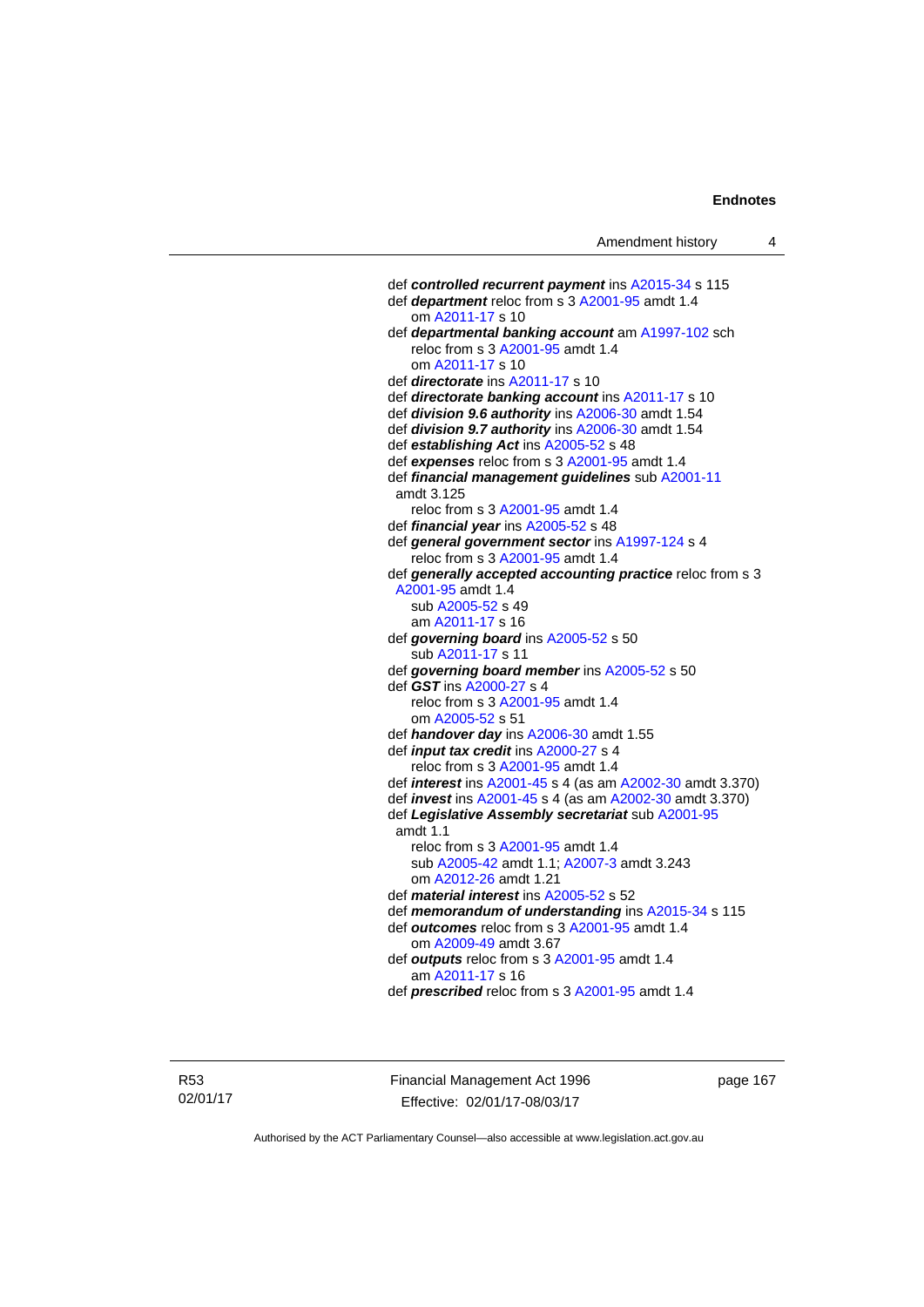4 Amendment history

 def *public money* am [A2001-95](http://www.legislation.act.gov.au/a/2001-95) s 4 reloc from s 3 [A2001-95](http://www.legislation.act.gov.au/a/2001-95) amdt 1.4 am [A2004-53](http://www.legislation.act.gov.au/a/2004-53) amdt 1.1; pars renum R19 LA (see [A2004-53](http://www.legislation.act.gov.au/a/2004-53) amdt 1.2) def *public trading enterprise* ins [A1997-124](http://www.legislation.act.gov.au/a/1997-124) s 4 reloc from s 3 [A2001-95](http://www.legislation.act.gov.au/a/2001-95) amdt 1.4 am [A2003-21](http://www.legislation.act.gov.au/a/2003-21) s 14 om [A2005-52](http://www.legislation.act.gov.au/a/2005-52) s 53 def *public trading enterprise sector* ins [A1997-124](http://www.legislation.act.gov.au/a/1997-124) s 4 reloc from s 3 [A2001-95](http://www.legislation.act.gov.au/a/2001-95) amdt 1.4 def *relevant territory authority* ins [A2005-52](http://www.legislation.act.gov.au/a/2005-52) s 54 def *responsible chief executive* reloc from s 3 [A2001-95](http://www.legislation.act.gov.au/a/2001-95) amdt 1.4 om [A2011-17](http://www.legislation.act.gov.au/a/2011-17) s 12 def *responsible director-general* ins [A2011-17](http://www.legislation.act.gov.au/a/2011-17) s 12 def *responsible Minister* reloc from s 3 [A2001-95](http://www.legislation.act.gov.au/a/2001-95) amdt 1.4 am [A2005-52](http://www.legislation.act.gov.au/a/2005-52) s 55; [A2011-17](http://www.legislation.act.gov.au/a/2011-17) s 16 def *securities* reloc from s 3 dict [A2001-95](http://www.legislation.act.gov.au/a/2001-95) amdt 1.4 def *statement of intent* reloc from s 3 [A2001-95](http://www.legislation.act.gov.au/a/2001-95) amdt 1.4 sub [A2005-52](http://www.legislation.act.gov.au/a/2005-52) s 56 def *subsidiary* ins [A2004-53](http://www.legislation.act.gov.au/a/2004-53) amdt 1.3 def *superannuation appropriation* ins [A2000-21](http://www.legislation.act.gov.au/a/2000-21) sch reloc from s 3 [A2001-95](http://www.legislation.act.gov.au/a/2001-95) amdt 1.4 def *superannuation banking account* ins [A2000-21](http://www.legislation.act.gov.au/a/2000-21) sch reloc from s 3 [A2001-95](http://www.legislation.act.gov.au/a/2001-95) amdt 1.4 om [A2013-19](http://www.legislation.act.gov.au/a/2013-19) amdt 3.161 def *taxable supply* ins [A2000-27](http://www.legislation.act.gov.au/a/2000-27) s 4 reloc from s 3 [A2001-95](http://www.legislation.act.gov.au/a/2001-95) amdt 1.4 def *territory authority* am [A2000-21](http://www.legislation.act.gov.au/a/2000-21) sch; [A2001-95](http://www.legislation.act.gov.au/a/2001-95) amdt 1.3 reloc from s 3 [A2001-95](http://www.legislation.act.gov.au/a/2001-95) amdt 1.4 sub [A2006-30](http://www.legislation.act.gov.au/a/2006-30) amdt 1.56 def *territory banking account* am [A1997-102](http://www.legislation.act.gov.au/a/1997-102) sch reloc from s 3 [A2001-95](http://www.legislation.act.gov.au/a/2001-95) amdt 1.4 def *territory entity* ins [A2015-34](http://www.legislation.act.gov.au/a/2015-34/default.asp) s 115 def *the Territory* ins [A2009-49](http://www.legislation.act.gov.au/a/2009-49) amdt 3.68 def *Treasurer's advance* ins [A2015-34](http://www.legislation.act.gov.au/a/2015-34/default.asp) s 115 def *trust money* reloc from s 3 [A2001-95](http://www.legislation.act.gov.au/a/2001-95) amdt 1.4 def *under treasurer* ins [A2015-34](http://www.legislation.act.gov.au/a/2015-34/default.asp) s 115 def *warrant* am [A1997-102](http://www.legislation.act.gov.au/a/1997-102) sch reloc from s 3 [A2001-95](http://www.legislation.act.gov.au/a/2001-95) amdt 1.4 om [A2002-38](http://www.legislation.act.gov.au/a/2002-38) amdt 1.10

page 168 Financial Management Act 1996 Effective: 02/01/17-08/03/17

R53 02/01/17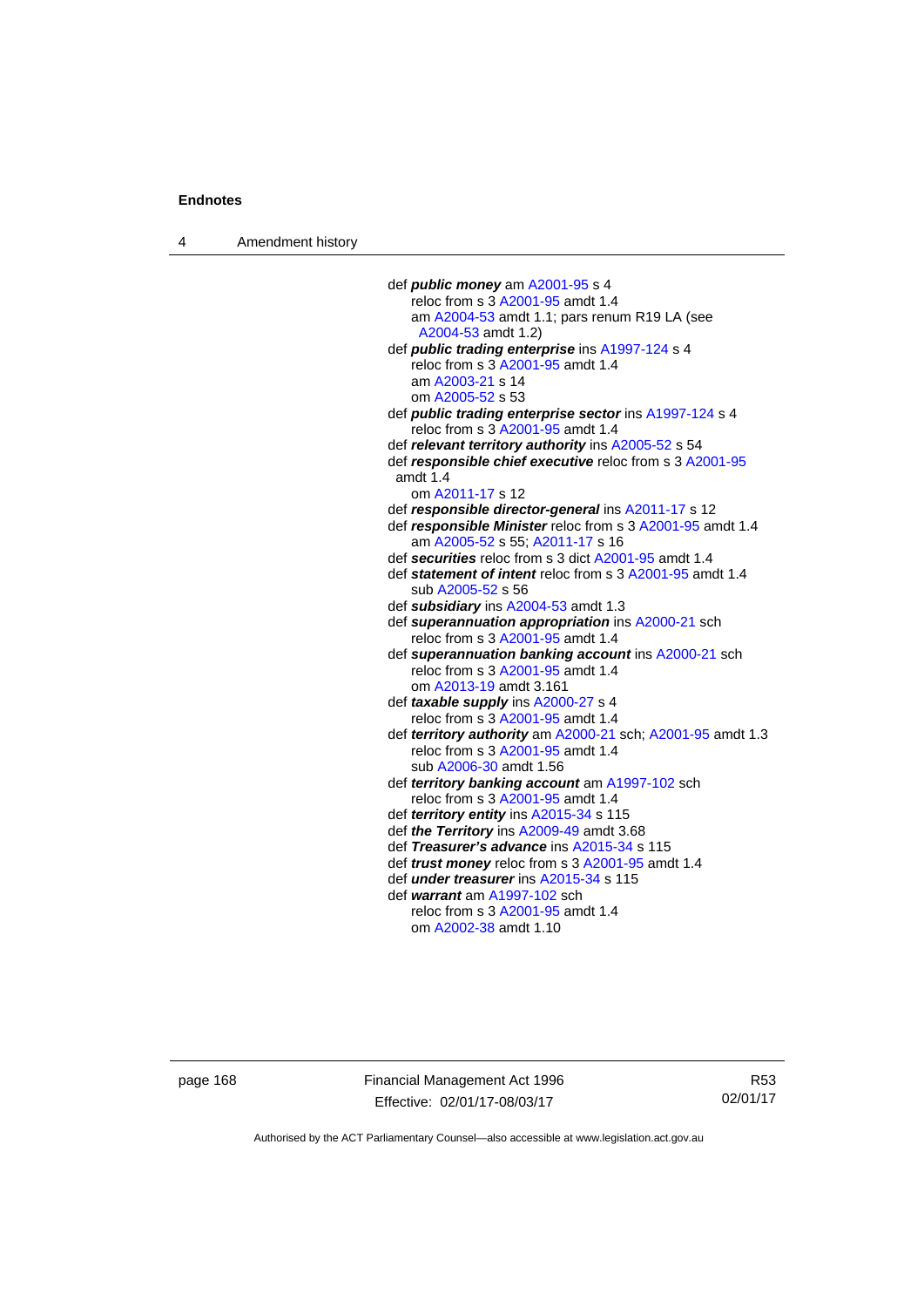# **5 Earlier republications**

Some earlier republications were not numbered. The number in column 1 refers to the publication order.

Since 12 September 2001 every authorised republication has been published in electronic pdf format on the ACT legislation register. A selection of authorised republications have also been published in printed format. These republications are marked with an asterisk (\*) in column 1. Electronic and printed versions of an authorised republication are identical.

| <b>Republication No</b> | <b>Amendments to</b> | <b>Republication date</b> |
|-------------------------|----------------------|---------------------------|
| 1                       | A1997-124            | 31 January 1998           |
| $\overline{2}$          | A1999-58             | 10 November 1999          |
| 3                       | A2001-56             | 12 September 2001         |
| 4                       | A2001-97             | 20 December 2001          |
| 5                       | A2001-97             | 31 December 2001          |
| 5(RI)                   | A2001-97 ‡           | 19 September 2002         |
| 6                       | A2001-97             | 4 January 2002            |
| 6(RI)                   | A2001-97 ‡           | 19 September 2002         |
| $7^*$                   | A2001-97             | 14 January 2002           |
| 7 (RI)                  | A2001-97 ‡           | 19 September 2002         |
| 7A                      | A2001-97 ‡‡          | 19 September 2002         |
| 8                       | A2001-97             | 1 July 2002               |
| 8 (RI)                  | A2001-97 ‡‡          | 19 September 2002         |
| $9*$                    | A2002-30             | 19 September 2002         |
| 10                      | A2002-38             | 1 November 2002           |
| 11                      | A2003-9              | 8 March 2003              |
| 12                      | A2003-21             | 20 May 2003               |
| 13                      | A2003-27             | 30 June 2003              |
| 14                      | A2003-46             | 1 November 2003           |
| 15                      | A2003-56             | 19 December 2003          |
| 16                      | A2004-19             | 7 April 2004              |
| 17                      | A2004-35             | 30 June 2004              |
|                         |                      |                           |

R53 02/01/17 Financial Management Act 1996 Effective: 02/01/17-08/03/17

page 169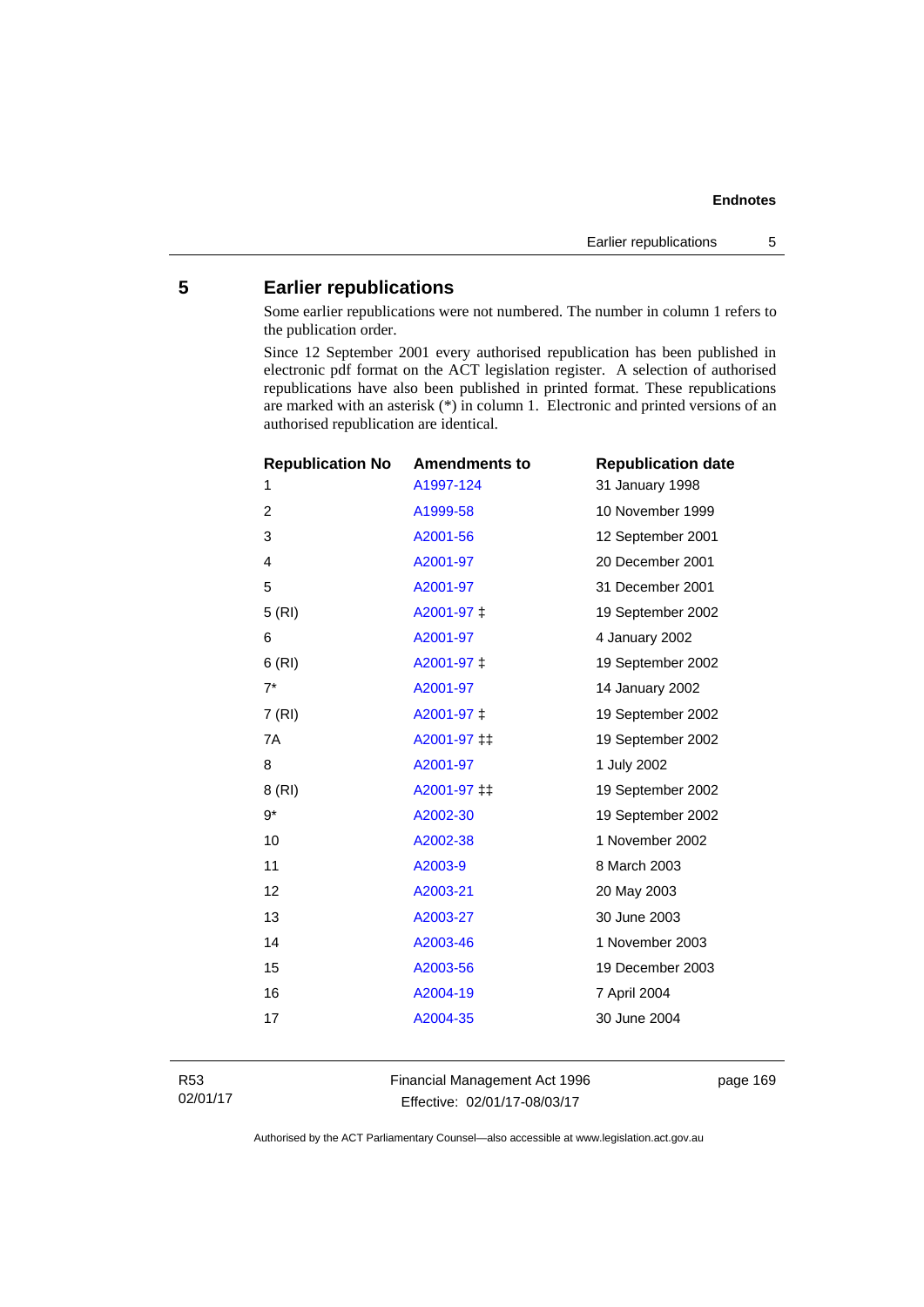| <b>Republication No</b> | <b>Amendments to</b> | <b>Republication date</b> |
|-------------------------|----------------------|---------------------------|
| 18                      | A2004-35             | 1 July 2004               |
| 19                      | A2004-53             | 17 August 2004            |
| 20                      | A2005-20             | 2 June 2005               |
| 21                      | A2005-32             | 1 July 2005               |
| 22                      | A2005-42             | 1 September 2005          |
| 23                      | A2005-52             | 27 October 2005           |
| 24                      | A2005-52             | 1 January 2006            |
| 25                      | A2006-30             | 19 June 2006              |
| 26                      | A2006-30             | 1 July 2006               |
| 27                      | A2006-30             | 20 July 2006              |
| 28                      | A2006-30             | 2 August 2006             |
| 29                      | A2006-30             | 28 October 2006           |
| 30                      | A2007-3              | 12 April 2007             |
| 31                      | A2007-10             | 12 May 2007               |
| 32                      | A2007-10             | 28 October 2007           |
| 33                      | A2007-10             | 2 July 2008               |
| 34                      | A2008-28             | 26 August 2008            |
| 35                      | A2008-37             | 2 February 2009           |
| 36                      | A2009-12             | 1 July 2009               |
| 37                      | A2009-49             | 17 December 2009          |
| $38*$                   | A2009-49             | 1 January 2010            |
| 39                      | A2010-18             | 3 June 2010               |
| 40                      | A2010-36             | 30 September 2010         |
| 41                      | A2010-55             | 1 January 2011            |
| 42                      | A2011-17             | 1 July 2011               |
| 43                      | A2012-15             | 16 May 2012               |
| 44                      | A2012-26             | 1 July 2012               |
| 45                      | A2013-5              | 22 February 2013          |
|                         |                      |                           |

|  | Earlier republications |  |
|--|------------------------|--|
|--|------------------------|--|

page 170 Financial Management Act 1996 Effective: 02/01/17-08/03/17

R53 02/01/17